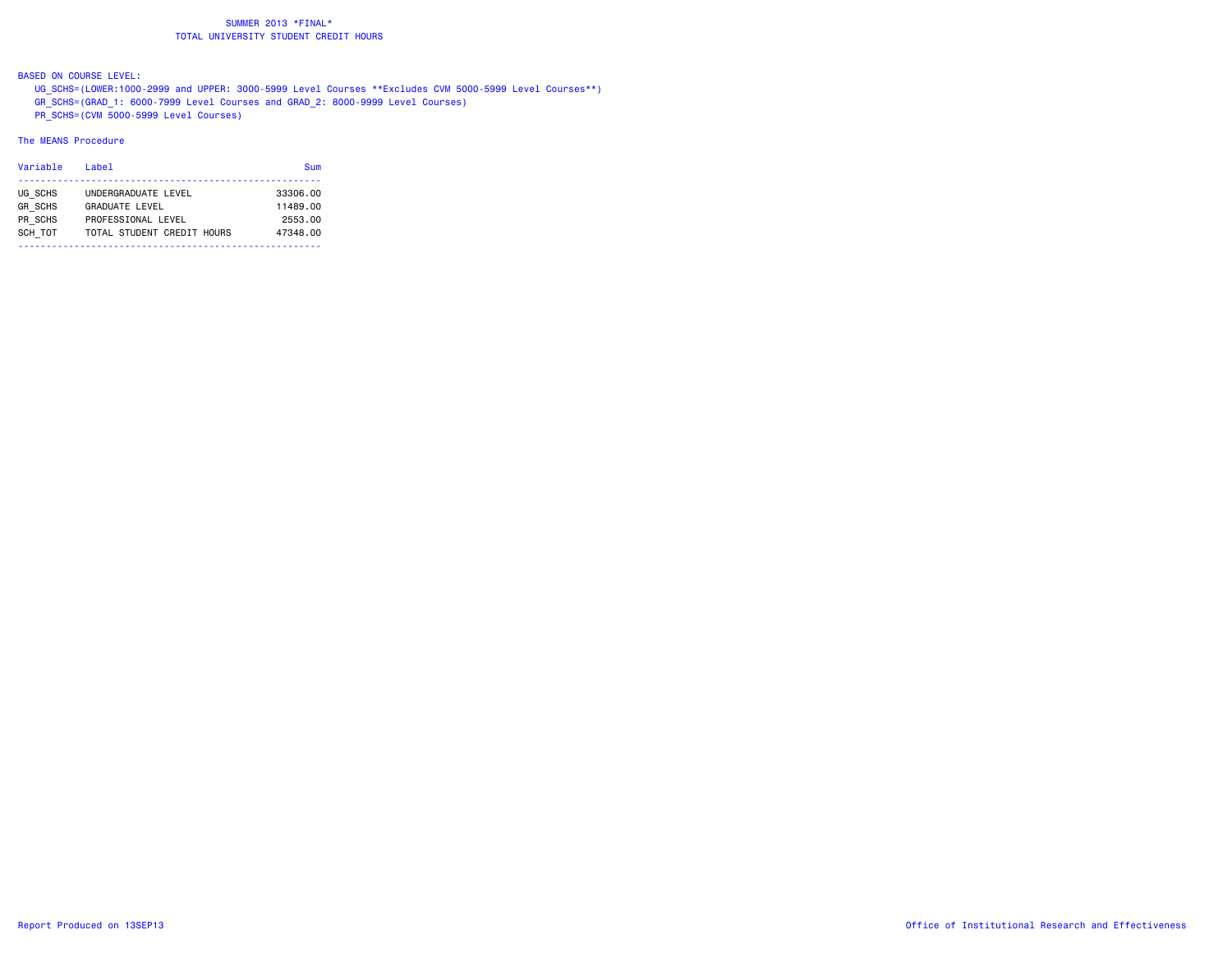# BASED ON COURSE LEVEL:

 UG\_SCHS=(LOWER:1000-2999 and UPPER: 3000-5999 Level Courses \*\*Excludes CVM 5000-5999 Level Courses\*\*) GR\_SCHS=(GRAD\_1: 6000-7999 Level Courses and GRAD\_2: 8000-9999 Level Courses) PR\_SCHS=(CVM 5000-5999 Level Courses)

#### The MEANS Procedure

| <b>CAMPUS</b> | N<br><b>Obs</b> | Variable       | Label                      | Sum      |
|---------------|-----------------|----------------|----------------------------|----------|
| MAIN          | 1800            | UG SCHS        | UNDERGRADUATE LEVEL        | 31961.00 |
|               |                 | <b>GR SCHS</b> | <b>GRADUATE LEVEL</b>      | 10712.00 |
|               |                 | PR SCHS        | PROFESSIONAL LEVEL         | 2553.00  |
|               |                 | SCH TOT        | TOTAL STUDENT CREDIT HOURS | 45226.00 |
| MERIDIAN      | 121             | UG SCHS        | UNDERGRADUATE LEVEL        | 1345.00  |
|               |                 | <b>GR SCHS</b> | <b>GRADUATE LEVEL</b>      | 777.00   |
|               |                 | PR SCHS        | PROFESSIONAL LEVEL         | 0.00     |
|               |                 | SCH TOT        | TOTAL STUDENT CREDIT HOURS | 2122.00  |
|               |                 |                |                            |          |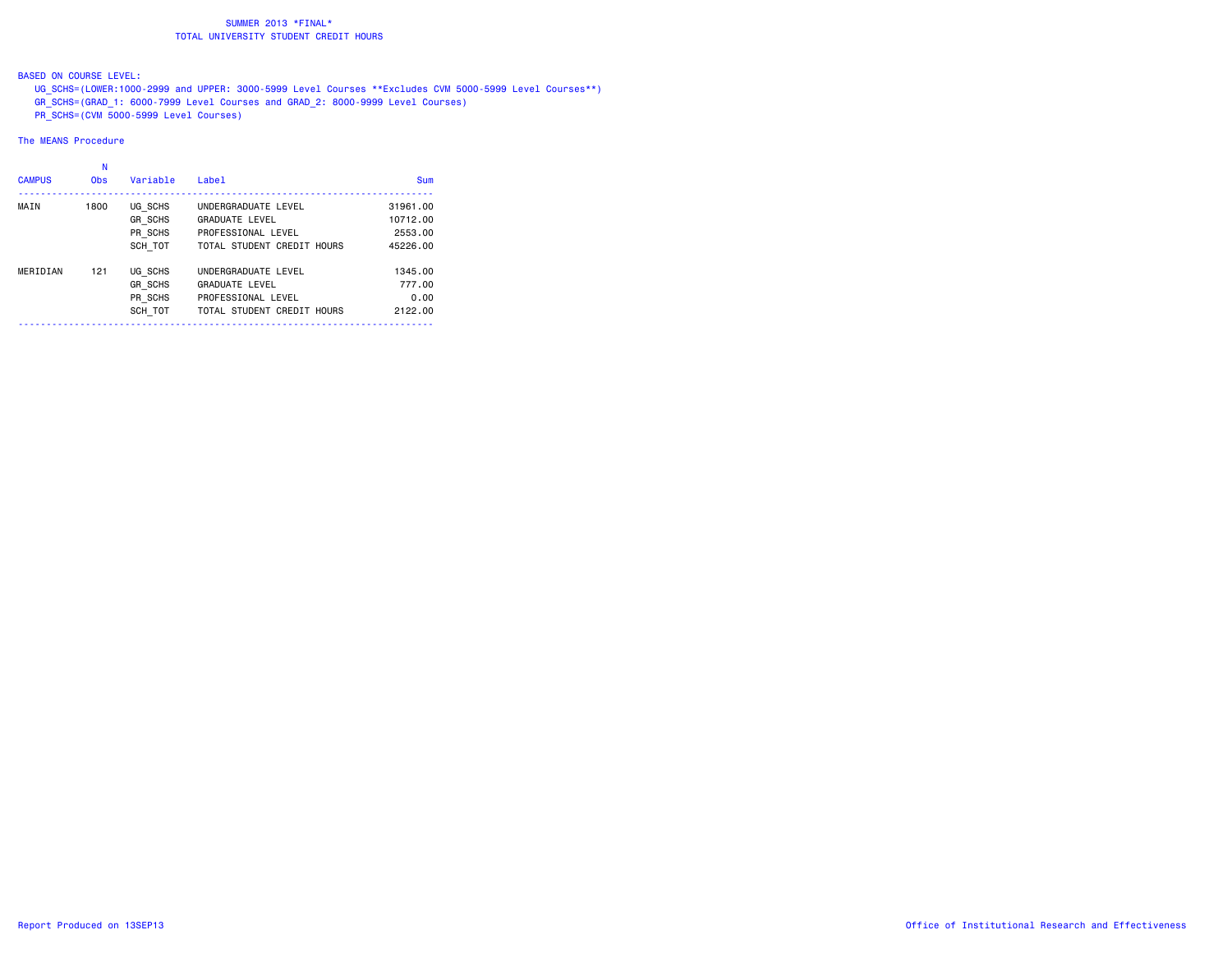# BASED ON COURSE LEVEL:

 UG\_SCHS=(LOWER:1000-2999 and UPPER: 3000-5999 Level Courses \*\*Excludes CVM 5000-5999 Level Courses\*\*) GR\_SCHS=(GRAD\_1: 6000-7999 Level Courses and GRAD\_2: 8000-9999 Level Courses)  $\overline{PR}$  SCHS=(CVM 5000-5999 Level Courses)

#### The MEANS Procedure

|                            | N          |                |                            |            |
|----------------------------|------------|----------------|----------------------------|------------|
| <b>ACADEMIC COLLEGE</b>    | <b>Obs</b> | Variable Label |                            | <b>Sum</b> |
| AG & LIFE SCIENCES         | 211        | UG_SCHS        | UNDERGRADUATE LEVEL        | 937.00     |
|                            |            | GR_SCHS        | GRADUATE LEVEL             | 1388.00    |
|                            |            | PR_SCHS        | PROFESSIONAL LEVEL         | 0.00       |
|                            |            | SCH TOT        | TOTAL STUDENT CREDIT HOURS | 2325.00    |
| ARCHITECTURE, ART & DESIGN | 37         | UG SCHS        | UNDERGRADUATE LEVEL        | 869.00     |
|                            |            | GR SCHS        | GRADUATE LEVEL             | 6.00       |
|                            |            | PR_SCHS        | PROFESSIONAL LEVEL         | 0.00       |
|                            |            | SCH TOT        | TOTAL STUDENT CREDIT HOURS | 875.00     |
| ARTS & SCIENCES            | 655        | UG SCHS        | UNDERGRADUATE LEVEL        | 15787.00   |
|                            |            | GR SCHS        | <b>GRADUATE LEVEL</b>      | 2680.00    |
|                            |            | PR_SCHS        | PROFESSIONAL LEVEL         | 0.00       |
|                            |            | SCH TOT        | TOTAL STUDENT CREDIT HOURS | 18467.00   |
| <b>BUSINESS</b>            | 153        | UG SCHS        | UNDERGRADUATE LEVEL        | 5024.00    |
|                            |            | GR SCHS        | GRADUATE LEVEL             | 1389.00    |
|                            |            | PR SCHS        | PROFESSIONAL LEVEL         | 0.00       |
|                            |            | SCH TOT        | TOTAL STUDENT CREDIT HOURS | 6413.00    |
| EDUCATION                  | 446        | UG SCHS        | UNDERGRADUATE LEVEL        | 7387.00    |
|                            |            | GR SCHS        | GRADUATE LEVEL             | 3921.00    |
|                            |            | PR SCHS        | PROFESSIONAL LEVEL         | 0.00       |
|                            |            | SCH TOT        | TOTAL STUDENT CREDIT HOURS | 11308.00   |
| ENGINEERING                | 242        | UG SCHS        | UNDERGRADUATE LEVEL        | 2464.00    |
|                            |            | GR SCHS        | GRADUATE LEVEL             | 1287.00    |
|                            |            | PR SCHS        | PROFESSIONAL LEVEL         | 0.00       |
|                            |            | SCH TOT        | TOTAL STUDENT CREDIT HOURS | 3751.00    |
| FOREST RESOURCES           | 76         | UG SCHS        | UNDERGRADUATE LEVEL        | 290.00     |
|                            |            | GR SCHS        | GRADUATE LEVEL             | 554.00     |
|                            |            | PR SCHS        | PROFESSIONAL LEVEL         | 0.00       |
|                            |            | SCH TOT        | TOTAL STUDENT CREDIT HOURS | 844.00     |
| VETERINARY MEDICINE        | 92         | UG SCHS        | UNDERGRADUATE LEVEL        | 183.00     |
|                            |            | GR SCHS        | GRADUATE LEVEL             | 264.00     |
|                            |            | PR SCHS        | PROFESSIONAL LEVEL         | 2553.00    |
|                            |            | SCH TOT        | TOTAL STUDENT CREDIT HOURS | 3000.00    |
| ACADEMIC AFFAIRS           | 9          | UG SCHS        | UNDERGRADUATE LEVEL        | 365.00     |
|                            |            | GR SCHS        | GRADUATE LEVEL             | 0.00       |
|                            |            | PR SCHS        | PROFESSIONAL LEVEL         | 0.00       |
|                            |            | SCH_TOT        | TOTAL STUDENT CREDIT HOURS | 365.00     |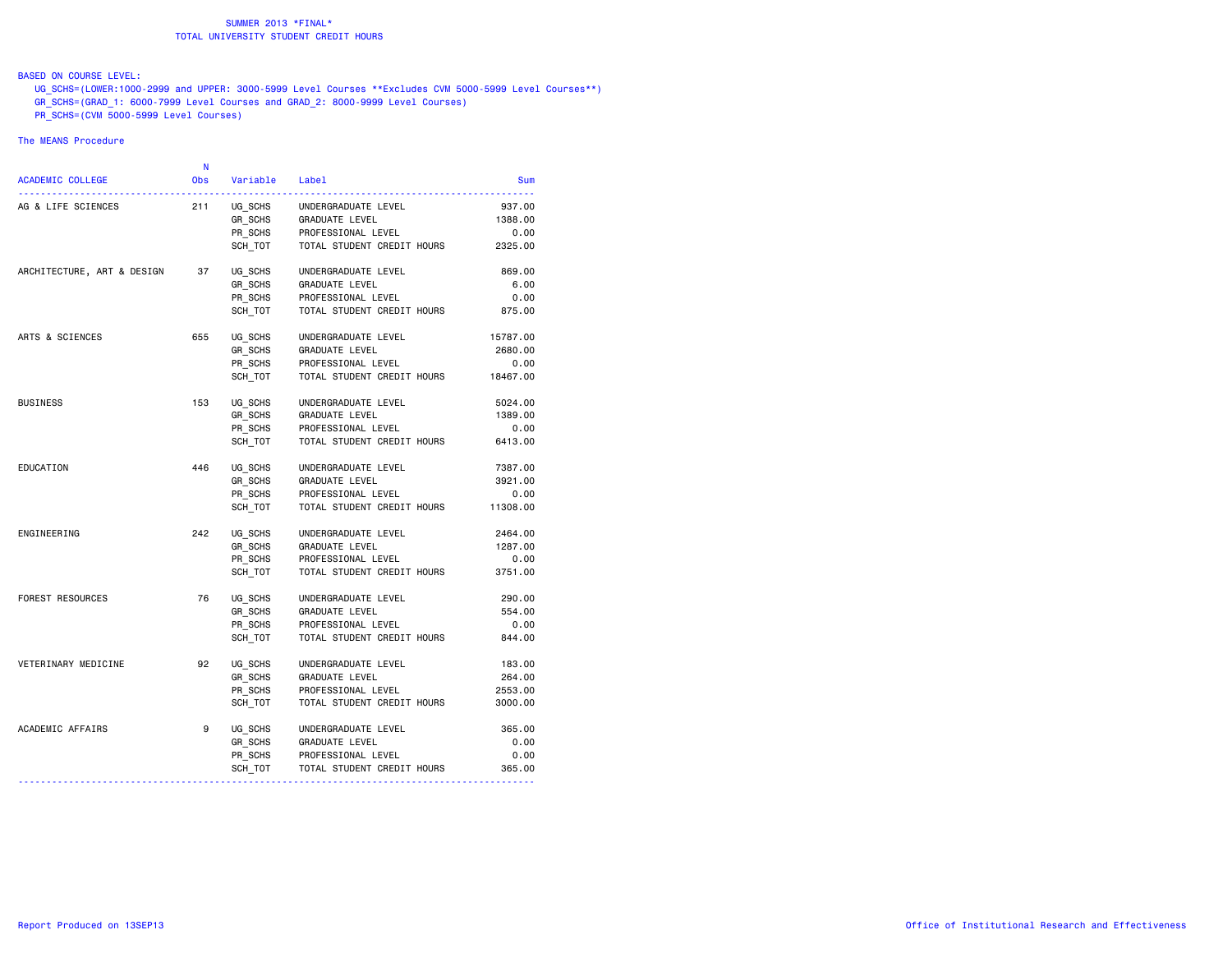#### BASED ON COURSE LEVEL:

UG SCHS=(LOWER:1000-2999 and UPPER: 3000-5999 Level Courses \*\*Excludes CVM 5000-5999 Level Courses\*\*) GR\_SCHS=(GRAD\_1: 6000-7999 Level Courses and GRAD\_2: 8000-9999 Level Courses) PR\_SCHS=(CVM 5000-5999 Level Courses)

|                                                               | <b>UNDERGRADUATE</b> | <b>GRADUATE</b> | PROFESSIONAL |              |
|---------------------------------------------------------------|----------------------|-----------------|--------------|--------------|
| ACADEMIC DEPARTMENT                                           | <b>LEVEL</b>         | LEVEL           | <b>LEVEL</b> | <b>TOTAL</b> |
|                                                               |                      |                 |              |              |
| Ag & Bio Engineering                                          | 3.00                 | 73.00           | 0.00         | 76.00        |
| Agricultural Economics                                        | 26.00                | 72.00           | 0.00         | 98.00        |
| Animal Dairy Science                                          | 20.00                | 55.00           | 0.00         | 75.00        |
| Biochemistry, Molecular Biology, Entomology & Plant Pathology | 27.00                | 310.00          | 0.00         | 337.00       |
| Food Science, Nutrition & Health Promotion                    | 60.00                | 264,00          | 0.00         | 324,00       |
| Landscape Architecture                                        | 66.00                | 20.00           | 0.00         | 86.00        |
| Plant & Soil Sciences                                         | 19,00                | 295.00          | 0.00         | 314.00       |
| Poultry Science                                               | 21.00                | 67.00           | 0.00         | 88.00        |
| School of Human Sciences                                      | 695.00               | 232.00          | 0.00         | 927.00       |
|                                                               |                      |                 |              |              |
|                                                               | 937.00               | 1388.00         | 0.00         | 2325.00      |
|                                                               |                      |                 |              |              |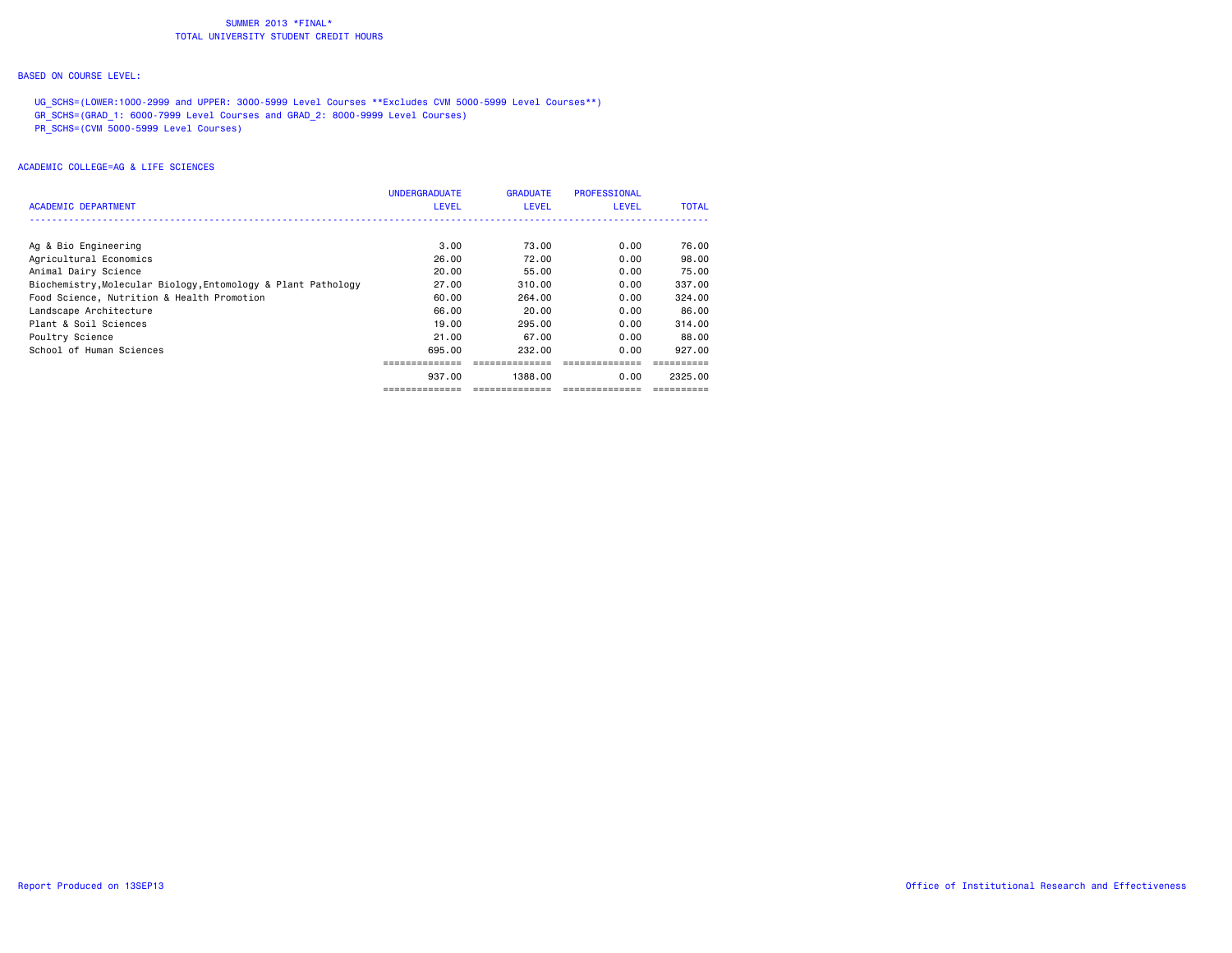#### BASED ON COURSE LEVEL:

UG\_SCHS=(LOWER:1000-2999 and UPPER: 3000-5999 Level Courses \*\*Excludes CVM 5000-5999 Level Courses\*\*) GR\_SCHS=(GRAD\_1: 6000-7999 Level Courses and GRAD\_2: 8000-9999 Level Courses) PR\_SCHS=(CVM 5000-5999 Level Courses)

|                               | <b>UNDERGRADUATE</b> | <b>GRADUATE</b> | <b>PROFESSIONAL</b> |              |
|-------------------------------|----------------------|-----------------|---------------------|--------------|
| <b>ACADEMIC DEPARTMENT</b>    | <b>LEVEL</b>         | <b>LEVEL</b>    | <b>LEVEL</b>        | <b>TOTAL</b> |
|                               |                      |                 |                     |              |
| Art AAD                       | 381,00               | 0.00            | 0.00                | 381.00       |
| Building Construction Science | 42.00                | 6.00            | 0.00                | 48.00        |
| Design                        | 139,00               | 0.00            | 0.00                | 139.00       |
| School of Architecture        | 307.00               | 0.00            | 0.00                | 307.00       |
|                               |                      |                 |                     |              |
|                               | 869.00               | 6.00            | 0.00                | 875.00       |
|                               |                      |                 |                     |              |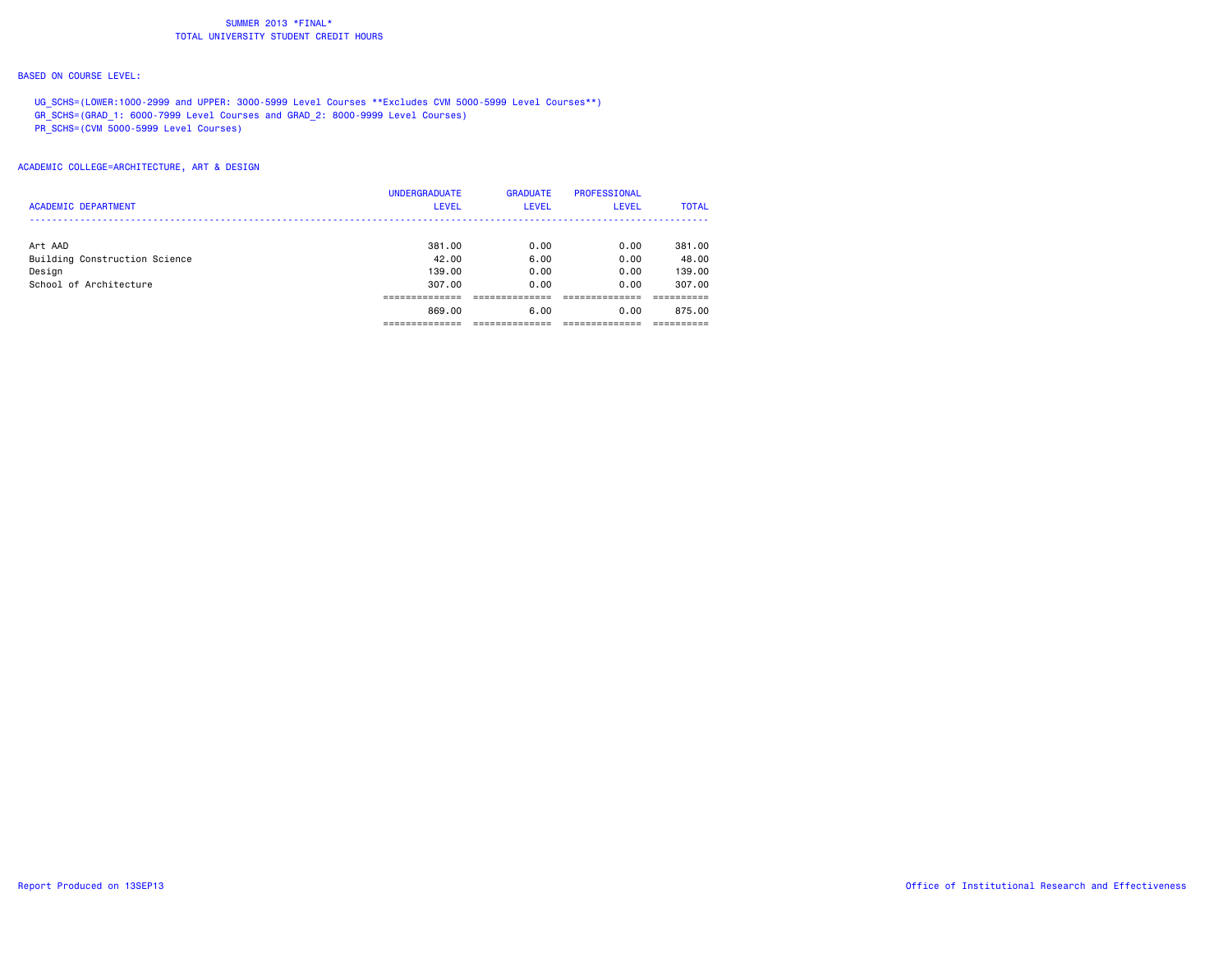#### BASED ON COURSE LEVEL:

UG SCHS=(LOWER:1000-2999 and UPPER: 3000-5999 Level Courses \*\*Excludes CVM 5000-5999 Level Courses\*\*) GR\_SCHS=(GRAD\_1: 6000-7999 Level Courses and GRAD\_2: 8000-9999 Level Courses) PR\_SCHS=(CVM 5000-5999 Level Courses)

|                                            | <b>UNDERGRADUATE</b> | <b>GRADUATE</b> | <b>PROFESSIONAL</b> |              |
|--------------------------------------------|----------------------|-----------------|---------------------|--------------|
| <b>ACADEMIC DEPARTMENT</b>                 | <b>LEVEL</b>         | LEVEL           | <b>LEVEL</b>        | <b>TOTAL</b> |
|                                            |                      |                 |                     |              |
| Anthropology & Middle Eastern Cultures     | 279.00               | 13.00           | 0.00                | 292.00       |
| Biological Sciences                        | 845,00               | 293.00          | 0.00                | 1138,00      |
| Chemistry                                  | 1061.00              | 304.00          | 0.00                | 1365.00      |
| Classical & Modern Languages & Literatures | 672.00               | 18,00           | 0.00                | 690,00       |
| Communication                              | 1776.00              | 69.00           | 0.00                | 1845.00      |
| English                                    | 1014.00              | 120.00          | 0.00                | 1134.00      |
| Geosciences                                | 1855.00              | 1201.00         | 0.00                | 3056.00      |
| History                                    | 594.00               | 64.00           | 0.00                | 658,00       |
| Mathematics & Statistics                   | 3012,00              | 131,00          | 0.00                | 3143.00      |
| Military Science                           | 144.00               | 0.00            | 0.00                | 144.00       |
| Philosophy & Religion                      | 1084.00              | 0.00            | 0.00                | 1084.00      |
| Physics & Astronomy                        | 830,00               | 13.00           | 0.00                | 843,00       |
| Political Science & Public Administration  | 610.00               | 224.00          | 0.00                | 834,00       |
| Psychology                                 | 969.00               | 72.00           | 0.00                | 1041.00      |
| Sociology                                  | 1042.00              | 158,00          | 0.00                | 1200.00      |
|                                            |                      | --------------  |                     |              |
|                                            | 15787.00             | 2680.00         | 0.00                | 18467.00     |
|                                            |                      | --------------- | ==============      |              |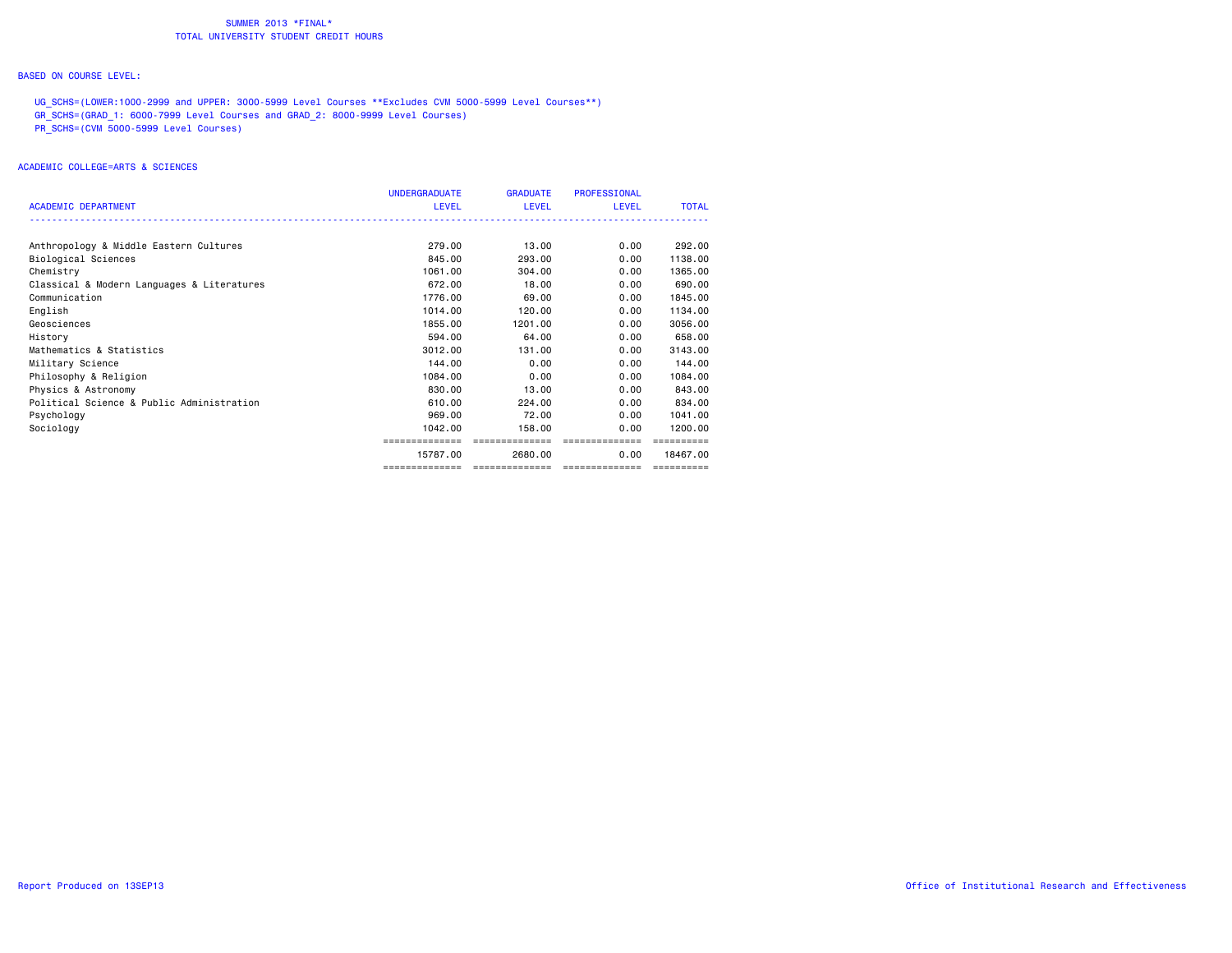#### BASED ON COURSE LEVEL:

UG SCHS=(LOWER:1000-2999 and UPPER: 3000-5999 Level Courses \*\*Excludes CVM 5000-5999 Level Courses\*\*) GR\_SCHS=(GRAD\_1: 6000-7999 Level Courses and GRAD\_2: 8000-9999 Level Courses) PR\_SCHS=(CVM 5000-5999 Level Courses)

# ACADEMIC COLLEGE=BUSINESS

|                                                 | <b>UNDERGRADUATE</b> | <b>GRADUATE</b> | PROFESSIONAL |              |
|-------------------------------------------------|----------------------|-----------------|--------------|--------------|
| <b>ACADEMIC DEPARTMENT</b>                      | <b>LEVEL</b>         | <b>LEVEL</b>    | <b>LEVEL</b> | <b>TOTAL</b> |
|                                                 |                      |                 |              |              |
| Finance & Economics                             | 1420.00              | 208.00          | 0.00         | 1628.00      |
| Management & Information Systems                | 1201.00              | 449.00          | 0.00         | 1650.00      |
| Marketing, Quantitative Analysis & Business Law | 1191.00              | 466.00          | 0.00         | 1657.00      |
| School of Accountancy                           | 1212.00              | 266.00          | 0.00         | 1478.00      |
|                                                 |                      |                 |              |              |
|                                                 | 5024.00              | 1389.00         | 0.00         | 6413.00      |
|                                                 |                      |                 |              |              |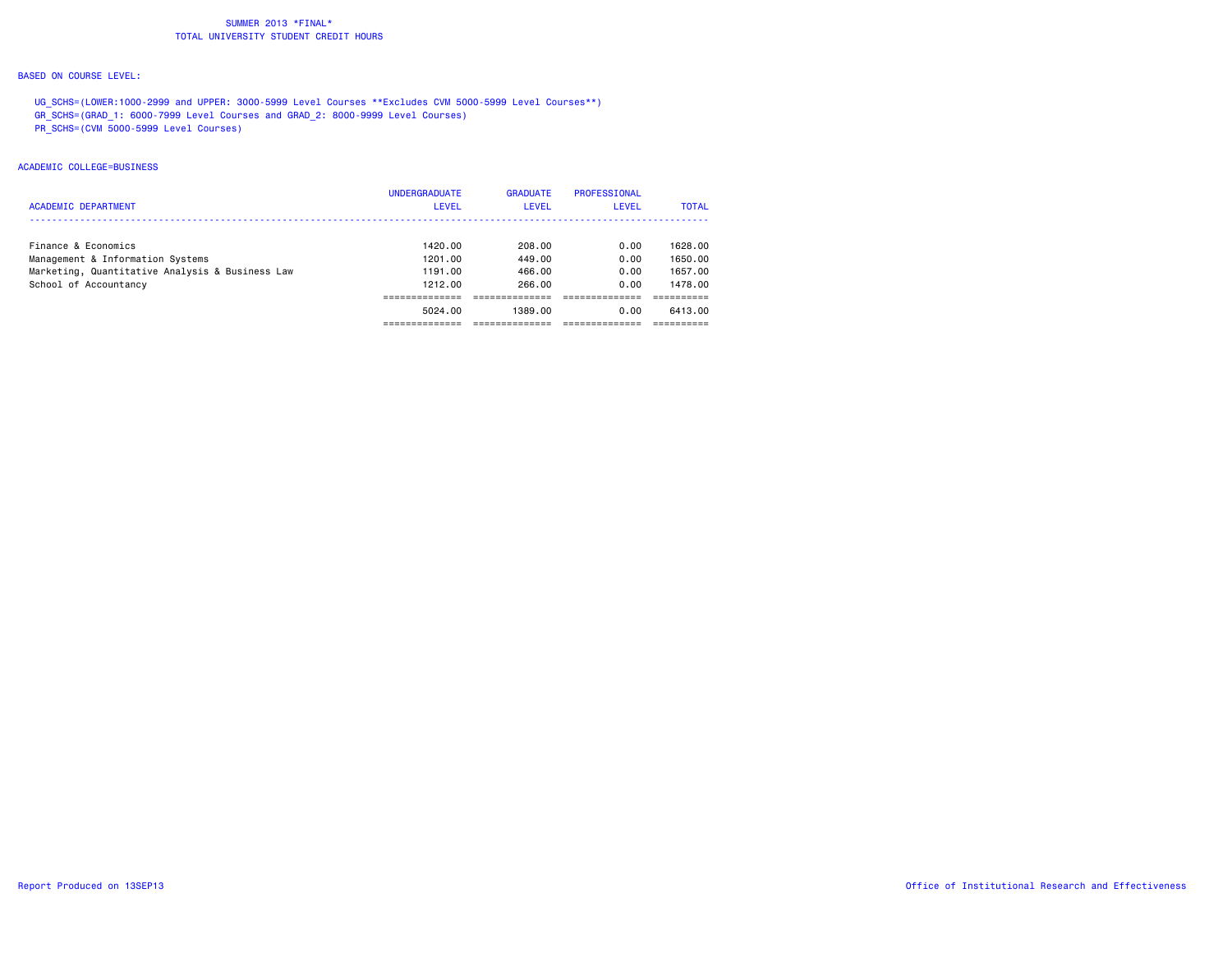#### BASED ON COURSE LEVEL:

UG SCHS=(LOWER:1000-2999 and UPPER: 3000-5999 Level Courses \*\*Excludes CVM 5000-5999 Level Courses\*\*) GR\_SCHS=(GRAD\_1: 6000-7999 Level Courses and GRAD\_2: 8000-9999 Level Courses) PR\_SCHS=(CVM 5000-5999 Level Courses)

#### ACADEMIC COLLEGE=EDUCATION

|                                               | <b>UNDERGRADUATE</b> | <b>GRADUATE</b> | PROFESSIONAL |              |
|-----------------------------------------------|----------------------|-----------------|--------------|--------------|
| <b>ACADEMIC DEPARTMENT</b>                    | <b>LEVEL</b>         | <b>LEVEL</b>    | <b>LEVEL</b> | <b>TOTAL</b> |
|                                               |                      |                 |              |              |
| Counseling & Educational Psychology           | 1710.75              | 1400.24         | 0.00         | 3110.99      |
| Curriculum, Instruction & Special Education   | 1274.25              | 1002.76         | 0.00         | 2277.01      |
| Instructional Systems & Workforce Development | 1169.00              | 299.00          | 0.00         | 1468.00      |
| Kinesiology                                   | 2879.00              | 211.00          | 0.00         | 3090.00      |
| Leadership and Foundations                    | 261.00               | 1008.00         | 0.00         | 1269.00      |
| Music                                         | 93.00                | 0.00            | 0.00         | 93.00        |
|                                               |                      |                 |              |              |
|                                               | 7387.00              | 3921.00         | 0.00         | 11308.00     |
|                                               |                      |                 |              |              |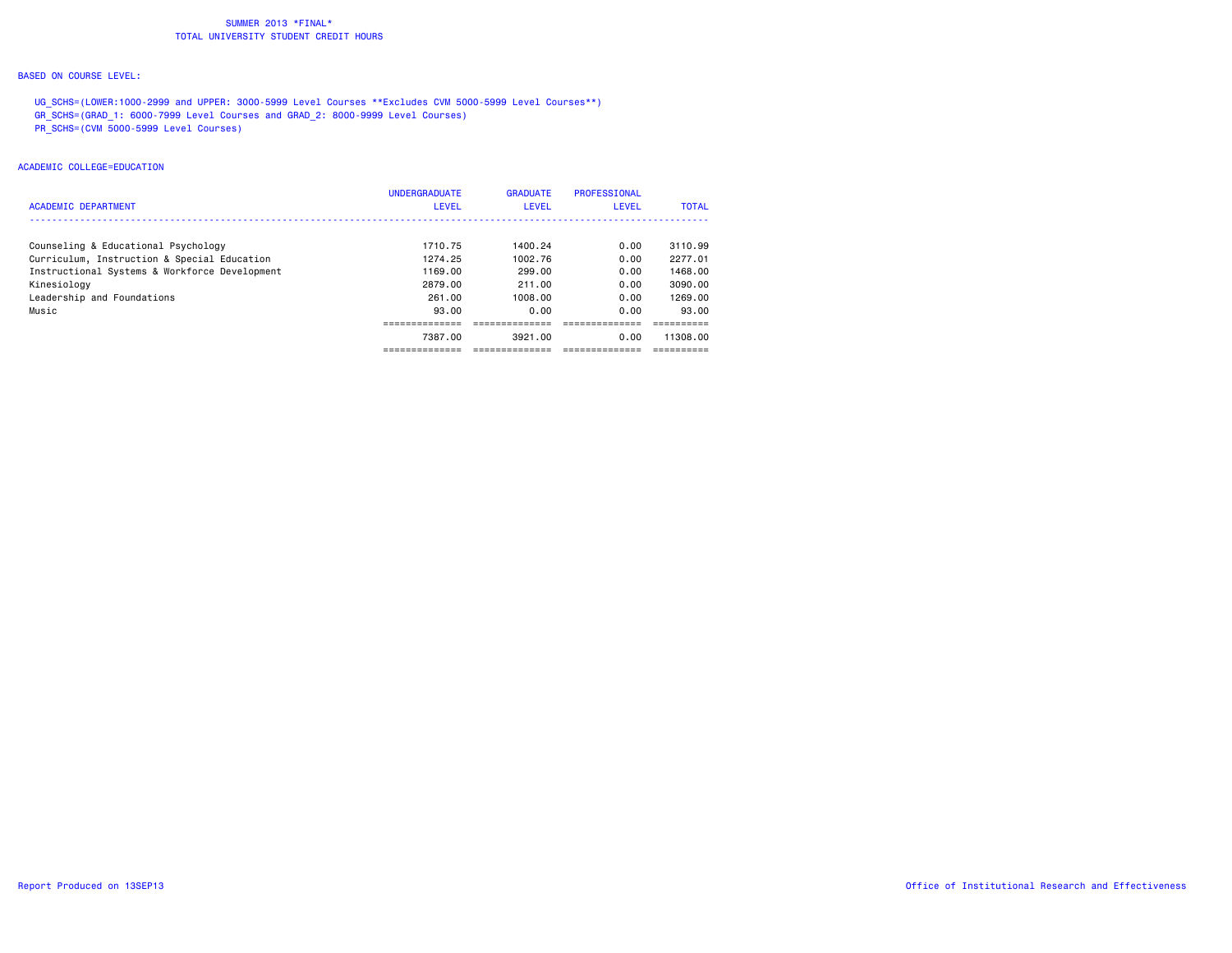#### BASED ON COURSE LEVEL:

UG SCHS=(LOWER:1000-2999 and UPPER: 3000-5999 Level Courses \*\*Excludes CVM 5000-5999 Level Courses\*\*) GR\_SCHS=(GRAD\_1: 6000-7999 Level Courses and GRAD\_2: 8000-9999 Level Courses) PR\_SCHS=(CVM 5000-5999 Level Courses)

# ACADEMIC COLLEGE=ENGINEERING

| ACADEMIC DEPARTMENT               | <b>UNDERGRADUATE</b><br><b>LEVEL</b> | <b>GRADUATE</b><br><b>LEVEL</b> | PROFESSIONAL<br><b>LEVEL</b> | <b>TOTAL</b> |
|-----------------------------------|--------------------------------------|---------------------------------|------------------------------|--------------|
|                                   |                                      |                                 |                              |              |
| Aerospace Engineering             | 498.00                               | 94.00                           | 0.00                         | 592.00       |
| Ag & Bio Engineering              | 0.00                                 | 74.00                           | 0.00                         | 74.00        |
| Civil & Environmental Engineering | 99.00                                | 135.00                          | 0.00                         | 234,00       |
| Computer Science & Engineering    | 181.00                               | 232.00                          | 0.00                         | 413,00       |
| Electrical & Computer Engineering | 512.00                               | 221,00                          | 0.00                         | 733.00       |
| General Engineering               | 0.00                                 | 6.00                            | 0.00                         | 6.00         |
| Industrial & Systems Engineering  | 556.00                               | 176.00                          | 0.00                         | 732.00       |
| Mechanical Engineering            | 489.00                               | 256.00                          | 0.00                         | 745.00       |
| School of Chemical Engineering    | 129.00                               | 93.00                           | 0.00                         | 222.00       |
|                                   |                                      |                                 |                              |              |
|                                   | 2464.00                              | 1287.00                         | 0.00                         | 3751.00      |
|                                   | ------------                         |                                 |                              |              |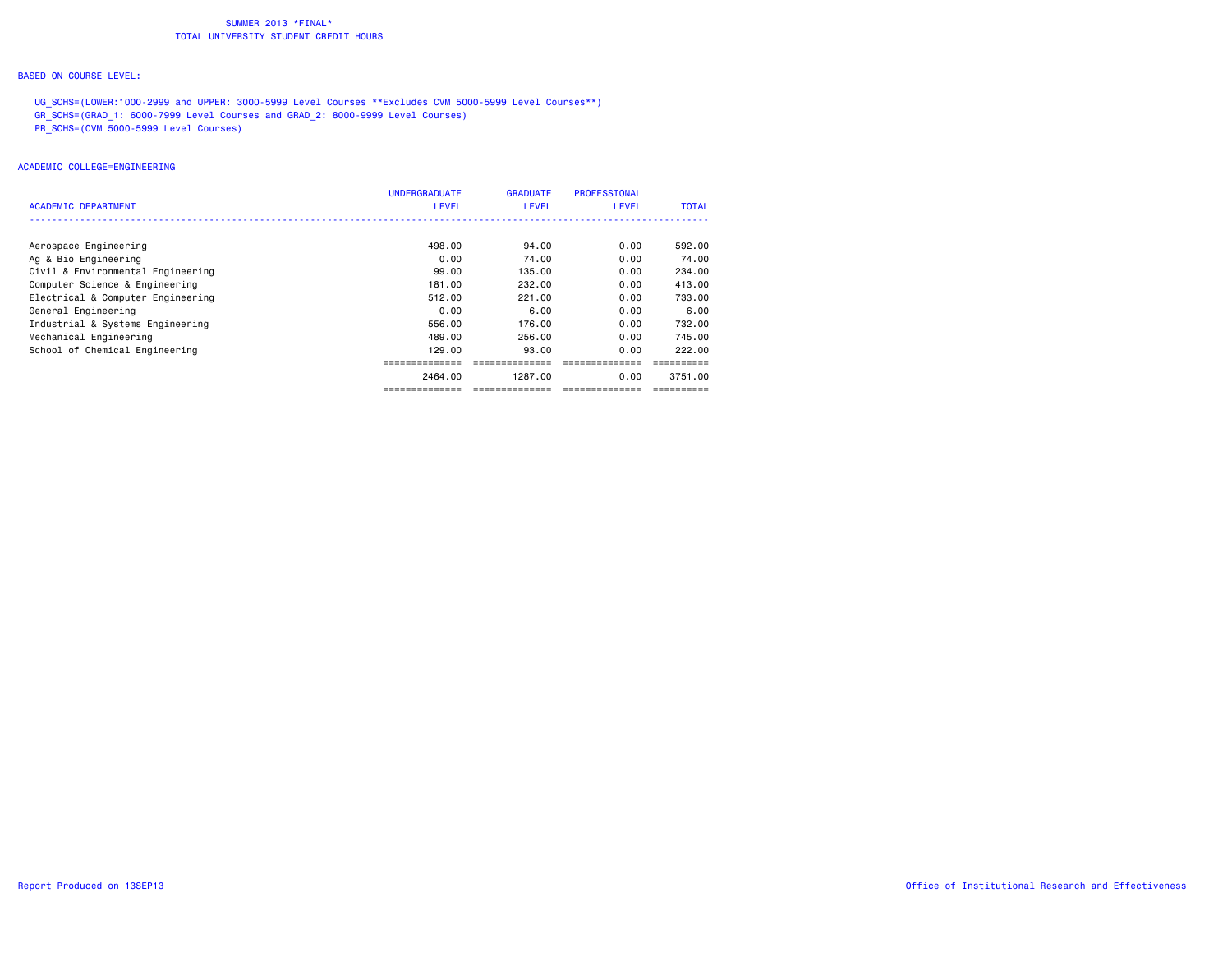#### BASED ON COURSE LEVEL:

UG SCHS=(LOWER:1000-2999 and UPPER: 3000-5999 Level Courses \*\*Excludes CVM 5000-5999 Level Courses\*\*) GR\_SCHS=(GRAD\_1: 6000-7999 Level Courses and GRAD\_2: 8000-9999 Level Courses) PR\_SCHS=(CVM 5000-5999 Level Courses)

ACADEMIC COLLEGE=FOREST RESOURCES

|                                   | <b>UNDERGRADUATE</b> | <b>GRADUATE</b> | <b>PROFESSIONAL</b> |              |
|-----------------------------------|----------------------|-----------------|---------------------|--------------|
| <b>ACADEMIC DEPARTMENT</b>        | <b>LEVEL</b>         | <b>LEVEL</b>    | <b>LEVEL</b>        | <b>TOTAL</b> |
|                                   |                      |                 |                     |              |
| Forest Products                   | 0.00                 | 72.00           | 0.00                | 72.00        |
| Forestry                          | 237.00               | 169,00          | 0.00                | 406,00       |
| Wildlife, Fisheries & Aquaculture | 53.00                | 313.00          | 0.00                | 366.00       |
|                                   |                      |                 |                     |              |
|                                   | 290,00               | 554.00          | 0.00                | 844.00       |
|                                   |                      |                 |                     |              |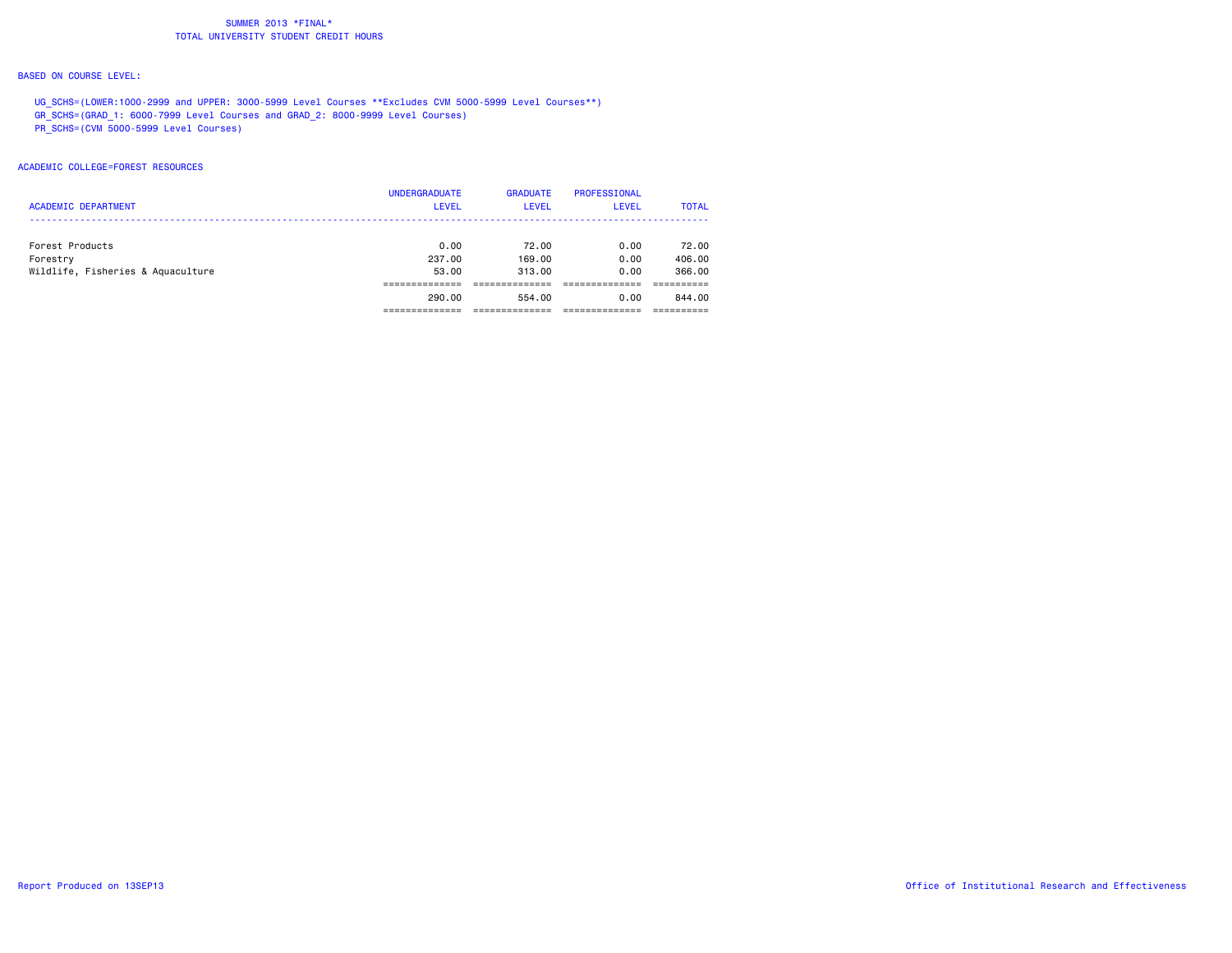#### BASED ON COURSE LEVEL:

UG SCHS=(LOWER:1000-2999 and UPPER: 3000-5999 Level Courses \*\*Excludes CVM 5000-5999 Level Courses\*\*) GR\_SCHS=(GRAD\_1: 6000-7999 Level Courses and GRAD\_2: 8000-9999 Level Courses) PR\_SCHS=(CVM 5000-5999 Level Courses)

#### ACADEMIC COLLEGE=VETERINARY MEDICINE

|                               | <b>UNDERGRADUATE</b> | <b>GRADUATE</b> | PROFESSIONAL |              |
|-------------------------------|----------------------|-----------------|--------------|--------------|
| <b>ACADEMIC DEPARTMENT</b>    | <b>LEVEL</b>         | <b>LEVEL</b>    | LEVEL        | <b>TOTAL</b> |
|                               |                      |                 |              |              |
| Veterinary Medical Technology | 20.00                | 0.00            | 0.00         | 20.00        |
| Veterinary Medicine           | 163,00               | 264.00          | 2553.00      | 2980.00      |
|                               |                      |                 |              |              |
|                               | 183.00               | 264.00          | 2553.00      | 3000.00      |
|                               |                      |                 |              |              |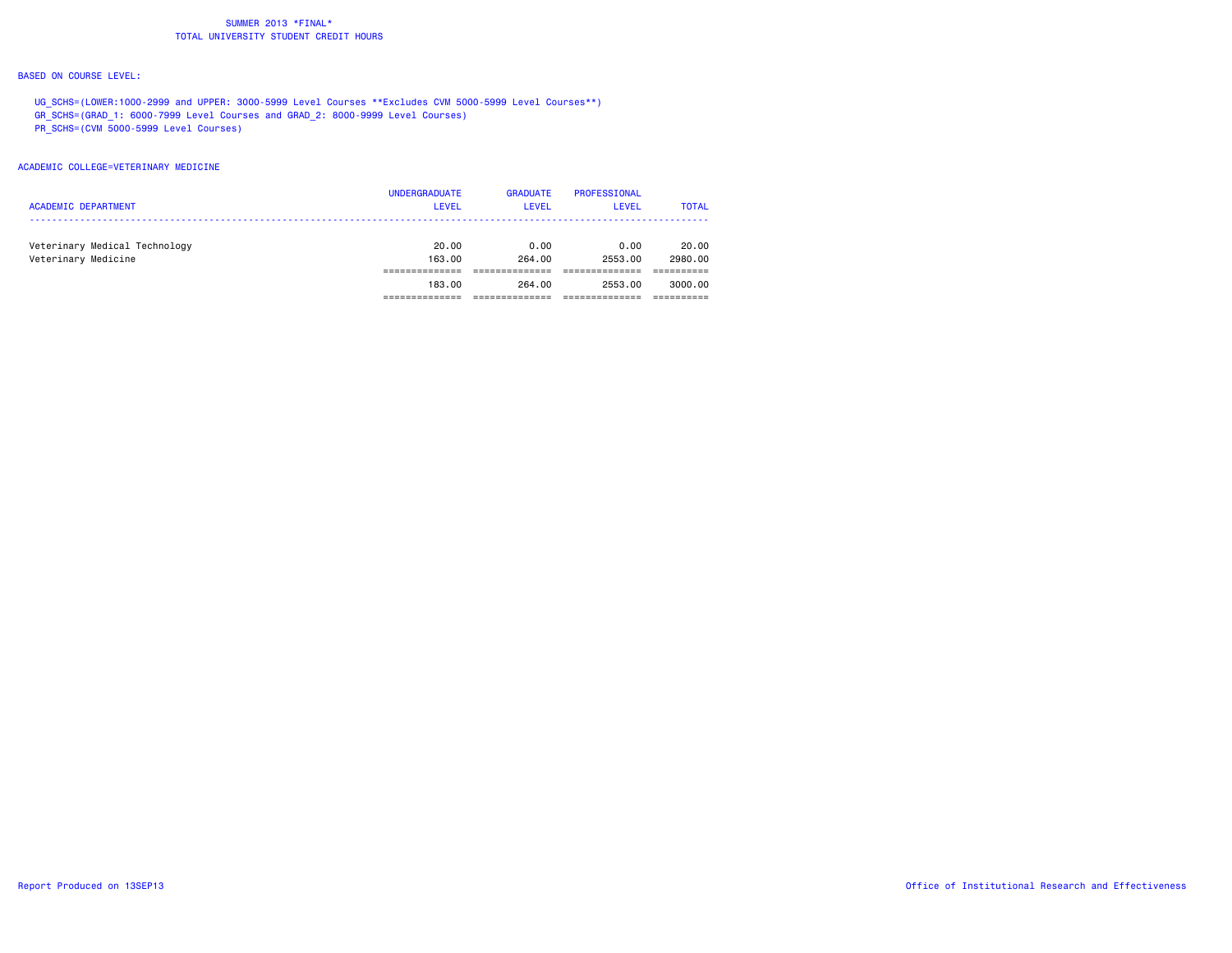#### BASED ON COURSE LEVEL:

UG SCHS=(LOWER:1000-2999 and UPPER: 3000-5999 Level Courses \*\*Excludes CVM 5000-5999 Level Courses\*\*) GR\_SCHS=(GRAD\_1: 6000-7999 Level Courses and GRAD\_2: 8000-9999 Level Courses) PR\_SCHS=(CVM 5000-5999 Level Courses)

#### ACADEMIC COLLEGE=ACADEMIC AFFAIRS

|                            | <b>UNDERGRADUATE</b> | <b>GRADUATE</b> | PROFESSIONAL |              |
|----------------------------|----------------------|-----------------|--------------|--------------|
| <b>ACADEMIC DEPARTMENT</b> | <b>LEVEL</b>         | <b>LEVEL</b>    | <b>LEVEL</b> | <b>TOTAL</b> |
|                            |                      |                 |              |              |
| Provost Office             | 365,00               | 0.00            | 0.00         | 365.00       |
|                            |                      |                 |              |              |
|                            | 365.00               | 0.00            | 0.00         | 365.00       |
|                            |                      |                 |              |              |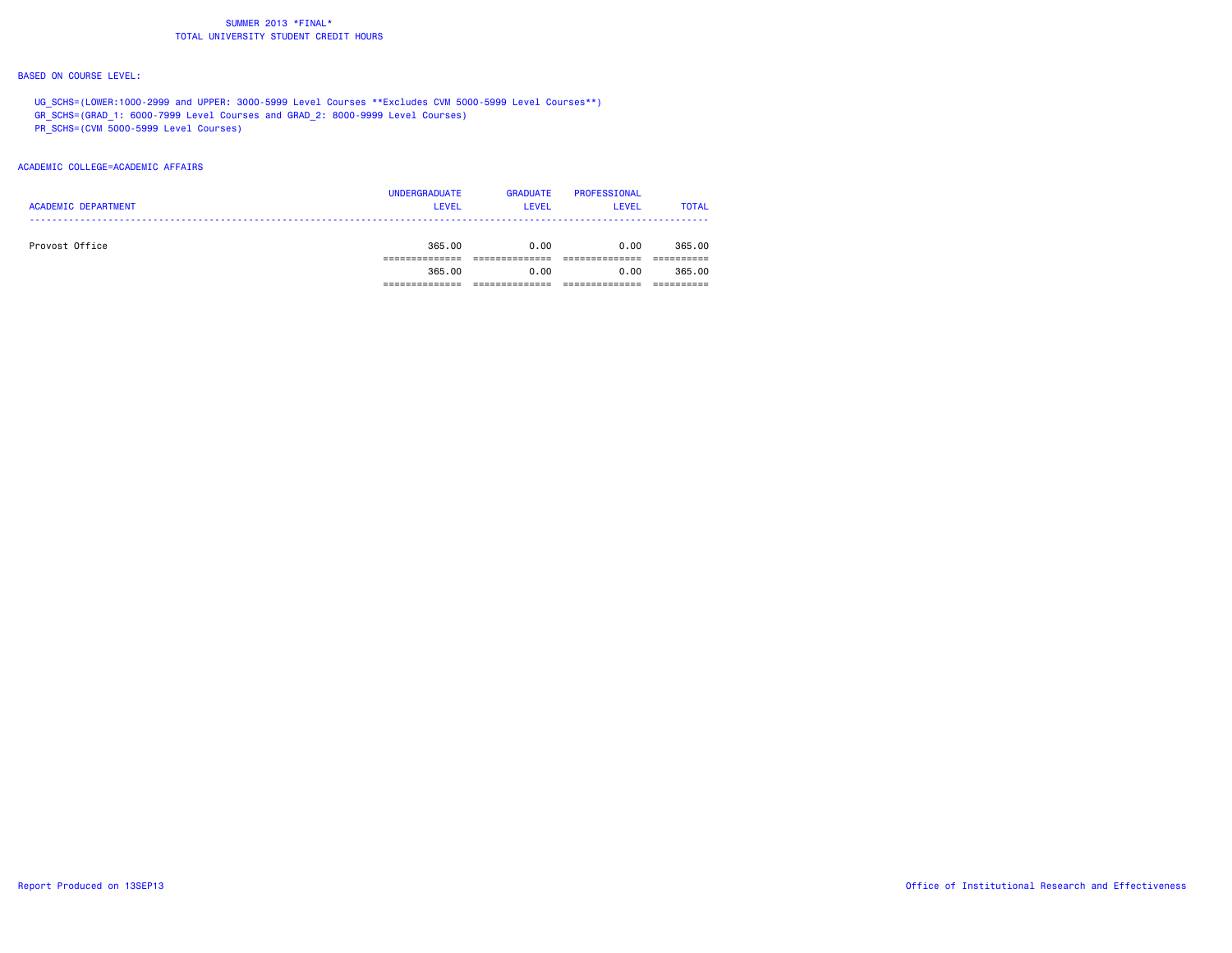|                            |                        |                               | <b>Tenure</b> | <b>Course</b> |            |          |                  |     |                      | Inst | UG                | <b>GR</b>          | <b>PR</b>        | Total               |
|----------------------------|------------------------|-------------------------------|---------------|---------------|------------|----------|------------------|-----|----------------------|------|-------------------|--------------------|------------------|---------------------|
| <b>ACADEMIC DEPARTMENT</b> | <b>Instructor Name</b> | Rank                          | <b>Status</b> | Cip#          | <b>CRN</b> | Course # |                  |     | Sec Type Title       | Per  | <b>SCHS</b>       | <b>SCHS</b>        | <b>SCHS</b>      | <b>SCHS</b><br>.    |
|                            |                        |                               |               |               |            |          |                  |     |                      |      |                   |                    |                  |                     |
| Ag & Bio Engineering       | Davis, Jeremiah        | Assistant Professor Ten Track |               | 140301        | 22361      | ABE 9000 | 102 <sub>D</sub> |     | Research / Diss      | 1.00 | 0.00              | 18.00              | 0.00             | 18.00               |
|                            |                        |                               |               |               | 23260      | ABE 8000 | 103 D            |     | Research / Thesis    | 1.00 | 0.00              | 6.00               | 0.00             | 6.00                |
|                            |                        |                               |               |               | 23564      | ABE 8000 | 01 D             |     | Research / Thesis    | 1.00 | 0.00              | 3.00               | 0.00             | 3.00                |
|                            |                        |                               |               |               | 23701      | ABE 8000 | 52               | D   | Research / Thesis    | 1.00 | 0.00              | 1.00               | 0.00             | 1.00                |
|                            |                        |                               |               |               |            |          |                  |     |                      |      | ---------<br>0.00 | ---------<br>28.00 | --------<br>0.00 | .<br>28.00          |
|                            | Paz, Joel              | Assistant Professor Ten Track |               | 140301        | 22365      | ABE 9000 | 106 D            |     | Research / Diss      | 1.00 | 0.00              | 6.00               | 0.00             | 6.00                |
|                            |                        |                               |               |               | 23265      | ABE 8000 | 108 D            |     | Research / Thesis    | 1.00 | 0.00              | 12.00              | 0.00             | 12.00               |
|                            |                        |                               |               |               | 23427      | ABE 4000 | 02               | - I | Directed Indiv Study | 1.00 | 3.00              | 0.00               | 0.00             | 3,00                |
|                            |                        |                               |               |               |            |          |                  |     |                      |      | ----<br>3.00      | 18.00              | 0.00             | 21.00               |
|                            | Yu, Fei                | Assistant Professor Ten Track |               | 140301        | 22370      | ABE 8000 | $101$ D          |     | Research / Thesis    | 1.00 | 0.00              | 3.00               | 0.00             | 3.00                |
|                            |                        |                               |               |               | 23258      | ABE 9000 | $111$ D          |     | Research / Diss      | 1.00 | 0.00              | 21.00              | 0.00             | 21.00               |
|                            |                        |                               |               |               | 23593      | ABE 7000 | 01               | I.  | Directed Indiv Study | 1.00 | 0.00              | 3.00               | 0.00             | 3.00                |
|                            |                        |                               |               |               |            |          |                  |     |                      |      | .<br>0.00         | 27.00              | -----<br>0.00    | .<br>27.00          |
|                            |                        |                               |               |               |            |          |                  |     |                      |      | $=$ = = = = = = = | ========           | ========<br>0.00 | ==========          |
| Ag & Bio Engineering       |                        |                               |               |               |            |          |                  |     |                      |      | 3.00<br>-------   | 73.00<br>========  | ========         | 76.00<br>========== |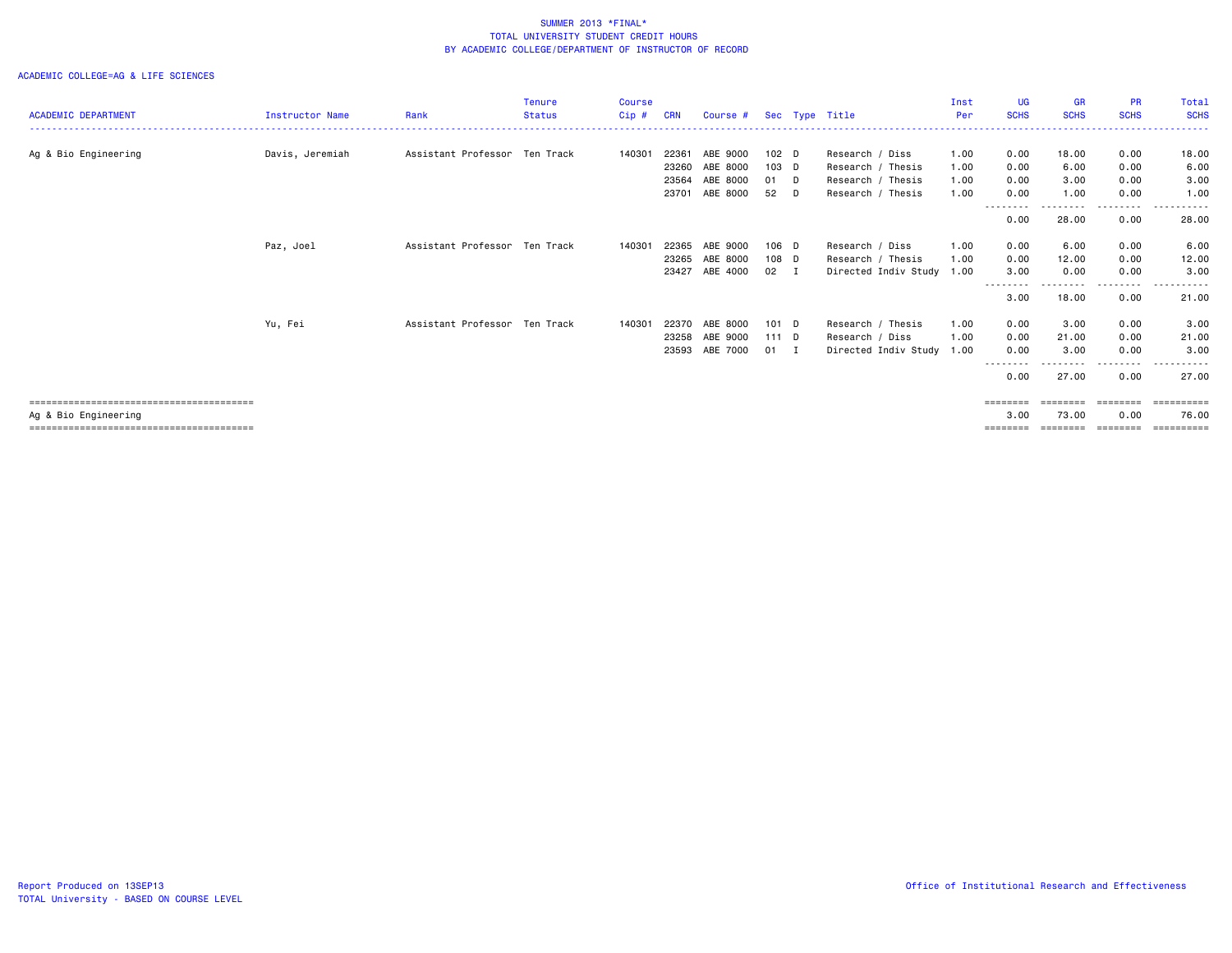| <b>ACADEMIC DEPARTMENT</b> | Instructor Name    | Rank                              | <b>Tenure</b><br><b>Status</b> | <b>Course</b><br>Cip# | <b>CRN</b> | Course #              |         |              | Sec Type Title            | Inst<br>Per | UG<br><b>SCHS</b>                                                                                                                                            | <b>GR</b><br><b>SCHS</b>                                                                                                          | <b>PR</b><br><b>SCHS</b> | Total<br><b>SCHS</b>                                                                                                                                                                                                                                                                                                                                                                                                                         |
|----------------------------|--------------------|-----------------------------------|--------------------------------|-----------------------|------------|-----------------------|---------|--------------|---------------------------|-------------|--------------------------------------------------------------------------------------------------------------------------------------------------------------|-----------------------------------------------------------------------------------------------------------------------------------|--------------------------|----------------------------------------------------------------------------------------------------------------------------------------------------------------------------------------------------------------------------------------------------------------------------------------------------------------------------------------------------------------------------------------------------------------------------------------------|
| Agricultural Economics     | Barnett, Barry     | Professor                         | Tenured                        |                       |            | 010103 22654 AEC 8000 | $101$ D |              | Research / Thesis         | 1.00        | 0.00                                                                                                                                                         | 3.00                                                                                                                              | 0.00                     | 3.00                                                                                                                                                                                                                                                                                                                                                                                                                                         |
|                            |                    |                                   |                                |                       |            |                       |         |              |                           |             | $- - - - -$<br>0.00                                                                                                                                          | 3.00                                                                                                                              | 0.00                     | 3.00                                                                                                                                                                                                                                                                                                                                                                                                                                         |
|                            | Coatney, Kalyn     | Assistant Professor Ten Track     |                                |                       |            | 010103 22655 AEC 8000 | 102 D   |              | Research / Thesis         | 1.00        | 0.00                                                                                                                                                         | 3.00                                                                                                                              | 0.00                     | 3.00                                                                                                                                                                                                                                                                                                                                                                                                                                         |
|                            |                    |                                   |                                |                       |            | 22820 AEC 4000        | 51 I    |              | Directed Indiv Study      | 1.00        | 5.00<br>.                                                                                                                                                    | 0.00<br>$\sim$ $\sim$ $\sim$                                                                                                      | 0.00                     | 5.00                                                                                                                                                                                                                                                                                                                                                                                                                                         |
|                            |                    |                                   |                                |                       |            |                       |         |              |                           |             | 5.00                                                                                                                                                         | 3.00                                                                                                                              | 0.00                     | 8.00                                                                                                                                                                                                                                                                                                                                                                                                                                         |
|                            | Coble, Keith       | Professor                         | Tenured                        |                       |            | 010103 22656 AEC 8000 | 103 D   |              | Research / Thesis         | 1.00        | 0.00<br>.                                                                                                                                                    | 9.00<br>$\frac{1}{2} \left( \frac{1}{2} \right) \left( \frac{1}{2} \right) \left( \frac{1}{2} \right) \left( \frac{1}{2} \right)$ | 0.00                     | 9.00                                                                                                                                                                                                                                                                                                                                                                                                                                         |
|                            |                    |                                   |                                |                       |            |                       |         |              |                           |             | 0.00                                                                                                                                                         | 9.00                                                                                                                              | 0.00                     | 9.00                                                                                                                                                                                                                                                                                                                                                                                                                                         |
|                            | Falconer, Lawrence | Extension Professor Non-Ten Track |                                |                       |            | 010103 23609 AEC 4000 | $102$ I |              | Directed Indiv Study 1.00 |             | 3.00                                                                                                                                                         | 0.00                                                                                                                              | 0.00                     | 3.00                                                                                                                                                                                                                                                                                                                                                                                                                                         |
|                            |                    |                                   |                                |                       |            |                       |         |              |                           |             | $\frac{1}{2} \left( \frac{1}{2} \right) \left( \frac{1}{2} \right) \left( \frac{1}{2} \right) \left( \frac{1}{2} \right) \left( \frac{1}{2} \right)$<br>3.00 | .<br>0.00                                                                                                                         | .<br>0.00                | 3.00                                                                                                                                                                                                                                                                                                                                                                                                                                         |
|                            | Freeman, Matthew   | Assistant Professor Ten Track     |                                |                       |            | 010103 22676 AEC 8000 | 54 D    |              | Research / Thesis         | 1.00        | 0.00                                                                                                                                                         | 3.00                                                                                                                              | 0.00                     | 3.00                                                                                                                                                                                                                                                                                                                                                                                                                                         |
|                            |                    |                                   |                                |                       |            |                       |         |              |                           |             | .<br>0.00                                                                                                                                                    | $\sim$ $\sim$ $\sim$<br>3.00                                                                                                      | .<br>0.00                | 3.00                                                                                                                                                                                                                                                                                                                                                                                                                                         |
|                            | Harri, Ardian      | Associate Professor Tenured       |                                | 010103                |            | 22668 AEC 8000        | 07      | $\Box$       | Research / Thesis         | 1.00        | 0.00                                                                                                                                                         | 3.00                                                                                                                              | 0.00                     | 3.00                                                                                                                                                                                                                                                                                                                                                                                                                                         |
|                            |                    |                                   |                                | 450602                |            | 20037 AEC 8843        | 001 C   |              | Survey Design & Exp       | 0.50        | 0.00                                                                                                                                                         | 10.50                                                                                                                             | 0.00                     | 10.50                                                                                                                                                                                                                                                                                                                                                                                                                                        |
|                            |                    |                                   |                                |                       |            |                       |         |              |                           |             | -----<br>0.00                                                                                                                                                | 13.50                                                                                                                             | 0.00                     | 13.50                                                                                                                                                                                                                                                                                                                                                                                                                                        |
|                            | Interis, Matthew   | Assistant Professor Ten Track     |                                | 010103                |            | 22659 AEC 8000        | 106 D   |              | Research / Thesis         | 1.00        | 0.00                                                                                                                                                         | 9.00                                                                                                                              | 0.00                     | 9.00                                                                                                                                                                                                                                                                                                                                                                                                                                         |
|                            |                    |                                   |                                | 450602                |            | 20037 AEC 8843        | 001 C   |              | Survey Design & Exp       | 0.50        | 0.00<br>.                                                                                                                                                    | 10.50<br>.                                                                                                                        | 0.00<br>.                | 10.50<br>.                                                                                                                                                                                                                                                                                                                                                                                                                                   |
|                            |                    |                                   |                                |                       |            |                       |         |              |                           |             | 0.00                                                                                                                                                         | 19.50                                                                                                                             | 0.00                     | 19.50                                                                                                                                                                                                                                                                                                                                                                                                                                        |
|                            | Little, Randall    | Professor                         | Tenured                        | 010101                |            | 20033 AEC 4530        | 01      | - E          | Internship AEC-AGBM       | 1.00        | 6.00                                                                                                                                                         | 0.00                                                                                                                              | 0.00                     | 6.00                                                                                                                                                                                                                                                                                                                                                                                                                                         |
|                            |                    |                                   |                                |                       | 20034      | AEC 4530              | 51      | E            | Internship AEC-AGBM       | 1.00        | 9.00                                                                                                                                                         | 0.00                                                                                                                              | 0.00                     | 9.00                                                                                                                                                                                                                                                                                                                                                                                                                                         |
|                            |                    |                                   |                                |                       |            | 20035 AEC 6530        | 01      | E            | Internship AEC-AGBM       | 1.00        | 0.00                                                                                                                                                         | 3.00                                                                                                                              | 0.00                     | 3.00                                                                                                                                                                                                                                                                                                                                                                                                                                         |
|                            |                    |                                   |                                |                       |            | 010103 23585 AEC 4000 | $101$ I |              | Directed Indiv Study      | 1.00        | 3.00<br>.                                                                                                                                                    | 0.00<br>.                                                                                                                         | 0.00<br>.                | 3.00                                                                                                                                                                                                                                                                                                                                                                                                                                         |
|                            |                    |                                   |                                |                       |            |                       |         |              |                           |             | 18.00                                                                                                                                                        | 3.00                                                                                                                              | 0.00                     | 21.00                                                                                                                                                                                                                                                                                                                                                                                                                                        |
|                            | Morgan, Kimberly   | Extension Assist Pr Non-Ten Track |                                |                       |            | 010103 22661 AEC 8000 | 108 D   |              | Research / Thesis         | 1.00        | 0.00<br>.                                                                                                                                                    | 3.00<br>$- - - -$                                                                                                                 | 0.00                     | 3.00                                                                                                                                                                                                                                                                                                                                                                                                                                         |
|                            |                    |                                   |                                |                       |            |                       |         |              |                           |             | 0.00                                                                                                                                                         | 3.00                                                                                                                              | 0.00                     | 3.00                                                                                                                                                                                                                                                                                                                                                                                                                                         |
|                            | Petrolia, Daniel   | Associate Professor Tenured       |                                |                       |            | 010103 22662 AEC 8000 | 01      | $\mathsf{D}$ | Research / Thesis         | 1.00        | 0.00                                                                                                                                                         | 9.00                                                                                                                              | 0.00                     | 9.00                                                                                                                                                                                                                                                                                                                                                                                                                                         |
|                            |                    |                                   |                                |                       |            | 23584 AEC 7000        | 501 I   |              | Directed Indiv Study      | 1.00        | 0.00<br>د د د د د<br>$\sim$ $\sim$                                                                                                                           | 3.00<br>.                                                                                                                         | 0.00<br>.                | 3.00<br>.                                                                                                                                                                                                                                                                                                                                                                                                                                    |
|                            |                    |                                   |                                |                       |            |                       |         |              |                           |             | 0.00                                                                                                                                                         | 12.00                                                                                                                             | 0.00                     | 12.00                                                                                                                                                                                                                                                                                                                                                                                                                                        |
|                            | Tack, Jesse        | Assistant Professor Ten Track     |                                |                       |            | 010103 22681 AEC 8000 | 59      | $\Box$       | Research / Thesis         | 1.00        | 0.00<br>.                                                                                                                                                    | 3.00<br>.                                                                                                                         | 0.00<br>.                | 3.00                                                                                                                                                                                                                                                                                                                                                                                                                                         |
|                            |                    |                                   |                                |                       |            |                       |         |              |                           |             | 0.00                                                                                                                                                         | 3.00                                                                                                                              | 0.00                     | 3.00                                                                                                                                                                                                                                                                                                                                                                                                                                         |
| Agricultural Economics     |                    |                                   |                                |                       |            |                       |         |              |                           |             | ========<br>26.00                                                                                                                                            | 72.00                                                                                                                             | <b>EDEDEDER</b><br>0.00  | $\begin{minipage}{0.03\linewidth} \hspace*{-0.2cm} \textbf{1} & \textbf{2} & \textbf{3} & \textbf{5} & \textbf{6} & \textbf{7} \\ \textbf{5} & \textbf{6} & \textbf{7} & \textbf{8} & \textbf{8} & \textbf{9} & \textbf{1} \\ \textbf{6} & \textbf{8} & \textbf{8} & \textbf{8} & \textbf{9} & \textbf{1} & \textbf{1} \\ \textbf{7} & \textbf{9} & \textbf{1} & \textbf{1} & \textbf{1} & \textbf{1} & \textbf{1} \\ \textbf{8} &$<br>98.00 |
|                            |                    |                                   |                                |                       |            |                       |         |              |                           |             |                                                                                                                                                              |                                                                                                                                   |                          | ==========                                                                                                                                                                                                                                                                                                                                                                                                                                   |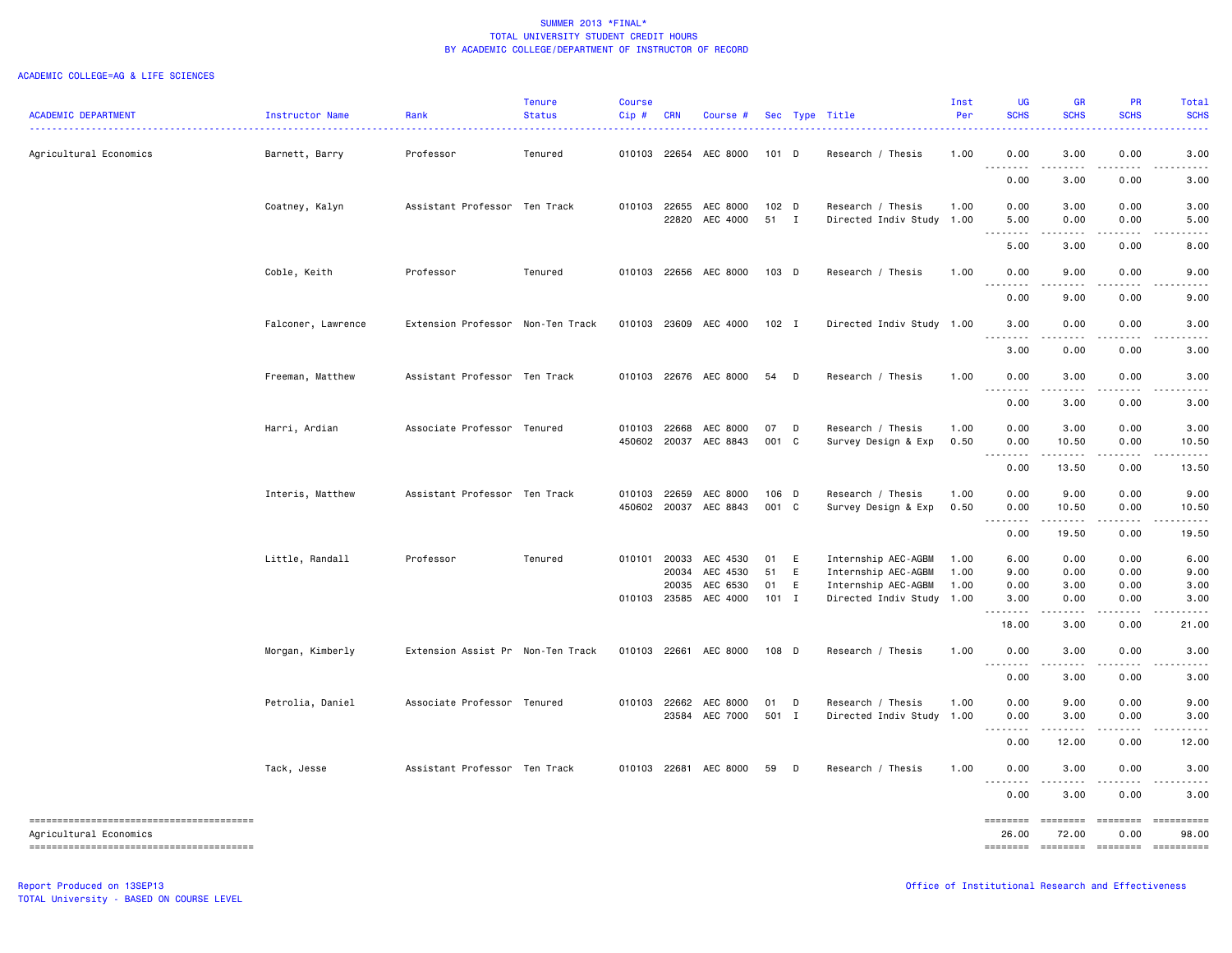| <b>ACADEMIC DEPARTMENT</b> | Instructor Name  | Rank                          | <b>Tenure</b><br><b>Status</b> | <b>Course</b><br>Cip# | <b>CRN</b> | Course #              |         |              | Sec Type Title       | Inst<br>Per | UG<br><b>SCHS</b>               | <b>GR</b><br><b>SCHS</b>                                                                                                                                                                                                                                                                                                                                                                                                                                                                        | PR<br><b>SCHS</b>                                                                                                                                            | Total<br><b>SCHS</b> |
|----------------------------|------------------|-------------------------------|--------------------------------|-----------------------|------------|-----------------------|---------|--------------|----------------------|-------------|---------------------------------|-------------------------------------------------------------------------------------------------------------------------------------------------------------------------------------------------------------------------------------------------------------------------------------------------------------------------------------------------------------------------------------------------------------------------------------------------------------------------------------------------|--------------------------------------------------------------------------------------------------------------------------------------------------------------|----------------------|
| Animal Dairy Science       | Graves, Jessica  | Instructor                    | Non-Ten Track                  |                       |            | 010101 20030 ADS 4423 | 101 E   |              | ADS Internship       | 1.00        | 15.00                           | 0.00                                                                                                                                                                                                                                                                                                                                                                                                                                                                                            | 0.00                                                                                                                                                         | 15.00                |
|                            |                  |                               |                                |                       |            |                       |         |              |                      |             | .<br>15.00                      | -----<br>$\sim$ $\sim$ $\sim$<br>0.00                                                                                                                                                                                                                                                                                                                                                                                                                                                           | $\frac{1}{2} \left( \frac{1}{2} \right) \left( \frac{1}{2} \right) \left( \frac{1}{2} \right) \left( \frac{1}{2} \right) \left( \frac{1}{2} \right)$<br>0.00 | .<br>15.00           |
|                            | Larson, Jamie    | Assistant Professor Ten Track |                                | 020201                |            | 22620 ADS 8000        | 101 D   |              | Research/Thesis      | 1.00        | 0.00                            | 6.00                                                                                                                                                                                                                                                                                                                                                                                                                                                                                            | 0.00                                                                                                                                                         | 6.00                 |
|                            |                  |                               |                                |                       |            |                       |         |              |                      |             | .                               |                                                                                                                                                                                                                                                                                                                                                                                                                                                                                                 |                                                                                                                                                              |                      |
|                            |                  |                               |                                |                       |            |                       |         |              |                      |             | 0.00                            | 6.00                                                                                                                                                                                                                                                                                                                                                                                                                                                                                            | 0.00                                                                                                                                                         | 6.00                 |
|                            | Lemley, Caleb    | Assistant Professor Ten Track |                                | 020201                |            | 22632 ADS 8000        | 113 D   |              | Research/Thesis      | 1.00        | 0.00                            | 12.00                                                                                                                                                                                                                                                                                                                                                                                                                                                                                           | 0.00                                                                                                                                                         | 12.00                |
|                            |                  |                               |                                |                       |            |                       |         |              |                      |             | 0.00                            | 12.00                                                                                                                                                                                                                                                                                                                                                                                                                                                                                           | 0.00                                                                                                                                                         | 12.00                |
|                            | Martin, James    | Assistant Professor Ten Track |                                | 010401                | 20679      | FNH 8423              | 51      | $\mathbf{C}$ | Meat Science         | 1.00        | 0.00                            | 6.00                                                                                                                                                                                                                                                                                                                                                                                                                                                                                            | 0.00                                                                                                                                                         | 6.00                 |
|                            |                  |                               |                                | 190501                |            | 23428 FNH 4000        | 51 I    |              | Directed Indiv Study | 1.00        | 3.00<br>. <sub>.</sub>          | 0.00<br>$\cdots$                                                                                                                                                                                                                                                                                                                                                                                                                                                                                | 0.00<br>.                                                                                                                                                    | 3.00                 |
|                            |                  |                               |                                |                       |            |                       |         |              |                      |             | 3.00                            | 6.00                                                                                                                                                                                                                                                                                                                                                                                                                                                                                            | 0.00                                                                                                                                                         | 9.00                 |
|                            | Memili, Erdogan  | Associate Professor Tenured   |                                |                       |            | 260613 23646 GNS 9000 | 01      | $\Box$       | Research / Diss      | 1.00        | 0.00                            | 1.00                                                                                                                                                                                                                                                                                                                                                                                                                                                                                            | 0.00                                                                                                                                                         | 1.00                 |
|                            |                  |                               |                                |                       |            |                       |         |              |                      |             | .<br>0.00                       | 1.00                                                                                                                                                                                                                                                                                                                                                                                                                                                                                            | 0.00                                                                                                                                                         | 1.00                 |
|                            | Nicodemus, Molly | Associate Professor Tenured   |                                | 020201                | 22623      | ADS 8000              | $104$ D |              | Research/Thesis      | 1.00        | 0.00                            | 6.00                                                                                                                                                                                                                                                                                                                                                                                                                                                                                            | 0.00                                                                                                                                                         | 6.00                 |
|                            |                  |                               |                                |                       | 22638      | ADS 9000              | 104 D   |              | Research/Diss        | 1.00        | 0.00                            | 6.00                                                                                                                                                                                                                                                                                                                                                                                                                                                                                            | 0.00                                                                                                                                                         | 6.00                 |
|                            |                  |                               |                                |                       | 22809      | ADS 4000              | 101 I   |              | Directed Indiv Study | 1.00        | 2.00                            | 0.00                                                                                                                                                                                                                                                                                                                                                                                                                                                                                            | 0.00                                                                                                                                                         | 2.00                 |
|                            |                  |                               |                                |                       |            | 23284 ADS 7000        | $101$ I |              | Directed Indiv Study | 1.00        | 0.00<br>.                       | 1.00<br>-----                                                                                                                                                                                                                                                                                                                                                                                                                                                                                   | 0.00<br>.                                                                                                                                                    | 1.00                 |
|                            |                  |                               |                                |                       |            |                       |         |              |                      |             | 2.00                            | 13.00                                                                                                                                                                                                                                                                                                                                                                                                                                                                                           | 0.00                                                                                                                                                         | 15.00                |
|                            | Rude, Brian      | Professor                     | Tenured                        | 020201                | 22625      | ADS 8000              | 106 D   |              | Research/Thesis      | 1.00        | 0.00                            | 6.00                                                                                                                                                                                                                                                                                                                                                                                                                                                                                            | 0.00                                                                                                                                                         | 6.00                 |
|                            |                  |                               |                                |                       |            | 22640 ADS 9000        | 106 D   |              | Research/Diss        | 1.00        | 0.00<br>--------                | 7.00<br>د د د د                                                                                                                                                                                                                                                                                                                                                                                                                                                                                 | 0.00<br>.                                                                                                                                                    | 7.00                 |
|                            |                  |                               |                                |                       |            |                       |         |              |                      |             | 0.00                            | 13.00                                                                                                                                                                                                                                                                                                                                                                                                                                                                                           | 0.00                                                                                                                                                         | 13.00                |
|                            | Smith, Trent     | Assistant Professor Ten Track |                                | 020201                |            | 22627 ADS 8000        | 108 D   |              | Research/Thesis      | 1.00        | 0.00                            | 3.00                                                                                                                                                                                                                                                                                                                                                                                                                                                                                            | 0.00                                                                                                                                                         | 3.00                 |
|                            |                  |                               |                                |                       |            |                       |         |              |                      |             | <u>.</u><br>0.00                | $ -$<br>3.00                                                                                                                                                                                                                                                                                                                                                                                                                                                                                    | 0.00                                                                                                                                                         | 3.00                 |
|                            | Vann, Rhonda     | Research Professor            | Non-Ten Track                  | 260707                |            | 23211 PHY 8000        | $106$ D |              | Research / Thesis    | 1.00        | 0.00                            | 1.00                                                                                                                                                                                                                                                                                                                                                                                                                                                                                            | 0.00                                                                                                                                                         | 1.00                 |
|                            |                  |                               |                                |                       |            |                       |         |              |                      |             | <u> - - - - - - - -</u><br>0.00 | 1.00                                                                                                                                                                                                                                                                                                                                                                                                                                                                                            | 0.00                                                                                                                                                         | 1.00                 |
| Animal Dairy Science       |                  |                               |                                |                       |            |                       |         |              |                      |             | ========<br>20.00               | $\begin{array}{cccccccccc} \multicolumn{2}{c}{} & \multicolumn{2}{c}{} & \multicolumn{2}{c}{} & \multicolumn{2}{c}{} & \multicolumn{2}{c}{} & \multicolumn{2}{c}{} & \multicolumn{2}{c}{} & \multicolumn{2}{c}{} & \multicolumn{2}{c}{} & \multicolumn{2}{c}{} & \multicolumn{2}{c}{} & \multicolumn{2}{c}{} & \multicolumn{2}{c}{} & \multicolumn{2}{c}{} & \multicolumn{2}{c}{} & \multicolumn{2}{c}{} & \multicolumn{2}{c}{} & \multicolumn{2}{c}{} & \multicolumn{2}{c}{} & \mult$<br>55.00 | <b>EDEDEED</b><br>0.00                                                                                                                                       | 75.00                |
|                            |                  |                               |                                |                       |            |                       |         |              |                      |             | ========                        | ======== ======== ==========                                                                                                                                                                                                                                                                                                                                                                                                                                                                    |                                                                                                                                                              |                      |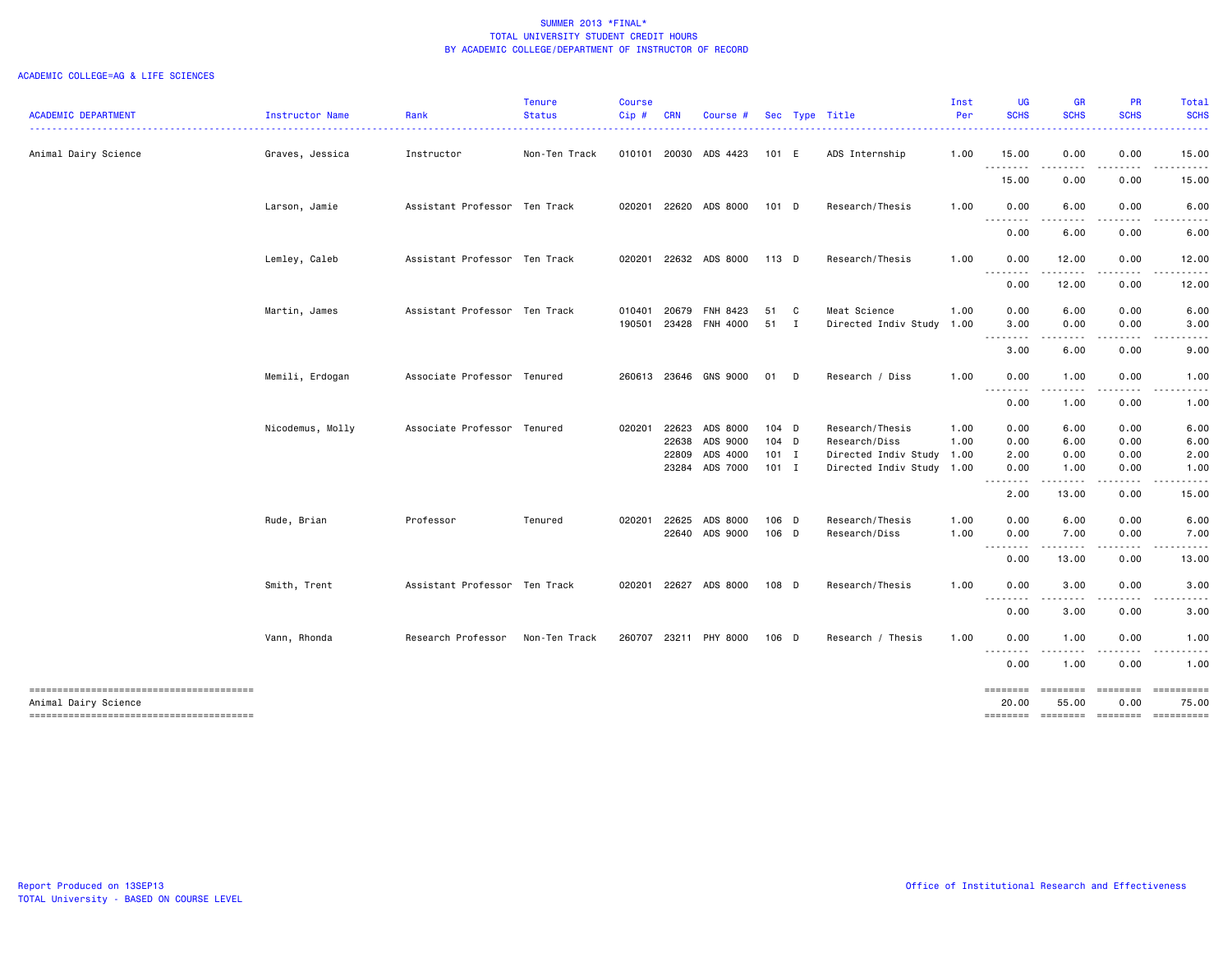|                                                           |                      |                                   | <b>Tenure</b> | <b>Course</b> |                |                       |                  |   |                                      | Inst         | <b>UG</b>                               | <b>GR</b>           | PR                                                                                                                                | Total                                                                                                                                                |
|-----------------------------------------------------------|----------------------|-----------------------------------|---------------|---------------|----------------|-----------------------|------------------|---|--------------------------------------|--------------|-----------------------------------------|---------------------|-----------------------------------------------------------------------------------------------------------------------------------|------------------------------------------------------------------------------------------------------------------------------------------------------|
| <b>ACADEMIC DEPARTMENT</b>                                | Instructor Name      | Rank                              | <b>Status</b> | Cip#          | <b>CRN</b>     | Course #              |                  |   | Sec Type Title                       | Per          | <b>SCHS</b>                             | <b>SCHS</b>         | <b>SCHS</b>                                                                                                                       | <b>SCHS</b>                                                                                                                                          |
| Biochemistry, Molecular Biology, Entomolog Baird, Richard |                      | Professor                         | Tenured       |               |                | 260305 22156 EPP 8173 | 001 L            |   | Clinical Plant Path 1.00             |              | 0.00                                    | 6.00                | 0.00                                                                                                                              | 6.00                                                                                                                                                 |
|                                                           |                      |                                   |               |               |                |                       |                  |   |                                      |              | 0.00                                    | 6.00                | 0.00                                                                                                                              | 6.00                                                                                                                                                 |
|                                                           | Brown Johnson, Ashli | Assistant Professor Ten Track     |               |               | 260202 22070   | <b>BCH 8000</b>       | 103 D            |   | Research / Thesis                    | 1.00         | 0.00                                    | 4.00                | 0.00                                                                                                                              | 4.00                                                                                                                                                 |
|                                                           |                      |                                   |               |               | 22087          | <b>BCH 9000</b>       | 103 D            |   | Research/Diss                        | 1.00         | 0.00<br>.                               | 18.00<br>.          | 0.00<br>.                                                                                                                         | 18.00<br>المتمالين                                                                                                                                   |
|                                                           |                      |                                   |               |               |                |                       |                  |   |                                      |              | 0.00                                    | 22.00               | 0.00                                                                                                                              | 22.00                                                                                                                                                |
|                                                           | Brown, Richard       | Professor                         | Tenured       | 260702        | 22106<br>22128 | EPP 8000<br>EPP 9000  | $104$ D<br>104 D |   | Research / Thesis<br>Research / Diss | 1.00<br>1.00 | 0.00<br>0.00                            | 7.00<br>6.00        | 0.00<br>0.00                                                                                                                      | 7.00<br>6.00                                                                                                                                         |
|                                                           |                      |                                   |               |               |                |                       |                  |   |                                      |              | .                                       | .                   | .                                                                                                                                 | $\frac{1}{2} \left( \frac{1}{2} \right) \left( \frac{1}{2} \right) \left( \frac{1}{2} \right) \left( \frac{1}{2} \right) \left( \frac{1}{2} \right)$ |
|                                                           |                      |                                   |               |               |                |                       |                  |   |                                      |              | 0.00                                    | 13.00               | 0.00                                                                                                                              | 13.00                                                                                                                                                |
|                                                           | Catchot, Angus       | Extension Assoc Pro Non-Ten Track |               | 260702        | 22108          | EPP 8000              | 106 D            |   | Research / Thesis                    | 1.00         | 0.00                                    | 48.00               | 0.00                                                                                                                              | 48.00                                                                                                                                                |
|                                                           |                      |                                   |               |               | 22130          | EPP 9000              | 106 D            |   | Research / Diss                      | 1.00         | 0.00                                    | 12.00               | 0.00                                                                                                                              | 12.00                                                                                                                                                |
|                                                           |                      |                                   |               |               | 23408          | EPP 7000              | 01 I             |   | Directed Indiv Study 1.00            |              | 0.00<br>.                               | 3.00<br>.           | 0.00<br>.                                                                                                                         | 3.00<br>.                                                                                                                                            |
|                                                           |                      |                                   |               |               |                |                       |                  |   |                                      |              | 0.00                                    | 63.00               | 0.00                                                                                                                              | 63.00                                                                                                                                                |
|                                                           | Goddard, Jerome      | Extension Assoc Pro Non-Ten Track |               |               | 260702 22112   | EPP 8000              | 109 D            |   | Research / Thesis                    | 1.00         | 0.00                                    | 6.00                | 0.00                                                                                                                              | 6.00                                                                                                                                                 |
|                                                           |                      |                                   |               |               |                | 22133 EPP 9000        | 109 D            |   | Research / Diss                      | 1.00         | 0.00                                    | 4.00                | 0.00                                                                                                                              | 4.00                                                                                                                                                 |
|                                                           |                      |                                   |               |               |                |                       |                  |   |                                      |              | .<br>$\sim$ $\sim$ $\sim$<br>0.00       | .<br>10.00          | .<br>0.00                                                                                                                         | 22222<br>10.00                                                                                                                                       |
|                                                           | Hoffmann, Federico   | Assistant Professor Ten Track     |               | 260202        | 22071          | <b>BCH 8000</b>       | $104$ D          |   | Research / Thesis                    | 1.00         | 0.00                                    | 1.00                | 0.00                                                                                                                              | 1.00                                                                                                                                                 |
|                                                           |                      |                                   |               |               | 22088          | <b>BCH 9000</b>       | $104$ D          |   | Research/Diss                        | 1.00         | 0.00                                    | 6.00                | 0.00                                                                                                                              | 6.00                                                                                                                                                 |
|                                                           |                      |                                   |               |               |                |                       |                  |   |                                      |              | .                                       | -----               | د د د د                                                                                                                           | .                                                                                                                                                    |
|                                                           |                      |                                   |               |               |                |                       |                  |   |                                      |              | 0.00                                    | 7.00                | 0.00                                                                                                                              | 7.00                                                                                                                                                 |
|                                                           | Lawrence, Gary       | Associate Professor Tenured       |               |               |                | 260702 22114 EPP 8000 | $111$ D          |   | Research / Thesis                    | 1.00         | 0.00                                    | 6.00                | 0.00                                                                                                                              | 6.00<br>-----                                                                                                                                        |
|                                                           |                      |                                   |               |               |                |                       |                  |   |                                      |              | $\sim$ $\sim$ $\sim$<br>-----<br>0.00   | -----<br>6.00       | .<br>0.00                                                                                                                         | 6.00                                                                                                                                                 |
|                                                           | Li, Jiaxu            | Associate Professor Tenured       |               |               |                | 260202 22090 BCH 9000 | 106 D            |   | Research/Diss                        | 1.00         | 0.00                                    | 12.00               | 0.00                                                                                                                              | 12.00                                                                                                                                                |
|                                                           |                      |                                   |               |               |                |                       |                  |   |                                      |              | $\sim$ $\sim$ $\sim$<br>د د د د<br>0.00 | .<br>12.00          | .<br>0.00                                                                                                                         | .<br>12.00                                                                                                                                           |
|                                                           | Lu, Shien            | Associate Professor Tenured       |               |               |                | 260702 22136 EPP 9000 | $112$ D          |   | Research / Diss                      | 1.00         | 0.00                                    | 4.00                | 0.00                                                                                                                              | 4.00                                                                                                                                                 |
|                                                           |                      |                                   |               |               |                |                       |                  |   |                                      |              | <u>.</u><br>0.00                        | 4.00                | 0.00                                                                                                                              | <u>.</u><br>4.00                                                                                                                                     |
|                                                           |                      |                                   |               |               |                |                       |                  |   |                                      |              |                                         |                     |                                                                                                                                   |                                                                                                                                                      |
|                                                           | Ma, Din-Pow          | Professor                         | Tenured       |               |                | 260202 22074 BCH 8000 | 107 D            |   | Research / Thesis                    | 1.00         | 0.00<br>.                               | 6.00<br>.           | 0.00<br>$\frac{1}{2} \left( \frac{1}{2} \right) \left( \frac{1}{2} \right) \left( \frac{1}{2} \right) \left( \frac{1}{2} \right)$ | 6.00<br>.                                                                                                                                            |
|                                                           |                      |                                   |               |               |                |                       |                  |   |                                      |              | 0.00                                    | 6.00                | 0.00                                                                                                                              | 6.00                                                                                                                                                 |
|                                                           | Meyer, Florencia     | Assistant Professor Ten Track     |               |               |                | 260202 22075 BCH 8000 | 108 D            |   | Research / Thesis                    | 1.00         | 0.00<br>$\sim$ $\sim$ .<br>.            | 6.00<br>$- - - - -$ | 0.00<br>.                                                                                                                         | 6.00<br>-----                                                                                                                                        |
|                                                           |                      |                                   |               |               |                |                       |                  |   |                                      |              | 0.00                                    | 6.00                | 0.00                                                                                                                              | 6.00                                                                                                                                                 |
|                                                           | Musser, Fred         | Associate Professor Tenured       |               |               | 011102 21095   | PSS 3423              | 101 E            |   | Agronomy Internship                  | 1.00         | 9.00                                    | 0.00                | 0.00                                                                                                                              | 9.00                                                                                                                                                 |
|                                                           |                      |                                   |               |               |                | 260702 22117 EPP 8000 | $114$ D          |   | Research / Thesis                    | 1.00         | 0.00                                    | 2.00                | 0.00                                                                                                                              | 2.00                                                                                                                                                 |
|                                                           |                      |                                   |               |               | 22137          | EPP 9000              | 113              | D | Research / Diss                      | 1.00         | 0.00                                    | 12.00               | 0.00                                                                                                                              | 12.00                                                                                                                                                |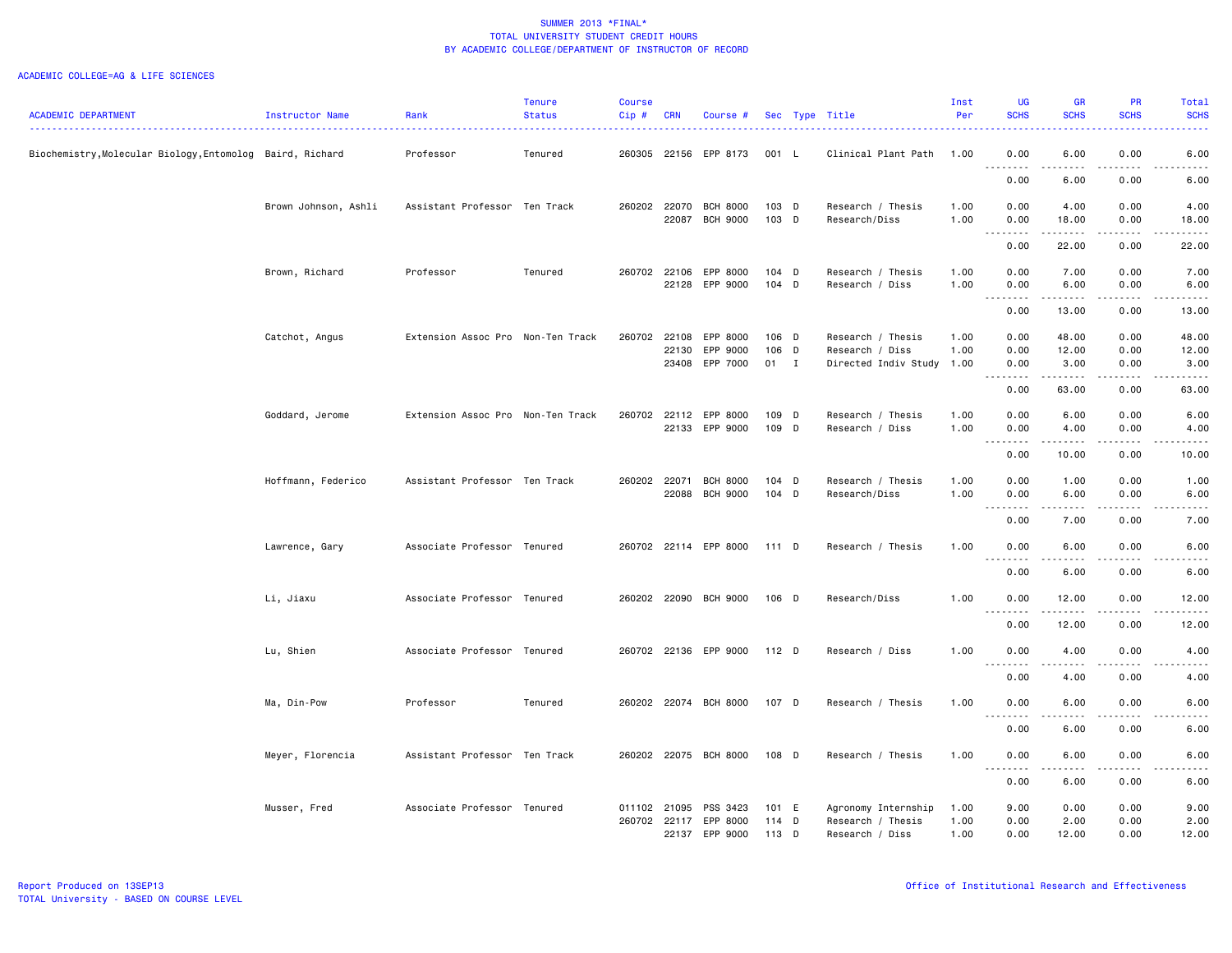|                                                          |                        |                                   | <b>Tenure</b> | <b>Course</b> |            |                       |                    |              |                           | Inst | <b>UG</b>        | <b>GR</b>                                                                                                                         | <b>PR</b>           | <b>Total</b>       |
|----------------------------------------------------------|------------------------|-----------------------------------|---------------|---------------|------------|-----------------------|--------------------|--------------|---------------------------|------|------------------|-----------------------------------------------------------------------------------------------------------------------------------|---------------------|--------------------|
| <b>ACADEMIC DEPARTMENT</b>                               | Instructor Name        | Rank                              | <b>Status</b> | Cip#          | <b>CRN</b> | Course #              |                    |              | Sec Type Title            | Per  | <b>SCHS</b>      | <b>SCHS</b>                                                                                                                       | <b>SCHS</b>         | <b>SCHS</b>        |
|                                                          |                        |                                   |               |               |            |                       |                    |              |                           |      | . <b>.</b>       | .                                                                                                                                 | المتمام والمناور    |                    |
|                                                          |                        |                                   |               |               |            |                       |                    |              |                           |      | 9.00             | 14.00                                                                                                                             | 0.00                | 23.00              |
| Biochemistry, Molecular Biology, Entomolog Peng, Zhaohua |                        | Associate Professor Tenured       |               |               |            | 260202 22093 BCH 9000 | 109 D              |              | Research/Diss             | 1.00 | 0.00             | 31.00                                                                                                                             | 0.00                | 31.00              |
|                                                          |                        |                                   |               |               |            |                       |                    |              |                           |      | .<br>0.00        | ------<br>31.00                                                                                                                   | -----<br>0.00       | 31.00              |
|                                                          | Ray, David             | Assistant Professor Ten Track     |               |               |            | 260202 22078 BCH 8000 | $111$ D            |              | Research / Thesis         | 1.00 | 0.00             | 6.00                                                                                                                              | 0.00                | 6.00               |
|                                                          |                        |                                   |               |               | 22095      | <b>BCH 9000</b>       | $111$ D            |              | Research/Diss             | 1.00 | 0.00<br><u>.</u> | 6.00                                                                                                                              | 0.00                | 6.00               |
|                                                          |                        |                                   |               |               |            |                       |                    |              |                           |      | 0.00             | 12.00                                                                                                                             | 0.00                | 12.00              |
|                                                          | Riggins, John          | Assistant Professor Ten Track     |               |               |            | 260702 22138 EPP 9000 | 114 D              |              | Research / Diss           | 1.00 | 0.00             | 6.00                                                                                                                              | 0.00                | 6.00               |
|                                                          |                        |                                   |               |               |            |                       |                    |              |                           |      | .<br>0.00        | .<br>6.00                                                                                                                         | بالمستحدث<br>0.00   | 6.00               |
|                                                          | Sabanadzovic, Sead     | Professor                         | Tenured       |               |            | 260702 22119 EPP 8000 | 116 D              |              | Research / Thesis         | 1.00 | 0.00             | 6.00                                                                                                                              | 0.00                | 6.00               |
|                                                          |                        |                                   |               |               |            |                       |                    |              |                           |      | .<br>0.00        | $\frac{1}{2} \left( \frac{1}{2} \right) \left( \frac{1}{2} \right) \left( \frac{1}{2} \right) \left( \frac{1}{2} \right)$<br>6.00 | .<br>0.00           | . <b>.</b><br>6.00 |
|                                                          | Shan, Xueyan           | Research Assist Pro Non-Ten Track |               |               |            | 260202 22096 BCH 9000 | 112 D              |              | Research/Diss             | 1.00 | 0.00             | 3.00                                                                                                                              | 0.00                | 3.00               |
|                                                          |                        |                                   |               |               | 23090      | <b>BCH 7000</b>       | 51<br>$\mathbf{I}$ |              | Directed Indiv Study      | 1.00 | 0.00             | 3.00                                                                                                                              | 0.00                | 3.00               |
|                                                          |                        |                                   |               |               | 23717      | <b>BCH 8000</b>       | 51<br>D            |              | Research / Thesis         | 1.00 | 0.00             | 6.00                                                                                                                              | 0.00                | 6.00               |
|                                                          |                        |                                   |               |               |            |                       |                    |              |                           |      | <u>.</u><br>0.00 | .<br>12.00                                                                                                                        | .<br>0.00           | 12.00              |
|                                                          | Sparks, Darrell        | Assistant Professor Ten Track     |               |               |            | 260202 22080 BCH 8000 | 113 D              |              | Research / Thesis         | 1.00 | 0.00             | 12.00                                                                                                                             | 0.00                | 12.00              |
|                                                          |                        |                                   |               |               |            | 22097 BCH 9000        | $113$ D            |              | Research/Diss             | 1.00 | 0.00             | 6.00                                                                                                                              | 0.00                | 6.00<br>.          |
|                                                          |                        |                                   |               |               |            |                       |                    |              |                           |      | <u>.</u><br>0.00 | .<br>18.00                                                                                                                        | .<br>0.00           | 18.00              |
|                                                          | Tomaso-Peterson, Maria | Research Assoc Prof Non-Ten Track |               | 260702        |            | 22123 EPP 8000        | 120 D              |              | Research / Thesis         | 1.00 | 0.00             | 21.00                                                                                                                             | 0.00                | 21.00              |
|                                                          |                        |                                   |               |               |            |                       |                    |              |                           |      | .<br>0.00        | 21.00                                                                                                                             | 0.00                | 21.00              |
|                                                          | Willard, Scott         | Professor                         | Tenured       | 260202 22081  |            | <b>BCH 8000</b>       | 114 D              |              | Research / Thesis         | 1.00 | 0.00             | 1.00                                                                                                                              | 0.00                | 1.00               |
|                                                          |                        |                                   |               |               | 22098      | <b>BCH 9000</b>       | 114 D              |              | Research/Diss             | 1.00 | 0.00             | 3.00                                                                                                                              | 0.00                | 3.00               |
|                                                          |                        |                                   |               |               | 23633      | <b>BCH 7000</b>       | 52 I               |              | Directed Indiv Study      | 1.00 | 0.00             | 3.00                                                                                                                              | 0.00                | 3.00               |
|                                                          |                        |                                   |               | 260707        |            | 23216 PHY 9000        | 105 D              |              | Research / Diss           | 1.00 | 0.00<br>.<br>.   | 19.00<br>.                                                                                                                        | 0.00                | 19.00              |
|                                                          |                        |                                   |               |               |            |                       |                    |              |                           |      | 0.00             | 26.00                                                                                                                             | 0.00                | 26.00              |
|                                                          | Willeford, Kenneth     | Professor                         | Tenured       | 260202        | 22099      | <b>BCH 9000</b>       | 115 D              |              | Research/Diss             | 1.00 | 0.00             | 3.00                                                                                                                              | 0.00                | 3.00               |
|                                                          |                        |                                   |               | 260402        | 20085      | BCH 4113              | 01                 | $\mathbf{C}$ | Essentials Mol Genet      | 1.00 | 18.00            | 0.00                                                                                                                              | 0.00                | 18.00              |
|                                                          |                        |                                   |               |               |            | 20086 BCH 6113        | 01 C               |              | Essentials Mol Genet 1.00 |      | 0.00<br><u>.</u> | 6.00<br>$\frac{1}{2}$                                                                                                             | 0.00                | 6.00               |
|                                                          |                        |                                   |               |               |            |                       |                    |              |                           |      | 18.00            | 9.00                                                                                                                              | 0.00                | 27.00              |
|                                                          |                        |                                   |               |               |            |                       |                    |              |                           |      | ========         | $=$ ========                                                                                                                      | $=$ ========        | ==========         |
| Biochemistry, Molecular Biology, Entomolog               |                        |                                   |               |               |            |                       |                    |              |                           |      | 27.00            | 310.00                                                                                                                            | 0.00                | 337.00             |
|                                                          |                        |                                   |               |               |            |                       |                    |              |                           |      | ========         |                                                                                                                                   | ------------------- | - ==========       |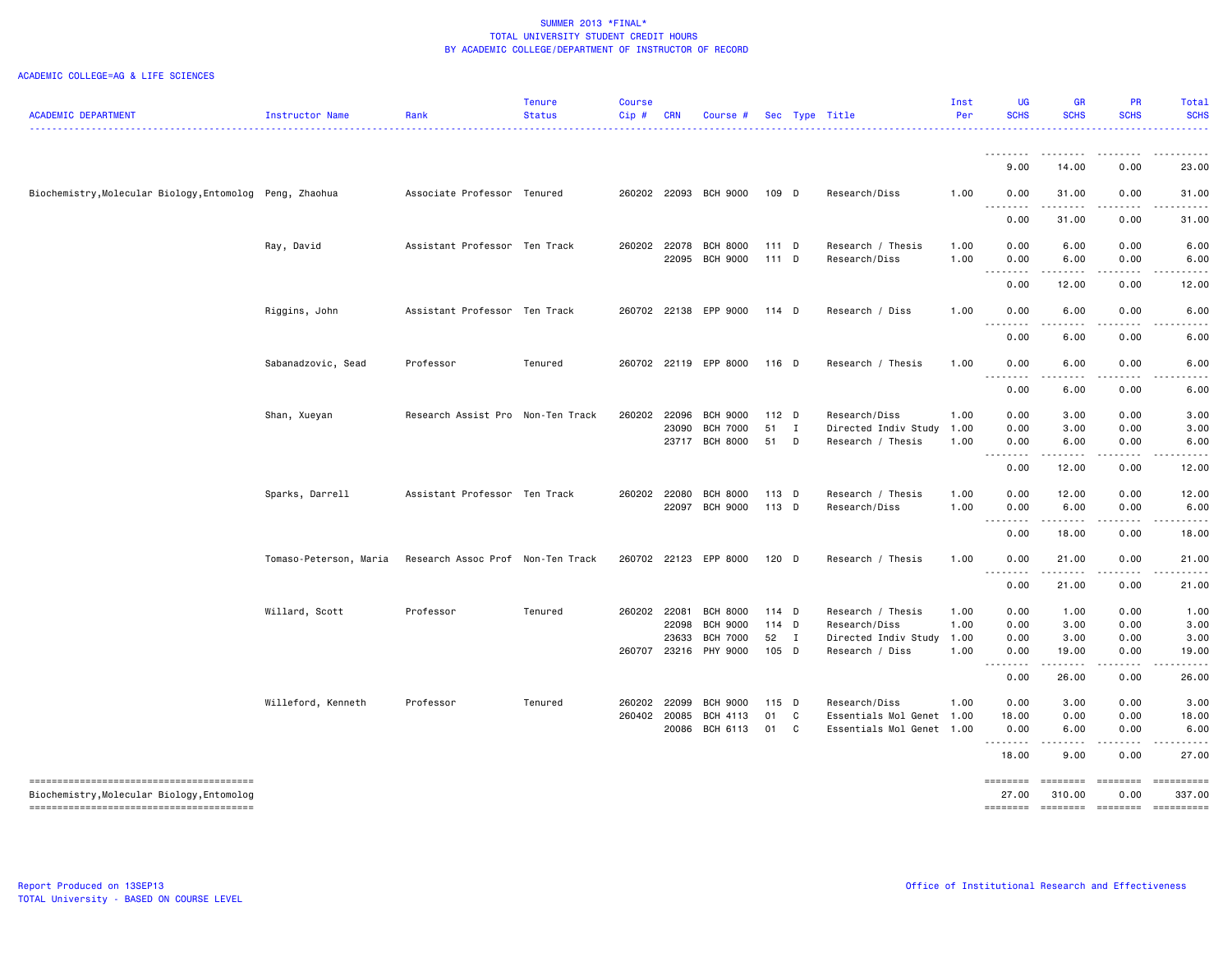|                                                       |                                                           |                                   | <b>Tenure</b> | <b>Course</b> |            |                       |         |   |                           | Inst | <b>UG</b>                               | <b>GR</b>                                                                                                                                                    | PR                           | Total                                                                                                                                                         |
|-------------------------------------------------------|-----------------------------------------------------------|-----------------------------------|---------------|---------------|------------|-----------------------|---------|---|---------------------------|------|-----------------------------------------|--------------------------------------------------------------------------------------------------------------------------------------------------------------|------------------------------|---------------------------------------------------------------------------------------------------------------------------------------------------------------|
| <b>ACADEMIC DEPARTMENT</b>                            | Instructor Name                                           | Rank                              | <b>Status</b> | $Cip$ #       | <b>CRN</b> | Course #              |         |   | Sec Type Title            | Per  | <b>SCHS</b>                             | <b>SCHS</b>                                                                                                                                                  | <b>SCHS</b>                  | <b>SCHS</b><br>وعاماما                                                                                                                                        |
| Food Science, Nutrition & Health Promoti Byrd, Sylvia |                                                           | Professor                         | Tenured       | 190501        | 20676      | <b>FNH 2293</b>       | 001 C   |   | Indiv & Family Nutri 1.00 |      | 15.00                                   | 0.00                                                                                                                                                         | 0.00                         | 15.00                                                                                                                                                         |
|                                                       |                                                           |                                   |               |               | 20677      | FNH 3003              | 101 E   |   | NTR Work Experience       | 0.10 | 1.20                                    | 0.00                                                                                                                                                         | 0.00                         | 1.20                                                                                                                                                          |
|                                                       |                                                           |                                   |               | 190503        | 20735      | HS 2293               | 001 C   |   | Indiv & Family Nutri 1.00 |      | 12.00                                   | 0.00                                                                                                                                                         | 0.00                         | 12.00                                                                                                                                                         |
|                                                       |                                                           |                                   |               | 190599        | 23385      | <b>FNH 9000</b>       | $101$ D |   | Research/Diss             | 1.00 | 0.00                                    | 7.00                                                                                                                                                         | 0.00                         | 7.00                                                                                                                                                          |
|                                                       |                                                           |                                   |               |               | 23386      | FNH 8000              | 103 D   |   | Research/Thesis           | 1.00 | 0.00                                    | 6.00                                                                                                                                                         | 0.00                         | 6.00                                                                                                                                                          |
|                                                       |                                                           |                                   |               |               | 23470      | <b>FNH 8000</b>       | 54      | D | Research/Thesis           | 1.00 | 0.00                                    | 3.00                                                                                                                                                         | 0.00                         | 3.00                                                                                                                                                          |
|                                                       |                                                           |                                   |               |               |            |                       |         |   |                           |      | .<br>28.20                              | .<br>16.00                                                                                                                                                   | $- - - -$<br>0.00            | .<br>44.20                                                                                                                                                    |
|                                                       | Chang, Kow-Ching                                          | Professor                         | Tenured       |               |            | 190599 23437 FNH 9000 | $102$ D |   | Research/Diss             | 1.00 | 0.00<br>.<br>$\sim$ $\sim$ $\sim$       | 6.00<br>$- - - - -$                                                                                                                                          | 0.00<br>.                    | 6.00<br>$\frac{1}{2}$                                                                                                                                         |
|                                                       |                                                           |                                   |               |               |            |                       |         |   |                           |      | 0.00                                    | 6.00                                                                                                                                                         | 0.00                         | 6.00                                                                                                                                                          |
|                                                       | Haque, Zahur                                              | Professor                         | Tenured       | 190599        | 23421      | <b>FNH 8000</b>       | $104$ D |   | Research/Thesis           | 1.00 | 0.00<br>.                               | 1.00<br>$\frac{1}{2} \left( \frac{1}{2} \right) \left( \frac{1}{2} \right) \left( \frac{1}{2} \right) \left( \frac{1}{2} \right) \left( \frac{1}{2} \right)$ | 0.00<br>د د د د              | 1.00<br>-----                                                                                                                                                 |
|                                                       |                                                           |                                   |               |               |            |                       |         |   |                           |      | 0.00                                    | 1.00                                                                                                                                                         | 0.00                         | 1.00                                                                                                                                                          |
|                                                       | Hunt, Barry                                               | Professor                         | Tenured       | 190501        |            | 23364 FNH 8990        | 501 C   |   | Special Topic in FNH 1.00 |      | 0.00                                    | 30.00                                                                                                                                                        | 0.00                         | 30.00                                                                                                                                                         |
|                                                       |                                                           |                                   |               |               |            |                       |         |   |                           |      | 0.00                                    | 30.00                                                                                                                                                        | 0.00                         | 30.00                                                                                                                                                         |
|                                                       | Kim, Tae Jo                                               | Research Assist Pro Non-Ten Track |               | 190599        | 23432      | <b>FNH 8000</b>       | 106 D   |   | Research/Thesis           | 1.00 | 0.00                                    | 6.00                                                                                                                                                         | 0.00                         | 6.00                                                                                                                                                          |
|                                                       |                                                           |                                   |               |               | 23474      | <b>FNH 8000</b>       | 58      | D | Research/Thesis           | 1.00 | 0.00                                    | 1.00                                                                                                                                                         | 0.00                         | 1.00                                                                                                                                                          |
|                                                       |                                                           |                                   |               |               | 23645      | FNH 7000              | 101 I   |   | Directed Indiv Study 1.00 |      | 0.00                                    | 2.00                                                                                                                                                         | 0.00                         | 2.00                                                                                                                                                          |
|                                                       |                                                           |                                   |               |               |            |                       |         |   |                           |      | .<br>0.00                               | $\begin{array}{cccccccccc} \bullet & \bullet & \bullet & \bullet & \bullet & \bullet & \bullet \end{array}$<br>9.00                                          | .<br>0.00                    | .<br>9.00                                                                                                                                                     |
|                                                       | Matich, June                                              | Lecturer                          | Non-Ten Track | 190501        |            | 20677 FNH 3003        | 101 E   |   | NTR Work Experience       | 0.90 | 10.80<br>.                              | 0.00                                                                                                                                                         | 0.00                         | 10.80<br>$\frac{1}{2} \left( \frac{1}{2} \right) \left( \frac{1}{2} \right) \left( \frac{1}{2} \right) \left( \frac{1}{2} \right) \left( \frac{1}{2} \right)$ |
|                                                       |                                                           |                                   |               |               |            |                       |         |   |                           |      | 10.80                                   | 0.00                                                                                                                                                         | 0.00                         | 10.80                                                                                                                                                         |
|                                                       | Nannapaneni, Ramakrishn Research Assoc Prof Non-Ten Track |                                   |               | 190599 23285  |            | <b>FNH 8000</b>       | $101$ D |   | Research/Thesis           | 1.00 | 0.00<br>$\sim$ $\sim$ $\sim$            | 9.00                                                                                                                                                         | 0.00                         | 9.00<br>.                                                                                                                                                     |
|                                                       |                                                           |                                   |               |               |            |                       |         |   |                           |      | 0.00                                    | 9.00                                                                                                                                                         | 0.00                         | 9.00                                                                                                                                                          |
|                                                       | Schilling, Mark                                           | Associate Professor Tenured       |               | 190501        | 23687      | FNH 4000              | 52 I    |   | Directed Indiv Study 1.00 |      | 3.00                                    | 0.00                                                                                                                                                         | 0.00                         | 3.00                                                                                                                                                          |
|                                                       |                                                           |                                   |               | 190599        | 23433      | FNH 8000              | 107 D   |   | Research/Thesis           | 1.00 | 0.00                                    | 6.00                                                                                                                                                         | 0.00                         | 6.00                                                                                                                                                          |
|                                                       |                                                           |                                   |               |               | 23441      | FNH 9000              | 106 D   |   | Research/Diss             | 1.00 | 0.00                                    | 13.00                                                                                                                                                        | 0.00                         | 13.00                                                                                                                                                         |
|                                                       |                                                           |                                   |               |               | 23465      | <b>FNH 8000</b>       | 09      | D | Research/Thesis           | 1.00 | 0.00                                    | 3.00                                                                                                                                                         | 0.00                         | 3.00                                                                                                                                                          |
|                                                       |                                                           |                                   |               |               | 23475      | <b>FNH 8000</b>       | 59      | D | Research/Thesis           | 1.00 | 0.00<br>$\sim$ $\sim$ $\sim$<br>د د د د | 6.00<br>.                                                                                                                                                    | 0.00<br>.                    | 6.00<br>$\frac{1}{2} \left( \frac{1}{2} \right) \left( \frac{1}{2} \right) \left( \frac{1}{2} \right) \left( \frac{1}{2} \right) \left( \frac{1}{2} \right)$  |
|                                                       |                                                           |                                   |               |               |            |                       |         |   |                           |      | 3.00                                    | 28.00                                                                                                                                                        | 0.00                         | 31.00                                                                                                                                                         |
|                                                       | Silva, Juan                                               | Professor                         | Tenured       | 190599 23434  |            | <b>FNH 8000</b>       | 108 D   |   | Research/Thesis           | 1.00 | 0.00                                    | 3.00                                                                                                                                                         | 0.00                         | 3.00                                                                                                                                                          |
|                                                       |                                                           |                                   |               |               | 23442      | <b>FNH 9000</b>       | 107 D   |   | Research/Diss             | 1.00 | 0.00                                    | 6.00                                                                                                                                                         | 0.00                         | 6.00                                                                                                                                                          |
|                                                       |                                                           |                                   |               |               | 23466      | <b>FNH 8000</b>       | 10      | D | Research/Thesis           | 1.00 | 0.00<br>.                               | 3.00<br>.                                                                                                                                                    | 0.00<br>$\sim$ $\sim$ $\sim$ | 3.00<br>.                                                                                                                                                     |
|                                                       |                                                           |                                   |               |               |            |                       |         |   |                           |      | 0.00                                    | 12.00                                                                                                                                                        | 0.00                         | 12.00                                                                                                                                                         |
|                                                       | Thompson, Amy                                             | Lecturer                          | Non-Ten Track | 190501        | 21432      | FNH 4783              | 551 C   |   | Sch Comm Drug Use Pr 1.00 |      | 18.00                                   | 0.00                                                                                                                                                         | 0.00                         | 18.00                                                                                                                                                         |
|                                                       |                                                           |                                   |               |               | 21433      | FNH 6393              | 501 C   |   | Prevention of Diseas 1.00 |      | 0.00                                    | 36.00                                                                                                                                                        | 0.00                         | 36.00                                                                                                                                                         |
|                                                       |                                                           |                                   |               | 190502 21434  |            | FNH 6783              | 551 C   |   | Sch Comm Drug Use Pr 1.00 |      | 0.00                                    | 27.00                                                                                                                                                        | 0.00                         | 27.00                                                                                                                                                         |
|                                                       |                                                           |                                   |               |               |            |                       |         |   |                           |      | .<br>18.00                              | .<br>63.00                                                                                                                                                   | ------<br>0.00               | 81.00                                                                                                                                                         |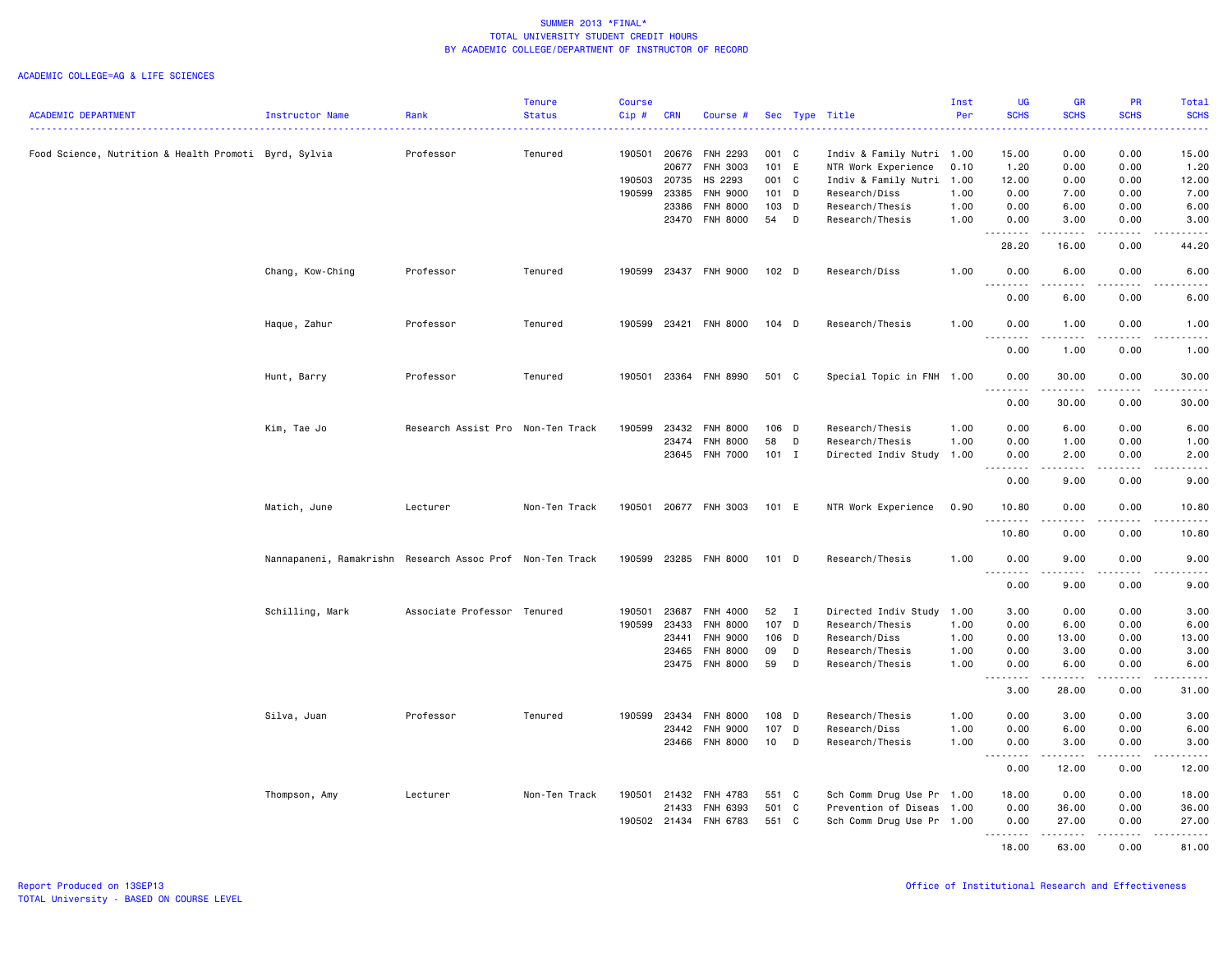| <b>ACADEMIC DEPARTMENT</b>                              | Instructor Name  | Rank                          | Tenure<br><b>Status</b> | <b>Course</b><br>$Cip$ # | <b>CRN</b>                       | Course # Sec Type Title                                           |                                        |          |                                                                        | Inst<br>Per                  | <b>UG</b><br><b>SCHS</b>                 | <b>GR</b><br><b>SCHS</b>         | <b>PR</b><br><b>SCHS</b>                  | Total<br><b>SCHS</b>                       |
|---------------------------------------------------------|------------------|-------------------------------|-------------------------|--------------------------|----------------------------------|-------------------------------------------------------------------|----------------------------------------|----------|------------------------------------------------------------------------|------------------------------|------------------------------------------|----------------------------------|-------------------------------------------|--------------------------------------------|
| Food Science, Nutrition & Health Promoti Tidwell, Diane |                  | Associate Professor Tenured   |                         | 190599                   | 22880<br>22881<br>22883<br>23286 | <b>FNH 8000</b><br><b>FNH 8000</b><br>FNH 9000<br><b>FNH 8000</b> | 01 D<br>51<br>51 D<br>102 <sub>D</sub> | <b>D</b> | Research/Thesis<br>Research/Thesis<br>Research/Diss<br>Research/Thesis | 1.00<br>1.00<br>1.00<br>1.00 | 0.00<br>0.00<br>0.00<br>0.00<br>-------- | 3.00<br>9.00<br>12.00<br>3.00    | 0.00<br>0.00<br>0.00<br>0.00<br>--------- | 3.00<br>9.00<br>12.00<br>3,00<br>.         |
|                                                         | Williams, Ronald | Assistant Professor Ten Track |                         | 190501                   | 21435                            | FNH 8653<br>23128 FNH 8653                                        | 501 C<br>551 C                         |          | Imp Eval Hp Prog<br>Imp Eval Hp Prog                                   | 1.00<br>1.00                 | 0.00<br>0.00<br>0.00<br>0.00             | 27.00<br>42.00<br>21.00<br>63.00 | 0.00<br>0.00<br>0.00<br>0.00              | 27.00<br>42.00<br>21.00<br>------<br>63.00 |
| Food Science, Nutrition & Health Promoti                |                  |                               |                         |                          |                                  |                                                                   |                                        |          |                                                                        |                              | ========<br>60.00<br>========            | ========<br>264.00               | ========<br>0.00<br>========              | ==========<br>324,00<br>==========         |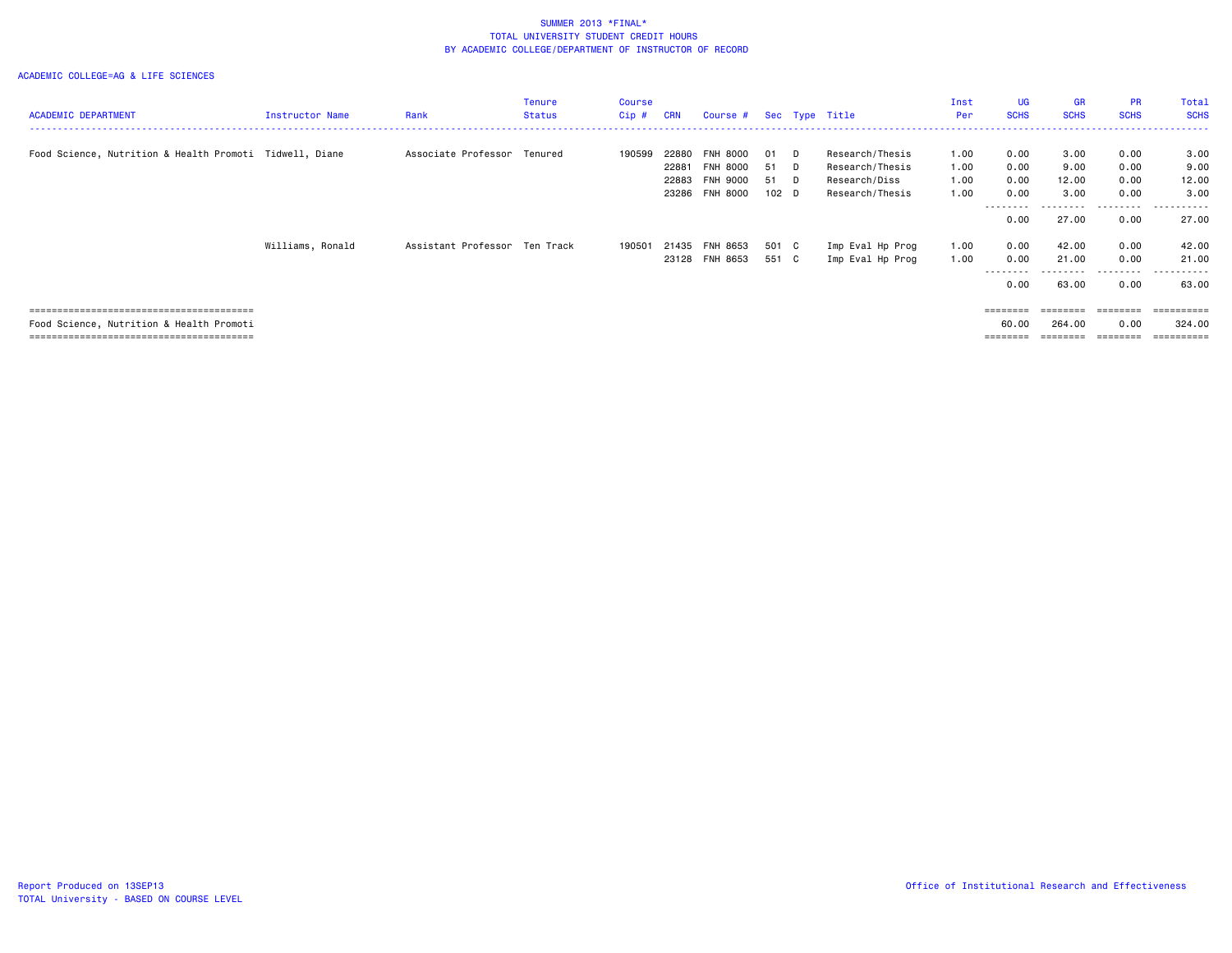| <b>ACADEMIC DEPARTMENT</b>                                       | Instructor Name      | Rank                          | <b>Tenure</b><br><b>Status</b> | Course<br>Cip# | <b>CRN</b> | Course #      |                  | Sec Type Title            | Inst<br>Per | <b>UG</b><br><b>SCHS</b>                                                                                                           | <b>GR</b><br><b>SCHS</b>                                                                                                          | PR<br><b>SCHS</b>  | Total<br><b>SCHS</b>                  |
|------------------------------------------------------------------|----------------------|-------------------------------|--------------------------------|----------------|------------|---------------|------------------|---------------------------|-------------|------------------------------------------------------------------------------------------------------------------------------------|-----------------------------------------------------------------------------------------------------------------------------------|--------------------|---------------------------------------|
| Landscape Architecture                                           | Fulford, Charles     | Associate Professor Tenured   |                                | 040601         | 23397      | LA 8000       | 102 <sub>D</sub> | Research / Thesis         | 1.00        | 0.00                                                                                                                               | 1.00                                                                                                                              | 0.00               | 1.00                                  |
|                                                                  |                      |                               |                                |                |            |               |                  |                           |             | <u>.</u>                                                                                                                           | $- - -$                                                                                                                           | $\cdots$           | -----                                 |
|                                                                  |                      |                               |                                |                |            |               |                  |                           |             | 0.00                                                                                                                               | 1.00                                                                                                                              | 0.00               | 1.00                                  |
|                                                                  | Gallo, Warren        | Assistant Professor Ten Track |                                | 040601         |            | 23278 LA 7000 | $01$ I           | Directed Indiv Study 1.00 |             | 0.00<br>.                                                                                                                          | 3.00<br>.                                                                                                                         | 0.00               | 3.00                                  |
|                                                                  |                      |                               |                                |                |            |               |                  |                           |             | 0.00                                                                                                                               | 3.00                                                                                                                              | 0.00               | 3.00                                  |
|                                                                  | Payne, Elizabeth     | Assistant Professor Ten Track |                                | 040601         |            | 23400 LA 8000 | $105$ D          | Research / Thesis         | 1.00        | 0.00<br>.                                                                                                                          | 4.00<br>$- - -$                                                                                                                   | 0.00               | 4.00                                  |
|                                                                  |                      |                               |                                |                |            |               |                  |                           |             | 0.00                                                                                                                               | 4.00                                                                                                                              | 0.00               | 4.00                                  |
|                                                                  | Rood, Cynthia        | Lecturer                      | Non-Ten Track                  | 040601         |            | 21514 LA 1803 | 501 C            | Land Arch Appre           | 1.00        | 30.00<br>--------                                                                                                                  | 0.00<br>----                                                                                                                      | 0.00<br>. <b>.</b> | 30.00<br>.                            |
|                                                                  |                      |                               |                                |                |            |               |                  |                           |             | 30.00                                                                                                                              | 0.00                                                                                                                              | 0.00               | 30.00                                 |
|                                                                  | Schauwecker, Timothy | Associate Professor Tenured   |                                | 010605         |            | 20801 LA 1711 | 101 E            | LC Internship I           | 1.00        | 9.00                                                                                                                               | 0.00                                                                                                                              | 0.00               | 9.00                                  |
|                                                                  |                      |                               |                                |                | 20803      | LA 2711       | 101 E            | LC Internship II          | 1.00        | 4.00                                                                                                                               | 0.00                                                                                                                              | 0.00               | 4.00                                  |
|                                                                  |                      |                               |                                |                |            | 20804 LA 3711 | 101 E            | LC Internship III         | 1.00        | 7.00                                                                                                                               | 0.00                                                                                                                              | 0.00               | 7.00                                  |
|                                                                  |                      |                               |                                |                |            |               |                  |                           |             | $\frac{1}{2} \left( \frac{1}{2} \right) \left( \frac{1}{2} \right) \left( \frac{1}{2} \right) \left( \frac{1}{2} \right)$<br>20.00 | $\frac{1}{2} \left( \frac{1}{2} \right) \left( \frac{1}{2} \right) \left( \frac{1}{2} \right) \left( \frac{1}{2} \right)$<br>0.00 | .<br>0.00          | 20.00                                 |
|                                                                  | Seymour, Michael     | Associate Professor Tenured   |                                | 040601         | 23553      | LA 7000       | 51 I             | Directed Indiv Study 1.00 |             | 0.00                                                                                                                               | 3.00                                                                                                                              | 0.00               | 3.00                                  |
|                                                                  |                      |                               |                                |                | 23554      | LA 7000       | 52 I             | Directed Indiv Study 1.00 |             | 0.00                                                                                                                               | 3.00                                                                                                                              | 0.00               | 3.00                                  |
|                                                                  |                      |                               |                                |                |            | 23555 LA 7000 | 53 I             | Directed Indiv Study 1.00 |             | 0.00<br><u>.</u>                                                                                                                   | 3.00                                                                                                                              | 0.00               | 3.00                                  |
|                                                                  |                      |                               |                                |                |            |               |                  |                           |             | 0.00                                                                                                                               | .<br>9.00                                                                                                                         | 0.00               | 9.00                                  |
|                                                                  | Walker, Jason        | Associate Professor Tenured   |                                | 040601         |            | 21743 LA 2652 | 001 Q            | LA Precedent Studies 1.00 |             | 16.00                                                                                                                              | 0.00                                                                                                                              | 0.00               | 16.00                                 |
|                                                                  |                      |                               |                                |                |            |               |                  |                           |             | .<br>16.00                                                                                                                         | .<br>0.00                                                                                                                         | .<br>0.00          | 16.00                                 |
|                                                                  | Wilkerson, Gerald    | Non-Faculty                   | Tenured                        | 040601         |            | 23404 LA 8000 | 109 D            | Research / Thesis         | 1.00        | 0.00                                                                                                                               | 3.00                                                                                                                              | 0.00               | 3.00                                  |
|                                                                  |                      |                               |                                |                |            |               |                  |                           |             | <u>.</u><br>0.00                                                                                                                   | .<br>3.00                                                                                                                         | 0.00               | 3.00                                  |
| --------------------------------------<br>Landscape Architecture |                      |                               |                                |                |            |               |                  |                           |             | ========<br>66.00                                                                                                                  | ========<br>20.00                                                                                                                 | ========<br>0.00   | ==========<br>86.00                   |
| --------------------------------------                           |                      |                               |                                |                |            |               |                  |                           |             |                                                                                                                                    |                                                                                                                                   |                    | ======== ======== ======== ========== |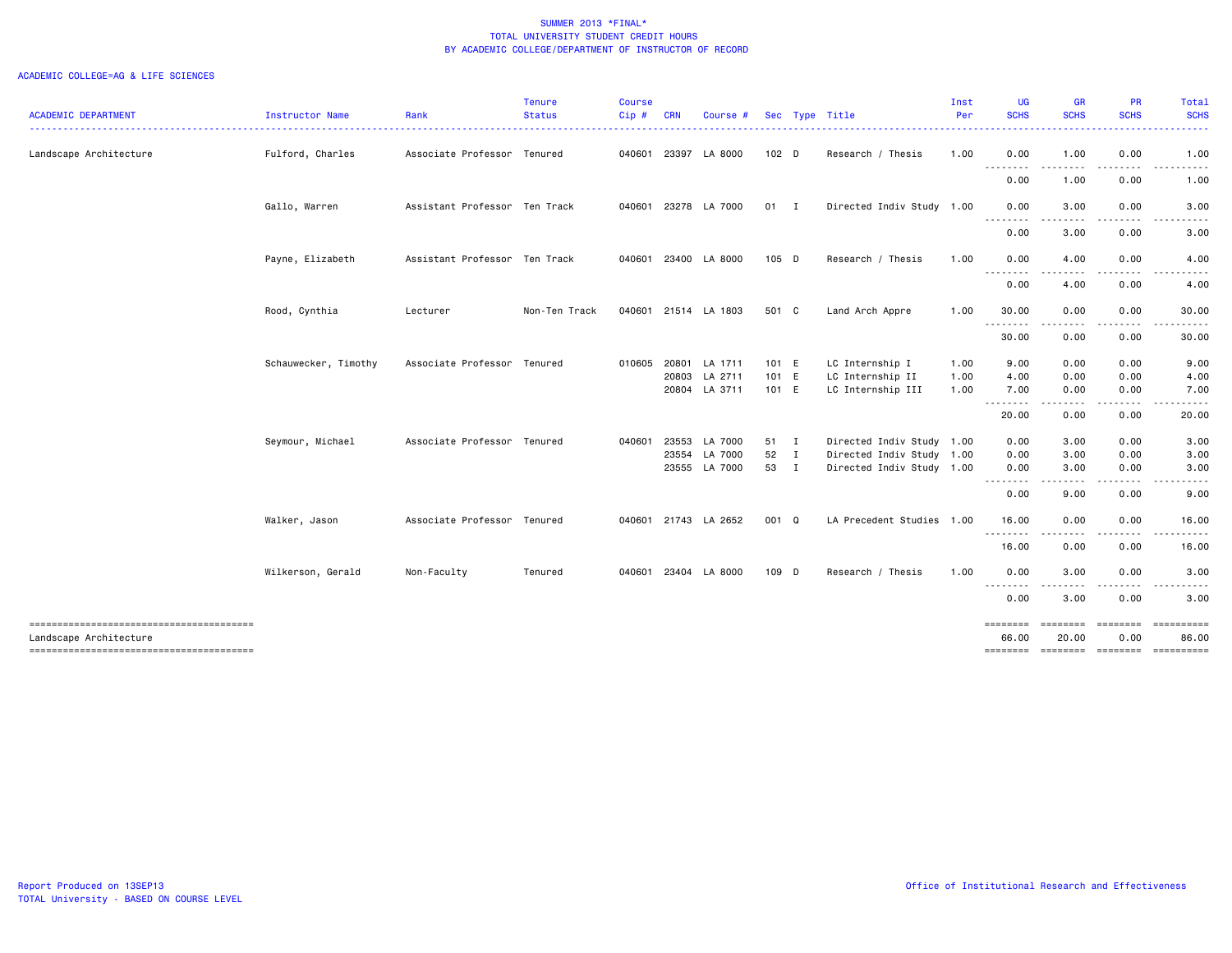| <b>ACADEMIC DEPARTMENT</b> | Instructor Name    | Rank                              | <b>Tenure</b><br><b>Status</b> | <b>Course</b><br>Cip# | <b>CRN</b>            | Course #                    |                  |              | Sec Type Title                            | Inst<br>Per  | <b>UG</b><br><b>SCHS</b>                                                                                                                           | <b>GR</b><br><b>SCHS</b>                                                                                                                                     | <b>PR</b><br><b>SCHS</b>            | Total<br><b>SCHS</b>                                                                                                                                         |
|----------------------------|--------------------|-----------------------------------|--------------------------------|-----------------------|-----------------------|-----------------------------|------------------|--------------|-------------------------------------------|--------------|----------------------------------------------------------------------------------------------------------------------------------------------------|--------------------------------------------------------------------------------------------------------------------------------------------------------------|-------------------------------------|--------------------------------------------------------------------------------------------------------------------------------------------------------------|
| Plant & Soil Sciences      | Arancibia, Ramon   | Research Assist Pro Non-Ten Track |                                |                       |                       | 020402 22276 PSS 9000       | $101$ D          |              | Research / Diss                           | 1.00         | 0.00                                                                                                                                               | 6.00                                                                                                                                                         | 0.00                                | 6.00                                                                                                                                                         |
|                            |                    |                                   |                                |                       |                       |                             |                  |              |                                           |              | 0.00                                                                                                                                               | د د د د د<br>6.00                                                                                                                                            | $\sim$ $\sim$ $\sim$ $\sim$<br>0.00 | .<br>6.00                                                                                                                                                    |
|                            | Baldwin, Brian     | Professor                         | Tenured                        | 020401                | 22190                 | PSS 8000                    | 102 <sub>D</sub> |              | Research / Thesis                         | 1.00         | 0.00                                                                                                                                               | 7.00                                                                                                                                                         | 0.00                                | 7.00                                                                                                                                                         |
|                            |                    |                                   |                                | 020402                | 22277<br>260202 22085 | PSS 9000<br><b>BCH 9000</b> | 102 D<br>$101$ D |              | Research / Diss                           | 1.00<br>1.00 | 0.00<br>0.00                                                                                                                                       | 6.00                                                                                                                                                         | 0.00<br>0.00                        | 6.00<br>3.00                                                                                                                                                 |
|                            |                    |                                   |                                |                       |                       |                             |                  |              | Research/Diss                             |              | .                                                                                                                                                  | 3.00<br>$\frac{1}{2} \left( \frac{1}{2} \right) \left( \frac{1}{2} \right) \left( \frac{1}{2} \right) \left( \frac{1}{2} \right) \left( \frac{1}{2} \right)$ |                                     | $    -$                                                                                                                                                      |
|                            |                    |                                   |                                |                       |                       |                             |                  |              |                                           |              | 0.00                                                                                                                                               | 16.00                                                                                                                                                        | 0.00                                | 16.00                                                                                                                                                        |
|                            | Baldwin, Christian | Assistant Professor Ten Track     |                                | 020401                |                       | 22191 PSS 8000              | 103 D            |              | Research / Thesis                         | 1.00         | 0.00<br>$\sim$ $\sim$<br>$\frac{1}{2} \left( \frac{1}{2} \right) \left( \frac{1}{2} \right) \left( \frac{1}{2} \right) \left( \frac{1}{2} \right)$ | 6.00<br>.                                                                                                                                                    | 0.00<br>د د د د                     | 6.00<br>.                                                                                                                                                    |
|                            |                    |                                   |                                |                       |                       |                             |                  |              |                                           |              | 0.00                                                                                                                                               | 6.00                                                                                                                                                         | 0.00                                | 6.00                                                                                                                                                         |
|                            | Bond, Jason        | Research Assoc Prof Non-Ten Track |                                | 020401                |                       | 22192 PSS 8000              | $104$ D          |              | Research / Thesis                         | 1.00         | 0.00<br>$\sim$ $\sim$<br>$- - -$                                                                                                                   | 1.00<br>$- - - - -$                                                                                                                                          | 0.00<br>.                           | 1.00<br>$- - - -$                                                                                                                                            |
|                            |                    |                                   |                                |                       |                       |                             |                  |              |                                           |              | 0.00                                                                                                                                               | 1.00                                                                                                                                                         | 0.00                                | 1.00                                                                                                                                                         |
|                            | Byrd, John         | Extension Professor Non-Ten Track |                                | 020401                |                       | 22193 PSS 8000              | 105 D            |              | Research / Thesis                         | 1.00         | 0.00<br>.                                                                                                                                          | 2.00<br>------                                                                                                                                               | 0.00<br>$   -$                      | 2.00<br>$\frac{1}{2} \left( \frac{1}{2} \right) \left( \frac{1}{2} \right) \left( \frac{1}{2} \right) \left( \frac{1}{2} \right) \left( \frac{1}{2} \right)$ |
|                            |                    |                                   |                                |                       |                       |                             |                  |              |                                           |              | 0.00                                                                                                                                               | 2.00                                                                                                                                                         | 0.00                                | 2.00                                                                                                                                                         |
|                            | Coker, Christine   | Research Assoc Prof Non-Ten Track |                                |                       | 020402 22279          | PSS 9000                    | $104$ D          |              | Research / Diss                           | 1.00         | 0.00<br>$\frac{1}{2}$<br>$\sim$ $\sim$ $\sim$                                                                                                      | 6.00                                                                                                                                                         | 0.00                                | 6.00                                                                                                                                                         |
|                            |                    |                                   |                                |                       |                       |                             |                  |              |                                           |              | 0.00                                                                                                                                               | 6.00                                                                                                                                                         | 0.00                                | 6.00                                                                                                                                                         |
|                            | Cox, Michael       | Professor                         | Tenured                        | 020401                | 22195                 | PSS 8000                    | 107 D            |              | Research / Thesis                         | 1.00         | 0.00                                                                                                                                               | 1.00                                                                                                                                                         | 0.00                                | 1.00                                                                                                                                                         |
|                            |                    |                                   |                                |                       | 22224                 | PSS 8000                    | 07               | D            | Research / Thesis                         | 1.00         | 0.00<br>د د د د<br>$\sim$ $\sim$                                                                                                                   | 1.00<br>-----                                                                                                                                                | 0.00<br>.                           | 1.00<br>$\frac{1}{2} \left( \frac{1}{2} \right) \left( \frac{1}{2} \right) \left( \frac{1}{2} \right) \left( \frac{1}{2} \right)$                            |
|                            |                    |                                   |                                |                       |                       |                             |                  |              |                                           |              | 0.00                                                                                                                                               | 2.00                                                                                                                                                         | 0.00                                | 2.00                                                                                                                                                         |
|                            | Dodds, Darrin      | Extension Assist Pr Non-Ten Track |                                | 020401                |                       | 22196 PSS 8000              | 108 D            |              | Research / Thesis                         | 1.00         | 0.00<br>$\sim$ $\sim$ $\sim$<br>- - - -                                                                                                            | 9.00<br>-----                                                                                                                                                | 0.00<br>.                           | 9.00<br>$\frac{1}{2} \left( \frac{1}{2} \right) \left( \frac{1}{2} \right) \left( \frac{1}{2} \right) \left( \frac{1}{2} \right) \left( \frac{1}{2} \right)$ |
|                            |                    |                                   |                                |                       |                       |                             |                  |              |                                           |              | 0.00                                                                                                                                               | 9.00                                                                                                                                                         | 0.00                                | 9.00                                                                                                                                                         |
|                            | Eubank, Thomas     | Research Assist Pro Non-Ten Track |                                | 020401                | 22197                 | PSS 8000                    | 109 D            |              | Research / Thesis                         | 1.00         | 0.00<br>$\sim$ $\sim$ $\sim$                                                                                                                       | 13.00                                                                                                                                                        | 0.00                                | 13.00                                                                                                                                                        |
|                            |                    |                                   |                                |                       |                       |                             |                  |              |                                           |              | 0.00                                                                                                                                               | 13.00                                                                                                                                                        | 0.00                                | 13.00                                                                                                                                                        |
|                            | Harkess, Richard   | Professor                         | Tenured                        | 010601                | 21097                 | PSS 3433                    | 101 E            |              | Hort Internship                           | 1.00         | 9.00                                                                                                                                               | 0.00                                                                                                                                                         | 0.00                                | 9.00                                                                                                                                                         |
|                            |                    |                                   |                                | 020401                | 22199                 | PSS 8000                    | 111 D            |              | Research / Thesis                         | 1.00         | 0.00                                                                                                                                               | 6.00                                                                                                                                                         | 0.00                                | 6.00                                                                                                                                                         |
|                            |                    |                                   |                                |                       | 22228                 | PSS 8000                    | 11               | D            | Research / Thesis                         | 1.00         | 0.00                                                                                                                                               | 3.00                                                                                                                                                         | 0.00                                | 3.00                                                                                                                                                         |
|                            |                    |                                   |                                |                       | 020402 22280          | PSS 9000                    | 105 D            |              | Research / Diss                           | 1.00         | 0.00                                                                                                                                               | 18.00                                                                                                                                                        | 0.00                                | 18.00                                                                                                                                                        |
|                            |                    |                                   |                                |                       | 23695                 | PSS 7000                    | 51 I             |              | Directed Indiv Study 1.00                 |              | 0.00<br>$- - -$<br>$\frac{1}{2} \left( \frac{1}{2} \right)$                                                                                        | 3.00<br>.                                                                                                                                                    | 0.00<br>.                           | 3.00<br>$\cdots$                                                                                                                                             |
|                            |                    |                                   |                                |                       |                       |                             |                  |              |                                           |              | 9.00                                                                                                                                               | 30.00                                                                                                                                                        | 0.00                                | 39.00                                                                                                                                                        |
|                            | Henry, William     | Associate Professor Ten Track     |                                | 020401                | 22200<br>020402 23563 | PSS 8000<br>PSS 4000        | 112 D<br>51      | $\mathbf{I}$ | Research / Thesis<br>Directed Indiv Study | 1.00<br>1.00 | 0.00<br>1.00                                                                                                                                       | 6.00<br>0.00                                                                                                                                                 | 0.00<br>0.00                        | 6.00<br>1.00                                                                                                                                                 |
|                            |                    |                                   |                                |                       |                       |                             |                  |              |                                           |              | .<br>1.00                                                                                                                                          | -----<br>6.00                                                                                                                                                | .<br>0.00                           | .<br>7.00                                                                                                                                                    |
|                            | Irby, Jon          | Extension Assist Pr Non-Ten Track |                                | 020401                | 22201                 | PSS 8000                    | $113$ D          |              | Research / Thesis                         | 1.00         | 0.00                                                                                                                                               | 6.00                                                                                                                                                         | 0.00                                | 6.00                                                                                                                                                         |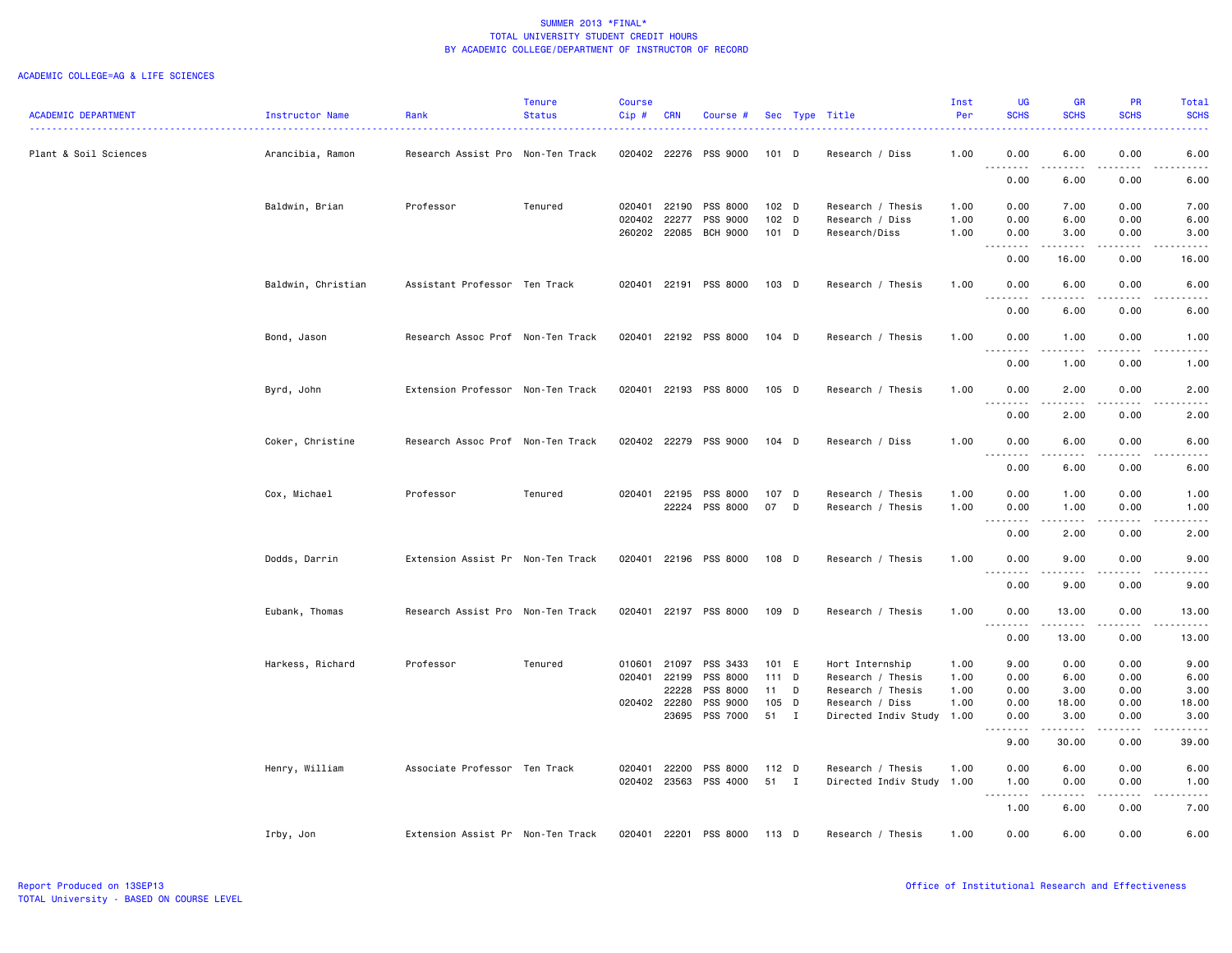|                            |                    |                                   | Tenure                    | <b>Course</b> |            |                       |         |   |                           | Inst | <b>UG</b>                             | <b>GR</b>                                                                                                                                                    | <b>PR</b>                    | Total                              |
|----------------------------|--------------------|-----------------------------------|---------------------------|---------------|------------|-----------------------|---------|---|---------------------------|------|---------------------------------------|--------------------------------------------------------------------------------------------------------------------------------------------------------------|------------------------------|------------------------------------|
| <b>ACADEMIC DEPARTMENT</b> | Instructor Name    | Rank                              | <b>Status</b><br><u>.</u> | $Cip$ #       | <b>CRN</b> | Course #              |         |   | Sec Type Title            | Per  | <b>SCHS</b>                           | <b>SCHS</b>                                                                                                                                                  | <b>SCHS</b>                  | <b>SCHS</b>                        |
|                            |                    |                                   |                           |               |            |                       |         |   |                           |      | . <b>.</b>                            | . <b>.</b>                                                                                                                                                   | .                            | $\cdots$                           |
|                            |                    |                                   |                           |               |            |                       |         |   |                           |      | 0.00                                  | 6.00                                                                                                                                                         | 0.00                         | 6.00                               |
|                            |                    |                                   |                           |               |            |                       |         |   |                           |      |                                       |                                                                                                                                                              |                              |                                    |
| Plant & Soil Sciences      | Lang, David        | Professor                         | Tenured                   |               |            | 020402 22282 PSS 9000 | 107 D   |   | Research / Diss           | 1.00 | 0.00                                  | 6.00                                                                                                                                                         | 0.00                         | 6.00                               |
|                            |                    |                                   |                           |               |            |                       |         |   |                           |      | 0.00                                  | 6.00                                                                                                                                                         | 0.00                         | 6.00                               |
|                            |                    | Extension Assoc Pro Non-Ten Track |                           | 020401        |            | 22203 PSS 8000        | $115$ D |   | Research / Thesis         | 1.00 | 0.00                                  | 6.00                                                                                                                                                         | 0.00                         | 6.00                               |
|                            | Larson, Erick      |                                   |                           |               |            |                       |         |   |                           |      | .                                     |                                                                                                                                                              |                              |                                    |
|                            |                    |                                   |                           |               |            |                       |         |   |                           |      | 0.00                                  | 6.00                                                                                                                                                         | 0.00                         | 6.00                               |
|                            | Lemus, Rocky       | Extension Assoc Pro Non-Ten Track |                           |               |            | 020401 22204 PSS 8000 | 116 D   |   | Research / Thesis         | 1.00 | 0.00                                  | 9.00                                                                                                                                                         | 0.00                         | 9.00                               |
|                            |                    |                                   |                           |               |            |                       |         |   |                           |      | $\sim$ $\sim$ $\sim$<br>-----         | .                                                                                                                                                            | .                            | $\frac{1}{2}$                      |
|                            |                    |                                   |                           |               |            |                       |         |   |                           |      | 0.00                                  | 9.00                                                                                                                                                         | 0.00                         | 9.00                               |
|                            | Macoon, Bisoondat  | Research Assoc Prof Non-Ten Track |                           |               |            | 020402 22283 PSS 9000 | 108 D   |   | Research / Diss           | 1.00 | 0.00                                  | 12.00                                                                                                                                                        | 0.00                         | 12.00                              |
|                            |                    |                                   |                           |               |            |                       |         |   |                           |      | 1.1.1.1.1.1.1                         | .                                                                                                                                                            | $- - - - -$                  | .                                  |
|                            |                    |                                   |                           |               |            |                       |         |   |                           |      | 0.00                                  | 12.00                                                                                                                                                        | 0.00                         | 12.00                              |
|                            | Madsen, John       | Extension Assoc Pro Non-Ten Track |                           | 020401        | 22206      | PSS 8000              | 118 D   |   | Research / Thesis         | 1.00 | 0.00                                  | 1.00                                                                                                                                                         | 0.00                         | 1.00                               |
|                            |                    |                                   |                           |               | 22235      | PSS 8000              | 18      | D | Research / Thesis         | 1.00 | 0.00                                  | 6.00                                                                                                                                                         | 0.00                         | 6.00                               |
|                            |                    |                                   |                           |               |            |                       |         |   |                           |      | $\sim$ $\sim$<br>0.00                 | 7.00                                                                                                                                                         | 0.00                         | 7.00                               |
|                            |                    |                                   |                           |               |            |                       |         |   |                           |      |                                       |                                                                                                                                                              |                              |                                    |
|                            | Matta, Frank       | Professor                         | Tenured                   | 020401        | 22208      | PSS 8000              | 120 D   |   | Research / Thesis         | 1.00 | 0.00                                  | 2.00                                                                                                                                                         | 0.00                         | 2.00                               |
|                            |                    |                                   |                           |               |            | 020402 22286 PSS 9000 | $111$ D |   | Research / Diss           | 1.00 | 0.00<br>$\sim$ $\sim$ $\sim$<br>----- | 6.00<br>$\frac{1}{2} \left( \frac{1}{2} \right) \left( \frac{1}{2} \right) \left( \frac{1}{2} \right) \left( \frac{1}{2} \right) \left( \frac{1}{2} \right)$ | 0.00<br>.                    | 6.00<br>-----                      |
|                            |                    |                                   |                           |               |            |                       |         |   |                           |      | 0.00                                  | 8.00                                                                                                                                                         | 0.00                         | 8.00                               |
|                            |                    |                                   |                           |               |            |                       |         |   |                           |      |                                       |                                                                                                                                                              |                              |                                    |
|                            | McDougald, Lynette | Instructor                        | Non-Ten Track             |               |            | 020403 21094 PSS 3413 | 101 E   |   | Floristry Internship 1.00 |      | 9.00                                  | 0.00<br>.                                                                                                                                                    | 0.00                         | 9.00                               |
|                            |                    |                                   |                           |               |            |                       |         |   |                           |      | 9.00                                  | 0.00                                                                                                                                                         | 0.00                         | 9.00                               |
|                            | Peterson, Daniel   | Non-Faculty                       | Tenured                   | 020401        | 23753      | PSS 8000              | 80      | D | Research / Thesis         | 1.00 | 0.00                                  | 1.00                                                                                                                                                         | 0.00                         | 1.00                               |
|                            |                    |                                   |                           | 260202 22094  |            | <b>BCH 9000</b>       | 110 D   |   | Research/Diss             | 1.00 | 0.00                                  | 6.00                                                                                                                                                         | 0.00                         | 6.00                               |
|                            |                    |                                   |                           |               |            |                       |         |   |                           |      | .<br>$\sim$ $\sim$ $\sim$             | .                                                                                                                                                            | .                            | $\sim$ $\sim$ $\sim$ $\sim$ $\sim$ |
|                            |                    |                                   |                           |               |            |                       |         |   |                           |      | 0.00                                  | 7.00                                                                                                                                                         | 0.00                         | 7.00                               |
|                            | Reddy, Kambham     | Research Professor                | Non-Ten Track             |               |            | 020402 22287 PSS 9000 | $112$ D |   | Research / Diss           | 1.00 | 0.00                                  | 15.00                                                                                                                                                        | 0.00                         | 15.00                              |
|                            |                    |                                   |                           |               |            |                       |         |   |                           |      | .<br>$\sim$ $\sim$ $\sim$             | .                                                                                                                                                            | $\frac{1}{2}$                | .                                  |
|                            |                    |                                   |                           |               |            |                       |         |   |                           |      | 0.00                                  | 15.00                                                                                                                                                        | 0.00                         | 15.00                              |
|                            | Reynolds, Daniel   | Professor                         | Tenured                   | 011105        | 21099      | PSS 8655              | 101 C   |   | Field Appl Weed Sc P      | 1.00 | 0.00                                  | 40.00                                                                                                                                                        | 0.00                         | 40.00                              |
|                            |                    |                                   |                           | 020401        | 21098      | PSS 8645              | 101 C   |   | Field Appl Weed Sc P      | 1.00 | 0.00                                  | 20.00                                                                                                                                                        | 0.00                         | 20.00                              |
|                            |                    |                                   |                           |               | 22212      | PSS 8000              | 124 D   |   | Research / Thesis         | 1.00 | 0.00                                  | 6.00                                                                                                                                                         | 0.00                         | 6.00                               |
|                            |                    |                                   |                           | 020402 22288  |            | PSS 9000              | 113 D   |   | Research / Diss           | 1.00 | 0.00                                  | 13.00                                                                                                                                                        | 0.00                         | 13.00                              |
|                            |                    |                                   |                           |               |            |                       |         |   |                           |      | $\sim$ $\sim$<br>.<br>0.00            | .<br>79.00                                                                                                                                                   | .<br>0.00                    | .<br>79.00                         |
|                            |                    |                                   |                           |               |            |                       |         |   |                           |      |                                       |                                                                                                                                                              |                              |                                    |
|                            | Stewart, Barry     | Associate Professor Tenured       |                           | 020401        |            | 22214 PSS 8000        | $126$ D |   | Research / Thesis         | 1.00 | 0.00                                  | 12.00                                                                                                                                                        | 0.00                         | 12.00                              |
|                            |                    |                                   |                           |               |            |                       |         |   |                           |      | $\frac{1}{2}$<br>0.00                 | .<br>12.00                                                                                                                                                   | $\sim$ $\sim$ $\sim$<br>0.00 | .<br>12.00                         |
|                            |                    |                                   |                           |               |            |                       |         |   |                           |      |                                       |                                                                                                                                                              |                              |                                    |
|                            | Varco, Jac         | Professor                         | Tenured                   | 020401        | 22215      | PSS 8000              | $127$ D |   | Research / Thesis         | 1.00 | 0.00                                  | 7.00                                                                                                                                                         | 0.00                         | 7.00                               |
|                            |                    |                                   |                           | 020402 22291  |            | PSS 9000              | 116 D   |   | Research / Diss           | 1.00 | 0.00                                  | 18.00                                                                                                                                                        | 0.00                         | 18.00                              |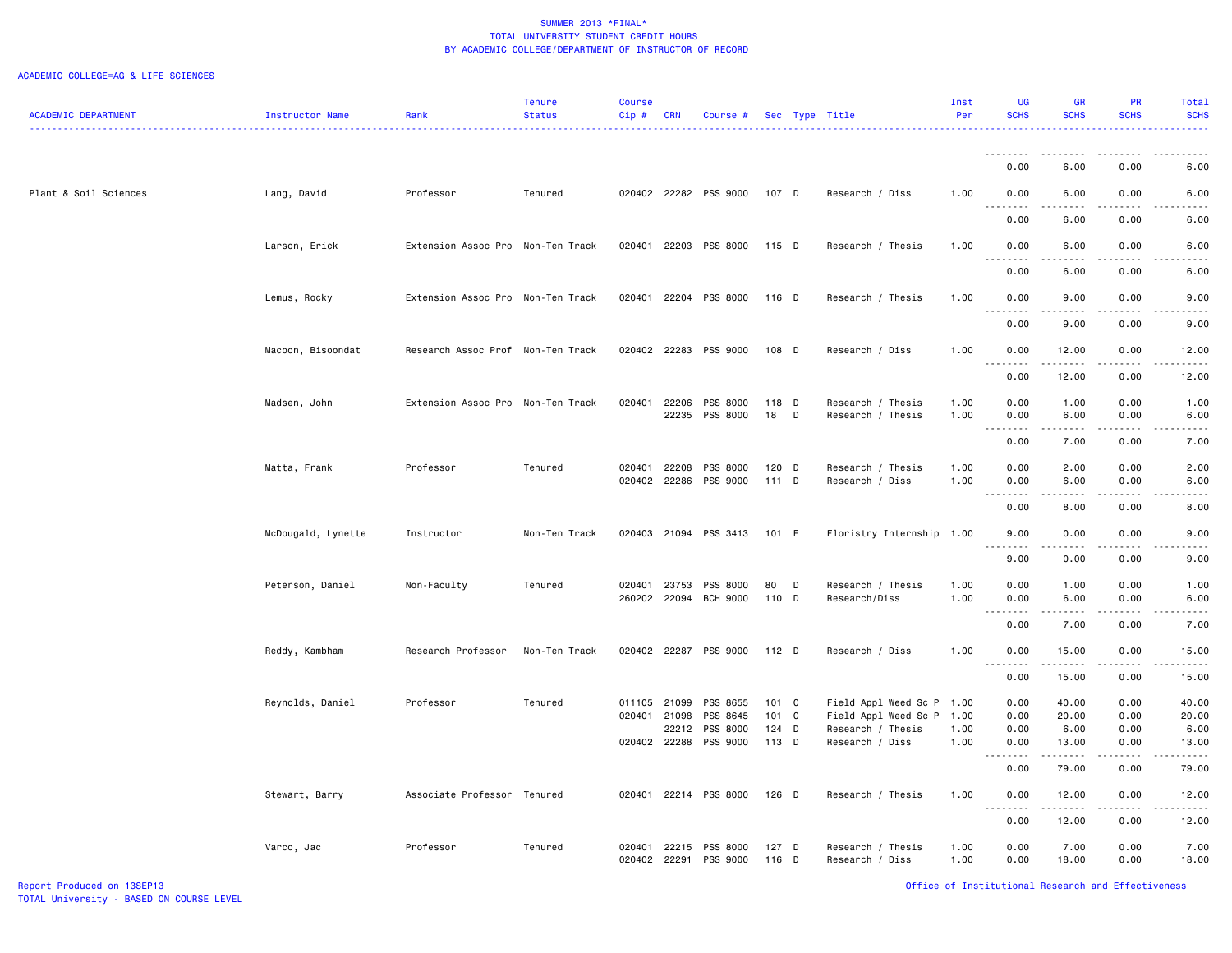| <b>ACADEMIC DEPARTMENT</b>           | Instructor Name | Rank         | Tenure<br>Status | Course<br>Cip # | <b>CRN</b> | Course # Sec Type Title |       |                   | Inst<br>Per | UG<br><b>SCHS</b>         | <b>GR</b><br><b>SCHS</b> | <b>PR</b><br><b>SCHS</b> | Total<br><b>SCHS</b><br>. |
|--------------------------------------|-----------------|--------------|------------------|-----------------|------------|-------------------------|-------|-------------------|-------------|---------------------------|--------------------------|--------------------------|---------------------------|
| Plant & Soil Sciences                | Williams, W.    | Non-Employee | Non-Faculty      |                 |            | 260202 22083 BCH 8000   | 116 D | Research / Thesis | 1.00        | 0.00<br>0.00<br>.<br>0.00 | 25.00<br>6.00<br>6.00    | 0.00<br>0.00<br>0.00     | 25.00<br>6.00<br>6.00     |
| ==================================== |                 |              |                  |                 |            |                         |       |                   |             | $=$ = = = = = = =         | ========                 | ========                 | ==========                |
| Plant & Soil Sciences                |                 |              |                  |                 |            |                         |       |                   |             | 19.00                     | 295.00                   | 0.00                     | 314.00                    |
|                                      |                 |              |                  |                 |            |                         |       |                   |             | ========                  | ========                 | ========                 | ==========                |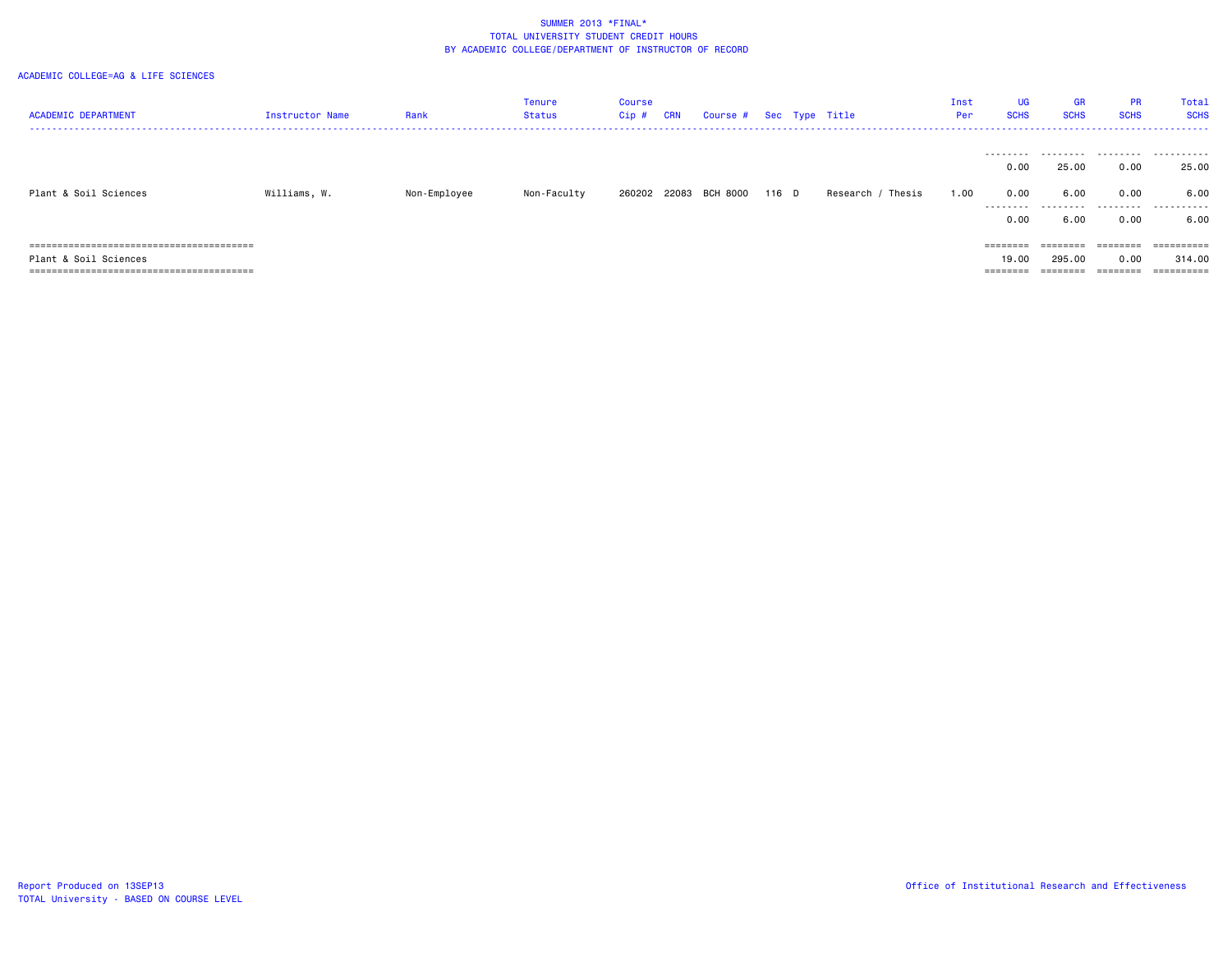| <b>ACADEMIC DEPARTMENT</b>             | Instructor Name       | Rank                              | <b>Tenure</b><br><b>Status</b> | <b>Course</b><br>Cip# | <b>CRN</b> | Course #                       |                  |   | Sec Type Title                               | Inst<br>Per | <b>UG</b><br><b>SCHS</b>         | <b>GR</b><br><b>SCHS</b>                                                                                                                                                                                                                                                                                                                                                                                                                                                               | PR<br><b>SCHS</b>     | <b>Total</b><br><b>SCHS</b> |
|----------------------------------------|-----------------------|-----------------------------------|--------------------------------|-----------------------|------------|--------------------------------|------------------|---|----------------------------------------------|-------------|----------------------------------|----------------------------------------------------------------------------------------------------------------------------------------------------------------------------------------------------------------------------------------------------------------------------------------------------------------------------------------------------------------------------------------------------------------------------------------------------------------------------------------|-----------------------|-----------------------------|
|                                        |                       |                                   | .                              |                       |            |                                |                  |   |                                              |             | .                                | .                                                                                                                                                                                                                                                                                                                                                                                                                                                                                      |                       |                             |
| Poultry Science                        | Kiess, Aaron          | Assistant Professor Ten Track     |                                | 020209                |            | 22457 PO 4000<br>23152 PO 9000 | 51 I<br>$101$ D  |   | Directed Indiv Study 1.00<br>Research / Diss | 1.00        | 3.00<br>0.00                     | 0.00<br>3.00                                                                                                                                                                                                                                                                                                                                                                                                                                                                           | 0.00<br>0.00          | 3.00<br>3.00                |
|                                        |                       |                                   |                                |                       |            |                                |                  |   |                                              |             | .<br>3.00                        | $\frac{1}{2} \left( \frac{1}{2} \right) \left( \frac{1}{2} \right) \left( \frac{1}{2} \right) \left( \frac{1}{2} \right)$<br>3.00                                                                                                                                                                                                                                                                                                                                                      | 0.00                  | 6.00                        |
|                                        |                       |                                   |                                |                       |            |                                |                  |   |                                              |             |                                  |                                                                                                                                                                                                                                                                                                                                                                                                                                                                                        |                       |                             |
|                                        | McDaniel, Christopher | Professor                         | Tenured                        | 020209                |            | 23155 PO 8000                  | $101$ D          |   | Research / Thesis                            | 1.00        | 0.00                             | 3.00                                                                                                                                                                                                                                                                                                                                                                                                                                                                                   | 0.00                  | 3.00                        |
|                                        |                       |                                   |                                |                       | 23573      | PO 9000                        | 104 D            |   | Research / Diss                              | 1.00        | 0.00                             | 1.00                                                                                                                                                                                                                                                                                                                                                                                                                                                                                   | 0.00                  | 1.00                        |
|                                        |                       |                                   |                                |                       |            | 23656 PO 8000                  | 51 D             |   | Research / Thesis                            | 1.00        | 0.00<br>.                        | 6.00<br>----                                                                                                                                                                                                                                                                                                                                                                                                                                                                           | 0.00<br>$\frac{1}{2}$ | 6.00                        |
|                                        |                       |                                   |                                |                       |            |                                |                  |   |                                              |             | 0.00                             | 10.00                                                                                                                                                                                                                                                                                                                                                                                                                                                                                  | 0.00                  | 10.00                       |
|                                        | Peebles, Edgar        | Professor                         | Tenured                        | 020209                |            | 23153 PO 9000                  | 102 <sub>D</sub> |   | Research / Diss                              | 1.00        | 0.00                             | 6.00                                                                                                                                                                                                                                                                                                                                                                                                                                                                                   | 0.00                  | 6.00                        |
|                                        |                       |                                   |                                |                       |            | 23686 PO 8000                  | 52 D             |   | Research / Thesis                            | 1.00        | 0.00                             | 3.00                                                                                                                                                                                                                                                                                                                                                                                                                                                                                   | 0.00                  | 3.00                        |
|                                        |                       |                                   |                                |                       |            |                                |                  |   |                                              |             | - - - - - - - - <b>-</b><br>0.00 | .<br>9.00                                                                                                                                                                                                                                                                                                                                                                                                                                                                              | .<br>0.00             | . <u>.</u><br>9.00          |
|                                        | Sharma, Chander       | Assistant Professor Ten Track     |                                | 020209                | 23154      | PO 9000                        | $103$ D          |   | Research / Diss                              | 1.00        | 0.00                             | 6.00                                                                                                                                                                                                                                                                                                                                                                                                                                                                                   | 0.00                  | 6.00                        |
|                                        |                       |                                   |                                |                       | 23156      | PO 8000                        | $102$ D          |   | Research / Thesis                            | 1.00        | 0.00                             | 6.00                                                                                                                                                                                                                                                                                                                                                                                                                                                                                   | 0.00                  | 6.00                        |
|                                        |                       |                                   |                                |                       |            | 23735 PO 8000                  | 53 D             |   | Research / Thesis                            | 1.00        | 0.00                             | 6.00                                                                                                                                                                                                                                                                                                                                                                                                                                                                                   | 0.00                  | 6.00                        |
|                                        |                       |                                   |                                |                       |            |                                |                  |   |                                              |             | 0.00                             | 18.00                                                                                                                                                                                                                                                                                                                                                                                                                                                                                  | 0.00                  | 18.00                       |
|                                        | Wamsley, Kelley       | Assistant Professor Ten Track     |                                |                       |            | 020209 23572 P0 8000           | $104$ D          |   | Research / Thesis                            | 1.00        | 0.00                             | 3.00<br>- - -                                                                                                                                                                                                                                                                                                                                                                                                                                                                          | 0.00                  | 3.00                        |
|                                        |                       |                                   |                                |                       |            |                                |                  |   |                                              |             | 0.00                             | 3.00                                                                                                                                                                                                                                                                                                                                                                                                                                                                                   | 0.00                  | 3.00                        |
|                                        | Wells, Jessica        | Extension Instructo Non-Ten Track |                                | 010907                |            | 21075 PO 3353                  | 101 E            |   | Poultry Prod Interns 1.00                    |             | 15.00                            | 0.00                                                                                                                                                                                                                                                                                                                                                                                                                                                                                   | 0.00                  | 15.00                       |
|                                        |                       |                                   |                                |                       |            | 21076 PO 3363                  | 101 E            |   | Poultry Processing I 1.00                    |             | 3.00<br><u>.</u>                 | 0.00<br>$\frac{1}{2}$                                                                                                                                                                                                                                                                                                                                                                                                                                                                  | 0.00                  | 3.00<br>.                   |
|                                        |                       |                                   |                                |                       |            |                                |                  |   |                                              |             | 18.00                            | 0.00                                                                                                                                                                                                                                                                                                                                                                                                                                                                                   | . <b>.</b><br>0.00    | 18.00                       |
|                                        | Zhai, Wei             | Extension Assist Pr Non-Ten Track |                                | 010907                | 21077      | PO 8443                        | 51               | C | Avian Nutrition                              | 1.00        | 0.00                             | 18.00                                                                                                                                                                                                                                                                                                                                                                                                                                                                                  | 0.00                  | 18.00                       |
|                                        |                       |                                   |                                | 020209 23547          |            | PO 8000                        | 01 D             |   | Research / Thesis                            | 1.00        | 0.00                             | 6.00                                                                                                                                                                                                                                                                                                                                                                                                                                                                                   | 0.00                  | 6.00                        |
|                                        |                       |                                   |                                |                       |            |                                |                  |   |                                              |             | .<br>0.00                        | .<br>24.00                                                                                                                                                                                                                                                                                                                                                                                                                                                                             | .<br>0.00             | 24.00                       |
| Poultry Science                        |                       |                                   |                                |                       |            |                                |                  |   |                                              |             | ========<br>21.00                | ========<br>67.00                                                                                                                                                                                                                                                                                                                                                                                                                                                                      | ========<br>0.00      | ==========<br>88.00         |
| -------------------------------------- |                       |                                   |                                |                       |            |                                |                  |   |                                              |             | ========                         | $\begin{array}{cccccccccc} \multicolumn{2}{c}{} & \multicolumn{2}{c}{} & \multicolumn{2}{c}{} & \multicolumn{2}{c}{} & \multicolumn{2}{c}{} & \multicolumn{2}{c}{} & \multicolumn{2}{c}{} & \multicolumn{2}{c}{} & \multicolumn{2}{c}{} & \multicolumn{2}{c}{} & \multicolumn{2}{c}{} & \multicolumn{2}{c}{} & \multicolumn{2}{c}{} & \multicolumn{2}{c}{} & \multicolumn{2}{c}{} & \multicolumn{2}{c}{} & \multicolumn{2}{c}{} & \multicolumn{2}{c}{} & \multicolumn{2}{c}{} & \mult$ | <b>ESSESSES</b>       |                             |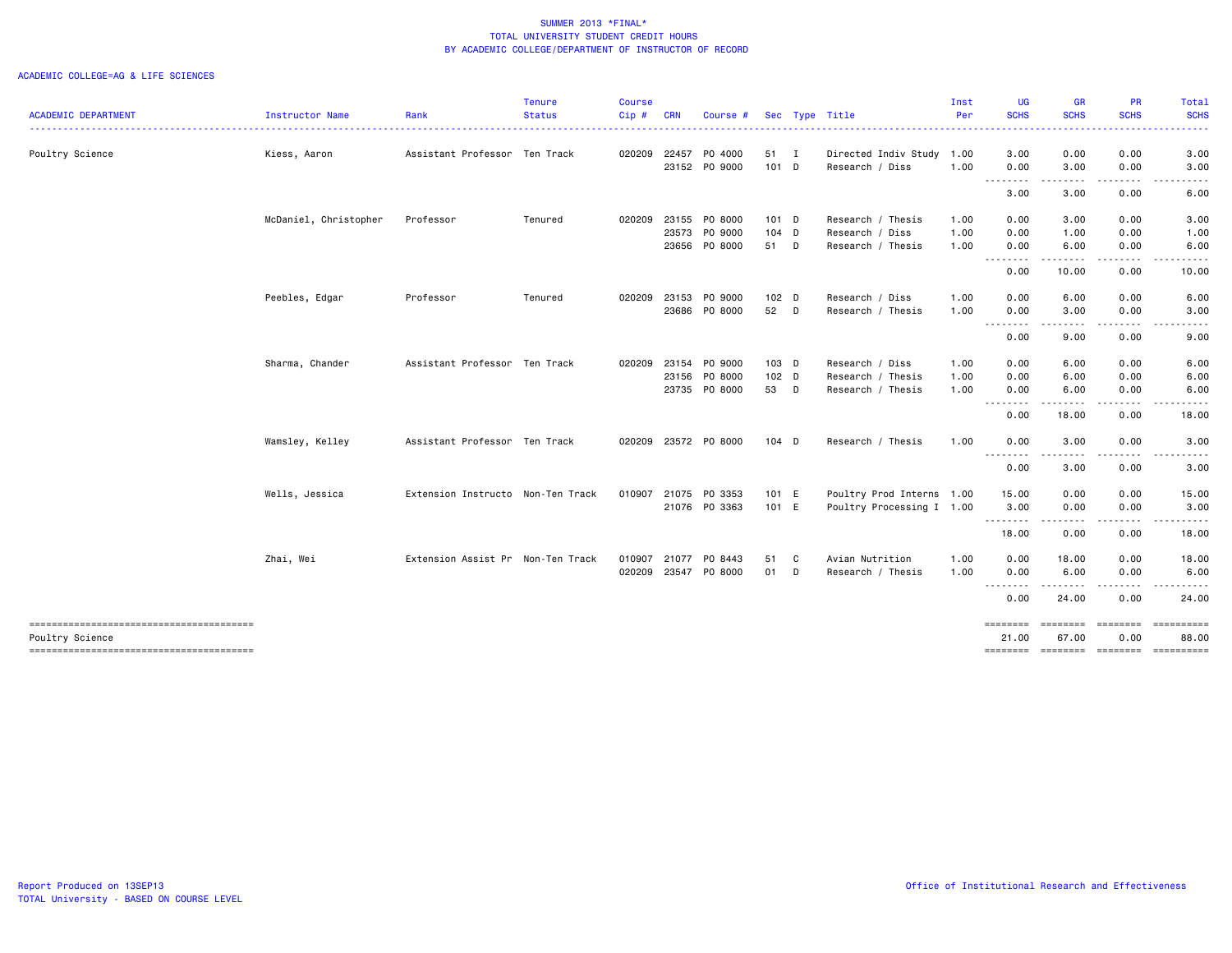|                            |                     |                                   | <b>Tenure</b> | <b>Course</b>    |                       |                                              |                  |                   |                                                         | Inst         | <b>UG</b>                                                                                                                                                                                  | <b>GR</b>                                                                                                                                                                                                                                                                                                                                    | PR              | Total                                                                                                                                                         |
|----------------------------|---------------------|-----------------------------------|---------------|------------------|-----------------------|----------------------------------------------|------------------|-------------------|---------------------------------------------------------|--------------|--------------------------------------------------------------------------------------------------------------------------------------------------------------------------------------------|----------------------------------------------------------------------------------------------------------------------------------------------------------------------------------------------------------------------------------------------------------------------------------------------------------------------------------------------|-----------------|---------------------------------------------------------------------------------------------------------------------------------------------------------------|
| <b>ACADEMIC DEPARTMENT</b> | Instructor Name     | Rank                              | <b>Status</b> | $Cip$ #          | <b>CRN</b>            | Course #                                     |                  |                   | Sec Type Title                                          | Per          | <b>SCHS</b>                                                                                                                                                                                | <b>SCHS</b>                                                                                                                                                                                                                                                                                                                                  | <b>SCHS</b>     | <b>SCHS</b><br>$\frac{1}{2} \left( \frac{1}{2} \right) \left( \frac{1}{2} \right) \left( \frac{1}{2} \right) \left( \frac{1}{2} \right)$                      |
| School of Human Sciences   | Browning, Ned       | Extension Professor Non-Ten Track |               |                  |                       | 131301 22178 AIS 8263                        | 01               | C                 | Pub Relations In AIS 1.00                               |              | 0.00<br>$\frac{1}{2} \left( \frac{1}{2} \right) \left( \frac{1}{2} \right) \left( \frac{1}{2} \right) \left( \frac{1}{2} \right) \left( \frac{1}{2} \right)$<br>- - -                      | 45.00<br>-----                                                                                                                                                                                                                                                                                                                               | 0.00<br>----    | 45.00<br>$\frac{1}{2} \left( \frac{1}{2} \right) \left( \frac{1}{2} \right) \left( \frac{1}{2} \right) \left( \frac{1}{2} \right) \left( \frac{1}{2} \right)$ |
|                            |                     |                                   |               |                  |                       |                                              |                  |                   |                                                         |              | 0.00                                                                                                                                                                                       | 45.00                                                                                                                                                                                                                                                                                                                                        | 0.00            | 45.00                                                                                                                                                         |
|                            | Elmore-Staton, Lori | Assistant Professor Ten Track     |               |                  |                       | 190101 22814 HS 7000                         | $101$ I          |                   | Directed Indiv Study 1.00                               |              | 0.00<br>$\sim$ $\sim$<br>.                                                                                                                                                                 | 3.00                                                                                                                                                                                                                                                                                                                                         | 0.00            | 3.00<br>.                                                                                                                                                     |
|                            |                     |                                   |               |                  |                       |                                              |                  |                   |                                                         |              | 0.00                                                                                                                                                                                       | 3.00                                                                                                                                                                                                                                                                                                                                         | 0.00            | 3.00                                                                                                                                                          |
|                            | Fason, Angel        | Instructor                        | Non-Ten Track |                  |                       | 010101 20738 HS 4750<br>200203 21504 HS 3803 | 102 E<br>501 B   |                   | Internship<br>Child Care Proceds                        | 1.00<br>1.00 | 52.00<br>33.00                                                                                                                                                                             | 0.00<br>0.00                                                                                                                                                                                                                                                                                                                                 | 0.00<br>0.00    | 52.00<br>33.00                                                                                                                                                |
|                            |                     |                                   |               |                  |                       |                                              |                  |                   |                                                         |              | .<br>85.00                                                                                                                                                                                 | .<br>0.00                                                                                                                                                                                                                                                                                                                                    | .<br>0.00       | .<br>85.00                                                                                                                                                    |
|                            | Freeman, Charles    | Assistant Professor Ten Track     |               |                  |                       | 190101 23745 HS 4000                         | 52 I             |                   | Directed Indiv Study 1.00                               |              | 3.00<br>$\omega$ $\omega$ $\omega$<br>$\frac{1}{2} \left( \frac{1}{2} \right) \left( \frac{1}{2} \right) \left( \frac{1}{2} \right) \left( \frac{1}{2} \right) \left( \frac{1}{2} \right)$ | 0.00                                                                                                                                                                                                                                                                                                                                         | 0.00<br>.       | 3.00                                                                                                                                                          |
|                            |                     |                                   |               |                  |                       |                                              |                  |                   |                                                         |              | 3.00                                                                                                                                                                                       | 0.00                                                                                                                                                                                                                                                                                                                                         | 0.00            | 3.00                                                                                                                                                          |
|                            | Kobia, Caroline     | Instructor                        | Non-Ten Track | 199999           |                       | 190901 20739 HS 4763<br>22333 HS 4710        | 101 E<br>501 A   |                   | ATM Internship<br>Study Tour                            | 1.00<br>1.00 | 51.00<br>57.00                                                                                                                                                                             | 0.00<br>0.00                                                                                                                                                                                                                                                                                                                                 | 0.00<br>0.00    | 51.00<br>57.00                                                                                                                                                |
|                            |                     |                                   |               |                  |                       |                                              |                  |                   |                                                         |              | .<br>108.00                                                                                                                                                                                | $\frac{1}{2} \left( \begin{array}{ccc} 1 & 0 & 0 & 0 \\ 0 & 0 & 0 & 0 \\ 0 & 0 & 0 & 0 \\ 0 & 0 & 0 & 0 \\ 0 & 0 & 0 & 0 \\ 0 & 0 & 0 & 0 \\ 0 & 0 & 0 & 0 \\ 0 & 0 & 0 & 0 \\ 0 & 0 & 0 & 0 \\ 0 & 0 & 0 & 0 \\ 0 & 0 & 0 & 0 & 0 \\ 0 & 0 & 0 & 0 & 0 \\ 0 & 0 & 0 & 0 & 0 \\ 0 & 0 & 0 & 0 & 0 \\ 0 & 0 & 0 & 0 & 0 \\ 0 & 0 & 0$<br>0.00 | .<br>0.00       | .<br>108.00                                                                                                                                                   |
|                            | Miller, Phyllis     | Professor                         | Tenured       | 190101           | 22605                 | HS 4000<br>190901 20740 HS 4763              | $102$ I<br>102 E |                   | Directed Indiv Study 1.00<br>ATM Internship             | 1.00         | 3.00<br>18.00                                                                                                                                                                              | 0.00<br>0.00                                                                                                                                                                                                                                                                                                                                 | 0.00<br>0.00    | 3.00<br>18.00                                                                                                                                                 |
|                            |                     |                                   |               |                  |                       |                                              |                  |                   |                                                         |              | .<br>21.00                                                                                                                                                                                 | $\frac{1}{2} \left( \frac{1}{2} \right) \left( \frac{1}{2} \right) \left( \frac{1}{2} \right) \left( \frac{1}{2} \right) \left( \frac{1}{2} \right)$<br>0.00                                                                                                                                                                                 | .<br>0.00       | .<br>21.00                                                                                                                                                    |
|                            | Newman, Michael     | Professor                         | Tenured       | 131301           | 22454                 | AIS 9000                                     | 101 D            |                   | Research/Diss                                           | 1.00         | 0.00                                                                                                                                                                                       | 18.00                                                                                                                                                                                                                                                                                                                                        | 0.00            | 18.00                                                                                                                                                         |
|                            |                     |                                   |               |                  |                       | 190101 23736 HS 4000                         | 51 I             |                   | Directed Indiv Study 1.00                               |              | 1.00<br>.                                                                                                                                                                                  | 0.00<br>$\frac{1}{2} \left( \frac{1}{2} \right) \left( \frac{1}{2} \right) \left( \frac{1}{2} \right) \left( \frac{1}{2} \right) \left( \frac{1}{2} \right)$                                                                                                                                                                                 | 0.00<br>د د د د | 1.00<br>$\frac{1}{2} \left( \frac{1}{2} \right) \left( \frac{1}{2} \right) \left( \frac{1}{2} \right) \left( \frac{1}{2} \right) \left( \frac{1}{2} \right)$  |
|                            |                     |                                   |               |                  |                       |                                              |                  |                   |                                                         |              | 1.00                                                                                                                                                                                       | 18.00                                                                                                                                                                                                                                                                                                                                        | 0.00            | 19.00                                                                                                                                                         |
|                            | Owen, Sean          | Research Assoc Prof Non-Ten Track |               |                  |                       | 231101 20422 EDF 3413                        | 01 B             |                   | Writing For Thinking 1.00                               |              | 39.00<br>.                                                                                                                                                                                 | 0.00<br>. <b>.</b> .                                                                                                                                                                                                                                                                                                                         | 0.00<br>.       | 39.00<br>.                                                                                                                                                    |
|                            |                     |                                   |               |                  |                       |                                              |                  |                   |                                                         |              | 39.00                                                                                                                                                                                      | 0.00                                                                                                                                                                                                                                                                                                                                         | 0.00            | 39.00                                                                                                                                                         |
|                            | Parker, Julie       | Assistant Professor Ten Track     |               |                  |                       | 190101 22565 HS 4000                         | $101$ I          |                   | Directed Indiv Study 1.00                               |              | 2.00<br>$\sim$ $\sim$<br>.                                                                                                                                                                 | 0.00<br>.                                                                                                                                                                                                                                                                                                                                    | 0.00<br>د د د د | 2.00<br>$\frac{1}{2} \left( \frac{1}{2} \right) \left( \frac{1}{2} \right) \left( \frac{1}{2} \right) \left( \frac{1}{2} \right) \left( \frac{1}{2} \right)$  |
|                            |                     |                                   |               |                  |                       |                                              |                  |                   |                                                         |              | 2.00                                                                                                                                                                                       | 0.00                                                                                                                                                                                                                                                                                                                                         | 0.00            | 2.00                                                                                                                                                          |
|                            | Phillips, Tommy     | Assistant Professor Ten Track     |               | 190101<br>190701 | 23525<br>20742        | <b>HS 7000</b><br>HS 4883                    | 02<br>51         | $\mathbf{I}$<br>C | Directed Indiv Study 1.00<br>Risk, Resilience & Pr 1.00 |              | 0.00<br>48.00                                                                                                                                                                              | 6.00<br>0.00                                                                                                                                                                                                                                                                                                                                 | 0.00<br>0.00    | 6.00<br>48.00                                                                                                                                                 |
|                            |                     |                                   |               |                  | 20746                 | HS 6883                                      | 51               | C                 | Risk, Resilience & Pr 1.00                              |              | 0.00                                                                                                                                                                                       | 30.00                                                                                                                                                                                                                                                                                                                                        | 0.00            | 30.00                                                                                                                                                         |
|                            |                     |                                   |               |                  | 22181<br>200201 21505 | HS 3833<br>HS 4803                           | 01<br>501 C      | C                 | Human Dev in Leisure 1.00<br>Parenting                  | 1.00         | 51.00<br>87.00                                                                                                                                                                             | 0.00<br>0.00                                                                                                                                                                                                                                                                                                                                 | 0.00<br>0.00    | 51.00<br>87.00                                                                                                                                                |
|                            |                     |                                   |               |                  |                       |                                              |                  |                   |                                                         |              | .<br>186.00                                                                                                                                                                                | .<br>36.00                                                                                                                                                                                                                                                                                                                                   | .<br>0.00       | .<br>222.00                                                                                                                                                   |
|                            | Swortzel, Kirk      | Professor                         | Tenured       | 010801           | 22180                 | AIS 8693                                     | 101 C            |                   | Philos Found of Ag & 1.00                               |              | 0.00                                                                                                                                                                                       | 51.00                                                                                                                                                                                                                                                                                                                                        | 0.00            | 51.00                                                                                                                                                         |
|                            |                     |                                   |               | 131301           | 20038                 | AIS 3203                                     | 001 C            |                   | Intro Tech Writ Agco 1.00                               |              | 60.00                                                                                                                                                                                      | 0.00                                                                                                                                                                                                                                                                                                                                         | 0.00            | 60.00                                                                                                                                                         |
|                            |                     |                                   |               |                  | 20039                 | AIS 3203                                     | 01               | C                 | Intro Tech Writ Agco 1.00                               |              | 48.00                                                                                                                                                                                      | 0.00                                                                                                                                                                                                                                                                                                                                         | 0.00            | 48.00                                                                                                                                                         |
|                            |                     |                                   |               |                  | 20042                 | AIS 4113                                     | 51               | B                 | Methods of Teaching                                     | 1.00         | 3.00                                                                                                                                                                                       | 0.00                                                                                                                                                                                                                                                                                                                                         | 0.00            | 3.00                                                                                                                                                          |
|                            |                     |                                   |               |                  | 20043                 | AIS 6113                                     | 51               | B                 | Methods of Teaching                                     | 1.00         | 0.00                                                                                                                                                                                       | 27.00                                                                                                                                                                                                                                                                                                                                        | 0.00            | 27.00                                                                                                                                                         |
|                            |                     |                                   |               |                  | 22179                 | AIS 3500                                     | 101              | E                 | Internship                                              | 1.00         | 60.00                                                                                                                                                                                      | 0.00                                                                                                                                                                                                                                                                                                                                         | 0.00            | 60.00                                                                                                                                                         |
|                            |                     |                                   |               |                  | 22438                 | AIS 4000                                     | 101              | $\mathbf I$       | Directed Indiv Study 1.00                               |              | 3.00                                                                                                                                                                                       | 0.00                                                                                                                                                                                                                                                                                                                                         | 0.00            | 3.00                                                                                                                                                          |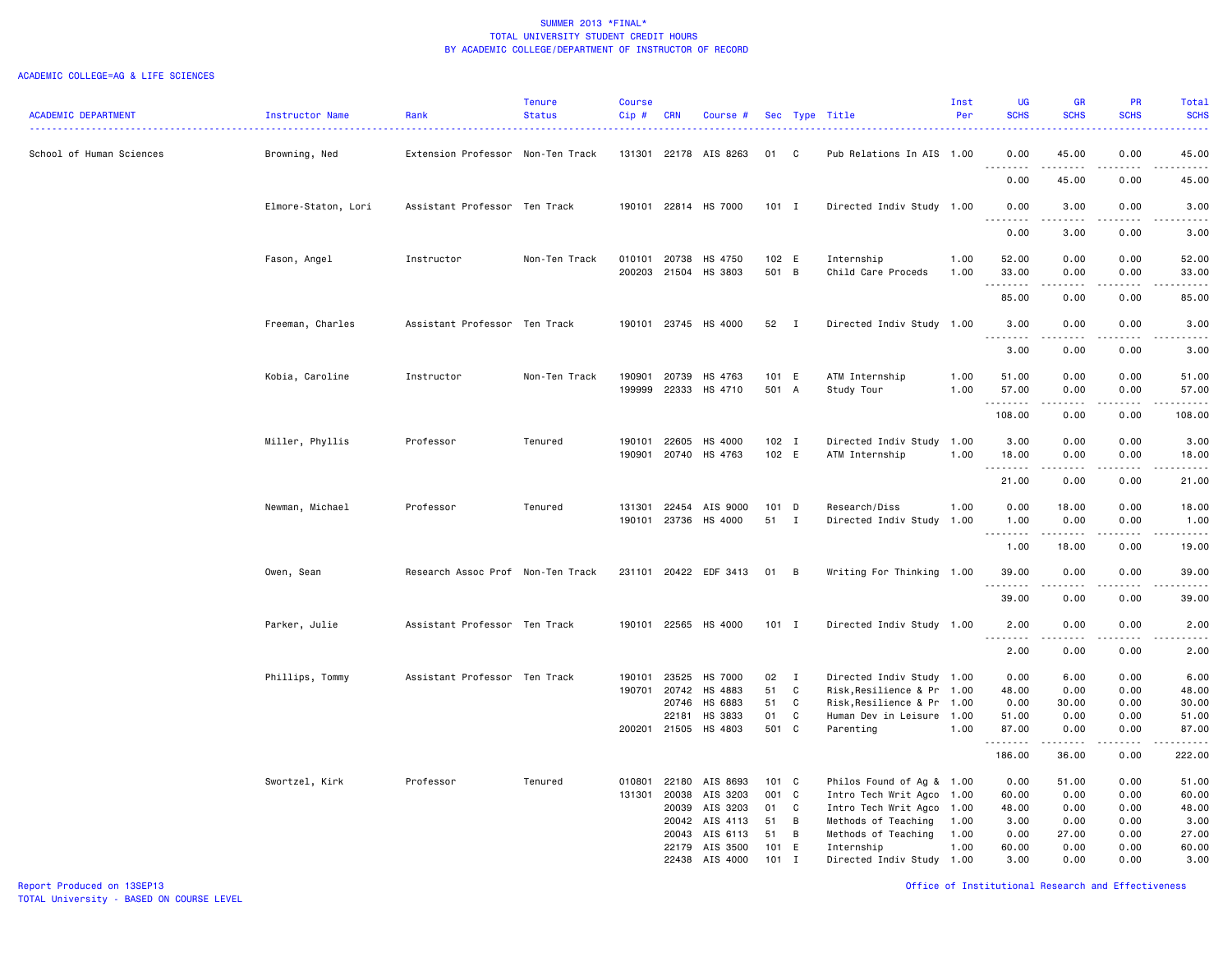| <b>ACADEMIC DEPARTMENT</b> | Instructor Name | Rank                        | <b>Tenure</b><br>Status | <b>Course</b><br>Cip# | <b>CRN</b>                       | Course #                                     |                                        |                          | Sec Type Title                                                                        | Inst<br>Per          | <b>UG</b><br><b>SCHS</b>                | <b>GR</b><br><b>SCHS</b>     | <b>PR</b><br><b>SCHS</b>     | Total<br><b>SCHS</b>         |
|----------------------------|-----------------|-----------------------------|-------------------------|-----------------------|----------------------------------|----------------------------------------------|----------------------------------------|--------------------------|---------------------------------------------------------------------------------------|----------------------|-----------------------------------------|------------------------------|------------------------------|------------------------------|
| School of Human Sciences   | Swortzel, Kirk  | Professor                   | Tenured                 | 131301                | 22455<br>22456<br>22505          | AIS 9000<br>AIS 7000<br>AIS 7000             | 102 <sub>D</sub><br>$101$ I<br>$102$ I |                          | Research/Diss<br>Directed Indiv Study<br>Directed Indiv Study 1.00                    | 1.00<br>1.00         | 0.00<br>0.00<br>0.00                    | 42.00<br>3.00<br>3.00        | 0.00<br>0.00<br>0.00         | 42.00<br>3.00<br>3.00        |
|                            |                 |                             |                         |                       | 22868<br>23129<br>23607<br>23685 | AIS 4000<br>AIS 4000<br>AIS 8000<br>AIS 9000 | $102$ I<br>01<br>101 D<br>51           | $\blacksquare$<br>$\Box$ | Directed Indiv Study 1.00<br>Directed Indiv Study<br>Research/Thesis<br>Research/Diss | 1.00<br>1.00<br>1.00 | 2.00<br>2.00<br>0.00<br>0.00            | 0.00<br>0.00<br>1.00<br>3.00 | 0.00<br>0.00<br>0.00<br>0.00 | 2.00<br>2.00<br>1.00<br>3.00 |
|                            | Wilmoth, Joe    | Associate Professor Tenured |                         | 200201                |                                  | 20741 HS 4853                                | 001 C                                  |                          | Family:Human Ecolog                                                                   | 1.00                 | --------<br>178.00<br>72.00             | 130.00<br>0.00               | . <b>.</b> .<br>0.00<br>0.00 | .<br>308.00<br>72.00         |
|                            |                 |                             |                         |                       |                                  |                                              |                                        |                          |                                                                                       |                      | ---------<br>72.00                      | .<br>0.00                    | ---------<br>0.00            | - - - - - - -<br>72.00       |
| School of Human Sciences   |                 |                             |                         |                       |                                  |                                              |                                        |                          |                                                                                       |                      | $=$ = = = = = = =<br>695.00<br>======== | ========<br>232.00<br>====== | ========<br>0.00<br>======== | 927,00<br>==========         |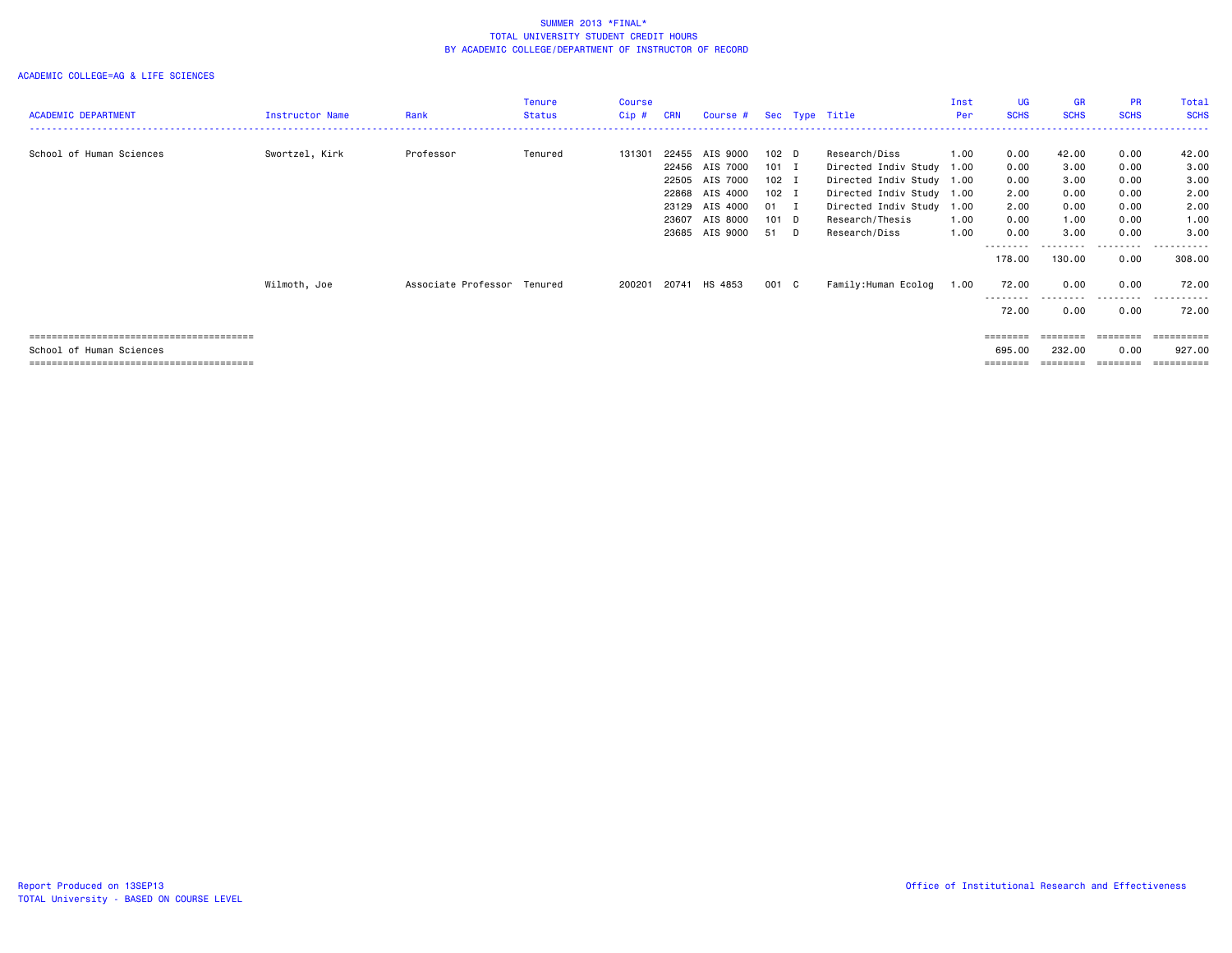|                                        |                    |                               | <b>Tenure</b> | <b>Course</b> |            |                             |       |              |                           | Inst | <b>UG</b>               | <b>GR</b>                                                                                                                         | <b>PR</b>                                                                                                                                                                               | Total                                                                                                                                                                                                                                                                                                                                                                                                                                                                                            |
|----------------------------------------|--------------------|-------------------------------|---------------|---------------|------------|-----------------------------|-------|--------------|---------------------------|------|-------------------------|-----------------------------------------------------------------------------------------------------------------------------------|-----------------------------------------------------------------------------------------------------------------------------------------------------------------------------------------|--------------------------------------------------------------------------------------------------------------------------------------------------------------------------------------------------------------------------------------------------------------------------------------------------------------------------------------------------------------------------------------------------------------------------------------------------------------------------------------------------|
| ACADEMIC DEPARTMENT                    | Instructor Name    | Rank                          | <b>Status</b> | Cip#          | <b>CRN</b> | Course #                    |       |              | Sec Type Title            | Per  | <b>SCHS</b>             | <b>SCHS</b>                                                                                                                       | <b>SCHS</b>                                                                                                                                                                             | <b>SCHS</b><br>.                                                                                                                                                                                                                                                                                                                                                                                                                                                                                 |
| Art AAD                                | Funderburk, Thomas | Professor                     | Tenured       | 500701        | 23594      | ART 4000                    | 51    | $\mathbf{I}$ | Directed Indiv Study 1.00 |      | 3.00                    | 0.00                                                                                                                              | 0.00                                                                                                                                                                                    | 3.00                                                                                                                                                                                                                                                                                                                                                                                                                                                                                             |
|                                        |                    |                               |               | 500708        |            | 20070 ART 2013              | 51    | - L          | Painting Survey           | 1.00 | 45.00                   | 0.00                                                                                                                              | 0.00                                                                                                                                                                                    | 45.00                                                                                                                                                                                                                                                                                                                                                                                                                                                                                            |
|                                        |                    |                               |               |               |            | 20074 ART 3053              | 51 L  |              | Watercolor Painting       | 1.00 | 30.00<br>. <sub>.</sub> | 0.00<br>-----                                                                                                                     | 0.00<br>$\frac{1}{2} \left( \frac{1}{2} \right) \left( \frac{1}{2} \right) \left( \frac{1}{2} \right) \left( \frac{1}{2} \right) \left( \frac{1}{2} \right) \left( \frac{1}{2} \right)$ | 30.00<br>.                                                                                                                                                                                                                                                                                                                                                                                                                                                                                       |
|                                        |                    |                               |               |               |            |                             |       |              |                           |      | 78.00                   | 0.00                                                                                                                              | 0.00                                                                                                                                                                                    | 78.00                                                                                                                                                                                                                                                                                                                                                                                                                                                                                            |
|                                        | Haupt, Jeffrey     | Professor                     | Tenured       | 500401        |            | 20064 ART 1123              | 01 L  |              | Design I                  | 1.00 | 33.00                   | 0.00                                                                                                                              | 0.00                                                                                                                                                                                    | 33.00                                                                                                                                                                                                                                                                                                                                                                                                                                                                                            |
|                                        |                    |                               |               | 500705 20067  |            | ART 1213                    | 01    | - L          | Drawing I                 | 1.00 | 24.00                   | 0.00                                                                                                                              | 0.00                                                                                                                                                                                    | 24.00                                                                                                                                                                                                                                                                                                                                                                                                                                                                                            |
|                                        |                    |                               |               |               |            | 20069 ART 1223              | 51 L  |              | Drawing II                | 1.00 | 24.00<br>.              | 0.00<br>.                                                                                                                         | 0.00<br>.                                                                                                                                                                               | 24.00<br>.                                                                                                                                                                                                                                                                                                                                                                                                                                                                                       |
|                                        |                    |                               |               |               |            |                             |       |              |                           |      | 81.00                   | 0.00                                                                                                                              | 0.00                                                                                                                                                                                    | 81.00                                                                                                                                                                                                                                                                                                                                                                                                                                                                                            |
|                                        | Landry, Jude       | Assistant Professor Ten Track |               |               |            | 500402 20078 ART 4123       | 51 Q  |              | Screen Printing for       | 1.00 | 27.00<br>.              | 0.00<br>$\frac{1}{2} \left( \frac{1}{2} \right) \left( \frac{1}{2} \right) \left( \frac{1}{2} \right) \left( \frac{1}{2} \right)$ | 0.00<br>$\frac{1}{2} \left( \frac{1}{2} \right) \left( \frac{1}{2} \right) \left( \frac{1}{2} \right) \left( \frac{1}{2} \right)$                                                       | 27.00<br>.                                                                                                                                                                                                                                                                                                                                                                                                                                                                                       |
|                                        |                    |                               |               |               |            |                             |       |              |                           |      | 27.00                   | 0.00                                                                                                                              | 0.00                                                                                                                                                                                    | 27.00                                                                                                                                                                                                                                                                                                                                                                                                                                                                                            |
|                                        | Long, Robert       | Professor                     | Tenured       | 500711        |            | 20073 ART 2503              | 01 L  |              | Ceramic Art Survey        | 1.00 | 18.00                   | 0.00                                                                                                                              | 0.00                                                                                                                                                                                    | 18.00                                                                                                                                                                                                                                                                                                                                                                                                                                                                                            |
|                                        |                    |                               |               |               |            | 20077 ART 3503              | 01 L  |              | Ceramic Art II            | 1.00 | 12.00                   | 0.00                                                                                                                              | 0.00                                                                                                                                                                                    | 12.00                                                                                                                                                                                                                                                                                                                                                                                                                                                                                            |
|                                        |                    |                               |               |               |            | 20080 ART 4533              | 01    | - L          | Ceramic Art III           | 1.00 | 12.00<br>.              | 0.00<br>$\frac{1}{2} \left( \frac{1}{2} \right) \left( \frac{1}{2} \right) \left( \frac{1}{2} \right) \left( \frac{1}{2} \right)$ | 0.00<br>. <b>.</b>                                                                                                                                                                      | 12.00                                                                                                                                                                                                                                                                                                                                                                                                                                                                                            |
|                                        |                    |                               |               |               |            |                             |       |              |                           |      | 42.00                   | 0.00                                                                                                                              | 0.00                                                                                                                                                                                    | 42.00                                                                                                                                                                                                                                                                                                                                                                                                                                                                                            |
|                                        | McCourt, Timothy   | Professor                     | Tenured       |               |            | 500401 20066 ART 1133       | 51 L  |              | Design II                 | 1.00 | 33.00<br>----           | 0.00                                                                                                                              | 0.00                                                                                                                                                                                    | 33.00                                                                                                                                                                                                                                                                                                                                                                                                                                                                                            |
|                                        |                    |                               |               |               |            |                             |       |              |                           |      | 33.00                   | 0.00                                                                                                                              | 0.00                                                                                                                                                                                    | 33.00                                                                                                                                                                                                                                                                                                                                                                                                                                                                                            |
|                                        | Powney, Jeralyn    | Assistant Professor Ten Track |               |               |            | 509999 22459 ART 4990       | 002 Q |              | Special Topic In ART 1.00 |      | 36.00<br><b></b>        | 0.00<br>- - - -                                                                                                                   | 0.00                                                                                                                                                                                    | 36.00                                                                                                                                                                                                                                                                                                                                                                                                                                                                                            |
|                                        |                    |                               |               |               |            |                             |       |              |                           |      | 36.00                   | 0.00                                                                                                                              | 0.00                                                                                                                                                                                    | 36.00                                                                                                                                                                                                                                                                                                                                                                                                                                                                                            |
|                                        | Ring, Robert       | Non-Faculty                   | Non-Faculty   |               |            | 500703 21345 ART 1113 501 C |       |              | Art Appreciation          | 1.00 | 60.00<br><u>.</u>       | 0.00                                                                                                                              | 0.00                                                                                                                                                                                    | 60.00                                                                                                                                                                                                                                                                                                                                                                                                                                                                                            |
|                                        |                    |                               |               |               |            |                             |       |              |                           |      | 60.00                   | 0.00                                                                                                                              | 0.00                                                                                                                                                                                    | 60.00                                                                                                                                                                                                                                                                                                                                                                                                                                                                                            |
|                                        | Snyder, Andrew     | Lecturer                      | Non-Ten Track |               |            | 500605 20071 ART 2103       | 01 B  |              | Photography Survey        | 1.00 | 24.00<br>.              | 0.00<br>.                                                                                                                         | 0.00                                                                                                                                                                                    | 24.00                                                                                                                                                                                                                                                                                                                                                                                                                                                                                            |
|                                        |                    |                               |               |               |            |                             |       |              |                           |      | 24.00                   | 0.00                                                                                                                              | 0.00                                                                                                                                                                                    | 24.00                                                                                                                                                                                                                                                                                                                                                                                                                                                                                            |
| Art AAD                                |                    |                               |               |               |            |                             |       |              |                           |      | ========<br>381.00      | 0.00                                                                                                                              | ========<br>0.00                                                                                                                                                                        | $\begin{array}{cccccccccc} \multicolumn{2}{c}{} & \multicolumn{2}{c}{} & \multicolumn{2}{c}{} & \multicolumn{2}{c}{} & \multicolumn{2}{c}{} & \multicolumn{2}{c}{} & \multicolumn{2}{c}{} & \multicolumn{2}{c}{} & \multicolumn{2}{c}{} & \multicolumn{2}{c}{} & \multicolumn{2}{c}{} & \multicolumn{2}{c}{} & \multicolumn{2}{c}{} & \multicolumn{2}{c}{} & \multicolumn{2}{c}{} & \multicolumn{2}{c}{} & \multicolumn{2}{c}{} & \multicolumn{2}{c}{} & \multicolumn{2}{c}{} & \mult$<br>381.00 |
| -------------------------------------- |                    |                               |               |               |            |                             |       |              |                           |      | ========                | <b>EEEEEEEE</b>                                                                                                                   | =========                                                                                                                                                                               | ==========                                                                                                                                                                                                                                                                                                                                                                                                                                                                                       |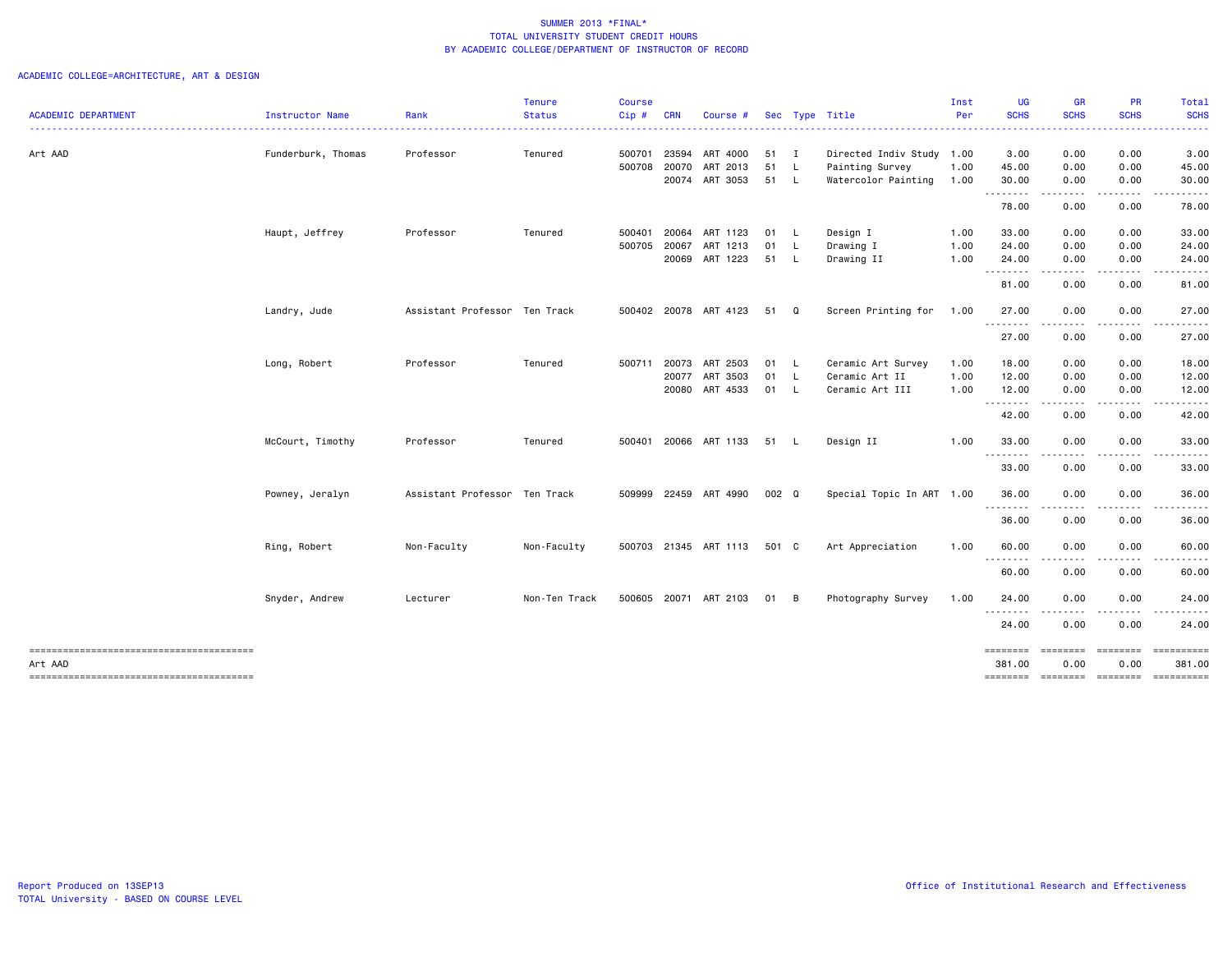| <b>ACADEMIC DEPARTMENT</b>    | Instructor Name   | Rank                          | Tenure<br>Status | Course<br>Cip # | <b>CRN</b>     | Course # Sec Type Title |                |                                                        | Inst<br>Per | UG<br><b>SCHS</b> | <b>GR</b><br><b>SCHS</b> | <b>PR</b><br><b>SCHS</b> | Total<br><b>SCHS</b> |
|-------------------------------|-------------------|-------------------------------|------------------|-----------------|----------------|-------------------------|----------------|--------------------------------------------------------|-------------|-------------------|--------------------------|--------------------------|----------------------|
| Building Construction Science | El-Adaway, Islam  | Assistant Professor Ten Track |                  | 140801          |                | 23082 CE 7000           | 501 I          | Directed Indiv Study 1.00                              |             | 0.00              | 6.00                     | 0.00                     | 6.00                 |
|                               |                   |                               |                  |                 |                |                         |                |                                                        |             | --------<br>0.00  | 6.00                     | .<br>0.00                | .<br>6.00            |
|                               | Herrmann, Michele | Instructor                    | Non-Ten Track    | 500605          | 22329<br>23151 | ARC 3823<br>ART 3823    | 801 S<br>801 S | Study Abroad Seminar 1.00<br>Study Abroad Seminar 1.00 |             | 33.00<br>9.00     | 0.00<br>0.00             | 0.00<br>0.00             | 33.00<br>9.00        |
|                               |                   |                               |                  |                 |                |                         |                |                                                        |             | --------<br>42.00 | 0.00                     | 0.00                     | ------<br>42.00      |
|                               |                   |                               |                  |                 |                |                         |                |                                                        |             | ========          | ========                 | ========                 | ==========           |
| Building Construction Science |                   |                               |                  |                 |                |                         |                |                                                        |             | 42.00             | 6.00                     | 0.00                     | 48.00                |
|                               |                   |                               |                  |                 |                |                         |                |                                                        |             | ========          |                          | ========                 | ==========           |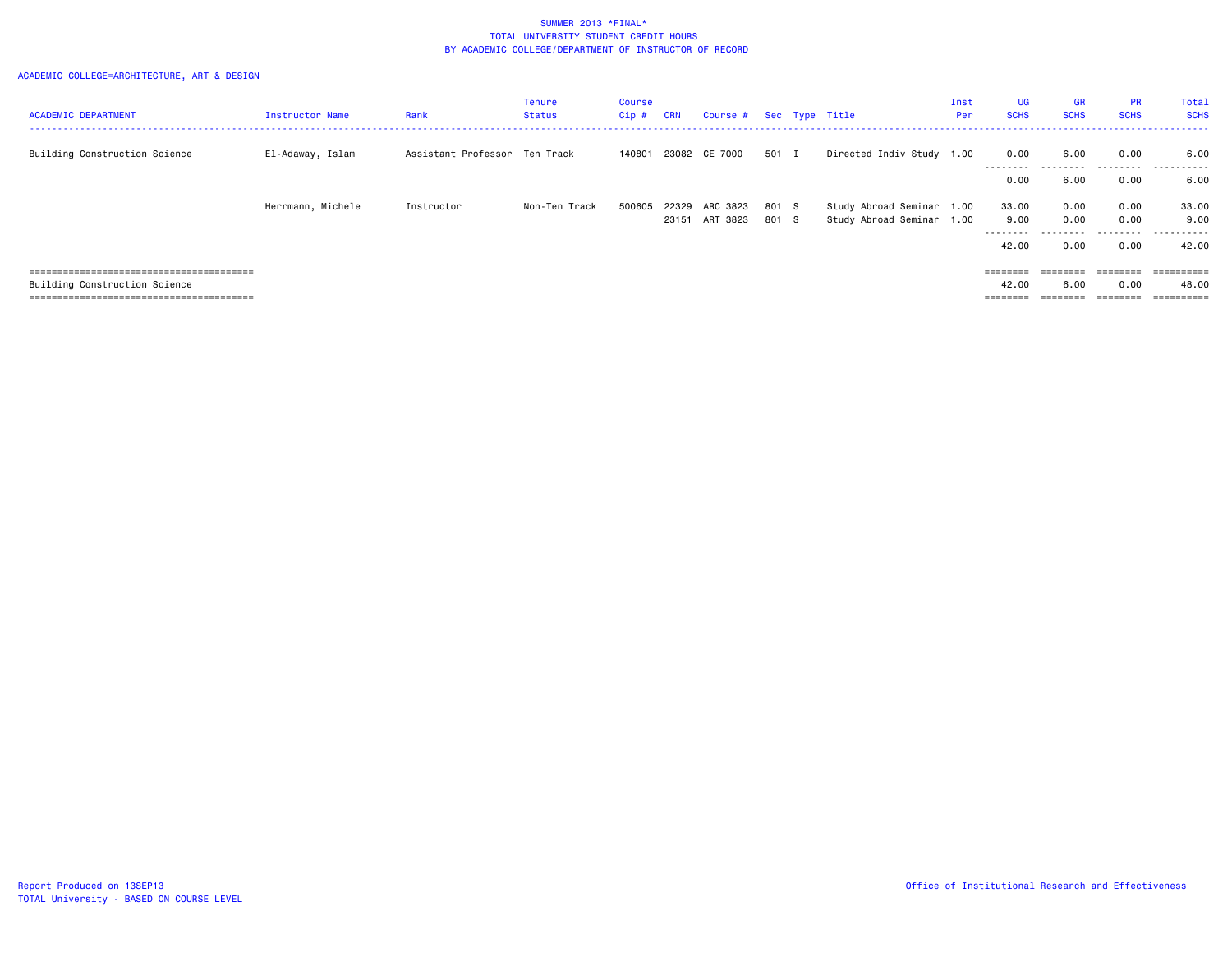|                            |                 |                               | <b>Tenure</b> | <b>Course</b> |            |               |       |    |                           | Inst | <b>UG</b>         | <b>GR</b>   | <b>PR</b>        | Total                |
|----------------------------|-----------------|-------------------------------|---------------|---------------|------------|---------------|-------|----|---------------------------|------|-------------------|-------------|------------------|----------------------|
| <b>ACADEMIC DEPARTMENT</b> | Instructor Name | Rank                          | <b>Status</b> | $Cip$ #       | <b>CRN</b> | Course #      |       |    | Sec Type Title            | Per  | <b>SCHS</b>       | <b>SCHS</b> | <b>SCHS</b>      | <b>SCHS</b>          |
|                            |                 |                               |               |               |            |               |       |    |                           |      |                   |             |                  |                      |
| Design                     | Carroll, Robin  | Instructor                    | Non-Ten Track | 500408        | 20754      | ID 3603       | 001 C |    | Digital Design for I 1.00 |      | 21.00             | 0.00        | 0.00             | 21.00                |
|                            |                 |                               |               |               |            |               |       |    |                           |      | --------          |             | <u>.</u>         |                      |
|                            |                 |                               |               |               |            |               |       |    |                           |      | 21.00             | 0.00        | 0.00             | 21.00                |
|                            | Miller, Beth    | Associate Professor Tenured   |               | 500408        | 20755      | ID 4753       | 101 E |    | Interior Design Inte 1.00 |      | 21.00             | 0.00        | 0.00             | 21.00                |
|                            |                 |                               |               |               | 20756      | ID 4753       | 102 E |    | Interior Design Inte 1.00 |      | 27.00             | 0.00        | 0.00             | 27.00                |
|                            |                 |                               |               | 500605        | 20751      | ID 2203       | 51 Q  |    | Rendering                 | 1.00 | 21.00             | 0.00        | 0.00             | 21.00                |
|                            |                 |                               |               |               |            |               |       |    |                           |      | --------<br>69.00 | 0.00        | <u>.</u><br>0.00 | ------<br>69.00      |
|                            | Miller, Lyndsey | Assistant Professor Ten Track |               | 040501        |            | 20753 ID 3363 | 51    | B  | 3/D & CAD Modeling i 1.00 |      | 24.00             | 0.00        | 0.00             | 24.00                |
|                            |                 |                               |               |               |            |               |       |    |                           |      | --------<br>24.00 | 0.00        | --------<br>0.00 | - - - - - -<br>24.00 |
|                            | Riehm, William  | Assistant Professor Ten Track |               | 190601        |            | 20752 ID 2615 | 01    | C. | Interior Design Stud 1.00 |      | 25.00             | 0.00        | 0.00             | 25.00                |
|                            |                 |                               |               |               |            |               |       |    |                           |      | 25.00             | 0.00        | 0.00             | 25.00                |
|                            |                 |                               |               |               |            |               |       |    |                           |      | ========          |             | ---------        | -----------          |
| Design                     |                 |                               |               |               |            |               |       |    |                           |      | 139.00            | 0.00        | 0.00             | 139.00               |
|                            |                 |                               |               |               |            |               |       |    |                           |      | ========          | ---------   | ---------        | -----------          |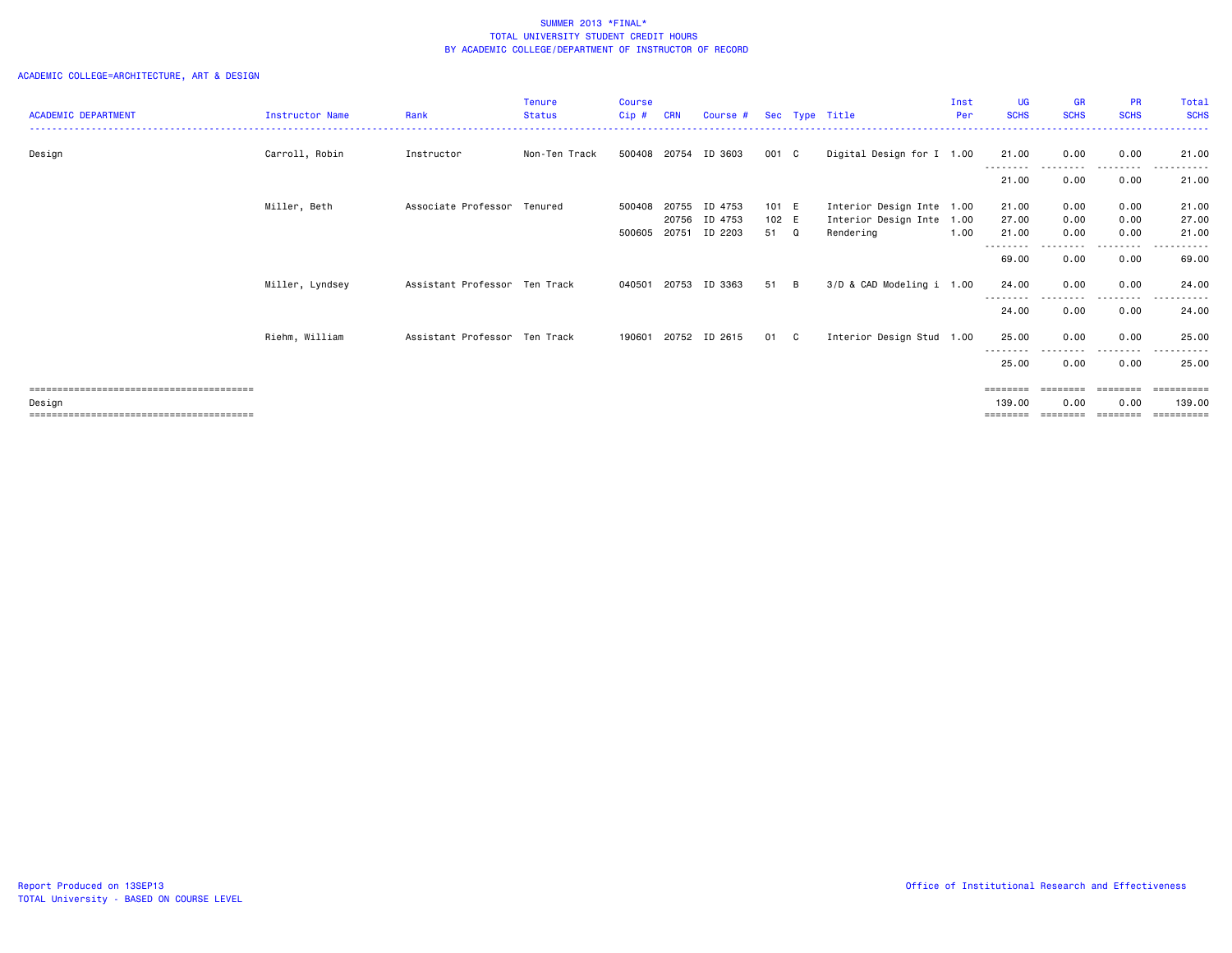| 0.00<br>1.00<br>12.00<br>0.00<br>.<br>المتمامين<br>13.00<br>0.00<br>0.00<br>36.00<br>.<br>0.00<br>36.00<br>0.36<br>0.00<br>36.00<br>0.00<br>36.00<br>0.00 | 0.00<br>0.00<br>.<br>0.00<br>0.00<br>0.00<br>0.00                                                                                                                                                                                                                                                                                                                                              | .                                                 |
|-----------------------------------------------------------------------------------------------------------------------------------------------------------|------------------------------------------------------------------------------------------------------------------------------------------------------------------------------------------------------------------------------------------------------------------------------------------------------------------------------------------------------------------------------------------------|---------------------------------------------------|
|                                                                                                                                                           |                                                                                                                                                                                                                                                                                                                                                                                                | 1.00<br>12.00                                     |
|                                                                                                                                                           |                                                                                                                                                                                                                                                                                                                                                                                                |                                                   |
|                                                                                                                                                           |                                                                                                                                                                                                                                                                                                                                                                                                |                                                   |
|                                                                                                                                                           |                                                                                                                                                                                                                                                                                                                                                                                                | 13.00<br>36.00<br>36.00                           |
|                                                                                                                                                           |                                                                                                                                                                                                                                                                                                                                                                                                |                                                   |
|                                                                                                                                                           |                                                                                                                                                                                                                                                                                                                                                                                                |                                                   |
|                                                                                                                                                           |                                                                                                                                                                                                                                                                                                                                                                                                |                                                   |
|                                                                                                                                                           |                                                                                                                                                                                                                                                                                                                                                                                                | 0.36                                              |
|                                                                                                                                                           | 0.00                                                                                                                                                                                                                                                                                                                                                                                           | 36.00                                             |
|                                                                                                                                                           | 0.00                                                                                                                                                                                                                                                                                                                                                                                           | 36.00                                             |
| 6.00<br>0.00<br><u>.</u><br>$\frac{1}{2} \left( \frac{1}{2} \right) \left( \frac{1}{2} \right) \left( \frac{1}{2} \right) \left( \frac{1}{2} \right)$     | 0.00<br>.                                                                                                                                                                                                                                                                                                                                                                                      | 6.00                                              |
| 0.00<br>78.36                                                                                                                                             | 0.00                                                                                                                                                                                                                                                                                                                                                                                           | 78.36                                             |
| 18.00<br>0.00                                                                                                                                             | 0.00                                                                                                                                                                                                                                                                                                                                                                                           | 18.00                                             |
| .<br>----<br>0.00<br>18.00                                                                                                                                | 0.00                                                                                                                                                                                                                                                                                                                                                                                           | 18.00                                             |
| 27.00<br>0.00                                                                                                                                             | 0.00                                                                                                                                                                                                                                                                                                                                                                                           | 27.00                                             |
| <u>.</u><br>.                                                                                                                                             | .                                                                                                                                                                                                                                                                                                                                                                                              |                                                   |
| 0.00<br>27.00                                                                                                                                             | 0.00                                                                                                                                                                                                                                                                                                                                                                                           | 27.00                                             |
|                                                                                                                                                           |                                                                                                                                                                                                                                                                                                                                                                                                | 35.64                                             |
| 0.00                                                                                                                                                      | 0.00                                                                                                                                                                                                                                                                                                                                                                                           | 35.64                                             |
| 0.00                                                                                                                                                      | 0.00                                                                                                                                                                                                                                                                                                                                                                                           | 71.28                                             |
| 0.00                                                                                                                                                      | 0.00                                                                                                                                                                                                                                                                                                                                                                                           | 27.00                                             |
| ----<br>0.00                                                                                                                                              | 0.00                                                                                                                                                                                                                                                                                                                                                                                           | 27.00                                             |
|                                                                                                                                                           |                                                                                                                                                                                                                                                                                                                                                                                                |                                                   |
| 0.00                                                                                                                                                      | 0.00                                                                                                                                                                                                                                                                                                                                                                                           | 0.36                                              |
|                                                                                                                                                           |                                                                                                                                                                                                                                                                                                                                                                                                | 36.00<br>.                                        |
| 0.00                                                                                                                                                      | 0.00                                                                                                                                                                                                                                                                                                                                                                                           | 36.36                                             |
| $= 22222222$                                                                                                                                              | ========                                                                                                                                                                                                                                                                                                                                                                                       |                                                   |
| 0.00                                                                                                                                                      | 0.00                                                                                                                                                                                                                                                                                                                                                                                           | 307.00                                            |
|                                                                                                                                                           | 35.64<br>35.64<br>.<br>$\sim$ $\sim$ $\sim$<br>71.28<br>27.00<br>. <b>.</b><br>27.00<br>0.36<br>36.00<br>0.00<br>.<br>$\frac{1}{2} \left( \frac{1}{2} \right) \left( \frac{1}{2} \right) \left( \frac{1}{2} \right) \left( \frac{1}{2} \right) \left( \frac{1}{2} \right) \left( \frac{1}{2} \right) \left( \frac{1}{2} \right)$<br>36.36<br>========<br>307.00<br><b>ESSESSES</b><br>======== | 0.00<br>0.00<br>.<br>0.00<br>.<br><b>ESSESSES</b> |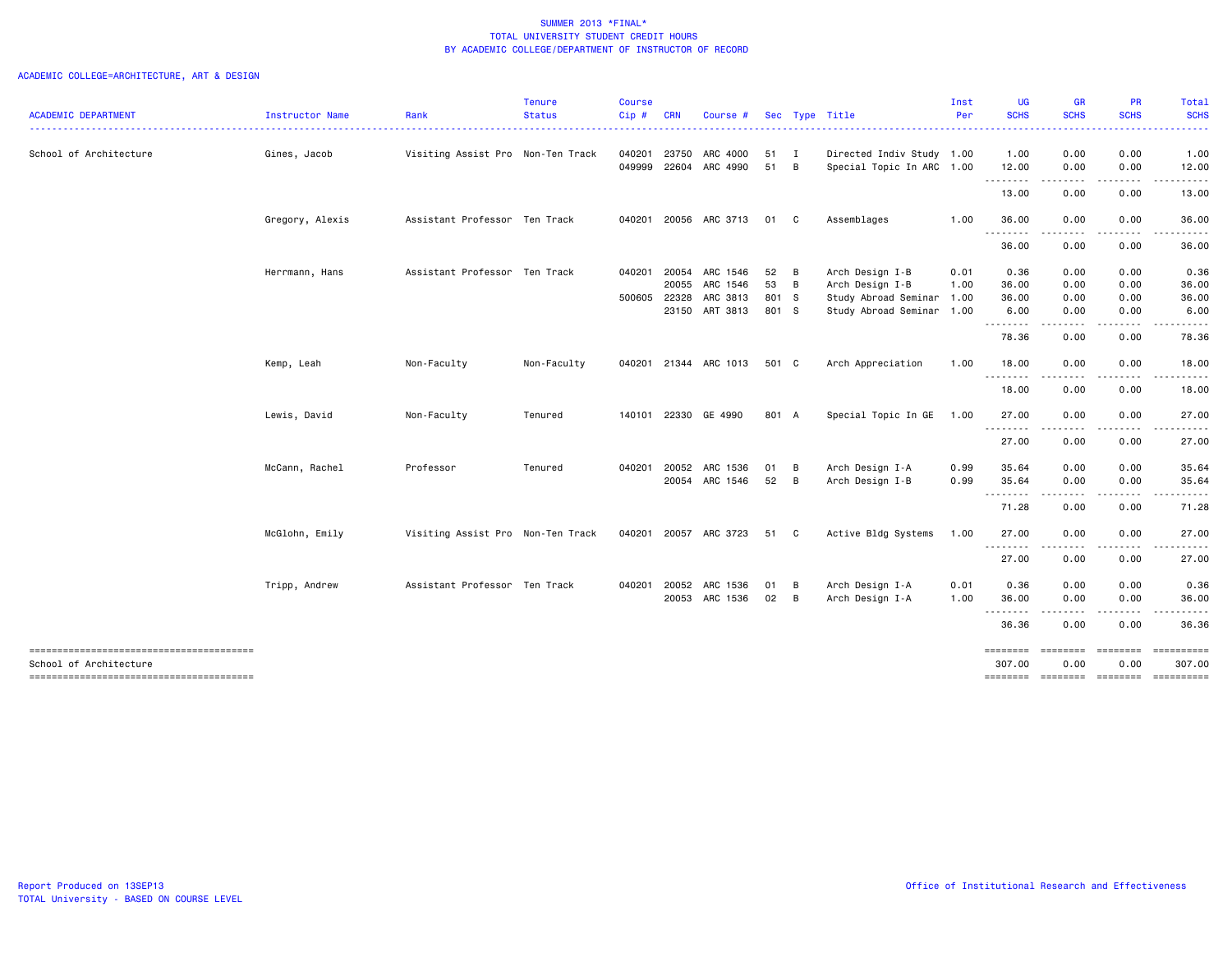| <b>ACADEMIC DEPARTMENT</b>             | <b>Instructor Name</b> | Rank                          | <b>Tenure</b><br><b>Status</b> | <b>Course</b><br>Cip# | <b>CRN</b> | Course #                 |                         | Sec Type Title                                    | Inst<br>Per  | <b>UG</b><br><b>SCHS</b> | <b>GR</b><br><b>SCHS</b> | <b>PR</b><br><b>SCHS</b>  | Total<br><b>SCHS</b>       |
|----------------------------------------|------------------------|-------------------------------|--------------------------------|-----------------------|------------|--------------------------|-------------------------|---------------------------------------------------|--------------|--------------------------|--------------------------|---------------------------|----------------------------|
| Anthropology & Middle Eastern Cultures | Copeland, Toni         | Assistant Professor Ten Track |                                |                       |            | 450201 21343 AN 1143     | 501 C                   | Cultural Anthro                                   | 1.00         | 51.00                    | 0.00                     | 0.00                      | 51.00                      |
|                                        |                        |                               |                                |                       |            |                          |                         |                                                   |              | --------<br>51.00        | .<br>0.00                | 0.00                      | 51.00                      |
|                                        | Herrmann, Nicholas     | Associate Professor Tenured   |                                | 450201                | 23422      | AN 4000<br>23624 AN 8000 | $101$ I<br>101 D        | Directed Indiv Study<br>Thesis Research           | 1.00<br>1.00 | 3.00<br>0.00             | 0.00<br>1.00             | 0.00<br>0.00              | 3.00<br>1.00               |
|                                        |                        |                               |                                |                       |            |                          |                         |                                                   |              | --------<br>3.00         | .<br>1.00                | 0.00                      | 4.00                       |
|                                        | Hoffman, David         | Assistant Professor Ten Track |                                | 450201                | 23056      | AN 8000                  | 51 D                    | Thesis Research                                   | 1.00         | 0.00                     | 6.00                     | 0.00                      | 6.00                       |
|                                        |                        |                               |                                |                       | 23057      | AN 7000<br>23058 AN 7000 | $01$ I<br>$02 \qquad I$ | Directed Indiv Study<br>Directed Indiv Study 1.00 | 1.00         | 0.00<br>0.00             | 3.00<br>3.00             | 0.00<br>0.00              | 3.00<br>3.00               |
|                                        |                        |                               |                                |                       |            |                          |                         |                                                   |              | --------<br>0.00         | .<br>12.00               | 0.00                      | 12.00                      |
|                                        | Peacock, Claude        | Professor                     | Tenured                        | 450301                |            | 22050 AN 3510            | 801 A                   | Archy Field Meth: Ex 1.00                         |              | 66.00<br>--------        | 0.00<br>----             | 0.00                      | 66.00                      |
|                                        |                        |                               |                                |                       |            |                          |                         |                                                   |              | 66.00                    | 0.00                     | 0.00                      | 66.00                      |
|                                        | Rafferty, Janet        | Professor                     | Tenured                        | 450301                |            | 21584 AN 2510            | 801 A                   | Archy Field Meth: Su 1.00                         |              | 90.00<br>--------        | 0.00                     | 0.00                      | 90.00                      |
|                                        | Turner, James          | Lecturer                      | Non-Ten Track                  | 450201                |            | 21806 AN 3113            | 201 C                   | Societies Of World                                | 1.00         | 90.00<br>69.00           | 0.00<br>0.00             | 0.00<br>0.00              | 90.00<br>69.00             |
|                                        |                        |                               |                                |                       |            |                          |                         |                                                   |              | --------<br>69.00        | 0.00                     | 0.00                      | 69.00                      |
|                                        |                        |                               |                                |                       |            |                          |                         |                                                   |              | ========                 | ========                 | ========                  | $=$ ==========             |
| Anthropology & Middle Eastern Cultures |                        |                               |                                |                       |            |                          |                         |                                                   |              | 279.00<br>========       | 13.00                    | 0.00<br>economic concepts | 292.00<br><b>CONSESSED</b> |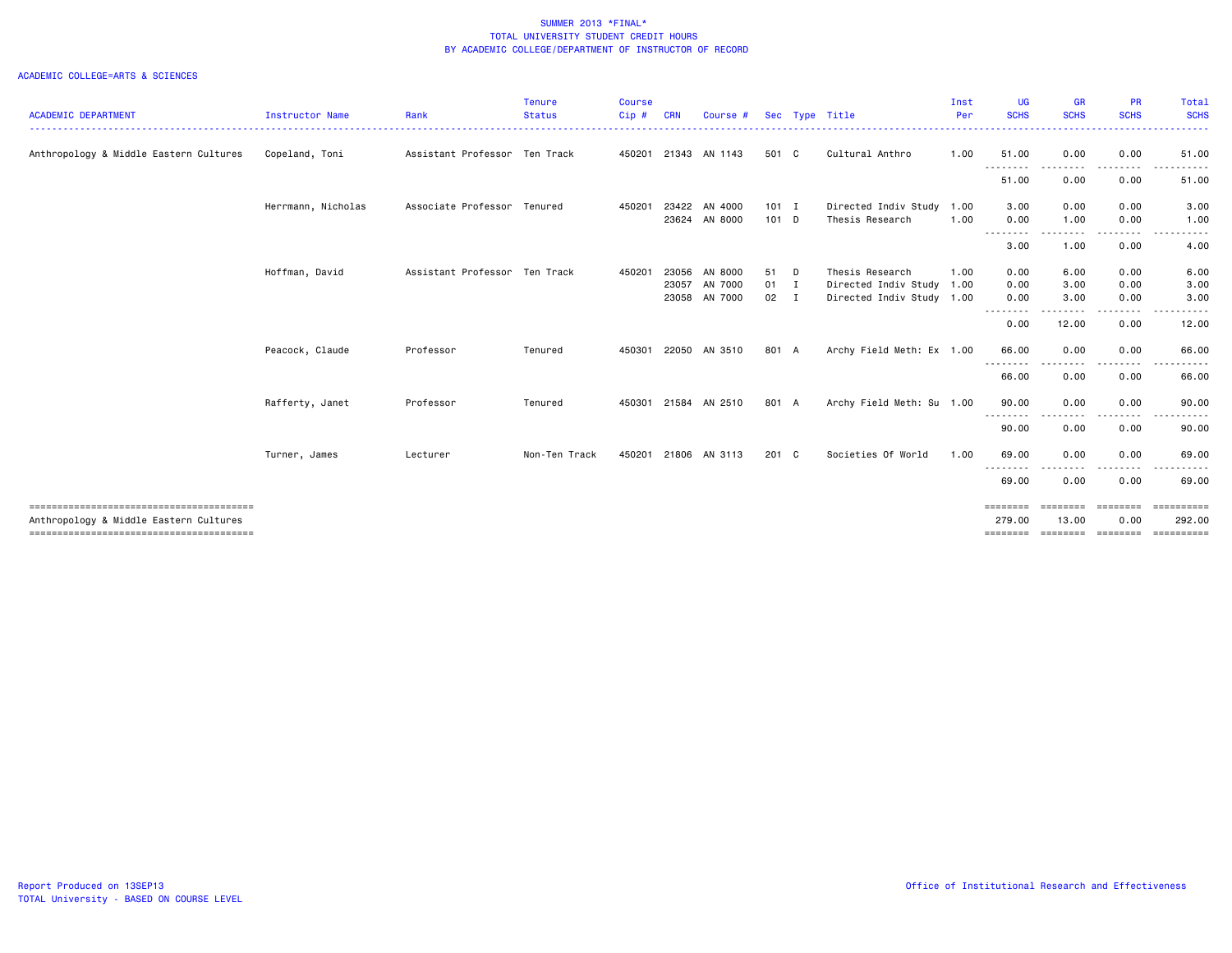| <b>ACADEMIC DEPARTMENT</b> | Instructor Name      | Rank                                 | <b>Tenure</b><br><b>Status</b> | <b>Course</b><br>Cip# | <b>CRN</b>     | Course #              |          |        | Sec Type Title                       | Inst<br>Per  | <b>UG</b><br><b>SCHS</b>                                                                                                                                                             | <b>GR</b><br><b>SCHS</b> | <b>PR</b><br><b>SCHS</b> | Total<br><b>SCHS</b>                                                                                                                                          |
|----------------------------|----------------------|--------------------------------------|--------------------------------|-----------------------|----------------|-----------------------|----------|--------|--------------------------------------|--------------|--------------------------------------------------------------------------------------------------------------------------------------------------------------------------------------|--------------------------|--------------------------|---------------------------------------------------------------------------------------------------------------------------------------------------------------|
|                            |                      | ------------------------------------ |                                |                       |                |                       |          |        |                                      |              |                                                                                                                                                                                      |                          |                          | بالأنابات                                                                                                                                                     |
| Biological Sciences        | Chevalier, David     | Assistant Professor Ten Track        |                                | 260401                |                | 22044 BIO 2103        | 01       | C      | Cell Biology                         | 1.00         | 90.00                                                                                                                                                                                | 0.00                     | 0.00                     | 90.00<br>.                                                                                                                                                    |
|                            |                      |                                      |                                |                       |                |                       |          |        |                                      |              | .<br>90.00                                                                                                                                                                           | 0.00                     | 0.00                     | 90.00                                                                                                                                                         |
|                            | Counterman, Brian    | Assistant Professor Ten Track        |                                | 269999                |                | 22790 BIO 9000        | 54       | D      | Research / Diss                      | 1.00         | 0.00<br>$\sim$ $\sim$<br>.                                                                                                                                                           | 3.00                     | 0.00                     | 3.00                                                                                                                                                          |
|                            |                      |                                      |                                |                       |                |                       |          |        |                                      |              | 0.00                                                                                                                                                                                 | 3.00                     | 0.00                     | 3.00                                                                                                                                                          |
|                            | Doffitt, Christopher | Grad Teach Assist                    | Not Applicable                 |                       |                | 261301 21348 BIO 8043 | 501 C    |        | Ecology & Environ                    | 0.90         | 0.00<br>$\frac{1}{2} \left( \frac{1}{2} \right) \left( \frac{1}{2} \right) \left( \frac{1}{2} \right) \left( \frac{1}{2} \right) \left( \frac{1}{2} \right)$<br>$\sim$ $\sim$ $\sim$ | 89.10<br>222222          | 0.00<br>.                | 89.10<br>.                                                                                                                                                    |
|                            |                      |                                      |                                |                       |                |                       |          |        |                                      |              | 0.00                                                                                                                                                                                 | 89.10                    | 0.00                     | 89.10                                                                                                                                                         |
|                            | Doffitt, Cynthia     | Instructor                           | Non-Ten Track                  | 260101                | 20092          | BIO 1134              | E01 C    |        | Biology I                            | 1.00         | 156.00                                                                                                                                                                               | 0.00                     | 0.00                     | 156.00                                                                                                                                                        |
|                            |                      |                                      |                                | 260505<br>260701      | 20095<br>22898 | BIO 3303<br>BIO 6503  | 51<br>01 | B<br>В | Parasitology<br>Vertebrate Histology | 1.00<br>1.00 | 51.00<br>0.00                                                                                                                                                                        | 0.00<br>3.00             | 0.00<br>0.00             | 51.00<br>3.00                                                                                                                                                 |
|                            |                      |                                      |                                |                       |                |                       |          |        |                                      |              | <u>.</u>                                                                                                                                                                             |                          | $\sim$ $\sim$ $\sim$     | .                                                                                                                                                             |
|                            |                      |                                      |                                |                       |                |                       |          |        |                                      |              | 207.00                                                                                                                                                                               | 3.00                     | 0.00                     | 210.00                                                                                                                                                        |
|                            | Donaldson, Janet     | Assistant Professor Ten Track        |                                | 269999                | 22757          | BIO 9000              | 105 D    |        | Research / Diss                      | 1.00         | 0.00                                                                                                                                                                                 | 6.00                     | 0.00                     | 6.00                                                                                                                                                          |
|                            |                      |                                      |                                |                       | 22791          | BIO 9000              | 55       | D      | Research / Diss                      | 1.00         | 0.00<br>$\cdots$<br>.                                                                                                                                                                | 6.00                     | 0.00<br>.                | 6.00<br>.                                                                                                                                                     |
|                            |                      |                                      |                                |                       |                |                       |          |        |                                      |              | 0.00                                                                                                                                                                                 | 12.00                    | 0.00                     | 12.00                                                                                                                                                         |
|                            | Ervin, Gary          | Professor                            | Tenured                        | 261301                | 21348          | BIO 8043              | 501 C    |        | Ecology & Environ                    | 0.10         | 0.00                                                                                                                                                                                 | 9.90                     | 0.00                     | 9.90                                                                                                                                                          |
|                            |                      |                                      |                                | 269999                |                | 22792 BIO 9000        | 56       | D      | Research / Diss                      | 1.00         | 0.00                                                                                                                                                                                 | 3.00                     | 0.00                     | 3.00                                                                                                                                                          |
|                            |                      |                                      |                                |                       |                |                       |          |        |                                      |              | $\sim$ $\sim$<br>.<br>0.00                                                                                                                                                           | $- - - - -$<br>12.90     | .<br>0.00                | $\frac{1}{2} \left( \frac{1}{2} \right) \left( \frac{1}{2} \right) \left( \frac{1}{2} \right) \left( \frac{1}{2} \right) \left( \frac{1}{2} \right)$<br>12.90 |
|                            | Fogarty, Jarrod      | Instructor                           | Non-Ten Track                  | 270501                | 21307          | MA 2113               | 201 C    |        | Intro to Stats                       | 1.00         | 9.00                                                                                                                                                                                 | 0.00                     | 0.00                     | 9.00                                                                                                                                                          |
|                            |                      |                                      |                                |                       | 21335          | ST 2113               | 201 C    |        | Intro to Stats                       | 1.00         | 6.00                                                                                                                                                                                 | 0.00                     | 0.00                     | 6.00                                                                                                                                                          |
|                            |                      |                                      |                                |                       | 23511          | ST 2113               | 202 C    |        | Intro to Stats                       | 1.00         | 6.00                                                                                                                                                                                 | 0.00                     | 0.00                     | 6.00                                                                                                                                                          |
|                            |                      |                                      |                                |                       |                | 23512 MA 2113         | 202 C    |        | Intro to Stats                       | 1.00         | 12.00                                                                                                                                                                                | 0.00<br>.                | 0.00<br>د د د د          | 12.00<br>$\frac{1}{2} \left( \frac{1}{2} \right) \left( \frac{1}{2} \right) \left( \frac{1}{2} \right) \left( \frac{1}{2} \right) \left( \frac{1}{2} \right)$ |
|                            |                      |                                      |                                |                       |                |                       |          |        |                                      |              | 33.00                                                                                                                                                                                | 0.00                     | 0.00                     | 33.00                                                                                                                                                         |
|                            | Gordon, Donna        | Assistant Professor Ten Track        |                                | 260101                | 21349          | BIO 8183              | 501 E    |        | Capstone in Modern B                 | 1.00         | 0.00                                                                                                                                                                                 | 84.00                    | 0.00                     | 84.00                                                                                                                                                         |
|                            |                      |                                      |                                | 269999                | 22689          | BIO 8000              | 107 D    |        | Research/Thesis                      | 1.00         | 0.00                                                                                                                                                                                 | 1.00                     | 0.00                     | 1.00                                                                                                                                                          |
|                            |                      |                                      |                                |                       | 23599          | BIO 4000              | $101$ I  |        | Directed Indiv Study 1.00            |              | 2.00<br>.<br>$\sim$ $\sim$ .                                                                                                                                                         | 0.00<br>.                | 0.00<br>.                | 2.00<br>.                                                                                                                                                     |
|                            |                      |                                      |                                |                       |                |                       |          |        |                                      |              | 2.00                                                                                                                                                                                 | 85.00                    | 0.00                     | 87.00                                                                                                                                                         |
|                            | Holder, Thomas       | Instructor                           | Non-Ten Track                  | 260101                | 22045          | BIO 1144              | 51       | B      | Biology II                           | 1.00         | 96.00                                                                                                                                                                                | 0.00                     | 0.00                     | 96.00                                                                                                                                                         |
|                            |                      |                                      |                                | 260701                | 20088          | BIO 1023              | 51       | B      | Plants & Humans                      | 0.25         | 15.75                                                                                                                                                                                | 0.00                     | 0.00                     | 15.75                                                                                                                                                         |
|                            |                      |                                      |                                |                       |                | 22046 BIO 3524        | 51       | B      | Biol Of Vertebrates                  | 1.00         | 116.00<br>.                                                                                                                                                                          | 0.00                     | 0.00                     | 116.00<br>.                                                                                                                                                   |
|                            |                      |                                      |                                |                       |                |                       |          |        |                                      |              | 227.75                                                                                                                                                                               | 0.00                     | 0.00                     | 227.75                                                                                                                                                        |
|                            | Outlaw, Diana        | Assistant Professor Ten Track        |                                | 260799 22451          |                | BIO 4703              | 51       | B      | Avian Diversity                      | 1.00         | 21.00                                                                                                                                                                                | 0.00                     | 0.00                     | 21.00                                                                                                                                                         |
|                            |                      |                                      |                                |                       | 22452          | BIO 6703              | 51       | B      | Avian Diversity                      | 1.00         | 0.00                                                                                                                                                                                 | 3.00                     | 0.00                     | 3.00                                                                                                                                                          |
|                            |                      |                                      |                                |                       |                |                       |          |        |                                      |              | .<br>21.00                                                                                                                                                                           | 3.00                     | د د د د<br>0.00          | .<br>24.00                                                                                                                                                    |
|                            | Outlaw, Robert       | Grad Teach Assist                    | Not Applicable                 |                       |                | 260101 22576 BIO 1134 | R01 B    |        | Biology I                            | 1.00         | 76.00                                                                                                                                                                                | 0.00                     | 0.00                     | 76.00                                                                                                                                                         |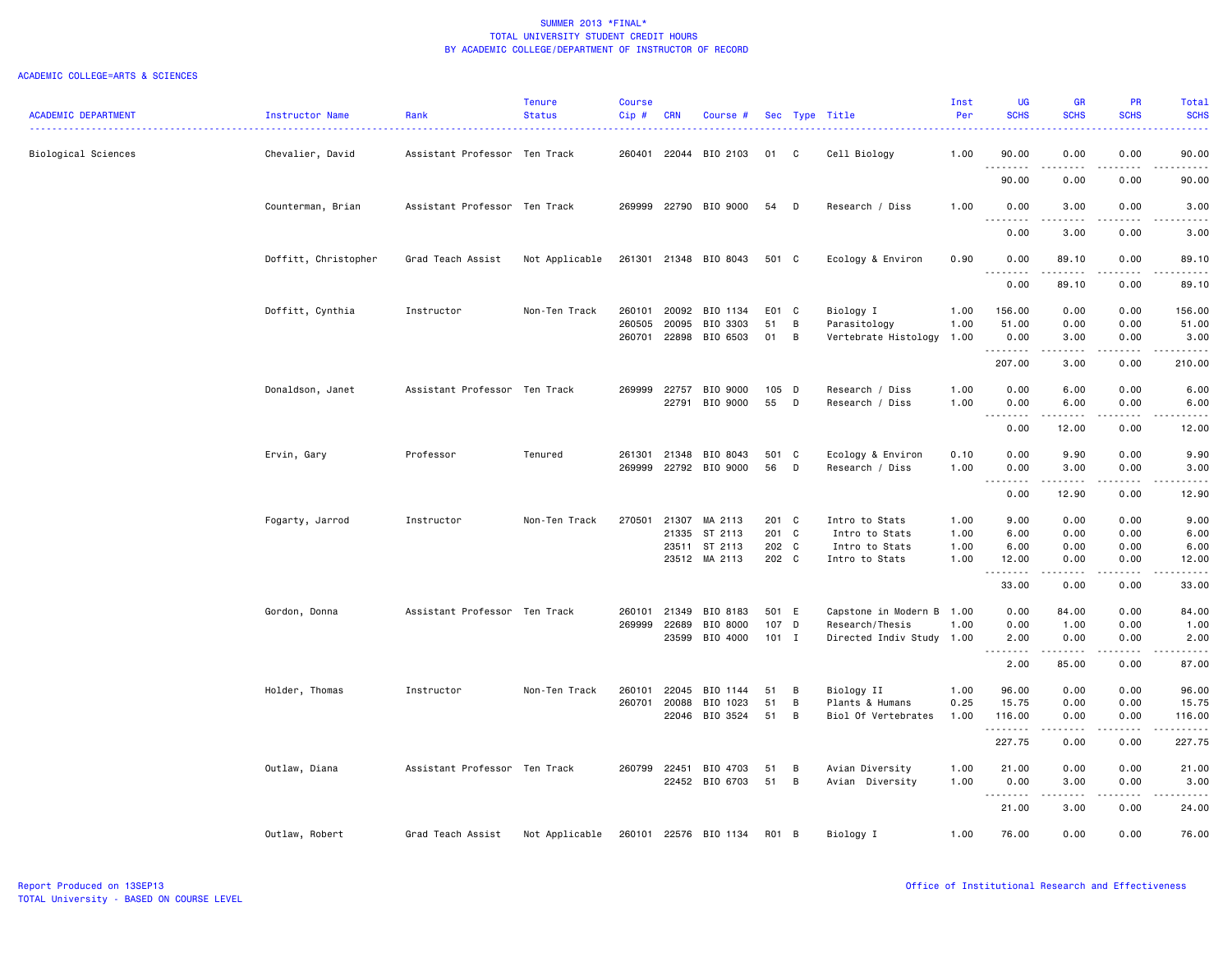| Instructor Name<br>Reese, Mary | Rank       | <b>Status</b> | Cip#                                                                                          | <b>CRN</b> | Course # |                                                                                                                                                              | Sec Type Title                                                                                              | Per  | <b>SCHS</b>                                                               | <b>SCHS</b>                                                             | <b>SCHS</b>                                                                                                                                                                                                                                                                                          | <b>SCHS</b>                           |
|--------------------------------|------------|---------------|-----------------------------------------------------------------------------------------------|------------|----------|--------------------------------------------------------------------------------------------------------------------------------------------------------------|-------------------------------------------------------------------------------------------------------------|------|---------------------------------------------------------------------------|-------------------------------------------------------------------------|------------------------------------------------------------------------------------------------------------------------------------------------------------------------------------------------------------------------------------------------------------------------------------------------------|---------------------------------------|
|                                |            |               |                                                                                               |            |          |                                                                                                                                                              |                                                                                                             |      |                                                                           |                                                                         |                                                                                                                                                                                                                                                                                                      |                                       |
|                                |            |               |                                                                                               |            |          |                                                                                                                                                              |                                                                                                             |      | --------<br>76.00                                                         | <u>.</u><br>0.00                                                        | 0.00                                                                                                                                                                                                                                                                                                 | 76.00                                 |
|                                | Instructor | Non-Ten Track | 260701                                                                                        | 20088      | BIO 1023 | 51 B                                                                                                                                                         | Plants & Humans                                                                                             | 0.75 | 47.25                                                                     | 0.00                                                                    | 0.00                                                                                                                                                                                                                                                                                                 | 47.25                                 |
|                                |            |               | 269999                                                                                        | 23425      | BIO 4000 | $01$ I                                                                                                                                                       | Directed Indiv Study                                                                                        | 1.00 | 1.00                                                                      | 0.00                                                                    | 0.00                                                                                                                                                                                                                                                                                                 | 1.00                                  |
|                                |            |               |                                                                                               | 23565      | BIO 4000 |                                                                                                                                                              | Directed Indiv Study                                                                                        | 1.00 | 1.00                                                                      | 0.00                                                                    | 0.00                                                                                                                                                                                                                                                                                                 | 1.00                                  |
|                                |            |               |                                                                                               | 23650      | BIO 4000 |                                                                                                                                                              |                                                                                                             | 1.00 | 1.00                                                                      | 0.00                                                                    | 0.00                                                                                                                                                                                                                                                                                                 | 1.00                                  |
|                                |            |               |                                                                                               |            |          |                                                                                                                                                              | Med Tech Clinicals                                                                                          | 1.00 | 18.00                                                                     | 0.00                                                                    | 0.00                                                                                                                                                                                                                                                                                                 | 18.00                                 |
|                                |            |               |                                                                                               |            |          |                                                                                                                                                              |                                                                                                             |      | 68.25                                                                     | 0.00                                                                    | 0.00                                                                                                                                                                                                                                                                                                 | 68.25                                 |
| Reichert, Nancy                | Professor  | Tenured       | 260101                                                                                        |            |          |                                                                                                                                                              |                                                                                                             | 1.00 | 0.00                                                                      | 2.00                                                                    | 0.00                                                                                                                                                                                                                                                                                                 | 2.00                                  |
|                                |            |               | 261201                                                                                        | 21347      | BIO 6033 |                                                                                                                                                              | Fund Biotechnology                                                                                          | 1.00 | 0.00                                                                      | 69.00                                                                   | 0.00                                                                                                                                                                                                                                                                                                 | 69.00                                 |
|                                |            |               | 269999                                                                                        |            |          |                                                                                                                                                              | Research/Thesis                                                                                             | 1.00 | 0.00                                                                      | 1.00                                                                    | 0.00                                                                                                                                                                                                                                                                                                 | 1.00                                  |
|                                |            |               |                                                                                               |            |          |                                                                                                                                                              |                                                                                                             |      | 0.00                                                                      | 72.00                                                                   | 0.00                                                                                                                                                                                                                                                                                                 | 72.00                                 |
| Stewart, James                 |            |               | 269999                                                                                        |            |          |                                                                                                                                                              |                                                                                                             |      | 3.00                                                                      | 0.00                                                                    | 0.00                                                                                                                                                                                                                                                                                                 | 3.00                                  |
|                                |            |               |                                                                                               |            |          |                                                                                                                                                              |                                                                                                             |      | 3.00                                                                      | 0.00                                                                    | 0.00                                                                                                                                                                                                                                                                                                 | 3.00                                  |
| Wallace, Lisa                  |            |               | 269999                                                                                        |            |          |                                                                                                                                                              | Research/Thesis                                                                                             | 1.00 | 0.00                                                                      | 6.00                                                                    | 0.00                                                                                                                                                                                                                                                                                                 | 6.00                                  |
|                                |            |               |                                                                                               |            |          |                                                                                                                                                              |                                                                                                             |      | 0.00                                                                      | 6.00                                                                    | 0.00                                                                                                                                                                                                                                                                                                 | 6.00                                  |
| Welch, Mark                    |            |               | 269999                                                                                        |            |          |                                                                                                                                                              | Research/Thesis                                                                                             | 1.00 | 0.00                                                                      | 1.00                                                                    | 0.00                                                                                                                                                                                                                                                                                                 | 1.00                                  |
|                                |            |               |                                                                                               |            |          |                                                                                                                                                              |                                                                                                             |      | 0.00                                                                      | 1.00                                                                    | 0.00                                                                                                                                                                                                                                                                                                 | 1.00                                  |
| Williamson, Emily              | Instructor | Non-Ten Track | 260701                                                                                        |            | BIO 1123 | 01                                                                                                                                                           | Animal Biology                                                                                              | 1.00 | 39.00                                                                     | 0.00                                                                    | 0.00                                                                                                                                                                                                                                                                                                 | 39.00                                 |
|                                |            |               |                                                                                               |            |          |                                                                                                                                                              | Vertebrate Histology                                                                                        | 1.00 | 78.00                                                                     | 0.00                                                                    | 0.00                                                                                                                                                                                                                                                                                                 | 78.00                                 |
|                                |            |               |                                                                                               |            |          |                                                                                                                                                              |                                                                                                             |      | 117.00                                                                    | 0.00                                                                    | 0.00                                                                                                                                                                                                                                                                                                 | 117.00                                |
| Wise, Dwayne                   | Professor  | Tenured       | 269999                                                                                        |            |          |                                                                                                                                                              | Research/Thesis                                                                                             | 1.00 | 0.00                                                                      | 6.00                                                                    | 0.00                                                                                                                                                                                                                                                                                                 | 6.00                                  |
|                                |            |               |                                                                                               |            |          |                                                                                                                                                              |                                                                                                             |      | 0.00                                                                      | 6.00                                                                    | 0.00                                                                                                                                                                                                                                                                                                 | 6.00                                  |
|                                |            |               |                                                                                               |            |          |                                                                                                                                                              |                                                                                                             |      | ========<br>845,00                                                        | ========<br>293,00                                                      | ========<br>0.00                                                                                                                                                                                                                                                                                     | ==========<br>1138.00                 |
|                                |            |               | Assistant Professor Ten Track<br>Associate Professor Tenured<br>Assistant Professor Ten Track |            |          | 511005 20099 BIO 4100<br>22182 BIO 8191<br>22693 BIO 8000<br>23724 BIO 4000<br>22696 BIO 8000<br>22697 BIO 8000<br>22042<br>22043 BIO 4503<br>22698 BIO 8000 | $02 \qquad I$<br>03 I<br>101 H<br>501 S<br>501 C<br>111 D<br>51 I<br>114 D<br>115 D<br>- B<br>01 B<br>116 D |      | Directed Indiv Study<br>Seminar in General B<br>Directed Indiv Study 1.00 | .<br>.<br>$ -$<br>- - - -<br><u>.</u><br>--------<br>.<br>.<br>======== | $\frac{1}{2} \left( \frac{1}{2} \right) \left( \frac{1}{2} \right) \left( \frac{1}{2} \right) \left( \frac{1}{2} \right)$<br>$\frac{1}{2} \left( \frac{1}{2} \right) \left( \frac{1}{2} \right) \left( \frac{1}{2} \right) \left( \frac{1}{2} \right) \left( \frac{1}{2} \right)$<br>.<br>$  -$<br>. | .<br>======== ========<br>----------- |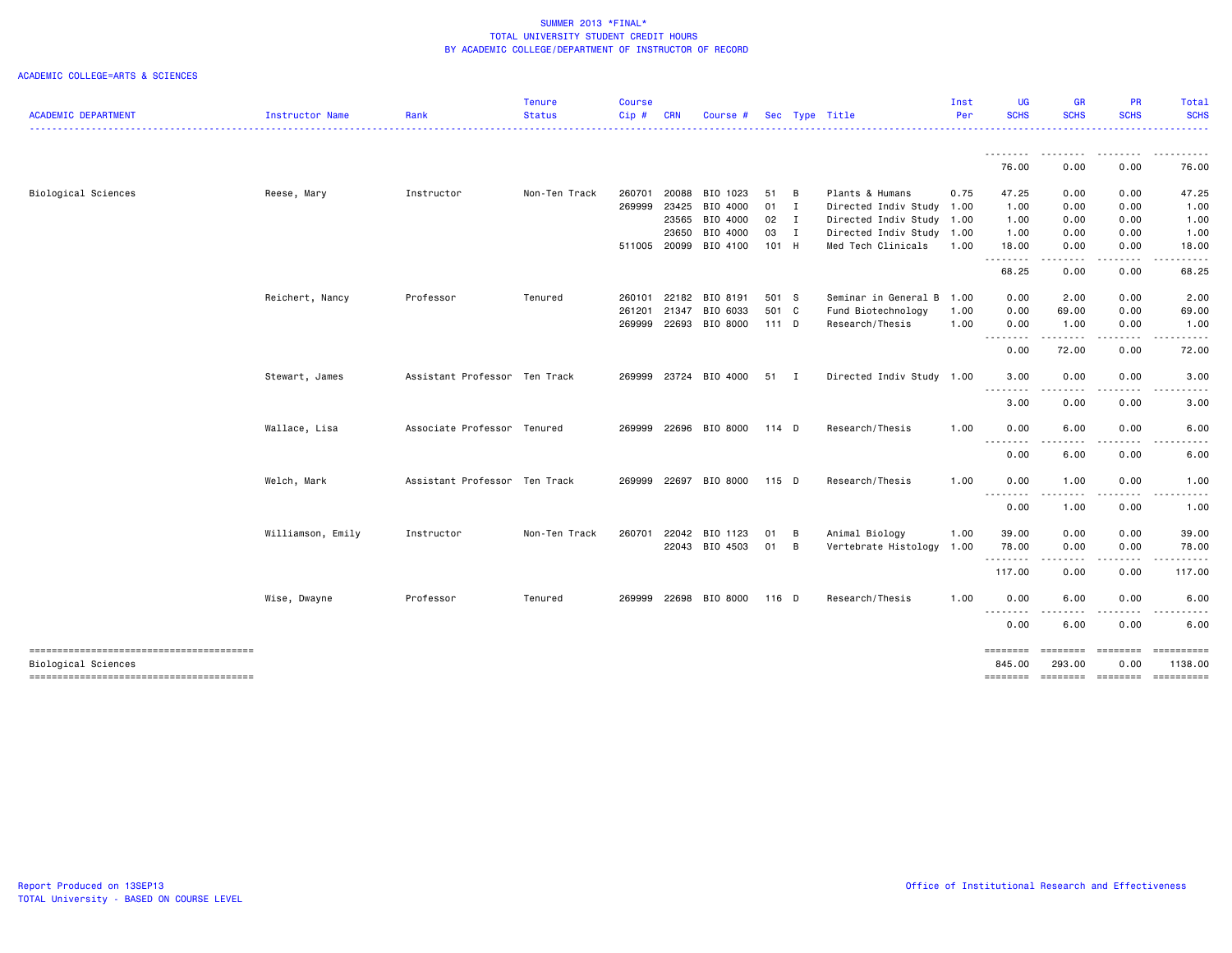| <b>ACADEMIC DEPARTMENT</b> | Instructor Name     | Rank                          | <b>Tenure</b><br><b>Status</b> | <b>Course</b><br>Cip# | <b>CRN</b> | Course #                       |          |                   | Sec Type Title                     | Inst<br>Per  | <b>UG</b><br><b>SCHS</b>              | <b>GR</b><br><b>SCHS</b> | <b>PR</b><br><b>SCHS</b> | Total<br><b>SCHS</b>                                                                                                                                 |
|----------------------------|---------------------|-------------------------------|--------------------------------|-----------------------|------------|--------------------------------|----------|-------------------|------------------------------------|--------------|---------------------------------------|--------------------------|--------------------------|------------------------------------------------------------------------------------------------------------------------------------------------------|
| Chemistry                  | Emerson, Joseph     | Assistant Professor Ten Track |                                | 400501                | 20172      | CH 1213                        | 02       | C                 | Chemistry I                        | 1.00         | 54.00                                 | 0.00                     | 0.00                     | 54,00                                                                                                                                                |
|                            |                     |                               |                                |                       | 23409      | CH 9000                        | 103 D    |                   | Research / Diss                    | 1.00         | 0.00<br>.                             | 22.00<br>.               | 0.00<br>.                | 22.00<br>.                                                                                                                                           |
|                            |                     |                               |                                |                       |            |                                |          |                   |                                    |              | 54.00                                 | 22.00                    | 0.00                     | 76.00                                                                                                                                                |
|                            | Fitzkee, Nicholas   | Assistant Professor Ten Track |                                | 400501                | 23410      | CH 9000                        | 104 D    |                   | Research / Diss                    | 1.00         | 0.00                                  | 18.00                    | 0.00                     | 18.00                                                                                                                                                |
|                            |                     |                               |                                |                       |            | 23545 CH 8000                  | 101 D    |                   | Research / Thesis                  | 1.00         | 0.00                                  | 12.00                    | 0.00                     | 12.00                                                                                                                                                |
|                            |                     |                               |                                |                       |            |                                |          |                   |                                    |              | -----<br>$\sim$ $\sim$ $\sim$<br>0.00 | .<br>30.00               | .<br>0.00                | .<br>30.00                                                                                                                                           |
|                            | Foster, Stephen     | Associate Professor Tenured   |                                | 400501                | 20176      | CH 1223                        | 51       | C                 | Chemistry II                       | 1.00         | 78.00                                 | 0.00                     | 0.00                     | 78.00                                                                                                                                                |
|                            |                     |                               |                                |                       | 23571      | CH 8000                        | 103 D    |                   | Research / Thesis                  | 1.00         | 0.00                                  | 6.00                     | 0.00                     | 6.00                                                                                                                                                 |
|                            |                     |                               |                                |                       |            |                                |          |                   |                                    |              | <u>.</u>                              | ----                     | $- - -$                  | $\frac{1}{2} \left( \frac{1}{2} \right) \left( \frac{1}{2} \right) \left( \frac{1}{2} \right) \left( \frac{1}{2} \right) \left( \frac{1}{2} \right)$ |
|                            |                     |                               |                                |                       |            |                                |          |                   |                                    |              | 78.00                                 | 6.00                     | 0.00                     | 84.00                                                                                                                                                |
|                            | Gwaltney, Steven    | Associate Professor Tenured   |                                | 400501                | 20163      | CH 1043                        | 01       | C                 | Survey of Chemistry                | 1.00         | 117.00                                | 0.00                     | 0.00                     | 117.00                                                                                                                                               |
|                            |                     |                               |                                |                       | 20166      | CH 1053                        | 51       | C                 | Survey of Chemistry                | 1.00         | 30.00                                 | 0.00                     | 0.00                     | 30.00                                                                                                                                                |
|                            |                     |                               |                                |                       |            | 23412 CH 9000                  | 106 D    |                   | Research / Diss                    | 1.00         | 0.00                                  | 18.00                    | 0.00                     | 18.00<br>الداعات                                                                                                                                     |
|                            |                     |                               |                                |                       |            |                                |          |                   |                                    |              | 147.00                                | 18.00                    | 0.00                     | 165.00                                                                                                                                               |
|                            | Henry, William      | Associate Professor Tenured   |                                | 400501                | 23413      | CH 9000                        | 107 D    |                   | Research / Diss                    | 1.00         | 0.00                                  | 13.00                    | 0.00                     | 13.00                                                                                                                                                |
|                            |                     |                               |                                | 400503                |            | 23384 CH 8213                  | 101 C    |                   | Organometallic Chemi               | 1.00         | 0.00                                  | 18.00                    | 0.00                     | 18.00                                                                                                                                                |
|                            |                     |                               |                                |                       |            |                                |          |                   |                                    |              | 0.00                                  | .<br>31.00               | .<br>0.00                | .<br>31.00                                                                                                                                           |
|                            | Hillesheim, Patrick | Instructor                    | Non-Ten Track                  | 400501                | 20164      | CH 1051                        | 01       | L.                | Experimental Chem                  | 1.00         | 12.00                                 | 0.00                     | 0.00                     | 12.00                                                                                                                                                |
|                            |                     |                               |                                |                       | 20165      | CH 1051                        | 51       | L.                | Experimental Chem                  | 1.00         | 6.00                                  | 0.00                     | 0.00                     | 6.00                                                                                                                                                 |
|                            |                     |                               |                                |                       | 20167      | CH 1211                        | 01       | L.                | Invst In Chemistry I 1.00          |              | 12.00                                 | 0.00                     | 0.00                     | 12.00                                                                                                                                                |
|                            |                     |                               |                                |                       | 20169      | CH 1211                        | 03       | $\mathsf{L}$      | Invst In Chemistry I               | 1.00         | 10.00                                 | 0.00                     | 0.00                     | 10.00                                                                                                                                                |
|                            |                     |                               |                                |                       | 20171      | CH 1213                        | 01       | C                 | Chemistry I                        | 1.00         | 99.00                                 | 0.00                     | 0.00                     | 99.00                                                                                                                                                |
|                            |                     |                               |                                |                       |            | 20174 CH 1221                  | 52       | L.                | Invst Chemistry II                 | 1.00         | 7.00                                  | 0.00                     | 0.00                     | 7.00                                                                                                                                                 |
|                            |                     |                               |                                |                       | 20175      | CH 1221                        | 54<br>52 | L.                | Invst Chemistry II                 | 1.00         | 9.00                                  | 0.00                     | 0.00                     | 9.00                                                                                                                                                 |
|                            |                     |                               |                                |                       |            | 20177 CH 1223<br>23172 CH 1221 | 51       | C<br>$\mathsf{L}$ | Chemistry II<br>Invst Chemistry II | 1.00<br>1.00 | 60.00<br>7.00                         | 0.00<br>0.00             | 0.00<br>0.00             | 60.00<br>7.00                                                                                                                                        |
|                            |                     |                               |                                |                       |            |                                |          |                   |                                    |              | والوالوا والوا<br>222.00              | 0.00                     | 0.00                     | 222.00                                                                                                                                               |
|                            | Hollis, Thedford    | Associate Professor Tenured   |                                | 400501                |            | 23714 CH 9000                  | 51       | D                 | Research / Diss                    | 1.00         | 0.00                                  | 15.00                    | 0.00                     | 15.00                                                                                                                                                |
|                            |                     |                               |                                |                       |            |                                |          |                   |                                    |              | .<br>0.00                             | 15.00                    | 0.00                     | .<br>15.00                                                                                                                                           |
|                            |                     |                               |                                | 400501                |            | CH 9000                        | 102 D    |                   |                                    |              | 0.00                                  |                          | 0.00                     |                                                                                                                                                      |
|                            | Lewis, Edwin        | Professor                     | Tenured                        |                       | 23219      | 23688 CH 9000                  | 01 D     |                   | Research / Diss<br>Research / Diss | 1.00<br>1.00 | 0.00                                  | 15.00<br>3.00            | 0.00                     | 15.00<br>3.00                                                                                                                                        |
|                            |                     |                               |                                |                       |            |                                |          |                   |                                    |              | $\sim$ $\sim$<br>----                 | .                        | $   -$                   | $\frac{1}{2}$                                                                                                                                        |
|                            |                     |                               |                                |                       |            |                                |          |                   |                                    |              | 0.00                                  | 18.00                    | 0.00                     | 18.00                                                                                                                                                |
|                            | Mead, Keith         | Professor                     | Tenured                        | 400501                | 23414      | CH 9000                        | 108 D    |                   | Research / Diss                    | 1.00         | 0.00                                  | 6.00                     | 0.00                     | 6.00                                                                                                                                                 |
|                            |                     |                               |                                |                       | 23549      | CH 8000                        | 102 D    |                   | Research / Thesis                  | 1.00         | 0.00                                  | 3.00                     | 0.00                     | 3.00                                                                                                                                                 |
|                            |                     |                               |                                |                       | 23551      | CH 7000                        | $101$ I  |                   | Directed Indiv Study               | 1.00         | 0.00<br>$\sim$ $\sim$                 | 3.00                     | 0.00                     | 3.00                                                                                                                                                 |
|                            |                     |                               |                                |                       |            |                                |          |                   |                                    |              | 0.00                                  | 12.00                    | 0.00                     | 12.00                                                                                                                                                |
|                            | Mlsna, Debra        | Instructor                    | Non-Ten Track                  | 400501                | 22403      | CH 4000                        | $101$ I  |                   | Directed Indiv Study 1.00          |              | 1.00                                  | 0.00                     | 0.00                     | 1.00                                                                                                                                                 |
|                            |                     |                               |                                |                       |            | 23684 CH 7000                  | 01       | Ι.                | Directed Indiv Study 1.00          |              | 0.00                                  | 1.00                     | 0.00                     | 1.00                                                                                                                                                 |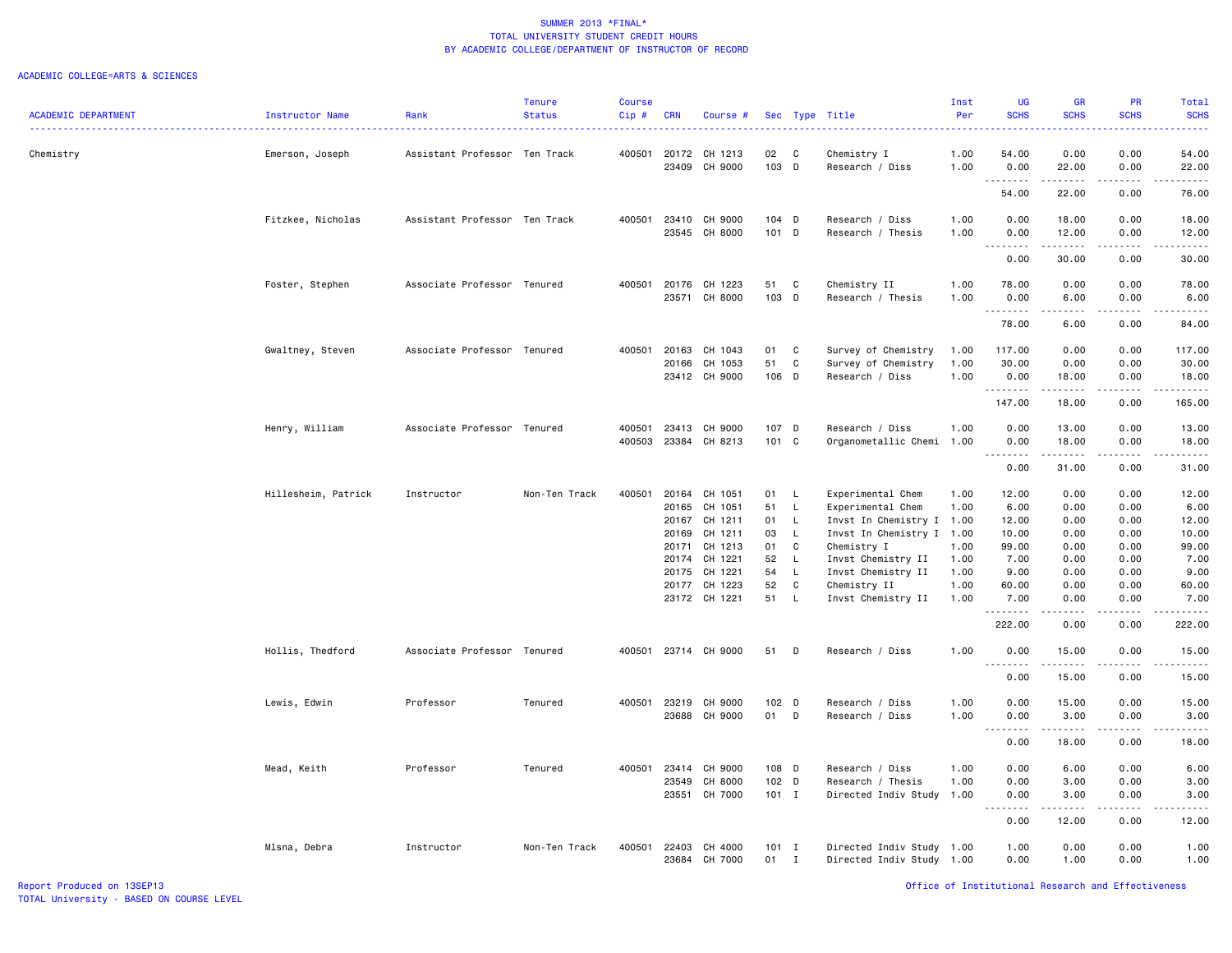|                            |                 |                               | <b>Tenure</b> | Course   |              |                              |         |              |                           | Inst | <b>UG</b>           | <b>GR</b>                                   | PR                                                                                                                                                           | Total                                                                                                                                                                                                                                                                                                                                                                                                                                                                                  |
|----------------------------|-----------------|-------------------------------|---------------|----------|--------------|------------------------------|---------|--------------|---------------------------|------|---------------------|---------------------------------------------|--------------------------------------------------------------------------------------------------------------------------------------------------------------|----------------------------------------------------------------------------------------------------------------------------------------------------------------------------------------------------------------------------------------------------------------------------------------------------------------------------------------------------------------------------------------------------------------------------------------------------------------------------------------|
| <b>ACADEMIC DEPARTMENT</b> | Instructor Name | Rank<br>.                     | <b>Status</b> | $Cip \#$ | <b>CRN</b>   | Course #                     |         |              | Sec Type Title            | Per  | <b>SCHS</b>         | <b>SCHS</b>                                 | <b>SCHS</b>                                                                                                                                                  | <b>SCHS</b>                                                                                                                                                                                                                                                                                                                                                                                                                                                                            |
| Chemistry                  | Mlsna, Debra    | Instructor                    | Non-Ten Track |          | 400502 21373 | CHTC 8083                    | 501 C   |              | Capstone CH for MAIS 0.67 |      | 0.00                | 2.01                                        | 0.00                                                                                                                                                         | 2.01                                                                                                                                                                                                                                                                                                                                                                                                                                                                                   |
|                            |                 |                               |               | 400504   | 20179        | CH 2501                      | 51      | $\mathsf{L}$ | Elem Org Chem-Lab         | 1.00 | 28.00               | 0.00                                        | 0.00                                                                                                                                                         | 28.00                                                                                                                                                                                                                                                                                                                                                                                                                                                                                  |
|                            |                 |                               |               |          | 20189        | CH 4521                      | 52      | $\mathsf{L}$ | Org Chem Lab II           | 1.00 | 9.00                | 0.00                                        | 0.00                                                                                                                                                         | 9.00                                                                                                                                                                                                                                                                                                                                                                                                                                                                                   |
|                            |                 |                               |               |          | 20190        | CH 4521                      | 53      | L            | Org Chem Lab II           | 1.00 | 6.00                | 0.00                                        | 0.00                                                                                                                                                         | 6.00                                                                                                                                                                                                                                                                                                                                                                                                                                                                                   |
|                            |                 |                               |               |          | 23166        | CH 4521                      | 54      | L.           | Org Chem Lab II           | 1.00 | 9.00                | 0.00                                        | 0.00                                                                                                                                                         | 9.00                                                                                                                                                                                                                                                                                                                                                                                                                                                                                   |
|                            |                 |                               |               |          |              |                              |         |              |                           |      | .<br>53.00          | .<br>3.01                                   | $\frac{1}{2} \left( \frac{1}{2} \right) \left( \frac{1}{2} \right) \left( \frac{1}{2} \right) \left( \frac{1}{2} \right) \left( \frac{1}{2} \right)$<br>0.00 | .<br>56.01                                                                                                                                                                                                                                                                                                                                                                                                                                                                             |
|                            | Mlsna, Todd     | Associate Professor Ten Track |               | 400501   |              | 23415 CH 9000                | 109 D   |              | Research / Diss           | 1.00 | 0.00<br>.           | 54.00<br>.                                  | 0.00<br>.                                                                                                                                                    | 54.00<br>.                                                                                                                                                                                                                                                                                                                                                                                                                                                                             |
|                            |                 |                               |               |          |              |                              |         |              |                           |      | 0.00                | 54.00                                       | 0.00                                                                                                                                                         | 54.00                                                                                                                                                                                                                                                                                                                                                                                                                                                                                  |
|                            | Patel, Sapna    | Lecturer                      | Non-Ten Track |          |              | 400502 21373 CHTC 8083 501 C |         |              | Capstone CH for MAIS 0.33 |      | 0.00<br>.           | 0.99<br>$\frac{1}{2}$                       | 0.00<br>.                                                                                                                                                    | 0.99                                                                                                                                                                                                                                                                                                                                                                                                                                                                                   |
|                            |                 |                               |               |          |              |                              |         |              |                           |      | 0.00                | 0.99                                        | 0.00                                                                                                                                                         | 0.99                                                                                                                                                                                                                                                                                                                                                                                                                                                                                   |
|                            | Rowland, Emily  | Instructor                    | Non-Ten Track | 400504   | 20185        | CH 4513                      | 01 C    |              | Organic Chemistry I       | 1.00 | 114.00              | 0.00                                        | 0.00                                                                                                                                                         | 114.00                                                                                                                                                                                                                                                                                                                                                                                                                                                                                 |
|                            |                 |                               |               |          |              | 20186 CH 4513                | 02      | $\mathbf{C}$ | Organic Chemistry I       | 1.00 | 84.00<br>--------   | 0.00<br>.                                   | 0.00<br>.                                                                                                                                                    | 84.00                                                                                                                                                                                                                                                                                                                                                                                                                                                                                  |
|                            |                 |                               |               |          |              |                              |         |              |                           |      | 198.00              | 0.00                                        | 0.00                                                                                                                                                         | 198.00                                                                                                                                                                                                                                                                                                                                                                                                                                                                                 |
|                            | Rowland, Gerald | Assistant Professor Ten Track |               | 400501   | 23416        | CH 9000                      | 110 D   |              | Research / Diss           | 1.00 | 0.00                | 30.00                                       | 0.00                                                                                                                                                         | 30.00                                                                                                                                                                                                                                                                                                                                                                                                                                                                                  |
|                            |                 |                               |               |          | 23698        | CH 8000                      | 51      | D            | Research / Thesis         | 1.00 | 0.00                | 1.00                                        | 0.00                                                                                                                                                         | 1.00                                                                                                                                                                                                                                                                                                                                                                                                                                                                                   |
|                            |                 |                               |               |          |              | 400504 20180 CH 2503         | 51      | C            | Elem Organic Chem         | 1.00 | 96.00               | 0.00                                        | 0.00                                                                                                                                                         | 96.00                                                                                                                                                                                                                                                                                                                                                                                                                                                                                  |
|                            |                 |                               |               |          |              |                              |         |              |                           |      | <b></b><br>96.00    | $\sim$ $\sim$ $\sim$ $\sim$ $\sim$<br>31.00 | $\sim$ $\sim$ $\sim$ $\sim$<br>0.00                                                                                                                          | .<br>127.00                                                                                                                                                                                                                                                                                                                                                                                                                                                                            |
|                            | Saebo, Svein    | Professor                     | Tenured       | 400501   |              | 23417 CH 9000                | $111$ D |              | Research / Diss           | 1.00 | 0.00                | 6.00                                        | 0.00                                                                                                                                                         | 6.00                                                                                                                                                                                                                                                                                                                                                                                                                                                                                   |
|                            |                 |                               |               |          |              |                              |         |              |                           |      | .<br>0.00           | $\sim$ $\sim$ $\sim$<br>6.00                | $\frac{1}{2} \left( \frac{1}{2} \right) \left( \frac{1}{2} \right) \left( \frac{1}{2} \right) \left( \frac{1}{2} \right) \left( \frac{1}{2} \right)$<br>0.00 | 6.00                                                                                                                                                                                                                                                                                                                                                                                                                                                                                   |
|                            | Stokes, Sean    | Instructor                    | Non-Ten Track | 400504   | 20181        | CH 4511                      | 01 L    |              | Org Chem Lab I            | 1.00 | 10.00               | 0.00                                        | 0.00                                                                                                                                                         | 10.00                                                                                                                                                                                                                                                                                                                                                                                                                                                                                  |
|                            |                 |                               |               |          |              | 20182 CH 4511                | 02 L    |              | Org Chem Lab I            | 1.00 | 10.00               | 0.00                                        | 0.00                                                                                                                                                         | 10.00                                                                                                                                                                                                                                                                                                                                                                                                                                                                                  |
|                            |                 |                               |               |          | 20183        | CH 4511                      | 03      | $\mathsf{L}$ | Org Chem Lab I            | 1.00 | 11.00               | 0.00                                        | 0.00                                                                                                                                                         | 11.00                                                                                                                                                                                                                                                                                                                                                                                                                                                                                  |
|                            |                 |                               |               |          | 20193        | CH 4523                      | 51      | C            | Organic Chemistry II 1.00 |      | 75.00               | 0.00                                        | 0.00                                                                                                                                                         | 75.00                                                                                                                                                                                                                                                                                                                                                                                                                                                                                  |
|                            |                 |                               |               |          | 20194        | CH 4523                      | 52      | C            | Organic Chemistry II 1.00 |      | 102.00              | 0.00                                        | 0.00                                                                                                                                                         | 102.00                                                                                                                                                                                                                                                                                                                                                                                                                                                                                 |
|                            |                 |                               |               |          |              | 23169 CH 4511                | 04      | L.           | Org Chem Lab I            | 1.00 | 5.00<br>.           | 0.00<br>$\frac{1}{2}$                       | 0.00<br>-----                                                                                                                                                | 5.00                                                                                                                                                                                                                                                                                                                                                                                                                                                                                   |
|                            |                 |                               |               |          |              |                              |         |              |                           |      | 213.00              | 0.00                                        | 0.00                                                                                                                                                         | 213.00                                                                                                                                                                                                                                                                                                                                                                                                                                                                                 |
|                            | Sygula, Andrzej | Professor                     | Tenured       |          |              | 400501 23418 CH 9000         | 112 D   |              | Research / Diss           | 1.00 | 0.00<br>.           | 9.00                                        | 0.00                                                                                                                                                         | 9.00                                                                                                                                                                                                                                                                                                                                                                                                                                                                                   |
|                            |                 |                               |               |          |              |                              |         |              |                           |      | 0.00                | 9.00                                        | 0.00                                                                                                                                                         | 9.00                                                                                                                                                                                                                                                                                                                                                                                                                                                                                   |
|                            | Wipf, David     | Professor                     | Tenured       |          |              | 400501 23134 CH 9000         | $101$ D |              | Research / Diss           | 1.00 | 0.00<br><u>.</u>    | 12.00                                       | 0.00                                                                                                                                                         | 12.00                                                                                                                                                                                                                                                                                                                                                                                                                                                                                  |
|                            |                 |                               |               |          |              |                              |         |              |                           |      | 0.00                | 12.00                                       | 0.00                                                                                                                                                         | 12.00                                                                                                                                                                                                                                                                                                                                                                                                                                                                                  |
|                            | Zhang, Dongmao  | Assistant Professor Ten Track |               |          |              | 400501 23419 CH 9000         | 113 D   |              | Research / Diss           | 1.00 | 0.00<br>.           | 36.00<br>.                                  | 0.00                                                                                                                                                         | 36.00                                                                                                                                                                                                                                                                                                                                                                                                                                                                                  |
|                            |                 |                               |               |          |              |                              |         |              |                           |      | 0.00                | 36.00                                       | 0.00                                                                                                                                                         | 36.00                                                                                                                                                                                                                                                                                                                                                                                                                                                                                  |
| Chemistry                  |                 |                               |               |          |              |                              |         |              |                           |      | ========<br>1061.00 | <b>EEEEEEE</b><br>304.00                    | <b>ESSESSE</b><br>0.00                                                                                                                                       | 1365.00                                                                                                                                                                                                                                                                                                                                                                                                                                                                                |
|                            |                 |                               |               |          |              |                              |         |              |                           |      | <b>EEEEEEEE</b>     |                                             | -------- -------                                                                                                                                             | $\begin{array}{cccccccccc} \multicolumn{2}{c}{} & \multicolumn{2}{c}{} & \multicolumn{2}{c}{} & \multicolumn{2}{c}{} & \multicolumn{2}{c}{} & \multicolumn{2}{c}{} & \multicolumn{2}{c}{} & \multicolumn{2}{c}{} & \multicolumn{2}{c}{} & \multicolumn{2}{c}{} & \multicolumn{2}{c}{} & \multicolumn{2}{c}{} & \multicolumn{2}{c}{} & \multicolumn{2}{c}{} & \multicolumn{2}{c}{} & \multicolumn{2}{c}{} & \multicolumn{2}{c}{} & \multicolumn{2}{c}{} & \multicolumn{2}{c}{} & \mult$ |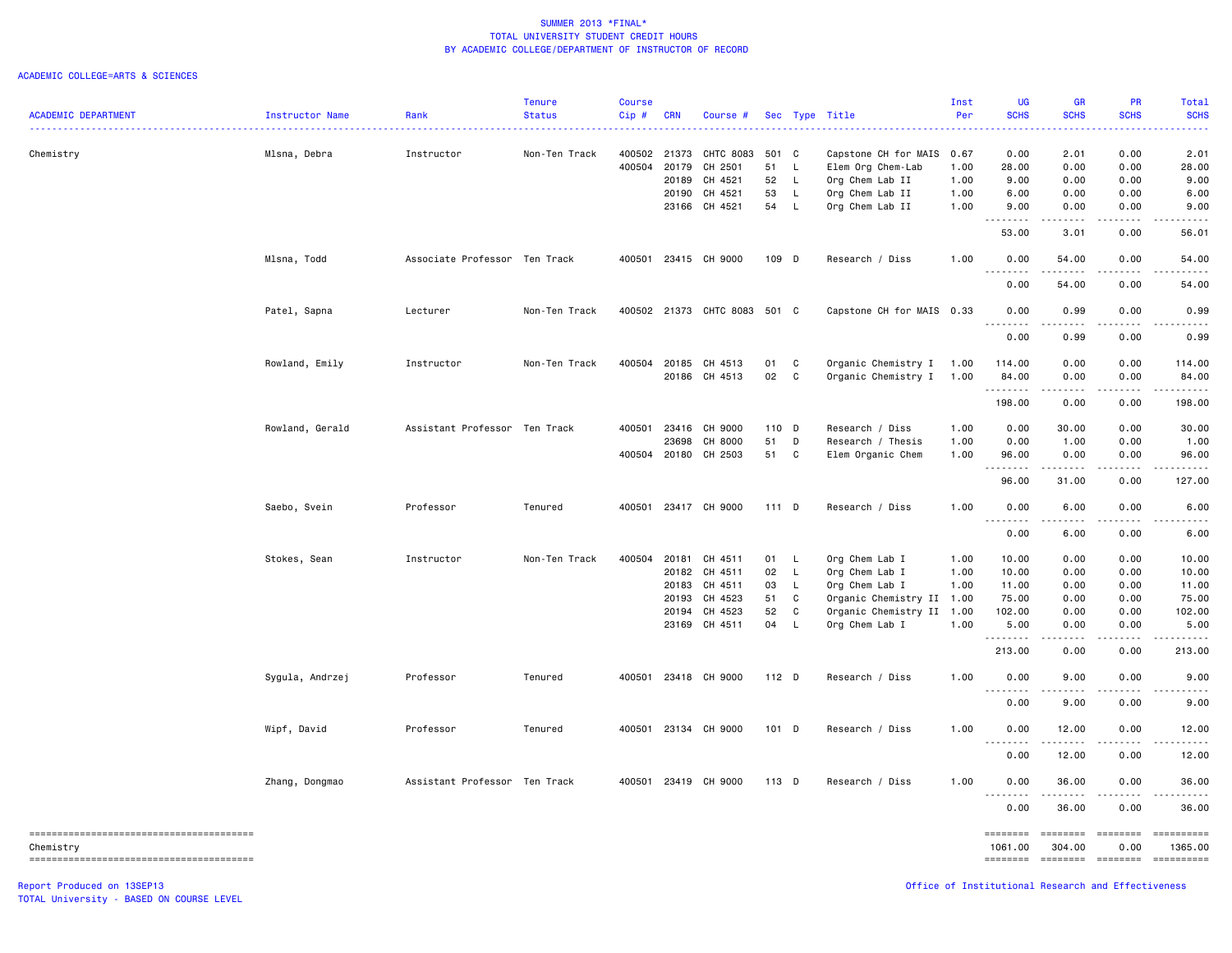|                                                         |                     |                               | <b>Tenure</b> | <b>Course</b> |            |                       |         |              |                           | Inst | UG                               | <b>GR</b>                                                                                                                                                     | <b>PR</b>   | Total                |
|---------------------------------------------------------|---------------------|-------------------------------|---------------|---------------|------------|-----------------------|---------|--------------|---------------------------|------|----------------------------------|---------------------------------------------------------------------------------------------------------------------------------------------------------------|-------------|----------------------|
| <b>ACADEMIC DEPARTMENT</b>                              | Instructor Name     | Rank                          | <b>Status</b> | Cip#          | <b>CRN</b> | Course #              |         |              | Sec Type Title            | Per  | <b>SCHS</b>                      | <b>SCHS</b>                                                                                                                                                   | <b>SCHS</b> | <b>SCHS</b>          |
| Classical & Modern Languages & Literatur Arroyo, Silvia |                     | Assistant Professor Ten Track |               | 160905        | 20641      | FLS 2133              | 01      | C            | Spanish III               | 1.00 | 39.00                            | 0.00                                                                                                                                                          | 0.00        | 39.00                |
|                                                         |                     |                               |               |               |            | 20642 FLS 2133        | 02      | C            | Spanish III               | 1.00 | 27.00<br><u> - - - - - - - -</u> | 0.00                                                                                                                                                          | 0.00        | 27.00<br>$- - - - -$ |
|                                                         |                     |                               |               |               |            |                       |         |              |                           |      | 66.00                            | 0.00                                                                                                                                                          | 0.00        | 66.00                |
|                                                         | Blackbourn, Forrest | Lecturer                      | Non-Ten Track |               |            | 160905 20638 FLS 1123 | 53      | $\mathbf{C}$ | Spanish II                | 1.00 | 21.00                            | 0.00                                                                                                                                                          | 0.00        | 21.00                |
|                                                         |                     |                               |               |               |            |                       |         |              |                           |      | <u>.</u><br>21.00                | 0.00                                                                                                                                                          | 0.00        | .<br>21.00           |
|                                                         | Davisson, Brian     | Assistant Professor Ten Track |               | 169999        |            | 22041 FLS 2990        | 001 C   |              | Special Topic In FLS 1.00 |      | 18.00                            | 0.00                                                                                                                                                          | 0.00        | 18.00                |
|                                                         |                     |                               |               |               |            |                       |         |              |                           |      | . <b>.</b><br>18.00              | 0.00                                                                                                                                                          | 0.00        | 18.00                |
|                                                         | Debicka, Anna       | Instructor                    | Non-Ten Track | 160905        | 20628      | FLS 1113              | 03      | C            | Spanish I                 | 1.00 | 45.00                            | 0.00                                                                                                                                                          | 0.00        | 45.00                |
|                                                         |                     |                               |               |               | 20637      | FLS 1123              | 51      | C            | Spanish II                | 1.00 | 45.00<br>.                       | 0.00                                                                                                                                                          | 0.00        | 45.00<br>-----       |
|                                                         |                     |                               |               |               |            |                       |         |              |                           |      | 90.00                            | 0.00                                                                                                                                                          | 0.00        | 90.00                |
|                                                         | Dunlap, Monika      | Instructor                    | Non-Ten Track | 160901        | 20595      | FLF 1113              | 01      | C            | French I                  | 1.00 | 18.00                            | 0.00                                                                                                                                                          | 0.00        | 18.00                |
|                                                         |                     |                               |               |               |            | 21916 FLF 2133        | 51      | C            | French III                | 1.00 | 27.00                            | 0.00<br>.                                                                                                                                                     | 0.00<br>.   | 27.00<br>.           |
|                                                         |                     |                               |               |               |            |                       |         |              |                           |      | 45.00                            | 0.00                                                                                                                                                          | 0.00        | 45.00                |
|                                                         | Ebel, Brigitte      | Lecturer                      | Non-Ten Track | 160501        | 22326      | FLG 3323              | 851 A   |              | Business German II        | 1.00 | 3.00                             | 0.00                                                                                                                                                          | 0.00        | 3.00                 |
|                                                         |                     |                               |               |               | 22327      | FLG 3153              | 801 A   |              | Mod German Culture        | 1.00 | 18.00                            | 0.00                                                                                                                                                          | 0.00        | 18.00                |
|                                                         |                     |                               |               | 169999        | 22324      | FLG 2990              | 801 A   |              | Special Topic In FLG 1.00 |      | 54.00                            | 0.00                                                                                                                                                          | 0.00        | 54.00                |
|                                                         |                     |                               |               |               | 22325      | FLG 4990              | 801 A   |              | Special Topic In FLG 1.00 |      | 18.00                            | 0.00                                                                                                                                                          | 0.00        | 18.00                |
|                                                         |                     |                               |               |               |            | 23073 FLG 4990        | 851 A   |              | Special Topic In FLG 1.00 |      | 12.00<br>.                       | 0.00<br>.                                                                                                                                                     | 0.00<br>.   | 12.00<br>.           |
|                                                         |                     |                               |               |               |            |                       |         |              |                           |      | 105.00                           | 0.00                                                                                                                                                          | 0.00        | 105.00               |
|                                                         | Harland, Robert     | Associate Professor Tenured   |               | 160905        | 20633      | FLS 1123              | 01      | $\mathbf{C}$ | Spanish II                | 1.00 | 45.00                            | 0.00                                                                                                                                                          | 0.00        | 45.00                |
|                                                         |                     |                               |               |               | 20634      | FLS 1123              | 02      | C            | Spanish II                | 1.00 | 66.00                            | 0.00                                                                                                                                                          | 0.00        | 66.00                |
|                                                         |                     |                               |               |               | 22027      | FLS 4293              | 001     | C            | Cinema in Span Cultu      | 1.00 | 12.00                            | 0.00                                                                                                                                                          | 0.00        | 12.00                |
|                                                         |                     |                               |               |               |            | 22470 FLS 6293        | 001 C   |              | Cinema in Span Cultu 1.00 |      | 0.00<br>.                        | 15.00<br>$\frac{1}{2} \left( \frac{1}{2} \right) \left( \frac{1}{2} \right) \left( \frac{1}{2} \right) \left( \frac{1}{2} \right) \left( \frac{1}{2} \right)$ | 0.00<br>.   | 15.00<br>.           |
|                                                         |                     |                               |               |               |            |                       |         |              |                           |      | 123.00                           | 15.00                                                                                                                                                         | 0.00        | 138.00               |
|                                                         | Jordan, Jack        | Professor                     | Tenured       | 160901        |            | 23664 FLF 7000        | $101$ I |              | Directed Indiv Study 1.00 |      | 0.00<br><b></b>                  | 3.00<br>.                                                                                                                                                     | 0.00<br>.   | 3.00<br>.            |
|                                                         |                     |                               |               |               |            |                       |         |              |                           |      | 0.00                             | 3.00                                                                                                                                                          | 0.00        | 3.00                 |
|                                                         | Munn, David         | Lecturer                      | Non-Ten Track | 160905        | 20626      | FLS 1113              | 01      | C            | Spanish I                 | 1.00 | 36.00                            | 0.00                                                                                                                                                          | 0.00        | 36.00                |
|                                                         |                     |                               |               |               | 20627      | FLS 1113              | 02      | C            | Spanish I                 | 1.00 | 21.00                            | 0.00                                                                                                                                                          | 0.00        | 21.00                |
|                                                         |                     |                               |               |               | 20645      | FLS 2133              | 51      | C            | Spanish III               | 1.00 | 42.00                            | 0.00                                                                                                                                                          | 0.00        | 42.00                |
|                                                         |                     |                               |               |               |            | 20646 FLS 2133        | 52      | C            | Spanish III               | 1.00 | 48.00<br>.                       | 0.00<br>$- - - -$                                                                                                                                             | 0.00<br>.   | 48.00<br>.           |
|                                                         |                     |                               |               |               |            |                       |         |              |                           |      | 147.00                           | 0.00                                                                                                                                                          | 0.00        | 147.00               |
|                                                         | Russell, Amie       | Instructor                    | Non-Ten Track |               |            | 160905 20631 FLS 1113 | 51      | $\mathbf{C}$ | Spanish I                 | 1.00 | 36.00<br>--------                | 0.00                                                                                                                                                          | 0.00        | 36.00                |
|                                                         |                     |                               |               |               |            |                       |         |              |                           |      | 36.00                            | 0.00                                                                                                                                                          | 0.00        | 36.00                |
|                                                         | Simpore, Karim      | Assistant Professor Ten Track |               | 160901        |            | 20597 FLF 1123        | 51      | C            | French II                 | 1.00 | 21.00                            | 0.00                                                                                                                                                          | 0.00        | 21.00                |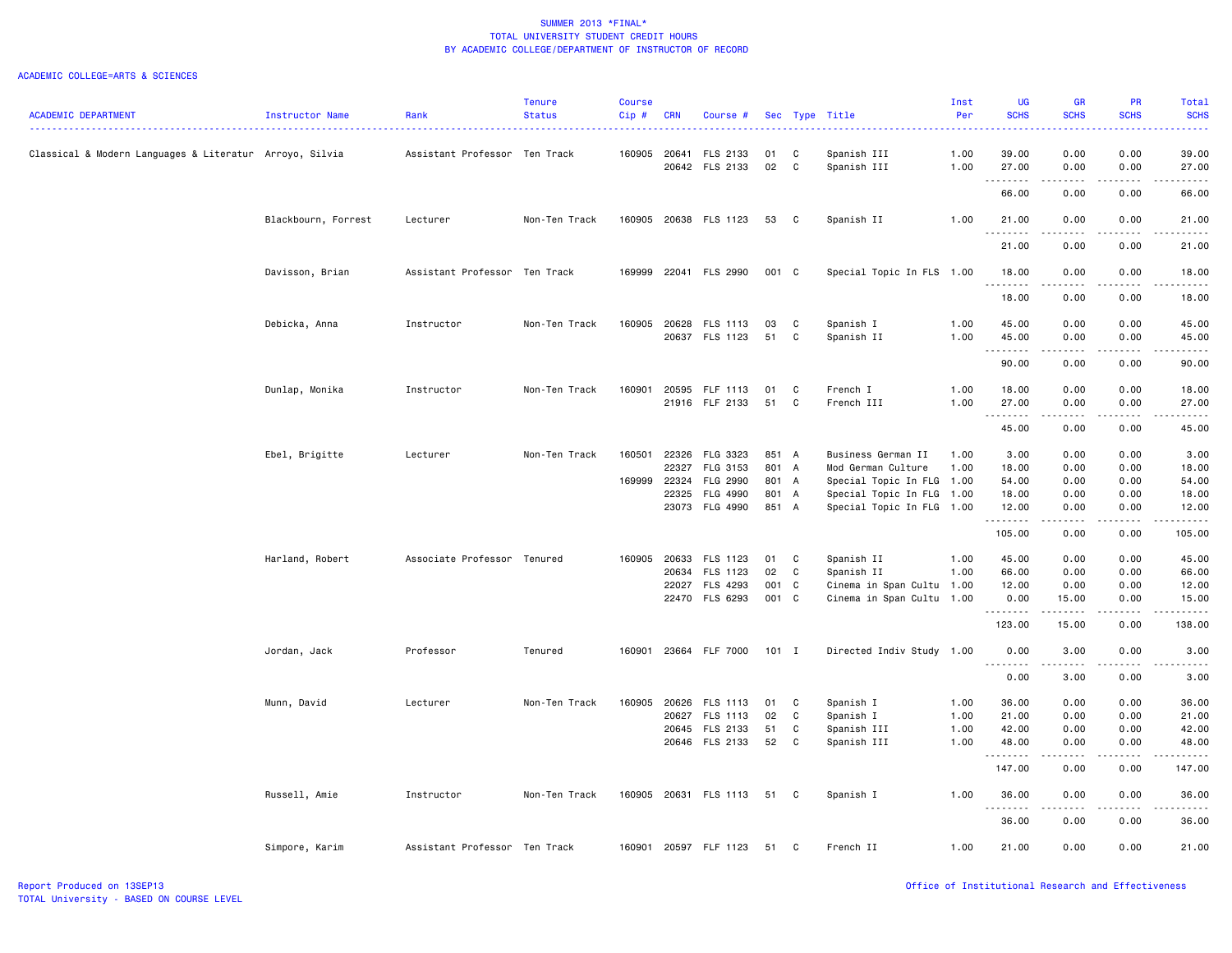| <b>ACADEMIC DEPARTMENT</b>               | Instructor Name | Rank | Tenure<br>Status | Course<br>Cip# | <b>CRN</b> | Course # Sec Type Title |  |  | Inst<br>UGi<br><b>SCHS</b><br>Per | GR<br><b>SCHS</b> | <b>PR</b><br><b>SCHS</b> | Total<br><b>SCHS</b> |
|------------------------------------------|-----------------|------|------------------|----------------|------------|-------------------------|--|--|-----------------------------------|-------------------|--------------------------|----------------------|
|                                          |                 |      |                  |                |            |                         |  |  | ---------<br>21.00                | .<br>0.00         | .<br>0.00                | .<br>21.00           |
|                                          |                 |      |                  |                |            |                         |  |  | ========                          | --------          | ========                 | ==========           |
| Classical & Modern Languages & Literatur |                 |      |                  |                |            |                         |  |  | 672.00                            | 18,00             | 0.00                     | 690.00               |
|                                          |                 |      |                  |                |            |                         |  |  | $=$ = = = = = = =                 | ========          | ========                 | ==========           |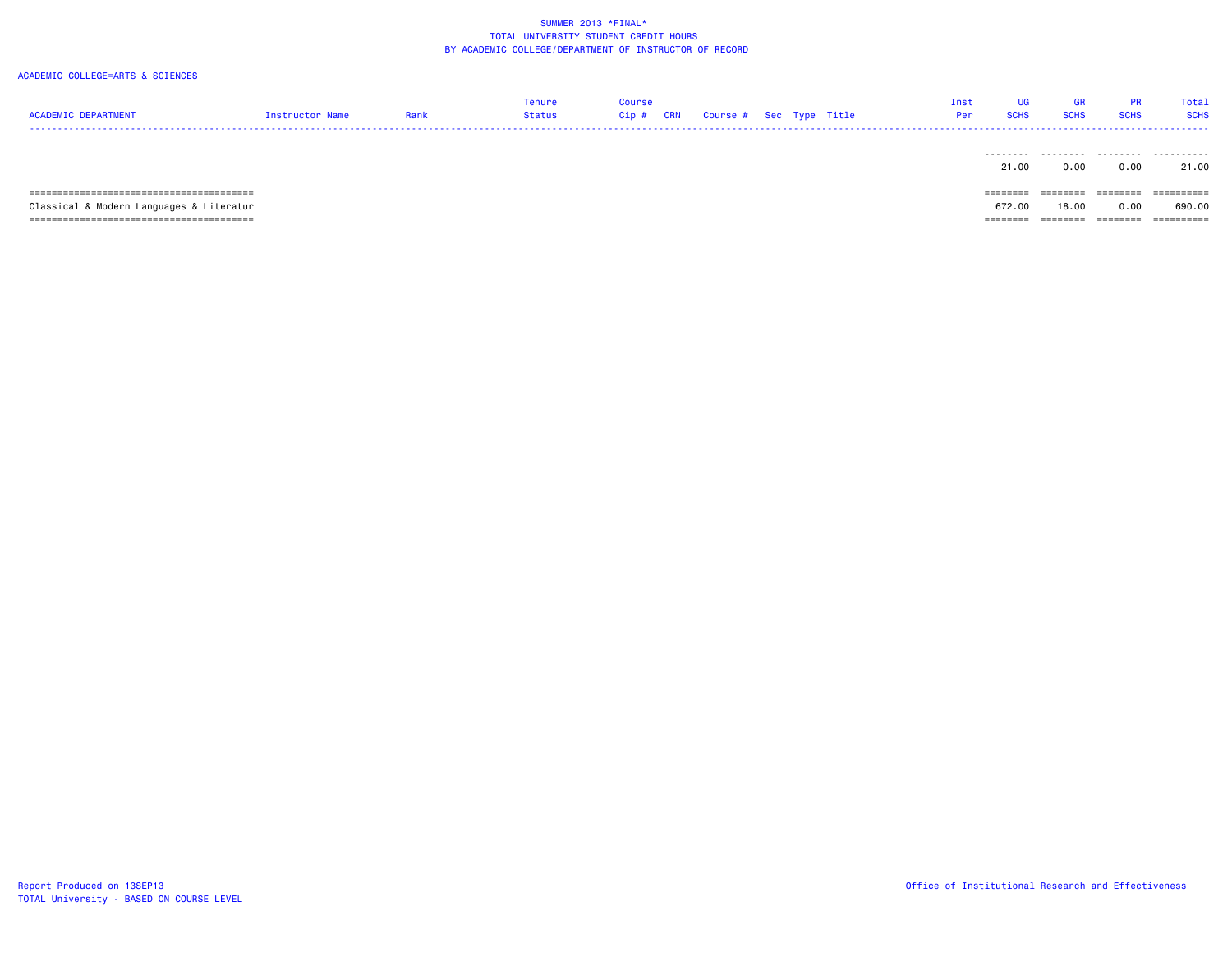|                            |                    |                               | Tenure        | Course |            |               |         |              |                           | Inst | UG                                | <b>GR</b>            | <b>PR</b>                    | Total              |
|----------------------------|--------------------|-------------------------------|---------------|--------|------------|---------------|---------|--------------|---------------------------|------|-----------------------------------|----------------------|------------------------------|--------------------|
| <b>ACADEMIC DEPARTMENT</b> | Instructor Name    | Rank                          | <b>Status</b> | Cip #  | <b>CRN</b> | Course #      |         |              | Sec Type Title            | Per  | <b>SCHS</b>                       | <b>SCHS</b>          | <b>SCHS</b>                  | <b>SCHS</b>        |
|                            |                    |                               |               |        |            |               |         |              |                           |      |                                   |                      |                              | $\frac{1}{2}$      |
| Communication              | Anthony, Kelli     | Instructor                    | Non-Ten Track | 090101 | 21240      | CO 3833       | 201 C   |              | Interviewing              | 1.00 | 24.00                             | 0.00                 | 0.00                         | 24.00              |
|                            |                    |                               |               |        | 21378      | CO 3833       | 501 C   |              | Interviewing              | 1.00 | 51.00                             | 0.00                 | 0.00                         | 51.00              |
|                            |                    |                               |               | 090401 | 21239      | CO 1403       | 201 C   |              | Intro Mass Media          | 1.00 | 12.00                             | 0.00                 | 0.00                         | 12.00              |
|                            |                    |                               |               |        | 21377      | CO 1403       | 501 C   |              | Intro Mass Media          | 1.00 | 30.00                             | 0.00                 | 0.00                         | 30.00              |
|                            |                    |                               |               |        |            |               |         |              |                           |      | . <b>.</b>                        | <u>.</u>             | .                            | .                  |
|                            |                    |                               |               |        |            |               |         |              |                           |      | 117.00                            | 0.00                 | 0.00                         | 117.00             |
|                            | Brown, Karyn       | Instructor                    | Non-Ten Track | 090101 | 23626      | CO 4000       | $101$ I |              | Directed Indiv Study 1.00 |      | 3.00                              | 0.00                 | 0.00                         | 3.00               |
|                            |                    |                               |               | 090401 | 20241      | CO 4053       | 101 E   |              | Internship Comm           | 1.00 | 66.00                             | 0.00                 | 0.00                         | 66.00              |
|                            |                    |                               |               | 090501 | 20233      | CO 3813       | 01      | $\mathbf c$  | PR Case Problems          | 1.00 | 42.00                             | 0.00                 | 0.00                         | 42.00              |
|                            |                    |                               |               |        | 20238      | CO 3853       | 01      | C            | Public Relations Wri 1.00 |      | 36.00                             | 0.00                 | 0.00                         | 36.00              |
|                            |                    |                               |               |        |            |               |         |              |                           |      | <u>.</u><br>147.00                | .<br>0.00            | .<br>0.00                    | .<br>147.00        |
|                            | Cain, Emily        | Instructor                    | Non-Ten Track | 090501 |            | 20232 CO 3803 | 001 C   |              | Prin Public Relation 1.00 |      | 36.00                             | 0.00                 | 0.00                         | 36.00              |
|                            |                    |                               |               |        |            |               |         |              |                           |      | .                                 | .                    | $\sim$ $\sim$ $\sim$ $\sim$  | .                  |
|                            |                    |                               |               |        |            |               |         |              |                           |      | 36.00                             | 0.00                 | 0.00                         | 36.00              |
|                            | Chambers, Cheryl   | Instructor                    | Non-Ten Track | 090101 | 20216      | CO 1013       | 52      | C            | Intro to Communicati 1.00 |      | 33.00                             | 0.00                 | 0.00                         | 33.00              |
|                            |                    |                               |               |        |            | 22062 CO 1013 | 51      | C            | Intro to Communicati 1.00 |      | 54.00                             | 0.00                 | 0.00                         | 54.00              |
|                            |                    |                               |               |        |            |               |         |              |                           |      | <u>.</u>                          | .                    |                              | $\frac{1}{2}$      |
|                            |                    |                               |               |        |            |               |         |              |                           |      | 87.00                             | 0.00                 | 0.00                         | 87.00              |
|                            | Clevinger, Donna   | Professor                     | Tenured       | 231001 | 20210      | CO 1003       | 03      | C            | Fund Of Public Speak 1.00 |      | 42.00                             | 0.00                 | 0.00                         | 42.00              |
|                            |                    |                               |               | 500501 | 20223      | CO 1503       | 01      | $\mathtt{C}$ | Intro To Theatre          | 1.00 | 27.00                             | 0.00                 | 0.00                         | 27.00              |
|                            |                    |                               |               |        |            |               |         |              |                           |      |                                   | $\omega$ is a set of | .                            | .                  |
|                            |                    |                               |               |        |            |               |         |              |                           |      | 69.00                             | 0.00                 | 0.00                         | 69.00              |
|                            | Cooley, Skye       | Assistant Professor Ten Track |               | 090501 | 23251      | CO 3853       | 02      | C            | Public Relations Wri 1.00 |      | 27.00                             | 0.00                 | 0.00                         | 27.00              |
|                            |                    |                               |               |        |            |               |         |              |                           |      | .<br>27.00                        | 0.00                 | 0.00                         | 27.00              |
|                            |                    |                               |               |        |            |               |         |              |                           |      |                                   |                      |                              |                    |
|                            | Denton, Raymond    | Lecturer                      | Non-Ten Track | 090101 | 23679      | CO 7000       | 201 I   |              | Directed Indiv Study 1.00 |      | 0.00                              | 3.00                 | 0.00                         | 3.00               |
|                            |                    |                               |               | 090701 |            | 23147 CO 3333 | 201 C   |              | Adv Television Prd        | 1.00 | 6.00                              | 0.00                 | 0.00                         | 6.00               |
|                            |                    |                               |               |        |            |               |         |              |                           |      | $\sim$ $\sim$ $\sim$<br>.<br>6.00 | .<br>3.00            | $\sim$ $\sim$ $\sim$<br>0.00 | -----<br>9.00      |
|                            |                    |                               |               |        |            |               |         |              |                           |      |                                   |                      |                              |                    |
|                            | Edmonds, Khristina | Instructor                    | Non-Ten Track | 231001 | 20206      | CO 1003       | 001 C   |              | Fund Of Public Speak 1.00 |      | 48.00                             | 0.00                 | 0.00                         | 48.00              |
|                            |                    |                               |               |        | 20208      | CO 1003       | 01      | C            | Fund Of Public Speak 1.00 |      | 45.00                             | 0.00                 | 0.00                         | 45.00              |
|                            |                    |                               |               |        | 20209      | CO 1003       | 02      | $\mathbf{C}$ | Fund Of Public Speak 1.00 |      | 48.00                             | 0.00                 | 0.00                         | 48.00              |
|                            |                    |                               |               |        | 20211      | CO 1003       | 51      | $\mathbb C$  | Fund Of Public Speak 1.00 |      | 45.00                             | 0.00                 | 0.00                         | 45.00              |
|                            |                    |                               |               |        |            | 20212 CO 1003 | 52      | $\mathbb C$  | Fund Of Public Speak 1.00 |      | 39.00                             | 0.00                 | 0.00                         | 39.00              |
|                            |                    |                               |               |        |            |               |         |              |                           |      | .<br>225.00                       | .<br>0.00            | .<br>0.00                    | .<br>225.00        |
|                            |                    |                               |               |        |            |               |         |              |                           |      |                                   |                      |                              |                    |
|                            | Flick, Harry       | Professor                     | Tenured       | 090101 | 20224      | CO 2213       | 01      | C            | Small Group Commun        | 1.00 | 39.00                             | 0.00                 | 0.00                         | 39.00              |
|                            |                    |                               |               |        | 20234      | CO 3833       | 001 C   |              | Interviewing              | 1.00 | 36.00                             | 0.00                 | 0.00                         | 36.00              |
|                            |                    |                               |               |        |            | 20235 CO 3833 | 01      | $\mathbf{C}$ | Interviewing              | 1.00 | 30.00                             | 0.00                 | 0.00                         | 30.00<br>والمستحدث |
|                            |                    |                               |               |        |            |               |         |              |                           |      | 105.00                            | 0.00                 | 0.00                         | 105.00             |
|                            | Fountain, Amy      | Instructor                    | Non-Ten Track | 090101 | 21238      | CO 1223       | 201 C   |              | Intro Comm Theory         | 1.00 | 3.00                              | 0.00                 | 0.00                         | 3.00               |
|                            |                    |                               |               |        | 21375      | CO 1013       | 501 C   |              | Intro to Communicati 1.00 |      | 51.00                             | 0.00                 | 0.00                         | 51.00              |
|                            |                    |                               |               |        |            | 22102 CO 1223 | 501 C   |              | Intro Comm Theory         | 1.00 | 48.00                             | 0.00                 | 0.00                         | 48.00              |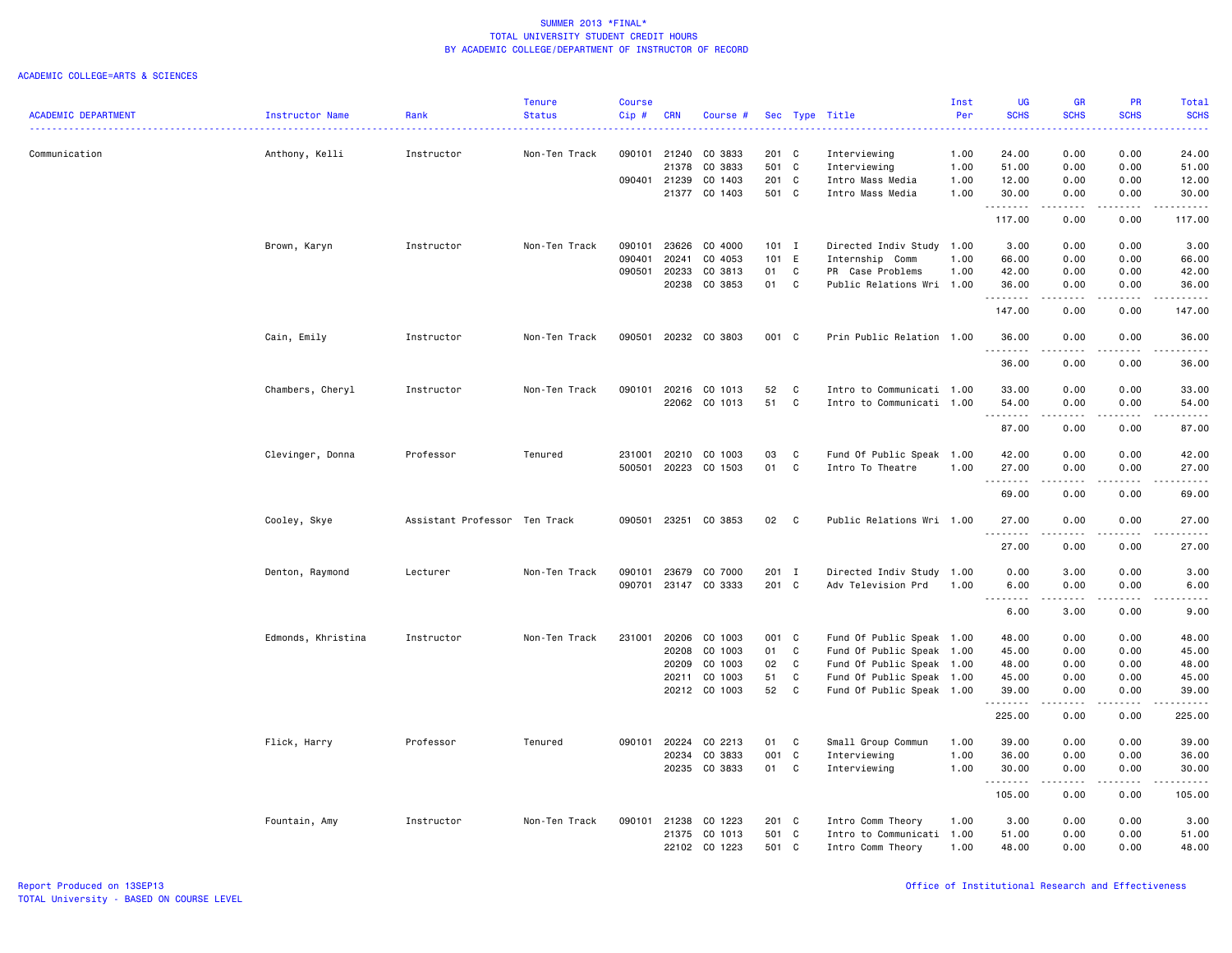|                            |                      |                               | <b>Tenure</b> | Course       |            |                      |               |              |                           | Inst | <b>UG</b>       | <b>GR</b>                                                                                                                                            | <b>PR</b>     | Total       |
|----------------------------|----------------------|-------------------------------|---------------|--------------|------------|----------------------|---------------|--------------|---------------------------|------|-----------------|------------------------------------------------------------------------------------------------------------------------------------------------------|---------------|-------------|
| <b>ACADEMIC DEPARTMENT</b> | Instructor Name      | Rank                          | <b>Status</b> | $Cip$ #      | <b>CRN</b> | Course #             |               |              | Sec Type Title            | Per  | <b>SCHS</b>     | <b>SCHS</b>                                                                                                                                          | <b>SCHS</b>   | <b>SCHS</b> |
|                            |                      |                               | .             |              |            |                      |               |              |                           |      |                 |                                                                                                                                                      |               | .           |
|                            |                      |                               |               |              |            |                      |               |              |                           |      |                 |                                                                                                                                                      |               |             |
|                            |                      |                               |               |              |            |                      |               |              |                           |      | <u>--------</u> |                                                                                                                                                      |               |             |
|                            |                      |                               |               |              |            |                      |               |              |                           |      | 102.00          | 0.00                                                                                                                                                 | 0.00          | 102.00      |
| Communication              | Gawrych, Teresa      | Instructor                    | Non-Ten Track |              |            | 090101 20217 CO 1013 | 53            | C            | Intro to Communicati 1.00 |      | 30.00           | 0.00                                                                                                                                                 | 0.00          | 30.00       |
|                            |                      |                               |               |              |            |                      |               |              |                           |      | .               | .                                                                                                                                                    | د د د د       | .           |
|                            |                      |                               |               |              |            |                      |               |              |                           |      | 30.00           | 0.00                                                                                                                                                 | 0.00          | 30.00       |
|                            |                      |                               |               |              |            |                      |               |              |                           |      |                 |                                                                                                                                                      |               |             |
|                            | Goodman, Mark        | Professor                     | Tenured       | 090401       | 20244      | CO 4313              | 51            | $\mathtt{C}$ | Mass Media Law            | 1.00 | 39.00           | 0.00                                                                                                                                                 | 0.00          | 39.00       |
|                            |                      |                               |               |              | 20250      | CO 6313              | 51            | C            | Mass Media Law            | 1.00 | 0.00            | 3.00                                                                                                                                                 | 0.00          | 3.00        |
|                            |                      |                               |               |              |            |                      |               |              |                           |      | .               |                                                                                                                                                      |               |             |
|                            |                      |                               |               |              |            |                      |               |              |                           |      | 39.00           | 3.00                                                                                                                                                 | 0.00          | 42.00       |
|                            |                      |                               |               |              |            |                      |               |              |                           |      |                 |                                                                                                                                                      |               |             |
|                            | Knight, Amy          | Instructor                    | Non-Ten Track | 090101       | 20213      | CO 1013              | 001 C         |              | Intro to Communicati 1.00 |      | 51.00           | 0.00                                                                                                                                                 | 0.00          | 51.00       |
|                            |                      |                               |               |              |            | 21376 CO 1013        | 551 C         |              | Intro to Communicati 1.00 |      | 30.00           | 0.00                                                                                                                                                 | 0.00          | 30.00       |
|                            |                      |                               |               |              |            |                      |               |              |                           |      | .               | .                                                                                                                                                    | .             | .           |
|                            |                      |                               |               |              |            |                      |               |              |                           |      | 81.00           | 0.00                                                                                                                                                 | 0.00          | 81.00       |
|                            |                      |                               |               |              |            |                      |               |              |                           |      |                 |                                                                                                                                                      |               |             |
|                            | Lim, Joon Soo        | Assistant Professor Ten Track |               | 090501       | 20240      | CO 3863              | 51            | В            | PR Production             | 1.00 | 48.00           | 0.00                                                                                                                                                 | 0.00          | 48.00       |
|                            |                      |                               |               |              |            | 20247 CO 4803        | 51            | C            | Research in PR & Adv      | 1.00 | 27.00           | 0.00                                                                                                                                                 | 0.00          | 27.00       |
|                            |                      |                               |               |              |            |                      |               |              |                           |      | . <b>.</b>      | $\frac{1}{2} \left( \frac{1}{2} \right) \left( \frac{1}{2} \right) \left( \frac{1}{2} \right) \left( \frac{1}{2} \right) \left( \frac{1}{2} \right)$ | .             | .           |
|                            |                      |                               |               |              |            |                      |               |              |                           |      | 75.00           | 0.00                                                                                                                                                 | 0.00          | 75.00       |
|                            |                      | Instructor                    | Non-Ten Track | 090701       | 20246      | CO 4393              | 01            | В            | Broadcast Performanc      | 1.00 | 15.00           | 0.00                                                                                                                                                 | 0.00          | 15.00       |
|                            | Morschauser, Lindsey |                               |               |              |            | 22055 CO 2333        | 01            | B            | Tv Production             | 1.00 | 18.00           | 0.00                                                                                                                                                 | 0.00          | 18.00       |
|                            |                      |                               |               |              |            |                      |               |              |                           |      | .               | .                                                                                                                                                    | .             | .           |
|                            |                      |                               |               |              |            |                      |               |              |                           |      | 33.00           | 0.00                                                                                                                                                 | 0.00          | 33.00       |
|                            |                      |                               |               |              |            |                      |               |              |                           |      |                 |                                                                                                                                                      |               |             |
|                            | Nicholson, John      | Associate Professor Tenured   |               | 090101       | 20219      | CO 1223              | 001 C         |              | Intro Comm Theory         | 1.00 | 30.00           | 0.00                                                                                                                                                 | 0.00          | 30.00       |
|                            |                      |                               |               |              | 20225      | CO 2213              | 51            | C            | Small Group Commun        | 1.00 | 39.00           | 0.00                                                                                                                                                 | 0.00          | 39.00       |
|                            |                      |                               |               |              | 20242      | CO 4203              | 01            | C            | Nonverbal Communicat 1.00 |      | 21.00           | 0.00                                                                                                                                                 | 0.00          | 21.00       |
|                            |                      |                               |               |              | 20248      | CO 6203              | 01            | C            | Nonverbal Communicat 1.00 |      | 0.00            | 3.00                                                                                                                                                 | 0.00          | 3.00        |
|                            |                      |                               |               | 231001       | 22057      | CO 4253              | 01            | C            | Elements Of Persuasn      | 1.00 | 42.00           | 0.00                                                                                                                                                 | 0.00          | 42.00       |
|                            |                      |                               |               |              | 22058      | CO 6253              | 01            | C            | Elements Of Persuasn 1.00 |      | 0.00            | 12.00                                                                                                                                                | 0.00          | 12.00       |
|                            |                      |                               |               |              |            |                      |               |              |                           |      | .               | .                                                                                                                                                    | د د د د       |             |
|                            |                      |                               |               |              |            |                      |               |              |                           |      | 132.00          | 15.00                                                                                                                                                | 0.00          | 147.00      |
|                            |                      |                               |               |              |            |                      |               |              |                           |      |                 |                                                                                                                                                      |               |             |
|                            | Poe, Philip          | Instructor                    | Non-Ten Track | 090401       | 20231      | CO 3423              | 001           | C            | Feature Writing           | 1.00 | 33.00           | 0.00                                                                                                                                                 | 0.00          | 33.00       |
|                            |                      |                               |               | 090701       | 20227      | CO 2413              | 01            | B            | Intro News Writ-Repo 1.00 |      | 42.00           | 0.00                                                                                                                                                 | 0.00          | 42.00       |
|                            |                      |                               |               |              |            |                      |               |              |                           |      | .               |                                                                                                                                                      | والمالات      | د د د د د   |
|                            |                      |                               |               |              |            |                      |               |              |                           |      | 75.00           | 0.00                                                                                                                                                 | 0.00          | 75.00       |
|                            | Roussin, Wendy       | Assistant Professor Ten Track |               |              |            | 090702 22052 CO 3713 | 001 B         |              | Digital Communicatio 1.00 |      | 24.00           | 0.00                                                                                                                                                 | 0.00          | 24.00       |
|                            |                      |                               |               |              |            |                      |               |              |                           |      | .               |                                                                                                                                                      | $\frac{1}{2}$ | .           |
|                            |                      |                               |               |              |            |                      |               |              |                           |      | 24.00           | 0.00                                                                                                                                                 | 0.00          | 24.00       |
|                            |                      |                               |               |              |            |                      |               |              |                           |      |                 |                                                                                                                                                      |               |             |
|                            | Smith, Glenn         | Associate Professor Tenured   |               | 090101       | 20215      | CO 1013              | 02            | C            | Intro to Communicati 1.00 |      | 54.00           | 0.00                                                                                                                                                 | 0.00          | 54.00       |
|                            |                      |                               |               |              | 20236      | CO 3833              | 51            | C            | Interviewing              | 1.00 | 33.00           | 0.00                                                                                                                                                 | 0.00          | 33.00       |
|                            |                      |                               |               | 090401 20221 |            | CO 1403              | 01            | $\mathbf{C}$ | Intro Mass Media          | 1.00 | 57.00           | 0.00                                                                                                                                                 | 0.00          | 57.00       |
|                            |                      |                               |               | 231001       | 21242      | CO 4253              | 201 C         |              | Elements Of Persuasn      | 1.00 | 6.00            | 0.00                                                                                                                                                 | 0.00          | 6.00        |
|                            |                      |                               |               |              | 21246      | CO 6253              | $201 \quad C$ |              | Elements Of Persuasn      | 1.00 | 0.00            | 6.00                                                                                                                                                 | 0.00          | 6.00        |
|                            |                      |                               |               |              | 21379      | CO 4253              | 501 C         |              | Elements Of Persuasn      | 1.00 | 24.00           | 0.00                                                                                                                                                 | 0.00          | 24.00       |
|                            |                      |                               |               |              | 21382      | CO 6253              | 501 C         |              | Elements Of Persuasn      | 1.00 | 0.00            | 15.00                                                                                                                                                | 0.00          | 15.00       |
|                            |                      |                               |               |              |            |                      |               |              |                           |      | .               | .                                                                                                                                                    | .             | .           |
|                            |                      |                               |               |              |            |                      |               |              |                           |      | 174.00          | 21.00                                                                                                                                                | 0.00          | 195.00      |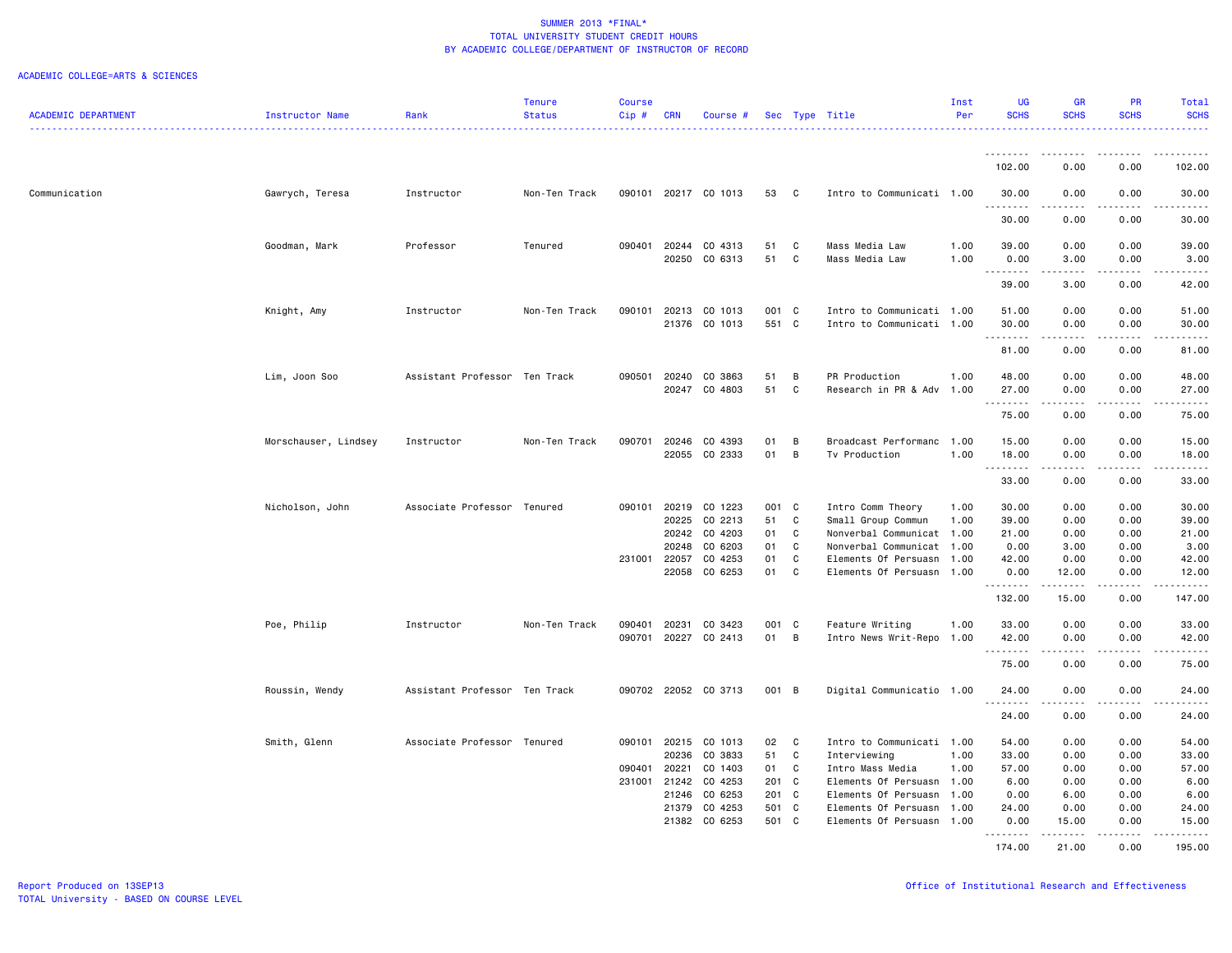|                            |                        |                             | <b>Tenure</b> | <b>Course</b> |            |               |       |          |                           | Inst | <b>UG</b>         | <b>GR</b>         | <b>PR</b>     | Total       |
|----------------------------|------------------------|-----------------------------|---------------|---------------|------------|---------------|-------|----------|---------------------------|------|-------------------|-------------------|---------------|-------------|
| <b>ACADEMIC DEPARTMENT</b> | <b>Instructor Name</b> | Rank                        | <b>Status</b> | $Cip$ #       | <b>CRN</b> | Course #      |       |          | Sec Type Title            | Per  | <b>SCHS</b>       | <b>SCHS</b>       | <b>SCHS</b>   | <b>SCHS</b> |
|                            |                        |                             |               |               |            |               |       |          |                           |      |                   |                   |               |             |
| Communication              | Strout, Lawrence       | Associate Professor Tenured |               | 090701        |            | 22063 CO 2413 | 51    | <b>B</b> | Intro News Writ-Repo 1.00 |      | 42.00             | 0.00              | 0.00          | 42.00       |
|                            |                        |                             |               |               |            |               |       |          |                           |      | --------<br>42.00 | .<br>0.00         | -----<br>0.00 | 42.00       |
|                            |                        |                             |               |               |            |               |       |          |                           |      |                   |                   |               |             |
|                            | Watson, Timothy        | Lecturer                    | Non-Ten Track | 500501        | 20228      | CO 2574       | 51    | - B      | Sum Theatre Workshop 1.00 |      | 36.00<br>-------- | 0.00<br>--------- | 0.00<br>.     | 36.00<br>.  |
|                            |                        |                             |               |               |            |               |       |          |                           |      | 36.00             | 0.00              | 0.00          | 36.00       |
|                            | Williams, Kevin        | Associate Professor Tenured |               | 090401        | 20245      | CO 4323       | 51 C  |          | Mass Media-Society        | 1.00 | 54.00             | 0.00              | 0.00          | 54.00       |
|                            |                        |                             |               |               | 20251      | CO 6323       | 51 C  |          | Mass Media-Society        | 1.00 | 0.00              | 3.00              | 0.00          | 3.00        |
|                            |                        |                             |               |               | 21380      | CO 4323       | 501 C |          | Mass Media-Society        | 1.00 | 30.00             | 0.00              | 0.00          | 30.00       |
|                            |                        |                             |               |               | 21381      | CO 4323       | 502 C |          | Mass Media-Society        | 1.00 | 30.00             | 0.00              | 0.00          | 30.00       |
|                            |                        |                             |               |               | 21383      | CO 6323       | 501 C |          | Mass Media-Society        | 1.00 | 0.00              | 15.00             | 0.00          | 15.00       |
|                            |                        |                             |               |               | 21384      | CO 6323       | 502 C |          | Mass Media-Society        | 1.00 | 0.00              | 9.00              | 0.00          | 9.00        |
|                            |                        |                             |               |               |            |               |       |          |                           |      |                   |                   | .             |             |
|                            |                        |                             |               |               |            |               |       |          |                           |      | 114.00            | 27.00             | 0.00          | 141.00      |
|                            |                        |                             |               |               |            |               |       |          |                           |      | ========          | ========          | ========      | ==========  |
| Communication              |                        |                             |               |               |            |               |       |          |                           |      | 1776.00           | 69.00             | 0.00          | 1845,00     |
|                            |                        |                             |               |               |            |               |       |          |                           |      | ========          | ========          |               | ==========  |
|                            |                        |                             |               |               |            |               |       |          |                           |      |                   |                   |               |             |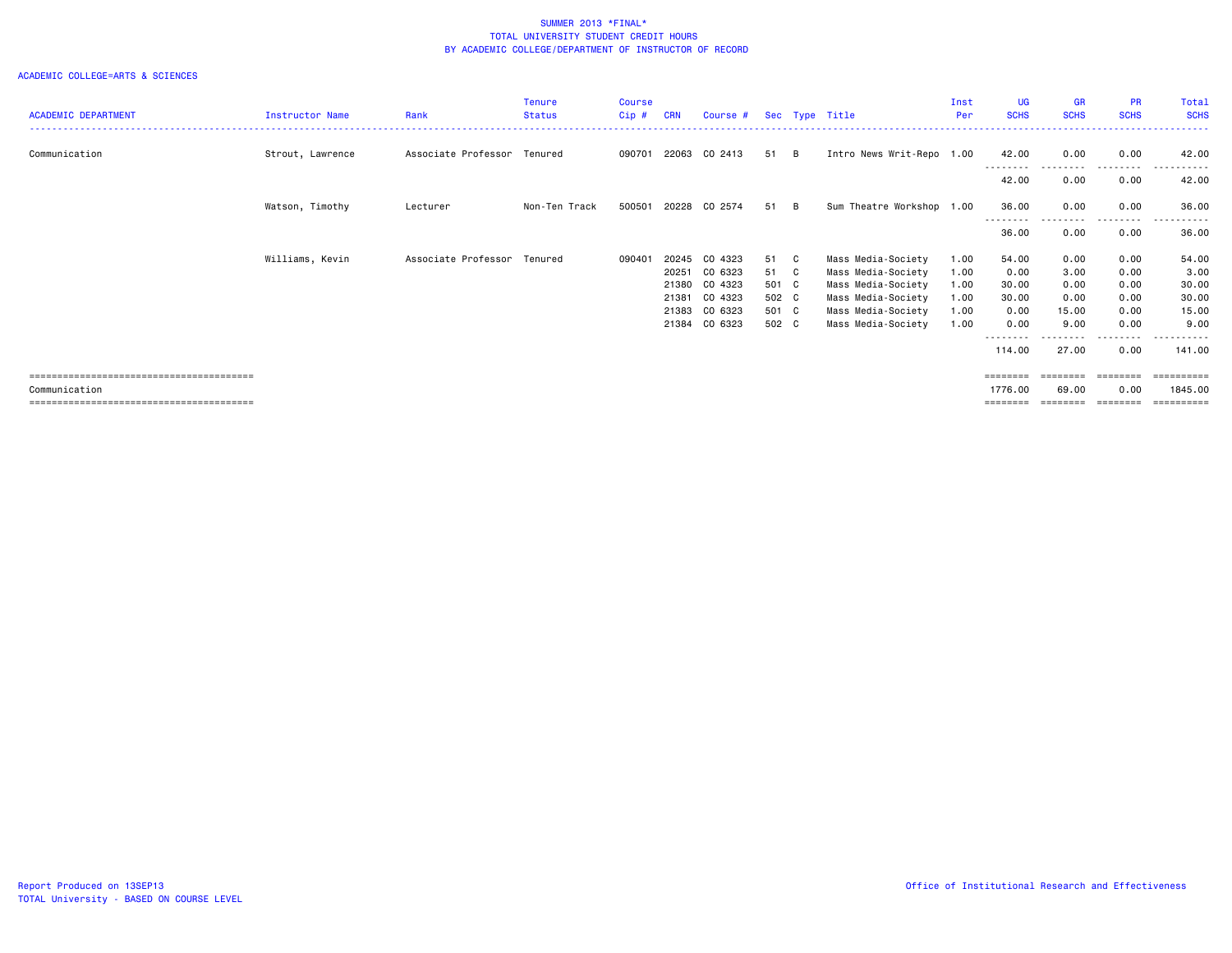|                            |                                  |                               | <b>Tenure</b> | <b>Course</b> |                |                                |                |                   |                                          | Inst         | <b>UG</b>                                                                                                                         | <b>GR</b>             | <b>PR</b>             | Total          |
|----------------------------|----------------------------------|-------------------------------|---------------|---------------|----------------|--------------------------------|----------------|-------------------|------------------------------------------|--------------|-----------------------------------------------------------------------------------------------------------------------------------|-----------------------|-----------------------|----------------|
| <b>ACADEMIC DEPARTMENT</b> | Instructor Name                  | Rank                          | <b>Status</b> | Cip#          | <b>CRN</b>     | Course #                       |                |                   | Sec Type Title                           | Per          | <b>SCHS</b>                                                                                                                       | <b>SCHS</b>           | <b>SCHS</b>           | <b>SCHS</b>    |
| English                    | Anderson, Thomas                 | Associate Professor Tenured   |               | 239999        |                | 23632 EN 4000                  | 03             | I                 | Directed Indiv Study                     | 1.00         | 3.00<br>.                                                                                                                         | 0.00                  | 0.00                  | 3.00           |
|                            |                                  |                               |               |               |                |                                |                |                   |                                          |              | 3.00                                                                                                                              | 0.00                  | 0.00                  | 3.00           |
|                            | Austin, Daniel                   | Lecturer                      | Non-Ten Track | 230401        |                | 20485 EN 1113                  | 53             | $\mathbf{C}$      | En Composition II                        | 1.00         | 18.00                                                                                                                             | 0.00                  | 0.00                  | 18.00          |
|                            |                                  |                               |               |               |                |                                |                |                   |                                          |              | 18.00                                                                                                                             | 0.00                  | 0.00                  | 18.00          |
|                            | Barton, Amy                      | Instructor                    | Non-Ten Track |               |                | 140101 20687 GE 3513           | 53             | $\mathbf{C}$      | Technical Writing                        | 1.00         | 36.00<br><u>.</u>                                                                                                                 | 0.00                  | 0.00                  | 36.00<br>.     |
|                            |                                  |                               |               |               |                |                                |                |                   |                                          |              | 36.00                                                                                                                             | 0.00                  | 0.00                  | 36.00          |
|                            | Bentley, Gregory                 | Associate Professor Tenured   |               | 230801        | 21737          | EN 4503                        | 01             | C                 | Shakespeare                              | 1.00         | 39.00                                                                                                                             | 0.00                  | 0.00                  | 39.00          |
|                            |                                  |                               |               |               |                | 21739 EN 8523                  | 51             | $\mathbb S$       | Stu En Lit 1485-1660                     | 1.00         | 0.00                                                                                                                              | 15.00<br>.            | 0.00<br>.             | 15.00<br>.     |
|                            |                                  |                               |               |               |                |                                |                |                   |                                          |              | 39.00                                                                                                                             | 15.00                 | 0.00                  | 54.00          |
|                            | Bogard, LaToya                   | Instructor                    | Non-Ten Track | 230401        |                | 20472 EN 1103<br>20479 EN 1113 | 02<br>01       | C<br>C            | En Composition I                         | 1.00<br>1.00 | 39.00                                                                                                                             | 0.00<br>0.00          | 0.00<br>0.00          | 39.00<br>42.00 |
|                            |                                  |                               |               |               |                |                                |                |                   | En Composition II                        |              | 42.00<br>.                                                                                                                        |                       |                       | .              |
|                            |                                  |                               |               |               |                |                                |                |                   |                                          |              | 81.00                                                                                                                             | 0.00                  | 0.00                  | 81.00          |
|                            | Brocato, John                    | Instructor                    | Non-Ten Track | 140101        | 20685          | GE 3513                        | 51             | C                 | Technical Writing                        | 1.00         | 24.00                                                                                                                             | 0.00                  | 0.00                  | 24.00          |
|                            |                                  |                               |               |               | 20686<br>23574 | GE 3513<br>GE 6990             | 52<br>01       | C<br>C            | Technical Writing<br>Special Topic In GE | 1.00<br>1.00 | 27.00<br>0.00                                                                                                                     | 0.00<br>27.00         | 0.00<br>0.00          | 27.00<br>27.00 |
|                            |                                  |                               |               |               |                |                                |                |                   |                                          |              | . <b>.</b><br>51.00                                                                                                               | .<br>27.00            | المتماما<br>0.00      | .<br>78.00     |
|                            |                                  |                               |               |               |                |                                |                |                   |                                          |              |                                                                                                                                   |                       |                       |                |
|                            | Dechert, Francis                 | Instructor                    | Non-Ten Track | 140101        | 20684<br>21760 | GE 3513<br>GE 3513             | 01<br>02       | C<br>$\mathbf{C}$ | Technical Writing<br>Technical Writing   | 1.00<br>1.00 | 36.00<br>36.00                                                                                                                    | 0.00<br>0.00          | 0.00<br>0.00          | 36.00<br>36.00 |
|                            |                                  |                               |               |               |                |                                |                |                   |                                          |              | .                                                                                                                                 | .                     | .                     | .              |
|                            |                                  |                               |               |               |                |                                |                |                   |                                          |              | 72.00                                                                                                                             | 0.00                  | 0.00                  | 72.00          |
|                            | Doughty, Catherine               | Lecturer                      | Non-Ten Track | 230101        | 20469          | EN 0003                        | 101 C          |                   | Development English                      | 1.00         | 27.00                                                                                                                             | 0.00                  | 0.00                  | 27.00          |
|                            |                                  |                               |               |               |                | 20470 EN 0003                  | 102 C          |                   | Development English                      | 1.00         | 27.00                                                                                                                             | 0.00                  | 0.00                  | 27.00          |
|                            |                                  |                               |               |               |                |                                |                |                   |                                          |              | 54.00                                                                                                                             | .<br>0.00             | .<br>0.00             | .<br>54.00     |
|                            | Fogle, Evelyn                    | Assistant Professor Ten Track |               | 239999        | 23130          | EN 7000                        | 51             | $\mathbf{I}$      | Directed Indiv Study 1.00                |              | 0.00                                                                                                                              | 3.00                  | 0.00                  | 3.00           |
|                            |                                  |                               |               |               | 23240          | EN 4000                        | 02             | $\mathbf I$       | Directed Indiv Study 1.00                |              | 3.00                                                                                                                              | 0.00                  | 0.00                  | 3.00           |
|                            |                                  |                               |               |               |                | 23363 EN 4000                  | 51             | $\mathbf{I}$      | Directed Indiv Study 1.00                |              | 3.00<br>$\frac{1}{2} \left( \frac{1}{2} \right) \left( \frac{1}{2} \right) \left( \frac{1}{2} \right) \left( \frac{1}{2} \right)$ | 0.00                  | 0.00                  | 3.00           |
|                            |                                  |                               |               |               |                |                                |                |                   |                                          |              | 6.00                                                                                                                              | 3.00                  | 0.00                  | 9.00           |
|                            | Gibson, Marie                    | Lecturer                      | Non-Ten Track | 230401        |                | 20471 EN 1103                  | 01             | C                 | En Composition I                         | 1.00         | 24.00<br><b></b>                                                                                                                  | 0.00<br>.             | 0.00<br>.             | 24.00<br>.     |
|                            |                                  |                               |               |               |                |                                |                |                   |                                          |              | 24.00                                                                                                                             | 0.00                  | 0.00                  | 24.00          |
|                            | Hagenston, Becky                 | Associate Professor           | Tenured       | 230501        |                | 20501 EN 3303                  | 01             | C                 | Creative Writing                         | 1.00         | 30.00<br>.                                                                                                                        | 0.00<br>المتمام المنا | 0.00<br>$\frac{1}{2}$ | 30.00<br>.     |
|                            |                                  |                               |               |               |                |                                |                |                   |                                          |              | 30.00                                                                                                                             | 0.00                  | 0.00                  | 30.00          |
|                            | Harmon Threatt, Elizabe Lecturer |                               | Non-Ten Track | 230301        | 21823          | EN 4933<br>21824 EN 6933       | 201 C<br>201 C |                   | Survey Contemp Lit<br>Survey Contemp Lit | 1.00<br>1.00 | 30.00<br>0.00                                                                                                                     | 0.00<br>12.00         | 0.00<br>0.00          | 30.00<br>12.00 |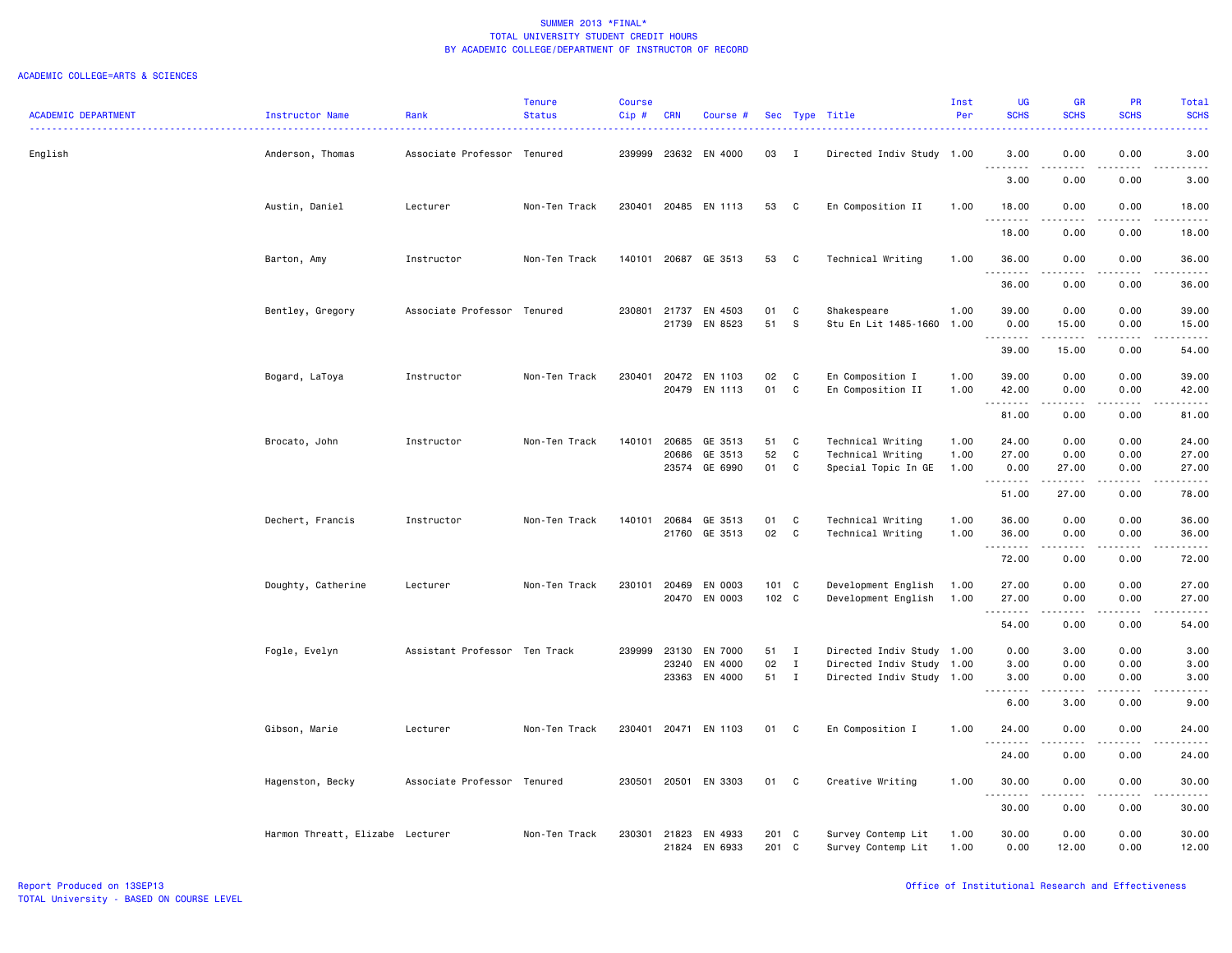| <b>ACADEMIC DEPARTMENT</b> | Instructor Name     | Rank                          | <b>Tenure</b><br><b>Status</b> | Course<br>Cip# | <b>CRN</b> | Course #             |       |              | Sec Type Title            | Inst<br>Per | <b>UG</b><br><b>SCHS</b> | <b>GR</b><br><b>SCHS</b>                                                                                                  | PR<br><b>SCHS</b>     | Total<br><b>SCHS</b> |
|----------------------------|---------------------|-------------------------------|--------------------------------|----------------|------------|----------------------|-------|--------------|---------------------------|-------------|--------------------------|---------------------------------------------------------------------------------------------------------------------------|-----------------------|----------------------|
|                            |                     |                               |                                |                |            |                      |       |              |                           |             |                          |                                                                                                                           |                       |                      |
|                            |                     |                               |                                |                |            |                      |       |              |                           |             | .<br>30.00               | .<br>12.00                                                                                                                | -----<br>0.00         | 42.00                |
| English                    | Henshaw, Chelsea    | Lecturer                      | Non-Ten Track                  | 230301         |            | 20492 EN 2203        | 51    | $\mathbf{C}$ | Intro To Literature       | 1.00        | 30.00                    | 0.00                                                                                                                      | 0.00                  | 30.00                |
|                            |                     |                               |                                |                |            |                      |       |              |                           |             | .<br>30.00               | .<br>0.00                                                                                                                 | 0.00                  | 30.00                |
|                            | Herd, Wendy         | Assistant Professor Ten Track |                                | 160102         | 20049      | AN 4403              | 01    | C            | Intro To Linguistics 1.00 |             | 9.00                     | 0.00                                                                                                                      | 0.00                  | 9.00                 |
|                            |                     |                               |                                |                | 20050      | AN 6403              | 01    | $\mathbf C$  | Intro To Linguistics      | 1.00        | 0.00                     | 9.00                                                                                                                      | 0.00                  | 9.00                 |
|                            |                     |                               |                                |                | 20503      | EN 4403              | 01    | C            | Intro To Linguistics      | 1.00        | 12.00                    | 0.00                                                                                                                      | 0.00                  | 12.00                |
|                            |                     |                               |                                |                |            | 20509 EN 6403        | 01    | $\mathbf C$  | Intro To Linguistics      | 1.00        | 0.00<br>.                | 12.00                                                                                                                     | 0.00                  | 12.00                |
|                            |                     |                               |                                |                |            |                      |       |              |                           |             | 21.00                    | 21.00                                                                                                                     | 0.00                  | 42.00                |
|                            | Kimbrough, Courtney | Instructor                    | Non-Ten Track                  | 230401         |            | 20476 EN 1103        | 52 C  |              | En Composition I          | 1.00        | 36.00                    | 0.00                                                                                                                      | 0.00                  | 36.00                |
|                            |                     |                               |                                |                |            |                      |       |              |                           |             | 36.00                    | 0.00                                                                                                                      | 0.00                  | 36.00                |
|                            | Leonard, Ashley     | Instructor                    | Non-Ten Track                  | 230401         |            | 20480 EN 1113        | 02 C  |              | En Composition II         | 1.00        | 24.00                    | 0.00                                                                                                                      | 0.00                  | 24.00                |
|                            |                     |                               |                                |                |            |                      |       |              |                           |             | 24.00                    | 0.00                                                                                                                      | 0.00                  | 24.00                |
|                            | Little, Matthew     | Associate Professor Tenured   |                                | 230301         |            | 21736 EN 8573        | 01    | s            | Studies in Lit Since 1.00 |             | 0.00                     | 21.00                                                                                                                     | 0.00                  | 21.00                |
|                            |                     |                               |                                | 230701         |            | 20498 EN 2243        | 02    | $\mathbf{C}$ | American Lit Before       | 1.00        | 30.00                    | 0.00                                                                                                                      | 0.00                  | 30.00                |
|                            |                     |                               |                                |                |            |                      |       |              |                           |             | .                        | $\frac{1}{2} \left( \frac{1}{2} \right) \left( \frac{1}{2} \right) \left( \frac{1}{2} \right) \left( \frac{1}{2} \right)$ |                       |                      |
|                            |                     |                               |                                |                |            |                      |       |              |                           |             | 30.00                    | 21.00                                                                                                                     | 0.00                  | 51.00                |
|                            | Price, Marty        | Instructor                    | Non-Ten Track                  | 230701         | 20499      | EN 2253              | 51    | C            | American Lit After 1 1.00 |             | 36.00                    | 0.00                                                                                                                      | 0.00                  | 36.00                |
|                            |                     |                               |                                | 230801         |            | 20496 EN 2213        | 51    | $\mathtt{C}$ | English Lit Before 1 1.00 |             | 33.00<br>.               | 0.00<br>بالرباء                                                                                                           | 0.00<br>$\frac{1}{2}$ | 33.00<br>.           |
|                            |                     |                               |                                |                |            |                      |       |              |                           |             | 69.00                    | 0.00                                                                                                                      | 0.00                  | 69.00                |
|                            | Raymond, Richard    | Professor                     | Tenured                        | 239999         |            | 22562 EN 4990        | 01    | $\mathbf{C}$ | Special Topic In EN       | 1.00        | 24.00                    | 0.00                                                                                                                      | 0.00                  | 24.00                |
|                            |                     |                               |                                |                |            |                      |       |              |                           |             | .<br>24.00               | $- - -$<br>0.00                                                                                                           | .<br>0.00             | 24.00                |
|                            |                     |                               |                                |                |            |                      |       |              |                           |             |                          |                                                                                                                           |                       |                      |
|                            | Sanders, Shelly     | Instructor                    | Non-Ten Track                  | 230401         |            | 20481 EN 1113        | 03    | $\mathbf{C}$ | En Composition II         | 1.00        | 15.00<br>.               | 0.00<br>.                                                                                                                 | 0.00<br>$\frac{1}{2}$ | 15.00<br><u>.</u>    |
|                            |                     |                               |                                |                |            |                      |       |              |                           |             | 15.00                    | 0.00                                                                                                                      | 0.00                  | 15.00                |
|                            | Shaffer, Donald     | Assistant Professor Ten Track |                                | 050201         |            | 20002 AAS 1063       | 01    | C            | Intro to African Ame      | 1.00        | 24.00                    | 0.00                                                                                                                      | 0.00                  | 24.00                |
|                            |                     |                               |                                | 239999         | 22812      | EN 4990              | 51    | $\mathtt{C}$ | Special Topic In EN       | 1.00        | 15.00                    | 0.00                                                                                                                      | 0.00                  | 15.00                |
|                            |                     |                               |                                |                |            | 22813 EN 6990        | 51    | C            | Special Topic In EN       | 1.00        | 0.00                     | 12.00                                                                                                                     | 0.00                  | 12.00                |
|                            |                     |                               |                                |                |            |                      |       |              |                           |             | . <b>.</b><br>39.00      | 12.00                                                                                                                     | 0.00                  | 51.00                |
|                            | Sheperis, Claire    | Instructor                    | Non-Ten Track                  | 230301         |            | 20488 EN 2203        | 01    | $\mathbf{C}$ | Intro To Literature       | 1.00        | 66.00                    | 0.00                                                                                                                      | 0.00                  | 66.00                |
|                            |                     |                               |                                |                |            |                      |       |              |                           |             | 66.00                    | 0.00                                                                                                                      | 0.00                  | 66.00                |
|                            | Slimp, Cynthia      | Lecturer                      | Non-Ten Track                  |                |            | 239999 21773 EN 4333 | 201 C |              | Southern Literature       | 1.00        | 18.00                    | 0.00                                                                                                                      | 0.00                  | 18.00                |
|                            |                     |                               |                                |                |            |                      |       |              |                           |             | .<br>18.00               | 0.00                                                                                                                      | 0.00                  | 18.00                |
|                            | Slimp, Stephen      | Lecturer                      | Non-Ten Track                  | 230801         |            | 23283 EN 6713        | 251 C |              | 17th Cent Eng Lit         | 1.00        | 0.00                     | 9.00                                                                                                                      | 0.00                  | 9.00                 |
|                            |                     |                               |                                |                |            |                      |       |              |                           |             |                          |                                                                                                                           |                       |                      |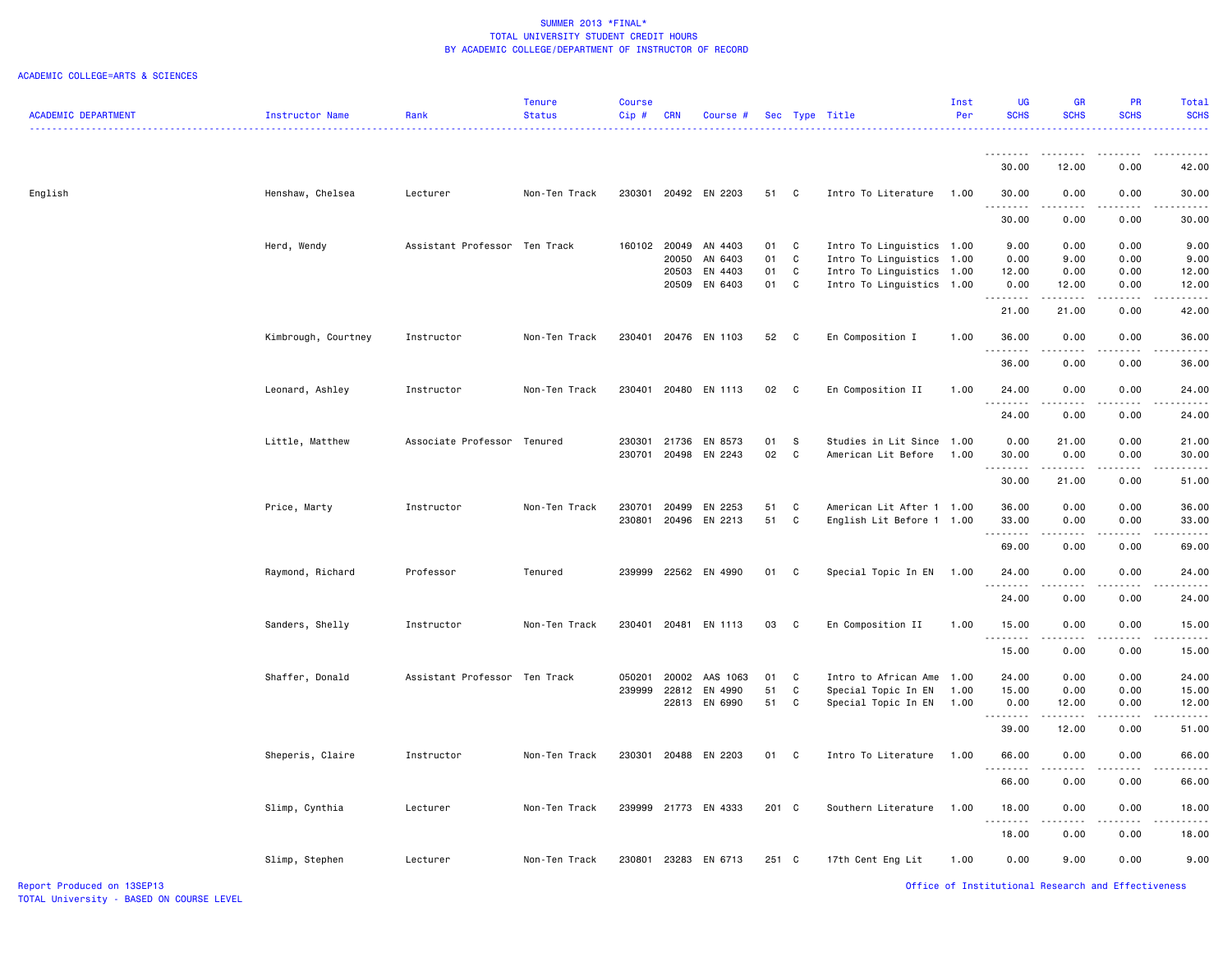| <b>ACADEMIC DEPARTMENT</b>      | <b>Instructor Name</b> | Rank       | <b>Tenure</b><br><b>Status</b> | Course<br>Cip# | CRN   |                |               |              | Sec Type Title            | Inst<br>Per | <b>UG</b><br><b>SCHS</b> | <b>GR</b><br><b>SCHS</b> | <b>PR</b><br><b>SCHS</b> | <b>Total</b><br><b>SCHS</b> |
|---------------------------------|------------------------|------------|--------------------------------|----------------|-------|----------------|---------------|--------------|---------------------------|-------------|--------------------------|--------------------------|--------------------------|-----------------------------|
|                                 |                        |            |                                |                |       | Course #       |               |              |                           |             |                          |                          |                          | ------                      |
| English                         | Slimp, Stephen         | Lecturer   | Non-Ten Track                  | 230801         |       | 23616 EN 4503  | 201 C         |              | Shakespeare               | 1.00        | 6.00<br>.                | 0.00<br>.                | 0.00<br>.                | 6.00<br>.                   |
|                                 |                        |            |                                |                |       |                |               |              |                           |             | 6.00                     | 9.00                     | 0.00                     | 15.00                       |
|                                 | Stamps, Alison         | Instructor | Non-Ten Track                  | 131401         |       | 21424 ESL 5323 | $104 \quad C$ |              | Academic Research an 1.00 |             | 15.00<br>---------       | 0.00<br>.                | 0.00<br>.                | 15.00                       |
|                                 |                        |            |                                |                |       |                |               |              |                           |             | 15.00                    | 0.00                     | 0.00                     | 15.00                       |
|                                 | Trimm, James           | Lecturer   | Non-Ten Track                  | 230301         | 20490 | EN 2203        | 04            | C            | Intro To Literature       | 1.00        | 36.00<br>---------       | 0.00<br>----             | 0.00<br>. <b>.</b> .     | 36.00<br>.                  |
|                                 |                        |            |                                |                |       |                |               |              |                           |             | 36.00                    | 0.00                     | 0.00                     | 36.00                       |
|                                 | Voller, Leslie         | Lecturer   | Non-Ten Track                  | 230301         | 20493 | EN 2203        | 52            | C.           | Intro To Literature       | 1.00        | 45.00<br>--------        | 0.00<br>-----            | 0.00<br>-----            | 45.00<br>.                  |
|                                 |                        |            |                                |                |       |                |               |              |                           |             | 45.00                    | 0.00                     | 0.00                     | 45.00                       |
|                                 | Whitten, Rebecca       | Instructor | Non-Ten Track                  | 230401         | 20483 | EN 1113        | 51 C          |              | En Composition II         | 1.00        | 48.00                    | 0.00                     | 0.00                     | 48.00                       |
|                                 |                        |            |                                |                |       | 20484 EN 1113  | 52            | $\mathbf{C}$ | En Composition II         | 1.00        | 48.00<br>---------       | 0.00<br>.                | 0.00<br>-----            | 48.00                       |
|                                 |                        |            |                                |                |       |                |               |              |                           |             | 96.00                    | 0.00                     | 0.00                     | 96.00                       |
|                                 |                        |            |                                |                |       |                |               |              |                           |             | ========                 | ========                 | ========                 | <b>CONSIDERS</b>            |
| English                         |                        |            |                                |                |       |                |               |              |                           |             | 1014.00                  | 120.00                   | 0.00                     | 1134.00                     |
| =============================== |                        |            |                                |                |       |                |               |              |                           |             |                          |                          |                          | -------                     |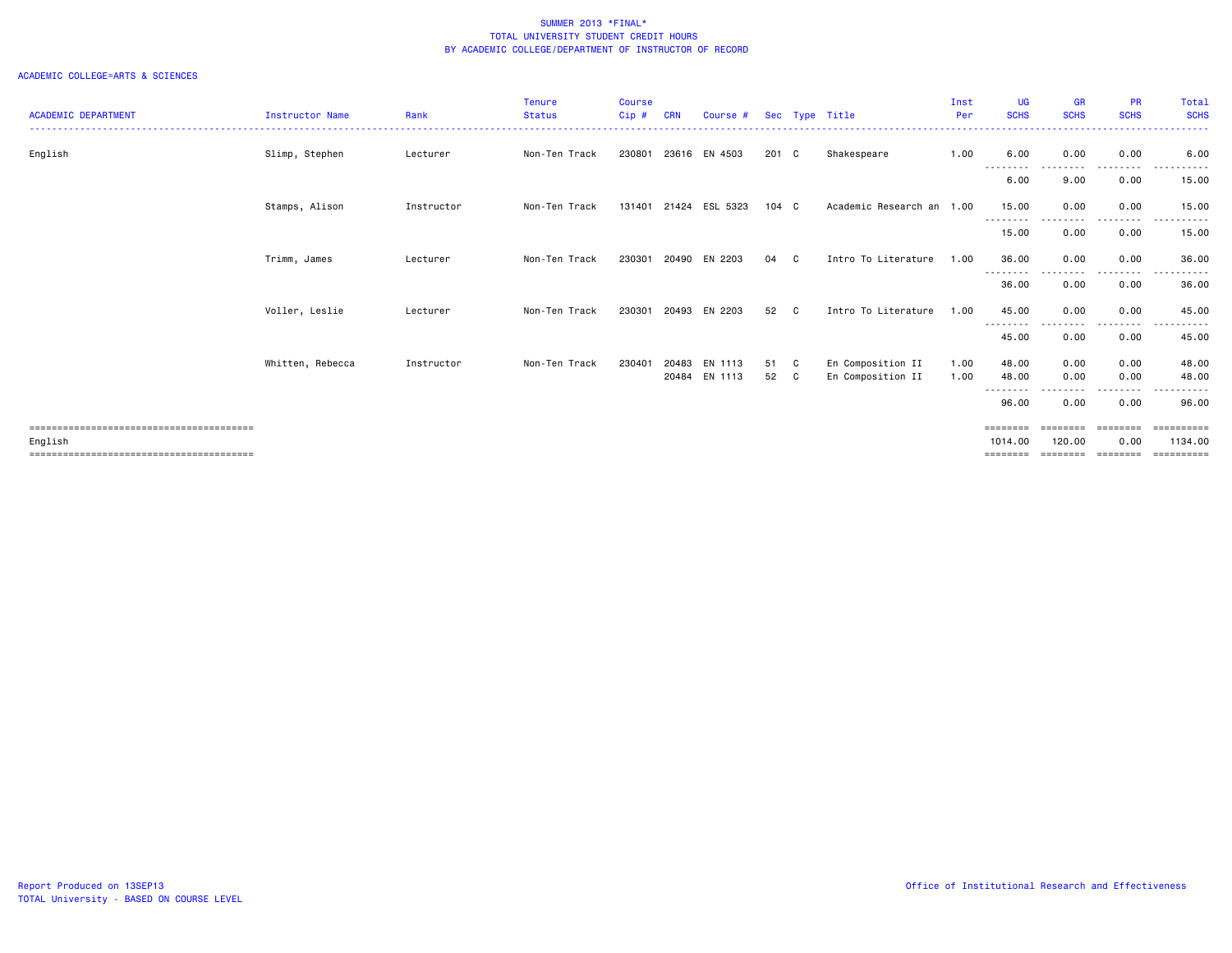|                            |                                                     |                               | <b>Tenure</b>  | <b>Course</b> |            |                      |         |                           | Inst | <b>UG</b>            | <b>GR</b>                                                                                                             | PR                           | Total       |
|----------------------------|-----------------------------------------------------|-------------------------------|----------------|---------------|------------|----------------------|---------|---------------------------|------|----------------------|-----------------------------------------------------------------------------------------------------------------------|------------------------------|-------------|
| <b>ACADEMIC DEPARTMENT</b> | Instructor Name                                     | Rank                          | <b>Status</b>  | Cip#          | <b>CRN</b> | Course #             |         | Sec Type Title            | Per  | <b>SCHS</b>          | <b>SCHS</b>                                                                                                           | <b>SCHS</b>                  | <b>SCHS</b> |
| Geosciences                | Ambinakudige, Shrinidhi Associate Professor Tenured |                               |                |               |            | 450701 23253 GR 9000 | $104$ D | Research/Dissertatio 1.00 |      | 0.00                 | 1.00                                                                                                                  | 0.00                         | 1.00        |
|                            |                                                     |                               |                |               |            |                      |         |                           |      | .                    | .                                                                                                                     | -----                        | .           |
|                            |                                                     |                               |                |               |            |                      |         |                           |      | 0.00                 | 1.00                                                                                                                  | 0.00                         | 1.00        |
|                            | Brown, Michael                                      | Associate Professor Tenured   |                | 400401        | 21496      | GR 8573              | 502 S   | Research Applied Met 1.00 |      | 0.00                 | 27.00                                                                                                                 | 0.00                         | 27.00       |
|                            |                                                     |                               |                | 400404        | 21465      | GR 4843              | 501 B   | Severe Storm Methods      | 1.00 | 27.00                | 0.00                                                                                                                  | 0.00                         | 27.00       |
|                            |                                                     |                               |                |               | 21478      | GR 6843              | 501 B   | Severe Storm Methods      | 1.00 | 0.00                 | 12.00                                                                                                                 | 0.00                         | 12.00       |
|                            |                                                     |                               |                | 450701 21484  |            | GR 8400              | 503 E   | Field Meth In Geosci 0.70 |      | 0.00                 | 18.90                                                                                                                 | 0.00                         | 18.90       |
|                            |                                                     |                               |                |               |            | 23376 GR 9000        | 105 D   | Research/Dissertatio      | 1.00 | 0.00<br>.            | 6.00<br>.                                                                                                             | 0.00<br>-----                | 6.00<br>.   |
|                            |                                                     |                               |                |               |            |                      |         |                           |      | 27.00                | 63.90                                                                                                                 | 0.00                         | 90.90       |
|                            | Carter, William                                     | Lecturer                      | Non-Ten Track  | 400404        | 21471      | GR 6473              | 501 C   | Numerical Wx Predict      | 0.40 | 0.00                 | 25.20                                                                                                                 | 0.00                         | 25.20       |
|                            |                                                     |                               |                | 450701        | 21444      | GR 1123              | 501 C   | Intro World Geog          | 1.00 | 105.00               | 0.00                                                                                                                  | 0.00                         | 105.00      |
|                            |                                                     |                               |                |               | 21461      | GR 4813              | 501 C   | Natural Hazards           | 1.00 | 117.00               | 0.00                                                                                                                  | 0.00                         | 117.00      |
|                            |                                                     |                               |                |               |            | 21462 GR 4813        | 502 C   | Natural Hazards           | 1.00 | 108.00<br>.          | 0.00<br>.                                                                                                             | 0.00                         | 108.00      |
|                            |                                                     |                               |                |               |            |                      |         |                           |      | 330.00               | 25.20                                                                                                                 | 0.00                         | 355.20      |
|                            | Clary, Renee                                        | Associate Professor Ten Track |                |               |            | 400601 22016 GG 8000 | 501 D   | Research / Thesis         | 1.00 | 0.00                 | 3.00                                                                                                                  | 0.00                         | 3.00        |
|                            |                                                     |                               |                |               |            | 22017 GG 8423        | 501 C   | Earthquakes & Volcan      | 1.00 | 0.00                 | 24.00                                                                                                                 | 0.00                         | 24.00       |
|                            |                                                     |                               |                |               |            |                      |         |                           |      | .<br>0.00            | .<br>27.00                                                                                                            | .<br>0.00                    | 27.00       |
|                            | Cooke, William                                      | Associate Professor Tenured   |                | 450701        |            | 22900 GR 9000        | 51 D    | Research/Dissertatio 1.00 |      | 0.00                 | 4.00                                                                                                                  | 0.00                         | 4.00        |
|                            |                                                     |                               |                |               |            |                      |         |                           |      | .<br>0.00            | د د د د<br>4.00                                                                                                       | .<br>0.00                    | 4.00        |
|                            |                                                     |                               |                |               |            |                      |         |                           |      |                      |                                                                                                                       |                              |             |
|                            | Dixon, Paul                                         | Associate Professor Tenured   |                | 400401        | 21497      | GR 8573              | 503 S   | Research Applied Met 1.00 |      | 0.00                 | 18.00                                                                                                                 | 0.00                         | 18.00       |
|                            |                                                     |                               |                | 400404        | 21466      | GR 4843              | 502 B   | Severe Storm Methods      | 1.00 | 3.00                 | 0.00                                                                                                                  | 0.00                         | 3.00        |
|                            |                                                     |                               |                |               | 21479      | GR 6843              | 502 B   | Severe Storm Methods      | 1.00 | 0.00                 | 21.00                                                                                                                 | 0.00                         | 21.00       |
|                            |                                                     |                               |                |               | 22028      | GR 4843              | 503 B   | Severe Storm Methods      | 1.00 | 9.00                 | 0.00                                                                                                                  | 0.00                         | 9.00        |
|                            |                                                     |                               |                |               | 22029      | GR 6843              | 503 B   | Severe Storm Methods      | 1.00 | 0.00                 | 15.00                                                                                                                 | 0.00                         | 15.00       |
|                            |                                                     |                               |                | 450701        |            | 22573 GR 8000        | 103 D   | Research / Thesis         | 1.00 | 0.00<br>.            | 3.00<br>.                                                                                                             | 0.00                         | 3.00        |
|                            |                                                     |                               |                |               |            |                      |         |                           |      | 12.00                | 57.00                                                                                                                 | 0.00                         | 69.00       |
|                            | Dyer, Jamie                                         | Associate Professor Tenured   |                | 400404 21471  |            | GR 6473              | 501 C   | Numerical Wx Predict      | 0.60 | 0.00                 | 37.80                                                                                                                 | 0.00                         | 37.80       |
|                            |                                                     |                               |                | 450701 21481  |            | GR 6933              | 501 C   | Dynamic Meteorology       | 0.10 | 0.00                 | 1.80                                                                                                                  | 0.00                         | 1.80        |
|                            |                                                     |                               |                |               |            | 22567 GR 8000        | 101 D   | Research / Thesis         | 1.00 | 0.00<br>.            | 11.00<br>$\sim$ $\sim$ $\sim$ $\sim$                                                                                  | 0.00                         | 11.00       |
|                            |                                                     |                               |                |               |            |                      |         |                           |      | 0.00                 | 50.60                                                                                                                 | 0.00                         | 50.60       |
|                            | Haney, Christa                                      | Instructor                    | Non-Ten Track  | 400601        |            | 21436 GG 3603        | 501 C   | Intro To Oceanograph      | 1.00 | 111.00               | 0.00                                                                                                                  | 0.00                         | 111.00      |
|                            |                                                     |                               |                |               | 21437      | GG 3603              | 502 C   | Intro To Oceanograph      | 1.00 | 60.00                | 0.00                                                                                                                  | 0.00                         | 60.00       |
|                            |                                                     |                               |                | 450701        | 21482      | GR 8400              | 501 E   | Field Meth In Geosci      | 0.90 | 0.00                 | 75.60                                                                                                                 | 0.00                         | 75.60       |
|                            |                                                     |                               |                |               |            | 22173 GR 8400        | 507 E   | Field Meth In Geosci 0.90 |      | 0.00                 | 35.10                                                                                                                 | 0.00                         | 35.10       |
|                            |                                                     |                               |                |               |            |                      |         |                           |      | . <b>.</b><br>171.00 | $\begin{array}{cccccccccc} \bullet & \bullet & \bullet & \bullet & \bullet & \bullet & \bullet \end{array}$<br>110.70 | $\omega$ is a set in<br>0.00 | 281.70      |
|                            | Jones, John                                         | Grad Teach Assist             | Not Applicable |               |            | 400601 20688 GG 1111 | 01 L    | Earth Science I Lab       | 1.00 | 21.00                | 0.00                                                                                                                  | 0.00                         | 21.00       |
|                            |                                                     |                               |                |               |            |                      |         |                           |      | .<br>21.00           | 0.00                                                                                                                  | 0.00                         | 21.00       |
|                            | Keeney, David                                       | Instructor                    | Non-Ten Track  |               |            | 400401 21503 GR 8633 | 501 C   | Climate Change            | 0.90 | 0.00                 | 51.30                                                                                                                 | 0.00                         | 51.30       |
|                            |                                                     |                               |                |               |            |                      |         |                           |      |                      |                                                                                                                       |                              |             |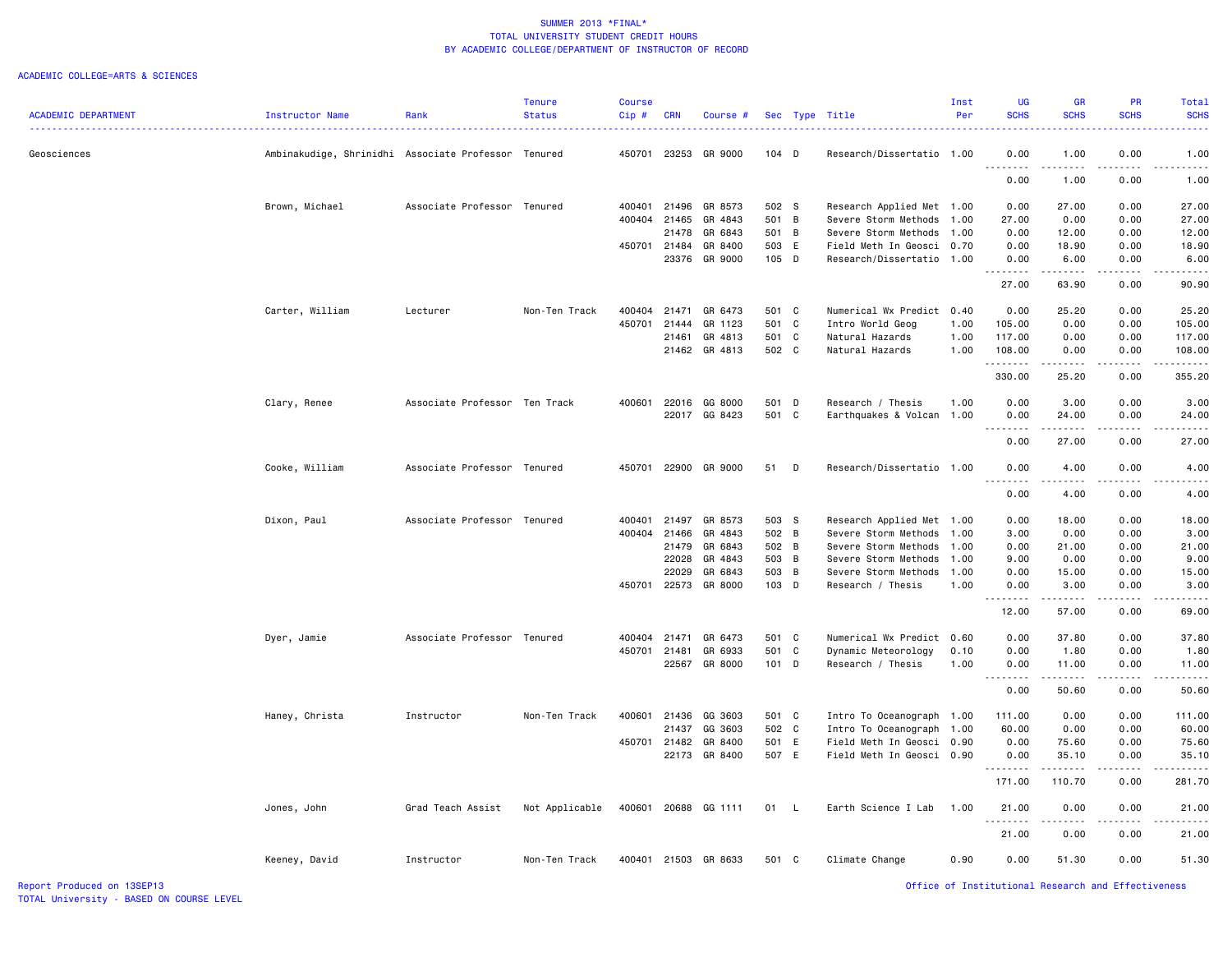|                            |                  |                               | Tenure         | Course  |            |               |                  |              |                           | Inst | UG                                | <b>GR</b>        | <b>PR</b>             | Total              |
|----------------------------|------------------|-------------------------------|----------------|---------|------------|---------------|------------------|--------------|---------------------------|------|-----------------------------------|------------------|-----------------------|--------------------|
| <b>ACADEMIC DEPARTMENT</b> | Instructor Name  | Rank                          | <b>Status</b>  | $Cip$ # | <b>CRN</b> | Course #      |                  |              | Sec Type Title            | Per  | <b>SCHS</b>                       | <b>SCHS</b>      | <b>SCHS</b>           | <b>SCHS</b>        |
| Geosciences                | Keeney, David    | Instructor                    | Non-Ten Track  | 400404  | 21451      | GR 4473       | 501 C            |              | Numerical Wx Predict 1.00 |      | 102.00                            | 0.00             | 0.00                  | 102.00             |
|                            |                  |                               |                |         | 21452      | GR 4473       | 502 C            |              | Numerical Wx Predict 1.00 |      | 60.00                             | 0.00             | 0.00                  | 60.00              |
|                            |                  |                               |                | 450701  |            | 21481 GR 6933 | 501 C            |              | Dynamic Meteorology       | 0.90 | 0.00                              | 16.20            | 0.00                  | 16.20              |
|                            |                  |                               |                |         |            |               |                  |              |                           |      | 162.00                            | .<br>67.50       | .<br>0.00             | .<br>229.50        |
|                            | Kirkland, Brenda | Associate Professor Tenured   |                | 400601  | 20690      | GG 1113       | 001 C            |              | Survey Earth Sci I        | 1.00 | 48.00                             | 0.00             | 0.00                  | 48.00              |
|                            |                  |                               |                |         | 22164      | GG 4333       | 551 C            |              | Geowriting                | 1.00 | 72.00                             | 0.00             | 0.00                  | 72.00              |
|                            |                  |                               |                |         | 22575      | GG 9000       | $102$ D          |              | Research/Dissertatio 1.00 |      | 0.00                              | 3.00             | 0.00                  | 3.00               |
|                            |                  |                               |                |         | 23622      | GG 4000       | 01 I             |              | Directed Indiv Study 1.00 |      | 6.00                              | 0.00             | 0.00                  | 6.00               |
|                            |                  |                               |                |         |            | 23635 GG 9000 | 501 D            |              | Research/Dissertatio 1.00 |      | 0.00<br>.                         | 2.00             | 0.00                  | 2.00<br>والمناصبات |
|                            |                  |                               |                |         |            |               |                  |              |                           |      | 126.00                            | 5.00             | 0.00                  | 131.00             |
|                            | Larson, Erik     | Grad Teach Assist             | Not Applicable | 400601  | 20689      | GG 1111       | 51               | - L          | Earth Science I Lab       | 1.00 | 14.00                             | 0.00             | 0.00<br>.             | 14.00<br>.         |
|                            |                  |                               |                |         |            |               |                  |              |                           |      | 14.00                             | 0.00             | 0.00                  | 14.00              |
|                            | McNeal, Karen    | Associate Professor Ten Track |                | 400601  | 22064      | GG 6990       | 01               | C            | Special Topic In GG       | 1.00 | 0.00                              | 30.00            | 0.00                  | 30.00              |
|                            |                  |                               |                |         | 22469      | GG 7000       | 51               | $\mathbf{I}$ | Directed Indiv Study      | 1.00 | 0.00                              | 6.00             | 0.00                  | 6.00               |
|                            |                  |                               |                |         | 22569      | GG 8000       | 101 D            |              | Research / Thesis         | 1.00 | 0.00                              | 1.00             | 0.00                  | 1.00               |
|                            |                  |                               |                |         |            |               |                  |              |                           |      | $\sim$ $\sim$<br>0.00             | -----<br>37.00   | 0.00                  | .<br>37.00         |
|                            | Meng, Qingmin    | Assistant Professor Ten Track |                | 450701  | 21447      | GR 4363       | 501 B            |              | GIS Programming           | 1.00 | 3.00                              | 0.00             | 0.00                  | 3.00               |
|                            |                  |                               |                |         |            | 21470 GR 6363 | 501 B            |              | GIS Programming           | 1.00 | 0.00                              | 21.00            | 0.00                  | 21.00              |
|                            |                  |                               |                |         |            |               |                  |              |                           |      | .<br>$\sim$ $\sim$ $\sim$<br>3.00 | .<br>21.00       | .<br>0.00             | .<br>24.00         |
|                            | Mercer, Andrew   | Assistant Professor Ten Track |                | 400401  | 21495      | GR 8573       | 501 S            |              | Research Applied Met 1.00 |      | 0.00                              | 24.00            | 0.00                  | 24.00              |
|                            |                  |                               |                | 450701  | 21492      | GR 8553       | 501 S            |              | Research Methods in       | 1.00 | 0.00                              | 66.00            | 0.00                  | 66.00              |
|                            |                  |                               |                |         | 22024      | GR 8553       | 502 S            |              | Research Methods in       | 1.00 | 0.00                              | 39.00            | 0.00                  | 39.00              |
|                            |                  |                               |                |         | 22571      | GR 8000       | $102$ D          |              | Research / Thesis         | 1.00 | 0.00                              | 9.00             | 0.00                  | 9.00               |
|                            |                  |                               |                |         |            | 22572 GR 9000 | 102 <sub>D</sub> |              | Research/Dissertatio 1.00 |      | 0.00                              | 6.00             | 0.00                  | 6.00               |
|                            |                  |                               |                |         |            |               |                  |              |                           |      | .<br>0.00                         | .<br>144.00      | .<br>0.00             | 144.00             |
|                            | Miller, Dalton   | Instructor                    | Non-Ten Track  | 400601  | 20691      | GG 1113       | 01               | C            | Survey Earth Sci I        | 1.00 | 42.00                             | 0.00             | 0.00                  | 42.00              |
|                            |                  |                               |                |         | 20692      | GG 1113       | 51               | C            | Survey Earth Sci I        | 1.00 | 51.00                             | 0.00             | 0.00                  | 51.00              |
|                            |                  |                               |                | 450701  | 20695      | GR 1123       | 001 C            |              | Intro World Geog          | 1.00 | 60.00                             | 0.00             | 0.00                  | 60.00              |
|                            |                  |                               |                |         | 20696      | GR 1123       | 01               | C            | Intro World Geog          | 1.00 | 27.00                             | 0.00             | 0.00                  | 27.00              |
|                            |                  |                               |                |         | 20697      | GR 1123       | 51               | C            | Intro World Geog          | 1.00 | 66.00                             | 0.00             | 0.00                  | 66.00              |
|                            |                  |                               |                |         |            |               |                  |              |                           |      | . <b>.</b><br>246.00              | <u>.</u><br>0.00 | $\frac{1}{2}$<br>0.00 | .<br>246.00        |
|                            | Mylroie, Joan    | Instructor                    | Non-Ten Track  | 450701  | 21486      | GR 8400       | 505 E            |              | Field Meth In Geosci      | 0.30 | 0.00                              | 10.80            | 0.00                  | 10.80              |
|                            |                  |                               |                |         |            | 21487 GR 8400 | 506 E            |              | Field Meth In Geosci 0.30 |      | 0.00                              | 12.60            | 0.00                  | 12.60              |
|                            |                  |                               |                |         |            |               |                  |              |                           |      | .<br>0.00                         | .<br>23.40       | $- - - -$<br>0.00     | .<br>23.40         |
|                            | Mylroie, John    | Professor                     | Tenured        | 400601  | 23371      | GG 9000       | $104$ D          |              | Research/Dissertatio 1.00 |      | 0.00                              | 3.00             | 0.00                  | 3.00               |
|                            |                  |                               |                | 450701  | 21486      | GR 8400       | 505 E            |              | Field Meth In Geosci      | 0.70 | 0.00                              | 25.20            | 0.00                  | 25.20              |
|                            |                  |                               |                |         | 21487      | GR 8400       | 506 E            |              | Field Meth In Geosci 0.70 |      | 0.00                              | 29,40            | 0.00                  | 29,40              |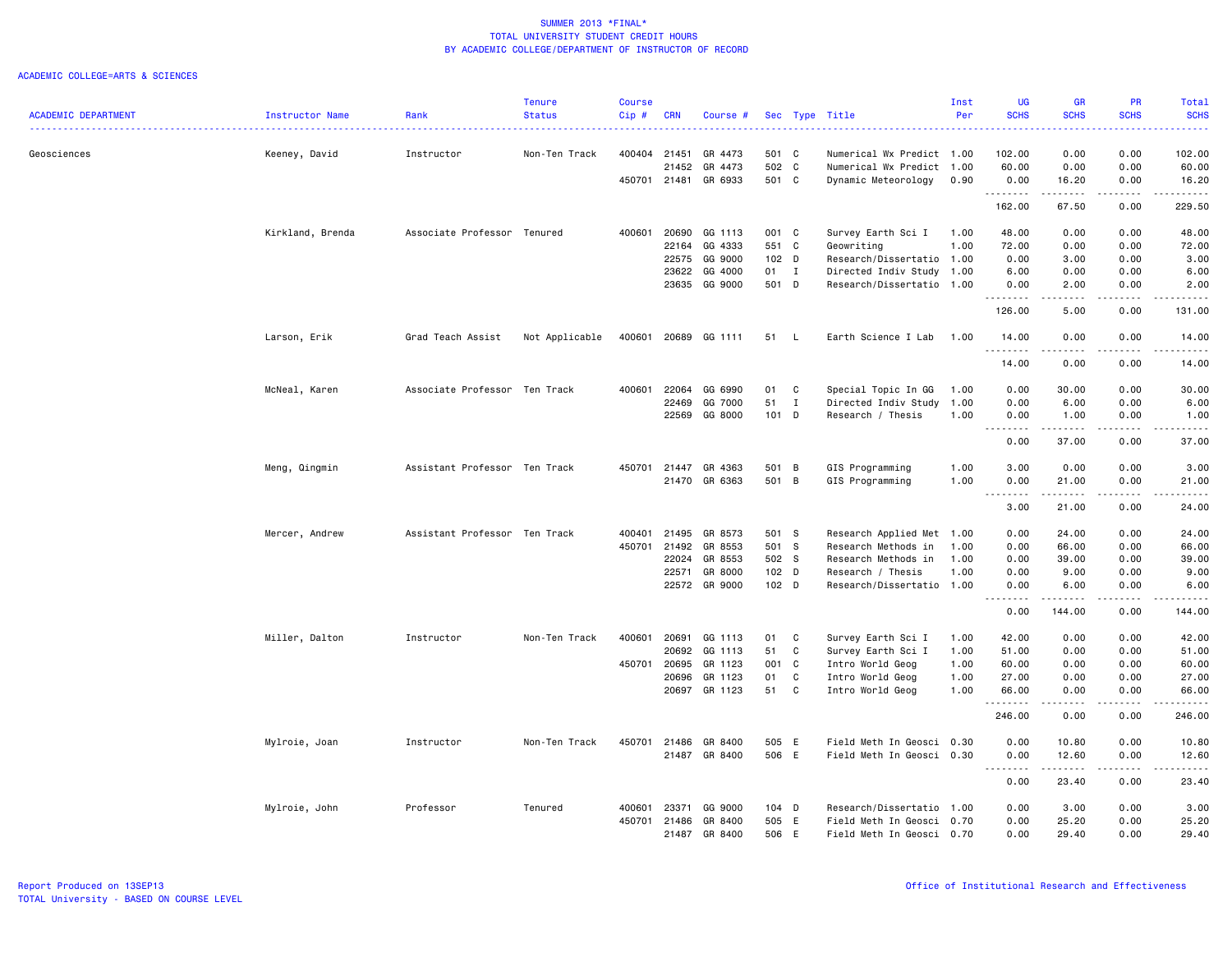|                            |                                                       |                             | Tenure         | <b>Course</b> |              |               |       |                           | Inst | UG                 | GR                                                                                                                                | <b>PR</b>                                                                                                                                                    | Total                |
|----------------------------|-------------------------------------------------------|-----------------------------|----------------|---------------|--------------|---------------|-------|---------------------------|------|--------------------|-----------------------------------------------------------------------------------------------------------------------------------|--------------------------------------------------------------------------------------------------------------------------------------------------------------|----------------------|
| <b>ACADEMIC DEPARTMENT</b> | Instructor Name                                       | Rank                        | <b>Status</b>  | Cip#          | <b>CRN</b>   | Course #      |       | Sec Type Title            | Per  | <b>SCHS</b>        | <b>SCHS</b>                                                                                                                       | <b>SCHS</b>                                                                                                                                                  | <b>SCHS</b>          |
|                            |                                                       |                             |                |               |              |               |       |                           |      | --------           | - - - - - - - -                                                                                                                   | .                                                                                                                                                            | .                    |
|                            |                                                       |                             |                |               |              |               |       |                           |      | 0.00               | 57.60                                                                                                                             | 0.00                                                                                                                                                         | 57.60                |
| Geosciences                | Nagel, Athena                                         | Instructor                  | Non-Ten Track  | 400601        | 22013        | GG 1111       | 501 L | Earth Science I Lab       | 1.00 | 18,00              | 0.00                                                                                                                              | 0.00                                                                                                                                                         | 18.00                |
|                            |                                                       |                             |                |               | 22014        | GG 1113       | 501 C | Survey Earth Sci I        | 1.00 | 78.00              | 0.00                                                                                                                              | 0.00                                                                                                                                                         | 78.00                |
|                            |                                                       |                             |                | 450701        | 21484        | GR 8400       | 503 E | Field Meth In Geosci 0.30 |      | 0.00<br><u>.</u>   | 8.10<br>$\frac{1}{2}$                                                                                                             | 0.00<br>.                                                                                                                                                    | 8.10<br>.            |
|                            |                                                       |                             |                |               |              |               |       |                           |      | 96.00              | 8.10                                                                                                                              | 0.00                                                                                                                                                         | 104.10               |
|                            | Nordstrom, Gregory                                    | Lecturer                    | Non-Ten Track  | 450701        | 21443        | GR 1114       | 501 C | Physical Geography        | 1.00 | 80.00              | 0.00                                                                                                                              | 0.00                                                                                                                                                         | 80.00                |
|                            |                                                       |                             |                |               | 21445        | GR 1603       | 501 C | Intro To Meteorology      | 1.00 | 39.00              | 0.00                                                                                                                              | 0.00                                                                                                                                                         | 39.00                |
|                            |                                                       |                             |                |               | 21448        | GR 4453       | 501 C | Weather Prediction I 1.00 |      | 102.00             | 0.00                                                                                                                              | 0.00                                                                                                                                                         | 102.00               |
|                            |                                                       |                             |                |               |              | 21449 GR 4453 | 502 C | Weather Prediction I 1.00 |      | 75.00<br>.         | 0.00<br>.                                                                                                                         | 0.00<br>.                                                                                                                                                    | 75.00<br>.           |
|                            |                                                       |                             |                |               |              |               |       |                           |      | 296.00             | 0.00                                                                                                                              | 0.00                                                                                                                                                         | 296.00               |
|                            | Rodgers, John                                         | Associate Professor Tenured |                | 400401        | 21503        | GR 8633       | 501 C | Climate Change            | 0.10 | 0.00               | 5.70                                                                                                                              | 0.00                                                                                                                                                         | 5.70                 |
|                            |                                                       |                             |                | 400601        | 21439        | GG 8203       | 501 C | Ocean Science             | 0.50 | 0.00               | 45.00                                                                                                                             | 0.00                                                                                                                                                         | 45.00                |
|                            |                                                       |                             |                |               | 21440        | GG 8203       | 502 C | Ocean Science             | 0.50 | 0.00               | 48.00                                                                                                                             | 0.00                                                                                                                                                         | 48.00                |
|                            |                                                       |                             |                | 450701 21446  |              | GR 4303       | 501 B | Principles of GIS         | 1.00 | 36.00              | 0.00                                                                                                                              | 0.00                                                                                                                                                         | 36.00                |
|                            |                                                       |                             |                |               | 21469        | GR 6303       | 501 B | Principles of GIS         | 1.00 | 0.00               | 12.00                                                                                                                             | 0.00                                                                                                                                                         | 12.00                |
|                            |                                                       |                             |                |               | 21485        | GR 8400       | 504 E | Field Meth In Geosci 0.70 |      | 0.00               | 21.00                                                                                                                             | 0.00                                                                                                                                                         | 21.00                |
|                            |                                                       |                             |                |               | 22146        | GR 4990       | 801 A | Special Topic In GR       | 1.00 | 27.00              | 0.00                                                                                                                              | 0.00                                                                                                                                                         | 27.00                |
|                            |                                                       |                             |                |               |              | 23692 GR 7000 | 51 I  | Directed Indiv Study      | 1.00 | 0.00               | 3.00                                                                                                                              | 0.00                                                                                                                                                         | 3.00                 |
|                            |                                                       |                             |                |               |              |               |       |                           |      | .<br>63.00         | 134.70                                                                                                                            | . <b>.</b><br>0.00                                                                                                                                           | . <b>.</b><br>197.70 |
|                            | Schmitz, Darrel                                       | Professor                   | Tenured        | 400601        | 23059        | GG 8000       | 103 D | Research / Thesis         | 1.00 | 0.00               | 8.00                                                                                                                              | 0.00                                                                                                                                                         | 8.00                 |
|                            |                                                       |                             |                |               |              | 23060 GG 9000 | 103 D | Research/Dissertatio 1.00 |      | 0.00               | 4.00                                                                                                                              | 0.00                                                                                                                                                         | 4.00                 |
|                            |                                                       |                             |                |               |              |               |       |                           |      | -----              | .                                                                                                                                 | .                                                                                                                                                            | $\cdots$             |
|                            |                                                       |                             |                |               |              |               |       |                           |      | 0.00               | 12.00                                                                                                                             | 0.00                                                                                                                                                         | 12.00                |
|                            | Sherman-Morris, Kathlee Assistant Professor Ten Track |                             |                | 400401        | 21498        | GR 8573       | 504 S | Research Applied Met 1.00 |      | 0.00               | 18.00                                                                                                                             | 0.00                                                                                                                                                         | 18.00                |
|                            |                                                       |                             |                | 450701        | 21458        | GR 4640       | 501 E | Met Internship            | 1.00 | 15.00              | 0.00                                                                                                                              | 0.00                                                                                                                                                         | 15.00                |
|                            |                                                       |                             |                |               | 21473        | GR 6603       | 501 C | Climatology               | 0.10 | 0.00               | 10.80                                                                                                                             | 0.00                                                                                                                                                         | 10.80                |
|                            |                                                       |                             |                |               | 21474        | GR 6603       | 502 C | Climatology               | 0.10 | 0.00               | 10.80                                                                                                                             | 0.00                                                                                                                                                         | 10.80                |
|                            |                                                       |                             |                |               | 21482        | GR 8400       | 501 E | Field Meth In Geosci      | 0.10 | 0.00               | 8.40                                                                                                                              | 0.00                                                                                                                                                         | 8.40                 |
|                            |                                                       |                             |                |               | 22015        | GR 8000       | 501 D | Research / Thesis         | 1.00 | 0.00               | 2.00                                                                                                                              | 0.00                                                                                                                                                         | 2.00                 |
|                            |                                                       |                             |                |               | 22173        | GR 8400       | 507 E | Field Meth In Geosci 0.10 |      | 0.00               | 3.90                                                                                                                              | 0.00                                                                                                                                                         | 3.90                 |
|                            |                                                       |                             |                |               | 23530        | GR 7000       | 501 I | Directed Indiv Study      | 1.00 | 0.00               | 1.00                                                                                                                              | 0.00                                                                                                                                                         | 1.00                 |
|                            |                                                       |                             |                |               | 23569        | GR 4000       | 501 I | Directed Indiv Study 1.00 |      | 1.00<br>. <b>.</b> | 0.00<br>$\frac{1}{2} \left( \frac{1}{2} \right) \left( \frac{1}{2} \right) \left( \frac{1}{2} \right) \left( \frac{1}{2} \right)$ | 0.00<br>.                                                                                                                                                    | 1.00<br>.            |
|                            |                                                       |                             |                |               |              |               |       |                           |      | 16.00              | 54.90                                                                                                                             | 0.00                                                                                                                                                         | 70.90                |
|                            | Sumrall, Jeanne                                       | Grad Teach Assist           | Not Applicable |               | 400601 21439 | GG 8203       | 501 C | Ocean Science             | 0.50 | 0.00               | 45.00                                                                                                                             | 0.00                                                                                                                                                         | 45.00                |
|                            |                                                       |                             |                |               |              | 21440 GG 8203 | 502 C | Ocean Science             | 0.50 | 0.00<br><u>.</u>   | 48.00<br>. <b>.</b> .                                                                                                             | 0.00<br>$\frac{1}{2} \left( \frac{1}{2} \right) \left( \frac{1}{2} \right) \left( \frac{1}{2} \right) \left( \frac{1}{2} \right) \left( \frac{1}{2} \right)$ | 48.00<br>.           |
|                            |                                                       |                             |                |               |              |               |       |                           |      | 0.00               | 93.00                                                                                                                             | 0.00                                                                                                                                                         | 93.00                |
|                            | Vandewege, Reynold                                    | Instructor                  | Non-Ten Track  | 450701        | 20699        | GR 4640       | 01 E  | Met Internship            | 1.00 | 9.00               | 0.00                                                                                                                              | 0.00                                                                                                                                                         | 9.00                 |
|                            |                                                       |                             |                |               | 20700        | GR 4640       | 101 E | Met Internship            | 1.00 | 6.00               | 0.00                                                                                                                              | 0.00                                                                                                                                                         | 6.00                 |
|                            |                                                       |                             |                |               | 21473        | GR 6603       | 501 C | Climatology               | 0.90 | 0.00               | 97.20                                                                                                                             | 0.00                                                                                                                                                         | 97.20                |
|                            |                                                       |                             |                |               | 21474        | GR 6603       | 502 C | Climatology               | 0.90 | 0.00               | 97.20                                                                                                                             | 0.00                                                                                                                                                         | 97.20                |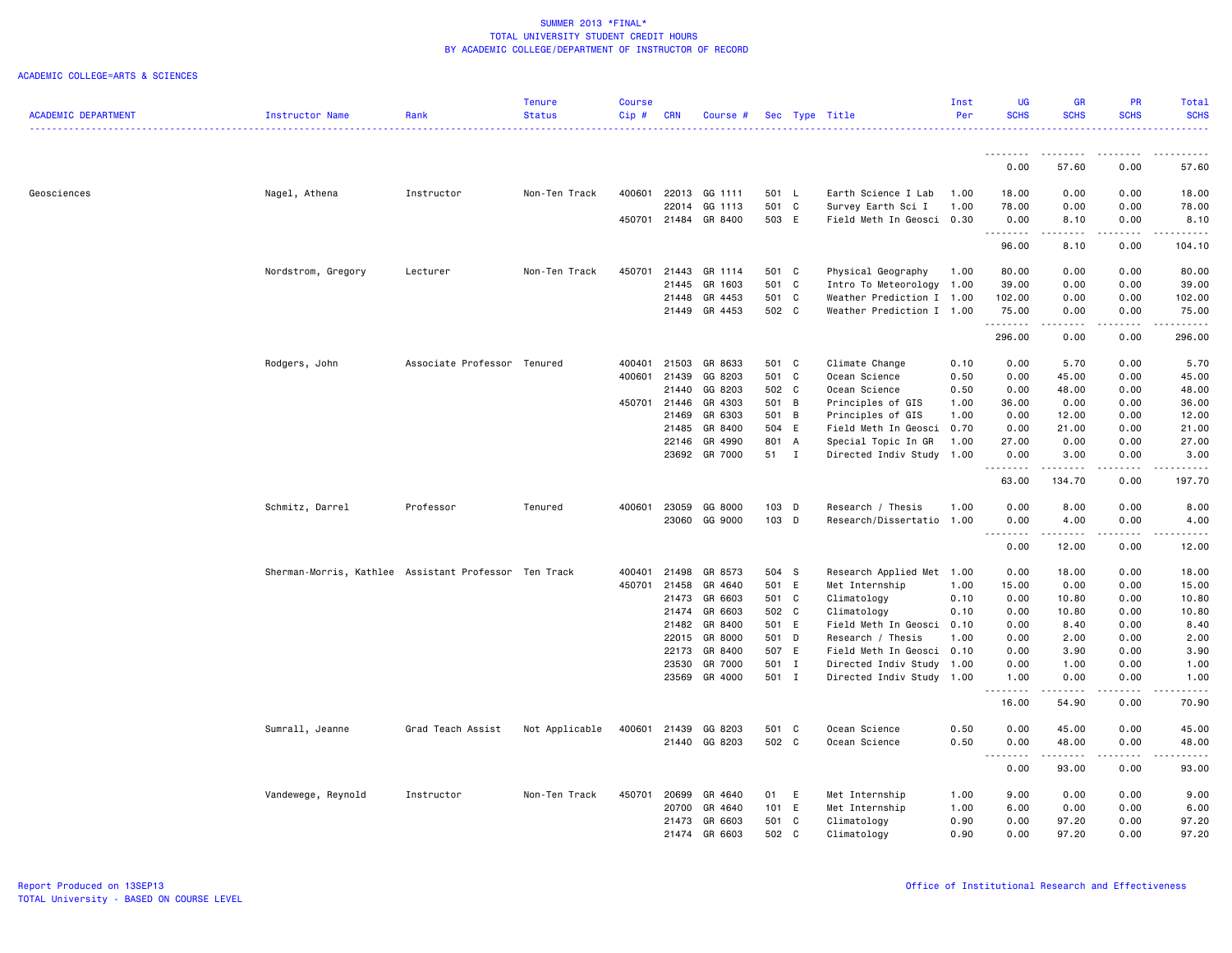|                            |                  |            | <b>Tenure</b> | <b>Course</b> |            |               |         |                      | Inst | <b>UG</b>           | <b>GR</b>   | <b>PR</b>     | Total             |
|----------------------------|------------------|------------|---------------|---------------|------------|---------------|---------|----------------------|------|---------------------|-------------|---------------|-------------------|
| <b>ACADEMIC DEPARTMENT</b> | Instructor Name  | Rank       | <b>Status</b> | Cip#          | <b>CRN</b> | Course #      |         | Sec Type Title       | Per  | <b>SCHS</b>         | <b>SCHS</b> | <b>SCHS</b>   | <b>SCHS</b>       |
|                            |                  |            |               |               |            |               |         |                      |      | ---------           | .           | .             | .                 |
|                            |                  |            |               |               |            |               |         |                      |      | 15.00               | 194.40      | 0.00          | 209.40            |
| Geosciences                | Wallace, Timothy | Instructor | Non-Ten Track | 450701        | 21455      | GR 4613       | 501 B   | Applied Climatology  | 1.00 | 90.00               | 0.00        | 0.00          | 90.00             |
|                            |                  |            |               |               |            | 21456 GR 4613 | 502 B   | Applied Climatology  | 1.00 | 63.00               | 0.00        | 0.00          | 63.00             |
|                            |                  |            |               |               | 21460      | GR 4713       | 501 B   | Synoptic Met I       | 1.00 | 24.00               | 0.00        | 0.00          | 24.00             |
|                            |                  |            |               |               | 21485      | GR 8400       | 504 E   | Field Meth In Geosci | 0.30 | 0.00                | 9.00        | 0.00          | 9.00              |
|                            |                  |            |               |               |            |               |         |                      |      | ---------<br>177.00 | .<br>9.00   | .<br>0.00     | -------<br>186.00 |
|                            | Weeks, Brittany  | Lecturer   | Non-Ten Track | 400601        | 21298      | GG 1111       | $201$ L | Earth Science I Lab  | 1.00 | 15.00               | 0.00        | 0.00          | 15.00             |
|                            |                  |            |               |               | 21300      | GG 1113       | 201 C   | Survey Earth Sci I   | 1.00 | 57.00               | 0.00        | 0.00          | 57.00             |
|                            |                  |            |               |               |            | 22462 GG 1113 | 202 C   | Survey Earth Sci I   | 1.00 | 6.00                | 0.00        | 0.00          | 6.00              |
|                            |                  |            |               |               |            | 22463 GG 1111 | 202 L   | Earth Science I Lab  | 1.00 | 2.00                | 0.00        | 0.00          | 2.00              |
|                            |                  |            |               |               |            |               |         |                      |      | --------<br>80.00   | 0.00        | -----<br>0.00 | .<br>80.00        |
|                            |                  |            |               |               |            |               |         |                      |      | ========            | ---------   | ---------     | ==========        |
| Geosciences                |                  |            |               |               |            |               |         |                      |      | 1855.00             | 1201.00     | 0.00          | 3056,00           |
|                            |                  |            |               |               |            |               |         |                      |      | ========            |             |               | ==========        |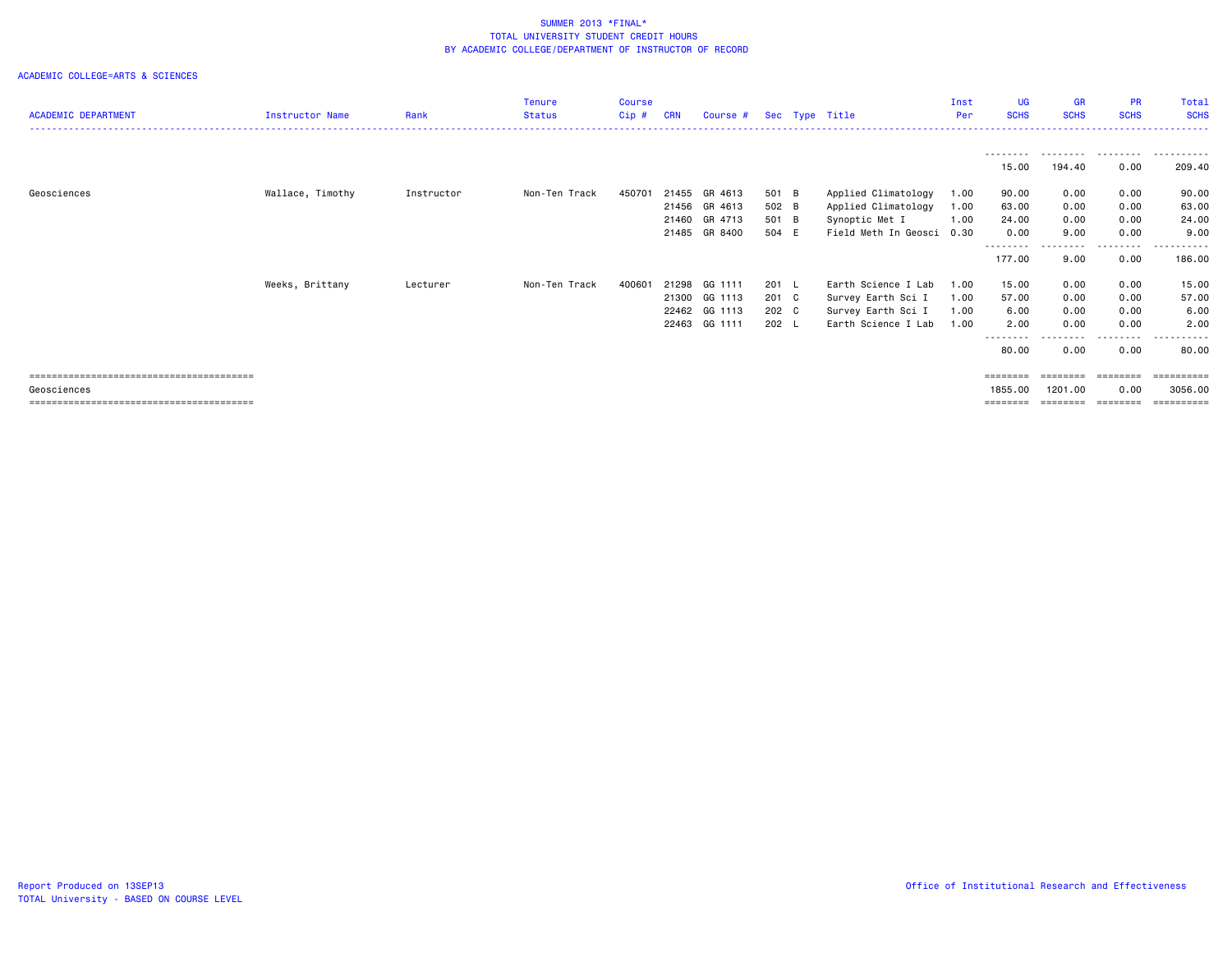|                            |                     |                               | <b>Tenure</b>  | <b>Course</b>    |            |                      |         |              |                                                        | Inst | <b>UG</b>                                 | <b>GR</b>             | <b>PR</b>         | Total                                                                                                                              |
|----------------------------|---------------------|-------------------------------|----------------|------------------|------------|----------------------|---------|--------------|--------------------------------------------------------|------|-------------------------------------------|-----------------------|-------------------|------------------------------------------------------------------------------------------------------------------------------------|
| <b>ACADEMIC DEPARTMENT</b> | Instructor Name     | Rank                          | <b>Status</b>  | $Cip$ #          | <b>CRN</b> | Course #             |         |              | Sec Type Title                                         | Per  | <b>SCHS</b>                               | <b>SCHS</b>           | <b>SCHS</b>       | <b>SCHS</b>                                                                                                                        |
| History                    | Anderson, David     | Grad Teach Assist             | Not Applicable | 450801           | 20714      | HI 1163              | 51      | C            | Wld Hst Before 1500                                    | 1.00 | 24.00                                     | 0.00                  | 0.00              | 24.00                                                                                                                              |
|                            |                     |                               |                |                  |            |                      |         |              |                                                        |      | <u>.</u><br>24.00                         | $- - - -$<br>0.00     | $- - - -$<br>0.00 | $\frac{1}{2}$<br>24.00                                                                                                             |
|                            | Barfield, Karrie    | Grad Teach Assist             | Not Applicable |                  |            | 050114 20720 HI 1223 | 51      | $\mathbf{C}$ | Modern Western World                                   | 1.00 | 36.00<br>.                                | 0.00                  | 0.00              | 36.00<br>. <u>.</u> .                                                                                                              |
|                            |                     |                               |                |                  |            |                      |         |              |                                                        |      | 36.00                                     | 0.00                  | 0.00              | 36.00                                                                                                                              |
|                            | Bates, Toby         | Assistant Professor Ten Track |                | 450801           | 21772      | HI 6163              | 201 C   |              | U S Hist 1917-1945                                     | 1.00 | 0.00                                      | 6.00                  | 0.00              | 6.00                                                                                                                               |
|                            |                     |                               |                |                  | 21779      | HI 6323              | 201 C   |              | American West                                          | 1.00 | 0.00                                      | 21.00                 | 0.00              | 21.00                                                                                                                              |
|                            |                     |                               |                | 540102 21771     |            | HI 4163              | 201 C   |              | U S Hist 1917-1945                                     | 1.00 | 33.00                                     | 0.00                  | 0.00              | 33.00                                                                                                                              |
|                            |                     |                               |                |                  | 21778      | HI 4323              | 201 C   |              | American West                                          | 1.00 | 33.00<br>.                                | 0.00                  | 0.00              | 33.00<br>.                                                                                                                         |
|                            |                     |                               |                |                  |            |                      |         |              |                                                        |      | 66.00                                     | 27.00                 | 0.00              | 93.00                                                                                                                              |
|                            | Bruton, Kathryn     | Lecturer                      | Non-Ten Track  |                  |            | 050125 21787 HI 4763 | 201 C   |              | Hist Of Mod Ger                                        | 1.00 | 21.00<br>$\sim$ $\sim$ $\sim$ $\sim$<br>. | 0.00                  | 0.00              | 21.00                                                                                                                              |
|                            |                     |                               |                |                  |            |                      |         |              |                                                        |      | 21.00                                     | 0.00                  | 0.00              | 21.00                                                                                                                              |
|                            | Damms, Richard      | Associate Professor Tenured   |                | 450801           | 21980      | HI 6173              | 001 C   |              | U S Hist Since 1945                                    | 1.00 | 0.00                                      | 3.00                  | 0.00              | 3.00                                                                                                                               |
|                            |                     |                               |                |                  |            | 540102 21979 HI 4173 | 001 C   |              | U S Hist Since 1945                                    | 1.00 | 24.00<br>.                                | 0.00<br>-----         | 0.00<br>.         | 24.00<br>.                                                                                                                         |
|                            |                     |                               |                |                  |            |                      |         |              |                                                        |      | 24.00                                     | 3.00                  | 0.00              | 27.00                                                                                                                              |
|                            | Forrest, John       | Grad Teach Assist             | Not Applicable |                  |            | 540102 20711 HI 1073 | 01      | C            | Modern U S History                                     | 1.00 | 42.00                                     | 0.00<br>$- - - - -$   | 0.00<br>.         | 42.00<br>.                                                                                                                         |
|                            |                     |                               |                |                  |            |                      |         |              |                                                        |      | 42.00                                     | 0.00                  | 0.00              | 42.00                                                                                                                              |
|                            | Hauser, Jason       | Grad Teach Assist             | Not Applicable |                  |            | 540102 20708 HI 1063 | 51      | C            | Early U S History                                      | 1.00 | 45.00                                     | 0.00                  | 0.00              | 45.00                                                                                                                              |
|                            |                     |                               |                |                  |            |                      |         |              |                                                        |      | .<br>45.00                                | 0.00                  | $- - - -$<br>0.00 | .<br>45.00                                                                                                                         |
|                            |                     | Associate Professor Tenured   |                |                  | 21981      | HI 4713              | 001 C   |              |                                                        |      | 24.00                                     | 0.00                  | 0.00              | 24.00                                                                                                                              |
|                            | Hay, William        |                               |                | 050299<br>450801 |            | 21982 HI 6713        | 001 C   |              | Tudor&Stuart England 1.00<br>Tudor&Stuart England 1.00 |      | 0.00                                      | 18.00                 | 0.00              | 18.00                                                                                                                              |
|                            |                     |                               |                |                  |            |                      |         |              |                                                        |      | .                                         | .                     | .                 | .                                                                                                                                  |
|                            |                     |                               |                |                  |            |                      |         |              |                                                        |      | 24.00                                     | 18.00                 | 0.00              | 42.00                                                                                                                              |
|                            | Holley, Brady       | Grad Teach Assist             | Not Applicable | 450801           |            | 21983 HI 1163        | 01      | $\mathbf{C}$ | Wld Hst Before 1500                                    | 1.00 | 33.00                                     | 0.00                  | 0.00              | 33.00<br>$\frac{1}{2} \left( \frac{1}{2} \right) \left( \frac{1}{2} \right) \left( \frac{1}{2} \right) \left( \frac{1}{2} \right)$ |
|                            |                     |                               |                |                  |            |                      |         |              |                                                        |      | 33.00                                     | 0.00                  | 0.00              | 33.00                                                                                                                              |
|                            | Johnson, Kevin      | Grad Teach Assist             | Not Applicable |                  |            | 450801 20722 HI 3333 | 001 C   |              | Mississippi History                                    | 1.00 | 24.00<br>. <b>.</b>                       | 0.00<br>-----         | 0.00<br>.         | 24.00<br>. <u>.</u> .                                                                                                              |
|                            |                     |                               |                |                  |            |                      |         |              |                                                        |      | 24.00                                     | 0.00                  | 0.00              | 24.00                                                                                                                              |
|                            | Kraszewski, Gracjan | Grad Teach Assist             | Not Applicable |                  |            | 050114 20717 HI 1213 | 01      | C            | Early Western World                                    | 1.00 | 21.00<br>.                                | 0.00<br>.             | 0.00<br>.         | 21.00<br>.                                                                                                                         |
|                            |                     |                               |                |                  |            |                      |         |              |                                                        |      | 21.00                                     | 0.00                  | 0.00              | 21.00                                                                                                                              |
|                            | Marcus, Alan        | Professor                     | Tenured        |                  |            | 540102 22818 HI 8000 | $101$ D |              | Research / Thesis                                      | 1.00 | 0.00                                      | 7.00<br>$\frac{1}{2}$ | 0.00<br>$- - - -$ | 7.00<br>$    -$                                                                                                                    |
|                            |                     |                               |                |                  |            |                      |         |              |                                                        |      | $\sim$ $\sim$<br>.<br>0.00                | 7.00                  | 0.00              | 7.00                                                                                                                               |
|                            | Mosley, Kasey       | Grad Teach Assist             | Not Applicable |                  |            | 540102 20712 HI 1073 | 51      | C            | Modern U S History                                     | 1.00 | 42.00                                     | 0.00                  | 0.00              | 42.00                                                                                                                              |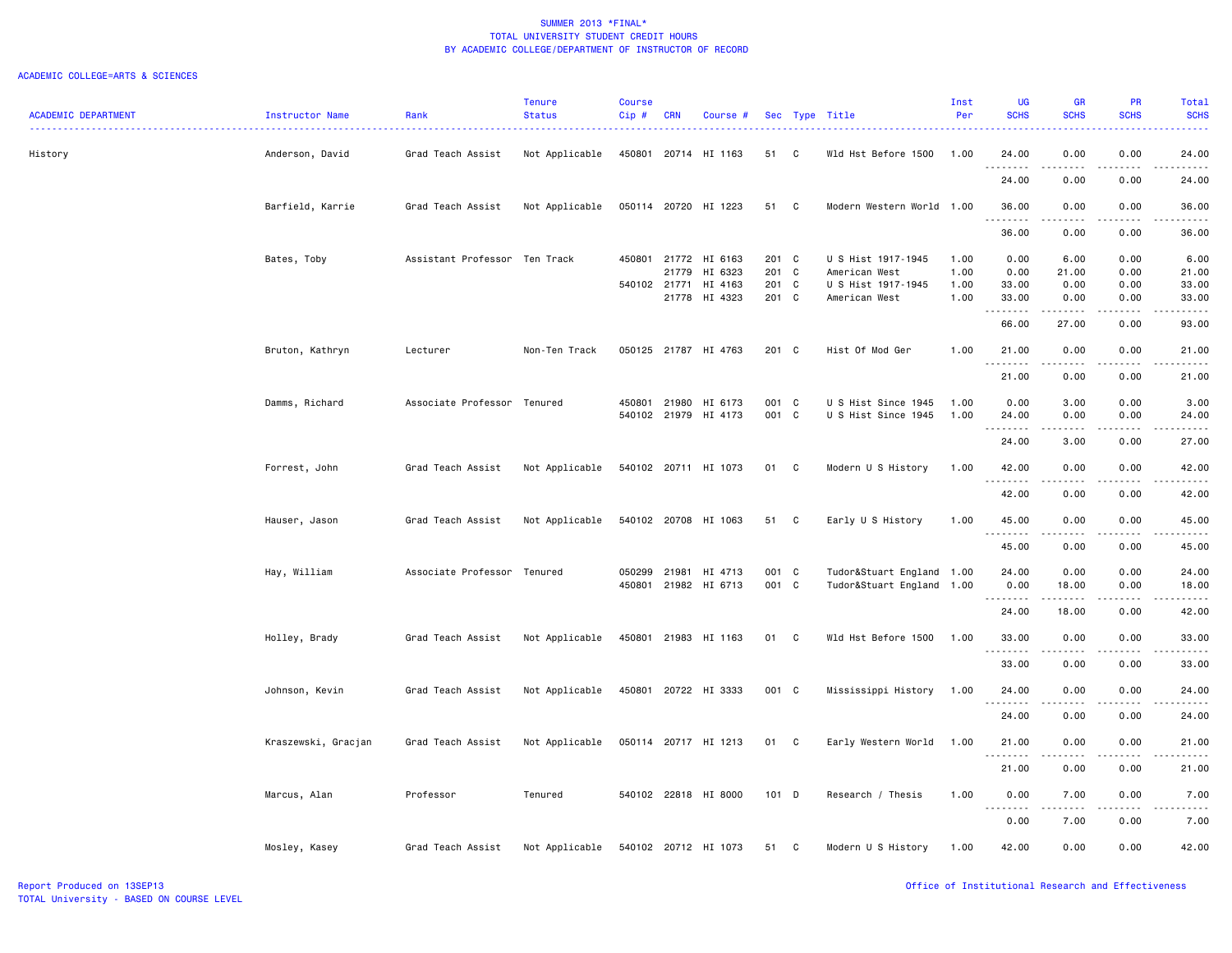| <b>ACADEMIC DEPARTMENT</b> | <b>Instructor Name</b> | Rank              | <b>Tenure</b><br><b>Status</b> | <b>Course</b><br>Cip# | CRN   | Course #             |       | Sec Type Title            | Inst<br>Per | <b>UG</b><br><b>SCHS</b> | <b>GR</b><br><b>SCHS</b> | <b>PR</b><br><b>SCHS</b>                                                                                                          | Total<br><b>SCHS</b>  |
|----------------------------|------------------------|-------------------|--------------------------------|-----------------------|-------|----------------------|-------|---------------------------|-------------|--------------------------|--------------------------|-----------------------------------------------------------------------------------------------------------------------------------|-----------------------|
|                            |                        |                   |                                |                       |       |                      |       |                           |             |                          |                          |                                                                                                                                   |                       |
|                            |                        |                   |                                |                       |       |                      |       |                           |             | ---------<br>42.00       | .<br>0.00                | .<br>0.00                                                                                                                         | .<br>42.00            |
| History                    | Nelson, Kelli          | Grad Teach Assist | Not Applicable                 |                       |       | 540102 20707 HI 1063 | 01 C  | Early U S History         | 1.00        | 30.00                    | 0.00                     | 0.00                                                                                                                              | 30.00                 |
|                            |                        |                   |                                |                       |       |                      |       |                           |             | --------<br>30.00        | 0.00                     | $\frac{1}{2} \left( \frac{1}{2} \right) \left( \frac{1}{2} \right) \left( \frac{1}{2} \right) \left( \frac{1}{2} \right)$<br>0.00 | .<br>30.00            |
|                            | Snyder, Christopher    | Non-Faculty       | Tenured                        | 309999                | 21638 | ISE 4200             | 804 A | Intl Student Exchang 1.00 |             | 60.00<br>--------        | 0.00<br>.                | 0.00<br>. <b>.</b>                                                                                                                | 60.00                 |
|                            |                        |                   |                                |                       |       |                      |       |                           |             | 60.00                    | 0.00                     | 0.00                                                                                                                              | 60.00                 |
|                            | Timmerman, Nicholas    | Grad Teach Assist | Not Applicable                 | 540102                |       | 20710 HI 1073        | 001 C | Modern U S History        | 1.00        | 30.00<br>---------       | 0.00<br>.                | 0.00<br>.                                                                                                                         | 30.00<br>.            |
|                            |                        |                   |                                |                       |       |                      |       |                           |             | 30.00                    | 0.00                     | 0.00                                                                                                                              | 30.00                 |
|                            | Uzoigwe, Godfrey       | Professor         | Tenured                        | 050299                | 20726 | HI 4413              | 51 C  | Ancient Greece Rome       | 1.00        | 33.00                    | 0.00                     | 0.00                                                                                                                              | 33.00                 |
|                            |                        |                   |                                | 450801                |       | 20730 HI 6413        | 51 C  | Ancient Greece Rome       | 1.00        | 0.00<br>.                | 9.00<br>----             | 0.00<br>$\cdots$                                                                                                                  | 9.00                  |
|                            |                        |                   |                                |                       |       |                      |       |                           |             | 33.00                    | 9.00                     | 0.00                                                                                                                              | 42.00                 |
|                            | Warrick, Alyssa        | Grad Teach Assist | Not Applicable                 |                       |       | 540102 20706 HI 1063 | 001 C | Early U S History         | 1.00        | 39.00<br>--------        | 0.00                     | 0.00                                                                                                                              | 39.00<br>. <b>.</b> . |
|                            |                        |                   |                                |                       |       |                      |       |                           |             | 39.00                    | 0.00                     | 0.00                                                                                                                              | 39.00                 |
|                            |                        |                   |                                |                       |       |                      |       |                           |             | ========                 | ========                 | ========                                                                                                                          | <b>Expressed</b>      |
| History                    |                        |                   |                                |                       |       |                      |       |                           |             | 594.00<br>========       | 64.00<br>========        | 0.00<br>========                                                                                                                  | 658.00<br>=======     |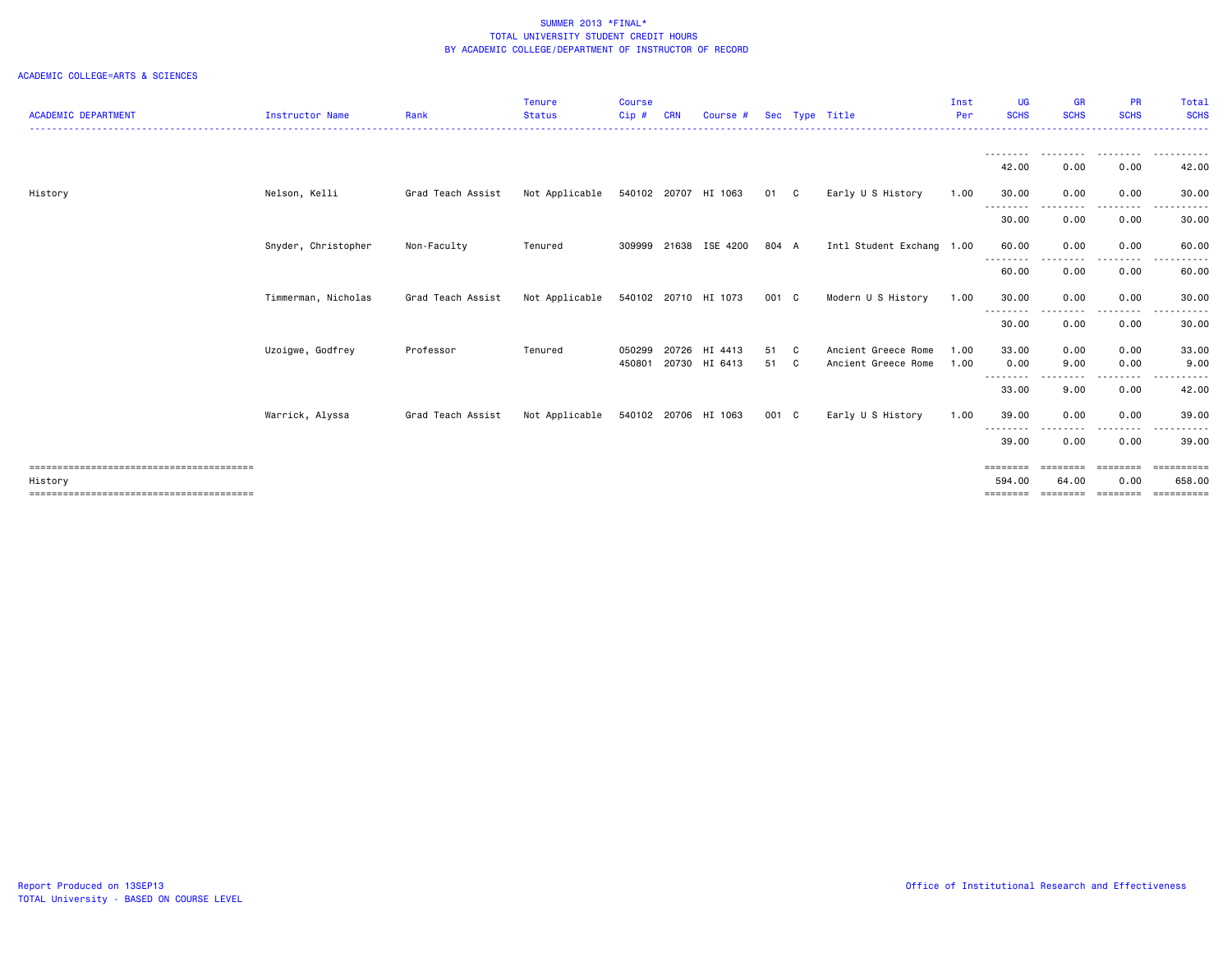|                            |                        |                   | <b>Tenure</b>  | Course |            |               |       |                |                           | Inst | <b>UG</b>   | <b>GR</b>                                                                                                                                                    | <b>PR</b>                    | Total                                        |
|----------------------------|------------------------|-------------------|----------------|--------|------------|---------------|-------|----------------|---------------------------|------|-------------|--------------------------------------------------------------------------------------------------------------------------------------------------------------|------------------------------|----------------------------------------------|
| <b>ACADEMIC DEPARTMENT</b> | Instructor Name        | Rank              | <b>Status</b>  | Cip#   | <b>CRN</b> | Course #      |       |                | Sec Type Title            | Per  | <b>SCHS</b> | <b>SCHS</b>                                                                                                                                                  | <b>SCHS</b>                  | <b>SCHS</b>                                  |
|                            |                        |                   |                |        |            |               |       |                | <u>.</u>                  |      |             |                                                                                                                                                              |                              |                                              |
| Mathematics & Statistics   | Ballamoole, Snehalatha | Grad Teach Assist | Not Applicable | 270101 | 20842      | MA 1313       | 51    | C              | College Algebra           | 1.00 | 36.00       | 0.00                                                                                                                                                         | 0.00                         | 36.00                                        |
|                            |                        |                   |                |        | 20844      | MA 1313       | 53    | К              | College Algebra           | 1.00 | 0.00        | 0.00                                                                                                                                                         | 0.00                         | 0.00                                         |
|                            |                        |                   |                |        | 20845      | MA 1313       | 54    | К              | College Algebra           | 1.00 | 0.00        | 0.00                                                                                                                                                         | 0.00                         | 0.00                                         |
|                            |                        |                   |                |        |            | 20846 MA 1313 | 55    | К              | College Algebra           | 1.00 | 0.00        | 0.00                                                                                                                                                         | 0.00                         | 0.00                                         |
|                            |                        |                   |                |        |            |               |       |                |                           |      | .<br>36.00  | .<br>0.00                                                                                                                                                    | .<br>0.00                    | .<br>36.00                                   |
|                            | Banik, Robert          | Instructor        | Non-Ten Track  | 131315 | 23694      | LSK 2990      | P02 C |                | Special Topic In LSK 1.00 |      | 66.00       | 0.00                                                                                                                                                         | 0.00                         | 66.00                                        |
|                            |                        |                   |                | 270101 | 20831      | MA 0103       | P02 K |                | Intermediate Algebra      | 1.00 | 0.00        | 0.00                                                                                                                                                         | 0.00                         | 0.00                                         |
|                            |                        |                   |                |        | 20861      | MA 1613       | 001 C |                | Cal Bus & Life Sc I       | 1.00 | 48.00       | 0.00                                                                                                                                                         | 0.00                         | 48.00                                        |
|                            |                        |                   |                |        | 21519      | MA 1323       | 501   | $\mathbf{C}$   | Trigonometry              | 1.00 | 42.00       | 0.00                                                                                                                                                         | 0.00                         | 42.00                                        |
|                            |                        |                   |                |        | 23077      | MA 0103       | P01 C |                | Intermediate Algebra 1.00 |      | 66.00       | 0.00                                                                                                                                                         | 0.00                         | 66.00                                        |
|                            |                        |                   |                |        |            |               |       |                |                           |      | .<br>222.00 | د د د د<br>0.00                                                                                                                                              | .<br>0.00                    | .<br>222.00                                  |
|                            | Crittenden, Marjorie   | Instructor        | Non-Ten Track  | 270101 | 20835      | MA 1313       | 001 B |                | College Algebra           | 1.00 | 54.00       | 0.00                                                                                                                                                         | 0.00                         | 54.00                                        |
|                            |                        |                   |                |        | 21518      | MA 1313       | 501 C |                | College Algebra           | 1.00 | 63.00       | 0.00                                                                                                                                                         | 0.00                         | 63.00                                        |
|                            |                        |                   |                |        | 23693      | MA 0103       | P03 C |                | Intermediate Algebra 1.00 |      | 66.00       | 0.00                                                                                                                                                         | 0.00                         | 66.00                                        |
|                            |                        |                   |                |        | 23699      | MA 0103       | P04 K |                | Intermediate Algebra      | 1.00 | 0.00        | 0.00                                                                                                                                                         | 0.00                         | 0.00                                         |
|                            |                        |                   |                | 270501 | 20886      | MA 2113       | 51    | $\overline{B}$ | Intro to Stats            | 1.00 | 27.00       | 0.00                                                                                                                                                         | 0.00                         | 27.00                                        |
|                            |                        |                   |                |        | 20887      | MA 2113       | 52    | K              | Intro to Stats            | 1.00 | 0.00        | 0.00                                                                                                                                                         | 0.00                         | 0.00                                         |
|                            |                        |                   |                |        | 20888      | MA 2113       | 53    | K              | Intro to Stats            | 1.00 | 0.00        | 0.00                                                                                                                                                         | 0.00                         | 0.00                                         |
|                            |                        |                   |                |        | 20889      | MA 2113       | 54    | К              | Intro to Stats            | 1.00 | 0.00        | 0.00                                                                                                                                                         | 0.00                         | 0.00                                         |
|                            |                        |                   |                |        | 21164      | ST 2113       | 51    | B              | Intro to Stats            | 1.00 | 105.00      | 0.00                                                                                                                                                         | 0.00                         | 105.00                                       |
|                            |                        |                   |                |        | 21165      | ST 2113       | 52    | K              | Intro to Stats            | 1.00 | 0.00        | 0.00                                                                                                                                                         | 0.00                         | 0.00                                         |
|                            |                        |                   |                |        | 21166      | ST 2113       | 53    | К              | Intro to Stats            | 1.00 | 0.00        | 0.00                                                                                                                                                         | 0.00                         | 0.00                                         |
|                            |                        |                   |                |        | 21167      | ST 2113       | 54    | K              | Intro to Stats            | 1.00 | 0.00        | 0.00                                                                                                                                                         | 0.00                         | 0.00                                         |
|                            |                        |                   |                |        | 21168      | ST 2113       | 55    | K              | Intro to Stats            | 1.00 | 0.00        | 0.00                                                                                                                                                         | 0.00                         | 0.00                                         |
|                            |                        |                   |                |        | 21525      | MA 2113       | 501 C |                | Intro to Stats            | 1.00 | 45.00       | 0.00                                                                                                                                                         | 0.00                         | 45.00                                        |
|                            |                        |                   |                |        |            | 21567 ST 2113 | 501 C |                | Intro to Stats            | 1.00 | 30.00       | 0.00                                                                                                                                                         | 0.00                         | 30.00                                        |
|                            |                        |                   |                |        |            |               |       |                |                           |      | .<br>390.00 | 0.00                                                                                                                                                         | $\sim$ $\sim$ $\sim$<br>0.00 | $\sim$ $\sim$ $\sim$ $\sim$ $\sim$<br>390.00 |
|                            | Dang, Hai              | Professor         | Tenured        | 270101 | 20870      | MA 1713       | 51    | C              | Calculus I                | 1.00 | 54.00       | 0.00                                                                                                                                                         | 0.00                         | 54.00                                        |
|                            |                        |                   |                |        | 20907      | MA 3253       | 03    | $\mathbf C$    | Diff Equations            | 1.00 | 42.00       | 0.00                                                                                                                                                         | 0.00                         | 42.00                                        |
|                            |                        |                   |                |        | 21837      | MA 3253       | 53    | C              | Diff Equations            | 1.00 | 51.00       | 0.00                                                                                                                                                         | 0.00                         | 51.00                                        |
|                            |                        |                   |                |        | 23389      | MA 9000       | 02    | D              | Research / Diss           | 1.00 | 0.00        | 1.00                                                                                                                                                         | 0.00                         | 1.00                                         |
|                            |                        |                   |                |        |            |               |       |                |                           |      | .<br>147.00 | $\frac{1}{2} \left( \frac{1}{2} \right) \left( \frac{1}{2} \right) \left( \frac{1}{2} \right) \left( \frac{1}{2} \right) \left( \frac{1}{2} \right)$<br>1.00 | .<br>0.00                    | 148.00                                       |
|                            | Dobson, Edward         | Professor         | Tenured        | 270101 | 20843      | MA 1313       | 52    | C              | College Algebra           | 1.00 | 42.00       | 0.00                                                                                                                                                         | 0.00                         | 42.00                                        |
|                            |                        |                   |                |        | 20847      | MA 1313       | 56    | К              | College Algebra           | 1.00 | 0.00        | 0.00                                                                                                                                                         | 0.00                         | 0.00                                         |
|                            |                        |                   |                |        | 21835      | MA 1723       | 53    | C              | Calculus II               | 1.00 | 51.00       | 0.00                                                                                                                                                         | 0.00                         | 51.00                                        |
|                            |                        |                   |                |        | 23390      | MA 9000       | 03    | D              | Research / Diss           | 1.00 | 0.00        | 3.00                                                                                                                                                         | 0.00                         | 3.00                                         |
|                            |                        |                   |                |        | 23391      | MA 9000       | 52    | D              | Research / Diss           | 1.00 | 0.00        | 3.00                                                                                                                                                         | 0.00                         | 3.00                                         |
|                            |                        |                   |                |        |            |               |       |                |                           |      | 93.00       | 6.00                                                                                                                                                         | 0.00                         | 99.00                                        |
|                            |                        |                   |                |        |            |               |       |                |                           |      |             |                                                                                                                                                              |                              |                                              |
|                            | Eaton, Jonathan        | Instructor        | Non-Ten Track  | 270501 | 20877      | MA 2113       | 001 C |                | Intro to Stats            | 1.00 | 57.00       | 0.00                                                                                                                                                         | 0.00                         | 57.00                                        |
|                            |                        |                   |                |        | 20878      | MA 2113       | 002 K |                | Intro to Stats            | 1.00 | 0.00        | 0.00                                                                                                                                                         | 0.00                         | 0.00                                         |
|                            |                        |                   |                |        | 20879      | MA 2113       | 003 K |                | Intro to Stats            | 1.00 | 0.00        | 0.00                                                                                                                                                         | 0.00                         | 0.00                                         |
|                            |                        |                   |                |        | 20880      | MA 2113       | 01    | $\overline{B}$ | Intro to Stats            | 1.00 | 21.00       | 0.00                                                                                                                                                         | 0.00                         | 21.00                                        |
|                            |                        |                   |                |        | 20881      | MA 2113       | 03    | К              | Intro to Stats            | 1.00 | 0.00        | 0.00                                                                                                                                                         | 0.00                         | 0.00                                         |
|                            |                        |                   |                |        | 20882      | MA 2113       | 04    | К              | Intro to Stats            | 1.00 | 0.00        | 0.00                                                                                                                                                         | 0.00                         | 0.00                                         |
|                            |                        |                   |                |        | 20883      | MA 2113       | 05    | К              | Intro to Stats            | 1.00 | 0.00        | 0.00                                                                                                                                                         | 0.00                         | 0.00                                         |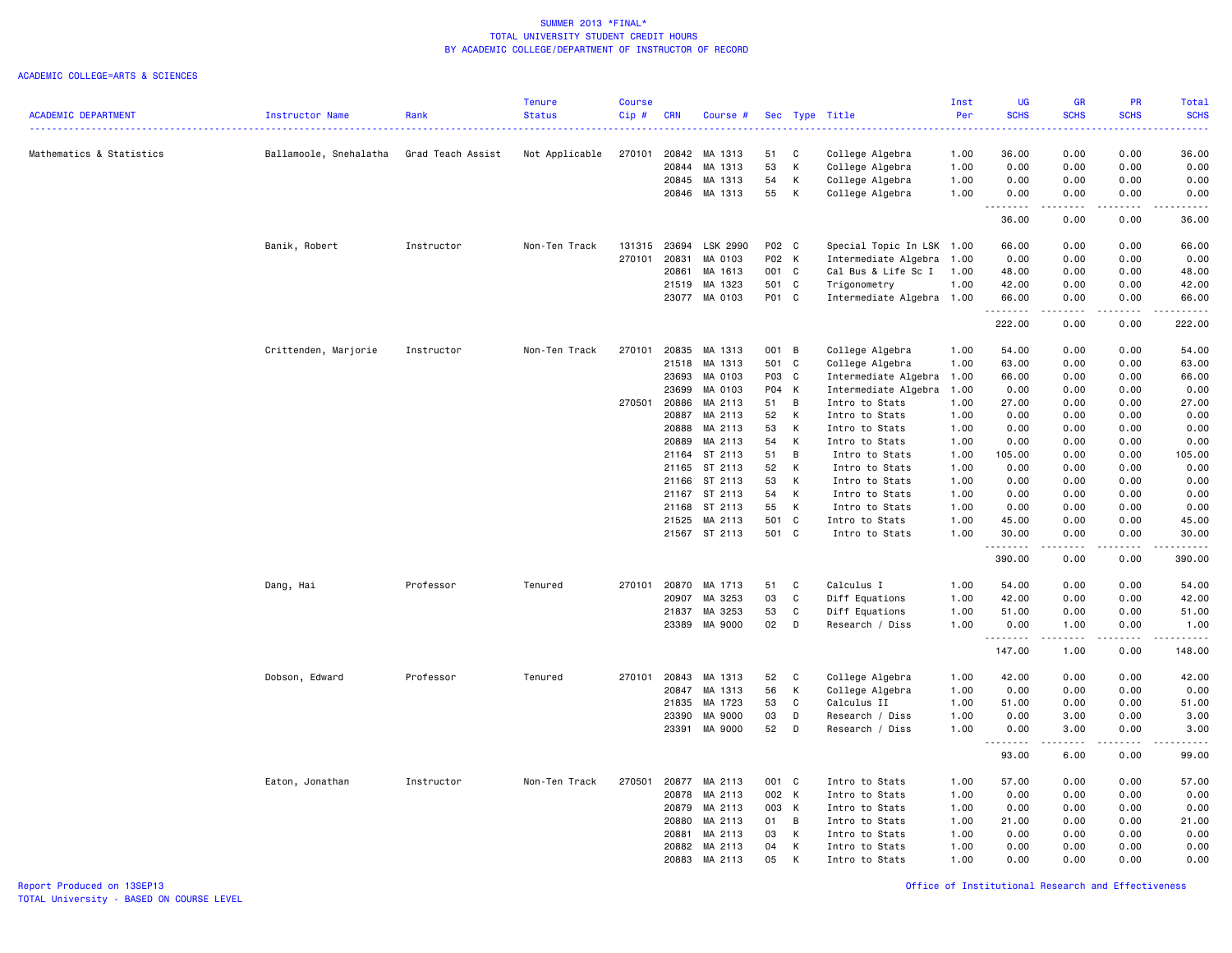|                            |                  |                               | <b>Tenure</b> | <b>Course</b> |              |                      |       |              |                           | Inst | UG                   | GR                                                                                                                                                                                      | PR                                  | Total                                                                                                                                                        |
|----------------------------|------------------|-------------------------------|---------------|---------------|--------------|----------------------|-------|--------------|---------------------------|------|----------------------|-----------------------------------------------------------------------------------------------------------------------------------------------------------------------------------------|-------------------------------------|--------------------------------------------------------------------------------------------------------------------------------------------------------------|
| <b>ACADEMIC DEPARTMENT</b> | Instructor Name  | Rank                          | <b>Status</b> | Cip#          | <b>CRN</b>   | Course #             |       |              | Sec Type Title            | Per  | <b>SCHS</b>          | <b>SCHS</b>                                                                                                                                                                             | <b>SCHS</b>                         | <b>SCHS</b><br>.                                                                                                                                             |
| Mathematics & Statistics   | Eaton, Jonathan  | Instructor                    | Non-Ten Track | 270501        | 20884        | MA 2113              | 06    | К            | Intro to Stats            | 1.00 | 0.00                 | 0.00                                                                                                                                                                                    | 0.00                                | 0.00                                                                                                                                                         |
|                            |                  |                               |               |               | 20885        | MA 2113              | 02    | B            | Intro to Stats            | 1.00 | 33.00                | 0.00                                                                                                                                                                                    | 0.00                                | 33.00                                                                                                                                                        |
|                            |                  |                               |               |               | 21155        | ST 2113              | 001 C |              | Intro to Stats            | 1.00 | 84.00                | 0.00                                                                                                                                                                                    | 0.00                                | 84.00                                                                                                                                                        |
|                            |                  |                               |               |               | 21156        | ST 2113              | 002 K |              | Intro to Stats            | 1.00 | 0.00                 | 0.00                                                                                                                                                                                    | 0.00                                | 0.00                                                                                                                                                         |
|                            |                  |                               |               |               | 21157        | ST 2113              | 003 K |              | Intro to Stats            | 1.00 | 0.00                 | 0.00                                                                                                                                                                                    | 0.00                                | 0.00                                                                                                                                                         |
|                            |                  |                               |               |               | 21158        | ST 2113              | 01 B  |              | Intro to Stats            | 1.00 | 60.00                | 0.00                                                                                                                                                                                    | 0.00                                | 60.00                                                                                                                                                        |
|                            |                  |                               |               |               | 21159        | ST 2113              | 03    | к            | Intro to Stats            | 1.00 | 0.00                 | 0.00                                                                                                                                                                                    | 0.00                                | 0.00                                                                                                                                                         |
|                            |                  |                               |               |               | 21160        | ST 2113              | 04    | К            | Intro to Stats            | 1.00 | 0.00                 | 0.00                                                                                                                                                                                    | 0.00                                | 0.00                                                                                                                                                         |
|                            |                  |                               |               |               | 21161        | ST 2113              | 05    | K            | Intro to Stats            | 1.00 | 0.00                 | 0.00                                                                                                                                                                                    | 0.00                                | 0.00                                                                                                                                                         |
|                            |                  |                               |               |               | 21162        | ST 2113              | 06    | К            | Intro to Stats            | 1.00 | 0.00                 | 0.00                                                                                                                                                                                    | 0.00                                | 0.00                                                                                                                                                         |
|                            |                  |                               |               |               |              | 21163 ST 2113        | 02    | B            | Intro to Stats            | 1.00 | 21.00<br>.           | 0.00<br>.                                                                                                                                                                               | 0.00<br>.                           | 21.00<br>.                                                                                                                                                   |
|                            |                  |                               |               |               |              |                      |       |              |                           |      | 276.00               | 0.00                                                                                                                                                                                    | 0.00                                | 276.00                                                                                                                                                       |
|                            | Fabel, Andrew    | Associate Professor Tenured   |               |               |              | 270101 20872 MA 1723 | 02    | $\mathbf{C}$ | Calculus II               | 1.00 | 42.00<br><u>.</u>    | 0.00                                                                                                                                                                                    | 0.00<br>.                           | 42.00<br>.                                                                                                                                                   |
|                            |                  |                               |               |               |              |                      |       |              |                           |      | 42.00                | 0.00                                                                                                                                                                                    | 0.00                                | 42.00                                                                                                                                                        |
|                            | Ge, Lin          | Assistant Professor Ten Track |               |               |              | 270101 21777 MA 1323 | 201 C |              | Trigonometry              | 1.00 | 21.00<br>.           | 0.00<br>.                                                                                                                                                                               | 0.00<br>$\sim$ $\sim$ $\sim$ $\sim$ | 21.00<br>.                                                                                                                                                   |
|                            |                  |                               |               |               |              |                      |       |              |                           |      | 21.00                | 0.00                                                                                                                                                                                    | 0.00                                | 21.00                                                                                                                                                        |
|                            | Hughes, Lorraine | Instructor                    | Non-Ten Track | 270101        | 20850        | MA 1323              | 01    | C            | Trigonometry              | 1.00 | 24.00                | 0.00                                                                                                                                                                                    | 0.00                                | 24.00                                                                                                                                                        |
|                            |                  |                               |               |               |              | 20863 MA 1613        | 02    | C            | Cal Bus & Life Sc I       | 1.00 | 33.00<br><u>.</u>    | 0.00                                                                                                                                                                                    | 0.00                                | 33.00<br>$- - - - -$                                                                                                                                         |
|                            |                  |                               |               |               |              |                      |       |              |                           |      | 57.00                | 0.00                                                                                                                                                                                    | 0.00                                | 57.00                                                                                                                                                        |
|                            | Johnson, Corlis  | Associate Professor Tenured   |               |               |              | 270101 20849 MA 1323 | 001 B |              | Trigonometry              | 1.00 | 60.00<br>$- - - - -$ | 0.00                                                                                                                                                                                    | 0.00<br>$\frac{1}{2}$               | 60.00<br>.                                                                                                                                                   |
|                            |                  |                               |               |               |              |                      |       |              |                           |      | 60.00                | 0.00                                                                                                                                                                                    | 0.00                                | 60.00                                                                                                                                                        |
|                            | Kim, Seongjai    | Associate Professor Tenured   |               | 270101        | 20910        | MA 4313              | 01    | C            | Numerical Anal I          | 1.00 | 27.00                | 0.00                                                                                                                                                                                    | 0.00                                | 27.00                                                                                                                                                        |
|                            |                  |                               |               |               | 20911        | MA 4323              | 51    | C            | Numerical Anal II         | 1.00 | 6.00                 | 0.00                                                                                                                                                                                    | 0.00                                | 6.00                                                                                                                                                         |
|                            |                  |                               |               |               | 20914        | MA 6313              | 01    | C            | Numerical Anal I          | 1.00 | 0.00                 | 21.00                                                                                                                                                                                   | 0.00                                | 21.00                                                                                                                                                        |
|                            |                  |                               |               |               | 20915        | MA 6323              | 51    | C            | Numerical Anal II         | 1.00 | 0.00                 | 12.00                                                                                                                                                                                   | 0.00                                | 12.00                                                                                                                                                        |
|                            |                  |                               |               |               | 23255        | MA 7000              | 51    | $\mathbf{I}$ | Directed Indiv Study      | 1.00 | 0.00                 | 3.00<br>$\frac{1}{2} \left( \frac{1}{2} \right) \left( \frac{1}{2} \right) \left( \frac{1}{2} \right) \left( \frac{1}{2} \right) \left( \frac{1}{2} \right) \left( \frac{1}{2} \right)$ | 0.00                                | 3.00<br>$\frac{1}{2} \left( \frac{1}{2} \right) \left( \frac{1}{2} \right) \left( \frac{1}{2} \right) \left( \frac{1}{2} \right) \left( \frac{1}{2} \right)$ |
|                            |                  |                               |               |               |              |                      |       |              |                           |      | 33.00                | 36.00                                                                                                                                                                                   | 0.00                                | 69.00                                                                                                                                                        |
|                            | Miller, Thomas   | Professor                     | Tenured       | 270101        | 20898        | MA 2743              | 51    | C            | Calculus IV               | 1.00 | 33.00                | 0.00                                                                                                                                                                                    | 0.00                                | 33.00                                                                                                                                                        |
|                            |                  |                               |               |               | 20899        | MA 2743              | 52    | C            | Calculus IV               | 1.00 | 60.00                | 0.00                                                                                                                                                                                    | 0.00                                | 60.00                                                                                                                                                        |
|                            |                  |                               |               |               | 20902        | MA 3113              | 02    | C            | Intro Linear Algebra      | 1.00 | 36.00                | 0.00                                                                                                                                                                                    | 0.00                                | 36.00                                                                                                                                                        |
|                            |                  |                               |               |               | 23244        | MA 9000              | 01    | D            | Research / Diss           | 1.00 | 0.00                 | 3.00                                                                                                                                                                                    | 0.00                                | 3.00                                                                                                                                                         |
|                            |                  |                               |               |               |              | 23245 MA 9000        | 51    | D            | Research / Diss           | 1.00 | 0.00                 | 3.00<br>.                                                                                                                                                                               | 0.00                                | 3.00                                                                                                                                                         |
|                            |                  |                               |               |               |              |                      |       |              |                           |      | .<br>129.00          | 6.00                                                                                                                                                                                    | .<br>0.00                           | .<br>135.00                                                                                                                                                  |
|                            | Miller, Vivien   | Professor                     | Tenured       | 270101        | 20854        | MA 1323              | 52    | C            | Trigonometry              | 1.00 | 45.00                | 0.00                                                                                                                                                                                    | 0.00                                | 45.00                                                                                                                                                        |
|                            |                  |                               |               |               | 20895        | MA 2743              | 01    | C            | Calculus IV               | 1.00 | 51.00                | 0.00                                                                                                                                                                                    | 0.00                                | 51.00                                                                                                                                                        |
|                            |                  |                               |               |               | 270501 20912 | MA 4523              | 01    | C            | Intro To Probability 1.00 |      | 24.00                | 0.00                                                                                                                                                                                    | 0.00                                | 24.00                                                                                                                                                        |
|                            |                  |                               |               |               | 20916        | MA 6523              | 01    | C            | Intro To Probability 1.00 |      | 0.00                 | 6.00                                                                                                                                                                                    | 0.00                                | 6.00                                                                                                                                                         |
|                            |                  |                               |               |               |              | 21170 ST 4523        | 01    | C            | Intro To Probability 1.00 |      | 3.00                 | 0.00                                                                                                                                                                                    | 0.00                                | 3.00                                                                                                                                                         |
|                            |                  |                               |               |               | 21171        | ST 6523              | 01    | C            | Intro To Probability 1.00 |      | 0.00                 | 9.00                                                                                                                                                                                    | 0.00                                | 9.00                                                                                                                                                         |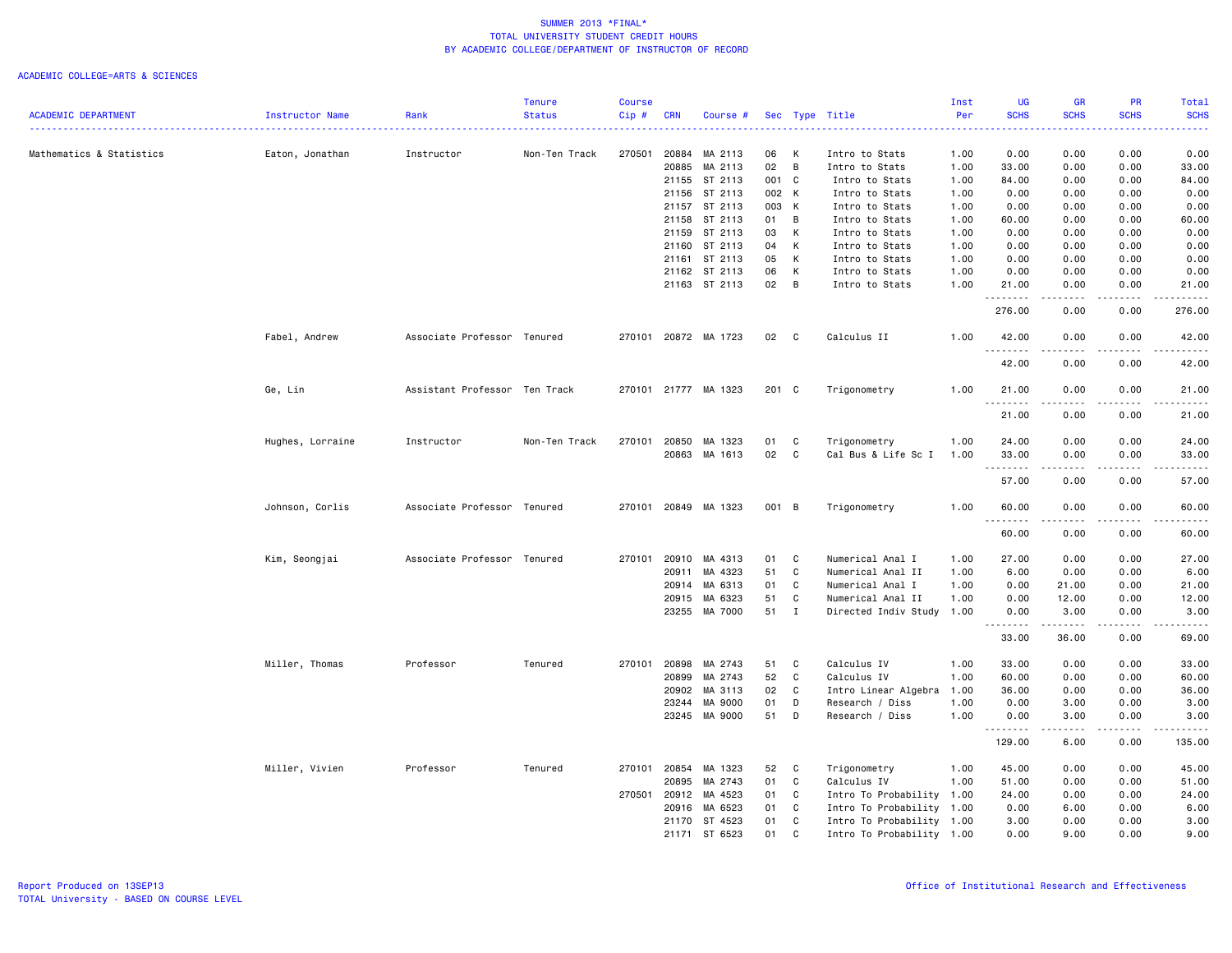|                            |                      |                               | <b>Tenure</b> | <b>Course</b> |            |                      |          |              |                           | Inst | <b>UG</b>                          | GR                    | <b>PR</b>   | Total                                                                                                                                                        |
|----------------------------|----------------------|-------------------------------|---------------|---------------|------------|----------------------|----------|--------------|---------------------------|------|------------------------------------|-----------------------|-------------|--------------------------------------------------------------------------------------------------------------------------------------------------------------|
| <b>ACADEMIC DEPARTMENT</b> | Instructor Name      | Rank                          | <b>Status</b> | Cip#          | <b>CRN</b> | Course #             |          |              | Sec Type Title            | Per  | <b>SCHS</b>                        | <b>SCHS</b>           | <b>SCHS</b> | <b>SCHS</b>                                                                                                                                                  |
|                            |                      |                               |               |               |            |                      |          |              |                           |      |                                    |                       |             | .                                                                                                                                                            |
|                            |                      |                               |               |               |            |                      |          |              |                           |      | .                                  | <u>.</u>              | .           | .                                                                                                                                                            |
|                            |                      |                               |               |               |            |                      |          |              |                           |      | 123.00                             | 15.00                 | 0.00        | 138.00                                                                                                                                                       |
| Mathematics & Statistics   | Nation, Julie        | Instructor                    | Non-Ten Track |               |            | 270101 21827 MA 0103 | 001 B    |              | Intermediate Algebra 1.00 |      | 27.00<br>.                         | 0.00                  | 0.00        | 27.00                                                                                                                                                        |
|                            |                      |                               |               |               |            |                      |          |              |                           |      | 27.00                              | 0.00                  | 0.00        | 27.00                                                                                                                                                        |
|                            | Neumann, Michael     | Professor                     | Tenured       | 270101        | 20875      | MA 1723              | 52       | $\mathbf{C}$ | Calculus II               | 1.00 | 60.00                              | 0.00                  | 0.00        | 60.00                                                                                                                                                        |
|                            |                      |                               |               |               | 20891      | MA 2733              | 01       | $\mathbf{C}$ | Calculus III              | 1.00 | 48.00                              | 0.00                  | 0.00        | 48.00                                                                                                                                                        |
|                            |                      |                               |               |               | 20893      | MA 2733              | 51       | $\mathbf C$  | Calculus III              | 1.00 | 24.00                              | 0.00                  | 0.00        | 24.00                                                                                                                                                        |
|                            |                      |                               |               |               | 20896      | MA 2743              | 02       | $\mathbf C$  | Calculus IV               | 1.00 | 48.00<br>.                         | 0.00<br>.             | 0.00<br>.   | 48.00<br>.                                                                                                                                                   |
|                            |                      |                               |               |               |            |                      |          |              |                           |      | 180.00                             | 0.00                  | 0.00        | 180.00                                                                                                                                                       |
|                            | Oppenheimer, Seth    | Professor                     | Tenured       | 270101        | 20873      | MA 1723              | 03       | C            | Calculus II               | 1.00 | 24.00                              | 0.00                  | 0.00        | 24.00                                                                                                                                                        |
|                            |                      |                               |               |               | 20900      | MA 3053              | 01       | $\mathbf c$  | Found Of Math I           | 1.00 | 39.00                              | 0.00                  | 0.00        | 39.00                                                                                                                                                        |
|                            |                      |                               |               |               |            |                      |          |              |                           |      |                                    | .                     | .           | د د د د د                                                                                                                                                    |
|                            |                      |                               |               |               |            |                      |          |              |                           |      | 63.00                              | 0.00                  | 0.00        | 63.00                                                                                                                                                        |
|                            | Qian, Chuanxi        | Professor                     | Tenured       | 270101        | 20892      | MA 2733              | 02       | $\mathbf{C}$ | Calculus III              | 1.00 | 51.00                              | 0.00                  | 0.00        | 51.00                                                                                                                                                        |
|                            |                      |                               |               |               | 20909      | MA 3253              | 52       | C            | Diff Equations            | 1.00 | 30.00                              | 0.00                  | 0.00        | 30.00                                                                                                                                                        |
|                            |                      |                               |               |               | 20918      | MA 8253              | 01       | C            | Oper Mathematics          | 1.00 | 0.00                               | 12.00<br>.            | 0.00<br>.   | 12.00<br>.                                                                                                                                                   |
|                            |                      |                               |               |               |            |                      |          |              |                           |      | 81.00                              | 12.00                 | 0.00        | 93.00                                                                                                                                                        |
|                            | Razzaghi, Mohsen     | Professor                     | Tenured       | 270101        | 23534      | MA 9000              | 04       | D            | Research / Diss           | 1.00 | 0.00                               | 3.00                  | 0.00        | 3.00                                                                                                                                                         |
|                            |                      |                               |               |               | 23538      | MA 9000              | 53       | D            | Research / Diss           | 1.00 | 0.00                               | 3.00                  | 0.00        | 3.00                                                                                                                                                         |
|                            |                      |                               |               |               |            |                      |          |              |                           |      | د د د د<br>$\sim$ $\sim$           | .                     | .           | .                                                                                                                                                            |
|                            |                      |                               |               |               |            |                      |          |              |                           |      | 0.00                               | 6.00                  | 0.00        | 6.00                                                                                                                                                         |
|                            | Sepehrifar, Mohammad | Assistant Professor Ten Track |               | 270501        |            | 23135 ST 7000        | 03       | $\mathbf{I}$ | Directed Indiv Study 1.00 |      | 0.00<br>د د د د<br>$\sim$ $\sim$ . | 1.00<br>-----         | 0.00<br>.   | 1.00<br>$\frac{1}{2} \left( \frac{1}{2} \right) \left( \frac{1}{2} \right) \left( \frac{1}{2} \right) \left( \frac{1}{2} \right) \left( \frac{1}{2} \right)$ |
|                            |                      |                               |               |               |            |                      |          |              |                           |      | 0.00                               | 1.00                  | 0.00        | 1.00                                                                                                                                                         |
|                            | Shaw, Patricia       | Instructor                    | Non-Ten Track | 131315        | 23076      | LSK 2990             | P01 C    |              | Special Topic In LSK 1.00 |      | 63.00                              | 0.00                  | 0.00        | 63.00                                                                                                                                                        |
|                            |                      |                               |               | 270101        | 20851      | MA 1323              | 02       | C            | Trigonometry              | 1.00 | 21.00                              | 0.00                  | 0.00        | 21.00                                                                                                                                                        |
|                            |                      |                               |               |               | 20856      | MA 1423              | 51       | C            | Problem Solving Real 1.00 |      | 45.00                              | 0.00                  | 0.00        | 45.00                                                                                                                                                        |
|                            |                      |                               |               |               |            | 22010 MA 1723        | 501 C    |              | Calculus II               | 1.00 | 21.00                              | 0.00                  | 0.00        | 21.00                                                                                                                                                        |
|                            |                      |                               |               |               |            |                      |          |              |                           |      | .<br>150.00                        | .<br>0.00             | .<br>0.00   | .<br>150.00                                                                                                                                                  |
|                            |                      |                               |               |               |            |                      |          |              |                           |      |                                    |                       |             |                                                                                                                                                              |
|                            | Smith, Robert        | Associate Professor Tenured   |               | 270101        | 20865      | MA 1613              | 52       | $\mathbf{C}$ | Cal Bus & Life Sc I       | 1.00 | 30.00                              | 0.00                  | 0.00        | 30.00                                                                                                                                                        |
|                            |                      |                               |               |               | 20866      | MA 1713              | 01       | $\mathbf c$  | Calculus I                | 1.00 | 51.00                              | 0.00                  | 0.00        | 51.00                                                                                                                                                        |
|                            |                      |                               |               |               | 20868      | MA 1713              | 03<br>51 | $\mathtt{C}$ | Calculus I                | 1.00 | 42.00                              | 0.00                  | 0.00        | 42.00                                                                                                                                                        |
|                            |                      |                               |               |               | 21836      | MA 3113              |          | C            | Intro Linear Algebra 1.00 |      | 36.00<br>.                         | 0.00<br>$\frac{1}{2}$ | 0.00<br>.   | 36.00<br>.                                                                                                                                                   |
|                            |                      |                               |               |               |            |                      |          |              |                           |      | 159.00                             | 0.00                  | 0.00        | 159.00                                                                                                                                                       |
|                            | Tschume, William     | Lecturer                      | Non-Ten Track | 270101        | 20822      | MA 0103              | 02       | $\mathbf{C}$ | Intermediate Algebra 1.00 |      | 54.00                              | 0.00                  | 0.00        | 54.00                                                                                                                                                        |
|                            |                      |                               |               |               | 20824      | MA 0103              | 04       | K            | Intermediate Algebra 1.00 |      | 0.00                               | 0.00                  | 0.00        | 0.00                                                                                                                                                         |
|                            |                      |                               |               |               | 20825      | MA 0103              | 05       | К            | Intermediate Algebra 1.00 |      | 0.00                               | 0.00                  | 0.00        | 0.00                                                                                                                                                         |
|                            |                      |                               |               |               | 20827      | MA 0103              | 07       | K            | Intermediate Algebra 1.00 |      | 0.00                               | 0.00                  | 0.00        | 0.00                                                                                                                                                         |
|                            |                      |                               |               |               | 20828      | MA 0103              | 51       | C            | Intermediate Algebra 1.00 |      | 33.00                              | 0.00                  | 0.00        | 33.00                                                                                                                                                        |
|                            |                      |                               |               |               | 20830      | MA 0103              | 53       | К            | Intermediate Algebra 1.00 |      | 0.00                               | 0.00                  | 0.00        | 0.00                                                                                                                                                         |
|                            |                      |                               |               |               | 20832      | MA 0103              | 55       | K            | Intermediate Algebra 1.00 |      | 0.00                               | 0.00                  | 0.00        | 0.00                                                                                                                                                         |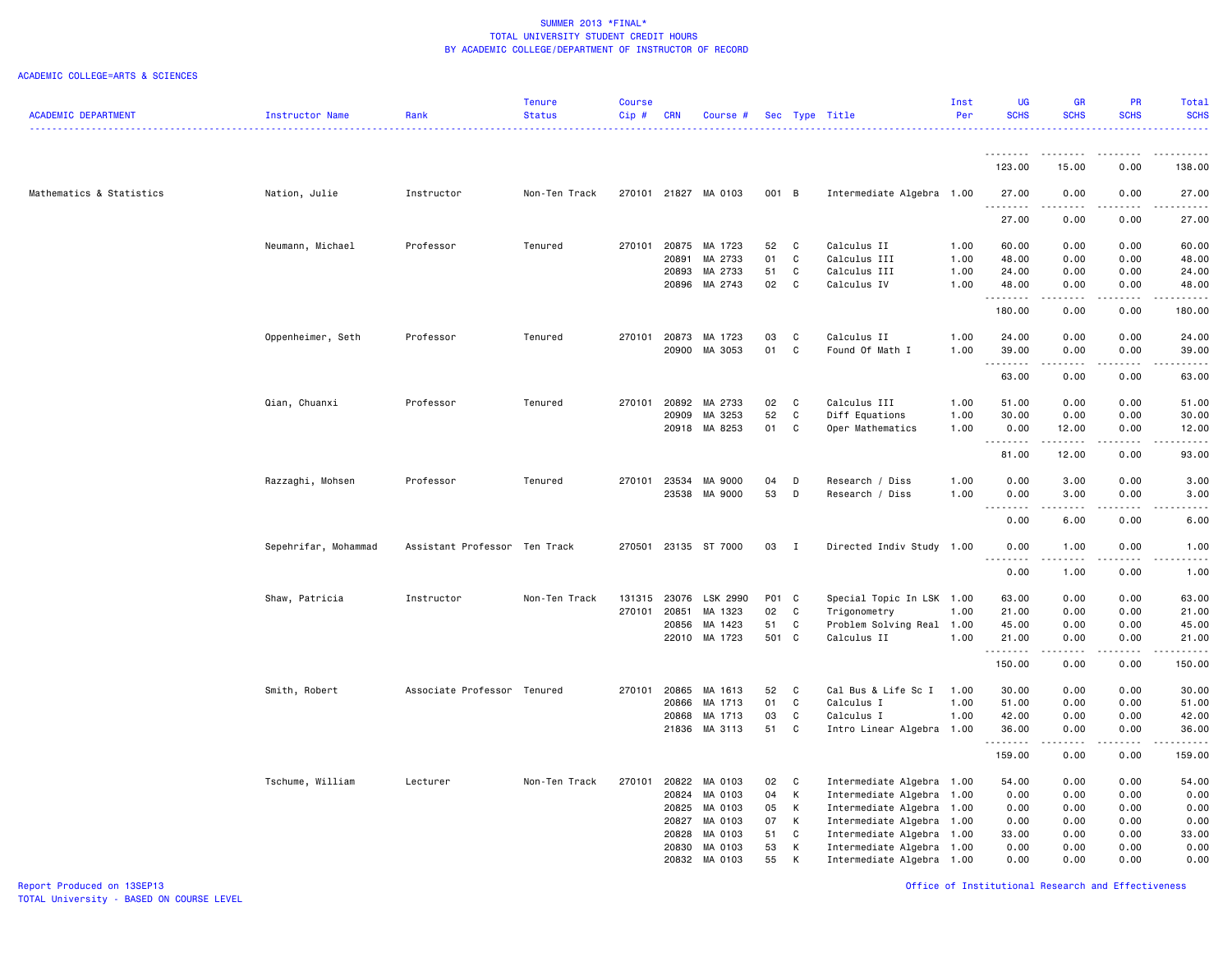|                            |                                           |                               | <b>Tenure</b>  | Course |            |                      |       |              |                           | Inst | <b>UG</b>                  | <b>GR</b>             | PR                                  | <b>Total</b>                                                                                                                                                 |
|----------------------------|-------------------------------------------|-------------------------------|----------------|--------|------------|----------------------|-------|--------------|---------------------------|------|----------------------------|-----------------------|-------------------------------------|--------------------------------------------------------------------------------------------------------------------------------------------------------------|
| <b>ACADEMIC DEPARTMENT</b> | Instructor Name                           | Rank                          | <b>Status</b>  | Cip#   | <b>CRN</b> | Course #             |       |              | Sec Type Title            | Per  | <b>SCHS</b>                | <b>SCHS</b>           | <b>SCHS</b>                         | <b>SCHS</b><br>المتمامين                                                                                                                                     |
| Mathematics & Statistics   | Tschume, William                          | Lecturer                      | Non-Ten Track  | 270101 | 20833      | MA 0103              | 56    | Κ            | Intermediate Algebra      | 1.00 | 0.00                       | 0.00                  | 0.00                                | 0.00                                                                                                                                                         |
|                            |                                           |                               |                |        | 20836      | MA 1313              | 01    | C            | College Algebra           | 1.00 | 51.00                      | 0.00                  | 0.00                                | 51.00                                                                                                                                                        |
|                            |                                           |                               |                |        | 20840      | MA 1313              | 06    | К            | College Algebra           | 1.00 | 0.00                       | 0.00                  | 0.00                                | 0.00                                                                                                                                                         |
|                            |                                           |                               |                |        | 20841      | MA 1313              | 07    | Κ            | College Algebra           | 1.00 | 0.00                       | 0.00                  | 0.00                                | 0.00                                                                                                                                                         |
|                            |                                           |                               |                |        | 23081      | MA 1323              | E01 C |              | Trigonometry              | 1.00 | 45.00                      | 0.00                  | 0.00                                | 45.00                                                                                                                                                        |
|                            |                                           |                               |                |        |            |                      |       |              |                           |      | <u>.</u><br>183.00         | .<br>0.00             | .<br>0.00                           | .<br>183.00                                                                                                                                                  |
|                            | Vanlangenberg, Christop Grad Teach Assist |                               | Not Applicable | 270101 |            | 20853 MA 1323        | 51    | C            | Trigonometry              | 1.00 | 36.00                      | 0.00                  | 0.00                                | 36.00                                                                                                                                                        |
|                            |                                           |                               |                |        |            |                      |       |              |                           |      | .<br>36.00                 | .<br>0.00             | $\sim$ $\sim$ $\sim$ $\sim$<br>0.00 | .<br>36.00                                                                                                                                                   |
|                            | Walters, Kimberly                         | Instructor                    | Non-Ten Track  | 270101 | 20837      | MA 1313              | 02    | C            | College Algebra           | 1.00 | 42.00                      | 0.00                  | 0.00                                | 42.00                                                                                                                                                        |
|                            |                                           |                               |                |        | 20838      | MA 1313              | 04    | К            | College Algebra           | 1.00 | 0.00                       | 0.00                  | 0.00                                | 0.00                                                                                                                                                         |
|                            |                                           |                               |                |        | 20839      | MA 1313              | 05    | К            | College Algebra           | 1.00 | 0.00                       | 0.00                  | 0.00                                | 0.00                                                                                                                                                         |
|                            |                                           |                               |                |        |            | 20862 MA 1613        | 01    | C            |                           | 1.00 | 21.00                      | 0.00                  | 0.00                                | 21.00                                                                                                                                                        |
|                            |                                           |                               |                |        |            |                      |       |              | Cal Bus & Life Sc I       |      | .<br>$\sim$ $\sim$ .       | .                     | .                                   | د د د د د .                                                                                                                                                  |
|                            |                                           |                               |                |        |            |                      |       |              |                           |      | 63.00                      | 0.00                  | 0.00                                | 63.00                                                                                                                                                        |
|                            | Williams, Jahmario                        | Grad Teach Assist             | Not Applicable | 270101 | 20820      | MA 0003              | 101 C |              | Developmental Math        | 1.00 | 27.00                      | 0.00                  | 0.00                                | 27.00                                                                                                                                                        |
|                            |                                           |                               |                |        | 20821      | MA 0003              | 102 C |              | Developmental Math        | 1.00 | 27.00                      | 0.00                  | 0.00                                | 27.00                                                                                                                                                        |
|                            |                                           |                               |                |        |            |                      |       |              |                           |      | .                          | .                     | .                                   | .                                                                                                                                                            |
|                            |                                           |                               |                |        |            |                      |       |              |                           |      | 54.00                      | 0.00                  | 0.00                                | 54.00                                                                                                                                                        |
|                            | Woodard, Kelly                            | Lecturer                      | Non-Ten Track  | 270101 | 21517      | MA 0103              | 501 C |              | Intermediate Algebra 1.00 |      | 18.00                      | 0.00                  | 0.00                                | 18.00                                                                                                                                                        |
|                            |                                           |                               |                |        | 21520      | MA 1413              | 501 C |              | Structure Real Numbe      | 1.00 | 39.00                      | 0.00                  | 0.00                                | 39.00                                                                                                                                                        |
|                            |                                           |                               |                |        | 21521      | MA 1423              | 501 C |              | Problem Solving Real 1.00 |      | 72.00                      | 0.00                  | 0.00                                | 72.00                                                                                                                                                        |
|                            |                                           |                               |                |        |            | 21522 MA 1433        | 501 C |              | Informal Geom & Meas 1.00 |      | 57.00                      | 0.00                  | 0.00                                | 57.00                                                                                                                                                        |
|                            |                                           |                               |                |        |            |                      |       |              |                           |      | .<br>186.00                | .<br>0.00             | .<br>0.00                           | .<br>186.00                                                                                                                                                  |
|                            | Woodroofe, Russell                        | Assistant Professor Ten Track |                |        |            | 270101 23131 MA 7000 | 01 I  |              | Directed Indiv Study 1.00 |      | 0.00                       | 3.00                  | 0.00                                | 3.00                                                                                                                                                         |
|                            |                                           |                               |                |        |            |                      |       |              |                           |      | . <b>.</b><br>0.00         | $\frac{1}{2}$<br>3.00 | .<br>0.00                           | $\frac{1}{2} \left( \frac{1}{2} \right) \left( \frac{1}{2} \right) \left( \frac{1}{2} \right) \left( \frac{1}{2} \right) \left( \frac{1}{2} \right)$<br>3.00 |
|                            | Woody, Jonathan                           | Assistant Professor Ten Track |                | 270501 | 22857      | ST 7000              | 51 I  |              | Directed Indiv Study 1.00 |      | 0.00                       | 3.00                  | 0.00                                | 3.00                                                                                                                                                         |
|                            |                                           |                               |                |        | 23257      | ST 7000              | 05    | $\mathbf{I}$ | Directed Indiv Study      | 1.00 | 0.00                       | 3.00                  | 0.00                                | 3.00                                                                                                                                                         |
|                            |                                           |                               |                |        | 23388      | ST 7000              | 06    | $\mathbf{I}$ | Directed Indiv Study 1.00 |      | 0.00                       | 3.00                  | 0.00                                | 3.00                                                                                                                                                         |
|                            |                                           |                               |                |        |            | 23716 ST 9000        | 51    | D            | Research / Diss           | 1.00 | 0.00                       | 3.00                  | 0.00                                | 3.00                                                                                                                                                         |
|                            |                                           |                               |                |        |            |                      |       |              |                           |      | $\sim$ $\sim$<br>.<br>0.00 | 12.00                 | $\sim$ $\sim$ $\sim$ $\sim$<br>0.00 | .<br>12.00                                                                                                                                                   |
|                            |                                           |                               |                |        |            |                      |       |              |                           |      |                            |                       |                                     |                                                                                                                                                              |
|                            | Xu, Xiangsheng                            | Professor                     | Tenured        | 270101 | 20894      | MA 2733              | 52    | C            | Calculus III              | 1.00 | 42.00                      | 0.00                  | 0.00                                | 42.00                                                                                                                                                        |
|                            |                                           |                               |                |        | 20905      | MA 3253              | 01    | $\mathtt{C}$ | Diff Equations            | 1.00 | 30.00                      | 0.00                  | 0.00                                | 30.00                                                                                                                                                        |
|                            |                                           |                               |                |        |            | 20908 MA 3253        | 51    | C            | Diff Equations            | 1.00 | 42.00<br>.                 | 0.00                  | 0.00<br>$\sim$ $\sim$ $\sim$        | 42.00<br>.                                                                                                                                                   |
|                            |                                           |                               |                |        |            |                      |       |              |                           |      | 114.00                     | 0.00                  | 0.00                                | 114.00                                                                                                                                                       |
|                            | Yarahmadian, Shantia                      | Assistant Professor Ten Track |                | 270101 | 20906      | MA 3253              | 02    | C            | Diff Equations            | 1.00 | 36.00                      | 0.00                  | 0.00                                | 36.00                                                                                                                                                        |
|                            |                                           |                               |                |        | 21829      | MA 1723              | 01    | $\mathbb{C}$ | Calculus II               | 1.00 | 51.00                      | 0.00                  | 0.00                                | 51.00                                                                                                                                                        |
|                            |                                           |                               |                |        |            | 23217 MA 7000        | 02    | $\mathbf{I}$ | Directed Indiv Study      | 1.00 | 0.00                       | 3.00                  | 0.00                                | 3.00                                                                                                                                                         |
|                            |                                           |                               |                |        |            |                      |       |              |                           |      |                            |                       |                                     |                                                                                                                                                              |
|                            |                                           |                               |                |        |            |                      |       |              |                           |      | 87.00                      | 3.00                  | 0.00                                | 90.00                                                                                                                                                        |
|                            | Zhang, Haimeng                            | Associate Professor Tenured   |                |        |            | 270501 21830 ST 8913 | 01    | C.           | Recent Devs In Stat 1.00  |      | 0.00                       | 15.00                 | 0.00                                | 15.00                                                                                                                                                        |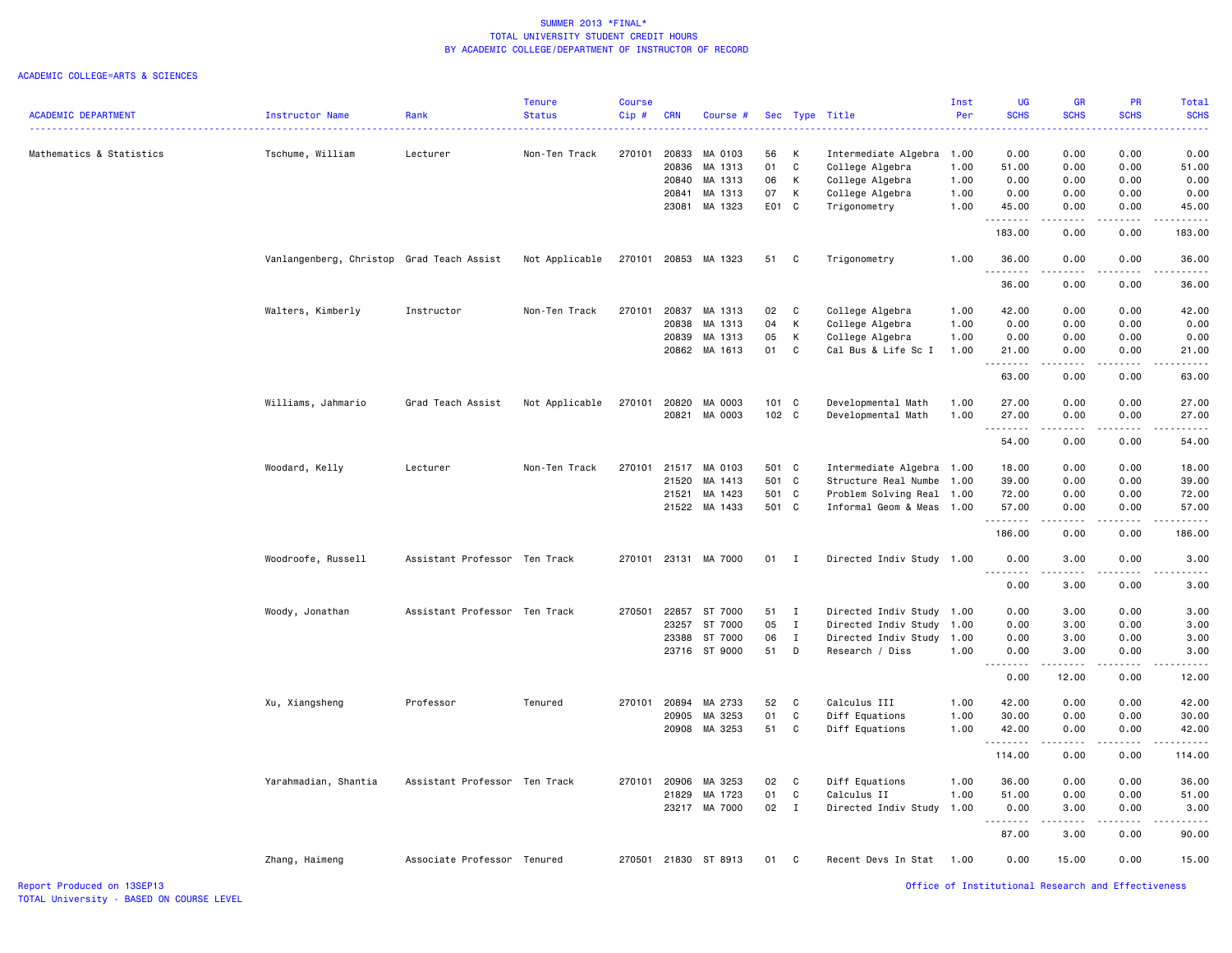| <b>ACADEMIC DEPARTMENT</b> | <b>Instructor Name</b> | Rank                          | Tenure<br><b>Status</b> | <b>Course</b><br>Cip # | <b>CRN</b> | Course # Sec Type Title        |              |                                              | Inst<br>Per | UG<br><b>SCHS</b>  | <b>GR</b><br><b>SCHS</b> | <b>PR</b><br><b>SCHS</b> | Total<br><b>SCHS</b>          |
|----------------------------|------------------------|-------------------------------|-------------------------|------------------------|------------|--------------------------------|--------------|----------------------------------------------|-------------|--------------------|--------------------------|--------------------------|-------------------------------|
| Mathematics & Statistics   | Zhang, Haimeng         | Associate Professor Tenured   |                         | 270501                 |            | 23144 ST 9000<br>23168 ST 7000 | 03 D<br>04 I | Research / Diss<br>Directed Indiv Study 1.00 | 1.00        | 0.00<br>0.00       | 9.00<br>3.00             | 0.00<br>0.00             | 9.00<br>3.00                  |
|                            |                        |                               |                         |                        |            |                                |              |                                              |             | .<br>0.00          | 27.00                    | .<br>0.00                | . <b>.</b> .<br>----<br>27.00 |
|                            | Zhao, Meng             | Assistant Professor Ten Track |                         | 270501                 |            | 22858 ST 7000                  | 01 I         | Directed Indiv Study 1.00                    |             | 0.00<br>.          | 3.00                     | 0.00<br>.                | 3.00<br>.                     |
|                            |                        |                               |                         |                        |            |                                |              |                                              |             | 0.00               | 3.00                     | 0.00                     | 3.00                          |
|                            |                        |                               |                         |                        |            |                                |              |                                              |             | ========           | ========                 | ========                 | ==========                    |
| Mathematics & Statistics   |                        |                               |                         |                        |            |                                |              |                                              |             | 3012.00<br>======= | 131,00                   | 0.00<br>========         | 3143.00<br>==========         |
|                            |                        |                               |                         |                        |            |                                |              |                                              |             |                    |                          |                          |                               |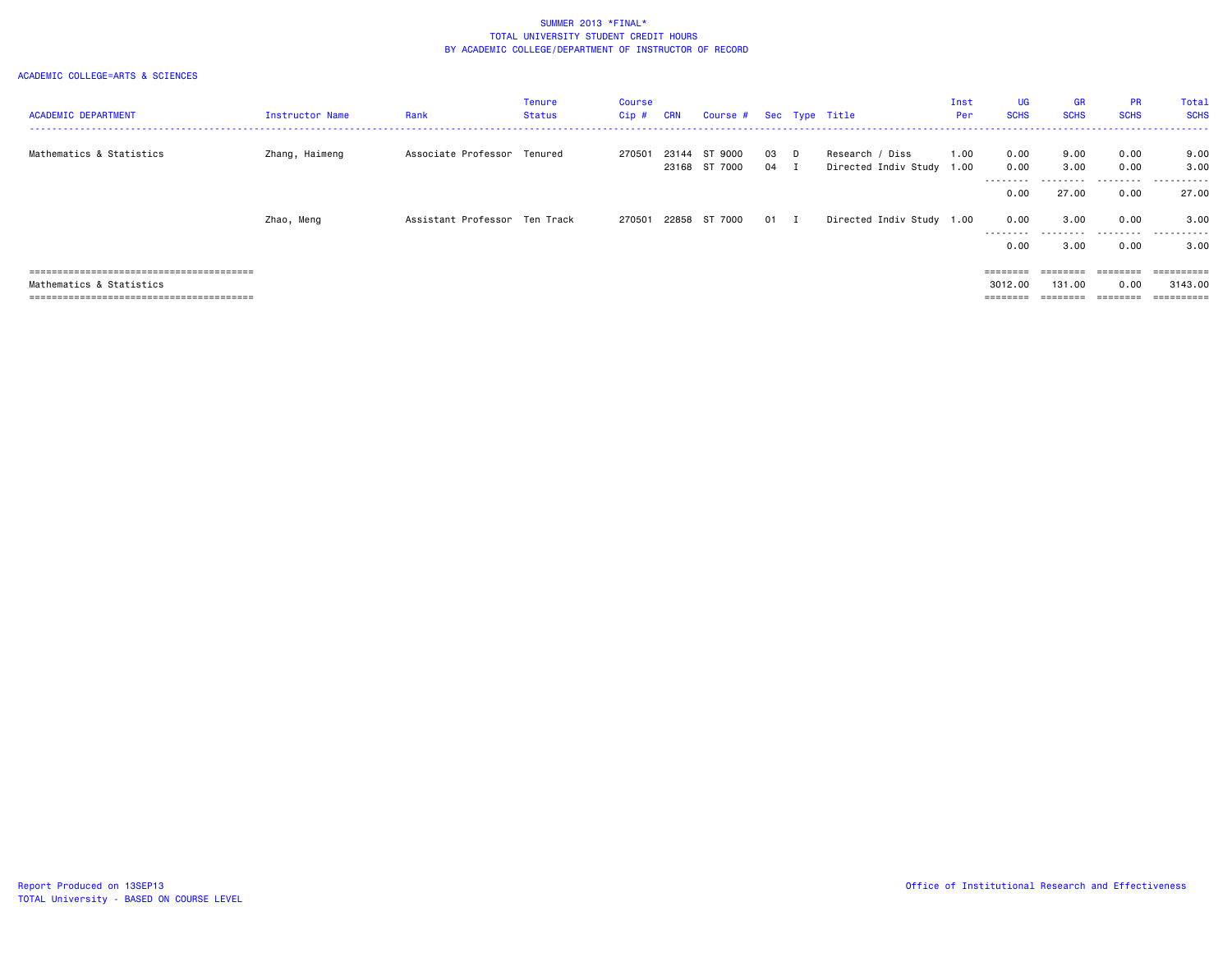| <b>ACADEMIC DEPARTMENT</b> | <b>Instructor Name</b> | Rank         | Tenure<br>Status | Course<br>Cip # | CRN            | Course # Sec Type Title |              |                                    | Inst<br>Per  | <b>UG</b><br><b>SCHS</b> | <b>GR</b><br><b>SCHS</b> | <b>PR</b><br><b>SCHS</b> | Total<br><b>SCHS</b> |
|----------------------------|------------------------|--------------|------------------|-----------------|----------------|-------------------------|--------------|------------------------------------|--------------|--------------------------|--------------------------|--------------------------|----------------------|
| Military Science           | Rogowski, John         | Non-Employee | Non-Faculty      | 290101          | 20972<br>23755 | MS 3376<br>MS 2256      | 101 L<br>102 | Adv Leadership<br>Intro Leadership | 1.00<br>1.00 | 126.00<br>18.00          | 0.00<br>0.00             | 0.00<br>0.00             | 126.00<br>18.00      |
|                            |                        |              |                  |                 |                |                         |              |                                    |              | 144.00                   | 0.00                     | 0.00                     | 144.00               |
|                            |                        |              |                  |                 |                |                         |              |                                    |              | ========                 | ========                 | ========                 | ==========           |
| Military Science           |                        |              |                  |                 |                |                         |              |                                    |              | 144.00                   | 0.00                     | 0.00                     | 144.00               |
|                            |                        |              |                  |                 |                |                         |              |                                    |              | ========                 | ========                 | ========                 | ==========           |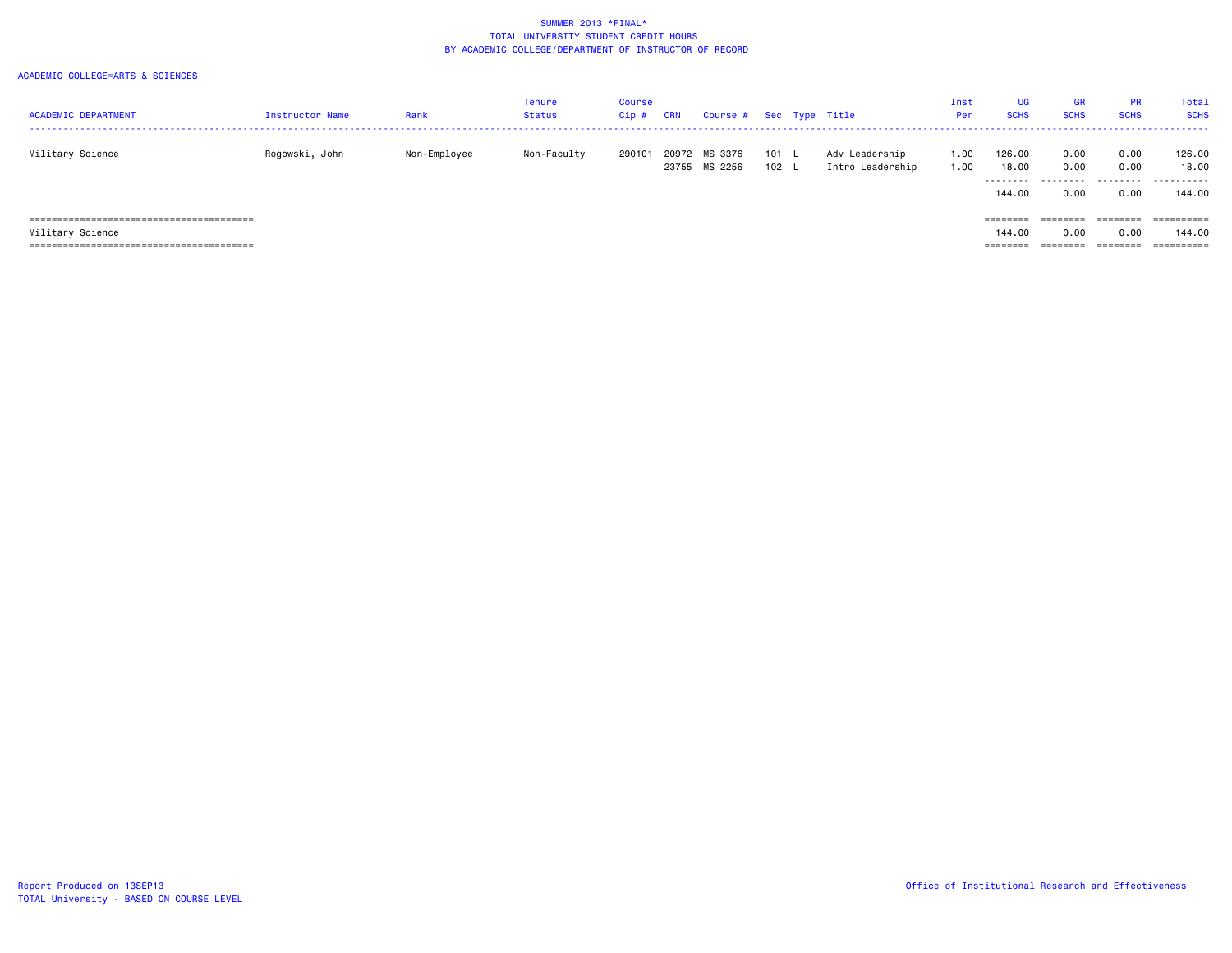| <b>ACADEMIC DEPARTMENT</b> | Instructor Name    | Rank                          | <b>Tenure</b><br><b>Status</b> | <b>Course</b><br>Cip# | <b>CRN</b>   | Course #              |       |              | Sec Type Title         | Inst<br>Per | UG<br><b>SCHS</b>                           | <b>GR</b><br><b>SCHS</b>            | PR<br><b>SCHS</b> | Total<br><b>SCHS</b> |
|----------------------------|--------------------|-------------------------------|--------------------------------|-----------------------|--------------|-----------------------|-------|--------------|------------------------|-------------|---------------------------------------------|-------------------------------------|-------------------|----------------------|
|                            |                    |                               |                                |                       |              |                       |       |              |                        |             |                                             |                                     |                   |                      |
| Philosophy & Religion      | Bickle, John       | Professor                     | Tenured                        | 380101                |              | 21547 PHI 1103        | 501 C |              | Intro To Philosophy    | 1.00        | 36.00                                       | 0.00                                | 0.00              | 36.00                |
|                            |                    |                               |                                |                       | 21548        | PHI 1103              | 551 C |              | Intro To Philosophy    | 1.00        | 48.00<br>$\sim$ $\sim$ $\sim$ $\sim$ $\sim$ | 0.00<br>----                        | 0.00              | 48.00                |
|                            |                    |                               |                                |                       |              |                       |       |              |                        |             | 84.00                                       | 0.00                                | 0.00              | 84.00                |
|                            | Bisson, Albert     | Instructor                    | Non-Ten Track                  | 380201                | 21129        | REL 1103              | 01    | $\mathbf{C}$ | Intro To Religion      | 1.00        | 57.00                                       | 0.00                                | 0.00              | 57.00                |
|                            |                    |                               |                                |                       | 21560        | REL 1103              | 501 C |              | Intro To Religion      | 1.00        | 54.00                                       | 0.00                                | 0.00              | 54.00                |
|                            |                    |                               |                                |                       | 21561        | REL 1103              | 551 C |              | Intro To Religion      | 1.00        | 63.00                                       | 0.00                                | 0.00              | 63.00                |
|                            |                    |                               |                                |                       | 21953        | REL 1223              | 001 C |              | Intr To New Test       | 1.00        | 36.00                                       | 0.00                                | 0.00              | 36.00                |
|                            |                    |                               |                                |                       | 21954        | REL 1213              | 01 C  |              | Intr To Old Test       | 1.00        | 57.00                                       | 0.00                                | 0.00              | 57.00                |
|                            |                    |                               |                                |                       | 22601        | REL 4000              | 01    | $\mathbf{I}$ | Directed Indiv Study   | 1.00        | 3.00                                        | 0.00                                | 0.00              | 3.00                 |
|                            |                    |                               |                                |                       | 23535        | REL 4000              | 51    | $\mathbf{I}$ | Directed Indiv Study   | 1.00        | 3.00                                        | 0.00                                | 0.00              | 3.00                 |
|                            |                    |                               |                                |                       |              | 23653 REL 4000        | 52 I  |              | Directed Indiv Study   | 1.00        | 1.00<br>.                                   | 0.00<br>.                           | 0.00<br>.         | 1.00<br>.            |
|                            |                    |                               |                                |                       |              |                       |       |              |                        |             | 274.00                                      | 0.00                                | 0.00              | 274.00               |
|                            | Clifford, Michael  | Professor                     | Tenured                        |                       | 380101 21073 | PHI 3013              | 101 C |              | <b>Business Ethics</b> | 1.00        | 48.00                                       | 0.00                                | 0.00              | 48.00                |
|                            |                    |                               |                                |                       | 21074        | PHI 3013              | 102 C |              | <b>Business Ethics</b> | 1.00        | 39.00                                       | 0.00                                | 0.00              | 39.00                |
|                            |                    |                               |                                |                       |              | 21552 PHI 3013        | 501 C |              | <b>Business Ethics</b> | 1.00        | 33.00<br>.                                  | 0.00<br>$\sim$ $\sim$ $\sim$ $\sim$ | 0.00              | 33.00                |
|                            |                    |                               |                                |                       |              |                       |       |              |                        |             | 120.00                                      | 0.00                                | 0.00              | 120.00               |
|                            | Holt, Dale         | Professor                     | Tenured                        | 380101                | 21064        | PHI 1103              | 001 C |              | Intro To Philosophy    | 1.00        | 63.00                                       | 0.00                                | 0.00              | 63.00                |
|                            |                    |                               |                                |                       | 21551        | PHI 1123              | 551 C |              | Intro To Ethics        | 1.00        | 90.00                                       | 0.00                                | 0.00              | 90.00                |
|                            |                    |                               |                                |                       | 23078        | PHI 1103              | E01 C |              | Intro To Philosophy    | 1.00        | 78.00<br>.                                  | 0.00<br>.                           | 0.00<br>.         | 78.00<br>.           |
|                            |                    |                               |                                |                       |              |                       |       |              |                        |             | 231.00                                      | 0.00                                | 0.00              | 231.00               |
|                            | Kallfelz, William  | Lecturer                      | Non-Ten Track                  | 380101                | 21069        | PHI 1113              | 51    | $\mathbf{C}$ | Intro To Logic         | 1.00        | 39.00                                       | 0.00                                | 0.00              | 39.00                |
|                            |                    |                               |                                | 380201                |              | 21130 REL 1103        | 51    | $\mathbf{C}$ | Intro To Religion      | 1.00        | 33.00                                       | 0.00                                | 0.00              | 33.00                |
|                            |                    |                               |                                |                       |              |                       |       |              |                        |             | 72.00                                       | 0.00                                | 0.00              | 72.00                |
|                            | Moffatt, Barton    | Assistant Professor Ten Track |                                | 380101                |              | 21070 PHI 1123        | 001 C |              | Intro To Ethics        | 1.00        | 48.00                                       | 0.00                                | 0.00              | 48.00                |
|                            |                    |                               |                                |                       |              |                       |       |              |                        |             | .                                           |                                     |                   |                      |
|                            |                    |                               |                                |                       |              |                       |       |              |                        |             | 48.00                                       | 0.00                                | 0.00              | 48.00                |
|                            | Phillips, Trisha   | Associate Professor Tenured   |                                | 380101                |              | 21072 PHI 1123        | 02    | $\mathbf{C}$ | Intro To Ethics        | 1.00        | 60.00                                       | 0.00                                | 0.00              | 60.00                |
|                            |                    |                               |                                |                       |              | 21550 PHI 1123        | 501 C |              | Intro To Ethics        | 1.00        | 24.00                                       | 0.00                                | 0.00              | 24.00                |
|                            |                    |                               |                                |                       |              |                       |       |              |                        |             | .<br>84.00                                  | .<br>0.00                           | 0.00              | 84.00                |
|                            |                    |                               |                                |                       |              |                       |       |              |                        |             |                                             |                                     |                   |                      |
|                            | Sosis, Clifford    | Instructor                    | Non-Ten Track                  |                       |              | 380101 21802 PHI 1103 | 251 C |              | Intro To Philosophy    | 1.00        | 15.00<br>.                                  | 0.00                                | 0.00              | 15.00                |
|                            |                    |                               |                                |                       |              |                       |       |              |                        |             | 15.00                                       | 0.00                                | 0.00              | 15.00                |
|                            | Thompson, James    | Assistant Professor Ten Track |                                |                       |              | 380101 21068 PHI 1113 | 01 C  |              | Intro To Logic         | 1.00        | 57.00                                       | 0.00                                | 0.00              | 57.00                |
|                            |                    |                               |                                |                       |              |                       |       |              |                        |             | .<br>57.00                                  | 0.00                                | 0.00              | 57.00                |
|                            | Trullinger, Joseph | Instructor                    | Non-Ten Track                  |                       |              | 380101 21071 PHI 1123 | 01    | $\mathbf{C}$ | Intro To Ethics        | 1.00        | 42.00                                       | 0.00                                | 0.00              | 42.00                |
|                            |                    |                               |                                |                       |              |                       |       |              |                        |             | 42.00                                       | 0.00                                | 0.00              | 42.00                |
|                            | Witt, Joseph       | Assistant Professor Ten Track |                                |                       |              | 380201 21952 REL 1103 | 001 C |              | Intro To Religion      | 1.00        | 57.00                                       | 0.00                                | 0.00              | 57.00                |
|                            |                    |                               |                                |                       |              |                       |       |              |                        |             |                                             |                                     |                   |                      |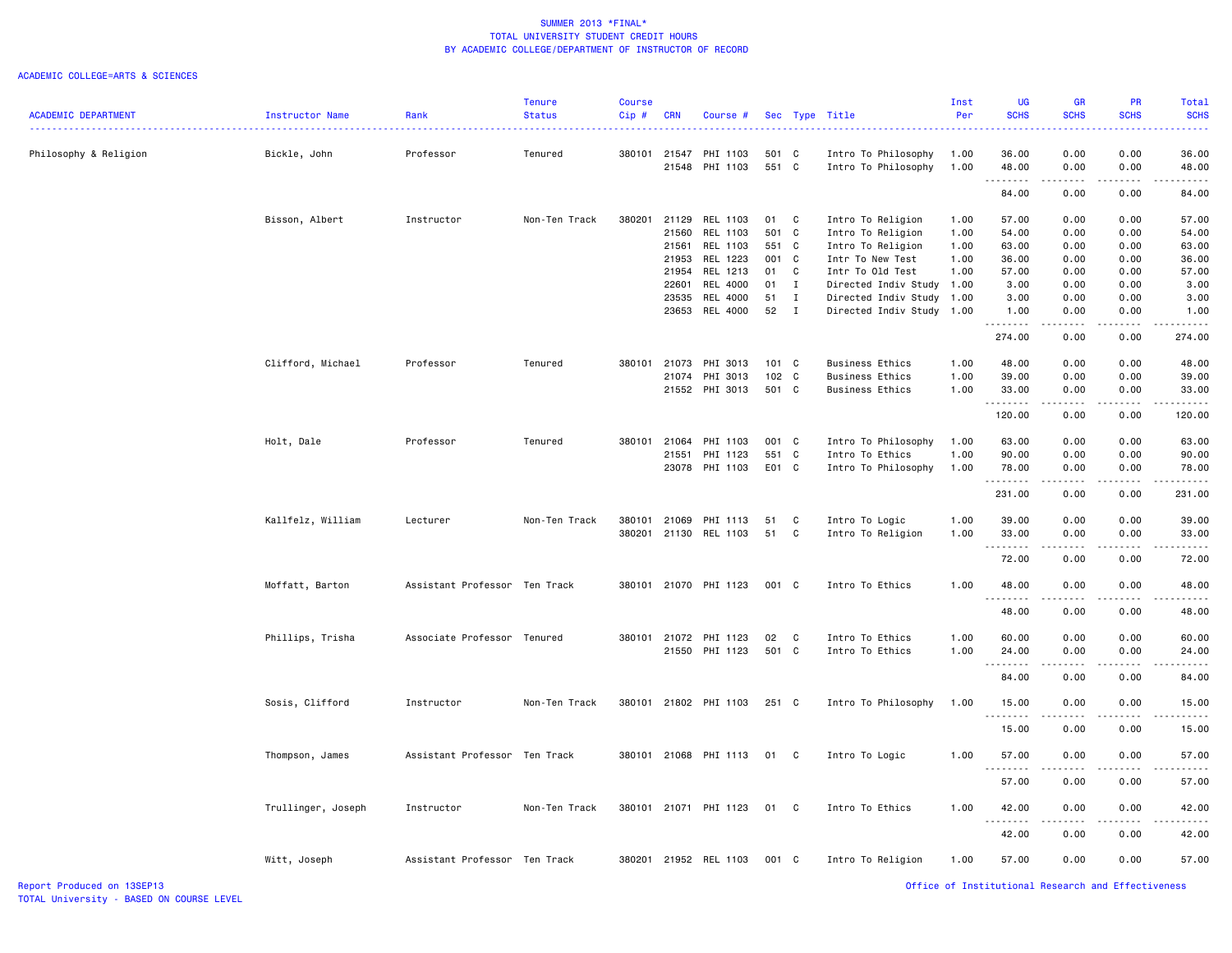| <b>ACADEMIC DEPARTMENT</b> | Instructor Name | Rank | Tenure<br>Status | <b>Course</b><br>$Cip$ # | <b>CRN</b> | Course # Sec Type Title |  |  | <b>UG</b><br>Inst<br><b>SCHS</b><br>Per | <b>GR</b><br><b>SCHS</b> | <b>PR</b><br><b>SCHS</b> | Total<br><b>SCHS</b> |
|----------------------------|-----------------|------|------------------|--------------------------|------------|-------------------------|--|--|-----------------------------------------|--------------------------|--------------------------|----------------------|
|                            |                 |      |                  |                          |            |                         |  |  | .<br>57.00                              | .<br>0.00                | .<br>0.00                | .<br>57.00           |
|                            |                 |      |                  |                          |            |                         |  |  | ========                                | ========                 | ========                 | ==========           |
| Philosophy & Religion      |                 |      |                  |                          |            |                         |  |  | 1084.00                                 | 0.00                     | 0.00                     | 1084.00              |
|                            |                 |      |                  |                          |            |                         |  |  | ========                                | ========                 | ========                 | ==========           |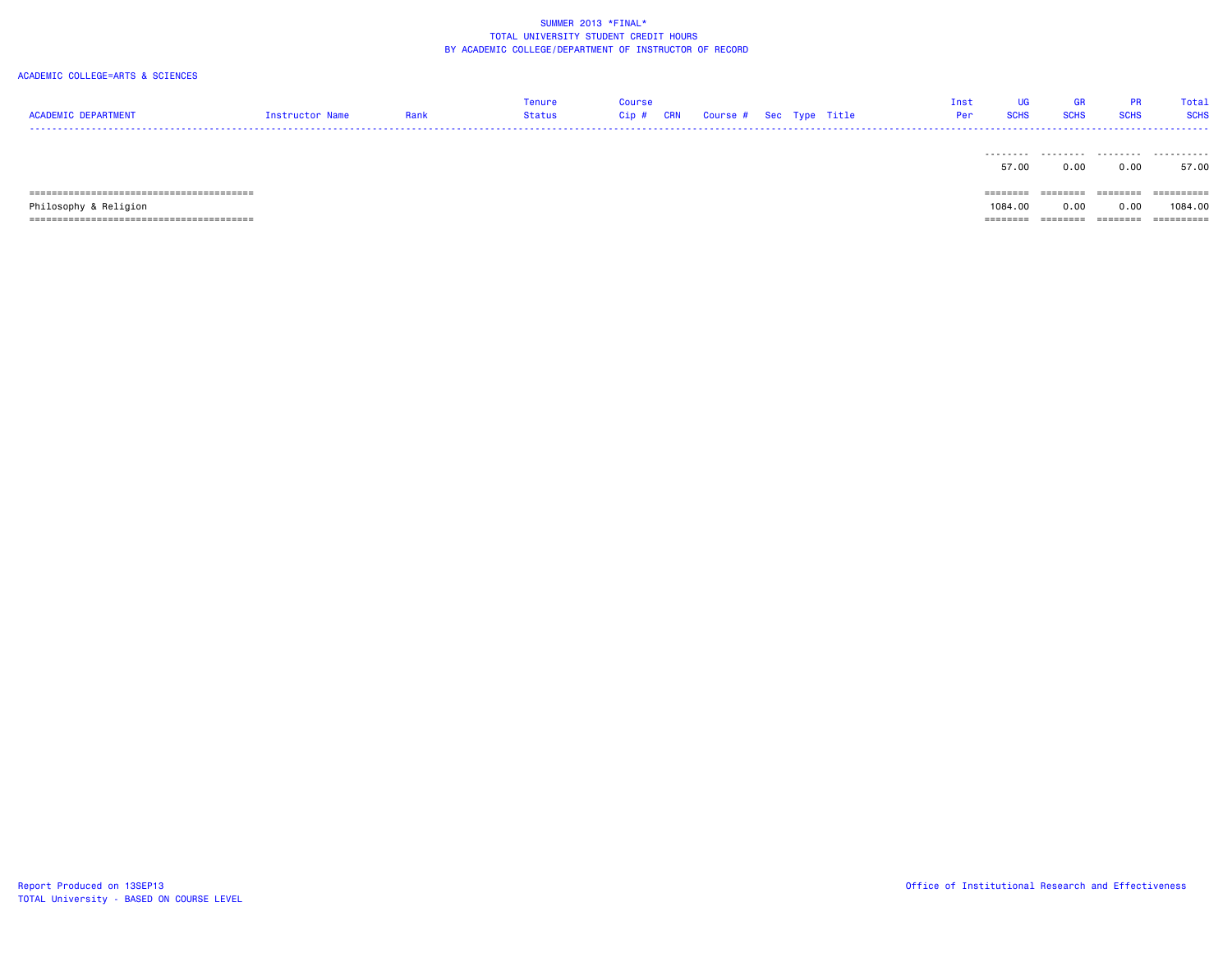|                            |                                     |                             | <b>Tenure</b> | <b>Course</b> |            |                      |         |              |                           | Inst | <b>UG</b>                                                                                                                                  | <b>GR</b>     | <b>PR</b>                   | Total           |
|----------------------------|-------------------------------------|-----------------------------|---------------|---------------|------------|----------------------|---------|--------------|---------------------------|------|--------------------------------------------------------------------------------------------------------------------------------------------|---------------|-----------------------------|-----------------|
| <b>ACADEMIC DEPARTMENT</b> | Instructor Name                     | Rank                        | <b>Status</b> | Cip#          | <b>CRN</b> | Course #             |         |              | Sec Type Title            | Per  | <b>SCHS</b>                                                                                                                                | <b>SCHS</b>   | <b>SCHS</b>                 | <b>SCHS</b>     |
|                            |                                     |                             |               |               |            |                      |         |              |                           |      |                                                                                                                                            |               |                             | ا کا کا کا ک    |
| Physics & Astronomy        | Arnoldus, Henk                      | Professor                   | Tenured       | 400801 21048  |            | PH 2213              | 001 C   |              | Physics I                 | 1.00 | 60.00                                                                                                                                      | 0.00          | 0.00                        | 60.00           |
|                            |                                     |                             |               |               | 21052      | PH 2223              | 01      | C            | Physics II                | 1.00 | 63.00                                                                                                                                      | 0.00          | 0.00                        | 63.00           |
|                            |                                     |                             |               |               | 21053      | PH 2223              | 02      | К            | Physics II                | 1.00 | 0.00                                                                                                                                       | 0.00          | 0.00                        | 0.00            |
|                            |                                     |                             |               |               | 21054      | PH 2223              | 03      | К            | Physics II                | 1.00 | 0.00                                                                                                                                       | 0.00          | 0.00                        | 0.00            |
|                            |                                     |                             |               |               | 23064      | PH 1123              | 01      | C            | Gen Physics II            | 1.00 | 42.00                                                                                                                                      | 0.00          | 0.00                        | 42.00           |
|                            |                                     |                             |               |               | 23065      | PH 1123              | 02      | К            | Gen Physics II            | 1.00 | 0.00                                                                                                                                       | 0.00          | 0.00                        | 0.00            |
|                            |                                     |                             |               |               |            |                      |         |              |                           |      | .                                                                                                                                          |               |                             | .               |
|                            |                                     |                             |               |               |            |                      |         |              |                           |      | 165.00                                                                                                                                     | 0.00          | 0.00                        | 165.00          |
|                            |                                     |                             |               |               |            |                      |         |              |                           |      |                                                                                                                                            |               |                             |                 |
|                            | Cuicchi, Paul                       | Lecturer                    | Non-Ten Track | 400801        | 21028      | PH 1011              | 01      | L.           | Physical Science Lab 1.00 |      | 11.00                                                                                                                                      | 0.00          | 0.00                        | 11.00           |
|                            |                                     |                             |               |               | 21030      | PH 1013              | 01      | C            | Physical Sci Survey       | 1.00 | 39.00                                                                                                                                      | 0.00          | 0.00                        | 39.00           |
|                            |                                     |                             |               |               | 21038      | PH 1113              | 51      | C            | Gen Physics I             | 1.00 | 48.00                                                                                                                                      | 0.00          | 0.00                        | 48.00           |
|                            |                                     |                             |               |               | 21039      | PH 1113              | 52      | к            | Gen Physics I             | 1.00 | 0.00                                                                                                                                       | 0.00          | 0.00                        | 0.00            |
|                            |                                     |                             |               |               | 21040      | PH 1113              | 53      | К            | Gen Physics I             | 1.00 | 0.00                                                                                                                                       | 0.00          | 0.00                        | 0.00            |
|                            |                                     |                             |               |               |            | 21910 PH 1011        | 02      | L            | Physical Science Lab 1.00 |      | 3.00                                                                                                                                       | 0.00          | 0.00                        | 3.00            |
|                            |                                     |                             |               |               |            |                      |         |              |                           |      | --------                                                                                                                                   | .             | .                           | .               |
|                            |                                     |                             |               |               |            |                      |         |              |                           |      | 101.00                                                                                                                                     | 0.00          | 0.00                        | 101.00          |
|                            |                                     |                             |               |               |            |                      |         |              |                           |      |                                                                                                                                            |               |                             |                 |
|                            | Fox, Daniel                         | Lecturer                    | Non-Ten Track |               |            | 400801 21049 PH 2213 | 01      | C            | Physics I                 | 1.00 | 105.00                                                                                                                                     | 0.00          | 0.00                        | 105.00          |
|                            |                                     |                             |               |               |            |                      |         |              |                           |      | <u>.</u>                                                                                                                                   | .             | .                           | $- - - - - - -$ |
|                            |                                     |                             |               |               |            |                      |         |              |                           |      | 105.00                                                                                                                                     | 0.00          | 0.00                        | 105.00          |
|                            |                                     |                             |               |               |            |                      |         |              |                           |      |                                                                                                                                            |               |                             |                 |
|                            | Hashemi Shabestari, Mit Non-Faculty |                             | Non-Faculty   | 400801 21056  |            | PH 2223              | 51      | C            | Physics II                | 1.00 | 63.00                                                                                                                                      | 0.00          | 0.00                        | 63.00           |
|                            |                                     |                             |               |               | 21057      | PH 2223              | 52      | К            | Physics II                | 1.00 | 0.00                                                                                                                                       | 0.00          | 0.00                        | 0.00            |
|                            |                                     |                             |               |               |            | 21058 PH 2223        | 53      | К            | Physics II                | 1.00 | 0.00                                                                                                                                       | 0.00          | 0.00                        | 0.00            |
|                            |                                     |                             |               |               |            |                      |         |              |                           |      | 1.1.1.1.1.1                                                                                                                                |               |                             |                 |
|                            |                                     |                             |               |               |            |                      |         |              |                           |      | 63.00                                                                                                                                      | 0.00          | 0.00                        | 63.00           |
|                            | Kim, Seong-Gon                      | Associate Professor Tenured |               | 400801        |            | 23659 PH 8000        | 101 D   |              | Research / Thesis         | 1.00 | 0.00                                                                                                                                       | 6.00          | 0.00                        | 6.00            |
|                            |                                     |                             |               |               |            |                      |         |              |                           |      |                                                                                                                                            | .             | $\frac{1}{2}$               | .               |
|                            |                                     |                             |               |               |            |                      |         |              |                           |      | 0.00                                                                                                                                       | 6.00          | 0.00                        | 6.00            |
|                            |                                     |                             |               |               |            |                      |         |              |                           |      |                                                                                                                                            |               |                             |                 |
|                            | Monts, David                        | Professor                   | Tenured       | 400801        | 21061      | PH 2233              | 51      | $\mathtt{C}$ | Physics III               | 1.00 | 81.00                                                                                                                                      | 0.00          | 0.00                        | 81.00           |
|                            |                                     |                             |               |               | 21062      | PH 2233              | 52      | К            | Physics III               | 1.00 | 0.00                                                                                                                                       | 0.00          | 0.00                        | 0.00            |
|                            |                                     |                             |               |               | 21063      | PH 2233              | 53      | К            | Physics III               | 1.00 | 0.00                                                                                                                                       | 0.00          | 0.00                        | 0.00            |
|                            |                                     |                             |               |               |            |                      |         |              |                           |      | .                                                                                                                                          |               | $   -$                      | .               |
|                            |                                     |                             |               |               |            |                      |         |              |                           |      | 81.00                                                                                                                                      | 0.00          | 0.00                        | 81.00           |
|                            |                                     |                             |               |               |            |                      |         |              |                           |      |                                                                                                                                            |               |                             |                 |
|                            | Singh, Jagdish                      | Research Professor          | Non-Ten Track | 400801        | 23604      | PH 9000              | $102$ D |              | Research / Diss           | 1.00 | 0.00                                                                                                                                       | 3.00          | 0.00                        | 3.00            |
|                            |                                     |                             |               |               |            |                      |         |              |                           |      | $\sim$ $\sim$ $\sim$<br>$\sim$ $\sim$ $\sim$                                                                                               |               | $\sim$ $\sim$ $\sim$ $\sim$ | .               |
|                            |                                     |                             |               |               |            |                      |         |              |                           |      | 0.00                                                                                                                                       | 3.00          | 0.00                        | 3.00            |
|                            |                                     |                             |               |               |            |                      |         |              |                           |      |                                                                                                                                            |               |                             |                 |
|                            | Wang, Chuji                         | Associate Professor Tenured |               | 400801        | 23138      | PH 9000              | $101$ D |              | Research / Diss           | 1.00 | 0.00                                                                                                                                       | 1.00          | 0.00                        | 1.00            |
|                            |                                     |                             |               |               |            | 23582 PH 7000        | 01 I    |              | Directed Indiv Study 1.00 |      | 0.00                                                                                                                                       | 3.00          | 0.00                        | 3.00            |
|                            |                                     |                             |               |               |            |                      |         |              |                           |      | $\sim$ $\sim$<br>$\frac{1}{2} \left( \frac{1}{2} \right) \left( \frac{1}{2} \right) \left( \frac{1}{2} \right) \left( \frac{1}{2} \right)$ | $\frac{1}{2}$ | $   -$                      | -----           |
|                            |                                     |                             |               |               |            |                      |         |              |                           |      | 0.00                                                                                                                                       | 4.00          | 0.00                        | 4.00            |
|                            |                                     |                             |               |               |            |                      |         |              |                           |      |                                                                                                                                            |               |                             |                 |
|                            | Winger, Jeffry                      | Professor                   | Tenured       | 400801        |            | 21050 PH 2213        | 51      | C            | Physics I                 | 1.00 | 69.00                                                                                                                                      | 0.00          | 0.00                        | 69.00           |
|                            |                                     |                             |               |               |            |                      |         |              |                           |      | .                                                                                                                                          | $- - - -$     | ----                        | -----           |
|                            |                                     |                             |               |               |            |                      |         |              |                           |      | 69.00                                                                                                                                      | 0.00          | 0.00                        | 69.00           |
|                            |                                     |                             |               |               |            |                      |         |              |                           |      |                                                                                                                                            |               |                             |                 |
|                            | Winter, Joshua                      | Instructor                  | Non-Ten Track | 400801        | 21033      | PH 1063              | 51      | C            | Descrip Astronomy         | 1.00 | 36.00                                                                                                                                      | 0.00          | 0.00                        | 36.00           |
|                            |                                     |                             |               |               | 21034      | PH 1113              | 01      | C            | Gen Physics I             | 1.00 | 102.00                                                                                                                                     | 0.00          | 0.00                        | 102.00          |
|                            |                                     |                             |               |               | 21035      | PH 1113              | 02      | К            | Gen Physics I             | 1.00 | 0.00                                                                                                                                       | 0.00          | 0.00                        | 0.00            |
|                            |                                     |                             |               |               | 21036      | PH 1113              | 03      | К            | Gen Physics I             | 1.00 | 0.00                                                                                                                                       | 0.00          | 0.00                        | 0.00            |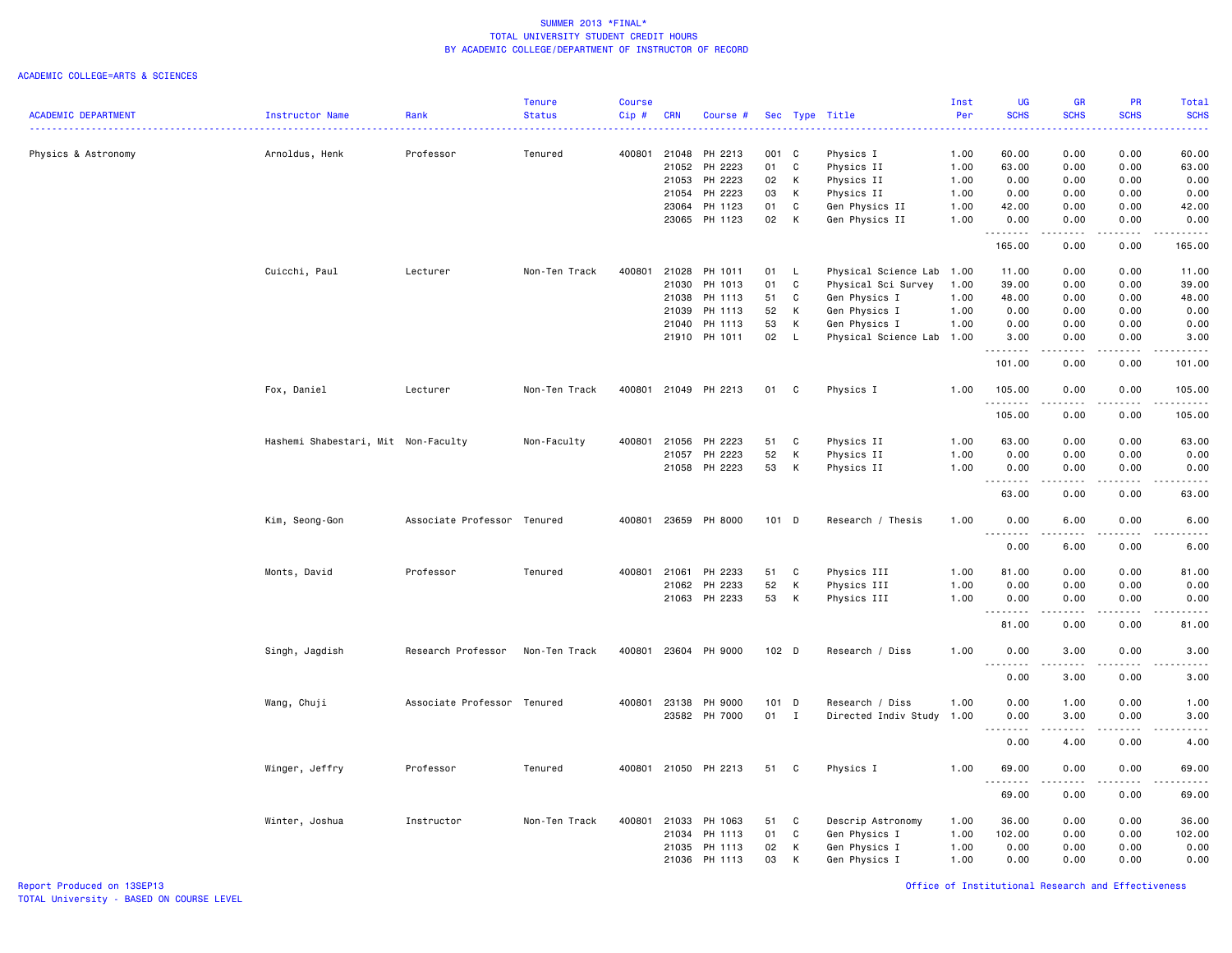| <b>ACADEMIC DEPARTMENT</b>             | <b>Instructor Name</b> | Rank       | Tenure<br><b>Status</b> | <b>Course</b><br>$Cip$ # | <b>CRN</b> | Course # Sec Type Title                   |                      |                                                    | Inst<br>Per:         | <b>UG</b><br><b>SCHS</b>    | <b>GR</b><br><b>SCHS</b>          | <b>PR</b><br><b>SCHS</b>                                                | <b>Total</b><br><b>SCHS</b> |
|----------------------------------------|------------------------|------------|-------------------------|--------------------------|------------|-------------------------------------------|----------------------|----------------------------------------------------|----------------------|-----------------------------|-----------------------------------|-------------------------------------------------------------------------|-----------------------------|
| Physics & Astronomy                    | Winter, Joshua         | Instructor | Non-Ten Track           | 400801                   | 21043      | PH 1123<br>21044 PH 1123<br>21045 PH 1123 | 51 C<br>52 K<br>53 K | Gen Physics II<br>Gen Physics II<br>Gen Physics II | 1.00<br>1.00<br>1.00 | 108.00<br>0.00<br>0.00<br>. | 0.00<br>0.00<br>0.00<br>--------- | 0.00<br>0.00<br>0.00<br>.                                               | 108.00<br>0.00<br>0.00<br>. |
|                                        |                        |            |                         |                          |            |                                           |                      |                                                    |                      | 246.00                      | 0.00                              | 0.00                                                                    | 246.00                      |
|                                        |                        |            |                         |                          |            |                                           |                      |                                                    |                      | ========                    | ========                          | $\qquad \qquad \equiv \equiv \equiv \equiv \equiv \equiv \equiv \equiv$ |                             |
| Physics & Astronomy                    |                        |            |                         |                          |            |                                           |                      |                                                    |                      | 830.00                      | 13,00                             | 0.00                                                                    | 843.00                      |
| ,,,,,,,,,,,,,,,,,,,,,,,,,,,,,,,,,,,,,, |                        |            |                         |                          |            |                                           |                      |                                                    |                      | ========                    |                                   | =======                                                                 | ==========                  |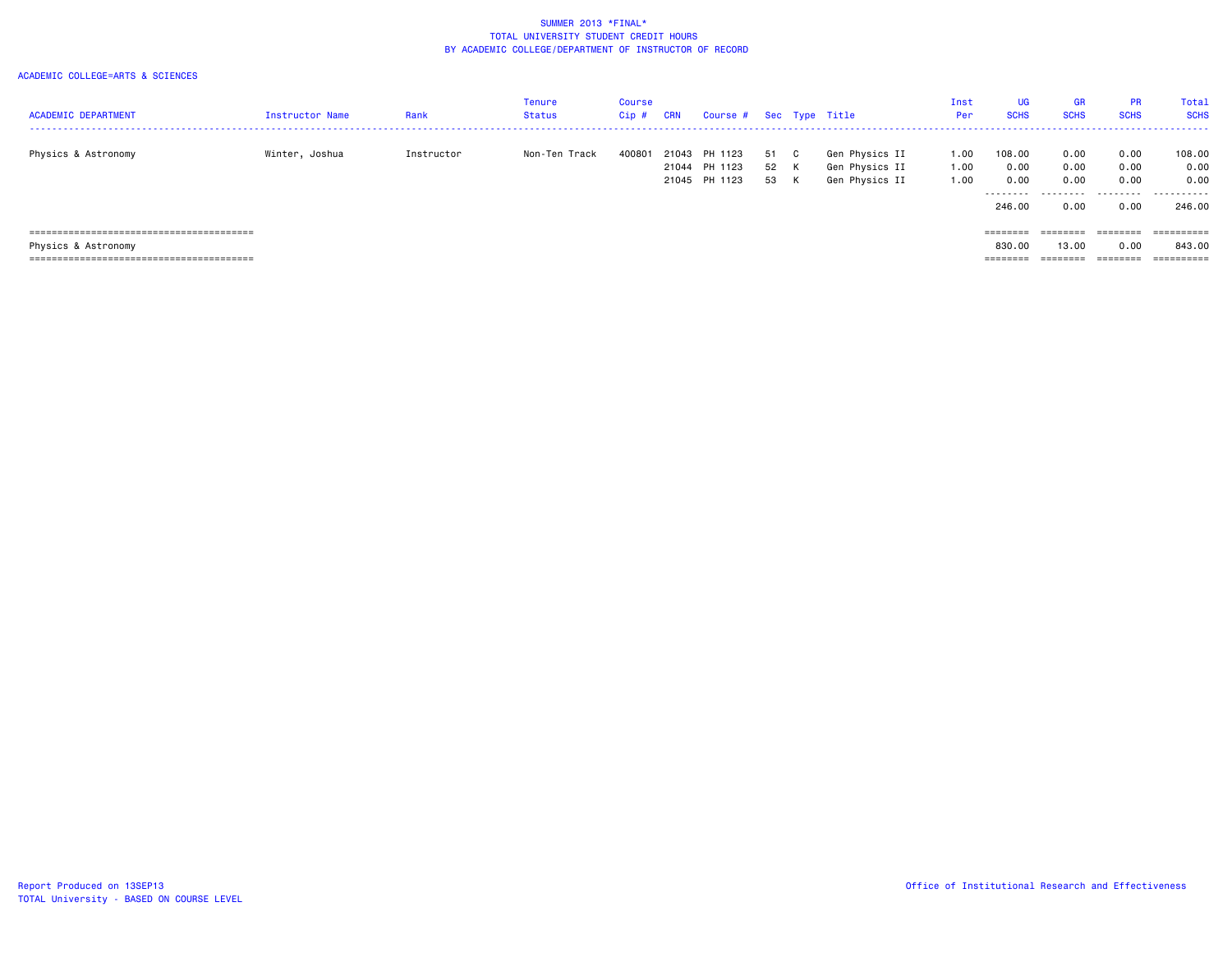|                                                     |                  |                               | <b>Tenure</b>  | <b>Course</b> |            |                |                  |                |                           | Inst | <b>UG</b>                                                                                                                                                                            | <b>GR</b>                   | <b>PR</b>                           | Total                                                                                                                                    |
|-----------------------------------------------------|------------------|-------------------------------|----------------|---------------|------------|----------------|------------------|----------------|---------------------------|------|--------------------------------------------------------------------------------------------------------------------------------------------------------------------------------------|-----------------------------|-------------------------------------|------------------------------------------------------------------------------------------------------------------------------------------|
| <b>ACADEMIC DEPARTMENT</b>                          | Instructor Name  | Rank                          | <b>Status</b>  | Cip#          | <b>CRN</b> | Course #       |                  |                | Sec Type Title            | Per  | <b>SCHS</b>                                                                                                                                                                          | <b>SCHS</b>                 | <b>SCHS</b>                         | <b>SCHS</b><br>$\frac{1}{2} \left( \frac{1}{2} \right) \left( \frac{1}{2} \right) \left( \frac{1}{2} \right) \left( \frac{1}{2} \right)$ |
| Political Science & Public Administratio Adams, Joe |                  | Lecturer                      | Non-Ten Track  | 440401        | 21553      | PPA 8733       | 502 S            |                | Public Program Eval       | 1.00 | 0.00                                                                                                                                                                                 | 12.00                       | 0.00                                | 12.00                                                                                                                                    |
|                                                     |                  |                               |                |               |            |                |                  |                |                           |      | -----<br>$\sim$ $\sim$ $\sim$<br>0.00                                                                                                                                                | $\frac{1}{2}$<br>12.00      | $- - -$<br>0.00                     | .<br>12.00                                                                                                                               |
|                                                     | Baker, Leslie    | Instructor                    | Non-Ten Track  | 451001        |            | 22007 PS 3033  | 51               | $\mathbf{C}$   | Gender And Politics       | 1.00 | 39.00                                                                                                                                                                                | 0.00                        | 0.00                                | 39.00                                                                                                                                    |
|                                                     |                  |                               |                |               |            |                |                  |                |                           |      | .<br>39.00                                                                                                                                                                           | .<br>0.00                   | .<br>0.00                           | .<br>39.00                                                                                                                               |
|                                                     | Emerson, Melissa | Grad Teach Assist             | Not Applicable | 451001        | 23541      | PS 7000        | 202 I            |                | Directed Indiv Study 1.00 |      | 0.00                                                                                                                                                                                 | 3.00                        | 0.00                                | 3.00                                                                                                                                     |
|                                                     |                  |                               |                |               | 23578      | PS 4183        | 201 C            |                | Judicial Process          | 1.00 | 6.00                                                                                                                                                                                 | 0.00                        | 0.00                                | 6.00                                                                                                                                     |
|                                                     |                  |                               |                |               |            | 23579 PS 6183  | 201 C            |                | Judicial Process          | 1.00 | 0.00<br>$\frac{1}{2} \left( \frac{1}{2} \right) \left( \frac{1}{2} \right) \left( \frac{1}{2} \right) \left( \frac{1}{2} \right) \left( \frac{1}{2} \right)$<br>$\sim$ $\sim$ $\sim$ | 3.00<br>.                   | 0.00<br>.                           | 3.00<br>.                                                                                                                                |
|                                                     |                  |                               |                |               |            |                |                  |                |                           |      | 6.00                                                                                                                                                                                 | 6.00                        | 0.00                                | 12.00                                                                                                                                    |
|                                                     | Emison, Gerald   | Professor                     | Tenured        | 440401        | 21998      | PPA 8733       | 001 S            |                | Public Program Eval       | 1.00 | 0.00                                                                                                                                                                                 | 42.00                       | 0.00                                | 42.00                                                                                                                                    |
|                                                     |                  |                               |                |               |            | 22904 PPA 9000 | $101$ D          |                | Research / Diss           | 1.00 | 0.00                                                                                                                                                                                 | 10.00<br><b>.</b> .         | 0.00<br>.                           | 10.00<br>.                                                                                                                               |
|                                                     |                  |                               |                |               |            |                |                  |                |                           |      | 0.00                                                                                                                                                                                 | 52.00                       | 0.00                                | 52.00                                                                                                                                    |
|                                                     | French, Philip   | Associate Professor Tenured   |                | 440401        | 21078      | PPA 8400       | 101 E            |                | Public Ad Intern          | 1.00 | 0.00                                                                                                                                                                                 | 24.00                       | 0.00                                | 24.00                                                                                                                                    |
|                                                     |                  |                               |                |               | 22878      | PPA 9000       | 01               | D              | Research / Diss           | 1.00 | 0.00                                                                                                                                                                                 | 3.00                        | 0.00                                | 3.00                                                                                                                                     |
|                                                     |                  |                               |                |               | 23223      | PPA 9000       | 102 <sub>D</sub> |                | Research / Diss           | 1.00 | 0.00<br>.                                                                                                                                                                            | 10.00<br>.                  | 0.00<br>.                           | 10.00<br>.                                                                                                                               |
|                                                     |                  |                               |                |               |            |                |                  |                |                           |      | 0.00                                                                                                                                                                                 | 37.00                       | 0.00                                | 37.00                                                                                                                                    |
|                                                     | Mellen, Robbin   | Assistant Professor Ten Track |                | 451001        | 22004      | PS 4163        | 01               | C              | Chief Executive           | 1.00 | 24.00                                                                                                                                                                                | 0.00                        | 0.00                                | 24.00                                                                                                                                    |
|                                                     |                  |                               |                |               | 22005      | PS 6163        | 01               | C              | Chief Executive           | 1.00 | 0.00                                                                                                                                                                                 | 3.00                        | 0.00                                | 3.00                                                                                                                                     |
|                                                     |                  |                               |                |               | 23559      | PS 8000        | 101 D            |                | Research / Thesis         | 1.00 | 0.00<br>.                                                                                                                                                                            | 6.00<br>.                   | 0.00<br>.                           | 6.00<br>.                                                                                                                                |
|                                                     |                  |                               |                |               |            |                |                  |                |                           |      | 24.00                                                                                                                                                                                | 9.00                        | 0.00                                | 33.00                                                                                                                                    |
|                                                     | Morrison, K.     | Professor                     | Tenured        | 451001        |            | 23657 PS 4000  | 51               | $\blacksquare$ | Directed Indiv Study 1.00 |      | 3.00<br>.<br>$\sim$ $\sim$ $\sim$                                                                                                                                                    | 0.00                        | 0.00                                | 3.00<br>$\frac{1}{2} \left( \frac{1}{2} \right) \left( \frac{1}{2} \right) \left( \frac{1}{2} \right) \left( \frac{1}{2} \right)$        |
|                                                     |                  |                               |                |               |            |                |                  |                |                           |      | 3.00                                                                                                                                                                                 | 0.00                        | 0.00                                | 3.00                                                                                                                                     |
|                                                     | Park, Johann     | Assistant Professor Ten Track |                | 451001        | 22006      | PS 1313        | 51               | C              | Intro Intnl Relatns       | 1.00 | 27.00                                                                                                                                                                                | 0.00                        | 0.00                                | 27.00                                                                                                                                    |
|                                                     |                  |                               |                |               |            | 23171 PS 4000  | $101$ I          |                | Directed Indiv Study 1.00 |      | 3.00                                                                                                                                                                                 | 0.00                        | 0.00                                | 3.00                                                                                                                                     |
|                                                     |                  |                               |                |               |            |                |                  |                |                           |      |                                                                                                                                                                                      | $\sim$ $\sim$ $\sim$ $\sim$ | $\sim$ $\sim$ $\sim$                | والمستحدث                                                                                                                                |
|                                                     |                  |                               |                |               |            |                |                  |                |                           |      | 30.00                                                                                                                                                                                | 0.00                        | 0.00                                | 30.00                                                                                                                                    |
|                                                     | Perry, Ravi      | Assistant Professor Ten Track |                | 440501        | 22001      | PS 2703        | 01               | C              | Intro Public Policy       | 1.00 | 30.00                                                                                                                                                                                | 0.00                        | 0.00                                | 30.00                                                                                                                                    |
|                                                     |                  |                               |                | 451001        | 21081      | PS 1113        | 51               | C              | American Government       | 1.00 | 24.00<br>.                                                                                                                                                                           | 0.00<br>$\frac{1}{2}$       | 0.00<br>$\sim$ $\sim$ $\sim$ $\sim$ | 24.00<br>$    -$                                                                                                                         |
|                                                     |                  |                               |                |               |            |                |                  |                |                           |      | 54.00                                                                                                                                                                                | 0.00                        | 0.00                                | 54.00                                                                                                                                    |
|                                                     | Rollins, Aaron   | Grad Teach Assist             | Not Applicable | 050201        | 21733      | AAS 1063       | 51               | C.             | Intro to African Ame      | 1.00 | 30.00<br>.                                                                                                                                                                           | 0.00                        | 0.00                                | 30.00                                                                                                                                    |
|                                                     |                  |                               |                |               |            |                |                  |                |                           |      | 30.00                                                                                                                                                                                | 0.00                        | 0.00                                | 30.00                                                                                                                                    |
|                                                     | Shoup, Brian     | Assistant Professor Ten Track |                | 440401        | 23682      | PPA 7000       | 51               | $\mathbf{I}$   | Directed Indiv Study 1.00 |      | 0.00                                                                                                                                                                                 | 3.00                        | 0.00                                | 3.00                                                                                                                                     |
|                                                     |                  |                               |                | 451001        | 22002      | PS 4223        | 01               | C              | Dynamics Of Am Dem        | 1.00 | 21.00                                                                                                                                                                                | 0.00                        | 0.00                                | 21.00                                                                                                                                    |
|                                                     |                  |                               |                |               | 22003      | PS 6223        | 01               | C              | Dynamics Of Am Dem        | 1.00 | 0.00                                                                                                                                                                                 | 6.00                        | 0.00                                | 6.00                                                                                                                                     |
|                                                     |                  |                               |                |               |            |                |                  |                |                           |      | . <b>.</b><br>21.00                                                                                                                                                                  | <u>.</u> .<br>9.00          | .<br>0.00                           | .<br>30.00                                                                                                                               |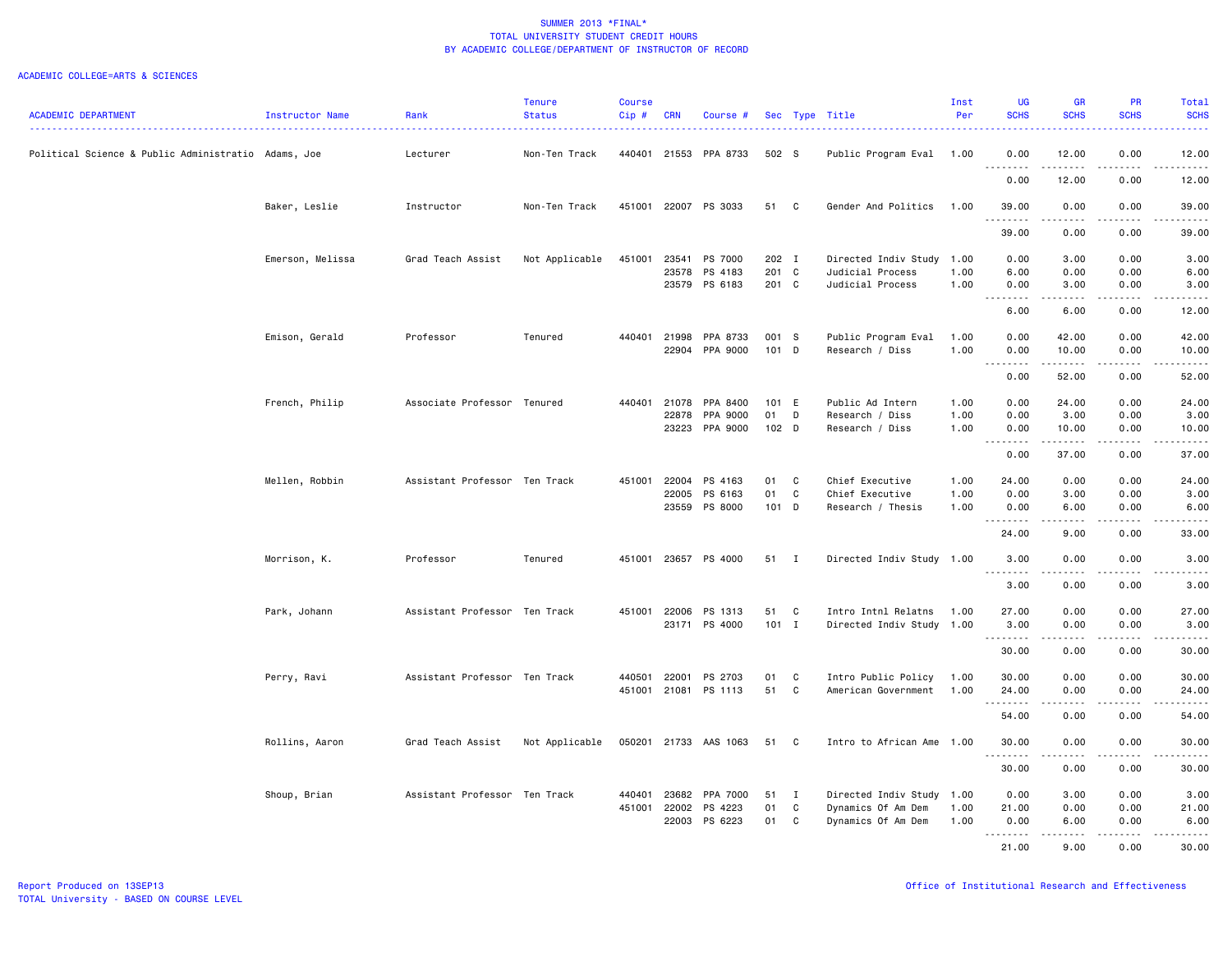|                                                              |                        |                               | <b>Tenure</b> | <b>Course</b> |            |                |       |              |                           | Inst | UG                | <b>GR</b>   | <b>PR</b>     | Total       |
|--------------------------------------------------------------|------------------------|-------------------------------|---------------|---------------|------------|----------------|-------|--------------|---------------------------|------|-------------------|-------------|---------------|-------------|
| <b>ACADEMIC DEPARTMENT</b>                                   | <b>Instructor Name</b> | Rank                          | <b>Status</b> | Cip#          | <b>CRN</b> | Course #       |       |              | Sec Type Title            | Per  | <b>SCHS</b>       | <b>SCHS</b> | <b>SCHS</b>   | <b>SCHS</b> |
|                                                              |                        |                               |               |               |            |                |       |              |                           |      |                   |             |               |             |
| Political Science & Public Administratio Stanisevski, Dragan |                        | Associate Professor           | Tenured       | 440401        |            | 22174 PPA 8143 | 51    | $\mathbf{C}$ | Civ Rgts/Aff Action       | 1.00 | 0.00              | 51.00       | 0.00          | 51.00       |
|                                                              |                        |                               |               |               |            |                |       |              |                           |      | --------<br>0.00  | 51.00       | 0.00          | 51.00       |
|                                                              |                        |                               |               |               |            |                |       |              |                           |      |                   |             |               |             |
|                                                              | Travis, Rickey         | Non-Faculty                   | Tenured       | 451001        |            | 23562 PS 1001  | 001 C |              | First Year Seminar        | 1.00 | 352.00            | 0.00        | 0.00          | 352.00      |
|                                                              |                        |                               |               |               |            |                |       |              |                           |      | .<br>352.00       | 0.00        | -----<br>0.00 | 352.00      |
|                                                              |                        |                               |               |               |            |                |       |              |                           |      |                   |             |               |             |
|                                                              | Waide, David           | Instructor                    | Non-Ten Track | 451001        | 21080      | PS 1113        | 01 C  |              | American Government       | 1.00 | 51.00             | 0.00        | 0.00          | 51.00       |
|                                                              |                        |                               |               |               |            | 21554 PPA 8743 | 501 C |              | Administrative Law        | 1.00 | 0.00              | 33.00       | 0.00          | 33.00       |
|                                                              |                        |                               |               |               |            |                |       |              |                           |      | 51.00             | 33.00       | 0.00          | 84.00       |
|                                                              |                        |                               |               |               |            |                |       |              |                           |      |                   |             |               |             |
|                                                              | Zavattaro, Staci       | Assistant Professor Ten Track |               | 440401        | 22560      | PPA 8990       | 01    | $\mathbf{C}$ | Special Topic In PPA 1.00 |      | 0.00              | 15.00       | 0.00          | 15.00       |
|                                                              |                        |                               |               |               |            |                |       |              |                           |      | --------<br>0.00  | 15.00       | 0.00          | 15.00       |
|                                                              |                        |                               |               |               |            |                |       |              |                           |      |                   |             |               |             |
|                                                              |                        |                               |               |               |            |                |       |              |                           |      | ========          | --------    | ========      | eeeeeeee    |
| Political Science & Public Administratio                     |                        |                               |               |               |            |                |       |              |                           |      | 610.00            | 224.00      | 0.00          | 834,00      |
|                                                              |                        |                               |               |               |            |                |       |              |                           |      | $=$ = = = = = = = | :=======    | ========      |             |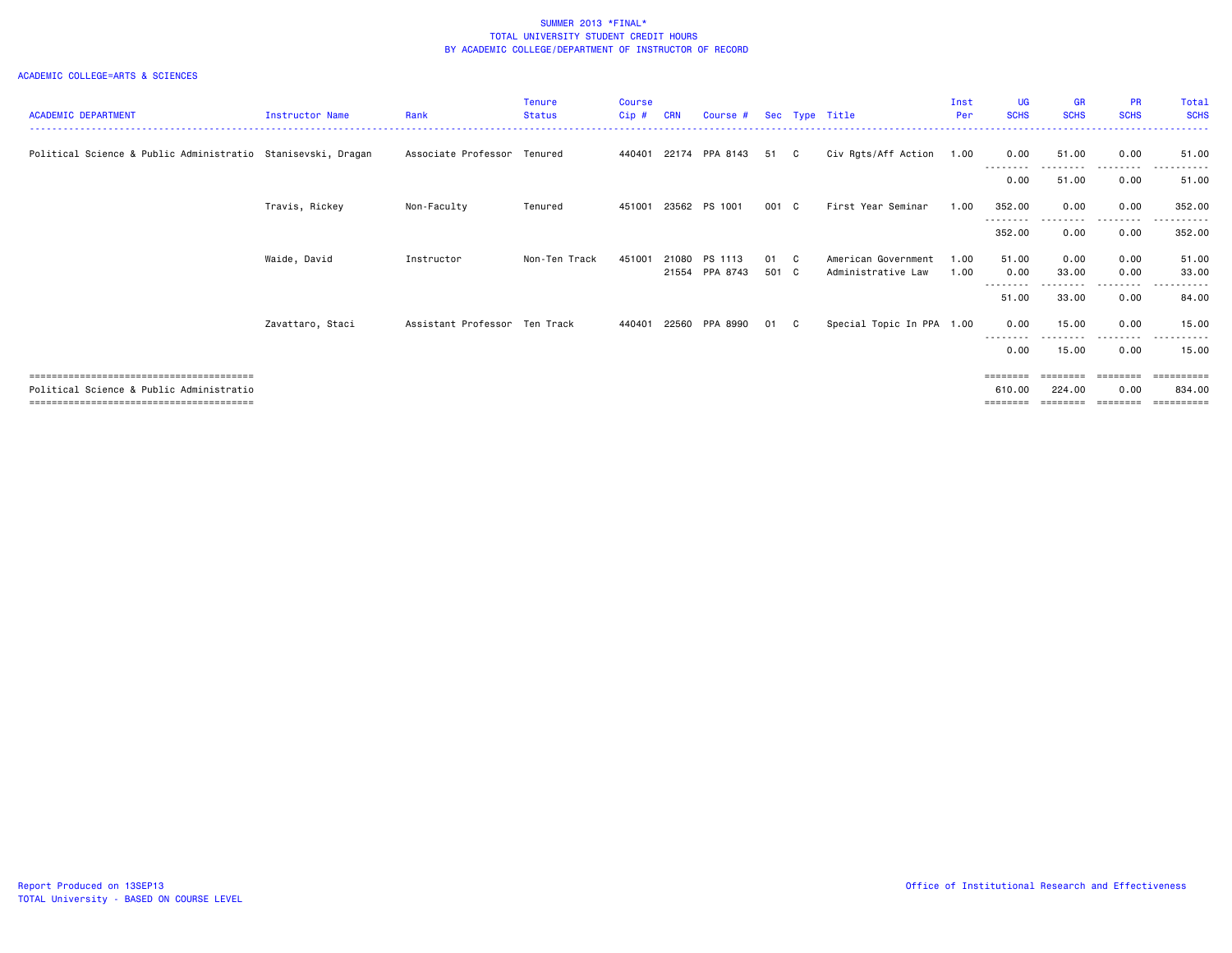|                            |                    |                                   | <b>Tenure</b> | <b>Course</b> |                |                       |          |              |                           | Inst         | <b>UG</b>                                                                                                                                            | <b>GR</b>                                                                                                                                                     | PR              | Total          |
|----------------------------|--------------------|-----------------------------------|---------------|---------------|----------------|-----------------------|----------|--------------|---------------------------|--------------|------------------------------------------------------------------------------------------------------------------------------------------------------|---------------------------------------------------------------------------------------------------------------------------------------------------------------|-----------------|----------------|
| <b>ACADEMIC DEPARTMENT</b> | Instructor Name    | Rank                              | <b>Status</b> | Cip#          | <b>CRN</b>     | Course #              |          |              | Sec Type Title            | Per          | <b>SCHS</b>                                                                                                                                          | <b>SCHS</b>                                                                                                                                                   | <b>SCHS</b>     | <b>SCHS</b>    |
|                            |                    |                                   |               |               |                |                       |          |              |                           |              |                                                                                                                                                      |                                                                                                                                                               |                 |                |
| Psychology                 | Armstrong, Kevin   | Associate Professor Tenured       |               | 420101 21108  |                | PSY 3363              | 01       | C            | Behav Modification        | 1.00         | 93.00                                                                                                                                                | 0.00                                                                                                                                                          | 0.00            | 93.00          |
|                            |                    |                                   |               |               | 21913          | PSY 3213              | 01       | C            | Psych Of Ab Behavior      | 1.00         | 36.00                                                                                                                                                | 0.00                                                                                                                                                          | 0.00            | 36.00          |
|                            |                    |                                   |               |               | 21985          | PSY 3363              | 501      | C.           | Behav Modification        | 1.00         | 27.00                                                                                                                                                | 0.00                                                                                                                                                          | 0.00            | 27.00          |
|                            |                    |                                   |               |               |                |                       |          |              |                           |              |                                                                                                                                                      |                                                                                                                                                               |                 |                |
|                            |                    |                                   |               |               | 23093          | PSY 8464              | 51       | E            | Prof Practicum            | 1.00         | 0.00<br>.                                                                                                                                            | 16.00<br>.                                                                                                                                                    | 0.00<br>.       | 16.00<br>.     |
|                            |                    |                                   |               |               |                |                       |          |              |                           |              | 156.00                                                                                                                                               | 16.00                                                                                                                                                         | 0.00            | 172.00         |
|                            | Bradshaw, Gary     | Professor                         | Tenured       |               |                | 420301 22748 PSY 9000 | 101 D    |              | Research/Diss             | 1.00         | 0.00                                                                                                                                                 | 6.00                                                                                                                                                          | 0.00            | 6.00           |
|                            |                    |                                   |               |               |                |                       |          |              |                           |              | $\sim$ $\sim$ .<br>$\frac{1}{2} \left( \frac{1}{2} \right) \left( \frac{1}{2} \right) \left( \frac{1}{2} \right) \left( \frac{1}{2} \right)$<br>0.00 | ----<br>6.00                                                                                                                                                  | .<br>0.00       | .<br>6.00      |
|                            |                    |                                   |               |               |                |                       |          |              |                           |              |                                                                                                                                                      |                                                                                                                                                               |                 |                |
|                            | Carskadon, Thomas  | Professor                         | Tenured       | 420101 21100  |                | PSY 1013              | 01       | C            | Gen Psychology            | 1.00         | 60.00                                                                                                                                                | 0.00                                                                                                                                                          | 0.00            | 60.00          |
|                            |                    |                                   |               |               | 21103          | PSY 1013              | E01 C    |              | Gen Psychology            | 1.00         | 72.00<br>. <b>.</b>                                                                                                                                  | 0.00<br>.                                                                                                                                                     | 0.00<br>.       | 72.00<br>.     |
|                            |                    |                                   |               |               |                |                       |          |              |                           |              | 132.00                                                                                                                                               | 0.00                                                                                                                                                          | 0.00            | 132.00         |
|                            |                    |                                   |               |               |                |                       |          |              |                           |              |                                                                                                                                                      |                                                                                                                                                               |                 |                |
|                            | Cooper, Stephanie  | Visiting Assist Pro Non-Ten Track |               | 420101        |                | 21322 PSY 3363        | 201 C    |              | Behav Modification        | 1.00         | 21.00                                                                                                                                                | 0.00                                                                                                                                                          | 0.00            | 21.00          |
|                            |                    |                                   |               |               |                |                       |          |              |                           |              | .                                                                                                                                                    | .                                                                                                                                                             | $\frac{1}{2}$   | .              |
|                            |                    |                                   |               |               |                |                       |          |              |                           |              | 21.00                                                                                                                                                | 0.00                                                                                                                                                          | 0.00            | 21.00          |
|                            | Drumheller, Philip | Instructor                        | Non-Ten Track | 429999        | 21112          | PSY 4223              | 51       | C            | Drug Use And Abuse        | 1.00         | 39.00                                                                                                                                                | 0.00                                                                                                                                                          | 0.00            | 39.00          |
|                            |                    |                                   |               |               |                | 21116 PSY 6223        | 51       | C            | Drug Use And Abuse        | 1.00         | 0.00                                                                                                                                                 | 3.00                                                                                                                                                          | 0.00            | 3.00           |
|                            |                    |                                   |               |               |                |                       |          |              |                           |              | .                                                                                                                                                    |                                                                                                                                                               |                 | $\frac{1}{2}$  |
|                            |                    |                                   |               |               |                |                       |          |              |                           |              | 39.00                                                                                                                                                | 3.00                                                                                                                                                          | 0.00            | 42.00          |
|                            |                    |                                   |               |               |                |                       |          |              |                           |              |                                                                                                                                                      |                                                                                                                                                               |                 |                |
|                            | Eakin, Deborah     | Associate Professor Tenured       |               | 420101        | 21912          | PSY 3803              | 001 C    |              | Int Dev Psychology        | 1.00         | 39.00                                                                                                                                                | 0.00                                                                                                                                                          | 0.00            | 39.00          |
|                            |                    |                                   |               |               | 22188          | PSY 4733              | 501 C    |              | Memory                    | 1.00         | 45.00                                                                                                                                                | 0.00                                                                                                                                                          | 0.00            | 45.00          |
|                            |                    |                                   |               |               | 22720          | PSY 8000              | 105 D    |              | Research / Thesis         | 1.00         | 0.00                                                                                                                                                 | 2.00                                                                                                                                                          | 0.00            | 2.00           |
|                            |                    |                                   |               |               | 22867          | PSY 3803              | 551 C    |              | Int Dev Psychology        | 1.00         | 57.00                                                                                                                                                | 0.00                                                                                                                                                          | 0.00            | 57.00          |
|                            |                    |                                   |               |               |                |                       |          |              |                           |              | .                                                                                                                                                    |                                                                                                                                                               | $   -$          | $\frac{1}{2}$  |
|                            |                    |                                   |               |               |                |                       |          |              |                           |              | 141.00                                                                                                                                               | 2.00                                                                                                                                                          | 0.00            | 143.00         |
|                            |                    |                                   |               |               |                |                       |          |              |                           |              |                                                                                                                                                      |                                                                                                                                                               |                 |                |
|                            | Gresham, Courtney  | Non-Faculty                       | Non-Faculty   | 420101        | 21555          | PSY 3213              | 501 C    |              | Psych Of Ab Behavior      | 1.00         | 27.00                                                                                                                                                | 0.00                                                                                                                                                          | 0.00            | 27.00          |
|                            |                    |                                   |               |               | 21986          | PSY 3343              | 501 C    |              | Psych Of Learning         | 1.00         | 39.00                                                                                                                                                | 0.00                                                                                                                                                          | 0.00<br>.       | 39.00          |
|                            |                    |                                   |               |               |                |                       |          |              |                           |              | .<br>66.00                                                                                                                                           | 0.00                                                                                                                                                          | 0.00            | .<br>66.00     |
|                            |                    |                                   |               |               |                |                       |          |              |                           |              |                                                                                                                                                      |                                                                                                                                                               |                 |                |
|                            | Hatcher, Sheridan  | Lecturer                          | Non-Ten Track | 420101        | 21114          | PSY 4403              | 51       | C            | Biological Psycholog      | 1.00         | 69.00                                                                                                                                                | 0.00                                                                                                                                                          | 0.00            | 69.00          |
|                            |                    |                                   |               | 429999        |                | 21111 PSY 4223        | 001 C    |              | Drug Use And Abuse        | 1.00         | 57.00                                                                                                                                                | 0.00                                                                                                                                                          | 0.00            | 57.00          |
|                            |                    |                                   |               |               |                |                       |          |              |                           |              |                                                                                                                                                      |                                                                                                                                                               |                 | .              |
|                            |                    |                                   |               |               |                |                       |          |              |                           |              | 126.00                                                                                                                                               | 0.00                                                                                                                                                          | 0.00            | 126.00         |
|                            |                    |                                   |               |               |                |                       |          |              |                           |              |                                                                                                                                                      |                                                                                                                                                               |                 |                |
|                            | Keeley, Jared      | Assistant Professor Ten Track     |               | 420101        | 22723          | PSY 8000              | 108 D    |              | Research / Thesis         | 1.00         | 0.00                                                                                                                                                 | 4.00                                                                                                                                                          | 0.00            | 4.00           |
|                            |                    |                                   |               |               | 23509          | PSY 4000              | 01       | $\mathbf{I}$ | Directed Indiv Study      | 1.00         | 2.00                                                                                                                                                 | 0.00                                                                                                                                                          | 0.00            | 2.00           |
|                            |                    |                                   |               |               |                |                       |          |              |                           |              | د د د د<br>$\sim$ $\sim$ $\sim$                                                                                                                      | .                                                                                                                                                             | د د د د         | .              |
|                            |                    |                                   |               |               |                |                       |          |              |                           |              | 2.00                                                                                                                                                 | 4.00                                                                                                                                                          | 0.00            | 6.00           |
|                            |                    |                                   |               |               |                |                       |          |              |                           |              |                                                                                                                                                      |                                                                                                                                                               | 0.00            |                |
|                            | McKinney, Clifford | Assistant Professor Ten Track     |               | 420101        | 21105<br>21106 | PSY 3314<br>PSY 3314  | 01<br>51 | B<br>C       | Experimental Psych        | 1.00<br>1.00 | 44.00<br>40.00                                                                                                                                       | 0.00<br>0.00                                                                                                                                                  | 0.00            | 44.00<br>40.00 |
|                            |                    |                                   |               |               |                |                       |          |              | Experimental Psych        |              |                                                                                                                                                      |                                                                                                                                                               |                 |                |
|                            |                    |                                   |               |               | 22724          | PSY 8000              | 109      | D            | Research / Thesis         | 1.00         | 0.00                                                                                                                                                 | 5.00                                                                                                                                                          | 0.00            | 5.00           |
|                            |                    |                                   |               |               |                | 23092 PSY 8454        | 01       | E            | Prof Practicum            | 1.00         | 0.00<br>$\sim$ $\sim$ .<br>.                                                                                                                         | 24.00<br>$\frac{1}{2} \left( \frac{1}{2} \right) \left( \frac{1}{2} \right) \left( \frac{1}{2} \right) \left( \frac{1}{2} \right) \left( \frac{1}{2} \right)$ | 0.00<br>د د د د | 24.00<br>.     |
|                            |                    |                                   |               |               |                |                       |          |              |                           |              | 84.00                                                                                                                                                | 29.00                                                                                                                                                         | 0.00            | 113.00         |
|                            |                    |                                   |               |               |                |                       |          |              |                           |              |                                                                                                                                                      |                                                                                                                                                               |                 |                |
|                            | Nadorff, Danielle  | Instructor                        | Non-Ten Track |               |                | 420101 23754 PSY 4000 | 51 I     |              | Directed Indiv Study 1.00 |              | 2.00                                                                                                                                                 | 0.00                                                                                                                                                          | 0.00            | 2.00           |
|                            |                    |                                   |               |               |                |                       |          |              |                           |              |                                                                                                                                                      |                                                                                                                                                               |                 |                |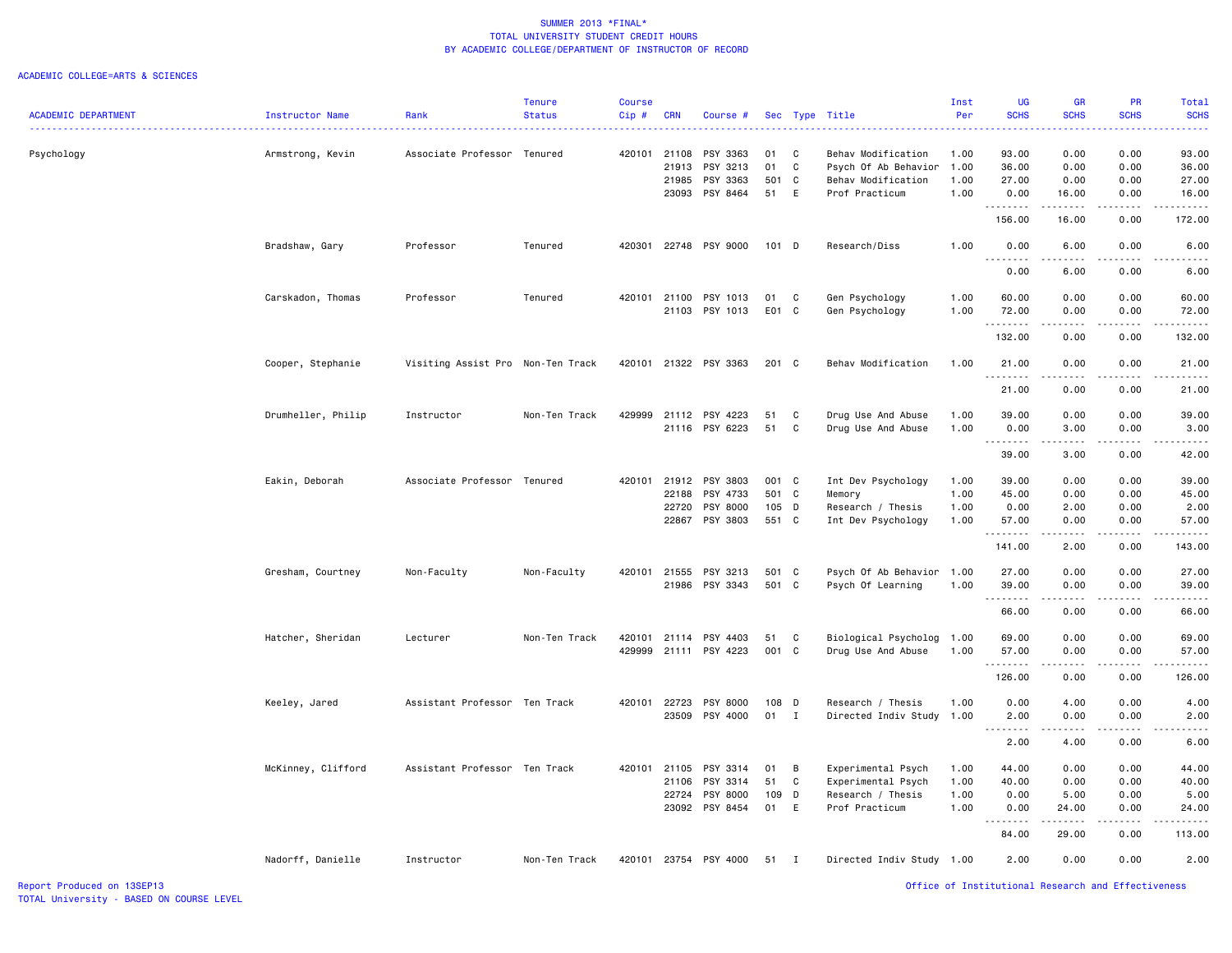|                            |                    |                               | <b>Tenure</b> | <b>Course</b> |            |                |         |                           | Inst | <b>UG</b>          | <b>GR</b>                                                                                                                                                    | PR                             | <b>Total</b>          |
|----------------------------|--------------------|-------------------------------|---------------|---------------|------------|----------------|---------|---------------------------|------|--------------------|--------------------------------------------------------------------------------------------------------------------------------------------------------------|--------------------------------|-----------------------|
| <b>ACADEMIC DEPARTMENT</b> | Instructor Name    | Rank                          | <b>Status</b> | Cip#          | <b>CRN</b> | Course #       |         | Sec Type Title            | Per  | <b>SCHS</b>        | <b>SCHS</b><br>----                                                                                                                                          | <b>SCHS</b>                    | <b>SCHS</b>           |
| Psychology                 | Nadorff, Danielle  | Instructor                    | Non-Ten Track | 420101        |            | 23756 PSY 4000 | 106 I   | Directed Indiv Study 1.00 |      | 3.00               | 0.00<br>$\frac{1}{2} \left( \frac{1}{2} \right) \left( \frac{1}{2} \right) \left( \frac{1}{2} \right) \left( \frac{1}{2} \right) \left( \frac{1}{2} \right)$ | 0.00                           | 3.00                  |
|                            |                    |                               |               |               |            |                |         |                           |      | .<br>5.00          | $- - -$<br>0.00                                                                                                                                              | .<br>0.00                      | <u>.</u><br>5.00      |
|                            | Nadorff, Michael   | Assistant Professor Ten Track |               | 420101        | 23137      | PSY 4000       | $101$ I | Directed Indiv Study 1.00 |      | 3.00               | 0.00                                                                                                                                                         | 0.00                           | 3.00                  |
|                            |                    |                               |               |               |            | 23430 PSY 4000 | $104$ I | Directed Indiv Study 1.00 |      | 3.00               | 0.00                                                                                                                                                         | 0.00                           | 3.00<br>------        |
|                            |                    |                               |               |               |            |                |         |                           |      | --------<br>6.00   | -----<br>$\sim$ $\sim$<br>0.00                                                                                                                               | $\cdots \cdots \cdots$<br>0.00 | 6.00                  |
|                            | Shumate, James     | Lecturer                      | Non-Ten Track | 420101        | 21904      | EPY 6113       | 201 C   | Beh & Cog/Beh Inter       | 1.00 | 0.00               | 6.00                                                                                                                                                         | 0.00                           | 6.00                  |
|                            |                    |                               |               |               |            | 22165 PSY 4726 | 201 E   | Internship In Psy I       | 1.00 | 6.00               | 0.00                                                                                                                                                         | 0.00                           | 6.00                  |
|                            |                    |                               |               | 429999        | 21786      | PSY 4223       | 201 C   | Drug Use And Abuse        | 1.00 | 27.00              | 0.00                                                                                                                                                         | 0.00                           | 27.00                 |
|                            |                    |                               |               |               |            | 23280 PSY 6223 | 201 C   | Drug Use And Abuse        | 1.00 | 0.00               | 3.00                                                                                                                                                         | 0.00                           | 3.00                  |
|                            |                    |                               |               |               |            |                |         |                           |      | --------<br>33.00  | .<br>9.00                                                                                                                                                    | - - - -<br>0.00                | 42.00                 |
|                            | Sinclair, Hillary  | Associate Professor Tenured   |               | 420101        |            | 22728 PSY 8000 | 113 D   | Research / Thesis         | 1.00 | 0.00               | 3.00                                                                                                                                                         | 0.00                           | 3.00                  |
|                            |                    |                               |               |               |            |                |         |                           |      | --------<br>0.00   | .<br>3.00                                                                                                                                                    | . <b>.</b><br>0.00             | <u>.</u><br>3.00      |
|                            | Valentine, Michael | Instructor                    | Non-Ten Track | 420101        |            | 21556 PSY 3353 | 501 C   | Motivation                | 1.00 | 48.00              | 0.00                                                                                                                                                         | 0.00                           | 48.00                 |
|                            |                    |                               |               |               |            | 21914 PSY 3413 | 51 C    | Human Sexual Behavio      | 1.00 | 72.00              | 0.00                                                                                                                                                         | 0.00                           | 72.00                 |
|                            |                    |                               |               |               |            | 22187 PSY 3623 | 501 C   | Social Psychology         | 1.00 | 33.00              | 0.00                                                                                                                                                         | 0.00                           | 33.00                 |
|                            |                    |                               |               |               |            |                |         |                           |      | .<br>153.00        | .<br>0.00                                                                                                                                                    | 0.00                           | 153.00                |
|                            | Winer, Eric        | Assistant Professor Ten Track |               | 420101        | 23429      | PSY 4000       | 103 I   | Directed Indiv Study      | 1.00 | 2.00               | 0.00                                                                                                                                                         | 0.00                           | 2.00                  |
|                            |                    |                               |               |               |            | 23508 PSY 4000 | 105 I   | Directed Indiv Study 1.00 |      | 3.00               | 0.00                                                                                                                                                         | 0.00                           | 3.00                  |
|                            |                    |                               |               |               |            |                |         |                           |      | --------<br>5.00   | .<br>0.00                                                                                                                                                    | -----<br>0.00                  | 5.00                  |
| Psychology                 |                    |                               |               |               |            |                |         |                           |      | ========<br>969.00 | $\qquad \qquad \equiv \equiv \equiv \equiv \equiv \equiv \equiv \equiv$<br>72.00                                                                             | <b>EBBEBBBB</b><br>0.00        | ==========<br>1041.00 |
|                            |                    |                               |               |               |            |                |         |                           |      | ========           | ========                                                                                                                                                     | ========                       | ==========            |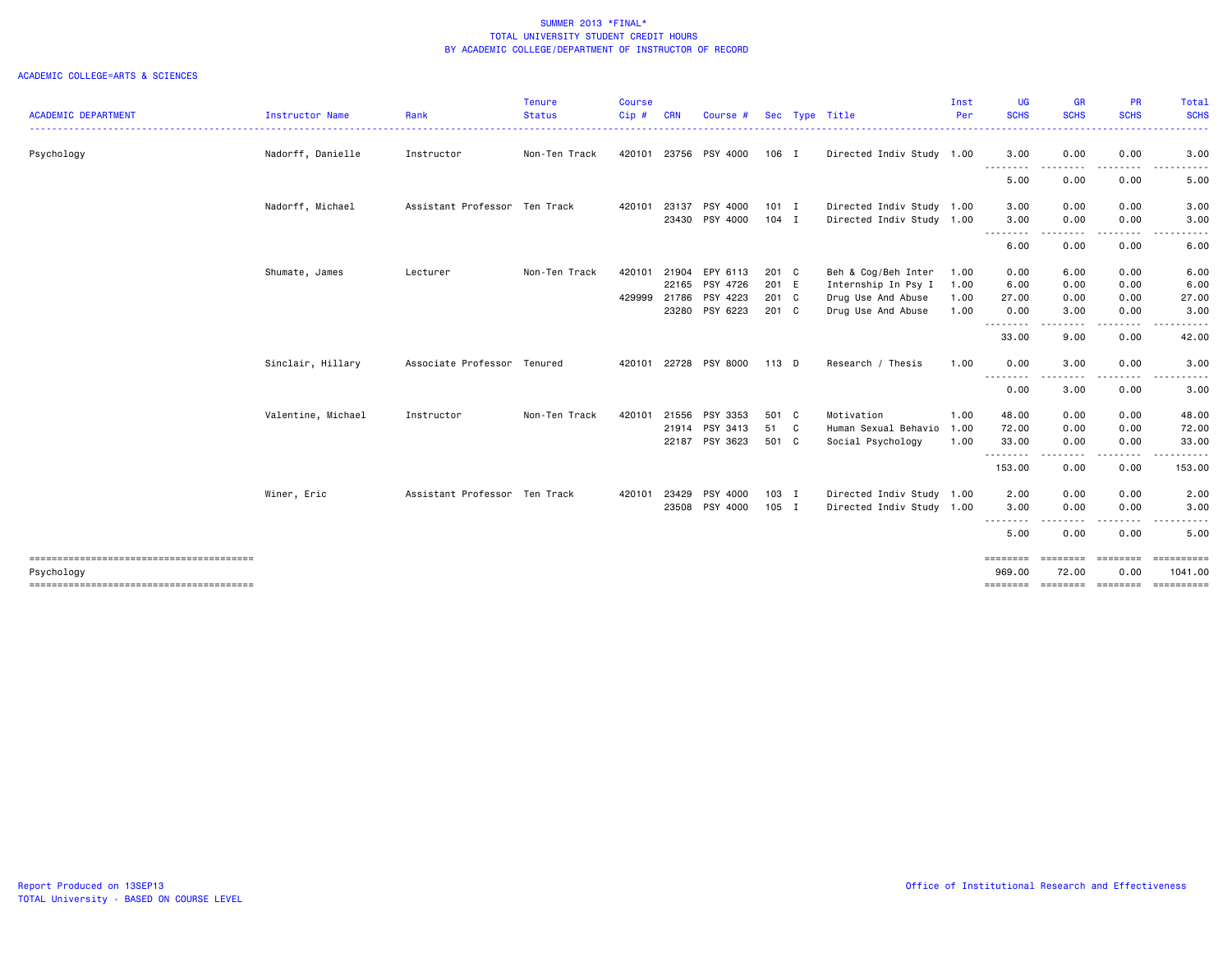|                            |                     |                                    | <b>Tenure</b>  | <b>Course</b> |              |                      |       |              |                           | Inst | <b>UG</b>                                                                                                                                                             | <b>GR</b>                                                                                                                                                    | <b>PR</b>             | Total                                                                                                                             |
|----------------------------|---------------------|------------------------------------|----------------|---------------|--------------|----------------------|-------|--------------|---------------------------|------|-----------------------------------------------------------------------------------------------------------------------------------------------------------------------|--------------------------------------------------------------------------------------------------------------------------------------------------------------|-----------------------|-----------------------------------------------------------------------------------------------------------------------------------|
| <b>ACADEMIC DEPARTMENT</b> | Instructor Name     | Rank                               | <b>Status</b>  | Cip#          | <b>CRN</b>   | Course #             |       |              | Sec Type Title            | Per  | <b>SCHS</b>                                                                                                                                                           | <b>SCHS</b>                                                                                                                                                  | <b>SCHS</b>           | <b>SCHS</b>                                                                                                                       |
| Sociology                  | Barranco, Raymond   | Assistant Professor Ten Track      |                | 450401        | 21387        | CRM 1003             | 501 C |              | Crime & Justice in A      | 1.00 | 45.00                                                                                                                                                                 | 0.00                                                                                                                                                         | 0.00                  | 45.00                                                                                                                             |
|                            |                     |                                    |                |               | 21993        | SO 4523              | 01    | C            | Law and Society           | 1.00 | 24.00                                                                                                                                                                 | 0.00                                                                                                                                                         | 0.00                  | 24.00                                                                                                                             |
|                            |                     |                                    |                |               | 21994        | SO 6523              | 01    | C            | Law and Society           | 1.00 | 0.00                                                                                                                                                                  | 15.00                                                                                                                                                        | 0.00                  | 15.00                                                                                                                             |
|                            |                     |                                    |                |               | 21995        | CRM 4523             | 01    | $\mathbf{C}$ | Law and Society           | 1.00 | 21.00                                                                                                                                                                 | 0.00                                                                                                                                                         | 0.00                  | 21.00                                                                                                                             |
|                            |                     |                                    |                |               | 451101 21563 | SO 3313              | 501 C |              | Deviant Behavior          | 1.00 | 36.00                                                                                                                                                                 | 0.00                                                                                                                                                         | 0.00                  | 36.00                                                                                                                             |
|                            |                     |                                    |                |               | 21997        | SO 3313              | 51    | $\mathbf{C}$ | Deviant Behavior          | 1.00 | 39.00<br>.                                                                                                                                                            | 0.00<br>$\begin{array}{cccccccccc} \bullet & \bullet & \bullet & \bullet & \bullet & \bullet \end{array}$                                                    | 0.00                  | 39.00                                                                                                                             |
|                            |                     |                                    |                |               |              |                      |       |              |                           |      | 165.00                                                                                                                                                                | 15.00                                                                                                                                                        | المتماما<br>0.00      | .<br>180.00                                                                                                                       |
|                            | Boyd, Robert        | Professor                          | Tenured        | 451101        |              | 23085 SO 9000        | 02    | $\Box$       | Research / Diss           | 1.00 | 0.00<br><u>.</u>                                                                                                                                                      | 9.00<br>.                                                                                                                                                    | 0.00<br>. <b>.</b> .  | 9.00<br>$\frac{1}{2} \left( \frac{1}{2} \right) \left( \frac{1}{2} \right) \left( \frac{1}{2} \right) \left( \frac{1}{2} \right)$ |
|                            |                     |                                    |                |               |              |                      |       |              |                           |      | 0.00                                                                                                                                                                  | 9.00                                                                                                                                                         | 0.00                  | 9.00                                                                                                                              |
|                            | Boydstun, Jamie     | Grad Research Assis Not Applicable |                | 451101        |              | 21134 SO 1003        | 51    | C            | Intro To Sociology        | 1.00 | 42.00                                                                                                                                                                 | 0.00<br>د د د د                                                                                                                                              | 0.00<br>.             | 42.00<br>.                                                                                                                        |
|                            |                     |                                    |                |               |              |                      |       |              |                           |      | 42.00                                                                                                                                                                 | 0.00                                                                                                                                                         | 0.00                  | 42.00                                                                                                                             |
|                            | Brauner-Otto, Sarah | Assistant Professor Ten Track      |                | 451101        |              | 22018 SO 1203        | 001 C |              | Marriage & Family         | 1.00 | 48.00<br><u>.</u>                                                                                                                                                     | 0.00<br>$\frac{1}{2}$                                                                                                                                        | 0.00<br>$\frac{1}{2}$ | 48.00<br>.                                                                                                                        |
|                            |                     |                                    |                |               |              |                      |       |              |                           |      | 48.00                                                                                                                                                                 | 0.00                                                                                                                                                         | 0.00                  | 48.00                                                                                                                             |
|                            | Carr, Rhonda        | Assistant Professor Non-Ten Track  |                | 440701        | 21782        | SW 4663              | 201 C |              | Admin in Social Work 0.49 |      | 8.82                                                                                                                                                                  | 0.00                                                                                                                                                         | 0.00                  | 8.82                                                                                                                              |
|                            |                     |                                    |                |               |              | 21784 SW 4533        | 201 C |              | Sub Abuse in SW Svcs 1.00 |      | 18.00                                                                                                                                                                 | 0.00                                                                                                                                                         | 0.00                  | 18.00                                                                                                                             |
|                            |                     |                                    |                |               |              |                      |       |              |                           |      | . <b>.</b><br>26.82                                                                                                                                                   | .<br>0.00                                                                                                                                                    | .<br>0.00             | .<br>26.82                                                                                                                        |
|                            | Cheek, Jennifer     | Grad Teach Assist                  | Not Applicable |               |              | 451101 21132 SO 1003 | 01 C  |              | Intro To Sociology        | 1.00 | 66.00                                                                                                                                                                 | 0.00                                                                                                                                                         | 0.00                  | 66.00                                                                                                                             |
|                            |                     |                                    |                |               |              |                      |       |              |                           |      | --------<br>66.00                                                                                                                                                     | ----<br>0.00                                                                                                                                                 | .<br>0.00             | . <b>.</b> .<br>66.00                                                                                                             |
|                            |                     |                                    |                |               |              |                      |       |              |                           |      |                                                                                                                                                                       |                                                                                                                                                              |                       |                                                                                                                                   |
|                            | Chi, Guangqing      | Assistant Professor Ten Track      |                | 451101        |              | 23084 SO 9000        | 01    | D            | Research / Diss           | 1.00 | 0.00                                                                                                                                                                  | 9.00<br>.                                                                                                                                                    | 0.00<br>.             | 9.00<br>$\omega_{\rm c}$ and $\omega_{\rm c}$                                                                                     |
|                            |                     |                                    |                |               |              |                      |       |              |                           |      | 0.00                                                                                                                                                                  | 9.00                                                                                                                                                         | 0.00                  | 9.00                                                                                                                              |
|                            | Cook, Amanda        | Lecturer                           | Non-Ten Track  | 450401        | 21263        | CRM 3503             | 201 C |              | Violence in the US        | 1.00 | 45.00                                                                                                                                                                 | 0.00                                                                                                                                                         | 0.00                  | 45.00                                                                                                                             |
|                            |                     |                                    |                |               | 21767        | CRM 4513             | 201 C |              | Correctional Systems      | 1.00 | 27.00                                                                                                                                                                 | 0.00                                                                                                                                                         | 0.00                  | 27.00                                                                                                                             |
|                            |                     |                                    |                | 451101        | 21769        | SO 4513              | 201 C |              | Correctional Systems      | 1.00 | 3.00                                                                                                                                                                  | 0.00                                                                                                                                                         | 0.00                  | 3.00                                                                                                                              |
|                            |                     |                                    |                |               | 21775        | SO 3503              | 201 C |              | Violence In The U.S.      | 1.00 | 3.00                                                                                                                                                                  | 0.00                                                                                                                                                         | 0.00                  | 3.00                                                                                                                              |
|                            |                     |                                    |                |               | 23235        | SO 3213              | 201 C |              | Intr To Social Res        | 1.00 | 27.00<br><u>.</u>                                                                                                                                                     | 0.00<br>.                                                                                                                                                    | 0.00<br>.             | 27.00<br>.                                                                                                                        |
|                            |                     |                                    |                |               |              |                      |       |              |                           |      | 105.00                                                                                                                                                                | 0.00                                                                                                                                                         | 0.00                  | 105.00                                                                                                                            |
|                            | Cossman, Jeralynn   | Professor                          | Tenured        | 451101        | 22158        | SO 8900              | 001 S |              | Fields Of Sociology       | 1.00 | 0.00                                                                                                                                                                  | 27.00                                                                                                                                                        | 0.00                  | 27.00                                                                                                                             |
|                            |                     |                                    |                |               |              | 23486 SO 9000        | 03    | $\mathsf{D}$ | Research / Diss           | 1.00 | 0.00<br>$\frac{1}{2} \left( \frac{1}{2} \right) \left( \frac{1}{2} \right) \left( \frac{1}{2} \right) \left( \frac{1}{2} \right) \left( \frac{1}{2} \right)$<br>$  -$ | 15.00<br>.                                                                                                                                                   | 0.00<br>.             | 15.00<br>.                                                                                                                        |
|                            |                     |                                    |                |               |              |                      |       |              |                           |      | 0.00                                                                                                                                                                  | 42.00                                                                                                                                                        | 0.00                  | 42.00                                                                                                                             |
|                            | Dunaway, R. Gregory | Non-Faculty                        | Tenured        | 451101        |              | 23731 SO 9000        | 51    | D            | Research / Diss           | 1.00 | 0.00                                                                                                                                                                  | 1.00<br>$\frac{1}{2} \left( \frac{1}{2} \right) \left( \frac{1}{2} \right) \left( \frac{1}{2} \right) \left( \frac{1}{2} \right) \left( \frac{1}{2} \right)$ | 0.00<br>.             | 1.00<br>$\omega_{\rm c}$ and $\omega_{\rm c}$                                                                                     |
|                            |                     |                                    |                |               |              |                      |       |              |                           |      | 0.00                                                                                                                                                                  | 1.00                                                                                                                                                         | 0.00                  | 1.00                                                                                                                              |
|                            | Evans, David        | Lecturer                           | Non-Ten Track  | 450401        | 20297        | CRM 2003             | 51    | C            | Crime Justice Inequa 1.00 |      | 18.00<br>.                                                                                                                                                            | 0.00<br>$\frac{1}{2} \left( \frac{1}{2} \right) \left( \frac{1}{2} \right) \left( \frac{1}{2} \right) \left( \frac{1}{2} \right)$                            | 0.00<br>$\frac{1}{2}$ | 18.00<br>.                                                                                                                        |
|                            |                     |                                    |                |               |              |                      |       |              |                           |      | 18.00                                                                                                                                                                 | 0.00                                                                                                                                                         | 0.00                  | 18.00                                                                                                                             |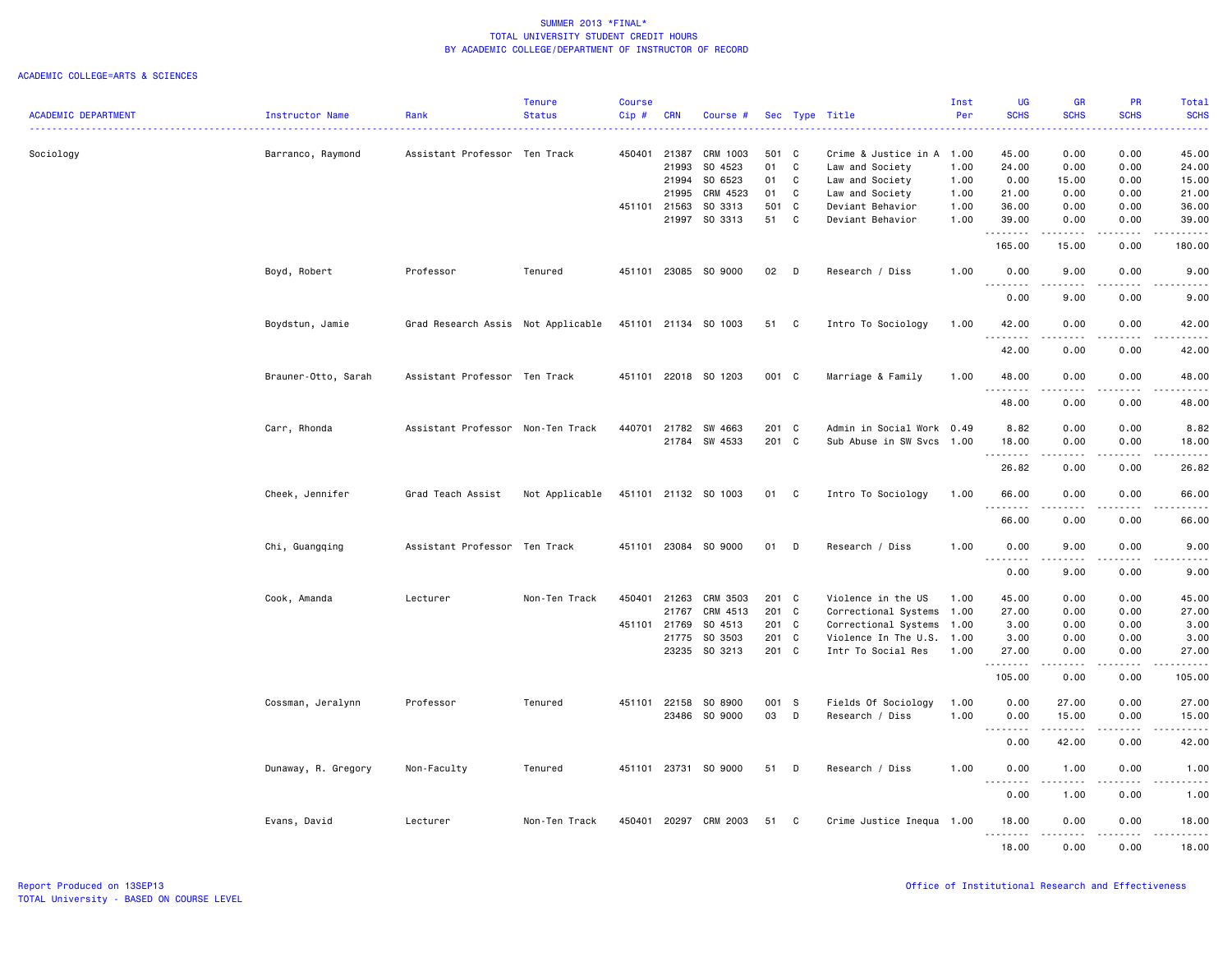| <b>Tenure</b><br>Course<br>Inst<br>UG                                                                                                                                                                                                | <b>GR</b>                                                                                                                         | PR                           | Total                                                                                                                                                        |
|--------------------------------------------------------------------------------------------------------------------------------------------------------------------------------------------------------------------------------------|-----------------------------------------------------------------------------------------------------------------------------------|------------------------------|--------------------------------------------------------------------------------------------------------------------------------------------------------------|
| <b>SCHS</b><br><b>ACADEMIC DEPARTMENT</b><br><b>Status</b><br>Per<br>Rank<br>Cip #<br><b>CRN</b><br>Sec Type Title<br>Instructor Name<br>Course #                                                                                    | <b>SCHS</b>                                                                                                                       | <b>SCHS</b>                  | <b>SCHS</b>                                                                                                                                                  |
| 440701<br>201 C<br>Sociology<br>Guasco, Robert<br>Lecturer<br>21782<br>SW 4663<br>Admin in Social Work 0.51<br>9.18<br>Non-Ten Track<br>د د د د                                                                                      | 0.00                                                                                                                              | 0.00                         | 9.18<br>.                                                                                                                                                    |
| 9.18                                                                                                                                                                                                                                 | 0.00                                                                                                                              | .<br>0.00                    | 9.18                                                                                                                                                         |
| Haynes, Stacy<br>Assistant Professor Ten Track<br>450401<br>20298<br>CRM 3316<br>01<br>F<br>Criminology Internsh<br>1.00<br>36.00                                                                                                    | 0.00                                                                                                                              | 0.00                         | 36.00                                                                                                                                                        |
| 23136 SO 8000<br>102 D<br>451101<br>Research / Thesis<br>1.00<br>0.00<br>.                                                                                                                                                           | 3.00                                                                                                                              | 0.00                         | 3.00<br>$\frac{1}{2} \left( \frac{1}{2} \right) \left( \frac{1}{2} \right) \left( \frac{1}{2} \right) \left( \frac{1}{2} \right) \left( \frac{1}{2} \right)$ |
| 36.00                                                                                                                                                                                                                                | 3.00                                                                                                                              | 0.00                         | 39.00                                                                                                                                                        |
| 451101<br>SO 1003<br>R02 C<br>Husain, Jonelle<br>Lecturer<br>Non-Ten Track<br>21992<br>Intro To Sociology<br>1.00<br>57.00                                                                                                           | 0.00                                                                                                                              | 0.00                         | 57.00                                                                                                                                                        |
| 22433 SO 1203<br>501 C<br>Marriage & Family<br>48.00<br>1.00                                                                                                                                                                         | 0.00                                                                                                                              | 0.00                         | 48.00                                                                                                                                                        |
| .<br>105.00                                                                                                                                                                                                                          | $\frac{1}{2} \left( \frac{1}{2} \right) \left( \frac{1}{2} \right) \left( \frac{1}{2} \right) \left( \frac{1}{2} \right)$<br>0.00 | .<br>0.00                    | .<br>105.00                                                                                                                                                  |
| Kelly, Kimberly<br>SO 4990<br>001 C<br>Assistant Professor Ten Track<br>451101<br>22048<br>Special Topic In SO<br>1.00<br>12.00                                                                                                      | 0.00                                                                                                                              | 0.00                         | 12.00                                                                                                                                                        |
| SO 6990<br>001 C<br>0.00<br>22049<br>Special Topic In SO<br>1.00                                                                                                                                                                     | 15.00                                                                                                                             | 0.00                         | 15.00                                                                                                                                                        |
| SO 8000<br>$101$ D<br>Research / Thesis<br>1.00<br>0.00<br>22808                                                                                                                                                                     | 6.00                                                                                                                              | 0.00                         | 6.00                                                                                                                                                         |
| SO 9000<br>101 D<br>22903<br>Research / Diss<br>1.00<br>0.00<br>.                                                                                                                                                                    | 6.00<br>$\frac{1}{2}$                                                                                                             | 0.00<br>$\frac{1}{2}$        | 6.00<br>$\frac{1}{2}$                                                                                                                                        |
| 12.00                                                                                                                                                                                                                                | 27.00                                                                                                                             | 0.00                         | 39.00                                                                                                                                                        |
| 050201<br>C<br>6.00<br>Lane, Shannon<br>Instructor<br>Non-Ten Track<br>20003<br>AAS 2203<br>51<br>Racial Minorities<br>1.00                                                                                                          | 0.00                                                                                                                              | 0.00                         | 6.00                                                                                                                                                         |
| 501 C<br>23224<br>AAS 2203<br>Racial Minorities<br>1.00<br>15.00                                                                                                                                                                     | 0.00                                                                                                                              | 0.00                         | 15.00                                                                                                                                                        |
| 450201<br>20048<br>AN 2203<br>51<br>C<br>Racial Minorities<br>1.00<br>6.00                                                                                                                                                           | 0.00                                                                                                                              | 0.00                         | 6.00                                                                                                                                                         |
| 21137<br>SO 2203<br>51<br>C<br>Racial Minorities<br>1.00<br>30.00                                                                                                                                                                    | 0.00                                                                                                                              | 0.00                         | 30.00                                                                                                                                                        |
| SO 2203<br>501 C<br>23226<br>Racial Minorities<br>1.00<br>9.00                                                                                                                                                                       | 0.00                                                                                                                              | 0.00                         | 9.00                                                                                                                                                         |
| 66.00                                                                                                                                                                                                                                | 0.00                                                                                                                              | 0.00                         | 66.00                                                                                                                                                        |
| May, David<br>Associate Professor Tenured<br>450401<br>22157<br>CRM 3603<br>01<br>C<br>Criminological Theor 1.00<br>63.00                                                                                                            | 0.00                                                                                                                              | 0.00                         | 63.00                                                                                                                                                        |
| SO 4233<br>501<br>$\mathbf{C}$<br>451101<br>21564<br>Juvenile Delinquency 1.00<br>12.00                                                                                                                                              | 0.00                                                                                                                              | 0.00                         | 12.00                                                                                                                                                        |
| SO 8000<br>23055<br>51<br>D<br>Research / Thesis<br>1.00<br>0.00                                                                                                                                                                     | 3.00                                                                                                                              | 0.00                         | 3.00                                                                                                                                                         |
| 23658<br>SO 4000<br>02<br>$\mathbf{I}$<br>Directed Indiv Study 1.00<br>1.00                                                                                                                                                          | 0.00                                                                                                                              | 0.00                         | 1.00                                                                                                                                                         |
| .<br>76.00                                                                                                                                                                                                                           | -----<br>3.00                                                                                                                     | $\sim$ $\sim$ $\sim$<br>0.00 | .<br>79.00                                                                                                                                                   |
| 440701<br>21568 SW 2303<br>551 C<br>Non-Ten Track<br>Welfare Policy I<br>1.00<br>45.00<br>McKinley, Kenya<br>Instructor                                                                                                              | 0.00                                                                                                                              | 0.00                         | 45.00                                                                                                                                                        |
| $\sim$ $\sim$ .<br>.<br>45.00                                                                                                                                                                                                        | 0.00                                                                                                                              | .<br>0.00                    | -----<br>45.00                                                                                                                                               |
|                                                                                                                                                                                                                                      |                                                                                                                                   |                              |                                                                                                                                                              |
| 51<br>Marriage & Family<br>Netadj, Mehrzad<br>Instructor<br>Non-Ten Track<br>451101<br>21136<br>SO 1203<br>C<br>1.00<br>33.00                                                                                                        | 0.00                                                                                                                              | 0.00                         | 33.00                                                                                                                                                        |
| 501<br>C<br>21562 SO 1003<br>1.00<br>Intro To Sociology<br>33.00                                                                                                                                                                     | 0.00                                                                                                                              | 0.00                         | 33.00                                                                                                                                                        |
| .<br>66.00                                                                                                                                                                                                                           | -----<br>0.00                                                                                                                     | د د د د<br>0.00              | .<br>66.00                                                                                                                                                   |
| Parisi, Domenico<br>23074 SO 8000<br>03<br>D<br>Research / Thesis<br>1.00<br>0.00<br>Non-Faculty<br>Tenured<br>451101                                                                                                                | 1.00                                                                                                                              | 0.00                         | 1.00                                                                                                                                                         |
| .<br>$\sim$ $\sim$ .<br>0.00                                                                                                                                                                                                         | د د د د<br>1.00                                                                                                                   | $\sim$ $\sim$ $\sim$<br>0.00 | 22222<br>1.00                                                                                                                                                |
| 22566<br>SO 8000<br>Peterson, Lindsey<br>Assistant Professor Ten Track<br>451101<br>02<br>D<br>Research / Thesis<br>1.00<br>0.00                                                                                                     | 3.00                                                                                                                              | 0.00                         | 3.00                                                                                                                                                         |
| $\sim$ $\sim$<br>----<br>0.00                                                                                                                                                                                                        | .<br>3.00                                                                                                                         | $\frac{1}{2}$<br>0.00        | -----<br>3.00                                                                                                                                                |
|                                                                                                                                                                                                                                      |                                                                                                                                   |                              |                                                                                                                                                              |
| Associate Professor Tenured<br>CRM 4233<br>001<br>33.00<br>Rader, Nicole<br>450401<br>20299<br>$\mathbf{C}$<br>Juvenile Delinquency 1.00<br>451101<br>$\mathbb{C}$<br>21.00<br>21135<br>SO 1103<br>01<br>Contemp Social Prob<br>1.00 | 0.00<br>0.00                                                                                                                      | 0.00<br>0.00                 | 33.00<br>21.00                                                                                                                                               |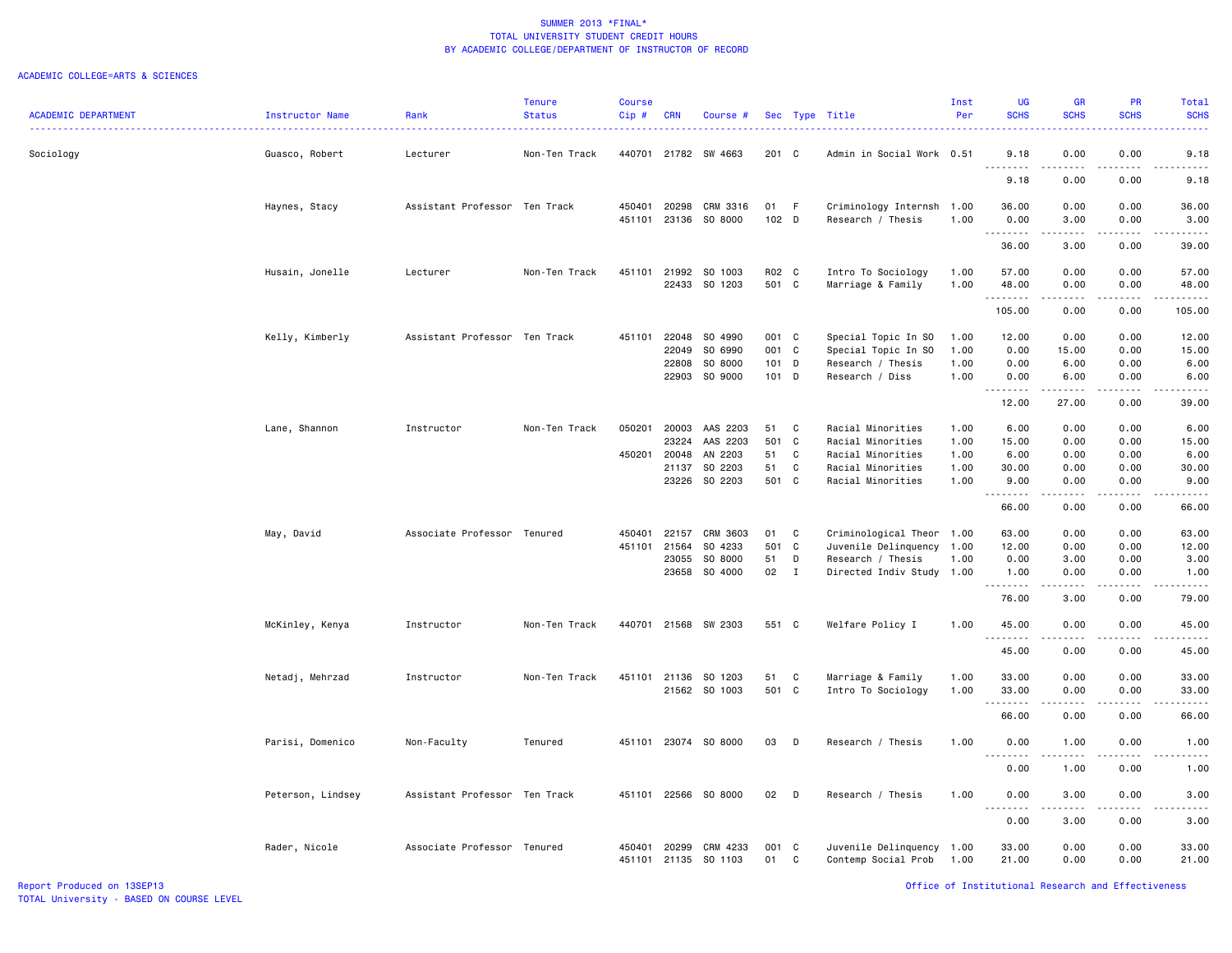|                            |                        |                     | <b>Tenure</b> | <b>Course</b> |            |                      |         |                           | Inst | <b>UG</b>         | <b>GR</b>   | <b>PR</b>   | <b>Total</b> |
|----------------------------|------------------------|---------------------|---------------|---------------|------------|----------------------|---------|---------------------------|------|-------------------|-------------|-------------|--------------|
| <b>ACADEMIC DEPARTMENT</b> | <b>Instructor Name</b> | Rank                | <b>Status</b> | Cip#          | <b>CRN</b> | Course #             |         | Sec Type Title            | Per  | <b>SCHS</b>       | <b>SCHS</b> | <b>SCHS</b> | <b>SCHS</b>  |
|                            |                        |                     |               |               |            |                      |         |                           |      |                   |             |             |              |
| Sociology                  | Rader, Nicole          | Associate Professor | Tenured       | 451101        | 21140      | SO 4233              | 001 C   | Juvenile Delinquency 1.00 |      | 27.00             | 0.00        | 0.00        | 27.00        |
|                            |                        |                     |               |               | 22513      | SO 8000              | 01 D    | Research / Thesis         | 1.00 | 0.00              | 6.00        | 0.00        | 6.00         |
|                            |                        |                     |               |               | 22901      | SO 8233              | 01 C    | Qualitative Analysis 1.00 |      | 0.00              | 33.00       | 0.00        | 33.00        |
|                            |                        |                     |               |               | 23256      | SO 9000              | $102$ D | Research / Diss           | 1.00 | 0.00              | 6.00        | 0.00        | 6.00         |
|                            |                        |                     |               |               |            |                      |         |                           |      |                   |             |             |              |
|                            |                        |                     |               |               |            |                      |         |                           |      | 81.00             | 45.00       | 0.00        | 126.00       |
|                            | Sparks, Jessica        | Lecturer            | Non-Ten Track | 451101        | 21565      | SO 4333              | 501 C   | Sociology Of Sports       | 1.00 | 24.00             | 0.00        | 0.00        | 24.00        |
|                            |                        |                     |               |               |            |                      |         |                           |      | --------          |             | .           |              |
|                            |                        |                     |               |               |            |                      |         |                           |      | 24.00             | 0.00        | 0.00        | 24.00        |
|                            | Wells, Makeela         | Lecturer            | Non-Ten Track | 450401        | 21388      | CRM 3103             | 501 C   | Contemp Issues in CJ 1.00 |      | 18.00             | 0.00        | 0.00        | 18.00        |
|                            |                        |                     |               |               |            |                      |         |                           |      | ---------         | --------    | <u>.</u>    |              |
|                            |                        |                     |               |               |            |                      |         |                           |      | 18.00             | 0.00        | 0.00        | 18.00        |
|                            | Young, Sarah           | Lecturer            | Non-Ten Track |               |            | 440701 21917 SW 4643 | 501 C   | S W Services in Scho 1.00 |      | 33.00             | 0.00        | 0.00        | 33.00        |
|                            |                        |                     |               |               |            |                      |         |                           |      |                   | - - -       | -----       |              |
|                            |                        |                     |               |               |            |                      |         |                           |      | 33.00             | 0.00        | 0.00        | 33.00        |
|                            |                        |                     |               |               |            |                      |         |                           |      | $=$ = = = = = = = | ========    | ========    | ==========   |
| Sociology                  |                        |                     |               |               |            |                      |         |                           |      | 1042.00           | 158.00      | 0.00        | 1200.00      |
|                            |                        |                     |               |               |            |                      |         |                           |      | ========          |             |             | ==========   |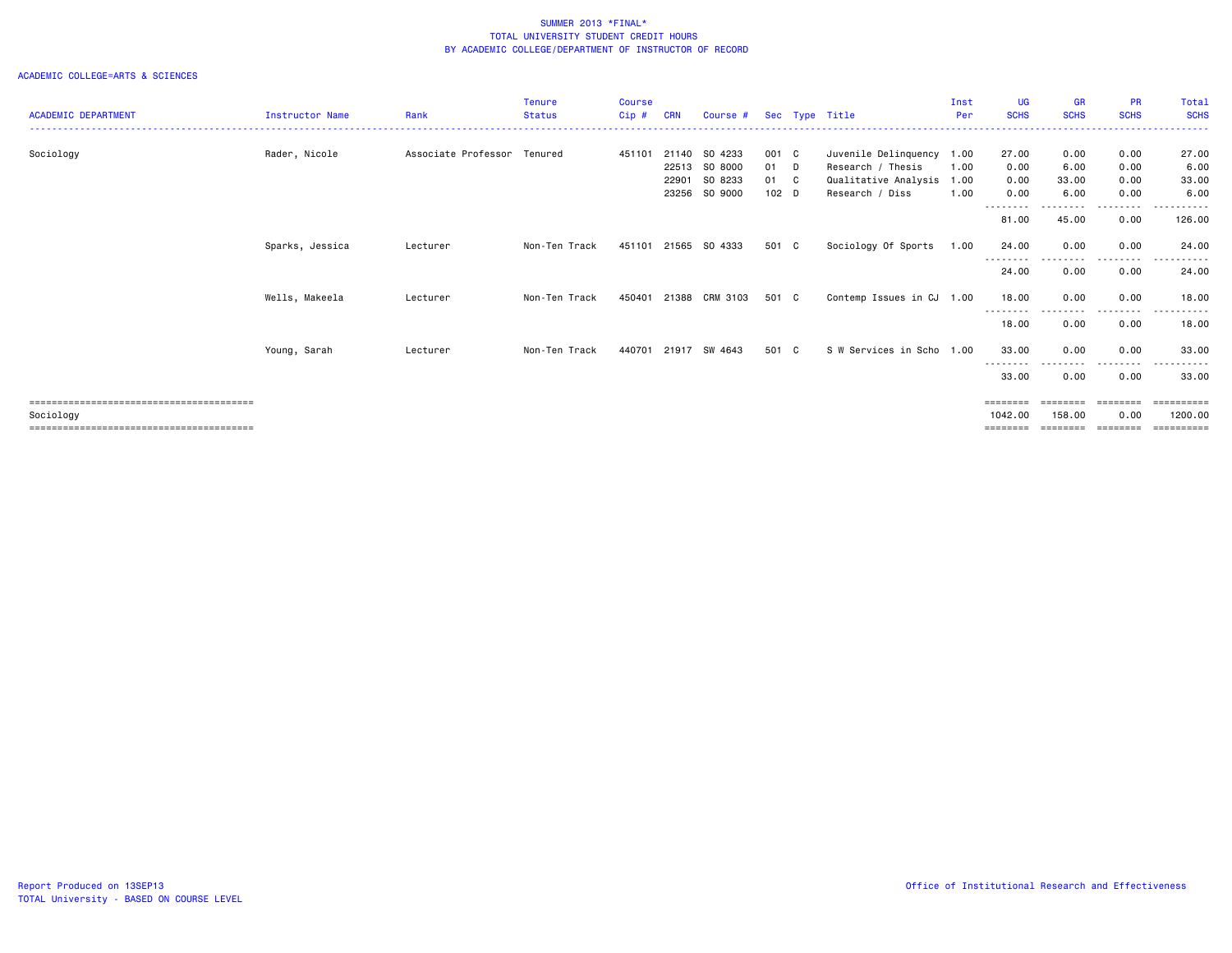| <b>ACADEMIC DEPARTMENT</b> | Instructor Name                           | Rank                          | <b>Tenure</b><br><b>Status</b> | <b>Course</b><br>Cip# | <b>CRN</b>   | Course #             |         |              | Sec Type Title            | Inst<br>Per | <b>UG</b><br><b>SCHS</b> | <b>GR</b><br><b>SCHS</b> | <b>PR</b><br><b>SCHS</b>     | Total<br><b>SCHS</b>   |
|----------------------------|-------------------------------------------|-------------------------------|--------------------------------|-----------------------|--------------|----------------------|---------|--------------|---------------------------|-------------|--------------------------|--------------------------|------------------------------|------------------------|
|                            |                                           |                               |                                |                       |              |                      |         |              |                           |             |                          |                          |                              | د د د د د              |
| Finance & Economics        | Campbell, Randall                         | Associate Professor Tenured   |                                |                       | 450601 20389 | EC 2123              | 001 C   |              | Prin Of Microecon         | 1.00        | 63.00                    | 0.00                     | 0.00                         | 63.00                  |
|                            |                                           |                               |                                |                       | 20390        | EC 2123              | 01      | C            | Prin Of Microecon         | 1.00        | 96.00                    | 0.00                     | 0.00                         | 96.00                  |
|                            |                                           |                               |                                |                       | 23220        | EC 8000              | 101 D   |              | Research / Thesis         | 1.00        | 0.00                     | 1.00                     | 0.00                         | 1.00                   |
|                            |                                           |                               |                                |                       | 23281        | EC 9000              | $101$ D |              | Research / Diss           | 1.00        | 0.00<br>.                | 6.00<br>.                | 0.00<br>$\sim$ $\sim$ $\sim$ | 6.00<br>.              |
|                            |                                           |                               |                                |                       |              |                      |         |              |                           |             | 159.00                   | 7.00                     | 0.00                         | 166.00                 |
|                            | Cheng, Jun                                | Grad Teach Assist             | Not Applicable                 | 450601                | 20387        | EC 2113              | 51      | C            | Prin Of Macroecon         | 1.00        | 36.00<br>.               | 0.00                     | 0.00                         | 36.00<br>.             |
|                            |                                           |                               |                                |                       |              |                      |         |              |                           |             | 36.00                    | 0.00                     | 0.00                         | 36.00                  |
|                            | Cline, Brandon                            | Assistant Professor Ten Track |                                | 520801                | 20588        | FIN 3123             | 01      | C            | Financial Management 1.00 |             | 60.00                    | 0.00                     | 0.00                         | 60.00                  |
|                            |                                           |                               |                                |                       | 21749        | FIN 3123             | 02      | C            | Financial Management 1.00 |             | 51.00                    | 0.00                     | 0.00                         | 51.00                  |
|                            |                                           |                               |                                |                       |              |                      |         |              |                           |             | .                        | .                        | .                            | .                      |
|                            |                                           |                               |                                |                       |              |                      |         |              |                           |             | 111.00                   | 0.00                     | 0.00                         | 111.00                 |
|                            | Douglas, Kacey                            | Lecturer                      | Non-Ten Track                  | 450601                |              | 20385 EC 2113        | 001 C   |              | Prin Of Macroecon         | 1.00        | 54.00<br>.               | 0.00<br>-----            | 0.00<br>.                    | 54.00<br>.             |
|                            |                                           |                               |                                |                       |              |                      |         |              |                           |             | 54.00                    | 0.00                     | 0.00                         | 54.00                  |
|                            | Garner, Jacqueline                        | Associate Professor Tenured   |                                | 520801                |              | 21750 FIN 4223       | 01      | C            | Intermediate Financi 1.00 |             | 48.00                    | 0.00                     | 0.00                         | 48.00                  |
|                            |                                           |                               |                                |                       |              |                      |         |              |                           |             | . <b>.</b><br>48.00      | 0.00                     | .<br>0.00                    | 48.00                  |
|                            | He, Wei                                   | Instructor                    | Non-Ten Track                  | 520801                | 20584        | FIN 3113             | 001 C   |              | Financial Systems         | 1.00        | 54.00                    | 0.00                     | 0.00                         | 54.00                  |
|                            |                                           |                               |                                |                       | 20585        | FIN 3113             | 01      | C            | Financial Systems         | 1.00        | 48.00                    | 0.00                     | 0.00                         | 48.00                  |
|                            |                                           |                               |                                | 520806 20593          |              | FIN 4923             | 51      | C            | International Fin Mg      | 1.00        | 57.00                    | 0.00                     | 0.00                         | 57.00                  |
|                            |                                           |                               |                                |                       |              |                      |         |              |                           |             | .                        | .                        | .                            | .                      |
|                            |                                           |                               |                                |                       |              |                      |         |              |                           |             | 159.00                   | 0.00                     | 0.00                         | 159.00                 |
|                            | Henry, Thomas                             | Lecturer                      | Non-Ten Track                  | 450601                | 21391        | EC 4043              | 501 C   |              | Survey of Economics       | 1.00        | 54.00<br>.               | 0.00<br>$\frac{1}{2}$    | 0.00<br>$- - - -$            | 54.00<br>$\frac{1}{2}$ |
|                            |                                           |                               |                                |                       |              |                      |         |              |                           |             | 54.00                    | 0.00                     | 0.00                         | 54.00                  |
|                            | Lukongo, Onyumbe Enumbe Grad Teach Assist |                               | Not Applicable                 |                       |              | 450601 22453 EC 2113 | 02      | $\mathbf{C}$ | Prin Of Macroecon         | 1.00        | 36.00                    | 0.00                     | 0.00                         | 36.00                  |
|                            |                                           |                               |                                |                       |              |                      |         |              |                           |             | .                        | 0.00                     | 0.00                         | .                      |
|                            |                                           |                               |                                |                       |              |                      |         |              |                           |             | 36.00                    |                          |                              | 36.00                  |
|                            | Metz, Tammi                               | Instructor                    | Non-Ten Track                  |                       | 520804 20775 | INS 3203             | 51      | C            | Prop And Cas Ins          | 1.00        | 33.00                    | 0.00                     | 0.00                         | 33.00                  |
|                            |                                           |                               |                                |                       | 21512        | INS 3303             | 506 C   |              | Life Insurance            | 1.00        | 87.00                    | 0.00                     | 0.00                         | 87.00                  |
|                            |                                           |                               |                                |                       |              | 21513 INS 3503       | 506 C   |              | Employee Benefits         | 1.00        | 87.00<br><u>.</u>        | 0.00<br>-----            | 0.00<br>.                    | 87.00<br>.             |
|                            |                                           |                               |                                |                       |              |                      |         |              |                           |             | 207.00                   | 0.00                     | 0.00                         | 207.00                 |
|                            | Millea, Meghan                            | Professor                     | Tenured                        | 450601                | 23748        | EC 9000              | 01      | D            | Research / Diss           | 1.00        | 0.00                     | 6.00                     | 0.00                         | 6.00                   |
|                            |                                           |                               |                                | 520201                | 20142        | <b>BUS 9113</b>      | 001     | C            | Prep Future Bus Facu      | 1.00        | 0.00                     | 57.00                    | 0.00                         | 57.00                  |
|                            |                                           |                               |                                |                       |              | 520601 21751 EC 3113 | 01      | C            | Interm Macroeconomic      | 1.00        | 63.00                    | 0.00                     | 0.00                         | 63.00                  |
|                            |                                           |                               |                                |                       |              |                      |         |              |                           |             | <u>.</u>                 | .                        | .                            | .                      |
|                            |                                           |                               |                                |                       |              |                      |         |              |                           |             | 63.00                    | 63.00                    | 0.00                         | 126.00                 |
|                            | Orozco Aleman, Sandra                     | Assistant Professor Ten Track |                                | 450601                | 20391        | EC 2123              | 51      | C            | Prin Of Microecon         | 1.00        | 72.00                    | 0.00                     | 0.00                         | 72.00                  |
|                            |                                           |                               |                                | 520601                | 20394        | EC 3123              | 51      | C            | Interm Micro              | 1.00        | 48.00                    | 0.00                     | 0.00                         | 48.00                  |
|                            |                                           |                               |                                |                       |              |                      |         |              |                           |             | .                        | .                        | <u>.</u>                     |                        |
|                            |                                           |                               |                                |                       |              |                      |         |              |                           |             | 120.00                   | 0.00                     | 0.00                         | 120.00                 |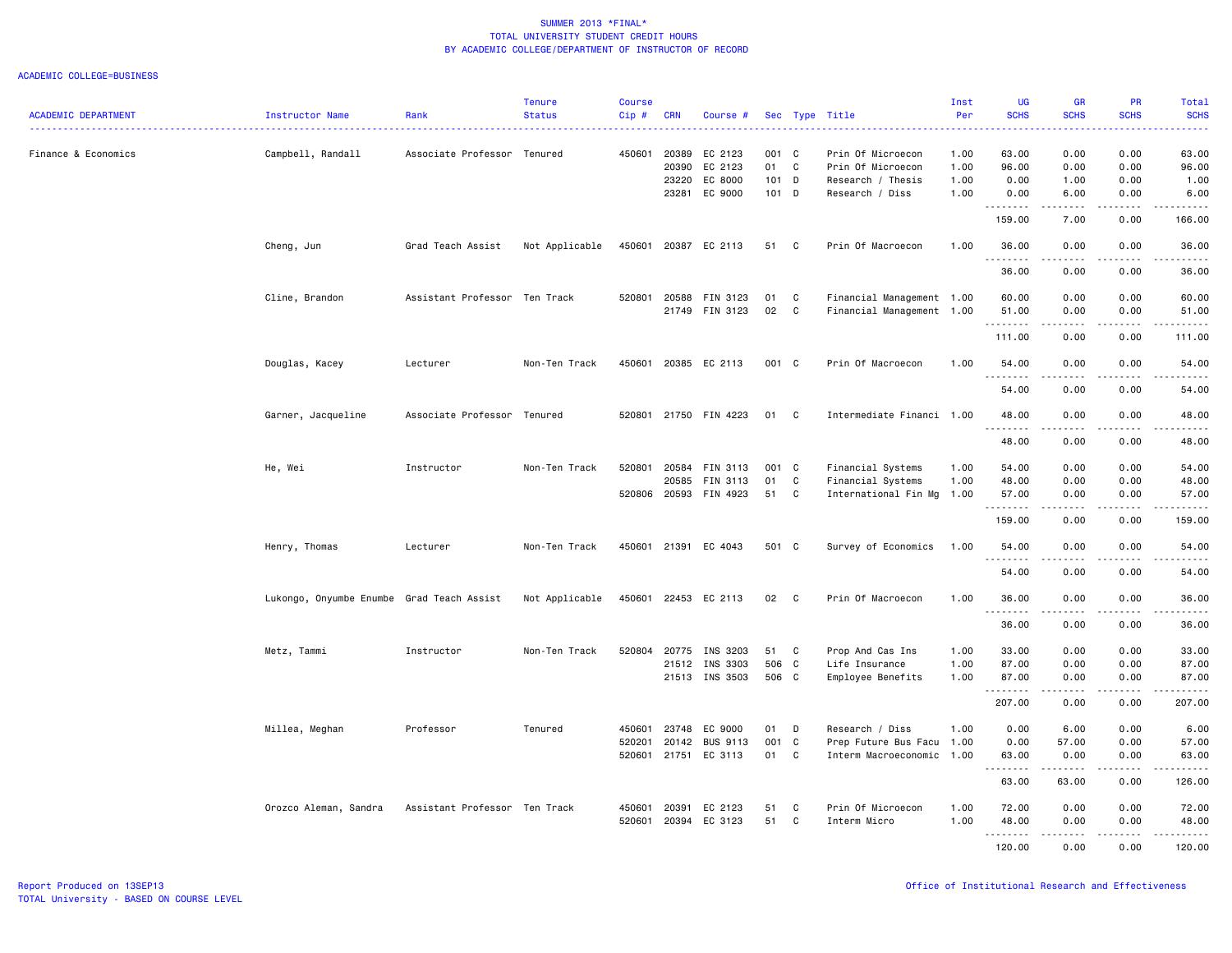| <b>ACADEMIC DEPARTMENT</b> | Instructor Name    | Rank                              | <b>Tenure</b><br><b>Status</b> | <b>Course</b><br>Cip# | <b>CRN</b> | Course #                              |                  |   | Sec Type Title                                    | Inst<br>Per<br>. | <b>UG</b><br><b>SCHS</b> | <b>GR</b><br><b>SCHS</b>            | <b>PR</b><br><b>SCHS</b>         | <b>Total</b><br><b>SCHS</b>         |
|----------------------------|--------------------|-----------------------------------|--------------------------------|-----------------------|------------|---------------------------------------|------------------|---|---------------------------------------------------|------------------|--------------------------|-------------------------------------|----------------------------------|-------------------------------------|
| Finance & Economics        | Rezek, Jon         | Associate Professor Tenured       |                                | 450601                |            | 23615 EC 9000<br>521101 21839 IB 3900 | $105$ D<br>101 E |   | Research / Diss<br>IB Intern Work                 | 1.00<br>1.00     | 0.00<br>12.00            | 6.00<br>0.00                        | 0.00<br>0.00                     | 6.00<br>12.00                       |
|                            |                    |                                   |                                |                       |            |                                       |                  |   |                                                   |                  | .<br>12.00               | $\sim$ $\sim$ $\sim$ $\sim$<br>6.00 | .<br>0.00                        | 18.00                               |
|                            | Rogers, Kevin      | Non-Faculty                       | Tenured                        | 450601                |            | 23751 EC 4000                         | 51 I             |   | Directed Indiv Study 1.00                         |                  | 1.00<br>.                | 0.00<br>.                           | 0.00                             | 1.00                                |
|                            |                    |                                   |                                |                       |            |                                       |                  |   |                                                   |                  | 1.00                     | 0.00                                | 0.00                             | 1.00                                |
|                            | Roskelley, Kenneth | Associate Professor Tenured       |                                | 520201                |            | 23394 FIN 9000<br>23747 FIN 9000      | $101$ D<br>01 D  |   | Research / Diss<br>Research / Diss                | 1.00<br>1.00     | 0.00<br>0.00             | 6.00<br>6.00                        | 0.00<br>0.00                     | 6.00<br>6.00                        |
|                            |                    |                                   |                                | 520801                |            | 20587 FIN 3123<br>21427 FIN 3123      | 001 C<br>504 C   |   | Financial Management 1.00<br>Financial Management | 1.00             | 48.00<br>48.00           | 0.00<br>0.00                        | 0.00<br>0.00                     | 48.00<br>48.00                      |
|                            |                    |                                   |                                |                       |            | 21430 FIN 8113                        | 501 C            |   | Corporate Finance                                 | 1.00             | 0.00<br>.                | 69.00<br>.                          | 0.00<br>.                        | 69.00                               |
|                            |                    |                                   |                                |                       |            |                                       |                  |   |                                                   |                  | 96.00                    | 81.00                               | 0.00                             | 177.00                              |
|                            | Smith, Rebecca     | Extension Instructo Non-Ten Track |                                |                       |            | 450602 22458 AEC 6323                 | 501 C            |   | Applied Region Econ                               | 1.00             | 0.00<br>.                | 42.00                               | 0.00                             | 42.00                               |
|                            |                    |                                   |                                |                       |            |                                       |                  |   |                                                   |                  | 0.00                     | 42.00                               | 0.00                             | 42.00                               |
|                            | Spurlin, William   | Assistant Professor Ten Track     |                                | 520801                |            | 21296 FIN 3123                        | 201 C            |   | Financial Management 1.00                         |                  | 18.00                    | 0.00                                | 0.00                             | 18.00                               |
|                            |                    |                                   |                                |                       |            | 21425 FIN 3113                        | 506 C            |   | Financial Systems                                 | 1.00             | 36.00                    | 0.00                                | 0.00                             | 36.00                               |
|                            |                    |                                   |                                |                       |            | 21854 FIN 3113                        | 201 C            |   | Financial Systems                                 | 1.00             | 27.00<br>.               | 0.00<br>.                           | 0.00<br>.                        | 27.00                               |
|                            |                    |                                   |                                |                       |            |                                       |                  |   |                                                   |                  | 81.00                    | 0.00                                | 0.00                             | 81.00                               |
|                            | Thomas, Mary       | Associate Professor Tenured       |                                | 450601                |            | 23606 EC 9000                         | 103 D            |   | Research / Diss                                   | 1.00             | 0.00<br>.                | 9.00<br>$\sim$ $\sim$ $\sim$ $\sim$ | 0.00<br>-----                    | 9.00                                |
|                            |                    |                                   |                                |                       |            |                                       |                  |   |                                                   |                  | 0.00                     | 9.00                                | 0.00                             | 9.00                                |
|                            | Wade, Lloyd        | Assistant Professor Ten Track     |                                | 520804                |            | 20774 INS 3103                        | 01               | C | Prin Of Insurance                                 | 1.00             | 27.00                    | 0.00                                | 0.00                             | 27.00                               |
|                            |                    |                                   |                                |                       |            | 20776 INS 4503                        | 01 C             |   | Enterprise Risk Mgmt 1.00                         |                  | 21.00                    | 0.00                                | 0.00                             | 21.00                               |
|                            |                    |                                   |                                |                       |            |                                       |                  |   |                                                   |                  | .<br>48.00               | 0.00                                | 0.00                             | 48.00                               |
|                            | Xu, Xu             | Grad Teach Assist                 | Not Applicable                 | 450601                |            | 20386 EC 2113                         | 01 C             |   | Prin Of Macroecon                                 | 1.00             | 57.00                    | 0.00                                | 0.00                             | 57.00                               |
|                            |                    |                                   |                                |                       |            |                                       |                  |   |                                                   |                  | .<br>57.00               | 0.00                                | 0.00                             | 57.00                               |
|                            | Young, Brian       | Assistant Professor Ten Track     |                                | 520801                |            | 20589 FIN 3123                        | 51 C             |   | Financial Management 1.00                         |                  | 78.00                    | 0.00                                | 0.00                             | 78.00                               |
|                            |                    |                                   |                                |                       |            |                                       |                  |   |                                                   |                  | .<br>78.00               | $\sim$ $\sim$ $\sim$ $\sim$<br>0.00 | .<br>0.00                        | 78.00                               |
| Finance & Economics        |                    |                                   |                                |                       |            |                                       |                  |   |                                                   |                  | ========<br>1420.00      | ========<br>208.00<br>$= 222222222$ | $=$ ========<br>0.00<br>======== | ==========<br>1628.00<br>========== |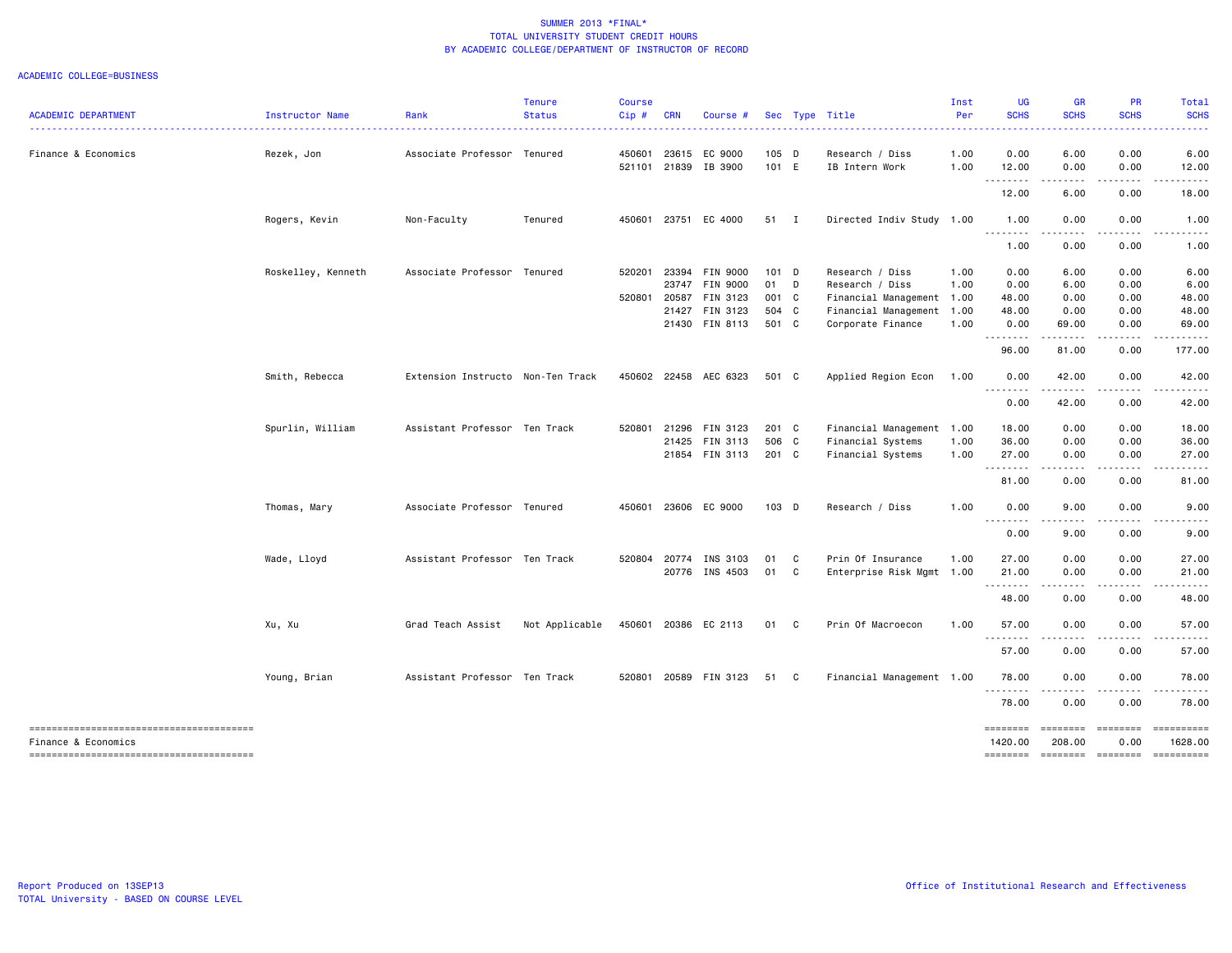| <b>ACADEMIC DEPARTMENT</b>       | Instructor Name   | Rank<br>. <b>.</b> .          | <b>Tenure</b><br><b>Status</b> | <b>Course</b><br>$Cip$ # | <b>CRN</b>     | Course #                               |                     |              | Sec Type Title                                                                      | Inst<br>Per  | <b>UG</b><br><b>SCHS</b>     | <b>GR</b><br><b>SCHS</b>                                                                                                                                     | <b>PR</b><br><b>SCHS</b>                                                                                                          | Total<br><b>SCHS</b><br>$\frac{1}{2} \left( \frac{1}{2} \right) \left( \frac{1}{2} \right) \left( \frac{1}{2} \right) \left( \frac{1}{2} \right)$ |
|----------------------------------|-------------------|-------------------------------|--------------------------------|--------------------------|----------------|----------------------------------------|---------------------|--------------|-------------------------------------------------------------------------------------|--------------|------------------------------|--------------------------------------------------------------------------------------------------------------------------------------------------------------|-----------------------------------------------------------------------------------------------------------------------------------|---------------------------------------------------------------------------------------------------------------------------------------------------|
| Management & Information Systems | Barnett, Timothy  | Professor                     | Tenured                        |                          | 521302 23631   | MGT 9000                               | 103 D               |              | Research / Diss                                                                     | 1.00         | 0.00                         | 1.00                                                                                                                                                         | 0.00                                                                                                                              | 1.00<br>$\frac{1}{2} \left( \frac{1}{2} \right) \left( \frac{1}{2} \right) \left( \frac{1}{2} \right) \left( \frac{1}{2} \right)$                 |
|                                  |                   |                               |                                |                          |                |                                        |                     |              |                                                                                     |              | 0.00                         | 1.00                                                                                                                                                         | 0.00                                                                                                                              | 1.00                                                                                                                                              |
|                                  | Canfield, Stephen | Instructor                    | Non-Ten Track                  | 521201                   | 20114          | BIS 1733<br>20115 BIS 1753             | 01<br>51            | C<br>C       | Visual Basic Program 1.00<br>Intro to Business CO 1.00                              |              | 39.00<br>33.00               | 0.00<br>0.00                                                                                                                                                 | 0.00<br>0.00                                                                                                                      | 39.00<br>33.00                                                                                                                                    |
|                                  |                   |                               |                                |                          |                |                                        |                     |              |                                                                                     |              | .<br>72.00                   | .<br>0.00                                                                                                                                                    | $\frac{1}{2} \left( \frac{1}{2} \right) \left( \frac{1}{2} \right) \left( \frac{1}{2} \right) \left( \frac{1}{2} \right)$<br>0.00 | .<br>72.00                                                                                                                                        |
|                                  | Chrisman, James   | Professor                     | Tenured                        | 521302 23395             |                | <b>MGT 7000</b><br>23749 MGT 9000      | $103$ I<br>01       | D            | Directed Indiv Study 1.00<br>Research / Diss                                        | 1.00         | 0.00<br>0.00                 | 3.00<br>6.00                                                                                                                                                 | 0.00<br>0.00                                                                                                                      | 3.00<br>6.00                                                                                                                                      |
|                                  |                   |                               |                                |                          |                |                                        |                     |              |                                                                                     |              | .<br>$\sim$ $\sim$<br>0.00   | .<br>9.00                                                                                                                                                    | .<br>0.00                                                                                                                         | -----<br>9.00                                                                                                                                     |
|                                  | Cosper, Denise    | Lecturer                      | Non-Ten Track                  | 520201                   | 20938<br>20939 | MGT 3213<br>MGT 3213                   | 001 C<br>01         | C            | Org Communications<br>Org Communications                                            | 1.00<br>1.00 | 96.00<br>51.00               | 0.00<br>0.00                                                                                                                                                 | 0.00<br>0.00                                                                                                                      | 96.00<br>51.00                                                                                                                                    |
|                                  |                   |                               |                                |                          |                |                                        |                     |              |                                                                                     |              | .<br>147.00                  | 0.00                                                                                                                                                         | 0.00                                                                                                                              | $\frac{1}{2}$<br>147.00                                                                                                                           |
|                                  | Crossler, Robert  | Assistant Professor Ten Track |                                | 521201                   | 20116          | BIS 3233<br>20118 BIS 3233             | 001 C<br>51         | C            | Management Informati 1.00<br>Management Informati 1.00                              |              | 39.00<br>15.00               | 0.00<br>0.00                                                                                                                                                 | 0.00<br>0.00                                                                                                                      | 39.00<br>15.00                                                                                                                                    |
|                                  |                   |                               |                                |                          |                |                                        |                     |              |                                                                                     |              | .<br>54.00                   | $\frac{1}{2} \left( \frac{1}{2} \right) \left( \frac{1}{2} \right) \left( \frac{1}{2} \right) \left( \frac{1}{2} \right) \left( \frac{1}{2} \right)$<br>0.00 | د د د د<br>0.00                                                                                                                   | .<br>54.00                                                                                                                                        |
|                                  | Daspit, Joshua    | Assistant Professor Ten Track |                                | 080301                   | 20942          | MGT 3323<br>520101 20139 BUS 4853      | 01<br>01            | C<br>C       | Entrepreneurship<br><b>Business Policy</b>                                          | 1.00<br>1.00 | 42.00<br>96.00               | 0.00<br>0.00                                                                                                                                                 | 0.00<br>0.00                                                                                                                      | 42.00<br>96.00                                                                                                                                    |
|                                  |                   |                               |                                |                          |                |                                        |                     |              |                                                                                     |              | .<br>138.00                  | . <b>.</b> .<br>0.00                                                                                                                                         | .<br>0.00                                                                                                                         | .<br>138.00                                                                                                                                       |
|                                  | Fang, Hanqing     | Grad Teach Assist             | Not Applicable                 |                          |                | 520101 20141 BUS 4853                  | 51 C                |              | Business Policy                                                                     | 1.00         | 42.00<br>.                   | 0.00<br>.                                                                                                                                                    | 0.00<br>.                                                                                                                         | 42.00<br>.                                                                                                                                        |
|                                  |                   |                               |                                |                          |                |                                        |                     |              |                                                                                     |              | 42.00                        | 0.00                                                                                                                                                         | 0.00                                                                                                                              | 42.00                                                                                                                                             |
|                                  | Long, Rebecca     | Associate Professor Tenured   |                                | 521302 23237             |                | <b>MGT 9000</b><br>23372 MGT 7000      | $101$ D<br>$101$ I  |              | Research / Diss<br>Directed Indiv Study                                             | 1.00<br>1.00 | 0.00<br>0.00                 | 6.00<br>3.00                                                                                                                                                 | 0.00<br>0.00                                                                                                                      | 6.00<br>3.00                                                                                                                                      |
|                                  |                   |                               |                                |                          |                |                                        |                     |              |                                                                                     |              | 0.00                         | 9.00                                                                                                                                                         | 0.00                                                                                                                              | 9.00                                                                                                                                              |
|                                  | Marett, Emily     | Instructor                    | Non-Ten Track                  | 520201                   | 20941          | MGT 3213                               | 51                  | C            | Org Communications                                                                  | 1.00         | 90.00<br>.                   | 0.00                                                                                                                                                         | 0.00                                                                                                                              | 90.00<br>.                                                                                                                                        |
|                                  |                   |                               |                                |                          |                |                                        |                     |              |                                                                                     |              | 90.00                        | 0.00                                                                                                                                                         | $\sim$ $\sim$ $\sim$ $\sim$<br>0.00                                                                                               | 90.00                                                                                                                                             |
|                                  | Marett, Lawrence  | Associate Professor Tenured   |                                | 521201                   | 20119<br>20121 | BIS 4113<br>BIS 6113<br>23652 BIS 7000 | 51<br>51<br>$101$ I | C<br>C       | BIS Security Managem 1.00<br>BIS Security Managem 1.00<br>Directed Indiv Study 1.00 |              | 30.00<br>0.00<br>0.00        | 0.00<br>15.00<br>3.00                                                                                                                                        | 0.00<br>0.00<br>0.00                                                                                                              | 30.00<br>15.00<br>3.00                                                                                                                            |
|                                  |                   |                               |                                |                          |                |                                        |                     |              |                                                                                     |              | .<br>30.00                   | .<br>18.00                                                                                                                                                   | .<br>0.00                                                                                                                         | .<br>48.00                                                                                                                                        |
|                                  | Pearson, Rodney   | Professor                     | Tenured                        | 521201<br>521202         | 23552<br>21351 | BIS 4000<br>BIS 6523                   | 51<br>521 C         | $\mathbf{I}$ | Directed Indiv Study 1.00<br>Adv Languages II                                       | 1.00         | 3.00<br>0.00                 | 0.00<br>87.00                                                                                                                                                | 0.00<br>0.00                                                                                                                      | 3.00<br>87.00                                                                                                                                     |
|                                  |                   |                               |                                |                          |                |                                        |                     |              |                                                                                     |              | $\sim$ $\sim$ .<br>.<br>3.00 | .<br>87.00                                                                                                                                                   | $\frac{1}{2}$<br>0.00                                                                                                             | .<br>90.00                                                                                                                                        |
|                                  | Randle, Vikki     | Associate Professor Tenured   |                                | 520101<br>520201         | 21237          | <b>BUS 4853</b><br>21312 MGT 3213      | 201 C<br>201        | $\mathbf{C}$ | <b>Business Policy</b><br>Org Communications                                        | 1.00<br>1.00 | 30.00<br>27.00               | 0.00<br>0.00                                                                                                                                                 | 0.00<br>0.00                                                                                                                      | 30.00<br>27.00                                                                                                                                    |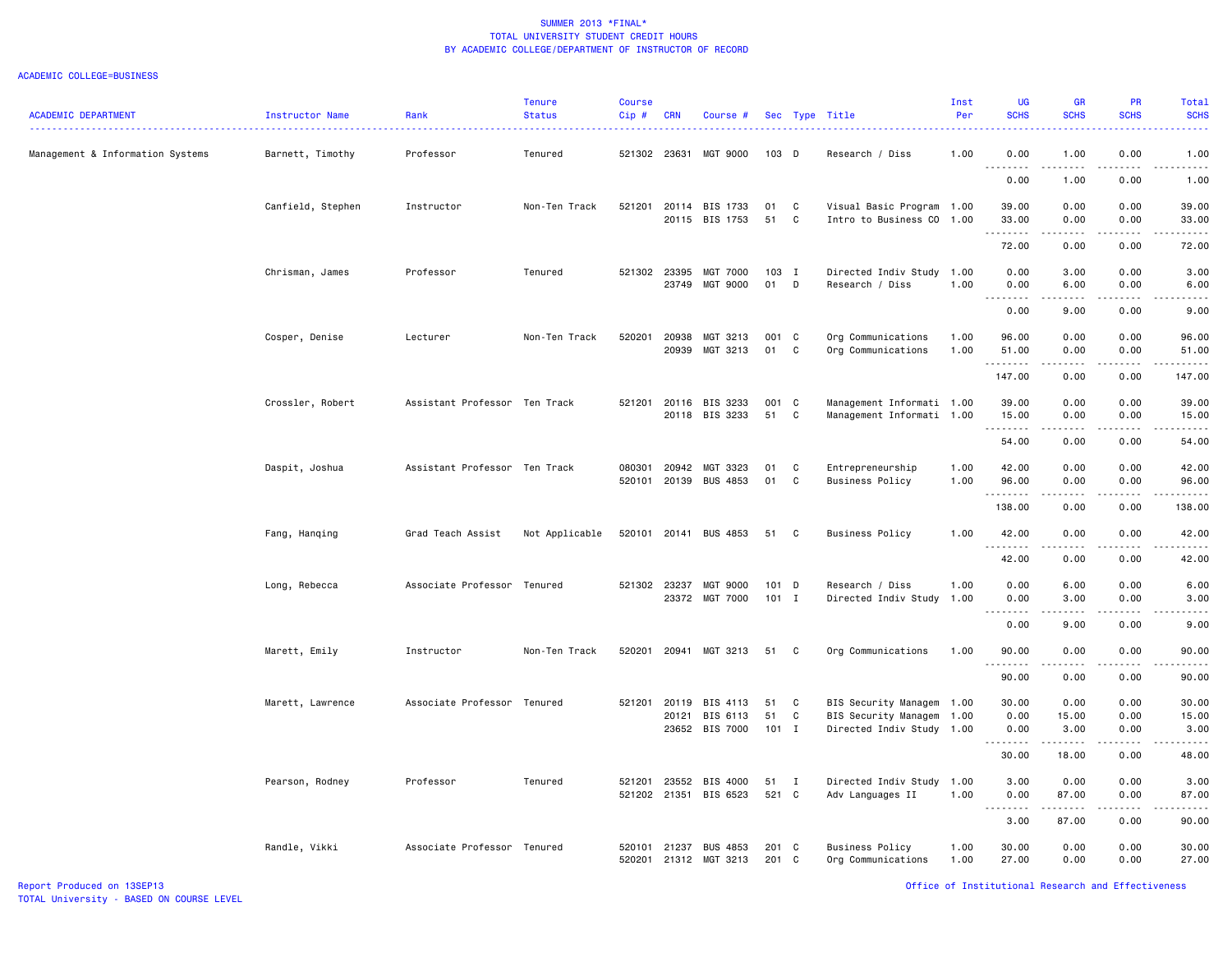#### ACADEMIC COLLEGE=BUSINESS

| <b>ACADEMIC DEPARTMENT</b>       | Instructor Name    | Rank                          | <b>Tenure</b><br><b>Status</b> | <b>Course</b><br>Cip# | <b>CRN</b> | Course #              |         |              | Sec Type Title            | Inst<br>Per | UG<br><b>SCHS</b> | <b>GR</b><br><b>SCHS</b>                                                                                                                                      | <b>PR</b><br><b>SCHS</b> | Total<br><b>SCHS</b>                                                                                                                                                                                                                                                                                                                                                                                                        |
|----------------------------------|--------------------|-------------------------------|--------------------------------|-----------------------|------------|-----------------------|---------|--------------|---------------------------|-------------|-------------------|---------------------------------------------------------------------------------------------------------------------------------------------------------------|--------------------------|-----------------------------------------------------------------------------------------------------------------------------------------------------------------------------------------------------------------------------------------------------------------------------------------------------------------------------------------------------------------------------------------------------------------------------|
| Management & Information Systems | Randle, Vikki      | Associate Professor Tenured   |                                | 521301                |            | 21311 MGT 3114        | 201 C   |              | Prin of Mgt & Prod        | 0.50        | 16.00             | 0.00                                                                                                                                                          | 0.00                     | 16.00                                                                                                                                                                                                                                                                                                                                                                                                                       |
|                                  |                    |                               |                                |                       |            |                       |         |              |                           |             | .<br>73.00        | والمرابين<br>0.00                                                                                                                                             | 0.00                     | 73.00                                                                                                                                                                                                                                                                                                                                                                                                                       |
|                                  | Randolph, Robert   | Grad Teach Assist             | Not Applicable                 | 521301                | 20936      | MGT 3114              | 01      | $\mathbf{C}$ | Prin of Mgt & Prod        | 1.00        | 176.00            | 0.00                                                                                                                                                          | 0.00                     | 176.00                                                                                                                                                                                                                                                                                                                                                                                                                      |
|                                  |                    |                               |                                |                       | 20937      | MGT 3114              | 51      | C            | Prin of Mgt & Prod        | 1.00        | 128.00<br>.       | 0.00<br>$\sim$ $\sim$ $\sim$ $\sim$                                                                                                                           | 0.00                     | 128.00                                                                                                                                                                                                                                                                                                                                                                                                                      |
|                                  |                    |                               |                                |                       |            |                       |         |              |                           |             | 304.00            | 0.00                                                                                                                                                          | 0.00                     | 304.00                                                                                                                                                                                                                                                                                                                                                                                                                      |
|                                  | Shin, Seungjae     | Associate Professor Tenured   |                                | 521201                |            | 21851 BIS 3233        | 201 C   |              | Management Informati 1.00 |             | 24.00<br>.        | 0.00                                                                                                                                                          | 0.00                     | 24.00                                                                                                                                                                                                                                                                                                                                                                                                                       |
|                                  |                    |                               |                                |                       |            |                       |         |              |                           |             | 24.00             | 0.00                                                                                                                                                          | 0.00                     | 24.00                                                                                                                                                                                                                                                                                                                                                                                                                       |
|                                  | Spencer, Barbara   | Professor                     | Tenured                        | 520201                | 20951      | MGT 8123              | 101 C   |              | Strategic Bus Consul 1.00 |             | 0.00              | 33.00                                                                                                                                                         | 0.00                     | 33.00                                                                                                                                                                                                                                                                                                                                                                                                                       |
|                                  |                    |                               |                                |                       | 21534      | MGT 8123              | 501 C   |              | Strategic Bus Consul 1.00 |             | 0.00              | 66.00                                                                                                                                                         | 0.00                     | 66.00                                                                                                                                                                                                                                                                                                                                                                                                                       |
|                                  |                    |                               |                                |                       |            | 521302 22186 MGT 7000 | 501 I   |              | Directed Indiv Study 1.00 |             | 0.00              | 1.00                                                                                                                                                          | 0.00                     | 1.00                                                                                                                                                                                                                                                                                                                                                                                                                        |
|                                  |                    |                               |                                |                       |            |                       |         |              |                           |             | . <b>.</b>        | .                                                                                                                                                             | $- - - - -$              | .                                                                                                                                                                                                                                                                                                                                                                                                                           |
|                                  |                    |                               |                                |                       |            |                       |         |              |                           |             | 0.00              | 100.00                                                                                                                                                        | 0.00                     | 100.00                                                                                                                                                                                                                                                                                                                                                                                                                      |
|                                  | Templeton, Gary    | Associate Professor Tenured   |                                |                       |            | 521201 20117 BIS 3233 | 01 C    |              | Management Informati 1.00 |             | 54.00             | 0.00                                                                                                                                                          | 0.00                     | 54.00                                                                                                                                                                                                                                                                                                                                                                                                                       |
|                                  |                    |                               |                                |                       | 20123      | BIS 8112              | 01      | C            | Mgt Info Tech & Sys       | 1.00        | 0.00              | 10.00                                                                                                                                                         | 0.00                     | 10.00                                                                                                                                                                                                                                                                                                                                                                                                                       |
|                                  |                    |                               |                                |                       |            | 21354 BIS 8112        | 521 C   |              | Mgt Info Tech & Sys       | 1.00        | 0.00<br>.         | 68.00                                                                                                                                                         | 0.00                     | 68.00                                                                                                                                                                                                                                                                                                                                                                                                                       |
|                                  |                    |                               |                                |                       |            |                       |         |              |                           |             | 54.00             | 78.00                                                                                                                                                         | 0.00                     | 132.00                                                                                                                                                                                                                                                                                                                                                                                                                      |
|                                  | Templeton, Laura   | Assistant Professor Ten Track |                                | 521001                |            | 21753 MGT 3513        | 51 C    |              | Intro Human Res Mgt       | 1.00        | 54.00             | 0.00                                                                                                                                                          | 0.00                     | 54.00                                                                                                                                                                                                                                                                                                                                                                                                                       |
|                                  |                    |                               |                                |                       |            |                       |         |              |                           |             | 54.00             | 0.00                                                                                                                                                          | 0.00                     | 54.00                                                                                                                                                                                                                                                                                                                                                                                                                       |
|                                  | Vardaman, James    | Assistant Professor Ten Track |                                | 521003                | 20947      | MGT 8111              | 51      | $\mathbf{C}$ | Human Resource Issue 1.00 |             | 0.00              | 9.00                                                                                                                                                          | 0.00                     | 9.00                                                                                                                                                                                                                                                                                                                                                                                                                        |
|                                  |                    |                               |                                |                       | 20950      | MGT 8112              | 51      | $\mathbf{C}$ | Leadership Skills         | 1.00        | 0.00              | 18.00                                                                                                                                                         | 0.00                     | 18.00                                                                                                                                                                                                                                                                                                                                                                                                                       |
|                                  |                    |                               |                                |                       | 21528      | MGT 8111              | 521 C   |              | Human Resource Issue 1.00 |             | 0.00              | 18.00                                                                                                                                                         | 0.00                     | 18.00                                                                                                                                                                                                                                                                                                                                                                                                                       |
|                                  |                    |                               |                                |                       | 21531      | MGT 8112              | 521 C   |              | Leadership Skills         | 1.00        | 0.00              | 66.00                                                                                                                                                         | 0.00                     | 66.00                                                                                                                                                                                                                                                                                                                                                                                                                       |
|                                  |                    |                               |                                |                       |            | 521302 23381 MGT 7000 | $102$ I |              | Directed Indiv Study 1.00 |             | 0.00              | 3.00                                                                                                                                                          | 0.00                     | 3.00                                                                                                                                                                                                                                                                                                                                                                                                                        |
|                                  |                    |                               |                                |                       |            |                       |         |              |                           |             | .<br>0.00         | .<br>114.00                                                                                                                                                   | .<br>0.00                | 114.00                                                                                                                                                                                                                                                                                                                                                                                                                      |
|                                  | Warkentin, Merrill | Professor                     | Tenured                        | 521201                |            | 20111 BIS 1012        | 01      | $\mathbf{C}$ | Intro to Bus Info Sy 1.00 |             | 22.00             | 0.00                                                                                                                                                          | 0.00                     | 22.00                                                                                                                                                                                                                                                                                                                                                                                                                       |
|                                  |                    |                               |                                |                       |            | 20112 BIS 1012        | 51 C    |              | Intro to Bus Info Sy      | 1.00        | 12.00             | 0.00                                                                                                                                                          | 0.00                     | 12.00                                                                                                                                                                                                                                                                                                                                                                                                                       |
|                                  |                    |                               |                                |                       |            | 22617 BIS 9000        | 101 D   |              | Research / Diss           | 1.00        | 0.00              | 33.00                                                                                                                                                         | 0.00                     | 33.00                                                                                                                                                                                                                                                                                                                                                                                                                       |
|                                  |                    |                               |                                |                       |            |                       |         |              |                           |             | .<br>34.00        | $\frac{1}{2} \left( \frac{1}{2} \right) \left( \frac{1}{2} \right) \left( \frac{1}{2} \right) \left( \frac{1}{2} \right) \left( \frac{1}{2} \right)$<br>33.00 | 0.00                     | 67.00                                                                                                                                                                                                                                                                                                                                                                                                                       |
|                                  | White, Harold      | Instructor                    | Non-Ten Track                  |                       |            | 521301 21311 MGT 3114 | 201 C   |              | Prin of Mgt & Prod        | 0.50        | 16.00             | 0.00                                                                                                                                                          | 0.00                     | 16.00                                                                                                                                                                                                                                                                                                                                                                                                                       |
|                                  |                    |                               |                                |                       |            |                       |         |              |                           |             | .<br>16.00        | .<br>0.00                                                                                                                                                     | -----<br>0.00            | 16.00                                                                                                                                                                                                                                                                                                                                                                                                                       |
|                                  | Young, Carlton     | Assistant Professor Ten Track |                                | 510701                | 21303      | HCA 4443              | 201 E   |              | Healthcare Internshi 1.00 |             | 27.00             | 0.00                                                                                                                                                          | 0.00                     | 27.00                                                                                                                                                                                                                                                                                                                                                                                                                       |
|                                  |                    |                               |                                | 520201                |            | 21852 MGT 3823        | 201 C   |              | Responsible Leadersh      | 1.00        | 39.00             | 0.00                                                                                                                                                          | 0.00                     | 39.00                                                                                                                                                                                                                                                                                                                                                                                                                       |
|                                  |                    |                               |                                |                       |            |                       |         |              |                           |             | .<br>66.00        | .<br>0.00                                                                                                                                                     | .<br>0.00                | 66.00                                                                                                                                                                                                                                                                                                                                                                                                                       |
|                                  |                    |                               |                                |                       |            |                       |         |              |                           |             | ========          | ========                                                                                                                                                      | $=$ ========             | $\begin{minipage}{0.9\linewidth} \hspace*{-0.2cm} \textbf{1} & \textbf{2} & \textbf{3} & \textbf{5} & \textbf{6} & \textbf{7} \\ \textbf{5} & \textbf{6} & \textbf{7} & \textbf{8} & \textbf{9} & \textbf{10} & \textbf{10} \\ \textbf{6} & \textbf{8} & \textbf{8} & \textbf{9} & \textbf{10} & \textbf{10} & \textbf{10} & \textbf{10} \\ \textbf{10} & \textbf{10} & \textbf{10} & \textbf{10} & \textbf{10} & \textbf{$ |
| Management & Information Systems |                    |                               |                                |                       |            |                       |         |              |                           |             | 1201.00           | 449.00                                                                                                                                                        | 0.00                     | 1650.00                                                                                                                                                                                                                                                                                                                                                                                                                     |
|                                  |                    |                               |                                |                       |            |                       |         |              |                           |             |                   | ======== ======== ========                                                                                                                                    |                          | ==========                                                                                                                                                                                                                                                                                                                                                                                                                  |

TOTAL University - BASED ON COURSE LEVEL

Report Produced on 13SEP13 Office of Institutional Research and Effectiveness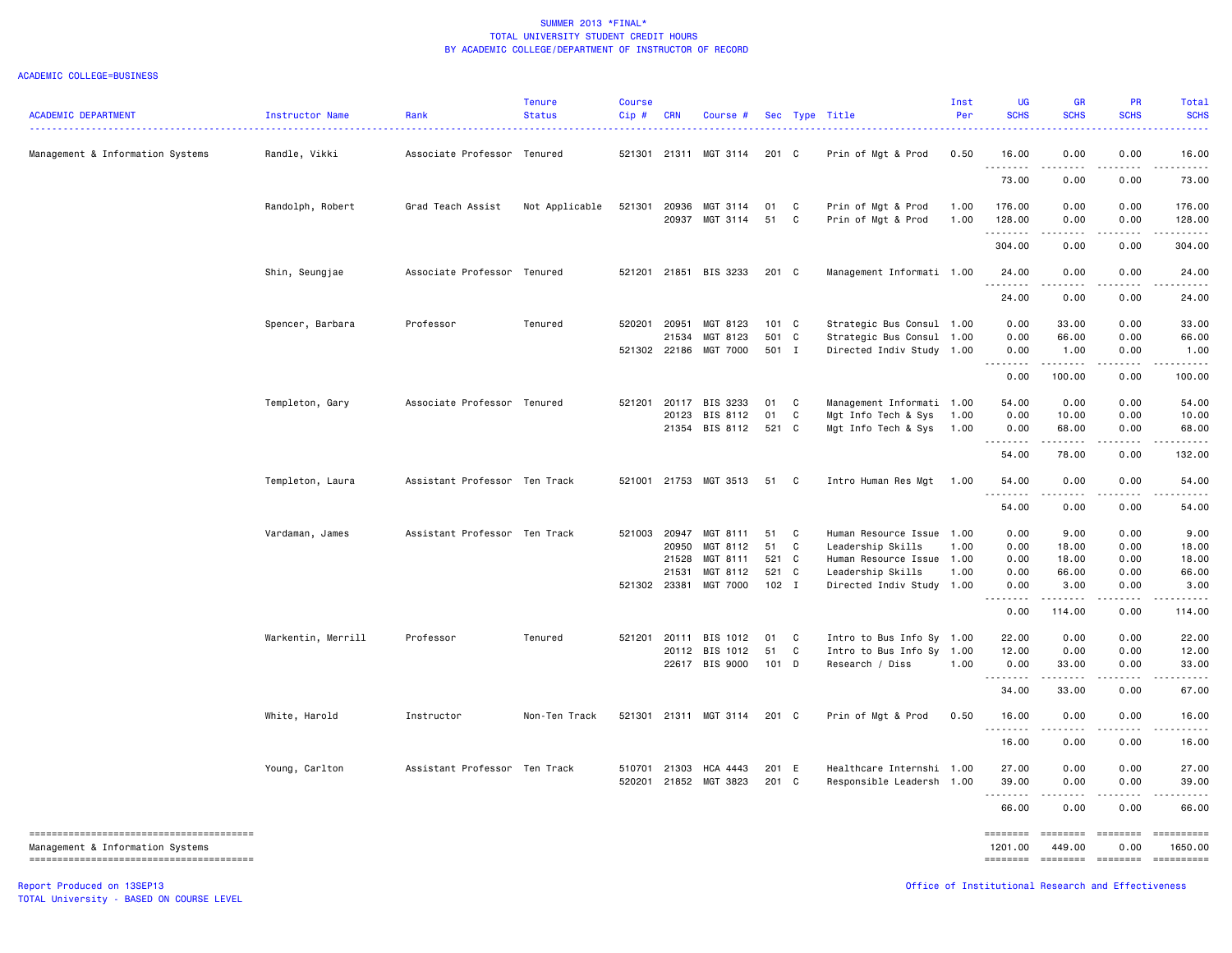| <b>ACADEMIC DEPARTMENT</b>                                | <b>Instructor Name</b> | Rank<br>.                     | <b>Tenure</b><br><b>Status</b> | Course<br>Cip# | <b>CRN</b>   | Course #              |       |   | Sec Type Title<br>. <u>.</u> | Inst<br>Per | <b>UG</b><br><b>SCHS</b>                                                                                                                             | GR<br><b>SCHS</b> | <b>PR</b><br><b>SCHS</b>                                                                                                          | Total<br><b>SCHS</b><br>بالأساس                                                                                                                               |
|-----------------------------------------------------------|------------------------|-------------------------------|--------------------------------|----------------|--------------|-----------------------|-------|---|------------------------------|-------------|------------------------------------------------------------------------------------------------------------------------------------------------------|-------------------|-----------------------------------------------------------------------------------------------------------------------------------|---------------------------------------------------------------------------------------------------------------------------------------------------------------|
| Marketing, Quantitative Analysis & Busin Barnwell, Robert |                        | Grad Teach Assist             | Not Applicable                 |                | 521401 20954 | MKT 3013              | 51    | C | Principles Of Mkt            | 1.00        | 51.00<br><u>.</u>                                                                                                                                    | 0.00              | 0.00                                                                                                                              | 51.00<br>.                                                                                                                                                    |
|                                                           |                        |                               |                                |                |              |                       |       |   |                              |             | 51.00                                                                                                                                                | 0.00              | 0.00                                                                                                                              | 51.00                                                                                                                                                         |
|                                                           | Blakeney, Alisha       | Grad Teach Assist             | Not Applicable                 |                |              | 521401 20961 MKT 4143 | 51    | C | Sales Management             | 1.00        | 15.00<br>.                                                                                                                                           | 0.00<br>-----     | 0.00<br>$- - - -$                                                                                                                 | 15.00<br>.                                                                                                                                                    |
|                                                           |                        |                               |                                |                |              |                       |       |   |                              |             | 15.00                                                                                                                                                | 0.00              | 0.00                                                                                                                              | 15.00                                                                                                                                                         |
|                                                           | Bryant, James          | Lecturer                      | Non-Ten Track                  |                |              | 220199 21357 BL 8112  | 511 C |   | Law Ethics Disp Res          | 1.00        | 0.00<br>$\sim$ $\sim$ $\sim$<br>.                                                                                                                    | 70.00             | 0.00<br>----                                                                                                                      | 70.00<br>$\frac{1}{2}$                                                                                                                                        |
|                                                           |                        |                               |                                |                |              |                       |       |   |                              |             | 0.00                                                                                                                                                 | 70.00             | 0.00                                                                                                                              | 70.00                                                                                                                                                         |
|                                                           | Collier, Joel          | Associate Professor Tenured   |                                | 521401 20968   |              | MKT 8153              | 01    | C | Strategic Marketing          | 1.00        | 0.00                                                                                                                                                 | 33.00             | 0.00                                                                                                                              | 33.00                                                                                                                                                         |
|                                                           |                        |                               |                                |                | 21544        | MKT 8153              | 511 C |   | Strategic Marketing          | 1.00        | 0.00                                                                                                                                                 | 57.00             | 0.00                                                                                                                              | 57.00                                                                                                                                                         |
|                                                           |                        |                               |                                |                | 23238        | MKT 9000              | 102 D |   | Research / Diss              | 1.00        | 0.00<br>.                                                                                                                                            | 6.00              | 0.00                                                                                                                              | 6.00<br>.                                                                                                                                                     |
|                                                           |                        |                               |                                |                |              |                       |       |   |                              |             | 0.00                                                                                                                                                 | 96.00             | 0.00                                                                                                                              | 96.00                                                                                                                                                         |
|                                                           | Ford, Toni-Rochelle    | Grad Teach Assist             | Not Applicable                 |                | 521401 21538 | MKT 3013              | 504 C |   | Principles Of Mkt            | 1.00        | 54.00<br>.                                                                                                                                           | 0.00<br>.         | 0.00<br>$\sim$ $\sim$ $\sim$                                                                                                      | 54.00<br>.                                                                                                                                                    |
|                                                           |                        |                               |                                |                |              |                       |       |   |                              |             | 54.00                                                                                                                                                | 0.00              | 0.00                                                                                                                              | 54.00                                                                                                                                                         |
|                                                           | Goree, Michael         | Instructor                    | Non-Ten Track                  | 521401         | 20956        | MKT 3213              | 51    | C | Retailing                    | 1.00        | 81.00                                                                                                                                                | 0.00              | 0.00                                                                                                                              | 81.00                                                                                                                                                         |
|                                                           |                        |                               |                                | 521499         | 20965        | MKT 4613              | 51    | C | Services Marketing           | 1.00        | 72.00<br>.                                                                                                                                           | 0.00<br>.         | 0.00<br>.                                                                                                                         | 72.00<br>.                                                                                                                                                    |
|                                                           |                        |                               |                                |                |              |                       |       |   |                              |             | 153.00                                                                                                                                               | 0.00              | 0.00                                                                                                                              | 153.00                                                                                                                                                        |
|                                                           | Graham, Kenneth        | Grad Teach Assist             | Not Applicable                 | 521401         |              | 20957 MKT 3933        | 51    | C | International Mkt            | 1.00        | 36.00<br>. <b>.</b>                                                                                                                                  | 0.00<br>.         | 0.00<br>د د د د                                                                                                                   | 36.00<br>.                                                                                                                                                    |
|                                                           |                        |                               |                                |                |              |                       |       |   |                              |             | 36.00                                                                                                                                                | 0.00              | 0.00                                                                                                                              | 36.00                                                                                                                                                         |
|                                                           | Hill, William          | Associate Professor Tenured   |                                | 521302 21363   |              | BQA 8233              | 501 C |   | Quant Analysis & Bus 1.00    |             | 0.00                                                                                                                                                 | 54.00             | 0.00                                                                                                                              | 54.00                                                                                                                                                         |
|                                                           |                        |                               |                                | 521401 21318   |              | MKT 4113              | 201 C |   | Personal Selling             | 1.00        | 36.00                                                                                                                                                | 0.00              | 0.00                                                                                                                              | 36.00                                                                                                                                                         |
|                                                           |                        |                               |                                |                | 23623        | MKT 4213              | 202 C |   | Internet Marketing           | 1.00        | 6.00<br>.                                                                                                                                            | 0.00              | 0.00                                                                                                                              | 6.00<br>.                                                                                                                                                     |
|                                                           |                        |                               |                                |                |              |                       |       |   |                              |             | 42.00                                                                                                                                                | 54.00             | 0.00                                                                                                                              | 96.00                                                                                                                                                         |
|                                                           | Lam, Wai-Cheong        | Instructor                    | Non-Ten Track                  |                |              | 521302 20135 BQA 3123 | 01    | C | Bus Stat Methods II 1.00     |             | 69.00                                                                                                                                                | 0.00              | 0.00                                                                                                                              | 69.00                                                                                                                                                         |
|                                                           |                        |                               |                                |                |              |                       |       |   |                              |             | .<br>69.00                                                                                                                                           | 0.00              | $\frac{1}{2} \left( \frac{1}{2} \right) \left( \frac{1}{2} \right) \left( \frac{1}{2} \right) \left( \frac{1}{2} \right)$<br>0.00 | .<br>69.00                                                                                                                                                    |
|                                                           | Liddell, Gloria        | Assistant Professor Ten Track |                                | 220199         | 20129        | BL 8112               | 51    | C | Law Ethics Disp Res          | 1.00        | 0.00                                                                                                                                                 | 6.00              | 0.00                                                                                                                              | 6.00                                                                                                                                                          |
|                                                           |                        |                               |                                | 521501         | 20127        | BL 4333               | 51    | C | Real Estate Law              | 1.00        | 21.00                                                                                                                                                | 0.00              | 0.00                                                                                                                              | 21.00                                                                                                                                                         |
|                                                           |                        |                               |                                |                | 20128        | BL 6333               | 51    | C | Real Estate Law              | 1.00        | 0.00                                                                                                                                                 | 18.00             | 0.00                                                                                                                              | 18.00                                                                                                                                                         |
|                                                           |                        |                               |                                |                |              | 21126 REF 4333        | 51    | C | Real Estate Law              | 1.00        | 9.00                                                                                                                                                 | 0.00              | 0.00                                                                                                                              | 9.00                                                                                                                                                          |
|                                                           |                        |                               |                                |                |              |                       |       |   |                              |             | .<br>30.00                                                                                                                                           | .<br>24.00        | د د د د<br>0.00                                                                                                                   | $\frac{1}{2} \left( \frac{1}{2} \right) \left( \frac{1}{2} \right) \left( \frac{1}{2} \right) \left( \frac{1}{2} \right) \left( \frac{1}{2} \right)$<br>54.00 |
|                                                           | Liddell, Pearson       | Professor                     | Tenured                        |                | 220199 20124 | BL 2413               | 51    | C | Legal Envt Bus               | 1.00        | 63.00                                                                                                                                                | 0.00              | 0.00                                                                                                                              | 63.00                                                                                                                                                         |
|                                                           |                        |                               |                                |                | 20126        | BL 3223               | 51    | C | Law Of Comm Trans            | 1.00        | 18.00                                                                                                                                                | 0.00              | 0.00                                                                                                                              | 18.00                                                                                                                                                         |
|                                                           |                        |                               |                                |                |              |                       |       |   |                              |             | $\frac{1}{2} \left( \frac{1}{2} \right) \left( \frac{1}{2} \right) \left( \frac{1}{2} \right) \left( \frac{1}{2} \right) \left( \frac{1}{2} \right)$ | .                 | .                                                                                                                                 | $\frac{1}{2} \left( \frac{1}{2} \right) \left( \frac{1}{2} \right) \left( \frac{1}{2} \right) \left( \frac{1}{2} \right) \left( \frac{1}{2} \right)$          |
|                                                           |                        |                               |                                |                |              |                       |       |   |                              |             | 81.00                                                                                                                                                | 0.00              | 0.00                                                                                                                              | 81.00                                                                                                                                                         |
|                                                           | Lueg, Nicole           | Professor                     | Tenured                        | 521401         | 23243        | MKT 9000              | 103   | D | Research / Diss              | 1.00        | 0.00                                                                                                                                                 | 15.00             | 0.00                                                                                                                              | 15.00                                                                                                                                                         |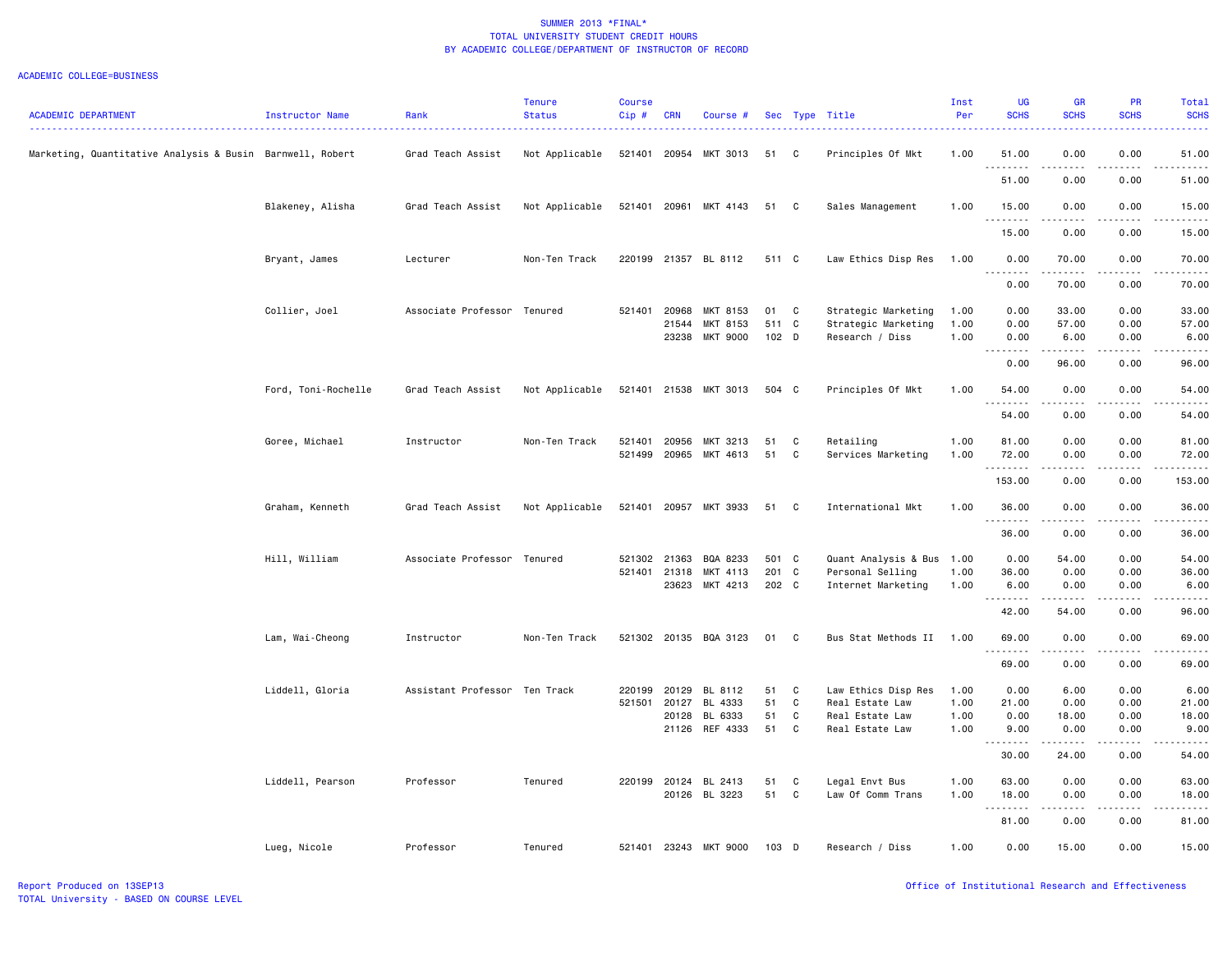| <b>ACADEMIC DEPARTMENT</b>                              | Instructor Name  | Rank                        | <b>Tenure</b><br><b>Status</b> | Course<br>Cip# | <b>CRN</b> | Course #        |       |              | Sec Type Title            | Inst<br>Per | <b>UG</b><br><b>SCHS</b> | <b>GR</b><br><b>SCHS</b>                                                                                                                                                                                                                                                                                                                                                                             | <b>PR</b><br><b>SCHS</b>                                                                                                                             | <b>Total</b><br><b>SCHS</b> |
|---------------------------------------------------------|------------------|-----------------------------|--------------------------------|----------------|------------|-----------------|-------|--------------|---------------------------|-------------|--------------------------|------------------------------------------------------------------------------------------------------------------------------------------------------------------------------------------------------------------------------------------------------------------------------------------------------------------------------------------------------------------------------------------------------|------------------------------------------------------------------------------------------------------------------------------------------------------|-----------------------------|
|                                                         |                  |                             |                                |                |            |                 |       |              |                           |             |                          |                                                                                                                                                                                                                                                                                                                                                                                                      |                                                                                                                                                      |                             |
|                                                         |                  |                             |                                |                |            |                 |       |              |                           |             | 0.00                     | 15.00                                                                                                                                                                                                                                                                                                                                                                                                | 0.00                                                                                                                                                 | 15.00                       |
| Marketing, Quantitative Analysis & Busin Moore, Melissa |                  | Professor                   | Tenured                        | 521401         | 20952      | MKT 3013        | 01    | C            | Principles Of Mkt         | 1.00        | 45.00                    | 0.00                                                                                                                                                                                                                                                                                                                                                                                                 | 0.00                                                                                                                                                 | 45.00                       |
|                                                         |                  |                             |                                |                | 20953      | MKT 3013        | 02    | C            | Principles Of Mkt         | 1.00        | 99.00<br>.               | 0.00<br>.                                                                                                                                                                                                                                                                                                                                                                                            | 0.00<br>.                                                                                                                                            | 99.00<br>.                  |
|                                                         |                  |                             |                                |                |            |                 |       |              |                           |             | 144.00                   | 0.00                                                                                                                                                                                                                                                                                                                                                                                                 | 0.00                                                                                                                                                 | 144.00                      |
|                                                         | Moore, Robert    | Professor                   | Tenured                        | 521401         | 20962      | MKT 4213        | 01    | $\mathbf{C}$ | Internet Marketing        | 1.00        | 30.00                    | 0.00                                                                                                                                                                                                                                                                                                                                                                                                 | 0.00                                                                                                                                                 | 30.00                       |
|                                                         |                  |                             |                                |                | 20967      | MKT 6213        | 01    | C            | Internet Marketing        | 1.00        | 0.00                     | 9.00                                                                                                                                                                                                                                                                                                                                                                                                 | 0.00                                                                                                                                                 | 9.00                        |
|                                                         |                  |                             |                                |                | 21541      | MKT 6213        | 511 C |              | Internet Marketing        | 1.00        | 0.00                     | 75.00                                                                                                                                                                                                                                                                                                                                                                                                | 0.00                                                                                                                                                 | 75.00                       |
|                                                         |                  |                             |                                |                | 22618      | MKT 9000        | 101 D |              | Research / Diss           | 1.00        | 0.00<br>.                | 6.00                                                                                                                                                                                                                                                                                                                                                                                                 | 0.00<br>.                                                                                                                                            | 6.00<br>.                   |
|                                                         |                  |                             |                                |                |            |                 |       |              |                           |             | 30.00                    | 90.00                                                                                                                                                                                                                                                                                                                                                                                                | 0.00                                                                                                                                                 | 120.00                      |
|                                                         | Pelletier, Mark  | Grad Teach Assist           | Not Applicable                 | 521401         |            | 20958 MKT 4113  | 01    | $\mathbf{C}$ | Personal Selling          | 1.00        | 39.00<br><u>.</u>        | 0.00<br>$\frac{1}{2} \frac{1}{2} \frac{1}{2} \frac{1}{2} \frac{1}{2} \frac{1}{2} \frac{1}{2} \frac{1}{2} \frac{1}{2} \frac{1}{2} \frac{1}{2} \frac{1}{2} \frac{1}{2} \frac{1}{2} \frac{1}{2} \frac{1}{2} \frac{1}{2} \frac{1}{2} \frac{1}{2} \frac{1}{2} \frac{1}{2} \frac{1}{2} \frac{1}{2} \frac{1}{2} \frac{1}{2} \frac{1}{2} \frac{1}{2} \frac{1}{2} \frac{1}{2} \frac{1}{2} \frac{1}{2} \frac{$ | 0.00                                                                                                                                                 | 39.00<br>$\frac{1}{2}$      |
|                                                         |                  |                             |                                |                |            |                 |       |              |                           |             | 39.00                    | 0.00                                                                                                                                                                                                                                                                                                                                                                                                 | 0.00                                                                                                                                                 | 39.00                       |
|                                                         | Shanahan, Kevin  | Associate Professor Tenured |                                | 521302         | 20137      | BQA 8233        | 51    | C            | Quant Analysis & Bus 1.00 |             | 0.00                     | 39.00                                                                                                                                                                                                                                                                                                                                                                                                | 0.00                                                                                                                                                 | 39.00                       |
|                                                         |                  |                             |                                | 521401         | 20960      | MKT 4123        | 01    | C            | Advertising               | 1.00        | 48.00                    | 0.00                                                                                                                                                                                                                                                                                                                                                                                                 | 0.00                                                                                                                                                 | 48.00                       |
|                                                         |                  |                             |                                |                | 23369      | <b>MKT 9000</b> | 104 D |              | Research / Diss           | 1.00        | 0.00                     | 3.00                                                                                                                                                                                                                                                                                                                                                                                                 | 0.00                                                                                                                                                 | 3.00                        |
|                                                         |                  |                             |                                |                | 23628      | MKT 7000        | 01    | $\mathbf{I}$ | Directed Indiv Study 1.00 |             | 0.00                     | 3.00                                                                                                                                                                                                                                                                                                                                                                                                 | 0.00                                                                                                                                                 | 3.00                        |
|                                                         |                  |                             |                                |                |            |                 |       |              |                           |             | .<br>48.00               | .<br>45.00                                                                                                                                                                                                                                                                                                                                                                                           | .<br>0.00                                                                                                                                            | $    -$<br>93.00            |
|                                                         | Sullivan, J.     | Professor                   | Tenured                        | 521302         | 20133      | BQA 2113        | 51    | C            | Bus Stat Methods I        | 1.00        | 15.00                    | 0.00                                                                                                                                                                                                                                                                                                                                                                                                 | 0.00                                                                                                                                                 | 15.00                       |
|                                                         |                  |                             |                                |                | 20134      | BQA 3123        | 001 C |              | Bus Stat Methods II       | 1.00        | 60.00                    | 0.00                                                                                                                                                                                                                                                                                                                                                                                                 | 0.00                                                                                                                                                 | 60.00                       |
|                                                         |                  |                             |                                |                | 20136      | BQA 3123        | 51    | C            | Bus Stat Methods II       | 1.00        | 69.00<br>.               | 0.00<br>----                                                                                                                                                                                                                                                                                                                                                                                         | 0.00<br>$  -$                                                                                                                                        | 69.00<br>$\frac{1}{2}$      |
|                                                         |                  |                             |                                |                |            |                 |       |              |                           |             | 144.00                   | 0.00                                                                                                                                                                                                                                                                                                                                                                                                 | 0.00                                                                                                                                                 | 144.00                      |
|                                                         | Tahai, Alireza   | Professor                   | Tenured                        | 521302         | 20130      | BQA 2113        | 001 C |              | Bus Stat Methods I        | 1.00        | 57.00                    | 0.00                                                                                                                                                                                                                                                                                                                                                                                                 | 0.00                                                                                                                                                 | 57.00                       |
|                                                         |                  |                             |                                |                | 20131      | BQA 2113        | 01    | $\mathbf c$  | Bus Stat Methods I        | 1.00        | 33.00                    | 0.00                                                                                                                                                                                                                                                                                                                                                                                                 | 0.00                                                                                                                                                 | 33.00                       |
|                                                         |                  |                             |                                |                | 20132      | BQA 2113        | 02    | $\mathbf{C}$ | Bus Stat Methods I        | 1.00        | 60.00<br>.               | 0.00                                                                                                                                                                                                                                                                                                                                                                                                 | 0.00<br>$\frac{1}{2}$                                                                                                                                | 60.00                       |
|                                                         |                  |                             |                                |                |            |                 |       |              |                           |             | 150.00                   | 0.00                                                                                                                                                                                                                                                                                                                                                                                                 | 0.00                                                                                                                                                 | 150.00                      |
|                                                         | Taylor, Ronald   | Professor                   | Tenured                        | 521302         | 21360      | BQA 8233        | 511 C |              | Quant Analysis & Bus 1.00 |             | 0.00                     | 72.00                                                                                                                                                                                                                                                                                                                                                                                                | 0.00                                                                                                                                                 | 72.00                       |
|                                                         |                  |                             |                                | 521401         |            | 20966 MKT 4813  | 01 C  |              | Marketing-Mgt             | 1.00        | 24.00                    | 0.00                                                                                                                                                                                                                                                                                                                                                                                                 | 0.00                                                                                                                                                 | 24.00                       |
|                                                         |                  |                             |                                |                |            |                 |       |              |                           |             | .                        | $\begin{array}{cccccccccc} \bullet & \bullet & \bullet & \bullet & \bullet & \bullet & \bullet & \bullet \end{array}$                                                                                                                                                                                                                                                                                | $\frac{1}{2} \left( \frac{1}{2} \right) \left( \frac{1}{2} \right) \left( \frac{1}{2} \right) \left( \frac{1}{2} \right) \left( \frac{1}{2} \right)$ | .                           |
|                                                         |                  |                             |                                |                |            |                 |       |              |                           |             | 24.00                    | 72.00                                                                                                                                                                                                                                                                                                                                                                                                | 0.00                                                                                                                                                 | 96.00                       |
|                                                         | Webster, Cynthia | Professor                   | Tenured                        | 521401         | 20963      | MKT 4413        | 01    | C            | Consumer Behavior         | 1.00        | 27.00                    | 0.00                                                                                                                                                                                                                                                                                                                                                                                                 | 0.00                                                                                                                                                 | 27.00                       |
|                                                         |                  |                             |                                |                | 20964      | MKT 4533        | 01    | C            | Marketing Research        | 1.00        | 54.00<br><u>.</u>        | 0.00<br>$\frac{1}{2} \left( \frac{1}{2} \right) \left( \frac{1}{2} \right) \left( \frac{1}{2} \right) \left( \frac{1}{2} \right)$                                                                                                                                                                                                                                                                    | 0.00<br>.                                                                                                                                            | 54.00<br>$- - - - -$        |
|                                                         |                  |                             |                                |                |            |                 |       |              |                           |             | 81.00                    | 0.00                                                                                                                                                                                                                                                                                                                                                                                                 | 0.00                                                                                                                                                 | 81.00                       |
|                                                         |                  |                             |                                |                |            |                 |       |              |                           |             | ========                 | <b>ESSESSE</b>                                                                                                                                                                                                                                                                                                                                                                                       | <b>ESSESSE</b>                                                                                                                                       | ==========                  |
| Marketing, Quantitative Analysis & Busin                |                  |                             |                                |                |            |                 |       |              |                           |             | 1191.00                  | 466.00                                                                                                                                                                                                                                                                                                                                                                                               | 0.00                                                                                                                                                 | 1657.00                     |
|                                                         |                  |                             |                                |                |            |                 |       |              |                           |             | ========                 | <b>ESSESSE</b>                                                                                                                                                                                                                                                                                                                                                                                       |                                                                                                                                                      |                             |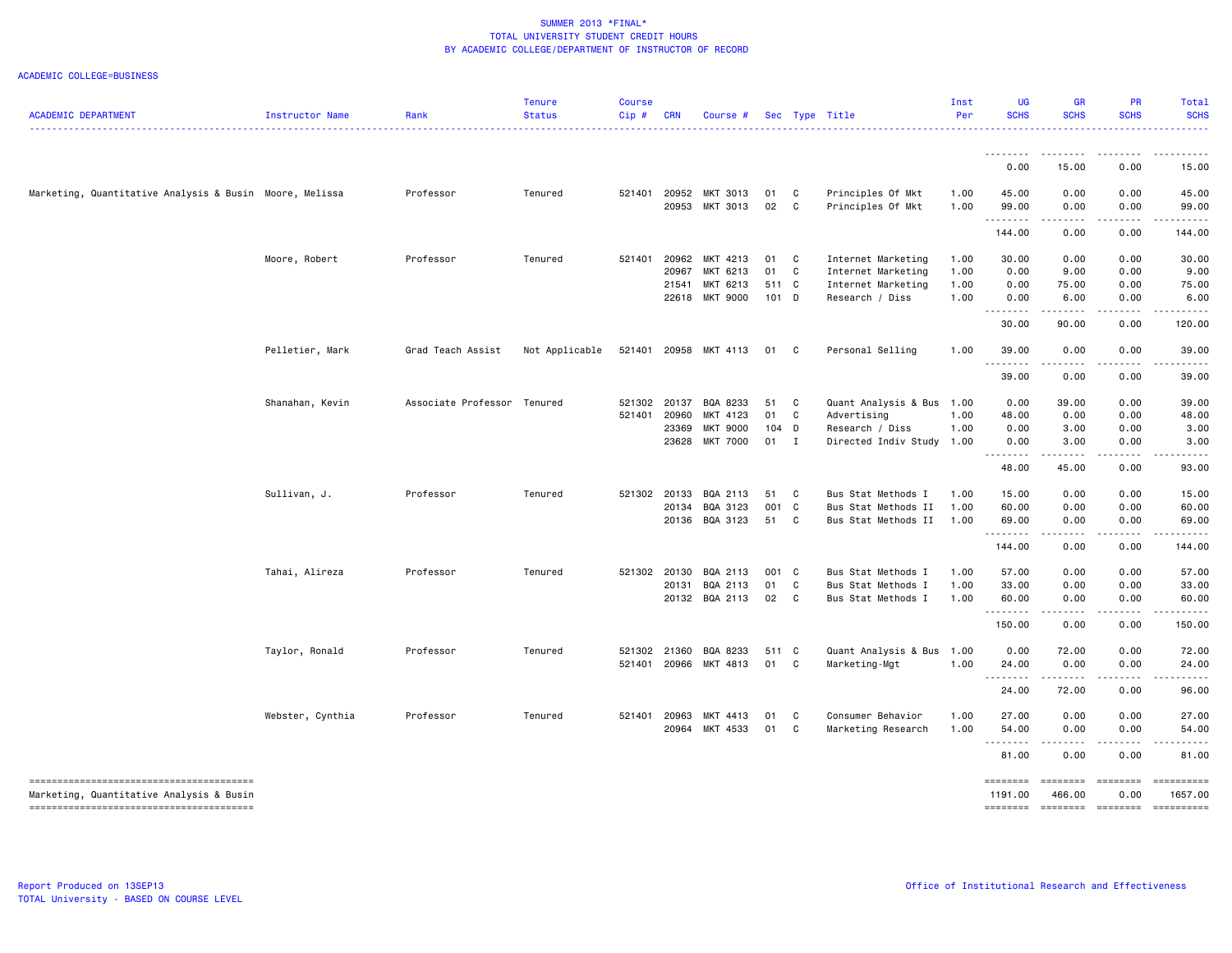#### ACADEMIC COLLEGE=BUSINESS

|                            |                    |                               | <b>Tenure</b> | <b>Course</b> |            |                |               |              |                           | Inst | UG                                     | <b>GR</b>           | PR                    | Total                                                                                                                                                         |
|----------------------------|--------------------|-------------------------------|---------------|---------------|------------|----------------|---------------|--------------|---------------------------|------|----------------------------------------|---------------------|-----------------------|---------------------------------------------------------------------------------------------------------------------------------------------------------------|
| <b>ACADEMIC DEPARTMENT</b> | Instructor Name    | Rank                          | <b>Status</b> | Cip #         | <b>CRN</b> | Course #       |               |              | Sec Type Title            | Per  | <b>SCHS</b>                            | <b>SCHS</b>         | <b>SCHS</b>           | <b>SCHS</b>                                                                                                                                                   |
| School of Accountancy      | Addy, Noel         | Associate Professor Tenured   |               | 520301        | 20011      | ACC 2023       | 02            | C            | Prin Managerial Acct 1.00 |      | 66.00                                  | 0.00                | 0.00                  | 66.00                                                                                                                                                         |
|                            |                    |                               |               |               | 20015      | ACC 3033       | 01            | $\mathbf c$  | Intermediate Acc II       | 1.00 | 108.00                                 | 0.00                | 0.00                  | 108.00                                                                                                                                                        |
|                            |                    |                               |               |               | 23393      | ACC 7000       | 01            | $\mathbf{I}$ | Directed Indiv Study 1.00 |      | 0.00                                   | 3.00                | 0.00                  | 3.00                                                                                                                                                          |
|                            |                    |                               |               | 520399        | 21951      | ACC 8112       | 521 C         |              | Fin & Acc Rpt Anal        | 1.00 | 0.00                                   | 74.00               | 0.00                  | 74.00                                                                                                                                                         |
|                            |                    |                               |               |               |            |                |               |              |                           |      | .<br>174.00                            | .<br>77.00          | $- - - -$<br>0.00     | .<br>251.00                                                                                                                                                   |
|                            | Allen, Paul        | Lecturer                      | Non-Ten Track | 520301        |            | 21225 ACC 4023 | $201 \quad C$ |              | Advanced ACC              | 1.00 | 45.00<br><u>.</u>                      | 0.00<br><u>.</u>    | 0.00                  | 45.00<br>.                                                                                                                                                    |
|                            |                    |                               |               |               |            |                |               |              |                           |      | 45.00                                  | 0.00                | 0.00                  | 45.00                                                                                                                                                         |
|                            | Carver, Brian      | Assistant Professor Ten Track |               | 520301        | 20010      | ACC 2023       | 01            | C            | Prin Managerial Acct 1.00 |      | 96.00                                  | 0.00                | 0.00                  | 96.00                                                                                                                                                         |
|                            |                    |                               |               |               | 20018      | ACC 4023       | 01            | C            | Advanced ACC              | 1.00 | 9.00                                   | 0.00                | 0.00                  | 9.00                                                                                                                                                          |
|                            |                    |                               |               |               | 20023      | ACC 6023       | 01            | C            | Advanced ACC              | 1.00 | 0.00                                   | 12.00<br>.          | 0.00<br>.             | 12.00<br>.                                                                                                                                                    |
|                            |                    |                               |               |               |            |                |               |              |                           |      | 105.00                                 | 12.00               | 0.00                  | 117.00                                                                                                                                                        |
|                            | Ennis, Kevin       | Associate Professor Tenured   |               | 520301        | 21226      | ACC 4043       | 201 C         |              | Municipal & Govt Acc 1.00 |      | 51.00                                  | 0.00                | 0.00                  | 51.00                                                                                                                                                         |
|                            |                    |                               |               |               | 23139      | ACC 6043       | 201 C         |              | Municipal & Govt Acc      | 1.00 | 0.00                                   | 3.00                | 0.00                  | 3.00                                                                                                                                                          |
|                            |                    |                               |               | 521601        |            | 21227 ACC 4063 | 201 C         |              | Income Tax II             | 1.00 | 39.00                                  | 0.00                | 0.00                  | 39.00                                                                                                                                                         |
|                            |                    |                               |               |               |            |                |               |              |                           |      | .<br>90.00                             | 3.00                | 0.00                  | $\frac{1}{2} \left( \frac{1}{2} \right) \left( \frac{1}{2} \right) \left( \frac{1}{2} \right) \left( \frac{1}{2} \right) \left( \frac{1}{2} \right)$<br>93.00 |
|                            | Gardner, Virginia  | Non-Faculty                   | Non-Faculty   | 520301        |            | 21341 ACC 2203 | 501 C         |              | Survey of Accounting 1.00 |      | 72.00                                  | 0.00                | 0.00                  | 72.00                                                                                                                                                         |
|                            |                    |                               |               |               |            |                |               |              |                           |      | 72.00                                  | .<br>0.00           | .<br>0.00             | .<br>72.00                                                                                                                                                    |
|                            | Henderson, Belinda | Assistant Professor Ten Track |               | 520301        | 20006      | ACC 2013       | 01            | C            | Prin Financial Acct       | 1.00 | 51.00                                  | 0.00                | 0.00                  | 51.00                                                                                                                                                         |
|                            |                    |                               |               |               |            | 20007 ACC 2013 | 02            | $\mathbf c$  | Prin Financial Acct       | 1.00 | 48.00                                  | 0.00<br>$- - - - -$ | 0.00<br>.             | 48.00                                                                                                                                                         |
|                            |                    |                               |               |               |            |                |               |              |                           |      | 99.00                                  | 0.00                | 0.00                  | .<br>99.00                                                                                                                                                    |
|                            | Lehman, Mark       | Lecturer                      | Non-Ten Track | 520301        |            | 20016 ACC 3053 | 51            | C            | Acct Systems II           | 1.00 | 99.00<br>.                             | 0.00                | 0.00                  | 99.00                                                                                                                                                         |
|                            |                    |                               |               |               |            |                |               |              |                           |      | 99.00                                  | 0.00                | 0.00                  | 99.00                                                                                                                                                         |
|                            | McNair, Frances    | Professor                     | Tenured       | 520301        | 20008      | ACC 2013       | 51            | C            | Prin Financial Acct       | 1.00 | 60.00                                  | 0.00                | 0.00                  | 60.00                                                                                                                                                         |
|                            |                    |                               |               |               | 20024      | ACC 6063       | 51            | C            | Income Tax II             | 1.00 | 0.00                                   | 24.00               | 0.00                  | 24.00                                                                                                                                                         |
|                            |                    |                               |               | 521601        | 20020      | ACC 4063       | 51            | C            | Income Tax II             | 1.00 | 12.00<br>. <b>.</b>                    | 0.00<br>.           | 0.00<br>.             | 12.00<br>.                                                                                                                                                    |
|                            |                    |                               |               |               |            |                |               |              |                           |      | 72.00                                  | 24.00               | 0.00                  | 96.00                                                                                                                                                         |
|                            | Pannell, Angela    | Instructor                    | Non-Ten Track | 520301        | 20005      | ACC 2013       | 001 C         |              | Prin Financial Acct       | 1.00 | 132.00                                 | 0.00                | 0.00                  | 132.00                                                                                                                                                        |
|                            |                    |                               |               |               |            | 20012 ACC 2023 | 51            | C            | Prin Managerial Acct 1.00 |      | 84.00                                  | 0.00                | 0.00                  | 84.00                                                                                                                                                         |
|                            |                    |                               |               |               |            |                |               |              |                           |      |                                        | $- - - - - - -$     | .                     |                                                                                                                                                               |
|                            |                    |                               |               |               |            |                |               |              |                           |      | 216.00                                 | 0.00                | 0.00                  | 216.00                                                                                                                                                        |
|                            | Rigsby, John       | Associate Professor Tenured   |               | 520301        | 20026      | ACC 8033       | 51            | - S          | Business Assurance        | 1.00 | 0.00                                   | 48.00               | 0.00                  | 48.00                                                                                                                                                         |
|                            |                    |                               |               |               |            | 20027 ACC 8033 | 52            | <b>S</b>     | Business Assurance        | 1.00 | 0.00                                   | 30.00               | 0.00                  | 30.00                                                                                                                                                         |
|                            |                    |                               |               |               |            |                |               |              |                           |      | $\sim$ $\sim$<br>$\frac{1}{2}$<br>0.00 | .<br>78.00          | $\frac{1}{2}$<br>0.00 | . <u>.</u><br>78.00                                                                                                                                           |
|                            | Sanders, Steve     | Lecturer                      | Non-Ten Track | 520301        |            | 20019 ACC 4033 | 01            | C            | Auditing                  | 1.00 | 81.00                                  | 0.00                | 0.00                  | 81.00                                                                                                                                                         |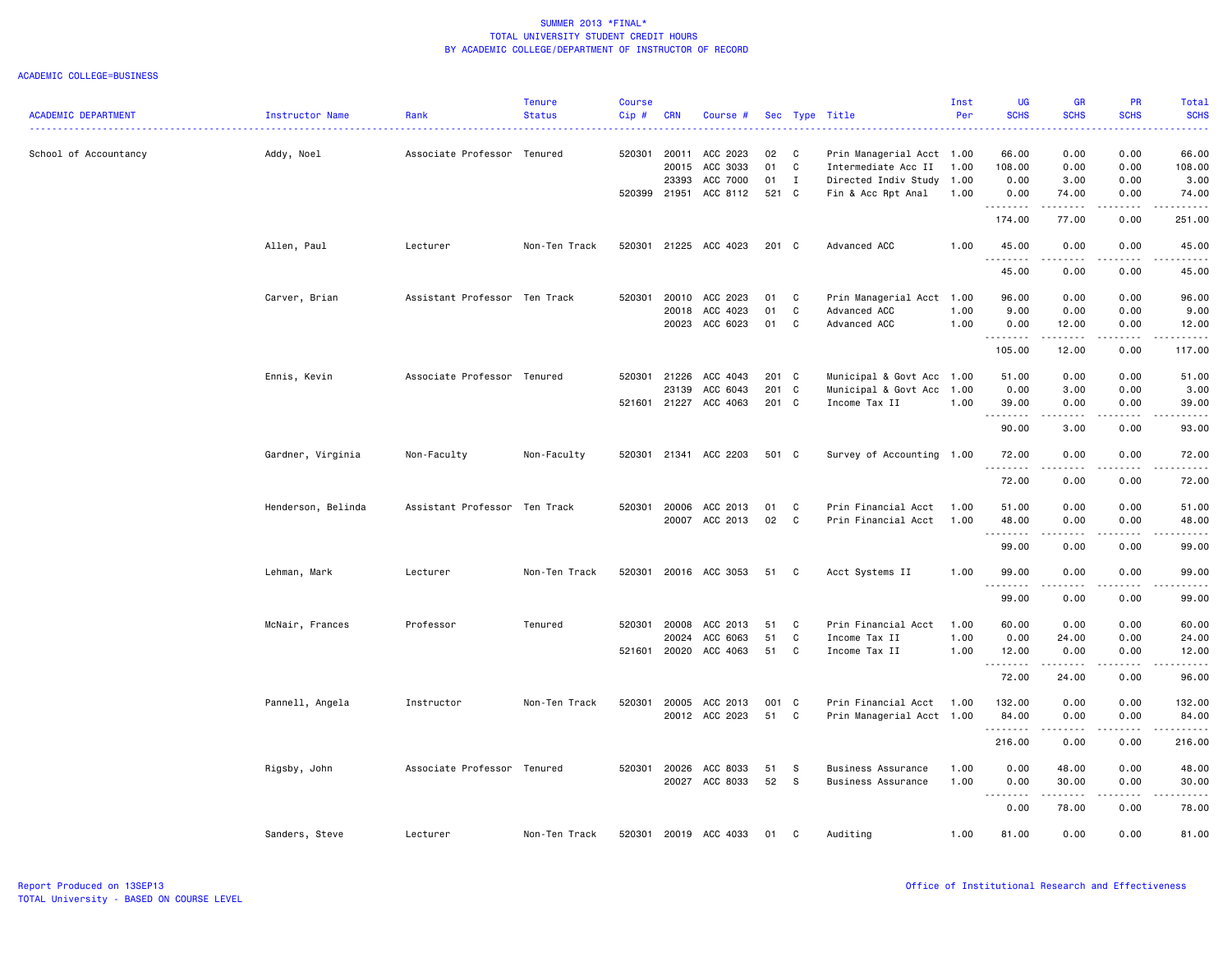#### ACADEMIC COLLEGE=BUSINESS

|                            |                        |                               | <b>Tenure</b> | <b>Course</b> |            |                |      |                |                           | Inst | <b>UG</b>               | <b>GR</b>         | <b>PR</b>         | Total       |
|----------------------------|------------------------|-------------------------------|---------------|---------------|------------|----------------|------|----------------|---------------------------|------|-------------------------|-------------------|-------------------|-------------|
| <b>ACADEMIC DEPARTMENT</b> | <b>Instructor Name</b> | Rank                          | <b>Status</b> | $Cip$ #       | <b>CRN</b> | Course #       |      |                | Sec Type Title            | Per  | <b>SCHS</b>             | <b>SCHS</b>       | <b>SCHS</b>       | <b>SCHS</b> |
|                            |                        |                               |               |               |            |                |      |                |                           |      |                         |                   |                   |             |
|                            |                        |                               |               |               |            |                |      |                |                           |      | --------<br>81,00       | ---------<br>0.00 | .<br>0.00         | .<br>81.00  |
| School of Accountancy      | Scheiner, James        | Professor                     | Tenured       | 520301        | 23365      | ACC 6200       | 01   | E              | Accounting Internshi 1.00 |      | 0.00<br><u>--------</u> | 6.00              | 0.00              | 6.00        |
|                            |                        |                               |               |               |            |                |      |                |                           |      | 0.00                    | 6.00              | $- - - -$<br>0.00 | 6.00        |
|                            | Trinkle, Bradley       | Assistant Professor Ten Track |               | 520301        | 20013      | ACC 2023       | 52   | C <sub>1</sub> | Prin Managerial Acct 1.00 |      | 45.00                   | 0.00              | 0.00              | 45.00       |
|                            |                        |                               |               |               | 20014      | ACC 3013       | 51 C |                | Cost Accounting           | 1.00 | 69.00                   | 0.00              | 0.00              | 69.00       |
|                            |                        |                               |               |               |            |                |      |                |                           |      | --------<br>114.00      | 0.00              | $- - - -$<br>0.00 | 114.00      |
|                            | Usrey, Spencer         | Assistant Professor Ten Track |               | 520301        | 20017      | ACC 4013       | 51   | C.             | Income Tax I              | 1.00 | 45.00<br>--------       | 0.00              | 0.00<br>.         | 45.00<br>.  |
|                            |                        |                               |               |               |            |                |      |                |                           |      | 45.00                   | 0.00              | 0.00              | 45.00       |
|                            | Webb, Thomas           | Assistant Professor Ten Track |               | 520301        |            | 20025 ACC 8013 | 01   | C.             | Sem-Fin Acc Theory        | 1.00 | 0.00<br>--------        | 66.00             | 0.00<br><u>.</u>  | 66.00<br>.  |
|                            |                        |                               |               |               |            |                |      |                |                           |      | 0.00                    | 66.00             | 0.00              | 66.00       |
|                            |                        |                               |               |               |            |                |      |                |                           |      | $=$ = = = = = = =       |                   | ========          |             |
| School of Accountancy      |                        |                               |               |               |            |                |      |                |                           |      | 1212.00                 | 266.00            | 0.00              | 1478.00     |
|                            |                        |                               |               |               |            |                |      |                |                           |      | $=$ = = = = = = =       | ========          | ========          | ==========  |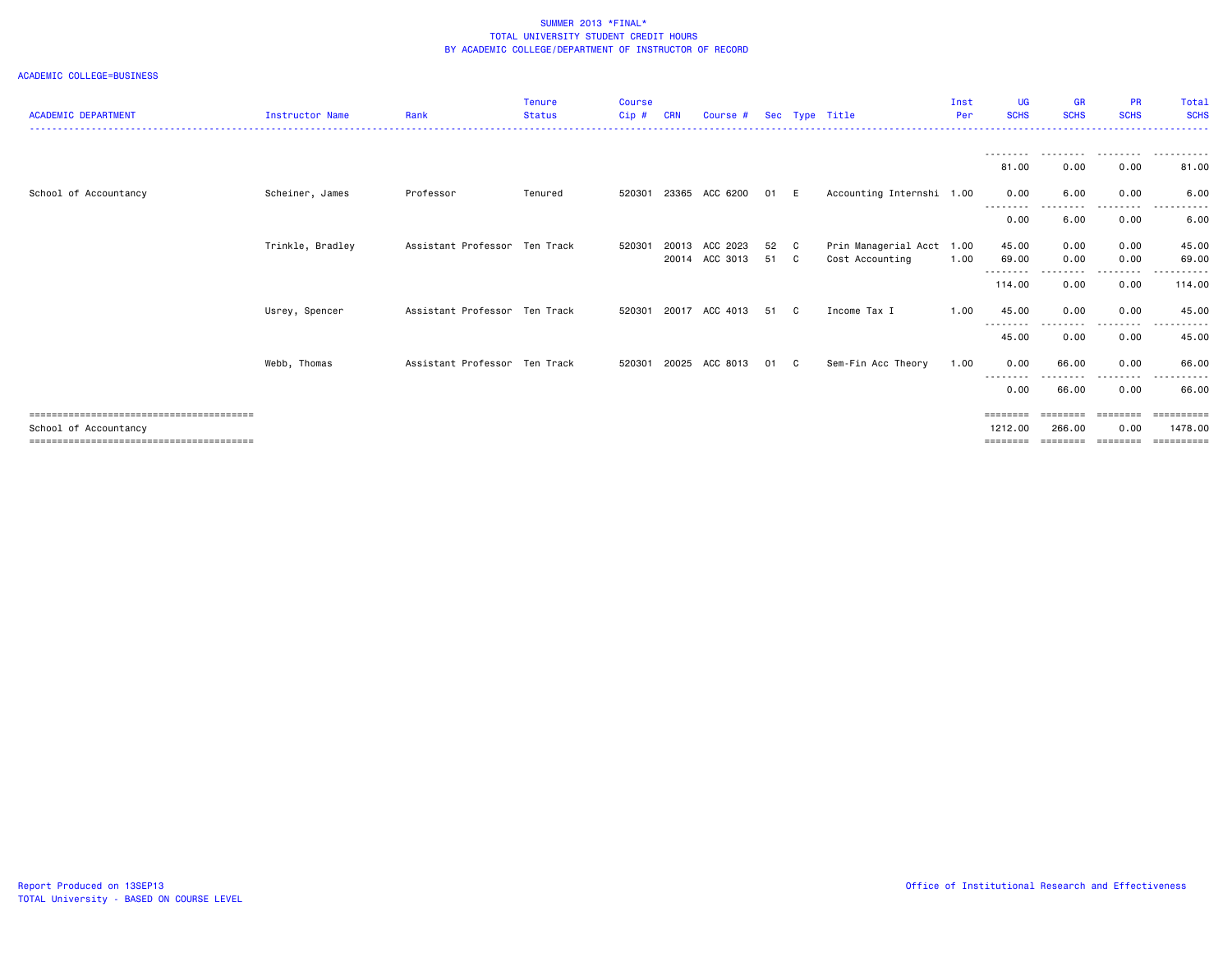| <b>ACADEMIC DEPARTMENT</b>          | Instructor Name   | Rank                              | <b>Tenure</b><br><b>Status</b> | <b>Course</b><br>Cip#      | <b>CRN</b>                                                  | Course #                                                                         |                                                      |                                             | Sec Type Title                                                                                                                                                   | Inst<br>Per                                  | <b>UG</b><br><b>SCHS</b>                              | <b>GR</b><br><b>SCHS</b>                                | <b>PR</b><br><b>SCHS</b>                             | <b>Total</b><br><b>SCHS</b>                              |
|-------------------------------------|-------------------|-----------------------------------|--------------------------------|----------------------------|-------------------------------------------------------------|----------------------------------------------------------------------------------|------------------------------------------------------|---------------------------------------------|------------------------------------------------------------------------------------------------------------------------------------------------------------------|----------------------------------------------|-------------------------------------------------------|---------------------------------------------------------|------------------------------------------------------|----------------------------------------------------------|
| Counseling & Educational Psychology | Abernathy, Larry  | Research Assist Pro Non-Ten Track |                                | 130408<br>130499<br>420201 | 20549<br>23592<br>20568                                     | EPY 2513<br>EPY 4000<br>EPY 8263                                                 | 01<br>01<br>01                                       | C<br>I<br>$\mathbf{C}$                      | Human Growth & Devel<br>Directed Indiv Study<br>Psy Test Ed Rel Set 1.00                                                                                         | 1.00<br>1.00                                 | 51.00<br>3.00<br>0.00                                 | 0.00<br>0.00<br>27.00                                   | 0.00<br>0.00<br>0.00                                 | 51.00<br>3.00<br>27.00                                   |
|                                     |                   |                                   |                                |                            |                                                             |                                                                                  |                                                      |                                             |                                                                                                                                                                  |                                              | .<br>54.00                                            | .<br>27.00                                              | .<br>0.00                                            | .<br>81.00                                               |
|                                     | Boyles, Caragh    | Non-Faculty                       | Non-Faculty                    | 521001                     | 23485<br>23501                                              | EXL 0190<br>EXL 0190                                                             | 51<br>102 E                                          | E                                           | Experiential Learnin 1.00<br>Experiential Learnin                                                                                                                | 1.00                                         | 9.00<br>6.00                                          | 0.00<br>0.00                                            | 0.00<br>0.00                                         | 9.00<br>6.00                                             |
|                                     |                   |                                   |                                |                            |                                                             |                                                                                  |                                                      |                                             |                                                                                                                                                                  |                                              | .<br>15.00                                            | .<br>0.00                                               | .<br>0.00                                            | .<br>15.00                                               |
|                                     | Brown, Audri      | Grad Teach Assist                 | Not Applicable                 | 130499                     | 20555<br>20556                                              | EPY 3543<br>EPY 3553                                                             | 51<br>01                                             | C<br>C                                      | Psych Of Adoles<br>Gifted/Creativity                                                                                                                             | 1.00<br>1.00                                 | 30.00<br>27.00                                        | 0.00<br>0.00                                            | 0.00<br>0.00                                         | 30.00<br>27.00                                           |
|                                     |                   |                                   |                                |                            |                                                             |                                                                                  |                                                      |                                             |                                                                                                                                                                  |                                              | .<br>57.00                                            | $- - - - -$<br>0.00                                     | .<br>0.00                                            | .<br>57.00                                               |
|                                     | Dooley, Kathy     | Professor                         | Tenured                        | 131101<br>420601<br>420701 | 20270<br>23187<br>23370<br>20255<br>20256<br>20258<br>20259 | COE 8183<br>COE 9000<br>COE 7000<br>COE 4903<br>COE 4903<br>COE 6903<br>COE 6903 | 01<br>101 D<br>$101$ I<br>001 C<br>51<br>001 C<br>51 | C<br>B<br>B                                 | Utilizing Art in Cou 1.00<br>Research / Diss<br>Directed Indiv Study<br>Dev Coun/Men Health<br>Dev Coun/Men Health<br>Dev Coun/Men Health<br>Dev Coun/Men Health | 1.00<br>1.00<br>1.00<br>1.00<br>1.00<br>1.00 | 0.00<br>0.00<br>0.00<br>18.00<br>9.00<br>0.00<br>0.00 | 42.00<br>1.00<br>3.00<br>0.00<br>0.00<br>21.00<br>36.00 | 0.00<br>0.00<br>0.00<br>0.00<br>0.00<br>0.00<br>0.00 | 42.00<br>1.00<br>3.00<br>18.00<br>9.00<br>21.00<br>36.00 |
|                                     |                   |                                   |                                | 511501                     | 21814                                                       | COE 8783                                                                         | 51                                                   | C                                           | Counsel Chem Dep Fam                                                                                                                                             | 1.00                                         | 0.00<br>-----<br>27.00                                | 48.00<br>151.00                                         | 0.00<br>. <b>.</b> .<br>0.00                         | 48.00<br>.<br>178.00                                     |
|                                     | Elder, Anastasia  | Associate Professor Tenured       |                                | 130699<br>429999           | 22899                                                       | EPY 8533<br>23643 EPY 9000                                                       | 01<br>106 D                                          | E                                           | Practicum Tch Ed Psy<br>Research / Diss                                                                                                                          | 1.00<br>1.00                                 | 0.00<br>0.00                                          | 3.00<br>1.00                                            | 0.00<br>0.00                                         | 3.00<br>1.00                                             |
|                                     |                   |                                   |                                |                            |                                                             |                                                                                  |                                                      |                                             |                                                                                                                                                                  |                                              | <u>.</u><br>0.00                                      | .<br>4.00                                               | .<br>0.00                                            | $- - - - -$<br>4.00                                      |
|                                     | Formica, Peter    | Lecturer                          | Non-Ten Track                  | 512399                     |                                                             | 20253 COE 3313                                                                   | 01                                                   | $\mathbf{C}$                                | Rehabilitation Servs 1.00                                                                                                                                        |                                              | 36.00                                                 | 0.00<br>.                                               | 0.00<br>.                                            | 36.00<br>.                                               |
|                                     |                   |                                   |                                |                            |                                                             |                                                                                  |                                                      |                                             |                                                                                                                                                                  |                                              | 36.00                                                 | 0.00                                                    | 0.00                                                 | 36.00                                                    |
|                                     | Gainer, Donna     | Instructor                        | Non-Ten Track                  | 130101<br>130499<br>130604 | 20552<br>23737<br>20565                                     | EPY 3253<br>EPY 7000<br>EPY 6313<br>20566 EPY 6313                               | 51<br>02<br>01<br>02                                 | C<br>$\mathbf{I}$<br>C<br>C                 | Evaluating Learning<br>Directed Indiv Study<br>Measure & Eval<br>Measure & Eval                                                                                  | 1.00<br>1.00<br>1.00<br>1.00                 | 66.00<br>0.00<br>0.00<br>0.00<br>66.00                | 0.00<br>3.00<br>33.00<br>45.00<br>81.00                 | 0.00<br>0.00<br>0.00<br>0.00<br>0.00                 | 66.00<br>3.00<br>33.00<br>45.00<br>.<br>147.00           |
|                                     | Goldberg, Rebecca | Assistant Professor Ten Track     |                                |                            |                                                             | 131101 20271 COE 8203                                                            | 01                                                   | $\mathbf{C}$                                | Place & Career Dev                                                                                                                                               | 1.00                                         | 0.00<br>. <b>.</b>                                    | 12.00                                                   | 0.00                                                 | 12.00<br>.                                               |
|                                     |                   |                                   |                                |                            |                                                             |                                                                                  |                                                      |                                             |                                                                                                                                                                  |                                              | 0.00                                                  | .<br>12.00                                              | . <b>.</b> .<br>0.00                                 | 12.00                                                    |
|                                     | Hall, Kimberly    | Associate Professor Tenured       |                                | 131101<br>420601           | 20278                                                       | COE 8913<br>23189 COE 9000                                                       | 001 C<br>103 D                                       |                                             | Counseling Children<br>Research / Diss                                                                                                                           | 1.00<br>1.00                                 | 0.00<br>0.00                                          | 39.00<br>2.00                                           | 0.00<br>0.00                                         | 39.00<br>2.00                                            |
|                                     |                   |                                   |                                |                            |                                                             |                                                                                  |                                                      |                                             |                                                                                                                                                                  |                                              | $\sim$ $\sim$ $\sim$<br>-----<br>0.00                 | .<br>41.00                                              | .<br>0.00                                            | .<br>41.00                                               |
|                                     | Heiselt, April    | Associate Professor Tenured       |                                | 420601                     | 22872<br>22873                                              | COE 7000<br>COE 7000<br>22874 COE 7000                                           | 02<br>03<br>04                                       | $\mathbf{I}$<br>$\mathbf{I}$<br>$\mathbf I$ | Directed Indiv Study 1.00<br>Directed Indiv Study<br>Directed Indiv Study 1.00                                                                                   | 1.00                                         | 0.00<br>0.00<br>0.00                                  | 1.00<br>1.00<br>1.00                                    | 0.00<br>0.00<br>0.00                                 | 1.00<br>1.00<br>1.00                                     |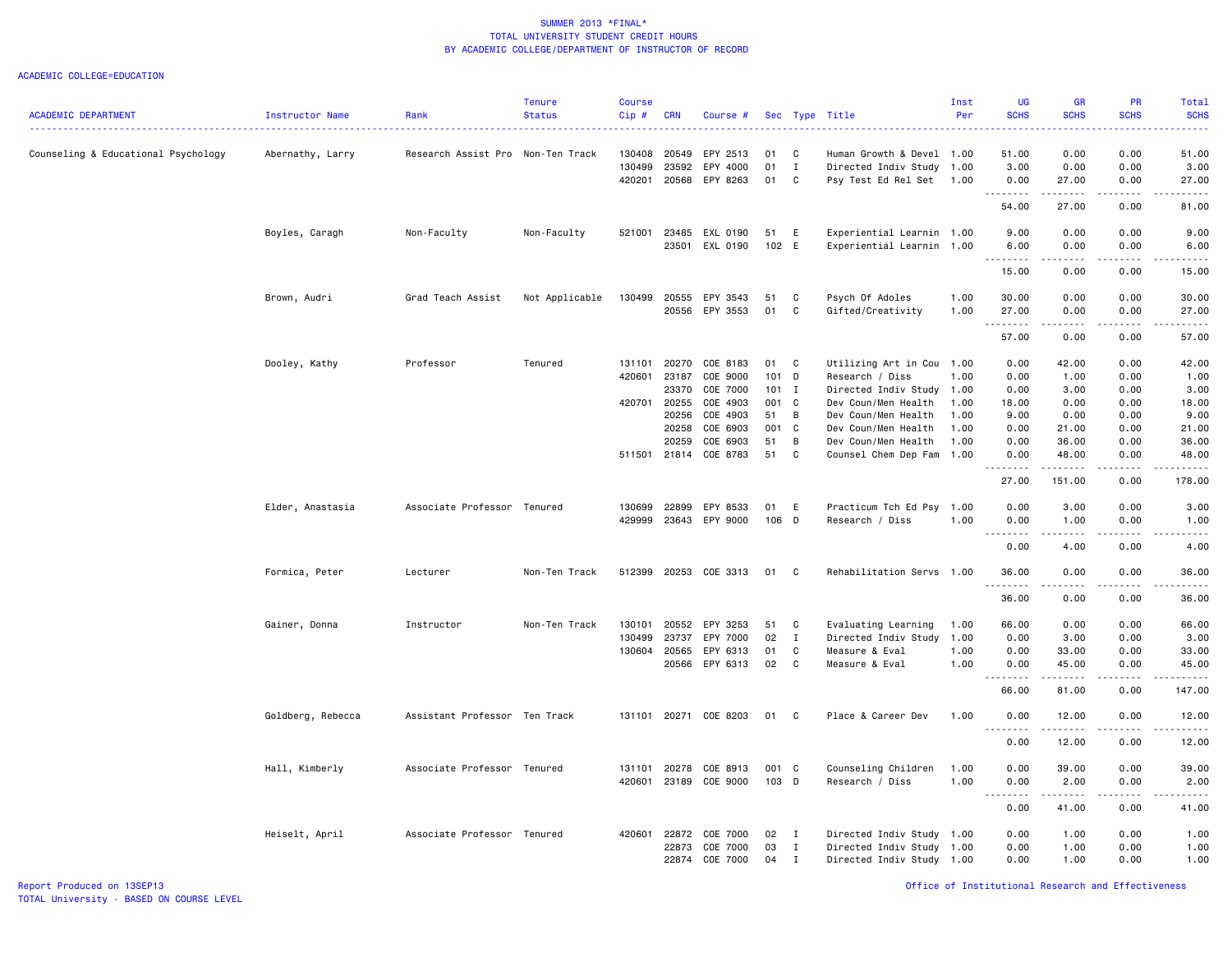|                                     |                   |                               | <b>Tenure</b> | <b>Course</b> |              |                          |                |                            |                                        | Inst         | UG                    | <b>GR</b>                                                                                                                                            | <b>PR</b>           | Total                                                                                                      |
|-------------------------------------|-------------------|-------------------------------|---------------|---------------|--------------|--------------------------|----------------|----------------------------|----------------------------------------|--------------|-----------------------|------------------------------------------------------------------------------------------------------------------------------------------------------|---------------------|------------------------------------------------------------------------------------------------------------|
| <b>ACADEMIC DEPARTMENT</b>          | Instructor Name   | Rank                          | <b>Status</b> | Cip#          | <b>CRN</b>   | Course #                 |                |                            | Sec Type Title                         | Per          | <b>SCHS</b>           | <b>SCHS</b>                                                                                                                                          | <b>SCHS</b>         | <b>SCHS</b>                                                                                                |
|                                     |                   |                               |               |               |              |                          |                |                            |                                        |              | <u>.</u>              | $\frac{1}{2} \left( \frac{1}{2} \right) \left( \frac{1}{2} \right) \left( \frac{1}{2} \right) \left( \frac{1}{2} \right) \left( \frac{1}{2} \right)$ | $- - - - -$         |                                                                                                            |
|                                     |                   |                               |               |               |              |                          |                |                            |                                        |              | 0.00                  | 3.00                                                                                                                                                 | 0.00                | 3.00                                                                                                       |
| Counseling & Educational Psychology | Henington, Carlen | Associate Professor Tenured   |               | 421701        | 20560        | EPY 4123                 | 51             | $\overline{\phantom{a}}$ C | App of School Psycho                   | 1.00         | 6.00                  | 0.00                                                                                                                                                 | 0.00                | 6.00                                                                                                       |
|                                     |                   |                               |               |               | 20564        | EPY 6123                 | 51             | $\mathbf{C}$               | App of School Psych                    | 1.00         | 0.00                  | 15.00                                                                                                                                                | 0.00                | 15.00                                                                                                      |
|                                     |                   |                               |               |               | 22896        | EPY 6133                 | 01             | C                          | Data-Based Decisions                   | 1.00         | 0.00                  | 39.00                                                                                                                                                | 0.00                | 39.00                                                                                                      |
|                                     |                   |                               |               |               | 429999 23360 | EPY 9000                 | $105$ D        |                            | Research / Diss                        | 1.00         | 0.00                  | 7.00                                                                                                                                                 | 0.00                | 7.00                                                                                                       |
|                                     |                   |                               |               |               |              | 23644 EPY 9730           | 01 E           |                            | Doc Psy Internship                     | 1.00         | 0.00<br>.             | 24.00<br>.                                                                                                                                           | 0.00<br>.           | 24.00<br>.                                                                                                 |
|                                     |                   |                               |               |               |              |                          |                |                            |                                        |              | 6.00                  | 85.00                                                                                                                                                | 0.00                | 91.00                                                                                                      |
|                                     | Jackson, Deborah  | Assistant Professor Ten Track |               | 420301        | 22471        | COE 8523                 | 01             | $\mathbf{C}$               | Student Dev Theory                     | 1.00         | 0.00                  | 48.00                                                                                                                                                | 0.00                | 48.00                                                                                                      |
|                                     |                   |                               |               | 420601        | 20254        | COE 4023                 | 01 C           |                            | Intro To Counseling                    | 1.00         | 69.00<br>.            | 0.00                                                                                                                                                 | 0.00                | 69.00                                                                                                      |
|                                     |                   |                               |               |               |              |                          |                |                            |                                        |              | 69.00                 | 48.00                                                                                                                                                | 0.00                | 117.00                                                                                                     |
|                                     | James, Marilyn    | Non-Faculty                   | Non-Faculty   |               |              | 131101 21256 COE 8203    | 201 C          |                            | Place & Career Dev                     | 1.00         | 0.00<br>.             | 15.00<br>.                                                                                                                                           | 0.00<br>-----       | 15.00                                                                                                      |
|                                     |                   |                               |               |               |              |                          |                |                            |                                        |              | 0.00                  | 15.00                                                                                                                                                | 0.00                | 15.00                                                                                                      |
|                                     | Joiner, Lindsey   | Lecturer                      | Non-Ten Track |               |              | 420601 21252 COE 8053    | 201 E          |                            | Practicum                              | 1.00         | 0.00<br>$\frac{1}{2}$ | 6.00<br>$- - - -$                                                                                                                                    | 0.00                | 6.00                                                                                                       |
|                                     |                   |                               |               |               |              |                          |                |                            |                                        |              | 0.00                  | 6.00                                                                                                                                                 | 0.00                | 6.00                                                                                                       |
|                                     | Justice, Cheryl   | Assistant Professor Ten Track |               | 420601        | 20261        | COE 8043                 | 001 C          |                            | Group Tech & Proced                    | 1.00         | 0.00                  | 30.00                                                                                                                                                | 0.00                | 30.00                                                                                                      |
|                                     |                   |                               |               |               | 20262        | COE 8043                 | 01             | C                          | Group Tech & Proced                    | 1.00         | 0.00                  | 15.00                                                                                                                                                | 0.00                | 15.00                                                                                                      |
|                                     |                   |                               |               |               | 20263        | COE 8043                 | 02             | $\mathbf{C}$               | Group Tech & Proced                    | 1.00         | 0.00                  | 12.00                                                                                                                                                | 0.00                | 12.00                                                                                                      |
|                                     |                   |                               |               |               | 20264        | COE 8043                 | 51 C           |                            | Group Tech & Proced                    | 1.00         | 0.00<br><u>.</u>      | 42.00<br>.                                                                                                                                           | 0.00                | 42.00<br>$\begin{array}{cccccccccc} \bullet & \bullet & \bullet & \bullet & \bullet & \bullet \end{array}$ |
|                                     |                   |                               |               |               |              |                          |                |                            |                                        |              | 0.00                  | 99.00                                                                                                                                                | 0.00                | 99.00                                                                                                      |
|                                     | LeJeune, Bonnie   | Non-Faculty                   | Non-Faculty   |               | 131101 21385 | COE 6313                 | 501 C          |                            | Resources Visual Imp 1.00              |              | 0.00                  | 27.00                                                                                                                                                | 0.00                | 27.00                                                                                                      |
|                                     |                   |                               |               |               |              | 420601 21386 COE 8293    | 501 E          |                            | Supervised Project                     | 1.00         | 0.00                  | 27.00                                                                                                                                                | 0.00                | 27.00                                                                                                      |
|                                     |                   |                               |               |               |              |                          |                |                            |                                        |              | $\sim$ $\sim$ .<br>.  | .                                                                                                                                                    | $- - - - -$         | . <u>.</u>                                                                                                 |
|                                     |                   |                               |               |               |              |                          |                |                            |                                        |              | 0.00                  | 54.00                                                                                                                                                | 0.00                | 54.00                                                                                                      |
|                                     | Looby, Eugenie    | Professor                     | Tenured       |               | 131101 20268 | COE 8163                 | 51 C           |                            | Spirituality in Coun 1.00              |              | 0.00                  | 9.00                                                                                                                                                 | 0.00                | 9.00                                                                                                       |
|                                     |                   |                               |               |               | 20276        | COE 8763                 | 001 C          |                            | Coun Sex Abuse Clien                   | 1.00         | 0.00                  | 18.00                                                                                                                                                | 0.00                | 18.00                                                                                                      |
|                                     |                   |                               |               | 190703        | 21812        | COE 8303                 | 01             | C                          | Family Couns Theory                    | 1.00         | 0.00                  | 27.00                                                                                                                                                | 0.00                | 27.00                                                                                                      |
|                                     |                   |                               |               | 420601        | 20260        | COE 8023                 | 01             | C                          | Counseling Theory                      | 1.00         | 0.00                  | 9.00                                                                                                                                                 | 0.00                | 9.00                                                                                                       |
|                                     |                   |                               |               | 421601        |              | 20267 COE 8073           | 01             | C                          | Cultural Found/Couns 1.00              |              | 0.00<br>.             | 42.00<br>.                                                                                                                                           | 0.00<br>$- - - - -$ | 42.00<br>.                                                                                                 |
|                                     |                   |                               |               |               |              |                          |                |                            |                                        |              | 0.00                  | 105.00                                                                                                                                               | 0.00                | 105.00                                                                                                     |
|                                     | Maynard, Scott    | Non-Faculty                   | Non-Faculty   | 521001        | 20280        | CP 2103                  | 101 E          |                            | First Work Sem                         | 1.00         | 267.00                | 0.00                                                                                                                                                 | 0.00                | 267.00                                                                                                     |
|                                     |                   |                               |               |               | 20281        | CP 2103                  | H01 E          |                            | First Work Sem - Hon                   | 1.00         | 15.00                 | 0.00                                                                                                                                                 | 0.00                | 15.00                                                                                                      |
|                                     |                   |                               |               |               | 20283        | 20282 CP 2203<br>CP 2203 | 101 E<br>H01 E |                            | Second Work Sem                        | 1.00<br>1.00 | 210.00<br>24.00       | 0.00<br>0.00                                                                                                                                         | 0.00<br>0.00        | 210.00<br>24.00                                                                                            |
|                                     |                   |                               |               |               | 20284        | CP 3303                  | 101 E          |                            | Second Work Sem - Ho<br>Third Work Sem | 1.00         | 186.00                | 0.00                                                                                                                                                 | 0.00                | 186.00                                                                                                     |
|                                     |                   |                               |               |               | 20285        | CP 3303                  | H01 E          |                            | Third Work Sem - Hon 1.00              |              | 30.00                 | 0.00                                                                                                                                                 | 0.00                | 30.00                                                                                                      |
|                                     |                   |                               |               |               | 20286        | CP 3403                  | 101 E          |                            | Fourth Work Sem                        | 1.00         | 36.00                 | 0.00                                                                                                                                                 | 0.00                | 36.00                                                                                                      |
|                                     |                   |                               |               |               | 20287        | CP 3403                  | H01 E          |                            | Fourth Work Sem - Ho                   | 1.00         | 9.00                  | 0.00                                                                                                                                                 | 0.00                | 9.00                                                                                                       |
|                                     |                   |                               |               |               | 20288        | CP 4503                  | 101 E          |                            | Fifth Work Sem                         | 1.00         | 72.00                 | 0.00                                                                                                                                                 | 0.00                | 72.00                                                                                                      |
|                                     |                   |                               |               |               | 20289        | CP 4603                  | 101 E          |                            | Sixth Work Sem                         | 1.00         | 3.00                  | 0.00                                                                                                                                                 | 0.00                | 3.00                                                                                                       |
|                                     |                   |                               |               |               | 20292        | CP 8013                  | 101 E          |                            | First Work Sem                         | 1.00         | 0.00                  | 15.00                                                                                                                                                | 0.00                | 15.00                                                                                                      |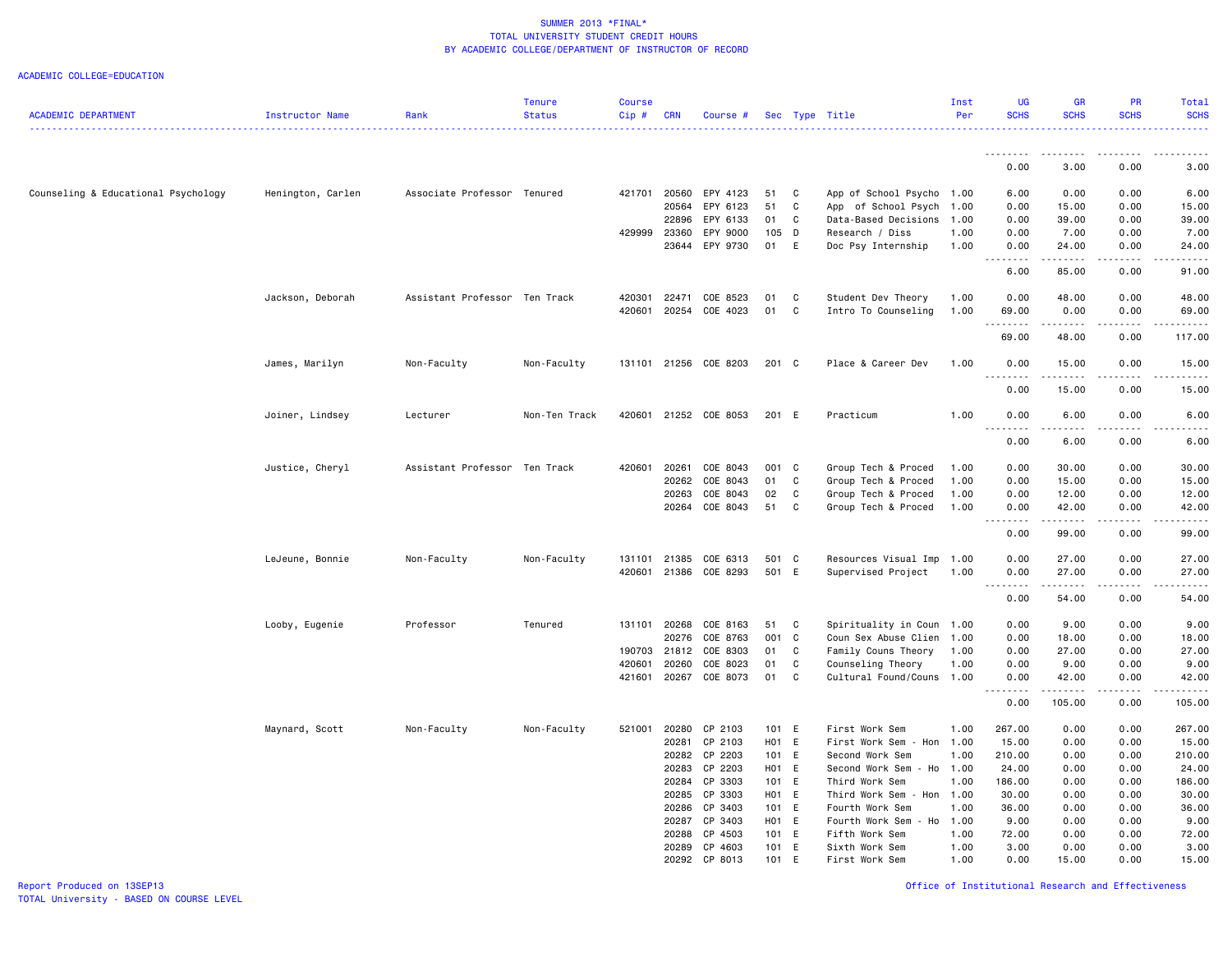| <b>ACADEMIC DEPARTMENT</b>          |                   |                               | <b>Tenure</b> | <b>Course</b> |              |                |         |                |                           | Inst<br>Per | <b>UG</b><br><b>SCHS</b>                                                                                                                                                             | <b>GR</b><br><b>SCHS</b> | PR<br><b>SCHS</b>     | <b>Total</b><br><b>SCHS</b>                                                                                                                                  |
|-------------------------------------|-------------------|-------------------------------|---------------|---------------|--------------|----------------|---------|----------------|---------------------------|-------------|--------------------------------------------------------------------------------------------------------------------------------------------------------------------------------------|--------------------------|-----------------------|--------------------------------------------------------------------------------------------------------------------------------------------------------------|
|                                     | Instructor Name   | Rank                          | <b>Status</b> | Cip#          | <b>CRN</b>   | Course #       |         |                | Sec Type Title            |             |                                                                                                                                                                                      |                          |                       | .                                                                                                                                                            |
| Counseling & Educational Psychology | Maynard, Scott    | Non-Faculty                   | Non-Faculty   | 521001        | 20293        | CP 8023        | 101 E   |                | Second Work Sem           | 1.00        | 0.00                                                                                                                                                                                 | 3.00                     | 0.00                  | 3.00                                                                                                                                                         |
|                                     |                   |                               |               |               | 20575        | EXL 0190       | 101 E   |                | Experiential Learnin 1.00 |             | 60.00                                                                                                                                                                                | 0.00                     | 0.00                  | 60.00                                                                                                                                                        |
|                                     |                   |                               |               |               | 20576        | EXL 0190       | H01 E   |                | Honors Experiential       | 1.00        | 12.00                                                                                                                                                                                | 0.00                     | 0.00                  | 12.00                                                                                                                                                        |
|                                     |                   |                               |               |               | 20582        | EXL 3100       | 101 E   |                | CCPP Internship I         | 1.00        | 63.00                                                                                                                                                                                | 0.00                     | 0.00                  | 63.00                                                                                                                                                        |
|                                     |                   |                               |               |               | 20583        | EXL 3200       | 101 E   |                | CCPP Internship I         | 1.00        | 3.00                                                                                                                                                                                 | 0.00                     | 0.00                  | 3.00                                                                                                                                                         |
|                                     |                   |                               |               |               |              |                |         |                |                           |             | 990.00                                                                                                                                                                               | 18.00                    | 0.00                  | 1008.00                                                                                                                                                      |
|                                     | McDonald, Richard | Lecturer                      | Non-Ten Track | 131101        | 21261        | COE 8903       | 201 C   |                | School Couns Service 1.00 |             | 0.00                                                                                                                                                                                 | 15.00                    | 0.00                  | 15.00                                                                                                                                                        |
|                                     |                   |                               |               |               | 21885        | COE 8923       | 201 C   |                | Seminar School Couns      | 1.00        | 0.00                                                                                                                                                                                 | 18.00                    | 0.00                  | 18.00                                                                                                                                                        |
|                                     |                   |                               |               |               |              |                |         |                |                           |             | $\sim$ $\sim$ $\sim$<br>$\frac{1}{2} \left( \frac{1}{2} \right) \left( \frac{1}{2} \right) \left( \frac{1}{2} \right) \left( \frac{1}{2} \right) \left( \frac{1}{2} \right)$<br>0.00 | 33.00                    | 0.00                  | $\frac{1}{2}$<br>33.00                                                                                                                                       |
|                                     | Morse, David      | Professor                     | Tenured       | 130499        | 23617        | EPY 7000       | 01      | $\mathbf{I}$   | Directed Indiv Study 1.00 |             | 0.00                                                                                                                                                                                 | 1.00                     | 0.00                  | 1.00                                                                                                                                                         |
|                                     |                   |                               |               | 429999        | 23420        | EPY 9000       | 01      | D              | Research / Diss           | 1.00        | 0.00                                                                                                                                                                                 | 1.00                     | 0.00                  | 1.00                                                                                                                                                         |
|                                     |                   |                               |               |               |              |                |         |                |                           |             | $\sim$ $\sim$<br>. <u>.</u> .                                                                                                                                                        | <u>.</u>                 | .                     | .                                                                                                                                                            |
|                                     |                   |                               |               |               |              |                |         |                |                           |             | 0.00                                                                                                                                                                                 | 2.00                     | 0.00                  | 2.00                                                                                                                                                         |
|                                     | Morse, Linda      | Professor                     | Tenured       | 421701        | 23567        | EPY 8113       | 101 C   |                | Systems & Theory          | 1.00        | 0.00<br>.<br>$  -$                                                                                                                                                                   | 9.00<br>.                | 0.00<br>$\frac{1}{2}$ | 9.00<br>-----                                                                                                                                                |
|                                     |                   |                               |               |               |              |                |         |                |                           |             | 0.00                                                                                                                                                                                 | 9.00                     | 0.00                  | 9.00                                                                                                                                                         |
|                                     | Mylroie, Robika   | Lecturer                      | Non-Ten Track | 130301        | 20818        | LSK 1033       | 02      | C              | Fund of Achievement       | 0.75        | 60.75                                                                                                                                                                                | 0.00                     | 0.00                  | 60.75                                                                                                                                                        |
|                                     |                   |                               |               | 131315        | 20813        | LSK 1001       | 01      | C              | Freshman Seminar          | 1.00        | 15.00                                                                                                                                                                                | 0.00                     | 0.00                  | 15.00                                                                                                                                                        |
|                                     |                   |                               |               |               | 23079        | LSK 1023       | E01 C   |                | Col Read/Study Skill 1.00 |             | 117.00<br>.                                                                                                                                                                          | 0.00<br>.                | 0.00<br>.             | 117.00<br>$\begin{array}{cccccccccc} \bullet & \bullet & \bullet & \bullet & \bullet & \bullet & \bullet \end{array}$                                        |
|                                     |                   |                               |               |               |              |                |         |                |                           |             | 192.75                                                                                                                                                                               | 0.00                     | 0.00                  | 192.75                                                                                                                                                       |
|                                     | Palmer, Charles   | Associate Professor Tenured   |               | 131101        | 20266        | COE 8063       | 01      | C              | Res Tech For Counsel 1.00 |             | 0.00                                                                                                                                                                                 | 21.00                    | 0.00                  | 21.00                                                                                                                                                        |
|                                     |                   |                               |               | 420601        | 23544        | COE 7000       | $105$ I |                | Directed Indiv Study 1.00 |             | 0.00                                                                                                                                                                                 | 3.00                     | 0.00                  | 3.00                                                                                                                                                         |
|                                     |                   |                               |               |               | 23625        | COE 7000       | $107$ I |                | Directed Indiv Study 1.00 |             | 0.00                                                                                                                                                                                 | 3.00                     | 0.00                  | 3.00                                                                                                                                                         |
|                                     |                   |                               |               |               | 512310 21811 | COE 6373       | 01      | $\overline{B}$ | Voc Assessmnt Sp Per 1.00 |             | 0.00<br>.<br>$  -$                                                                                                                                                                   | 21.00<br>.               | 0.00<br>.             | 21.00<br>.                                                                                                                                                   |
|                                     |                   |                               |               |               |              |                |         |                |                           |             | 0.00                                                                                                                                                                                 | 48.00                    | 0.00                  | 48.00                                                                                                                                                        |
|                                     | Porter, Julia     | Non-Faculty                   | Tenured       | 130407        |              | 23715 CCL 9000 | 506 D   |                | Diss./Dissertation R 1.00 |             | 0.00<br>$\sim$ $\sim$ $\sim$<br>.                                                                                                                                                    | 1.00                     | 0.00                  | 1.00<br>$\frac{1}{2} \left( \frac{1}{2} \right) \left( \frac{1}{2} \right) \left( \frac{1}{2} \right) \left( \frac{1}{2} \right) \left( \frac{1}{2} \right)$ |
|                                     |                   |                               |               |               |              |                |         |                |                           |             | 0.00                                                                                                                                                                                 | 1.00                     | 0.00                  | 1.00                                                                                                                                                         |
|                                     | Reisener, Carmen  | Assistant Professor Ten Track |               | 130499        | 20558        | EPY 4053       | 01      | C              | Psy&Ed Of Men Retard      | 1.00        | 36.00                                                                                                                                                                                | 0.00                     | 0.00                  | 36.00                                                                                                                                                        |
|                                     |                   |                               |               | 130603        | 21797        | EDF 9443       | 01      | C              | Sngl-Sbjt Res Des Ed      | 1.00        | 0.00                                                                                                                                                                                 | 3.00                     | 0.00                  | 3.00                                                                                                                                                         |
|                                     |                   |                               |               | 420201        | 20570        | EPY 8890       | 51      | E              | School PSY Practicu       | 1.00        | 0.00                                                                                                                                                                                 | 21.00                    | 0.00                  | 21.00                                                                                                                                                        |
|                                     |                   |                               |               | 421701        | 21809        | EPY 9443       | 01      | C              | Single Subject Desig      | 1.00        | 0.00                                                                                                                                                                                 | 21.00                    | 0.00                  | 21.00                                                                                                                                                        |
|                                     |                   |                               |               | 429999        |              | 20572 EPY 9723 | 51      | s              | Sem Contemp Sch Psy       | 1.00        | 0.00                                                                                                                                                                                 | 21.00                    | 0.00                  | 21.00                                                                                                                                                        |
|                                     |                   |                               |               |               |              |                |         |                |                           |             | .<br>36.00                                                                                                                                                                           | .<br>66.00               | .<br>0.00             | .<br>102.00                                                                                                                                                  |
|                                     | Seymour, Dana     | Non-Faculty                   | Non-Faculty   | 131299        | 23729        | EDE 8990       | 552 C   |                | Special Topic In EDE 0.01 |             | 0.00                                                                                                                                                                                 | 0.24                     | 0.00                  | 0.24                                                                                                                                                         |
|                                     |                   |                               |               |               |              |                |         |                |                           |             | $- - - -$<br>0.00                                                                                                                                                                    | <u>.</u><br>0.24         | $\frac{1}{2}$<br>0.00 | <u>.</u><br>0.24                                                                                                                                             |
|                                     | Sherman, Jennifer | Lecturer                      | Non-Ten Track | 420601        | 20265        | COE 8053       | 101 E   |                | Practicum                 | 1.00        | 0.00                                                                                                                                                                                 | 21.00                    | 0.00                  | 21.00                                                                                                                                                        |
|                                     |                   |                               |               |               | 22563        | COE 8053       | 102 E   |                | Practicum                 | 1.00        | 0.00                                                                                                                                                                                 | 18.00                    | 0.00                  | 18.00                                                                                                                                                        |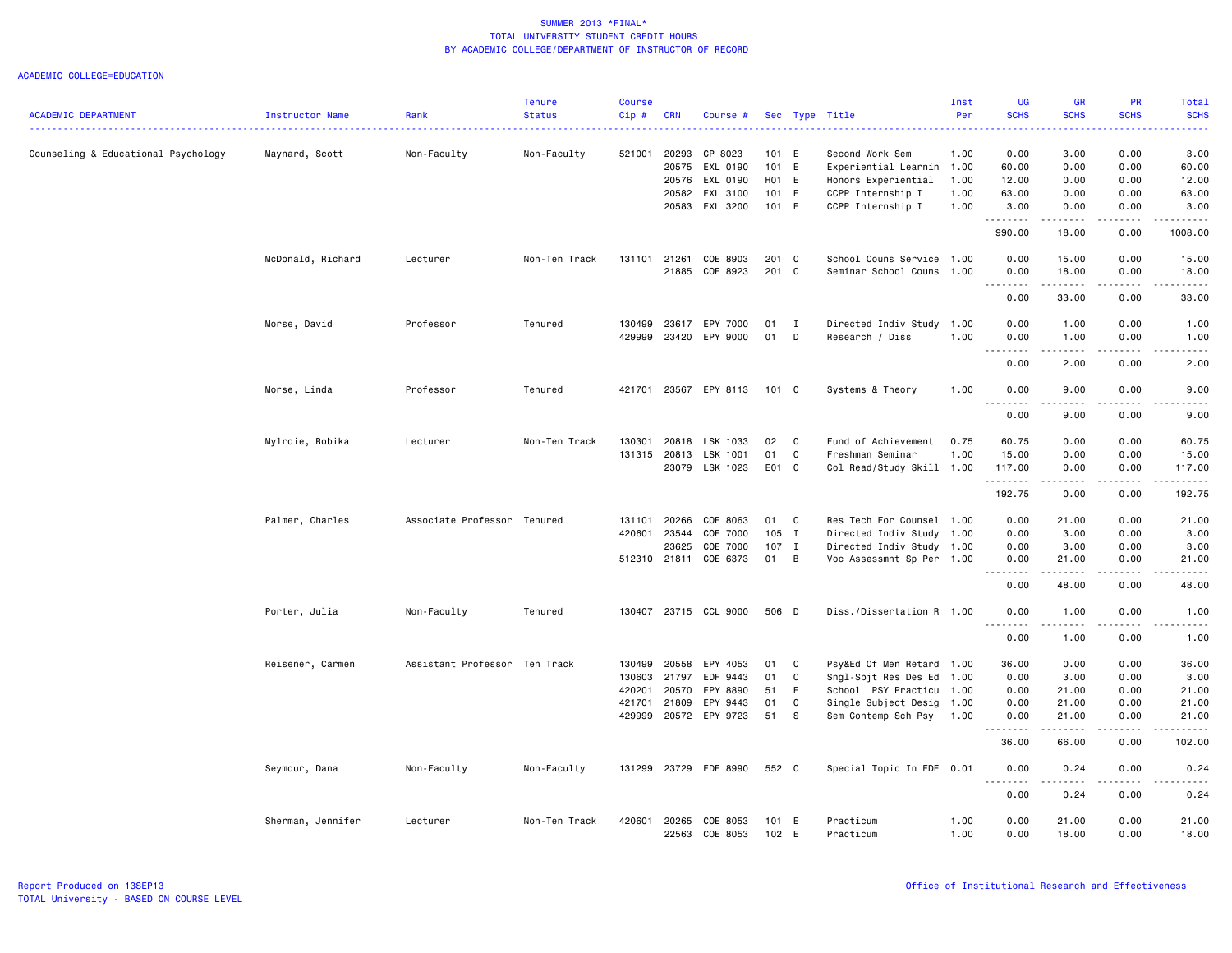| <b>ACADEMIC DEPARTMENT</b>          | Instructor Name  | Rank                               | <b>Tenure</b><br><b>Status</b> | <b>Course</b><br>Cip# | <b>CRN</b>   | Course #                    |               |              | Sec Type Title            | Inst<br>Per | UG<br><b>SCHS</b>                                                                                                                                            | <b>GR</b><br><b>SCHS</b>                                                                                                                                                                 | PR<br><b>SCHS</b> | Total<br><b>SCHS</b> |
|-------------------------------------|------------------|------------------------------------|--------------------------------|-----------------------|--------------|-----------------------------|---------------|--------------|---------------------------|-------------|--------------------------------------------------------------------------------------------------------------------------------------------------------------|------------------------------------------------------------------------------------------------------------------------------------------------------------------------------------------|-------------------|----------------------|
|                                     |                  |                                    |                                |                       |              |                             |               |              |                           |             | <u> - - - - - - - -</u>                                                                                                                                      |                                                                                                                                                                                          |                   |                      |
|                                     |                  |                                    |                                |                       |              |                             |               |              |                           |             | 0.00                                                                                                                                                         | 39.00                                                                                                                                                                                    | 0.00              | 39.00                |
| Counseling & Educational Psychology | Thomas, George   | Lecturer                           | Non-Ten Track                  |                       |              | 130604 21866 EPY 6313 251 C |               |              | Measure & Eval            | 1.00        | 0.00<br>$\frac{1}{2} \left( \frac{1}{2} \right) \left( \frac{1}{2} \right) \left( \frac{1}{2} \right) \left( \frac{1}{2} \right) \left( \frac{1}{2} \right)$ | 21.00<br>$\sim$ $\sim$ $\sim$                                                                                                                                                            | 0.00              | 21.00                |
|                                     |                  |                                    |                                |                       |              |                             |               |              |                           |             | 0.00                                                                                                                                                         | 21.00                                                                                                                                                                                    | 0.00              | 21.00                |
|                                     | Underwood, Joe   | Lecturer                           | Non-Ten Track                  | 131101                | 20269        | COE 8173                    | 51            | C            | Couns Gifted Student 1.00 |             | 0.00                                                                                                                                                         | 15.00                                                                                                                                                                                    | 0.00              | 15.00                |
|                                     |                  |                                    |                                | 429999                |              | 22894 EPY 8523              | 01            | C            | Psychology Of Gifted 1.00 |             | 0.00<br>.                                                                                                                                                    | 12.00<br>.                                                                                                                                                                               | 0.00<br>.         | 12.00                |
|                                     |                  |                                    |                                |                       |              |                             |               |              |                           |             | 0.00                                                                                                                                                         | 27.00                                                                                                                                                                                    | 0.00              | 27.00                |
|                                     | Wang, Chih-Hsuan | Assistant Professor Ten Track      |                                | 130499                | 20559        | EPY 4073                    | 51            | $\mathbf{C}$ | Pers Adj Ed Rel Set       | 1.00        | 30.00                                                                                                                                                        | 0.00                                                                                                                                                                                     | 0.00              | 30.00                |
|                                     |                  |                                    |                                |                       | 20562        | EPY 4513                    | 51            | C            | Ed Research               | 1.00        | 15.00                                                                                                                                                        | 0.00                                                                                                                                                                                     | 0.00              | 15.00                |
|                                     |                  |                                    |                                | 130603                | 22172        | EPY 6214                    | 501 C         |              | Ed & Psy Statistics       | 1.00        | 0.00                                                                                                                                                         | 84.00                                                                                                                                                                                    | 0.00              | 84.00                |
|                                     |                  |                                    |                                |                       | 22478        | EPY 8214                    | 551 B         |              | Adv Ed & Psy Stat         | 1.00        | 0.00                                                                                                                                                         | 48.00                                                                                                                                                                                    | 0.00              | 48.00                |
|                                     |                  |                                    |                                |                       |              | 22869 EPY 6214              | 502 B         |              | Ed & Psy Statistics       | 1.00        | 0.00<br>.                                                                                                                                                    | 56.00<br>.                                                                                                                                                                               | 0.00<br>.         | 56.00<br>.           |
|                                     |                  |                                    |                                |                       |              |                             |               |              |                           |             | 45.00                                                                                                                                                        | 188.00                                                                                                                                                                                   | 0.00              | 233.00               |
|                                     | Warren, Shane    | Grad Research Assis Not Applicable |                                | 130499                | 20557        | EPY 4033                    | 01            | $\mathbf{C}$ | Lear Theo Ed Rel Set 1.00 |             | 45.00                                                                                                                                                        | 0.00                                                                                                                                                                                     | 0.00              | 45.00                |
|                                     |                  |                                    |                                |                       | 20561        | EPY 4313                    | 51            | C            | Measure & Eval            | 1.00        | 69.00                                                                                                                                                        | 0.00                                                                                                                                                                                     | 0.00              | 69.00                |
|                                     |                  |                                    |                                |                       |              |                             |               |              |                           |             | .<br>114.00                                                                                                                                                  | .<br>0.00                                                                                                                                                                                | .<br>0.00         | .<br>114.00          |
|                                     | Watson, Joshua   | Associate Professor Tenured        |                                | 130603                | 21293        | EPY 6214                    | 201 C         |              | Ed & Psy Statistics       | 1.00        | 0.00                                                                                                                                                         | 36.00                                                                                                                                                                                    | 0.00              | 36.00                |
|                                     |                  |                                    |                                | 131101                | 23120        | COE 9083                    | 101 C         |              | Adv Assessment Tech       | 1.00        | 0.00                                                                                                                                                         | 12.00                                                                                                                                                                                    | 0.00              | 12.00                |
|                                     |                  |                                    |                                | 420401                | 21897        | COE 8703                    | 201 C         |              | Prin Clin Mental Hlt 1.00 |             | 0.00                                                                                                                                                         | 12.00                                                                                                                                                                                    | 0.00              | 12.00                |
|                                     |                  |                                    |                                |                       | 420601 21250 | COE 8023                    | 201 C         |              | Counseling Theory         | 1.00        | 0.00                                                                                                                                                         | 18.00                                                                                                                                                                                    | 0.00              | 18.00                |
|                                     |                  |                                    |                                |                       | 23195        | COE 9000                    | 109 D         |              | Research / Diss           | 1.00        | 0.00<br>-----                                                                                                                                                | 1.00<br>.                                                                                                                                                                                | 0.00              | 1.00                 |
|                                     |                  |                                    |                                |                       |              |                             |               |              |                           |             | 0.00                                                                                                                                                         | 79.00                                                                                                                                                                                    | 0.00              | 79.00                |
|                                     | Wells, Debbie    | Lecturer                           | Non-Ten Track                  | 131101                | 20273        | COE 8623                    | $101 \quad C$ |              | Adv Law/Ethics in Co      | 1.00        | 0.00                                                                                                                                                         | 21.00                                                                                                                                                                                    | 0.00              | 21.00                |
|                                     |                  |                                    |                                | 420601                | 23683        | COE 7000                    | 108 I         |              | Directed Indiv Study 1.00 |             | 0.00                                                                                                                                                         | 3.00                                                                                                                                                                                     | 0.00              | 3.00                 |
|                                     |                  |                                    |                                |                       | 23726        | COE 7000                    | 51 I          |              | Directed Indiv Study      | 1.00        | 0.00                                                                                                                                                         | 6.00                                                                                                                                                                                     | 0.00              | 6.00                 |
|                                     |                  |                                    |                                |                       | 23743        | COE 7000                    | 53            | $\mathbf{I}$ | Directed Indiv Study 1.00 |             | 0.00                                                                                                                                                         | 3.00                                                                                                                                                                                     | 0.00              | 3.00                 |
|                                     |                  |                                    |                                |                       |              | 23744 COE 7000              | 54 I          |              | Directed Indiv Study 1.00 |             | 0.00<br>$\frac{1}{2}$                                                                                                                                        | 3.00<br>-----                                                                                                                                                                            | 0.00<br>.         | 3.00                 |
|                                     |                  |                                    |                                |                       |              |                             |               |              |                           |             | 0.00                                                                                                                                                         | 36.00                                                                                                                                                                                    | 0.00              | 36.00                |
|                                     | Wong, Daniel     | Professor                          | Tenured                        | 420601                |              | 23492 COE 7000              | 104 I         |              | Directed Indiv Study 1.00 |             | 0.00                                                                                                                                                         | 3.00                                                                                                                                                                                     | 0.00              | 3.00                 |
|                                     |                  |                                    |                                |                       |              |                             |               |              |                           |             | .<br>0.00                                                                                                                                                    | .<br>3.00                                                                                                                                                                                | 0.00              | 3.00                 |
|                                     | Wozny, Darren    | Associate Professor Tenured        |                                | 130101                | 21895        | EPY 3143                    | 201 C         |              | Human Develop And Le      | 1.00        | 3.00                                                                                                                                                         | 0.00                                                                                                                                                                                     | 0.00              | 3.00                 |
|                                     |                  |                                    |                                | 131101                | 21896        | COE 8063                    | 201 C         |              | Res Tech For Counsel      | 1.00        | 0.00                                                                                                                                                         | 9.00                                                                                                                                                                                     | 0.00              | 9.00                 |
|                                     |                  |                                    |                                | 420601                | 21251        | COE 8043                    | 201 C         |              | Group Tech & Proced       | 1.00        | 0.00                                                                                                                                                         | 24.00                                                                                                                                                                                    | 0.00              | 24.00                |
|                                     |                  |                                    |                                | 420701                | 21249        | COE 6903                    | 201 C         |              | Dev Coun/Men Health       | 1.00        | 0.00                                                                                                                                                         | 27.00                                                                                                                                                                                    | 0.00              | 27.00                |
|                                     |                  |                                    |                                | 421601                |              | 21253 COE 8073              | 201 C         |              | Cultural Found/Couns 1.00 |             | 0.00<br>.                                                                                                                                                    | 39.00<br>$\frac{1}{2} \left( \frac{1}{2} \right) \left( \frac{1}{2} \right) \left( \frac{1}{2} \right) \left( \frac{1}{2} \right) \left( \frac{1}{2} \right) \left( \frac{1}{2} \right)$ | 0.00              | 39.00                |
|                                     |                  |                                    |                                |                       |              |                             |               |              |                           |             | 3.00                                                                                                                                                         | 99.00                                                                                                                                                                                    | 0.00              | 102.00               |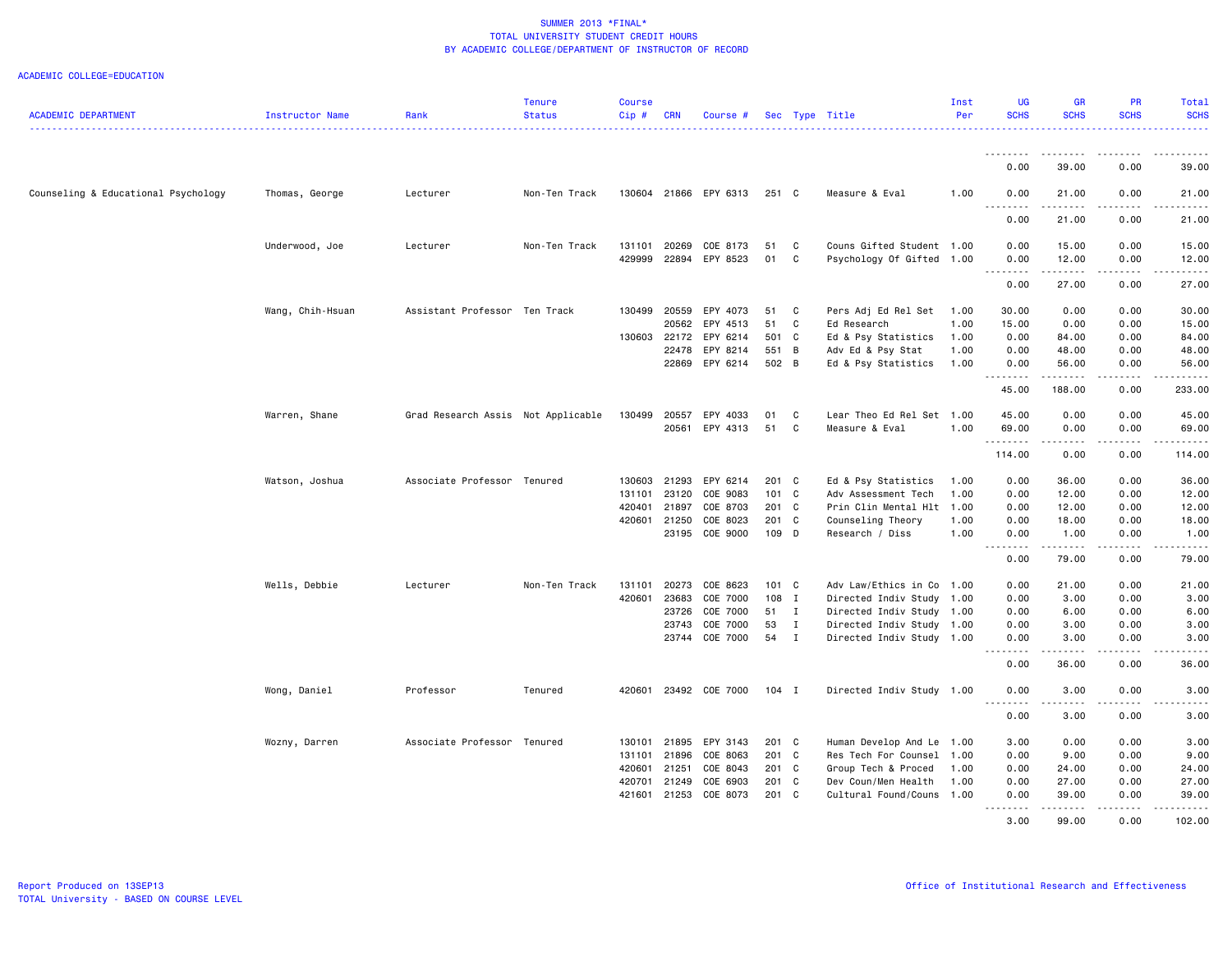#### ACADEMIC COLLEGE=EDUCATION

|                  |          | $\sim$ $\sim$ $\sim$ |  |                                   |  |  |  | Total I     |
|------------------|----------|----------------------|--|-----------------------------------|--|--|--|-------------|
| <b>FPARTMENT</b> | TPHCTOP. | Status               |  | Cip # CRN Course # Sec Type Title |  |  |  | <b>SCHS</b> |
| ----             |          |                      |  |                                   |  |  |  |             |

======================================== ======== ======== ======== ==========

 Counseling & Educational Psychology 1710.75 1400.24 0.00 3110.99 ======================================== ======== ======== ======== ==========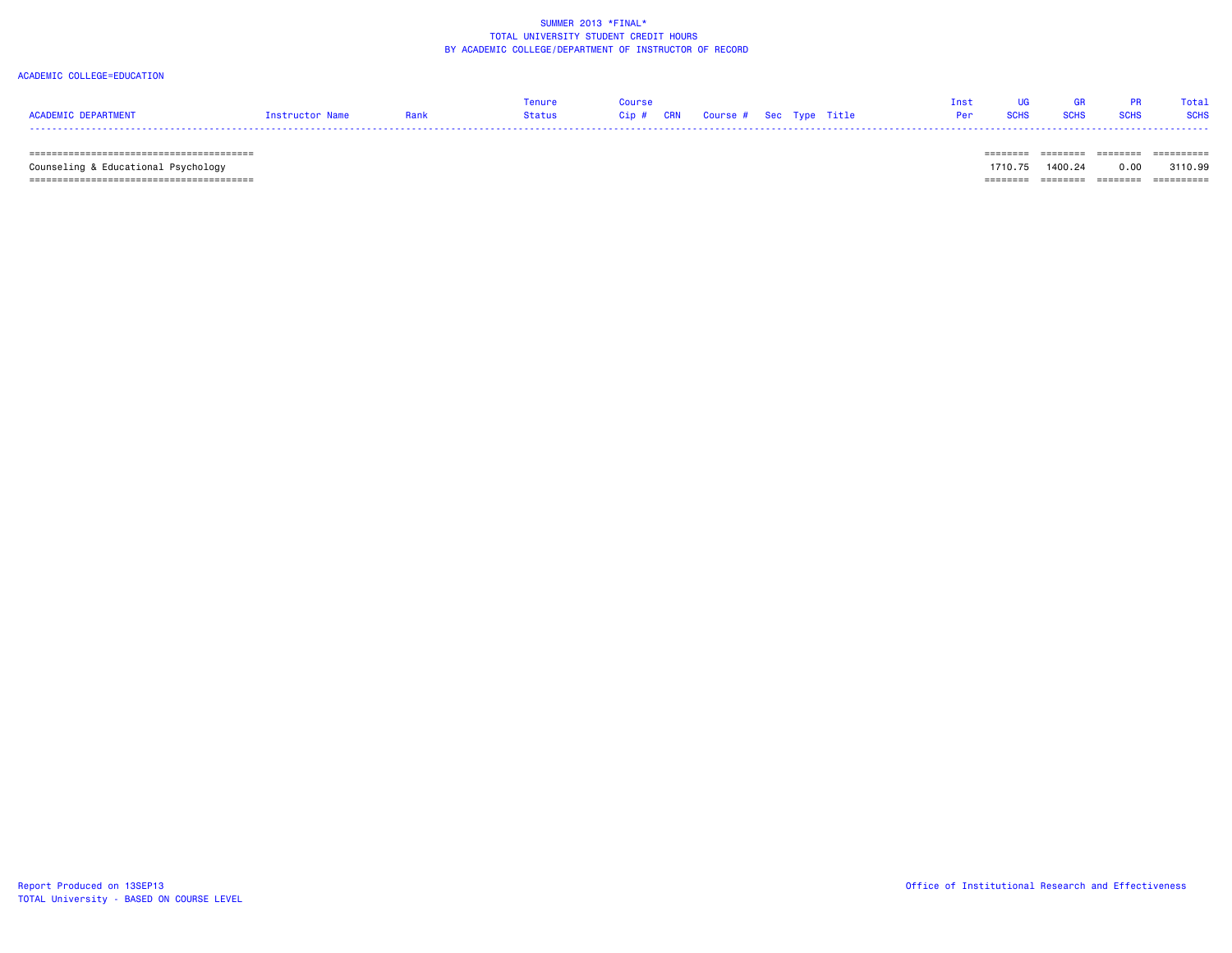| <b>ACADEMIC DEPARTMENT</b>                               | <b>Instructor Name</b> | Rank                          | <b>Tenure</b><br><b>Status</b> | Course<br>Cip# | <b>CRN</b>   | Course #                          |               |                    | Sec Type Title                                    | Inst<br>Per  | UG<br><b>SCHS</b> | <b>GR</b><br><b>SCHS</b> | PR<br><b>SCHS</b>                                                                                                                                                                       | Total<br><b>SCHS</b> |
|----------------------------------------------------------|------------------------|-------------------------------|--------------------------------|----------------|--------------|-----------------------------------|---------------|--------------------|---------------------------------------------------|--------------|-------------------|--------------------------|-----------------------------------------------------------------------------------------------------------------------------------------------------------------------------------------|----------------------|
| Curriculum, Instruction & Special Educat Alley, Kathleen |                        | Assistant Professor Ten Track |                                | 230101         | 131202 21125 | RDG 8713<br>21745 EDE 3343        | 01<br>51      | E.<br>$\mathbf{C}$ | Tch Struggling Reade<br>Teach Adoles Lit          | 1.00<br>1.00 | 0.00<br>24.00     | 15.00<br>0.00            | 0.00<br>0.00                                                                                                                                                                            | 15.00<br>24.00       |
|                                                          |                        |                               |                                |                |              |                                   |               |                    |                                                   |              | 24.00             | 15.00                    | 0.00                                                                                                                                                                                    | 39.00                |
|                                                          | Anthony, Kenneth       | Assistant Professor Ten Track |                                |                |              | 131203 21987 EDE 8173             | 551 C         |                    | Mid Sch Soc Studies                               | 1.00         | 0.00              | 6.00                     | 0.00                                                                                                                                                                                    | 6.00                 |
|                                                          |                        |                               |                                |                |              |                                   |               |                    |                                                   |              | 0.00              | 6.00                     | 0.00                                                                                                                                                                                    | 6.00                 |
|                                                          | Bennett, Kelly         | Instructor                    | Non-Ten Track                  |                |              | 131311 20416 EDE 3523             | 001 C         |                    | Found EL/ML Math Edu 1.00                         |              | 33.00             | 0.00                     | 0.00                                                                                                                                                                                    | 33.00                |
|                                                          |                        |                               |                                |                |              |                                   |               |                    |                                                   |              | 33.00             | 0.00                     | 0.00                                                                                                                                                                                    | 33.00                |
|                                                          | Bennett, Stephanie     | Assistant Professor Ten Track |                                |                |              | 131203 22166 RDG 8133             | 501 C         |                    | Mid Level Content Li 1.00                         |              | 0.00              | 6.00                     | 0.00                                                                                                                                                                                    | 6.00                 |
|                                                          |                        |                               |                                |                |              |                                   |               |                    |                                                   |              | 0.00              | 6.00                     | 0.00                                                                                                                                                                                    | 6.00                 |
|                                                          | Bennett-Ott, Belinda   | Lecturer                      | Non-Ten Track                  |                |              | 131001 21286 EDX 8173             | 201 C         |                    | Sp Ed In Reg Classrm 1.00                         |              | 0.00              | 18.00                    | 0.00                                                                                                                                                                                    | 18.00                |
|                                                          |                        |                               |                                |                |              |                                   |               |                    |                                                   |              | 0.00              | 18.00                    | 0.00                                                                                                                                                                                    | 18.00                |
|                                                          | Benton, Gary           | Lecturer                      | Non-Ten Track                  |                |              | 131205 23640 EDS 7000             | 205 I         |                    | Directed Indiv Study 1.00                         |              | 0.00<br><u>.</u>  | 3.00                     | 0.00                                                                                                                                                                                    | 3.00                 |
|                                                          |                        |                               |                                |                |              |                                   |               |                    |                                                   |              | 0.00              | 3.00                     | 0.00                                                                                                                                                                                    | 3.00                 |
|                                                          | Brenner, Devon         | Professor                     | Tenured                        | 130301         | 23641        | EDE 9413                          | 102 E         |                    | Prac College Teach                                | 1.00         | 0.00              | 3.00                     | 0.00                                                                                                                                                                                    | 3.00                 |
|                                                          |                        |                               |                                | 131202         | 23505        | EDE 9000<br>131205 23116 EDS 7000 | 102 D<br>03 I |                    | Research / Diss                                   | 1.00         | 0.00<br>0.00      | 10.00<br>1.00            | 0.00<br>0.00                                                                                                                                                                            | 10.00                |
|                                                          |                        |                               |                                |                | 23117        | EDS 7000                          | 04 I          |                    | Directed Indiv Study 1.00<br>Directed Indiv Study | 1.00         | 0.00              | 1.00                     | 0.00                                                                                                                                                                                    | 1.00<br>1.00         |
|                                                          |                        |                               |                                |                | 23119        | EDS 7000                          | 06 I          |                    | Directed Indiv Study                              | 1.00         | 0.00              | 1.00                     | 0.00                                                                                                                                                                                    | 1.00                 |
|                                                          |                        |                               |                                |                |              | 23197 EDS 7000                    | 501 I         |                    | Directed Indiv Study 1.00                         |              | 0.00              | 1.00                     | 0.00                                                                                                                                                                                    | 1.00                 |
|                                                          |                        |                               |                                |                | 23199        | EDS 7000                          | 502 I         |                    | Directed Indiv Study 1.00                         |              | 0.00              | 1.00                     | 0.00                                                                                                                                                                                    | 1.00                 |
|                                                          |                        |                               |                                |                | 23276        | EDS 7000                          | 07 I          |                    | Directed Indiv Study 1.00                         |              | 0.00              | 1.00                     | 0.00                                                                                                                                                                                    | 1.00                 |
|                                                          |                        |                               |                                |                |              | 131299 23729 EDE 8990             | 552 C         |                    | Special Topic In EDE 0.99                         |              | 0.00<br>.         | 23.76<br>.               | 0.00                                                                                                                                                                                    | 23.76                |
|                                                          |                        |                               |                                |                |              |                                   |               |                    |                                                   |              | 0.00              | 42.76                    | 0.00                                                                                                                                                                                    | 42.76                |
|                                                          | Brown, Karen           | Instructor                    | Non-Ten Track                  |                |              | 131202 21397 EDE 3443             | 501 C         |                    | Creat Arts Elem / Mid 1.00                        |              | 36.00             | 0.00                     | 0.00                                                                                                                                                                                    | 36.00                |
|                                                          |                        |                               |                                |                |              | 21398 EDE 3443                    | 502 C         |                    | Creat Arts Elem / Mid 1.00                        |              | 33.00             | 0.00                     | 0.00                                                                                                                                                                                    | 33.00                |
|                                                          |                        |                               |                                |                |              |                                   |               |                    |                                                   |              | --------<br>69.00 | -----<br>0.00            | $\frac{1}{2} \left( \frac{1}{2} \right) \left( \frac{1}{2} \right) \left( \frac{1}{2} \right) \left( \frac{1}{2} \right) \left( \frac{1}{2} \right) \left( \frac{1}{2} \right)$<br>0.00 | .<br>69.00           |
|                                                          | Burroughs, Charlotte   | Professor                     | Tenured                        |                |              | 131203 21407 EDS 8243             | 501 C         |                    | Adv. Plan Manage Lea 1.00                         |              | 0.00<br>.         | 24.00                    | 0.00                                                                                                                                                                                    | 24.00                |
|                                                          |                        |                               |                                |                |              |                                   |               |                    |                                                   |              | 0.00              | 24.00                    | 0.00                                                                                                                                                                                    | 24.00                |
|                                                          | Campbell, Amanda       | Lecturer                      | Non-Ten Track                  |                |              | 131315 20819 LSK 2013             | 01 C          |                    | Speed Reading                                     | 1.00         | 36.00<br>.        | 0.00<br>.                | 0.00                                                                                                                                                                                    | 36.00                |
|                                                          |                        |                               |                                |                |              |                                   |               |                    |                                                   |              | 36.00             | 0.00                     | 0.00                                                                                                                                                                                    | 36.00                |
|                                                          | Campbell, Traci        | Non-Faculty                   | Non-Faculty                    | 131001         |              | 23239 EDX 4113                    | 501 C         |                    | Method Earl/Disabled 1.00                         |              | 15.00<br>.        | 0.00                     | 0.00                                                                                                                                                                                    | 15.00                |
|                                                          |                        |                               |                                |                |              |                                   |               |                    |                                                   |              | 15.00             | 0.00                     | 0.00                                                                                                                                                                                    | 15.00                |
|                                                          | Cash, Jon              | Instructor                    | Non-Ten Track                  |                |              | 420101 21872 EDX 3233             | 281 C         |                    | Contin Mgt W/Ex Chld 1.00                         |              | 12.00             | 0.00                     | 0.00                                                                                                                                                                                    | 12.00                |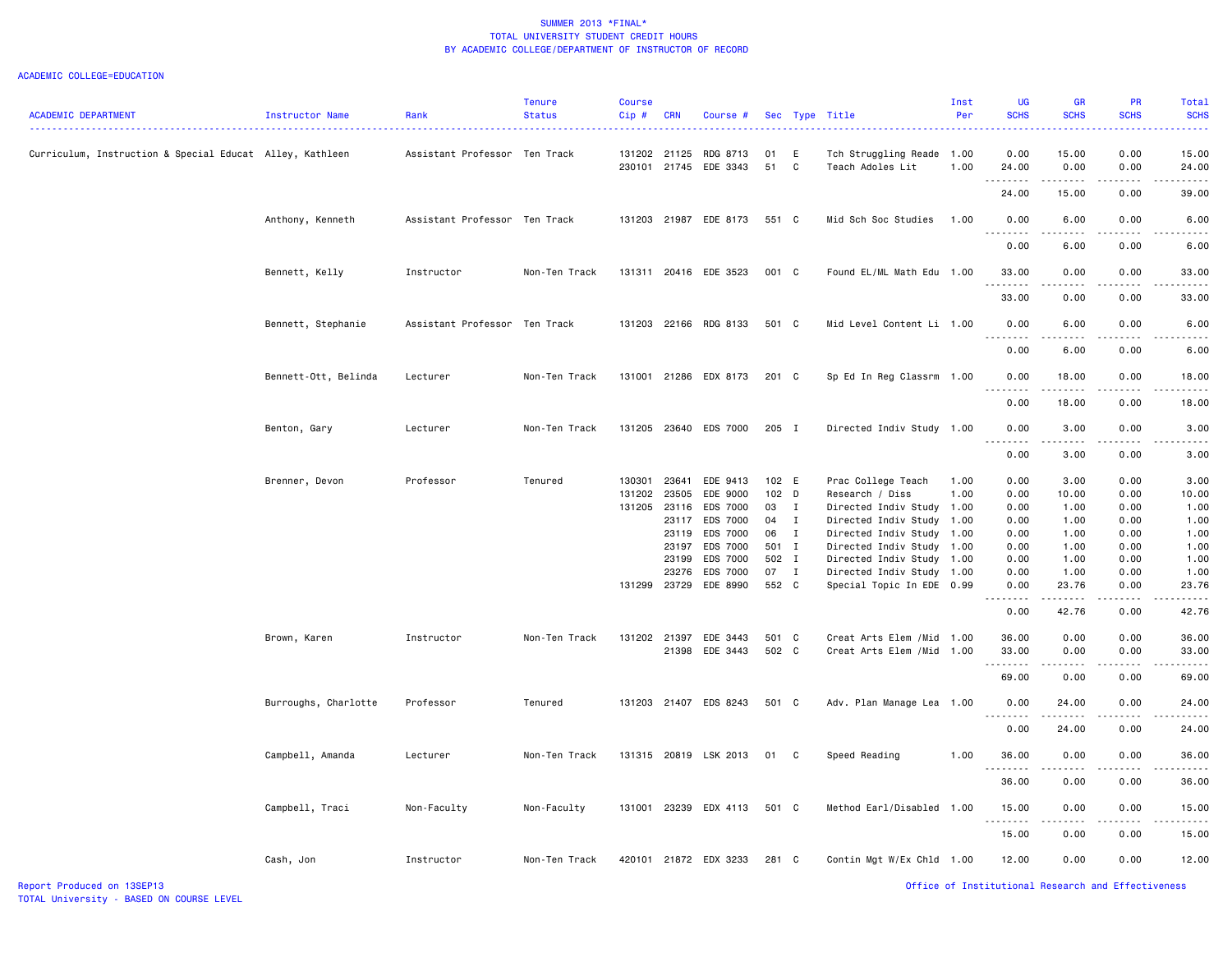|                                                    |                 |                                   | <b>Tenure</b> | <b>Course</b> |              |                       |         |              |                            | Inst | UG                                                                                                                                                           | GR                                                                                                                                                                                      | <b>PR</b>             | Total                  |
|----------------------------------------------------|-----------------|-----------------------------------|---------------|---------------|--------------|-----------------------|---------|--------------|----------------------------|------|--------------------------------------------------------------------------------------------------------------------------------------------------------------|-----------------------------------------------------------------------------------------------------------------------------------------------------------------------------------------|-----------------------|------------------------|
| <b>ACADEMIC DEPARTMENT</b>                         | Instructor Name | Rank                              | <b>Status</b> | Cip#          | <b>CRN</b>   | Course #              |         |              | Sec Type Title             | Per  | <b>SCHS</b>                                                                                                                                                  | <b>SCHS</b>                                                                                                                                                                             | <b>SCHS</b>           | <b>SCHS</b>            |
| Curriculum, Instruction & Special Educat Cash, Jon |                 | Instructor                        | Non-Ten Track | 429999        | 21861        | EDX 3213              | 251 C   |              | Psy of Excep Chld &        | 1.00 | 15.00                                                                                                                                                        | 0.00                                                                                                                                                                                    | 0.00                  | 15.00                  |
|                                                    |                 |                                   |               |               |              | 21871 EDX 3203        | 281 C   |              | Intro To Learn Disab 1.00  |      | 9.00                                                                                                                                                         | 0.00                                                                                                                                                                                    | 0.00                  | 9.00                   |
|                                                    |                 |                                   |               |               |              |                       |         |              |                            |      | .<br>36.00                                                                                                                                                   | $\frac{1}{2} \left( \frac{1}{2} \right) \left( \frac{1}{2} \right) \left( \frac{1}{2} \right) \left( \frac{1}{2} \right) \left( \frac{1}{2} \right) \left( \frac{1}{2} \right)$<br>0.00 | .<br>0.00             | .<br>36.00             |
|                                                    | Coffey, Kenneth | Professor                         | Tenured       | 131001        | 20457        | EDX 8173              | 001 C   |              | Sp Ed In Reg Classrm 1.00  |      | 0.00                                                                                                                                                         | 12.00                                                                                                                                                                                   | 0.00                  | 12.00                  |
|                                                    |                 |                                   |               |               | 21988        | EDX 8173              | 501 C   |              | Sp Ed In Reg Classrm       | 0.95 | 0.00                                                                                                                                                         | 39.90                                                                                                                                                                                   | 0.00                  | 39.90                  |
|                                                    |                 |                                   |               | 131299        | 23621        | EDX 8990              | 551 C   |              | Special Topic In EDX 1.00  |      | 0.00                                                                                                                                                         | 51.00                                                                                                                                                                                   | 0.00                  | 51.00                  |
|                                                    |                 |                                   |               | 420101        |              | 20454 EDX 8103        | 01 C    |              | Adv Contingency Mgt        | 1.00 | 0.00                                                                                                                                                         | 18.00                                                                                                                                                                                   | 0.00                  | 18.00                  |
|                                                    |                 |                                   |               |               |              |                       |         |              |                            |      | 0.00                                                                                                                                                         | . <b>.</b> .<br>120.90                                                                                                                                                                  | -----<br>0.00         | .<br>120.90            |
|                                                    | Craven, Penny   | Assistant Professor Ten Track     |               | 131001        | 22168        | EDX 8173              | 551 C   |              | Sp Ed In Reg Classrm 1.00  |      | 0.00                                                                                                                                                         | 30.00                                                                                                                                                                                   | 0.00                  | 30.00                  |
|                                                    |                 |                                   |               |               | 23366        | EDX 8173              | 502 C   |              | Sp Ed In Reg Classrm 0.05  |      | 0.00                                                                                                                                                         | 1.20                                                                                                                                                                                    | 0.00                  | 1.20                   |
|                                                    |                 |                                   |               | 131299        | 22564        | EDX 6990              | 501 C   |              | Special Topic In EDX 1.00  |      | 0.00                                                                                                                                                         | 33.00<br>.                                                                                                                                                                              | 0.00<br>.             | 33.00<br>.             |
|                                                    |                 |                                   |               |               |              |                       |         |              |                            |      | 0.00                                                                                                                                                         | 64.20                                                                                                                                                                                   | 0.00                  | 64.20                  |
|                                                    | Devlin, Sandy   | Professor                         | Tenured       | 131001 20458  |              | EDX 8213              | 51 E    |              | Prac Remed Sp Ed Pop       | 1.00 | 0.00                                                                                                                                                         | 18.00                                                                                                                                                                                   | 0.00                  | 18.00                  |
|                                                    |                 |                                   |               |               | 20459        | EDX 8780              | 101 E   |              | Intern-Sp Ed               | 1.00 | 0.00                                                                                                                                                         | 21.00                                                                                                                                                                                   | 0.00                  | 21.00                  |
|                                                    |                 |                                   |               |               | 21746        | EDX 8123              | 01      | C            | Org & Super Sp Ed          | 1.00 | 0.00                                                                                                                                                         | 24.00                                                                                                                                                                                   | 0.00                  | 24.00                  |
|                                                    |                 |                                   |               | 131004 20456  |              | EDX 8163              | 51      | C            | Teach Strat For Gift 1.00  |      | 0.00                                                                                                                                                         | 9.00                                                                                                                                                                                    | 0.00                  | 9.00                   |
|                                                    |                 |                                   |               | 131205        | 23247        | <b>EDS 7000</b>       | $102$ I |              | Directed Indiv Study 1.00  |      | 0.00                                                                                                                                                         | 6.00                                                                                                                                                                                    | 0.00                  | 6.00                   |
|                                                    |                 |                                   |               |               | 23669        | EDS 7000              | 105 I   |              | Directed Indiv Study 1.00  |      | 0.00<br>$\sim$ $\sim$ $\sim$                                                                                                                                 | 6.00                                                                                                                                                                                    | 0.00                  | 6.00                   |
|                                                    |                 |                                   |               |               |              |                       |         |              |                            |      | 0.00                                                                                                                                                         | 84.00                                                                                                                                                                                   | 0.00                  | 84.00                  |
|                                                    | Dycus, Brooke   | Lecturer                          | Non-Ten Track |               |              | 131315 20414 EDE 3233 | 51      | $\mathbf{C}$ | Teach Lit at Elem/Mi 1.00  |      | 48.00<br>.                                                                                                                                                   | 0.00                                                                                                                                                                                    | 0.00<br>$\frac{1}{2}$ | 48.00<br>$\frac{1}{2}$ |
|                                                    |                 |                                   |               |               |              |                       |         |              |                            |      | 48.00                                                                                                                                                        | 0.00                                                                                                                                                                                    | 0.00                  | 48.00                  |
|                                                    | Franz, Dana     | Associate Professor Tenured       |               | 131202 20418  |              | EDE 8893              | 101 C   |              | Readings In Teacher        | 1.00 | 0.00                                                                                                                                                         | 9.00                                                                                                                                                                                    | 0.00                  | 9.00                   |
|                                                    |                 |                                   |               | 131203        | 20443        | EDS 8243              | 01      | C            | Adv. Plan Manage Lea       | 1.00 | 0.00                                                                                                                                                         | 30.00                                                                                                                                                                                   | 0.00                  | 30.00                  |
|                                                    |                 |                                   |               | 131205 20444  |              | EDS 8643              | 101 C   |              | Directed Readings in 1.00  |      | 0.00                                                                                                                                                         | 9.00                                                                                                                                                                                    | 0.00                  | 9.00                   |
|                                                    |                 |                                   |               |               | 23132        | EDS 9000              | 102 D   |              | Research / Diss            | 1.00 | 0.00                                                                                                                                                         | 8.00                                                                                                                                                                                    | 0.00                  | 8.00                   |
|                                                    |                 |                                   |               |               | 23133        | <b>EDS 7000</b>       | $101$ I |              | Directed Indiv Study 1.00  |      | 0.00                                                                                                                                                         | 1.00                                                                                                                                                                                    | 0.00                  | 1.00                   |
|                                                    |                 |                                   |               | 131299 22465  |              | EDS 8990              | 101 C   |              | Special Topic In EDS 1.00  |      | 0.00<br>$\frac{1}{2} \left( \frac{1}{2} \right) \left( \frac{1}{2} \right) \left( \frac{1}{2} \right) \left( \frac{1}{2} \right) \left( \frac{1}{2} \right)$ | 30.00<br>.                                                                                                                                                                              | 0.00<br>.             | 30.00<br>.             |
|                                                    |                 |                                   |               |               |              |                       |         |              |                            |      | 0.00                                                                                                                                                         | 87.00                                                                                                                                                                                   | 0.00                  | 87.00                  |
|                                                    | Harper, Sallie  | Associate Professor Tenured       |               | 130301        | 20419        | EDE 9413              | 101 E   |              | Prac College Teach         | 1.00 | 0.00                                                                                                                                                         | 3.00                                                                                                                                                                                    | 0.00                  | 3.00                   |
|                                                    |                 |                                   |               | 131202 21265  |              | EDE 3443              | 281 C   |              | Creat Arts Elem / Mid 1.00 |      | 33.00                                                                                                                                                        | 0.00                                                                                                                                                                                    | 0.00                  | 33.00                  |
|                                                    |                 |                                   |               |               |              | 21860 EDE 8513        | 251 C   |              | Cur & Pd-Early Child 1.00  |      | 0.00                                                                                                                                                         | 9.00<br>.                                                                                                                                                                               | 0.00<br>.             | 9.00<br>.              |
|                                                    |                 |                                   |               |               |              |                       |         |              |                            |      | 33.00                                                                                                                                                        | 12.00                                                                                                                                                                                   | 0.00                  | 45.00                  |
|                                                    | Hopper, Peggy   | Associate Professor Tenured       |               |               | 131315 21124 | RDG 3513              | 001 C   |              | Rdg Strag Second Sch       | 1.00 | 51.00                                                                                                                                                        | 0.00                                                                                                                                                                                    | 0.00                  | 51.00                  |
|                                                    |                 |                                   |               |               |              | 21559 RDG 8653        | 501 C   |              | Teach Read Sec Sch         | 1.00 | 0.00                                                                                                                                                         | 48.00                                                                                                                                                                                   | 0.00                  | 48.00                  |
|                                                    |                 |                                   |               |               |              |                       |         |              |                            |      | <u>.</u><br>51.00                                                                                                                                            | .<br>48.00                                                                                                                                                                              | .<br>0.00             | .<br>99.00             |
|                                                    | Ivy, Jessica    | Visiting Assist Pro Non-Ten Track |               | 131203 21408  |              | EDS 8243              | 502 C   |              | Adv. Plan Manage Lea 1.00  |      | 0.00                                                                                                                                                         | 33.00                                                                                                                                                                                   | 0.00                  | 33.00                  |
|                                                    |                 |                                   |               |               |              | 23367 EDS 8243        | 503 C   |              | Adv. Plan Manage Lea 1.00  |      | 0.00                                                                                                                                                         | 27.00                                                                                                                                                                                   | 0.00                  | 27.00                  |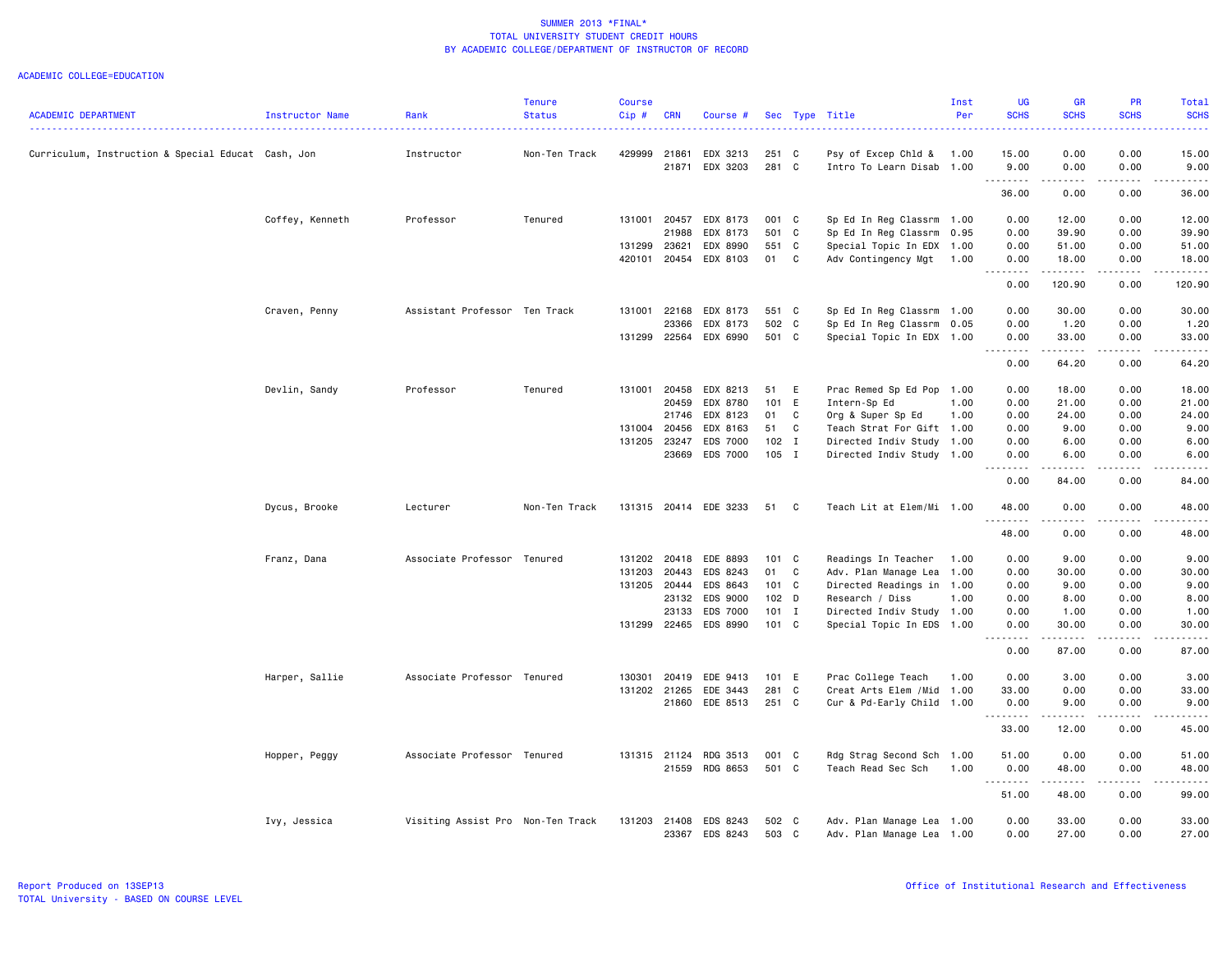|                                                           |                    |                               | <b>Tenure</b> | <b>Course</b> |              |                       |       |                |                           | Inst | UG               | <b>GR</b>                                                                                                                                                                                                                                                                                                                                    | PR                                                                                                                                                           | Total               |
|-----------------------------------------------------------|--------------------|-------------------------------|---------------|---------------|--------------|-----------------------|-------|----------------|---------------------------|------|------------------|----------------------------------------------------------------------------------------------------------------------------------------------------------------------------------------------------------------------------------------------------------------------------------------------------------------------------------------------|--------------------------------------------------------------------------------------------------------------------------------------------------------------|---------------------|
| ACADEMIC DEPARTMENT                                       | Instructor Name    | Rank                          | <b>Status</b> | $Cip \#$      | <b>CRN</b>   | Course #              |       |                | Sec Type Title            | Per  | <b>SCHS</b>      | <b>SCHS</b>                                                                                                                                                                                                                                                                                                                                  | <b>SCHS</b>                                                                                                                                                  | <b>SCHS</b>         |
|                                                           |                    |                               |               |               |              |                       |       |                |                           |      |                  |                                                                                                                                                                                                                                                                                                                                              |                                                                                                                                                              |                     |
|                                                           |                    |                               |               |               |              |                       |       |                |                           |      | 0.00             | 60.00                                                                                                                                                                                                                                                                                                                                        | 0.00                                                                                                                                                         | 60.00               |
| Curriculum, Instruction & Special Educat Mattox, Kimberly |                    | Instructor                    | Non-Ten Track | 420101        | 20451        | EDX 3233              | 01    | C              | Contin Mgt W/Ex Chld 1.00 |      | 54.00            | 0.00                                                                                                                                                                                                                                                                                                                                         | 0.00                                                                                                                                                         | 54.00               |
|                                                           |                    |                               |               | 429999        | 20448        | EDX 3213              | 001 C |                | Psy of Excep Chld &       | 1.00 | 24.00            | 0.00                                                                                                                                                                                                                                                                                                                                         | 0.00                                                                                                                                                         | 24.00               |
|                                                           |                    |                               |               |               |              | 20449 EDX 3213        | 01    | $\mathbf{C}$   | Psy of Excep Chld &       | 1.00 | 33.00<br>.       | 0.00<br><b></b>                                                                                                                                                                                                                                                                                                                              | 0.00<br><u>.</u>                                                                                                                                             | 33.00<br><u>.</u>   |
|                                                           |                    |                               |               |               |              |                       |       |                |                           |      | 111.00           | 0.00                                                                                                                                                                                                                                                                                                                                         | 0.00                                                                                                                                                         | 111.00              |
|                                                           | McCarra, Janet     | Assistant Professor Ten Track |               | 130401        | 22610        | EDL 8433              | 251 C |                | Data for Sch Impr         | 1.00 | 0.00             | 33.00                                                                                                                                                                                                                                                                                                                                        | 0.00                                                                                                                                                         | 33.00               |
|                                                           |                    |                               |               |               | 22613        | EDF 8443              | 281 C |                | Eval of Sch Prog          | 1.00 | 0.00             | 33.00                                                                                                                                                                                                                                                                                                                                        | 0.00                                                                                                                                                         | 33.00               |
|                                                           |                    |                               |               | 131202        | 23674        | EDE 7000              | 201 I |                | Directed Indiv Study      | 1.00 | 0.00             | 1.00                                                                                                                                                                                                                                                                                                                                         | 0.00                                                                                                                                                         | 1.00                |
|                                                           |                    |                               |               |               |              | 131316 21273 EDE 8733 | 251 C |                | Tchg Science in Emem 1.00 |      | 0.00<br>.        | 18.00<br>.                                                                                                                                                                                                                                                                                                                                   | 0.00<br>.                                                                                                                                                    | 18.00<br>.          |
|                                                           |                    |                               |               |               |              |                       |       |                |                           |      | 0.00             | 85.00                                                                                                                                                                                                                                                                                                                                        | 0.00                                                                                                                                                         | 85.00               |
|                                                           | McKissick, Bethany | Assistant Professor Ten Track |               | 131001        | 20455        | EDX 8133              | 01    | C              | Reading And Research 1.00 |      | 0.00             | 12.00                                                                                                                                                                                                                                                                                                                                        | 0.00                                                                                                                                                         | 12.00               |
|                                                           |                    |                               |               |               | 21988        | EDX 8173              | 501 C |                | Sp Ed In Reg Classrm      | 0.05 | 0.00             | 2.10                                                                                                                                                                                                                                                                                                                                         | 0.00                                                                                                                                                         | 2.10                |
|                                                           |                    |                               |               |               | 23366        | EDX 8173              | 502 C |                | Sp Ed In Reg Classrm 0.95 |      | 0.00             | 22.80                                                                                                                                                                                                                                                                                                                                        | 0.00                                                                                                                                                         | 22.80               |
|                                                           |                    |                               |               | 429999        | 20447        | EDX 3203              | 001 C |                | Intro To Learn Disab 1.00 |      | 27.00<br>.       | 0.00<br>.                                                                                                                                                                                                                                                                                                                                    | 0.00                                                                                                                                                         | 27.00<br>.          |
|                                                           |                    |                               |               |               |              |                       |       |                |                           |      | 27.00            | 36.90                                                                                                                                                                                                                                                                                                                                        | 0.00                                                                                                                                                         | 63.90               |
|                                                           | Miller, Nicole     | Instructor                    | Non-Ten Track | 131203        | 21399        | EDE 8113              | 501 C |                | Mid Level Mgmt & Y. 1.00  |      | 0.00             | 15.00                                                                                                                                                                                                                                                                                                                                        | 0.00                                                                                                                                                         | 15.00               |
|                                                           |                    |                               |               |               | 22167        | EDE 8153              | 501 C |                | Prof Roles Mid Lev E 1.00 |      | 0.00<br>-----    | 9.00<br>$- - - - -$                                                                                                                                                                                                                                                                                                                          | 0.00<br>.                                                                                                                                                    | 9.00<br>$- - - - -$ |
|                                                           |                    |                               |               |               |              |                       |       |                |                           |      | 0.00             | 24.00                                                                                                                                                                                                                                                                                                                                        | 0.00                                                                                                                                                         | 24.00               |
|                                                           | Moran, Laura       | Instructor                    | Non-Ten Track | 130301        |              | 20817 LSK 1033        | 01    | C              | Fund of Achievement       | 1.00 | 93.00            | 0.00                                                                                                                                                                                                                                                                                                                                         | 0.00                                                                                                                                                         | 93.00               |
|                                                           |                    |                               |               |               |              | 20818 LSK 1033        | 02    | C              | Fund of Achievement       | 0.25 | 20.25<br>.       | 0.00<br>$\frac{1}{2} \left( \begin{array}{ccc} 1 & 0 & 0 & 0 \\ 0 & 0 & 0 & 0 \\ 0 & 0 & 0 & 0 \\ 0 & 0 & 0 & 0 \\ 0 & 0 & 0 & 0 \\ 0 & 0 & 0 & 0 \\ 0 & 0 & 0 & 0 \\ 0 & 0 & 0 & 0 \\ 0 & 0 & 0 & 0 \\ 0 & 0 & 0 & 0 \\ 0 & 0 & 0 & 0 & 0 \\ 0 & 0 & 0 & 0 & 0 \\ 0 & 0 & 0 & 0 & 0 \\ 0 & 0 & 0 & 0 & 0 \\ 0 & 0 & 0 & 0 & 0 \\ 0 & 0 & 0$ | 0.00<br>$\frac{1}{2} \left( \frac{1}{2} \right) \left( \frac{1}{2} \right) \left( \frac{1}{2} \right) \left( \frac{1}{2} \right) \left( \frac{1}{2} \right)$ | 20.25<br>.          |
|                                                           |                    |                               |               |               |              |                       |       |                |                           |      | 113.25           | 0.00                                                                                                                                                                                                                                                                                                                                         | 0.00                                                                                                                                                         | 113.25              |
|                                                           | Moser, Kelly       | Assistant Professor Ten Track |               |               |              | 131205 21410 EDS 8613 | 551 C |                | Mdle & Sec Sch Curr       | 1.00 | 0.00<br>.        | 30.00<br>$\begin{array}{cccccccccc} \bullet & \bullet & \bullet & \bullet & \bullet & \bullet & \bullet & \bullet \end{array}$                                                                                                                                                                                                               | 0.00<br>.                                                                                                                                                    | 30.00               |
|                                                           |                    |                               |               |               |              |                       |       |                |                           |      | 0.00             | 30.00                                                                                                                                                                                                                                                                                                                                        | 0.00                                                                                                                                                         | .<br>30.00          |
|                                                           | Mulkana, Angela    | Instructor                    | Non-Ten Track |               | 131315 21120 | RDG 3113              | 01    | C              | Early Literacy Instr 1.00 |      | 21.00            | 0.00                                                                                                                                                                                                                                                                                                                                         | 0.00                                                                                                                                                         | 21.00               |
|                                                           |                    |                               |               |               | 21121        | RDG 3123              | 01    | C              | Early Lit Instruct I 1.00 |      | 24.00<br>.       | 0.00                                                                                                                                                                                                                                                                                                                                         | 0.00                                                                                                                                                         | 24.00               |
|                                                           |                    |                               |               |               |              |                       |       |                |                           |      | 45.00            | 0.00                                                                                                                                                                                                                                                                                                                                         | 0.00                                                                                                                                                         | 45.00               |
|                                                           | Pope, Margaret     | Associate Professor Tenured   |               |               | 131203 21122 | RDG 3413              | 51    | C              | Middle Lvl Lit I          | 1.00 | 33.00            | 0.00                                                                                                                                                                                                                                                                                                                                         | 0.00                                                                                                                                                         | 33.00               |
|                                                           |                    |                               |               |               | 21123        | RDG 3423              | 51    | C              | Middle Lvl Lit II         | 1.00 | 33.00            | 0.00                                                                                                                                                                                                                                                                                                                                         | 0.00                                                                                                                                                         | 33.00               |
|                                                           |                    |                               |               |               | 21558        | RDG 8113              | 501 C |                | Mid Level Literacy I 1.00 |      | 0.00<br><u>.</u> | 15.00<br>.                                                                                                                                                                                                                                                                                                                                   | 0.00<br>.                                                                                                                                                    | 15.00<br>.          |
|                                                           |                    |                               |               |               |              |                       |       |                |                           |      | 66.00            | 15.00                                                                                                                                                                                                                                                                                                                                        | 0.00                                                                                                                                                         | 81.00               |
|                                                           | Ratliff, Lindon    | Assistant Professor Ten Track |               |               | 131203 21284 | EDS 8243              | 201 C |                | Adv. Plan Manage Lea 1.00 |      | 0.00             | 3.00                                                                                                                                                                                                                                                                                                                                         | 0.00                                                                                                                                                         | 3.00                |
|                                                           |                    |                               |               |               | 21862        | EDS 8243              | 251 C |                | Adv. Plan Manage Lea      | 1.00 | 0.00             | 3.00                                                                                                                                                                                                                                                                                                                                         | 0.00                                                                                                                                                         | 3.00                |
|                                                           |                    |                               |               |               | 21877        | EDS 8243              | 281 C |                | Adv. Plan Manage Lea      | 1.00 | 0.00             | 9.00                                                                                                                                                                                                                                                                                                                                         | 0.00                                                                                                                                                         | 9.00                |
|                                                           |                    |                               |               | 131205 21863  |              | EDS 8613              | 251 C |                | Mdle & Sec Sch Curr       | 1.00 | 0.00             | 6.00                                                                                                                                                                                                                                                                                                                                         | 0.00                                                                                                                                                         | 6.00                |
|                                                           |                    |                               |               |               | 21864        | EDS 8623              | 251 C |                | Effective Instructio      | 1.00 | 0.00             | 6.00                                                                                                                                                                                                                                                                                                                                         | 0.00                                                                                                                                                         | 6.00                |
|                                                           |                    |                               |               |               | 21881        | EDS 8613              | 281 C |                | Mdle & Sec Sch Curr       | 1.00 | 0.00             | 3.00                                                                                                                                                                                                                                                                                                                                         | 0.00                                                                                                                                                         | 3.00                |
|                                                           |                    |                               |               |               | 21882        | EDS 8623              | 281   | C <sub>1</sub> | Effective Instructio      | 1.00 | 0.00             | 9.00                                                                                                                                                                                                                                                                                                                                         | 0.00                                                                                                                                                         | 9.00                |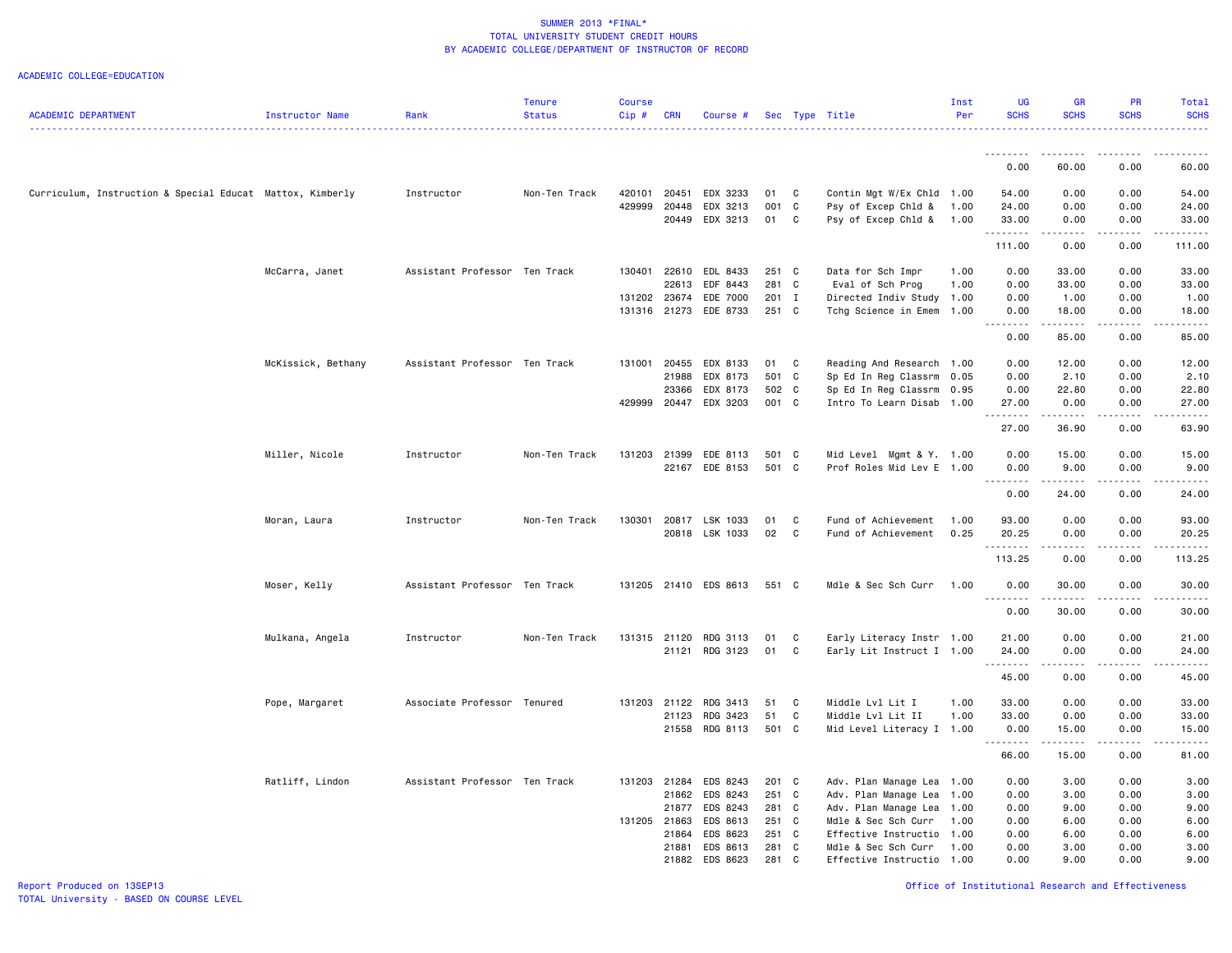| <b>ACADEMIC DEPARTMENT</b>                               | Instructor Name    | Rank                          | <b>Tenure</b><br><b>Status</b> | Course<br>Cip# | <b>CRN</b>   | Course #              |       |   | Sec Type Title             | Inst<br>Per | <b>UG</b><br><b>SCHS</b>                                                                                                                                     | <b>GR</b><br><b>SCHS</b>                                                                                                          | PR<br><b>SCHS</b>                   | Total<br><b>SCHS</b>                                                                                                                                           |
|----------------------------------------------------------|--------------------|-------------------------------|--------------------------------|----------------|--------------|-----------------------|-------|---|----------------------------|-------------|--------------------------------------------------------------------------------------------------------------------------------------------------------------|-----------------------------------------------------------------------------------------------------------------------------------|-------------------------------------|----------------------------------------------------------------------------------------------------------------------------------------------------------------|
|                                                          |                    |                               |                                |                |              |                       |       |   |                            |             |                                                                                                                                                              |                                                                                                                                   |                                     |                                                                                                                                                                |
| Curriculum, Instruction & Special Educat Ratliff, Lindon |                    | Assistant Professor Ten Track |                                | 131205 21901   |              | EDS 8613              | 201 C |   | Mdle & Sec Sch Curr        | 1.00        | 0.00                                                                                                                                                         | 9.00                                                                                                                              | 0.00                                | 9.00                                                                                                                                                           |
|                                                          |                    |                               |                                |                | 21902        | EDS 8623              | 201 C |   | Effective Instructio       | 1.00        | 0.00                                                                                                                                                         | 6.00                                                                                                                              | 0.00                                | 6.00                                                                                                                                                           |
|                                                          |                    |                               |                                |                | 23273        | EDS 7000              | 202 I |   | Directed Indiv Study 1.00  |             | 0.00                                                                                                                                                         | 1.00                                                                                                                              | 0.00                                | 1.00                                                                                                                                                           |
|                                                          |                    |                               |                                |                | 23274        | EDS 7000              | 203 I |   | Directed Indiv Study       | 1.00        | 0.00<br>$\frac{1}{2} \left( \frac{1}{2} \right) \left( \frac{1}{2} \right) \left( \frac{1}{2} \right) \left( \frac{1}{2} \right) \left( \frac{1}{2} \right)$ | 1.00<br>.                                                                                                                         | 0.00<br>$\sim$ $\sim$ $\sim$ $\sim$ | 1.00                                                                                                                                                           |
|                                                          |                    |                               |                                |                |              |                       |       |   |                            |             | 0.00                                                                                                                                                         | 56.00                                                                                                                             | 0.00                                | 56.00                                                                                                                                                          |
|                                                          | Robichaux, Rebecca | Associate Professor Tenured   |                                |                | 131202 23719 | EDE 9000              | 51    | D | Research / Diss            | 1.00        | 0.00                                                                                                                                                         | 6.00                                                                                                                              | 0.00                                | 6.00                                                                                                                                                           |
|                                                          |                    |                               |                                | 131203         | 21400        | EDE 8123              | 501 C |   | Found Teach MidLev M 1.00  |             | 0.00                                                                                                                                                         | 12.00                                                                                                                             | 0.00                                | 12.00                                                                                                                                                          |
|                                                          |                    |                               |                                |                |              | 131311 20417 EDE 8763 | 51    | C | Elem/Mid Math Educ         | 1.00        | 0.00<br>.                                                                                                                                                    | 9.00<br>.                                                                                                                         | 0.00<br>.                           | 9.00<br>.                                                                                                                                                      |
|                                                          |                    |                               |                                |                |              |                       |       |   |                            |             | 0.00                                                                                                                                                         | 27.00                                                                                                                             | 0.00                                | 27.00                                                                                                                                                          |
|                                                          | Rowland, Heather   | Lecturer                      | Non-Ten Track                  |                |              | 131202 22807 EDE 3443 | 01 C  |   | Creat Arts Elem / Mid 1.00 |             | 57.00<br>.                                                                                                                                                   | 0.00<br>المتماما                                                                                                                  | 0.00<br>.                           | 57.00<br>.                                                                                                                                                     |
|                                                          |                    |                               |                                |                |              |                       |       |   |                            |             | 57.00                                                                                                                                                        | 0.00                                                                                                                              | 0.00                                | 57.00                                                                                                                                                          |
|                                                          | Shirley, Tory      | Assistant Professor Ten Track |                                |                |              | 131203 21264 EDE 3223 | 251 C |   | Middle Level Educati 1.00  |             | 27.00                                                                                                                                                        | 0.00                                                                                                                              | 0.00                                | 27.00                                                                                                                                                          |
|                                                          |                    |                               |                                |                |              | 21272 EDE 8713        | 251 C |   | Educ Young Adolescen 1.00  |             | 0.00                                                                                                                                                         | 6.00                                                                                                                              | 0.00                                | 6.00                                                                                                                                                           |
|                                                          |                    |                               |                                |                |              |                       |       |   |                            |             | .<br>27.00                                                                                                                                                   | .<br>6.00                                                                                                                         | .<br>0.00                           | . <b>.</b><br>33.00                                                                                                                                            |
|                                                          | Smith, Regina      | Lecturer                      | Non-Ten Track                  |                |              | 131203 20413 EDE 3223 | 01 C  |   | Middle Level Educati 1.00  |             | 39.00                                                                                                                                                        | 0.00<br>$\sim$ $\sim$ $\sim$                                                                                                      | 0.00                                | 39.00                                                                                                                                                          |
|                                                          |                    |                               |                                |                |              |                       |       |   |                            |             | 39.00                                                                                                                                                        | 0.00                                                                                                                              | 0.00                                | 39.00                                                                                                                                                          |
|                                                          | Stallworth, Ingrid | Instructor                    | Non-Ten Track                  |                |              | 131315 21820 LSK 2990 | 51 C  |   | Special Topic In LSK 1.00  |             | 132.00<br>.                                                                                                                                                  | 0.00<br>.                                                                                                                         | 0.00<br>.                           | 132.00<br>$\frac{1}{2} \left( \frac{1}{2} \right) \left( \frac{1}{2} \right) \left( \frac{1}{2} \right) \left( \frac{1}{2} \right) \left( \frac{1}{2} \right)$ |
|                                                          |                    |                               |                                |                |              |                       |       |   |                            |             | 132.00                                                                                                                                                       | 0.00                                                                                                                              | 0.00                                | 132.00                                                                                                                                                         |
|                                                          | Stinson, Emily     | Lecturer                      | Non-Ten Track                  |                |              | 130301 21821 LSK 6013 | 501 C |   | Academic Writing for 1.00  |             | 0.00<br>.                                                                                                                                                    | 24.00<br>.                                                                                                                        | 0.00<br>.                           | 24.00<br>.                                                                                                                                                     |
|                                                          |                    |                               |                                |                |              |                       |       |   |                            |             | 0.00                                                                                                                                                         | 24.00                                                                                                                             | 0.00                                | 24.00                                                                                                                                                          |
|                                                          | Triplett, Kimberly | Assistant Professor Ten Track |                                |                | 131202 21271 | EDE 8623              | 281 C |   | Content Area Literac 1.00  |             | 0.00                                                                                                                                                         | 6.00                                                                                                                              | 0.00                                | 6.00                                                                                                                                                           |
|                                                          |                    |                               |                                |                | 131305 21331 | RDG 4133              | 201 C |   | Integrat Lang Art In 1.00  |             | 30.00                                                                                                                                                        | 0.00                                                                                                                              | 0.00                                | 30.00                                                                                                                                                          |
|                                                          |                    |                               |                                |                | 131311 21267 | EDE 4123              | 201 C |   | Teach Elem/Mid Level 1.00  |             | 30.00                                                                                                                                                        | 0.00                                                                                                                              | 0.00                                | 30.00                                                                                                                                                          |
|                                                          |                    |                               |                                |                | 21870        | EDE 3523              | 281 C |   | Found EL/ML Math Edu 1.00  |             | 12.00<br>.                                                                                                                                                   | 0.00<br>$\frac{1}{2} \left( \frac{1}{2} \right) \left( \frac{1}{2} \right) \left( \frac{1}{2} \right) \left( \frac{1}{2} \right)$ | 0.00<br>.                           | 12.00<br>.                                                                                                                                                     |
|                                                          |                    |                               |                                |                |              |                       |       |   |                            |             | 72.00                                                                                                                                                        | 6.00                                                                                                                              | 0.00                                | 78.00                                                                                                                                                          |
|                                                          | Tucker, Carolyn    | Lecturer                      | Non-Ten Track                  |                | 131203 21328 | RDG 3413              | 251 C |   | Middle Lvl Lit I           | 1.00        | 24.00                                                                                                                                                        | 0.00                                                                                                                              | 0.00                                | 24.00                                                                                                                                                          |
|                                                          |                    |                               |                                |                | 21329        | RDG 3423              | 201 C |   | Middle Lvl Lit II          | 1.00        | 24.00                                                                                                                                                        | 0.00                                                                                                                              | 0.00                                | 24.00                                                                                                                                                          |
|                                                          |                    |                               |                                |                |              | 131318 21268 EDE 4143 | 201 C |   | Teach Elem/Mid Lvl S 1.00  |             | 30.00<br>.                                                                                                                                                   | 0.00<br>.                                                                                                                         | 0.00<br>.                           | 30.00<br>.                                                                                                                                                     |
|                                                          |                    |                               |                                |                |              |                       |       |   |                            |             | 78.00                                                                                                                                                        | 0.00                                                                                                                              | 0.00                                | 78.00                                                                                                                                                          |
|                                                          | Vines, Courtney    | Instructor                    | Non-Ten Track                  |                |              | 131202 20412 EDE 3123 | 51 C  |   | Early Childhood Ed         | 1.00        | 12.00<br>.                                                                                                                                                   | 0.00<br>$\omega$ is $\omega$ in                                                                                                   | 0.00<br>.                           | 12.00<br>.                                                                                                                                                     |
|                                                          |                    |                               |                                |                |              |                       |       |   |                            |             | 12.00                                                                                                                                                        | 0.00                                                                                                                              | 0.00                                | 12.00                                                                                                                                                          |
|                                                          | Virden, Jennifer   | Lecturer                      | Non-Ten Track                  |                |              | 131311 23577 EDE 3523 | 501 C |   | Found EL/ML Math Edu 1.00  |             | 12.00<br>.                                                                                                                                                   | 0.00                                                                                                                              | 0.00                                | 12.00                                                                                                                                                          |
|                                                          |                    |                               |                                |                |              |                       |       |   |                            |             | 12.00                                                                                                                                                        | 0.00                                                                                                                              | 0.00                                | 12.00                                                                                                                                                          |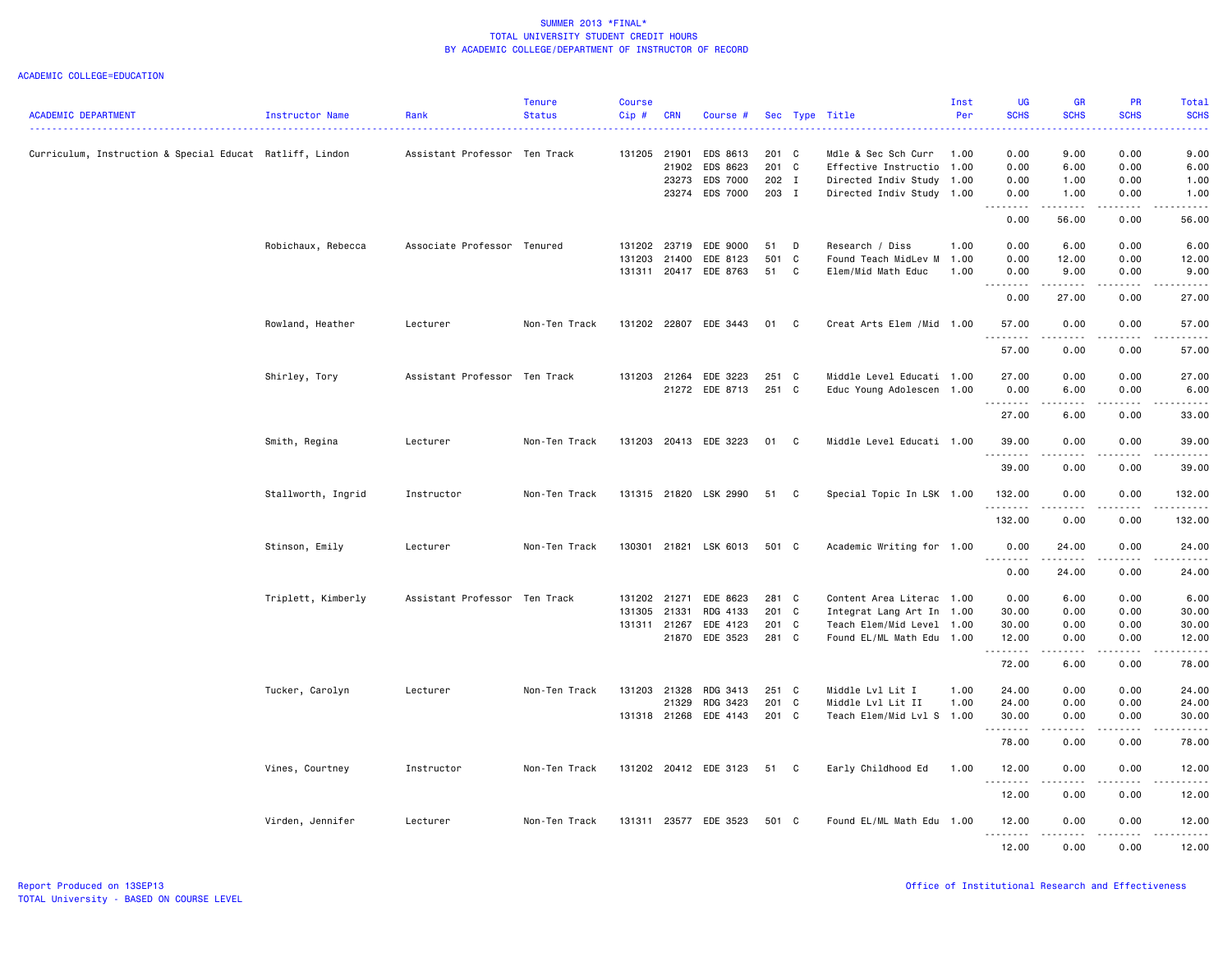|                                                           |                 |                     | <b>Tenure</b> | <b>Course</b> |            |                 |         |   |                           | Inst | UG                 | <b>GR</b>            | <b>PR</b>   | <b>Total</b>          |
|-----------------------------------------------------------|-----------------|---------------------|---------------|---------------|------------|-----------------|---------|---|---------------------------|------|--------------------|----------------------|-------------|-----------------------|
| <b>ACADEMIC DEPARTMENT</b>                                | Instructor Name | Rank                | <b>Status</b> | Cip#          | <b>CRN</b> | Course #        |         |   | Sec Type Title            | Per  | <b>SCHS</b>        | <b>SCHS</b>          | <b>SCHS</b> | <b>SCHS</b>           |
| Curriculum, Instruction & Special Educat Waddell, Suzanne |                 | Instructor          | Non-Ten Track | 131202        | 21886      | EDF 3423        | 201 C   |   | Exploring Diversity       | 1.00 | 36.00              | 0.00                 | 0.00        | 36.00                 |
|                                                           |                 |                     |               | 131316 21266  |            | EDE 4113        | 201 C   |   | Teach Elem/Mid Level 1.00 |      | 30.00              | 0.00                 | 0.00        | 30.00                 |
|                                                           |                 |                     |               | 450101        | 21868      | EDF 3333        | 281 C   |   | Social Foundation Ed 1.00 |      | 18,00              | 0.00                 | 0.00        | 18.00                 |
|                                                           |                 |                     |               |               |            |                 |         |   |                           |      | ---------<br>84.00 | . <b>.</b> .<br>0.00 | 0.00        | .<br>84.00            |
|                                                           | Walker, Ryan    | Assistant Professor | Ten Track     | 130101        | 22892      | EDS 8103        | 501 C   |   | Adv Meth in Mid/Sec       | 1.00 | 0.00               | 27.00                | 0.00        | 27.00                 |
|                                                           |                 |                     |               | 131202        | 23252      | EDE 7000        | 501 I   |   | Directed Indiv Study      | 1.00 | 0.00               | 3.00                 | 0.00        | 3.00                  |
|                                                           |                 |                     |               | 131205        | 21412      | EDS 8623        | 551 C   |   | Effective Instructio      | 1.00 | 0.00               | 36.00                | 0.00        | 36.00                 |
|                                                           |                 |                     |               |               | 21413      | EDS 8623        | 552 C   |   | Effective Instructio      | 1.00 | 0.00               | 15.00                | 0.00        | 15.00                 |
|                                                           |                 |                     |               |               | 23145      | EDS 9000        | $103$ D |   | Research / Diss           | 1.00 | 0.00               | 5.00                 | 0.00        | 5.00                  |
|                                                           |                 |                     |               |               | 23722      | EDS 7000        | 51 I    |   | Directed Indiv Study      | 1.00 | 0.00               | 3.00                 | 0.00        | 3.00                  |
|                                                           |                 |                     |               |               | 23723      | <b>EDS 8000</b> | 51 D    |   | Research / Thesis         | 1.00 | 0.00               | 1.00                 | 0.00        | 1.00                  |
|                                                           |                 |                     |               | 131299        | 21975      | EDS 4990        | 001 C   |   | Special Topic In EDS 1.00 |      | 12.00              | 0.00                 | 0.00        | 12.00                 |
|                                                           |                 |                     |               |               | 21976      | EDS 6990        | 001 C   |   | Special Topic In EDS 1.00 |      | 0.00               | 12.00                | 0.00        | 12.00                 |
|                                                           |                 |                     |               |               |            |                 |         |   |                           |      | --------<br>12.00  | 102.00               | 0.00        | 114.00                |
|                                                           | Wiley, Holly    | Instructor          | Non-Ten Track | 310501        | 22884      | PE 4883         | 01      | C | School Health Ed          | 1.00 | 42.00              | 0.00                 | 0.00        | 42.00                 |
|                                                           |                 |                     |               |               |            |                 |         |   |                           |      | .<br>42.00         | .<br>0.00            | 0.00        | 42.00                 |
|                                                           |                 |                     |               |               |            |                 |         |   |                           |      | ========           | ========             | ========    | $=$ = = = = = = = = = |
| Curriculum, Instruction & Special Educat                  |                 |                     |               |               |            |                 |         |   |                           |      | 1274.25            | 1002.76              | 0.00        | 2277.01               |
|                                                           |                 |                     |               |               |            |                 |         |   |                           |      | ========           | ========             | ---------   | ==========            |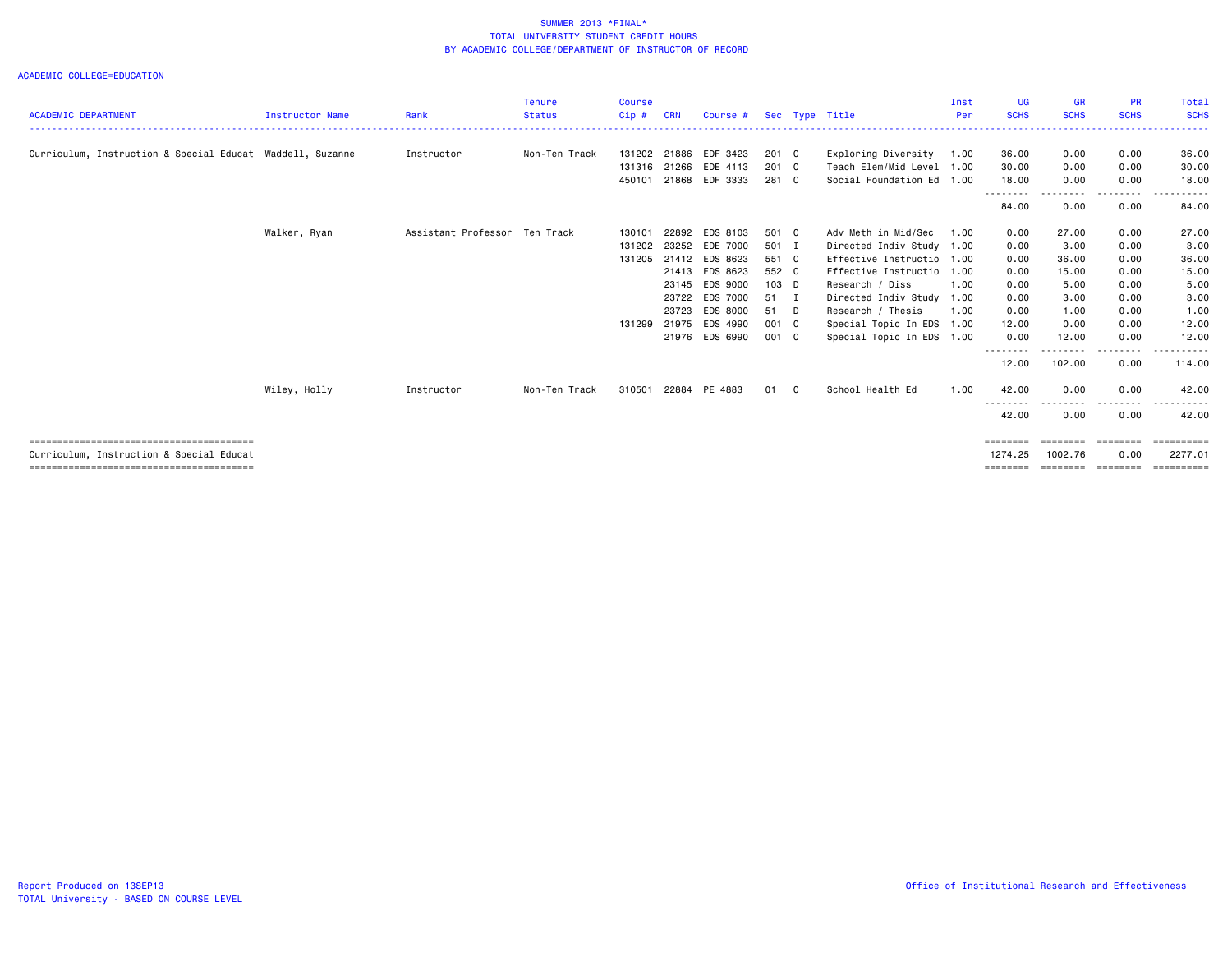|                                                            |                   |                               | <b>Tenure</b> | <b>Course</b> |            |                            |          |              |                                                        | Inst | <b>UG</b>                    | <b>GR</b>           | <b>PR</b>    | Total          |
|------------------------------------------------------------|-------------------|-------------------------------|---------------|---------------|------------|----------------------------|----------|--------------|--------------------------------------------------------|------|------------------------------|---------------------|--------------|----------------|
| <b>ACADEMIC DEPARTMENT</b>                                 | Instructor Name   | Rank                          | <b>Status</b> | Cip#          | <b>CRN</b> | Course #                   |          |              | Sec Type Title                                         | Per  | <b>SCHS</b>                  | <b>SCHS</b>         | <b>SCHS</b>  | <b>SCHS</b>    |
|                                                            |                   |                               |               |               |            |                            |          |              |                                                        |      |                              |                     |              |                |
| Instructional Systems & Workforce Develo Abraham, Patricia |                   | Lecturer                      | Non-Ten Track | 131309        | 21946      | TKT 4463                   | 501 C    |              | Meth Tchn Tech Mid S 1.00                              |      | 21.00                        | 0.00                | 0.00         | 21.00          |
|                                                            |                   |                               |               |               | 21947      | TKT 6463                   | 501 C    |              | Meth Tchn Tech Mid S 1.00                              |      | 0.00                         | 6.00                | 0.00         | 6.00           |
|                                                            |                   |                               |               | 139999        | 21918      | TKT 4990                   | 51       | $\mathbf C$  | Special Topic In TKT 1.00                              |      | 15.00                        | 0.00                | 0.00         | 15.00          |
|                                                            |                   |                               |               |               | 21919      | TKT 6990                   | 51       | $\mathbf{C}$ | Special Topic In TKT 1.00                              |      | 0.00<br><u>.</u>             | 18.00<br>. <b>.</b> | 0.00<br>.    | 18.00<br>.     |
|                                                            |                   |                               |               |               |            |                            |          |              |                                                        |      | 36.00                        | 24.00               | 0.00         | 60.00          |
|                                                            | Adams, James      | Associate Professor Tenured   |               | 131309 21928  |            | TKT 4143                   | 01       | C            | His & Phil Career &                                    | 1.00 | 12.00                        | 0.00                | 0.00         | 12.00          |
|                                                            |                   |                               |               |               | 21929      | TKT 6143                   | 01       | C            | His & Phil Career &                                    | 1.00 | 0.00                         | 12.00               | 0.00         | 12.00          |
|                                                            |                   |                               |               | 131319        | 22405      | TKT 9000                   | 101 D    |              | Research / Diss                                        | 1.00 | 0.00                         | 15.00               | 0.00         | 15.00          |
|                                                            |                   |                               |               | 131399        | 21878      | TKT 4263                   | 001 C    |              | Diverse Wrk & Ed Env 1.00                              |      | 12.00                        | 0.00                | 0.00         | 12.00          |
|                                                            |                   |                               |               |               | 21879      | TKT 6263                   | 001 C    |              | Diverse Wrk & Ed Env 1.00                              |      | 0.00                         | 9.00                | 0.00         | 9.00           |
|                                                            |                   |                               |               |               | 21939      | TKT 4263                   | 501 C    |              | Diverse Wrk & Ed Env                                   | 1.00 | 6.00                         | 0.00                | 0.00         | 6.00           |
|                                                            |                   |                               |               |               | 21940      | TKT 6263                   | 501 C    |              | Diverse Wrk & Ed Env 1.00                              |      | 0.00                         | 24.00               | 0.00         | 24.00          |
|                                                            |                   |                               |               | 139999 21920  |            | TKT 8990                   | 101 C    |              | Special Topic In TKT 1.00                              |      | 0.00<br><u>.</u>             | 18.00<br>. <b>.</b> | 0.00<br>.    | 18.00<br>.     |
|                                                            |                   |                               |               |               |            |                            |          |              |                                                        |      | 30.00                        | 78.00               | 0.00         | 108.00         |
|                                                            | Bass, Amy         | Lecturer                      | Non-Ten Track | 130301        | 21516      | LSK 2010                   | 501      | $\mathbf{C}$ | Praxis: Acad Core En 1.00                              |      | 12.00                        | 0.00                | 0.00         | 12.00          |
|                                                            |                   |                               |               |               |            | 131315 21515 LSK 1023      | 501 C    |              | Col Read/Study Skill 1.00                              |      | 36.00                        | 0.00                | 0.00         | 36.00          |
|                                                            |                   |                               |               |               |            |                            |          |              |                                                        |      | .<br>48.00                   | .<br>0.00           | .<br>0.00    | .<br>48.00     |
|                                                            | Beriswill, Joanne | Assistant Professor Ten Track |               | 110301        | 21574      | TKT 1273                   | 501 C    |              | Computer Application 1.00                              |      | 51.00                        | 0.00                | 0.00         | 51.00          |
|                                                            |                   |                               |               | 131303        | 21177      | TKB 4583                   | 51       | B            | Graphics and Web Des                                   | 1.00 | 42.00                        | 0.00                | 0.00         | 42.00          |
|                                                            |                   |                               |               |               | 21179      | TKB 6583                   | 51       | B            | Graphics and Web Des 1.00                              |      | 0.00                         | 3.00                | 0.00         | 3.00           |
|                                                            |                   |                               |               |               |            |                            |          |              |                                                        |      | .<br>93.00                   | <u>.</u><br>3.00    | .<br>0.00    | .<br>96.00     |
|                                                            | Berryhill, Amy    | Non-Faculty                   | Non-Faculty   |               |            | 131309 21944 TKT 4343      | 501 C    |              | Info Tech Project Mg                                   | 1.00 | 39.00                        | 0.00                | 0.00         | 39.00          |
|                                                            |                   |                               |               |               |            |                            |          |              |                                                        |      | 39.00                        | 0.00                | 0.00         | 39.00          |
|                                                            |                   |                               |               |               |            |                            |          |              |                                                        |      |                              |                     |              |                |
|                                                            | Cornelious, Linda | Professor                     | Tenured       | 131309        | 21217      | TKT 8263                   | 01       | C.           | Phil & Adm Career &                                    | 1.00 | 0.00                         | 15.00               | 0.00         | 15.00          |
|                                                            |                   |                               |               | 131319        | 22406      | <b>TKT 9000</b>            | 102 D    |              | Research / Diss                                        | 1.00 | 0.00                         | 1.00                | 0.00         | 1.00           |
|                                                            |                   |                               |               | 131321        | 21206      | TKT 4803                   | 01       | C            | Integ Tech for Learn 1.00                              |      | 9.00                         | 0.00                | 0.00         | 9.00           |
|                                                            |                   |                               |               |               | 21214      | TKT 6803<br>21937 TKT 6803 | 01<br>02 | C<br>C       | Integ Tech for Learn 1.00<br>Integ Tech for Learn 1.00 |      | 0.00<br>0.00                 | 12.00<br>21.00      | 0.00<br>0.00 | 12.00<br>21.00 |
|                                                            |                   |                               |               |               |            |                            |          |              |                                                        |      | $\sim$ $\sim$ $\sim$         |                     |              |                |
|                                                            |                   |                               |               |               |            |                            |          |              |                                                        |      | 9.00                         | 49.00               | 0.00         | 58.00          |
|                                                            | Forde, Connie     | Professor                     | Tenured       |               |            | 131319 22407 TKT 9000      | 103 D    |              | Research / Diss                                        | 1.00 | 0.00<br>$\sim$ $\sim$ $\sim$ | 9.00                | 0.00         | 9.00           |
|                                                            |                   |                               |               |               |            |                            |          |              |                                                        |      | 0.00                         | 9.00                | 0.00         | 9.00           |
|                                                            | Giordano, Mickey  | Instructor                    | Non-Ten Track | 131319        | 22450      | TKI 4000                   | 01       | I            | Directed Indiv Study                                   | 1.00 | 3.00                         | 0.00                | 0.00         | 3.00           |
|                                                            |                   |                               |               |               | 22856      | TKI 4000                   | 51       | $\mathbf{I}$ | Directed Indiv Study                                   | 1.00 | 3.00                         | 0.00                | 0.00         | 3.00           |
|                                                            |                   |                               |               | 150603 21181  |            | TKI 1814                   | 01       | B            | Basic Indust Elec &                                    | 1.00 | 40.00                        | 0.00                | 0.00         | 40.00          |
|                                                            |                   |                               |               |               | 22033      | TKI 4203                   | 01       | В            | Automated Systems                                      | 1.00 | 21.00                        | 0.00                | 0.00         | 21.00          |
|                                                            |                   |                               |               |               | 22036      | TKI 3104                   | 51       | B            | Adv Ind Ele, Electro 1.00                              |      | 60.00                        | 0.00                | 0.00         | 60.00          |
|                                                            |                   |                               |               |               | 22039      | TKI 4303                   | 51       | B            | Industrial Robotics                                    | 1.00 | 21.00<br>.                   | 0.00                | 0.00         | 21.00          |
|                                                            |                   |                               |               |               |            |                            |          |              |                                                        |      | 148.00                       | 0.00                | 0.00         | 148.00         |
|                                                            | Keel, Vicki       | Instructor                    | Non-Ten Track |               |            | 110301 21570 TKB 4543      | 551 B    |              | Advanced Info Proces 1.00                              |      | 78.00                        | 0.00                | 0.00         | 78,00          |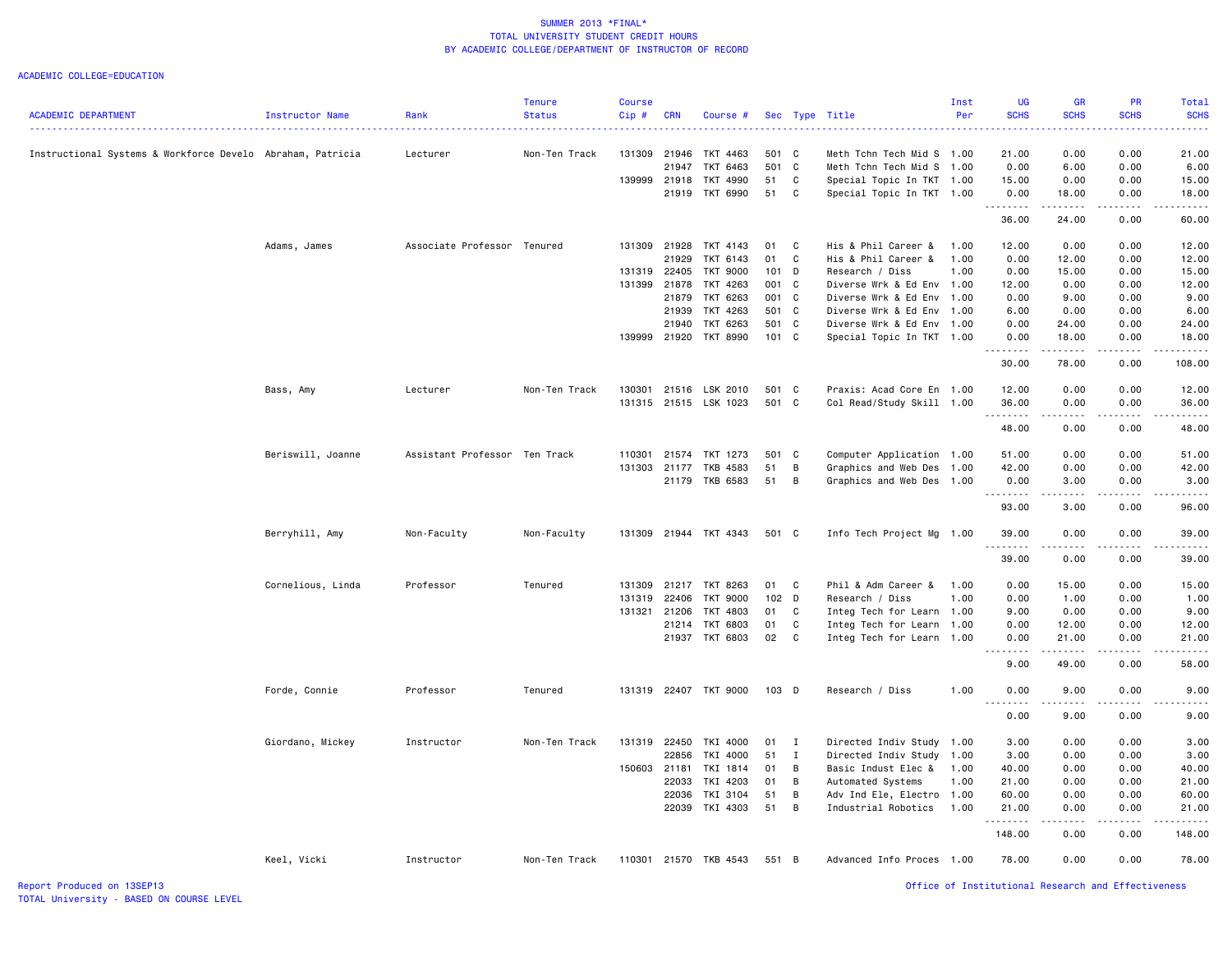#### ACADEMIC COLLEGE=EDUCATION

| <b>ACADEMIC DEPARTMENT</b>                           | <b>Instructor Name</b> | Rank                        | <b>Tenure</b><br><b>Status</b> | Course<br>Cip# | <b>CRN</b>   | Course          |         |                | Sec Type Title            | Inst<br>Per | UG<br><b>SCHS</b> | GR<br><b>SCHS</b>                   | PR<br><b>SCHS</b>   | Total<br><b>SCHS</b>  |
|------------------------------------------------------|------------------------|-----------------------------|--------------------------------|----------------|--------------|-----------------|---------|----------------|---------------------------|-------------|-------------------|-------------------------------------|---------------------|-----------------------|
| Instructional Systems & Workforce Develo Keel, Vicki |                        | Instructor                  | Non-Ten Track                  | 110301         | 21575        | TKT 1273        | 551 C   |                | Computer Application 1.00 |             | 27.00             | 0.00                                | 0.00                | 27.00                 |
|                                                      |                        |                             |                                | 131303         | 21932        | TKB 1123        | 01      | $\overline{B}$ | Document Form/Info P 1.00 |             | 30.00             | 0.00                                | 0.00                | 30.00                 |
|                                                      |                        |                             |                                |                |              | 21943 TKB 3133  | 501 C   |                | Admin Management & P 1.00 |             | 51.00             | 0.00                                | 0.00                | 51.00                 |
|                                                      |                        |                             |                                |                |              |                 |         |                |                           |             | .<br>186.00       | $\sim$ $\sim$ $\sim$ $\sim$<br>0.00 | .<br>0.00           | .<br>186.00           |
|                                                      | Melby-Codling, Mary    | Instructor                  | Non-Ten Track                  | 500799         |              | 21185 TKI 2413  | 51      | C              | Hi & Appr Artcrafts       | 1.00        | 30.00             | 0.00                                | 0.00                | 30.00                 |
|                                                      |                        |                             |                                |                |              | 21186 TKI 2413  | 52      | C              | Hi & Appr Artcrafts       | 1.00        | 63.00             | 0.00                                | 0.00                | 63.00                 |
|                                                      |                        |                             |                                |                |              |                 |         |                |                           |             | .<br>93.00        | د د د د<br>0.00                     | $- - - - -$<br>0.00 | .<br>93.00            |
|                                                      |                        |                             |                                |                |              |                 |         |                |                           |             |                   |                                     |                     |                       |
|                                                      | Mize, Mervin           | Instructor                  | Non-Ten Track                  | 141701         | 22040        | TKI 3363        | 51      | B              | Motion & Time Study       | 1.00        | 27.00             | 0.00                                | 0.00                | 27.00                 |
|                                                      |                        |                             |                                | 150603         | 22034        | TKI 3224        | 01      | B              | Ind Materials Tech        | 1.00        | 40.00             | 0.00                                | 0.00                | 40.00                 |
|                                                      |                        |                             |                                | 150612         | 22032        | TKI 1203        | 01      | B              | Industrial Communica 1.00 |             | 24.00             | 0.00                                | 0.00                | 24.00                 |
|                                                      |                        |                             |                                |                |              | 22038 TKI 2123  | 51 B    |                | Intro to CNC Prog         | 1.00        | 36.00<br>.        | 0.00<br>$\sim$ $\sim$ $\sim$ $\sim$ | 0.00                | 36.00                 |
|                                                      |                        |                             |                                |                |              |                 |         |                |                           |             | 127.00            | 0.00                                | 0.00                | 127.00                |
|                                                      | Okojie, Mabel          | Associate Professor Tenured |                                | 110301         | 21921        | TKT 8773        | 001 C   |                | Teach & Train with M      | 1.00        | 0.00              | 9.00                                | 0.00                | 9.00                  |
|                                                      |                        |                             |                                |                | 21930        | TKT 8793        | 101 E   |                | Dir Proj Instr Tech       | 1.00        | 0.00              | 12.00                               | 0.00                | 12.00                 |
|                                                      |                        |                             |                                |                | 131309 21925 | TKT 8273        | 01 C    |                | Con Iss Cur Pla ISWE      | 1.00        | 0.00              | 6.00                                | 0.00                | 6.00                  |
|                                                      |                        |                             |                                |                | 21950        | TKT 8233        | 51 C    |                | Anal & Survey Resear      | 1.00        | 0.00              | 12.00                               | 0.00                | 12.00                 |
|                                                      |                        |                             |                                |                | 131319 22408 | TKT 9000        | $104$ D |                | Research / Diss           | 1.00        | 0.00              | 9.00                                | 0.00                | 9.00                  |
|                                                      |                        |                             |                                | 521204         | 21941        | TKT 4733        | 501 C   |                | Mgn Mutlimedia Lrn        | 1.00        | 18.00             | 0.00                                | 0.00                | 18.00                 |
|                                                      |                        |                             |                                |                |              | 21942 TKT 6733  | 501 C   |                | Mgn Multimedia Lrn E 1.00 |             | 0.00<br>.         | 6.00                                | 0.00                | 6.00                  |
|                                                      |                        |                             |                                |                |              |                 |         |                |                           |             | 18.00             | 54.00                               | 0.00                | 72.00                 |
|                                                      | Olinzock, Anthony      | Professor                   | Tenured                        | 110301         | 21175        | TKB 4283        | 51      | $\overline{B}$ | Advanced Office Syst 1.00 |             | 15.00             | 0.00                                | 0.00                | 15.00                 |
|                                                      |                        |                             |                                |                | 21178        | TKB 6283        | 51      | C              | Advanced Office Syst 1.00 |             | 0.00              | 12.00                               | 0.00                | 12.00                 |
|                                                      |                        |                             |                                |                |              | 21194 TKT 1273  | 001 C   |                | Computer Application      | 1.00        | 30.00             | 0.00                                | 0.00                | 30.00                 |
|                                                      |                        |                             |                                |                | 21205        | TKT 4753        | 01      | $\overline{C}$ | Presenting with Medi      | 1.00        | 54.00             | 0.00                                | 0.00                | 54.00                 |
|                                                      |                        |                             |                                |                | 21213        | TKT 6753        | 01      | C              | Presenting with Medi 1.00 |             | 0.00              | 12.00                               | 0.00                | 12.00                 |
|                                                      |                        |                             |                                |                | 23523        | TKT 1273        | 01      | C              | Computer Application      | 1.00        | 30.00             | 0.00                                | 0.00                | 30.00                 |
|                                                      |                        |                             |                                |                | 131303 21176 | TKB 4563        | 51 C    |                | Intro to Data Networ      | 1.00        | 42.00             | 0.00                                | 0.00                | 42.00                 |
|                                                      |                        |                             |                                | 131319         | 22409        | <b>TKT 9000</b> | 105 D   |                | Research / Diss           | 1.00        | 0.00              | 22.00                               | 0.00                | 22.00                 |
|                                                      |                        |                             |                                |                |              | 23596 TKT 9000  | 01 D    |                | Research / Diss           | 1.00        | 0.00<br><u>.</u>  | 3.00<br>.                           | 0.00<br>$- - - - -$ | 3.00<br>.             |
|                                                      |                        |                             |                                |                |              |                 |         |                |                           |             | 171.00            | 49.00                               | 0.00                | 220.00                |
|                                                      | Wyatt, John            | Associate Professor Tenured |                                |                | 150603 21188 | TKI 3183        | 51      | <b>L</b>       | Machine Metal Proc        | 1.00        | 21.00             | 0.00                                | 0.00                | 21.00                 |
|                                                      |                        |                             |                                |                | 22037        | TKI 4263        | 51      | $\mathbf c$    | Mfg Tech & Proc           | 1.00        | 48.00             | 0.00                                | 0.00                | 48.00                 |
|                                                      |                        |                             |                                |                | 150612 22030 | TKI 3353        | 01      | B              | Forecast & Cost Mode 1.00 |             | 63.00             | 0.00                                | 0.00                | 63.00                 |
|                                                      |                        |                             |                                |                | 22031        | TKI 3343        | 01      | B              | CAD/CAM                   | 1.00        | 39.00             | 0.00                                | 0.00<br>.           | 39.00<br>.            |
|                                                      |                        |                             |                                |                |              |                 |         |                |                           |             | .<br>171.00       | $\sim$ $\sim$ $\sim$ $\sim$<br>0.00 | 0.00                | 171.00                |
|                                                      | Yu, Chien              | Associate Professor Tenured |                                | 131319         | 22411        | TKT 9000        | 107 D   |                | Research / Diss           | 1.00        | 0.00              | 12.00                               | 0.00                | 12.00                 |
|                                                      |                        |                             |                                | 131321         |              | 21938 TKT 8813  | 51      | C              | Issues in Distance E      | 1.00        | 0.00<br>.         | 21.00                               | 0.00                | 21.00                 |
|                                                      |                        |                             |                                |                |              |                 |         |                |                           |             | 0.00              | 33.00                               | 0.00                | 33.00                 |
|                                                      |                        |                             |                                |                |              |                 |         |                |                           |             | ========          | ========                            | ========            |                       |
| Instructional Systems & Workforce Develo             |                        |                             |                                |                |              |                 |         |                |                           |             | 1169.00           | 299.00                              | 0.00                | 1468.00<br>========== |
|                                                      |                        |                             |                                |                |              |                 |         |                |                           |             |                   |                                     |                     |                       |

TOTAL University - BASED ON COURSE LEVEL

Report Produced on 13SEP13 Office of Institutional Research and Effectiveness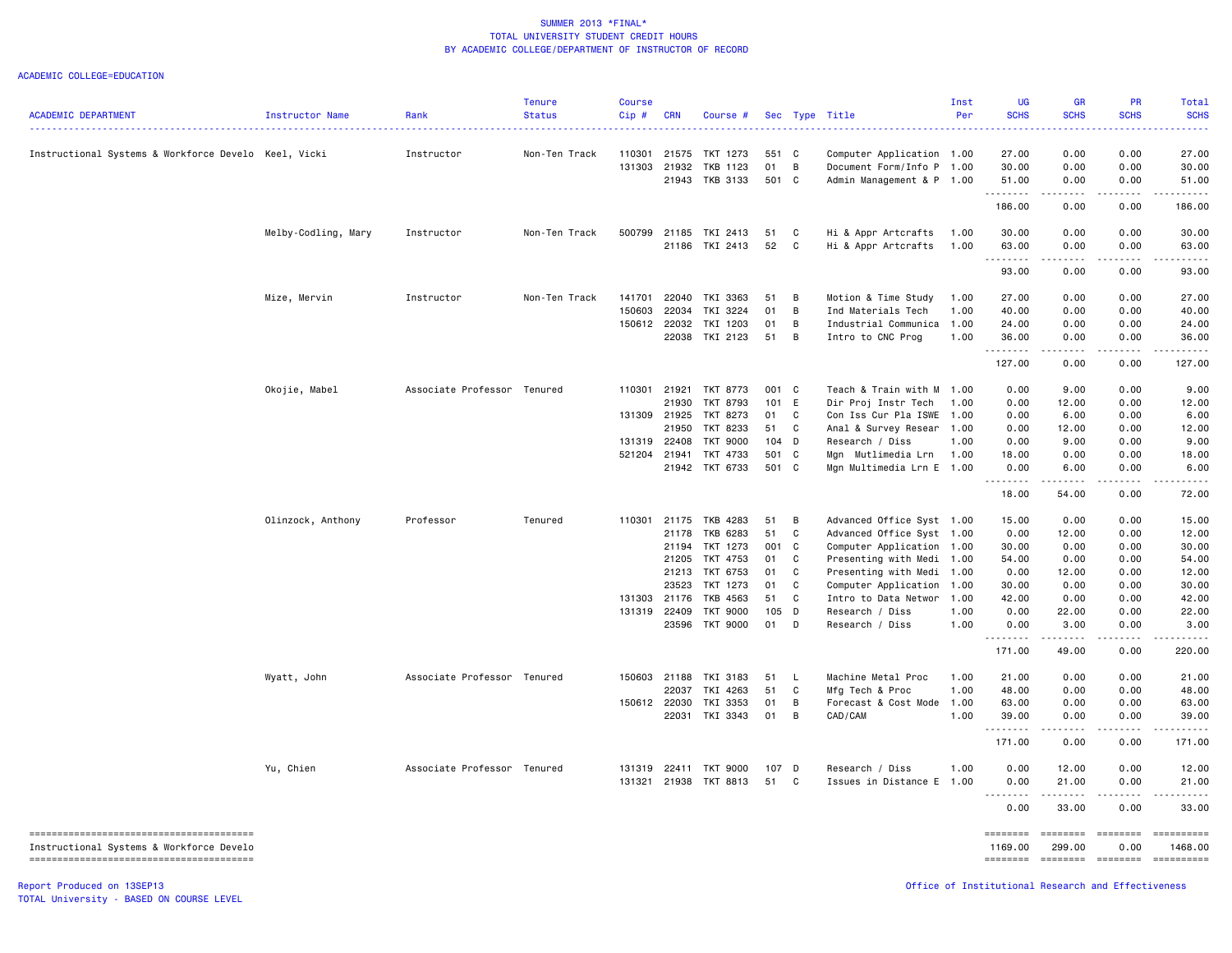|                            |                                                      |                               | <b>Tenure</b> | Course       |              |                      |         |              |                           | Inst | <b>UG</b>     | <b>GR</b>                                                                                                                         | PR               | Total                  |
|----------------------------|------------------------------------------------------|-------------------------------|---------------|--------------|--------------|----------------------|---------|--------------|---------------------------|------|---------------|-----------------------------------------------------------------------------------------------------------------------------------|------------------|------------------------|
| <b>ACADEMIC DEPARTMENT</b> | Instructor Name                                      | Rank                          | <b>Status</b> | Cip#         | <b>CRN</b>   | Course #             |         |              | Sec Type Title            | Per  | <b>SCHS</b>   | <b>SCHS</b>                                                                                                                       | <b>SCHS</b>      | <b>SCHS</b>            |
| Kinesiology                | Abadie, Ben                                          | Professor                     | Tenured       | 260908       | 20526        | EP 4113              | 01      | B            | Fitness Prog & Testi 1.00 |      | 63.00         | 0.00                                                                                                                              | 0.00             | 63.00                  |
|                            |                                                      |                               |               |              | 20527        | EP 4113              | 51      | B            | Fitness Prog & Testi 1.00 |      | 63.00         | 0.00                                                                                                                              | 0.00             | 63.00                  |
|                            |                                                      |                               |               |              | 310505 20522 | EP 3613              | 001 C   |              | Exercise Electrocard      | 1.00 | 36.00         | 0.00                                                                                                                              | 0.00             | 36.00                  |
|                            |                                                      |                               |               |              | 20523        | EP 3613              | 01      | C            | Exercise Electrocard      | 1.00 | 66.00         | 0.00                                                                                                                              | 0.00             | 66.00                  |
|                            |                                                      |                               |               |              | 21956        | EP 2013              | 51      | C            | Intro to Exerc Scien 1.00 |      | 30.00         | 0.00                                                                                                                              | 0.00             | 30.00                  |
|                            |                                                      |                               |               |              |              |                      |         |              |                           |      | 258.00        | 0.00                                                                                                                              | 0.00             | 258.00                 |
|                            | Agiovlasitis, Stamatis Assistant Professor Ten Track |                               |               | 260908       | 20529        | EP 4133              | 01      | C            | Ex Prog Clinical Pop 1.00 |      | 45.00         | 0.00                                                                                                                              | 0.00             | 45.00                  |
|                            |                                                      |                               |               |              | 21960        | EP 4123              | 51      | C            | Aging and Physical A 1.00 |      | 39.00         | 0.00                                                                                                                              | 0.00             | 39.00                  |
|                            |                                                      |                               |               |              | 21962        | EP 4183              | 01      | B            | Exercise & Weight Co      | 1.00 | 39.00         | 0.00                                                                                                                              | 0.00             | 39.00                  |
|                            |                                                      |                               |               |              | 21970        | EP 4133              | 001 C   |              | Ex Prog Clinical Pop 1.00 |      | 15.00         | 0.00                                                                                                                              | 0.00             | 15.00                  |
|                            |                                                      |                               |               |              |              |                      |         |              |                           |      | .<br>138.00   | 0.00                                                                                                                              | 0.00             | 138.00                 |
|                            | Carlisle, Danny                                      | Lecturer                      | Non-Ten Track |              | 131314 21018 | PE 4413              | 01      | B            | Basic Driver Ed I         | 1.00 | 60.00         | 0.00                                                                                                                              | 0.00             | 60.00                  |
|                            |                                                      |                               |               |              | 21019        | PE 4423              | 51      | C            | Driver Ed Meth II         | 1.00 | 54.00         | 0.00                                                                                                                              | 0.00             | 54.00                  |
|                            |                                                      |                               |               | 310505       | 23696        | KI 4000              | 52      | $\mathbf I$  | Directed Indiv Study      | 1.00 | 3.00          | 0.00                                                                                                                              | 0.00             | 3.00                   |
|                            |                                                      |                               |               |              | 23734        | KI 4000              | 53      | I            | Directed Indiv Study      | 1.00 | 3.00          | 0.00                                                                                                                              | 0.00             | 3.00                   |
|                            |                                                      |                               |               | 512201       | 21013        | PE 3433              | 01      | C            | Genl Safety Methods       | 1.00 | 42.00         | 0.00                                                                                                                              | 0.00             | 42.00                  |
|                            |                                                      |                               |               |              | 21014        | PE 3433              | 51      | $\mathtt{C}$ | Genl Safety Methods       | 1.00 | 57.00         | 0.00<br>.                                                                                                                         | 0.00<br>.        | 57.00<br>.             |
|                            |                                                      |                               |               |              |              |                      |         |              |                           |      | .<br>219.00   | 0.00                                                                                                                              | 0.00             | 219.00                 |
|                            | Funderburk, Deborah                                  | Instructor                    | Non-Ten Track | 500301       |              | 20998 PE 1323        | 51      | в            | Hist & Apprec of Dan 1.00 |      | 63.00<br>---- | 0.00                                                                                                                              | 0.00             | 63.00<br>$\frac{1}{2}$ |
|                            |                                                      |                               |               |              |              |                      |         |              |                           |      | 63.00         | 0.00                                                                                                                              | 0.00             | 63.00                  |
|                            | Gilliland, Katherine                                 | Associate Professor Ten Track |               | 310501       | 21002        | PE 3133              | 001 B   |              | Adapted Physical Ed       | 1.00 | 39.00         | 0.00                                                                                                                              | 0.00             | 39.00                  |
|                            |                                                      |                               |               | 310504       | 23357        | PE 2043              | 51      | C            | Intro to Sports Stud      | 1.00 | 15.00         | 0.00                                                                                                                              | 0.00             | 15.00                  |
|                            |                                                      |                               |               | 310505 21967 |              | PE 4173              | 01      | $\mathtt{C}$ | Test & Measure            | 1.00 | 24.00         | 0.00                                                                                                                              | 0.00             | 24.00                  |
|                            |                                                      |                               |               |              | 22821        | KI 4000              | 51      | I            | Directed Indiv Study      | 1.00 | 3.00          | 0.00                                                                                                                              | 0.00             | 3.00                   |
|                            |                                                      |                               |               |              | 23356        | KI 2603              | 51      | C            | Medical Terminology       | 1.00 | 21.00         | 0.00                                                                                                                              | 0.00             | 21.00                  |
|                            |                                                      |                               |               |              | 23670        | KI 4000              | 01      | $\mathbf I$  | Directed Indiv Study      | 1.00 | 3.00          | 0.00                                                                                                                              | 0.00             | 3.00                   |
|                            |                                                      |                               |               |              | 23672        | KI 4000              | 03      | $\mathbf{I}$ | Directed Indiv Study 1.00 |      | 3.00          | 0.00                                                                                                                              | 0.00             | 3.00                   |
|                            |                                                      |                               |               |              |              | 23673 KI 4000        | 04      | $\mathbf{I}$ | Directed Indiv Study 1.00 |      | 3.00          | 0.00                                                                                                                              | 0.00             | 3.00                   |
|                            |                                                      |                               |               |              |              |                      |         |              |                           |      | 111.00        | 0.00                                                                                                                              | 0.00             | 111.00                 |
|                            | Grant, Erin                                          | Instructor                    | Non-Ten Track | 310505       | 20779        | KI 2023              | 01      | C            | Found of Health Educ 1.00 |      | 27.00         | 0.00                                                                                                                              | 0.00             | 27.00                  |
|                            |                                                      |                               |               |              | 20780        | KI 2023              | 51      | $\mathtt{C}$ | Found of Health Educ      | 1.00 | 24.00         | 0.00                                                                                                                              | 0.00             | 24.00                  |
|                            |                                                      |                               |               |              | 20781        | KI 2213              | 001 C   |              | Emergency Health Car      | 1.00 | 30.00         | 0.00                                                                                                                              | 0.00             | 30.00                  |
|                            |                                                      |                               |               |              | 20782        | KI 2213              | 01      | C            | Emergency Health Car 1.00 |      | 33.00         | 0.00                                                                                                                              | 0.00             | 33.00                  |
|                            |                                                      |                               |               |              |              | 20784 KI 2213        | 51      | C            | Emergency Health Car 1.00 |      | 57.00         | 0.00                                                                                                                              | 0.00             | 57.00                  |
|                            |                                                      |                               |               |              |              |                      |         |              |                           |      | .<br>171.00   | $\frac{1}{2} \left( \frac{1}{2} \right) \left( \frac{1}{2} \right) \left( \frac{1}{2} \right) \left( \frac{1}{2} \right)$<br>0.00 | المتماما<br>0.00 | .<br>171.00            |
|                            | Gremillion, Justin                                   | Non-Faculty                   | Non-Faculty   |              |              | 310505 21964 KI 3273 | 01 B    |              | Athletic Training         | 0.50 | 13.50         | 0.00                                                                                                                              | 0.00             | 13.50                  |
|                            |                                                      |                               |               |              |              |                      |         |              |                           |      | .<br>13.50    | ----<br>0.00                                                                                                                      | .<br>0.00        | .<br>13.50             |
|                            | Holmes, Megan                                        | Assistant Professor Ten Track |               | 260908       | 20513        | EP 3233              | 01 C    |              | Anatomical Kinesiolo 1.00 |      | 42.00         | 0.00                                                                                                                              | 0.00             | 42.00                  |
|                            |                                                      |                               |               |              | 20535        | EP 4603              | 001     | $\mathbf{C}$ | Physical Activity Ep      | 1.00 | 24.00         | 0.00                                                                                                                              | 0.00             | 24.00                  |
|                            |                                                      |                               |               | 310505       |              | 22816 KI 7000        | $101$ I |              | Directed Indiv Study 1.00 |      | 0.00          | 3.00                                                                                                                              | 0.00             | 3.00                   |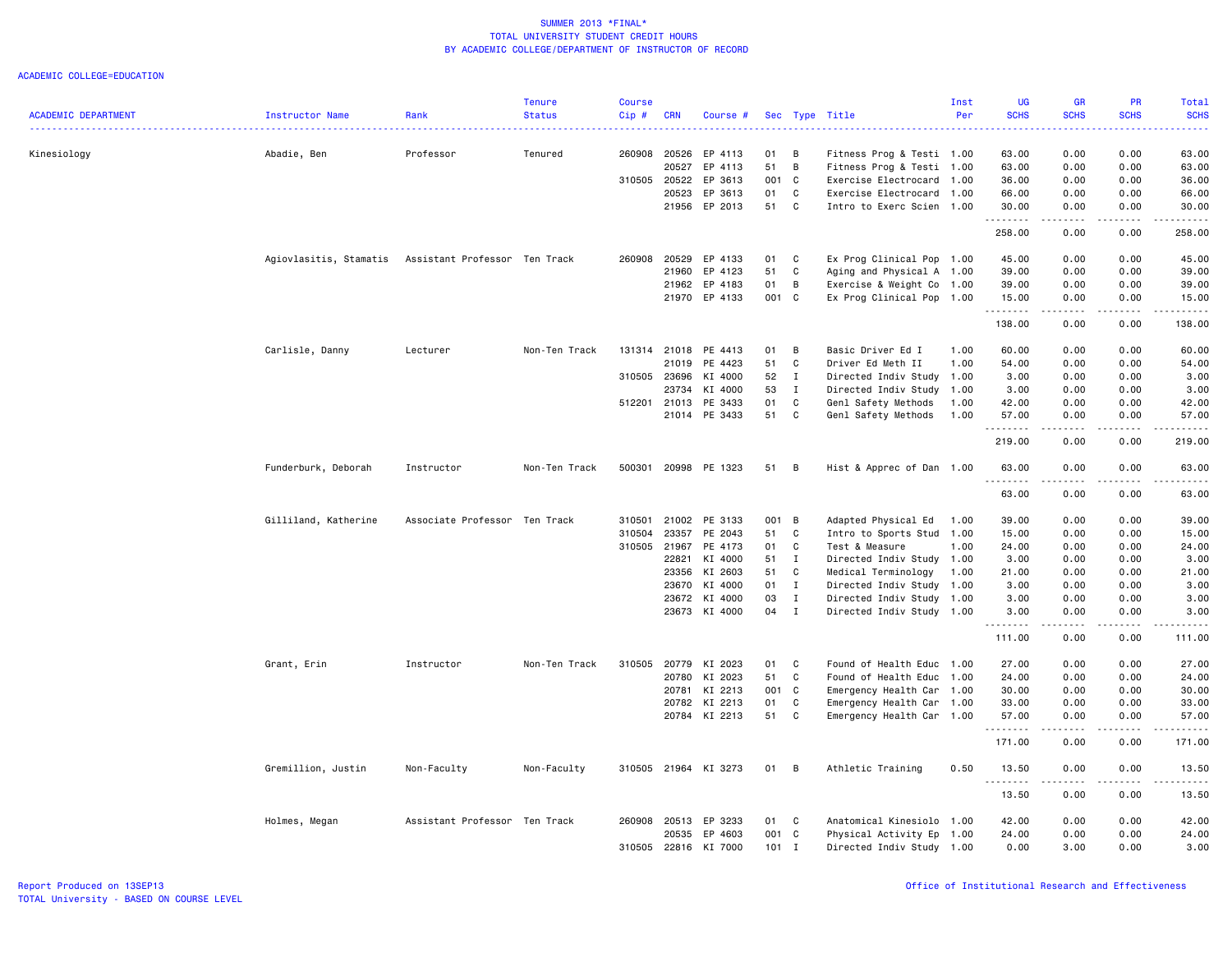|                            |                      |                               | <b>Tenure</b>  | <b>Course</b> |            |                          |                  |                |                                                        | Inst | UG                                                                                                                                                           | <b>GR</b>     | <b>PR</b>       | Total                                                                                                                                                        |
|----------------------------|----------------------|-------------------------------|----------------|---------------|------------|--------------------------|------------------|----------------|--------------------------------------------------------|------|--------------------------------------------------------------------------------------------------------------------------------------------------------------|---------------|-----------------|--------------------------------------------------------------------------------------------------------------------------------------------------------------|
| <b>ACADEMIC DEPARTMENT</b> | Instructor Name      | Rank                          | <b>Status</b>  | Cip#          | <b>CRN</b> | Course #                 |                  |                | Sec Type Title                                         | Per  | <b>SCHS</b>                                                                                                                                                  | <b>SCHS</b>   | <b>SCHS</b>     | <b>SCHS</b>                                                                                                                                                  |
|                            |                      |                               |                |               |            |                          |                  |                |                                                        |      |                                                                                                                                                              |               |                 |                                                                                                                                                              |
|                            |                      |                               |                |               |            |                          |                  |                |                                                        |      | --------<br>66.00                                                                                                                                            | 3.00          | 0.00            | 69.00                                                                                                                                                        |
|                            |                      |                               |                |               |            |                          |                  |                |                                                        |      |                                                                                                                                                              |               |                 |                                                                                                                                                              |
| Kinesiology                | Joe, Lee             | Instructor                    | Non-Ten Track  | 260908        |            | 20518 EP 3304            | 51 C             |                | Exercise Physiology                                    | 1.00 | 36.00                                                                                                                                                        | 0.00          | 0.00            | 36.00                                                                                                                                                        |
|                            |                      |                               |                |               | 20533      | EP 4210<br>EP 4810       | 101 E<br>101 H   |                | Hlth Fitness Stdies                                    | 1.00 | 54.00<br>222.00                                                                                                                                              | 0.00          | 0.00            | 54.00                                                                                                                                                        |
|                            |                      |                               |                |               | 20537      | 20538 EP 4810            | 102 H            |                | Clin Exercise Phys I 1.00<br>Clin Exercise Phys I 1.00 |      | 210.00                                                                                                                                                       | 0.00<br>0.00  | 0.00<br>0.00    | 222.00<br>210.00                                                                                                                                             |
|                            |                      |                               |                |               |            |                          |                  |                |                                                        |      | .                                                                                                                                                            | $\frac{1}{2}$ | .               | $- - - - - - -$                                                                                                                                              |
|                            |                      |                               |                |               |            |                          |                  |                |                                                        |      | 522.00                                                                                                                                                       | 0.00          | 0.00            | 522.00                                                                                                                                                       |
|                            | Johnson, Christopher | Non-Faculty                   | Non-Faculty    | 310505        | 20788      | KI 3273                  | 51               | C              | Athletic Training                                      | 1.00 | 33.00                                                                                                                                                        | 0.00          | 0.00            | 33.00                                                                                                                                                        |
|                            |                      |                               |                |               |            | 21964 KI 3273            | 01               | $\, {\bf B}$   | Athletic Training                                      | 0.50 | 13.50<br><b></b>                                                                                                                                             | 0.00<br>.     | 0.00<br>.       | 13.50<br>.                                                                                                                                                   |
|                            |                      |                               |                |               |            |                          |                  |                |                                                        |      | 46.50                                                                                                                                                        | 0.00          | 0.00            | 46.50                                                                                                                                                        |
|                            | Kavazis, Andreas     | Assistant Professor Ten Track |                | 260908        | 20515      | EP 3304                  | 01               | C              | Exercise Physiology                                    | 1.00 | 100.00                                                                                                                                                       | 0.00          | 0.00            | 100.00                                                                                                                                                       |
|                            |                      |                               |                |               | 20525      | EP 4113                  | 001 B            |                | Fitness Prog & Testi 1.00                              |      | 93.00                                                                                                                                                        | 0.00          | 0.00            | 93.00                                                                                                                                                        |
|                            |                      |                               |                |               |            | 310505 20795 KI 8313     | 01               | $\mathbf{C}$   | Interpret Data Kines 1.00                              |      | 0.00<br>.                                                                                                                                                    | 42.00<br>.    | 0.00<br>.       | 42.00<br>.                                                                                                                                                   |
|                            |                      |                               |                |               |            |                          |                  |                |                                                        |      | 193.00                                                                                                                                                       | 42.00         | 0.00            | 235.00                                                                                                                                                       |
|                            | Kebach, Kari         | Non-Faculty                   | Non-Faculty    |               |            | 310505 20793 KI 3633     | 51               | $\overline{B}$ | Rehab Technique in S 1.00                              |      | 21.00                                                                                                                                                        | 0.00          | 0.00            | 21.00                                                                                                                                                        |
|                            |                      |                               |                |               |            |                          |                  |                |                                                        |      | 21.00                                                                                                                                                        | .<br>0.00     | .<br>0.00       | .<br>21.00                                                                                                                                                   |
|                            | Knight, Adam         | Assistant Professor Ten Track |                | 131314 21017  |            | PE 4283                  | 51               | C              | Sport Biomechanics                                     | 1.00 | 33.00                                                                                                                                                        | 0.00          | 0.00            | 33.00                                                                                                                                                        |
|                            |                      |                               |                |               | 21963      | EP 4503                  | 01               | C              | Mechanical Analysis                                    | 1.00 | 48.00                                                                                                                                                        | 0.00          | 0.00            | 48.00                                                                                                                                                        |
|                            |                      |                               |                | 260908        | 21971      | EP 4703                  | 001 C            |                | Neural Contl Human M                                   | 1.00 | 102.00                                                                                                                                                       | 0.00          | 0.00            | 102.00                                                                                                                                                       |
|                            |                      |                               |                |               |            | 310505 21020 PE 4853     | 51               | C              | Motor Lrng and Skill 1.00                              |      | 57.00                                                                                                                                                        | 0.00          | 0.00            | 57.00                                                                                                                                                        |
|                            |                      |                               |                |               |            |                          |                  |                |                                                        |      | .<br>240.00                                                                                                                                                  | .<br>0.00     | 0.00            | .<br>240.00                                                                                                                                                  |
|                            | Kvasnicka, Mallory   | Grad Teach Assist             | Not Applicable | 260908        |            | 20517 EP 3304            | 03               | K              | Exercise Physiology                                    | 0.40 | 0.00                                                                                                                                                         | 0.00          | 0.00            | 0.00                                                                                                                                                         |
|                            |                      |                               |                |               |            |                          |                  |                |                                                        |      | <u>.</u><br>0.00                                                                                                                                             | .<br>0.00     | 0.00            | <u>.</u><br>0.00                                                                                                                                             |
|                            |                      |                               |                |               |            |                          |                  |                |                                                        |      |                                                                                                                                                              |               |                 |                                                                                                                                                              |
|                            | Lamberth, John       | Associate Professor Tenured   |                | 310505 23358  |            | KI 4000<br>23526 KI 4000 | $104$ I<br>105 I |                | Directed Indiv Study 1.00<br>Directed Indiv Study 1.00 |      | 3.00<br>3.00                                                                                                                                                 | 0.00<br>0.00  | 0.00<br>0.00    | 3.00<br>3.00                                                                                                                                                 |
|                            |                      |                               |                |               |            |                          |                  |                |                                                        |      | .<br>$\sim$ $\sim$                                                                                                                                           | .             | .               | $\frac{1}{2}$                                                                                                                                                |
|                            |                      |                               |                |               |            |                          |                  |                |                                                        |      | 6.00                                                                                                                                                         | 0.00          | 0.00            | 6.00                                                                                                                                                         |
|                            | Love, Adam           | Assistant Professor Ten Track |                | 131314 21958  |            | SS 4403                  | 51               | $\mathbf{C}$   | Gender & Sport                                         | 1.00 | 39.00                                                                                                                                                        | 0.00          | 0.00            | 39.00                                                                                                                                                        |
|                            |                      |                               |                |               | 22609      | SS 6403                  | 51               | C              | Gender & Sport                                         | 1.00 | 0.00                                                                                                                                                         | 9.00          | 0.00            | 9.00                                                                                                                                                         |
|                            |                      |                               |                | 310504        | 21959      | SS 8883                  | 51               | C              | Ethical Issues in Sp                                   | 1.00 | 0.00                                                                                                                                                         | 12.00         | 0.00            | 12.00                                                                                                                                                        |
|                            |                      |                               |                | 310505        |            | 22806 KI 8000            | 102 D            |                | Research/Thesis                                        | 1.00 | 0.00<br>$\frac{1}{2} \left( \frac{1}{2} \right) \left( \frac{1}{2} \right) \left( \frac{1}{2} \right) \left( \frac{1}{2} \right) \left( \frac{1}{2} \right)$ | 1.00<br>.     | 0.00<br>د د د د | 1.00<br>.                                                                                                                                                    |
|                            |                      |                               |                |               |            |                          |                  |                |                                                        |      | 39.00                                                                                                                                                        | 22.00         | 0.00            | 61.00                                                                                                                                                        |
|                            | McAllister, Matthew  | Grad Teach Assist             | Not Applicable | 260908        | 20516      | EP 3304                  | 02               | К              | Exercise Physiology                                    | 0.40 | 0.00                                                                                                                                                         | 0.00          | 0.00            | 0.00                                                                                                                                                         |
|                            |                      |                               |                |               | 20520      | EP 3304                  | 53               | К              | Exercise Physiology                                    | 0.40 | 0.00                                                                                                                                                         | 0.00          | 0.00            | 0.00                                                                                                                                                         |
|                            |                      |                               |                |               |            |                          |                  |                |                                                        |      | د د د د<br>$\sim$ $\sim$<br>0.00                                                                                                                             | .<br>0.00     | .<br>0.00       | $\frac{1}{2} \left( \frac{1}{2} \right) \left( \frac{1}{2} \right) \left( \frac{1}{2} \right) \left( \frac{1}{2} \right) \left( \frac{1}{2} \right)$<br>0.00 |
|                            | Morse, Alan          | Assistant Professor Ten Track |                | 131314        | 21973      | SS 8203                  | 001 C            |                | Funding of Sport                                       | 1.00 | 0.00                                                                                                                                                         | 12.00         | 0.00            | 12.00                                                                                                                                                        |
|                            |                      |                               |                | 310504 21148  |            | SS 4396                  | 101              | E              | Sports Studies Inter                                   | 1.00 | 150.00                                                                                                                                                       | 0.00          | 0.00            | 150.00                                                                                                                                                       |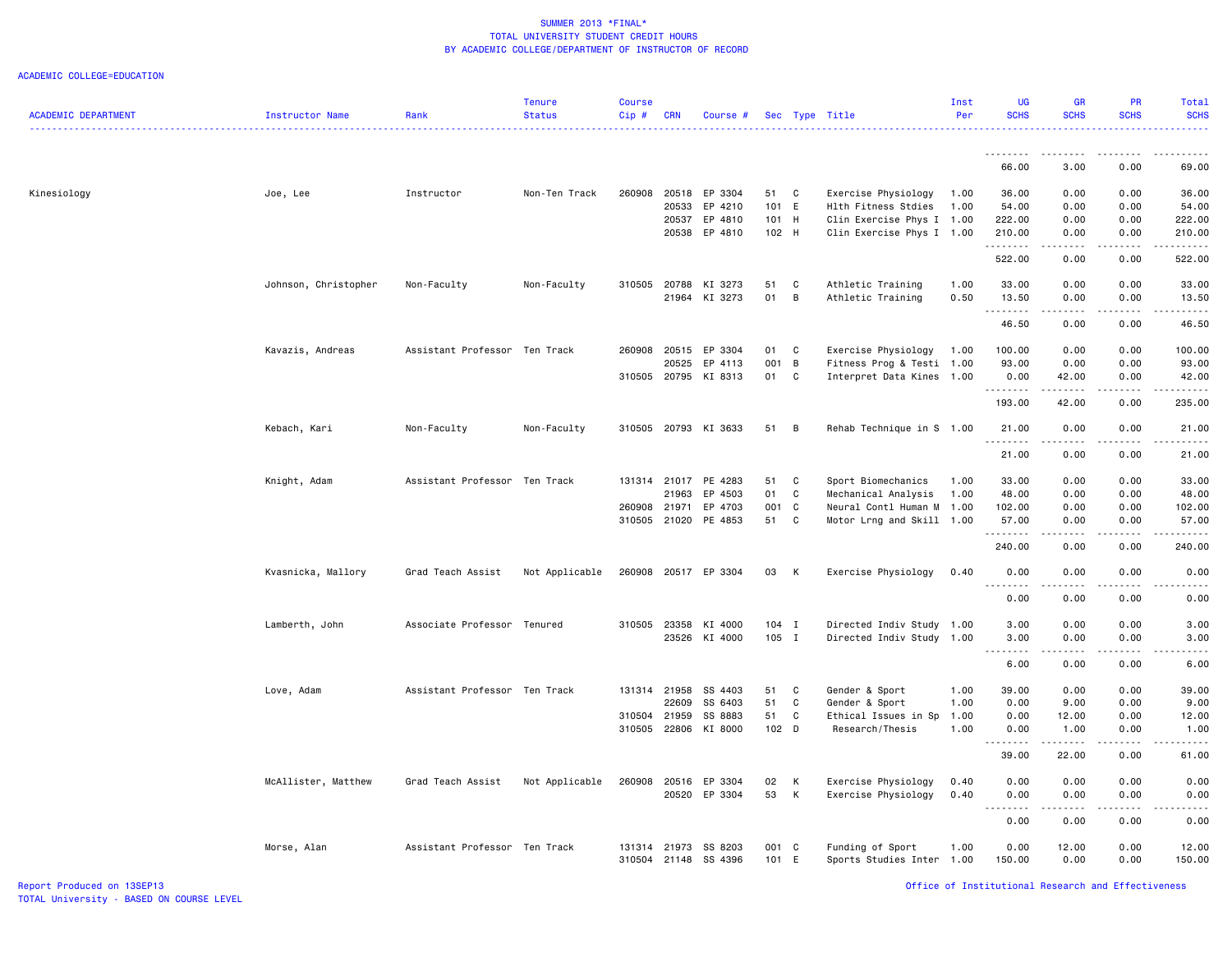|                            |                 |                               | <b>Tenure</b>  | <b>Course</b> |                |                          |          |              |                                         | Inst         | <b>UG</b>                        | <b>GR</b>                                                                                                                                                    | <b>PR</b>                           | Total                  |
|----------------------------|-----------------|-------------------------------|----------------|---------------|----------------|--------------------------|----------|--------------|-----------------------------------------|--------------|----------------------------------|--------------------------------------------------------------------------------------------------------------------------------------------------------------|-------------------------------------|------------------------|
| <b>ACADEMIC DEPARTMENT</b> | Instructor Name | Rank                          | <b>Status</b>  | Cip#          | <b>CRN</b>     | Course #                 |          |              | Sec Type Title                          | Per          | <b>SCHS</b><br>بالمحام           | <b>SCHS</b>                                                                                                                                                  | <b>SCHS</b>                         | <b>SCHS</b><br>وعاعاها |
| Kinesiology                | Morse, Alan     | Assistant Professor Ten Track |                |               | 310504 21153   | SS 8833                  | 01       | C            | Event & Facility Mgm                    | 1.00         | 0.00                             | 15.00                                                                                                                                                        | 0.00                                | 15.00                  |
|                            |                 |                               |                | 310505        |                | 20797 KI 8710            | 101 E    |              | Internship                              | 1.00         | 0.00                             | 36.00                                                                                                                                                        | 0.00                                | 36.00                  |
|                            |                 |                               |                |               |                |                          |          |              |                                         |              | <u>.</u><br>150.00               | .<br>63.00                                                                                                                                                   | .<br>0.00                           | .<br>213.00            |
|                            | Ruihley, Brody  | Lecturer                      | Non-Ten Track  |               |                | 310504 21566 SS 3303     | 551 C    |              | Communicat Mgmt in                      | 1.00         | 75.00                            | 0.00                                                                                                                                                         | 0.00                                | 75.00                  |
|                            |                 |                               |                |               |                |                          |          |              |                                         |              | .<br>75.00                       | $\frac{1}{2} \left( \frac{1}{2} \right) \left( \frac{1}{2} \right) \left( \frac{1}{2} \right) \left( \frac{1}{2} \right) \left( \frac{1}{2} \right)$<br>0.00 | .<br>0.00                           | .<br>75.00             |
|                            | Rye, David      | Instructor                    | Non-Ten Track  | 310504        | 21969          | SS 3203                  | 01       | C            | Sport Law                               | 1.00         | 63.00                            | 0.00                                                                                                                                                         | 0.00                                | 63,00                  |
|                            |                 |                               |                |               |                | 21972 SS 3403            | 001 C    |              | Facil & Event Mgmt S 1.00               |              | 42.00<br>.                       | 0.00                                                                                                                                                         | 0.00<br>.                           | 42.00<br>.             |
|                            |                 |                               |                |               |                |                          |          |              |                                         |              | 105.00                           | 0.00                                                                                                                                                         | 0.00                                | 105.00                 |
|                            | Shahi, Ankit    | Grad Teach Assist             | Not Applicable | 131314        |                | 21007 PE 3313            | 02       | K            | Sport Physiology                        | 0.40         | 0.00                             | 0.00                                                                                                                                                         | 0.00                                | 0.00                   |
|                            |                 |                               |                |               |                | 21010 PE 3313            | 52       | K            | Sport Physiology                        | 0.40         | 0.00<br>د د د د<br>$\sim$ $\sim$ | 0.00<br>$\frac{1}{2} \left( \frac{1}{2} \right) \left( \frac{1}{2} \right) \left( \frac{1}{2} \right) \left( \frac{1}{2} \right)$                            | 0.00<br>د د د د                     | 0.00<br>.              |
|                            |                 |                               |                |               |                |                          |          |              |                                         |              | 0.00                             | 0.00                                                                                                                                                         | 0.00                                | 0.00                   |
|                            | Vickers, J.     | Assistant Professor Ten Track |                | 131307        | 21016          | PE 4163                  | 001 C    |              | Prin Meth of Sec Hth                    | 1.00         | 18.00                            | 0.00                                                                                                                                                         | 0.00                                | 18.00                  |
|                            |                 |                               |                |               | 23531          | PE 6163                  | 001 C    |              | Prin Meth of Sec Hth                    | 1.00         | 0.00                             | 6.00                                                                                                                                                         | 0.00                                | 6.00                   |
|                            |                 |                               |                |               | 131314 21004   | PE 3163                  | 51       | C            | Sport Psychology                        | 1.00         | 60.00                            | 0.00                                                                                                                                                         | 0.00                                | 60.00                  |
|                            |                 |                               |                |               | 21026          | PE 8103                  | 01       | C            | Developing Coaching                     | 1.00         | 0.00                             | 18.00                                                                                                                                                        | 0.00                                | 18.00                  |
|                            |                 |                               |                |               | 21027          | PE 8203                  | 51       | C            | Psych Aspects of Spo 1.00               |              | 0.00                             | 27.00                                                                                                                                                        | 0.00                                | 27.00                  |
|                            |                 |                               |                |               |                | 310505 21966 PE 3223     | 01       | B            | Motor Dev & Movement 1.00               |              | 21.00<br>. <b>.</b>              | 0.00<br>------                                                                                                                                               | 0.00<br>.                           | 21.00<br>------        |
|                            |                 |                               |                |               |                |                          |          |              |                                         |              | 99.00                            | 51.00                                                                                                                                                        | 0.00                                | 150.00                 |
|                            | Wax, Benjamin   | Assistant Professor Ten Track |                |               | 131314 21006   | PE 3313                  | 01       | C            | Sport Physiology                        | 1.00         | 33.00                            | 0.00                                                                                                                                                         | 0.00                                | 33.00                  |
|                            |                 |                               |                |               | 21009          | PE 3313                  | 51       | B            | Sport Physiology                        | 1.00         | 27.00                            | 0.00                                                                                                                                                         | 0.00                                | 27.00                  |
|                            |                 |                               |                | 260908        | 20543          | EP 8253                  | 51       | C            | Doping/Suppl Use in                     | 1.00         | 0.00                             | 18.00                                                                                                                                                        | 0.00                                | 18.00                  |
|                            |                 |                               |                |               | 21961          | EP 3663                  | 01       | B            | Personal Fitness Tra                    | 1.00         | 72.00                            | 0.00                                                                                                                                                         | 0.00                                | 72.00                  |
|                            |                 |                               |                | 310505 21005  |                | PE 3223                  | 001 B    |              | Motor Dev & Movement                    | 1.00         | 21.00                            | 0.00                                                                                                                                                         | 0.00                                | 21.00                  |
|                            |                 |                               |                |               | 23580          | KI 7000                  | 01       | $\mathbf{I}$ | Directed Indiv Study                    | 1.00         | 0.00                             | 3.00                                                                                                                                                         | 0.00                                | 3.00                   |
|                            |                 |                               |                |               |                | 23581 KI 7000            | 51       | $\mathbf{I}$ | Directed Indiv Study 1.00               |              | 0.00<br>.                        | 3.00                                                                                                                                                         | 0.00<br>$\sim$ $\sim$ $\sim$ $\sim$ | 3.00<br>.              |
|                            |                 |                               |                |               |                |                          |          |              |                                         |              | 153.00                           | 24.00                                                                                                                                                        | 0.00                                | 177.00                 |
|                            | Webb, Heather   | Assistant Professor Ten Track |                |               | 131314 21007   | PE 3313                  | 02       | К            | Sport Physiology                        | 0.60         | 0.00                             | 0.00                                                                                                                                                         | 0.00                                | 0.00                   |
|                            |                 |                               |                | 260908        | 21010<br>20516 | PE 3313<br>EP 3304       | 52<br>02 | К<br>К       | Sport Physiology<br>Exercise Physiology | 0.60<br>0.60 | 0.00<br>0.00                     | 0.00<br>0.00                                                                                                                                                 | 0.00<br>0.00                        | 0.00<br>0.00           |
|                            |                 |                               |                |               | 20517          | EP 3304                  | 03       | К            | Exercise Physiology                     | 0.60         | 0.00                             | 0.00                                                                                                                                                         | 0.00                                | 0.00                   |
|                            |                 |                               |                |               | 20520          | EP 3304                  | 53       | К            | Exercise Physiology                     | 0.60         | 0.00                             | 0.00                                                                                                                                                         | 0.00                                | 0.00                   |
|                            |                 |                               |                | 310505 20786  |                | KI 2603                  | 001 C    |              | Medical Terminology                     | 1.00         | 54.00                            | 0.00                                                                                                                                                         | 0.00                                | 54.00                  |
|                            |                 |                               |                |               |                | 23642 KI 7000            | 103 I    |              | Directed Indiv Study                    | 1.00         | 0.00                             | 6.00                                                                                                                                                         | 0.00                                | 6.00                   |
|                            |                 |                               |                |               |                |                          |          |              |                                         |              | .                                | .                                                                                                                                                            | .                                   | .                      |
|                            |                 |                               |                |               |                |                          |          |              |                                         |              | 54.00                            | 6.00                                                                                                                                                         | 0.00                                | 60.00                  |
|                            | Young, Glen     | Instructor                    | Non-Ten Track  | 120204        | 21000          | PE 3033                  | 51       | C            | Basket/Football Offi 1.00               |              | 51.00                            | 0.00                                                                                                                                                         | 0.00                                | 51.00                  |
|                            |                 |                               |                | 310504        | 20999          | PE 2043                  | 01       | C            | Intro to Sports Stud                    | 1.00         | 51.00                            | 0.00                                                                                                                                                         | 0.00                                | 51.00                  |
|                            |                 |                               |                | 310506        | 21012          | PE 3422<br>21015 PE 3452 | 51<br>01 | C<br>C       | Coach Football<br>Coach Soft/Baseball   | 1.00<br>1.00 | 20.00<br>14.00                   | 0.00<br>0.00                                                                                                                                                 | 0.00<br>0.00                        | 20.00<br>14.00         |
|                            |                 |                               |                |               |                |                          |          |              |                                         |              | <u>.</u>                         | .                                                                                                                                                            | <u>.</u>                            |                        |
|                            |                 |                               |                |               |                |                          |          |              |                                         |              | 136.00                           | 0.00                                                                                                                                                         | 0.00                                | 136.00                 |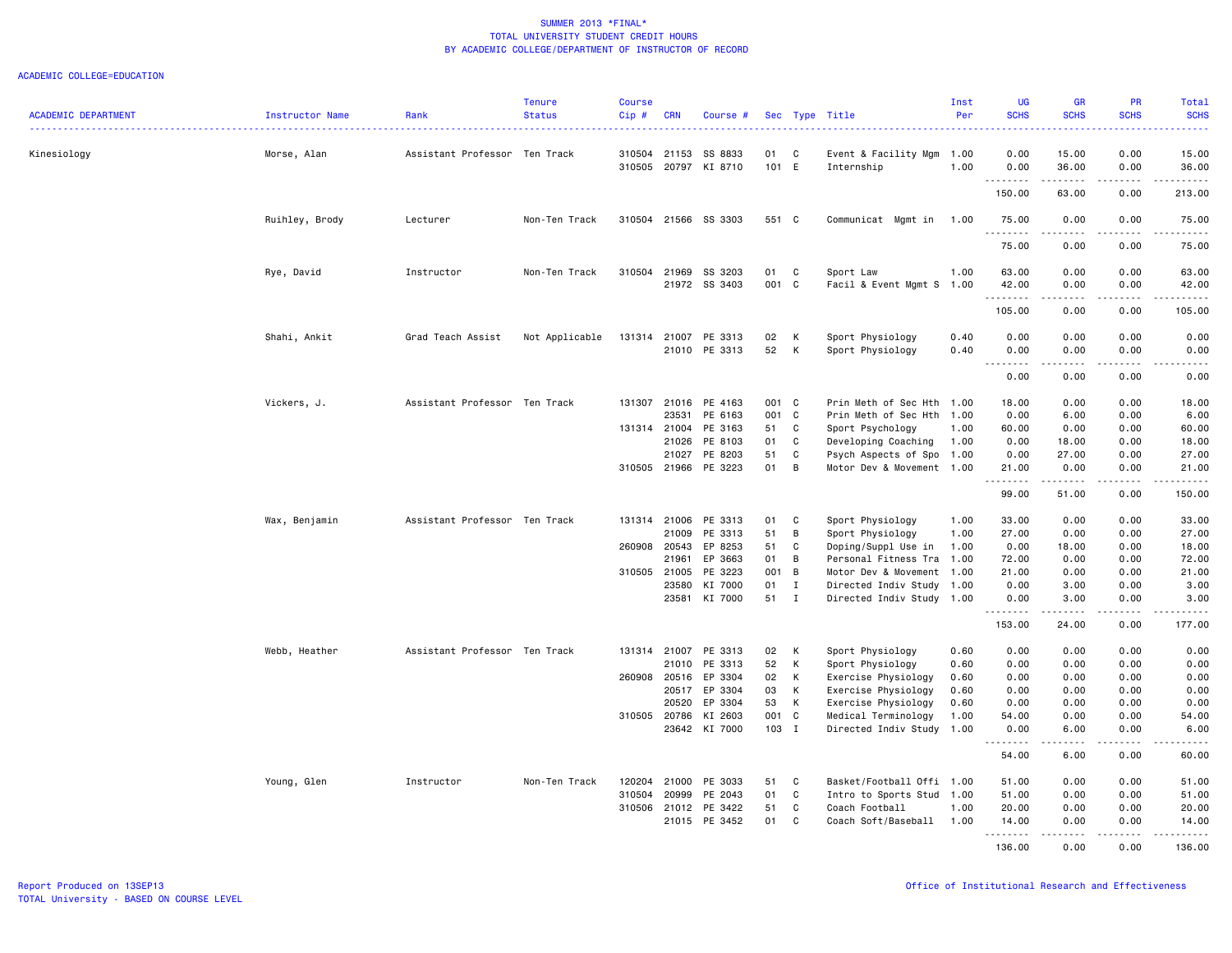| <b>ACADEMIC DEPARTMENT</b> | Instructor Name | Rank        | Tenure<br>Status | Course<br>Cip# | <b>CRN</b> | Course # |      | Sec Type Title    | Inst<br>Per | UG<br><b>SCHS</b>                           | <b>GR</b><br><b>SCHS</b>  | <b>PR</b><br><b>SCHS</b>     | Total<br><b>SCHS</b>  |
|----------------------------|-----------------|-------------|------------------|----------------|------------|----------|------|-------------------|-------------|---------------------------------------------|---------------------------|------------------------------|-----------------------|
| Kinesiology                | Zukin, Kathrine | Non-Faculty | Non-Faculty      | 310505         | 20789      | KI 3273  | 52 K | Athletic Training | 1.00        | 0.00<br>.<br>0.00                           | 0.00<br>---------<br>0.00 | 0.00<br>.<br>0.00            | 0.00<br>.<br>0.00     |
| Kinesiology                |                 |             |                  |                |            |          |      |                   |             | ========<br>2879.00<br>--------<br>-------- | 211.00<br>========        | ========<br>0.00<br>======== | 3090.00<br>========== |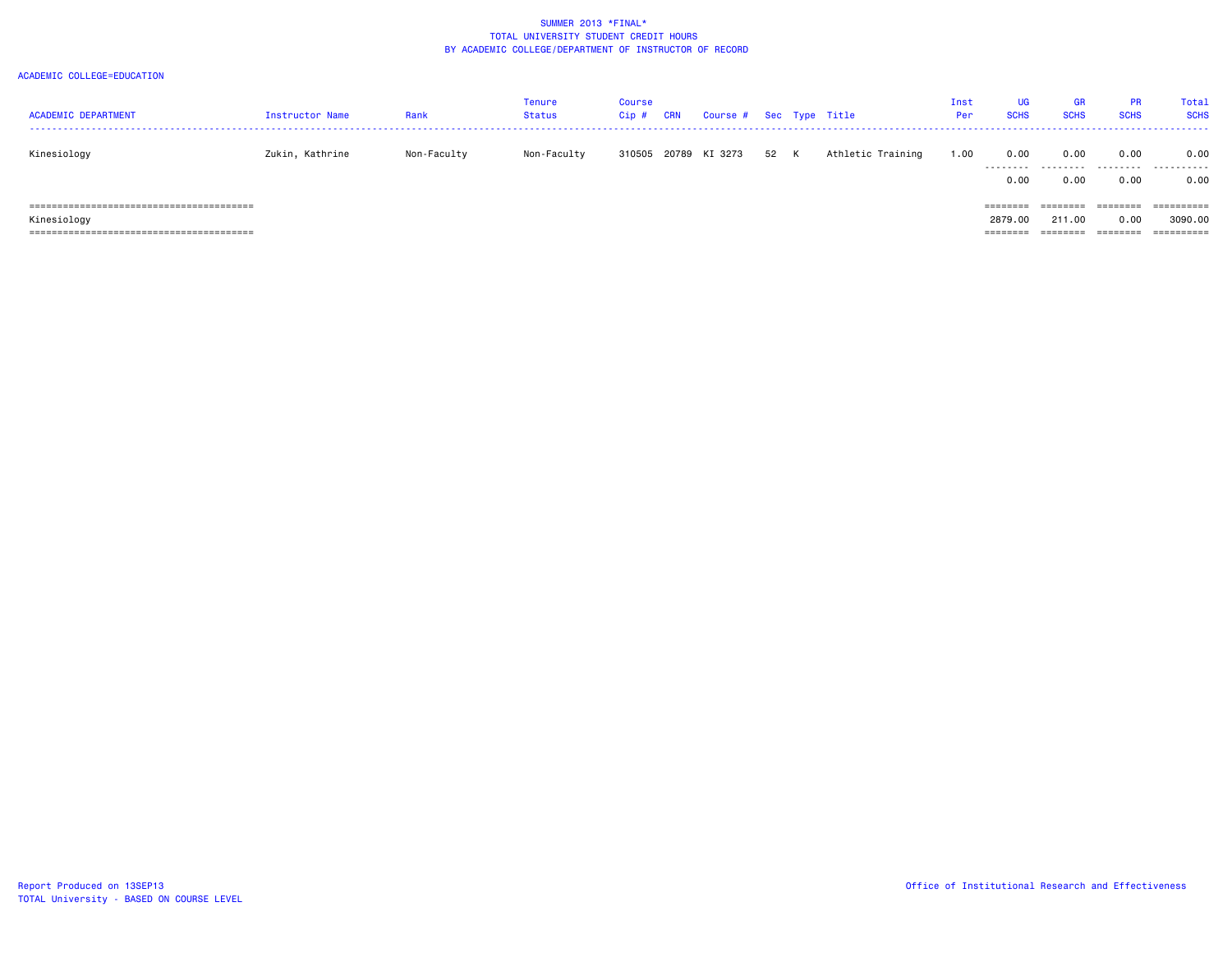|                            |                   |                               | <b>Tenure</b> | <b>Course</b> |              |                       |       |                |                           | Inst | <b>UG</b>                             | <b>GR</b>          | PR          | Total                      |
|----------------------------|-------------------|-------------------------------|---------------|---------------|--------------|-----------------------|-------|----------------|---------------------------|------|---------------------------------------|--------------------|-------------|----------------------------|
| <b>ACADEMIC DEPARTMENT</b> | Instructor Name   | Rank                          | <b>Status</b> | Cip#          | <b>CRN</b>   | Course #              |       |                | Sec Type Title            | Per  | <b>SCHS</b><br>بالمحام                | <b>SCHS</b>        | <b>SCHS</b> | <b>SCHS</b><br>المستما     |
| Leadership and Foundations | Blendinger, Jack  | Professor                     | Tenured       | 130401        | 20438        | EDL 8163              | 01    | C              | Budget & Res Allctn       | 1.00 | 0.00                                  | 21.00              | 0.00        | 21.00                      |
|                            |                   |                               |               |               | 21788        | EDL 8163              | 101 C |                | Budget & Res Allctn       | 1.00 | 0.00                                  | 57.00              | 0.00        | 57.00                      |
|                            |                   |                               |               |               | 22163        | EDL 8413              | 01    | C              | Sch Legal & Ethic Pe      | 1.00 | 0.00                                  | 27.00              | 0.00        | 27.00                      |
|                            |                   |                               |               |               | 22893        | EDA 8273              | 101 C |                | Ed Admin And Supv         | 1.00 | 0.00                                  | 27.00              | 0.00        | 27.00                      |
|                            |                   |                               |               |               | 23740        | EDL 7000              | 51    | $\mathbf{I}$   | Directed Indiv Study 1.00 |      | 0.00                                  | 3.00               | 0.00        | 3.00                       |
|                            |                   |                               |               |               |              | 23741 EDL 7000        | 52    | $\blacksquare$ | Directed Indiv Study 1.00 |      | 0.00                                  | 3.00               | 0.00        | 3.00                       |
|                            |                   |                               |               |               |              |                       |       |                |                           |      | -----<br>$  -$<br>0.00                | .<br>138.00        | .<br>0.00   | .<br>138.00                |
|                            | Boggan, Matthew   | Associate Professor Ten Track |               | 130401        | 21280        | EDL 8163              | 251 C |                | Budget & Res Allctn       | 1.00 | 0.00                                  | 30.00              | 0.00        | 30.00                      |
|                            |                   |                               |               |               | 22606        | EDL 8423              | 251 C |                | School Leadership         | 1.00 | 0.00                                  | 33.00              | 0.00        | 33.00                      |
|                            |                   |                               |               |               | 22607        | EDL 8423              | 281 C |                | School Leadership         | 1.00 | 0.00<br><u>.</u>                      | 12.00<br>.         | 0.00<br>.   | 12.00<br>.                 |
|                            |                   |                               |               |               |              |                       |       |                |                           |      | 0.00                                  | 75.00              | 0.00        | 75.00                      |
|                            | Brantley, William | Lecturer                      | Non-Ten Track | 130401        | 22611        | EDL 8433              | 281 C |                | Data for Sch Impr         | 1.00 | 0.00                                  | 12.00              | 0.00        | 12.00                      |
|                            |                   |                               |               |               |              | 22614 EDF 8443        | 251 C |                | Eval of Sch Prog          | 1.00 | 0.00<br>22222<br>$\sim$ $\sim$ $\sim$ | 18.00<br>.         | 0.00<br>.   | 18.00<br>.                 |
|                            |                   |                               |               |               |              |                       |       |                |                           |      | 0.00                                  | 30.00              | 0.00        | 30.00                      |
|                            | Brocato, Donna    | Associate Professor Tenured   |               | 130101        | 20423        | EDF 4243              | 01    | C              | Plan for Diverse Lea 1.00 |      | 33.00                                 | 0.00               | 0.00        | 33.00                      |
|                            |                   |                               |               |               | 20424        | EDF 4243              | 02    | C              | Plan for Diverse Lea      | 1.00 | 24.00                                 | 0.00               | 0.00        | 24.00                      |
|                            |                   |                               |               | 130401        | 22413        | EDA 9000              | 101   | D              | Research / Diss           | 1.00 | 0.00                                  | 3.00               | 0.00        | 3.00                       |
|                            |                   |                               |               | 450101        | 20421        | EDF 3333              | 51    | C              | Social Foundation Ed 1.00 |      | 30.00                                 | 0.00               | 0.00        | 30.00                      |
|                            |                   |                               |               |               |              |                       |       |                |                           |      | .<br>87.00                            | .<br>3.00          | .<br>0.00   | .<br>90.00                 |
|                            | Coats, Linda      | Associate Professor Tenured   |               | 130101        | 21792        | EDF 8353              | 101 C |                | Prin Of Cur Devel         | 1.00 | 0.00                                  | 45.00              | 0.00        | 45.00                      |
|                            |                   |                               |               |               | 21796        | EDF 8353              | 01    | C.             | Prin Of Cur Devel         | 1.00 | 0.00                                  | 12.00              | 0.00        | 12.00                      |
|                            |                   |                               |               |               | 130401 20411 | EDA 8353              | 101 C |                | Apli Theory Educ Adm      | 1.00 | 0.00                                  | 9.00               | 0.00        | 9.00                       |
|                            |                   |                               |               |               | 22414        | EDA 9000              | 102 D |                | Research / Diss           | 1.00 | 0.00                                  | 3.00               | 0.00        | 3.00                       |
|                            |                   |                               |               | 130407        | 23125        | CCL 9000              | 503 D |                | Diss./Dissertation R      | 1.00 | 0.00                                  | 1.00               | 0.00        | 1.00                       |
|                            |                   |                               |               |               |              | 131202 21403 EDF 3423 | 501 C |                | Exploring Diversity       | 1.00 | 69.00<br>.                            | 0.00<br>.          | 0.00<br>.   | 69.00<br>.                 |
|                            |                   |                               |               |               |              |                       |       |                |                           |      | 69.00                                 | 70.00              | 0.00        | 139.00                     |
|                            | Davis, James      | Associate Professor Tenured   |               | 130401        | 21396        | EDA 8190              | 501 S |                | Wkshp Ed Adm & Super      | 1.00 | 0.00                                  | 9.00               | 0.00        | 9.00                       |
|                            |                   |                               |               | 130407        | 21368        | CCL 8223              | 501 E |                | Intern Work Ed Leade      | 1.00 | 0.00                                  | 12.00              | 0.00        | 12.00                      |
|                            |                   |                               |               |               | 21369        | CCL 8233              | 501 C |                | Comm Col Legal Issue      | 1.00 | 0.00                                  | 15.00              | 0.00        | 15.00                      |
|                            |                   |                               |               |               | 21370        | CCL 8243              | 501 E |                | Intern Comm College       | 1.00 | 0.00                                  | 3.00               | 0.00        | 3.00                       |
|                            |                   |                               |               |               | 23121        | CCL 9000              | 501 D |                | Diss./Dissertation R 1.00 |      | 0.00<br>.                             | 24.00<br>د د د د د | 0.00<br>.   | 24.00<br>المالم المالية ال |
|                            |                   |                               |               |               |              |                       |       |                |                           |      | 0.00                                  | 63.00              | 0.00        | 63.00                      |
|                            | Dedwylder, Daryl  | Lecturer                      | Non-Ten Track | 130407        |              | 21894 CCL 8113        | 201 C |                | Comm Col Hist/Philos 1.00 |      | 0.00<br>.                             | 15.00<br>.         | 0.00<br>.   | 15.00<br>.                 |
|                            |                   |                               |               |               |              |                       |       |                |                           |      | 0.00                                  | 15.00              | 0.00        | 15.00                      |
|                            | Hare, Rufus       | Professor                     | Tenured       | 130401        | 22415        | EDA 9000              | 103 D |                | Research / Diss           | 1.00 | 0.00                                  | 28.00              | 0.00        | 28.00                      |
|                            |                   |                               |               | 130499        | 23618        | EDA 8990              | 101 C |                | Special Topic In EDA 1.00 |      | 0.00                                  | 24.00              | 0.00        | 24.00                      |
|                            |                   |                               |               | 130701        | 20427        | EDF 8323              | 01 C  |                | Comparative Ed            | 1.00 | 0.00                                  | 9.00               | 0.00        | 9.00                       |
|                            |                   |                               |               | 131202        | 23546        | EDE 9420              | 101 E |                | Rsrch Prac Child Ed       | 1.00 | 0.00                                  | 3.00               | 0.00        | 3.00                       |
|                            |                   |                               |               | 131319        | 22464        | <b>TKT 9000</b>       | 108 D |                | Research / Diss           | 1.00 | 0.00                                  | 3.00               | 0.00        | 3.00                       |
|                            |                   |                               |               |               | 23697        | <b>TKT 9000</b>       | 51    | D              | Research / Diss           | 1.00 | 0.00                                  | 1.00               | 0.00        | 1.00                       |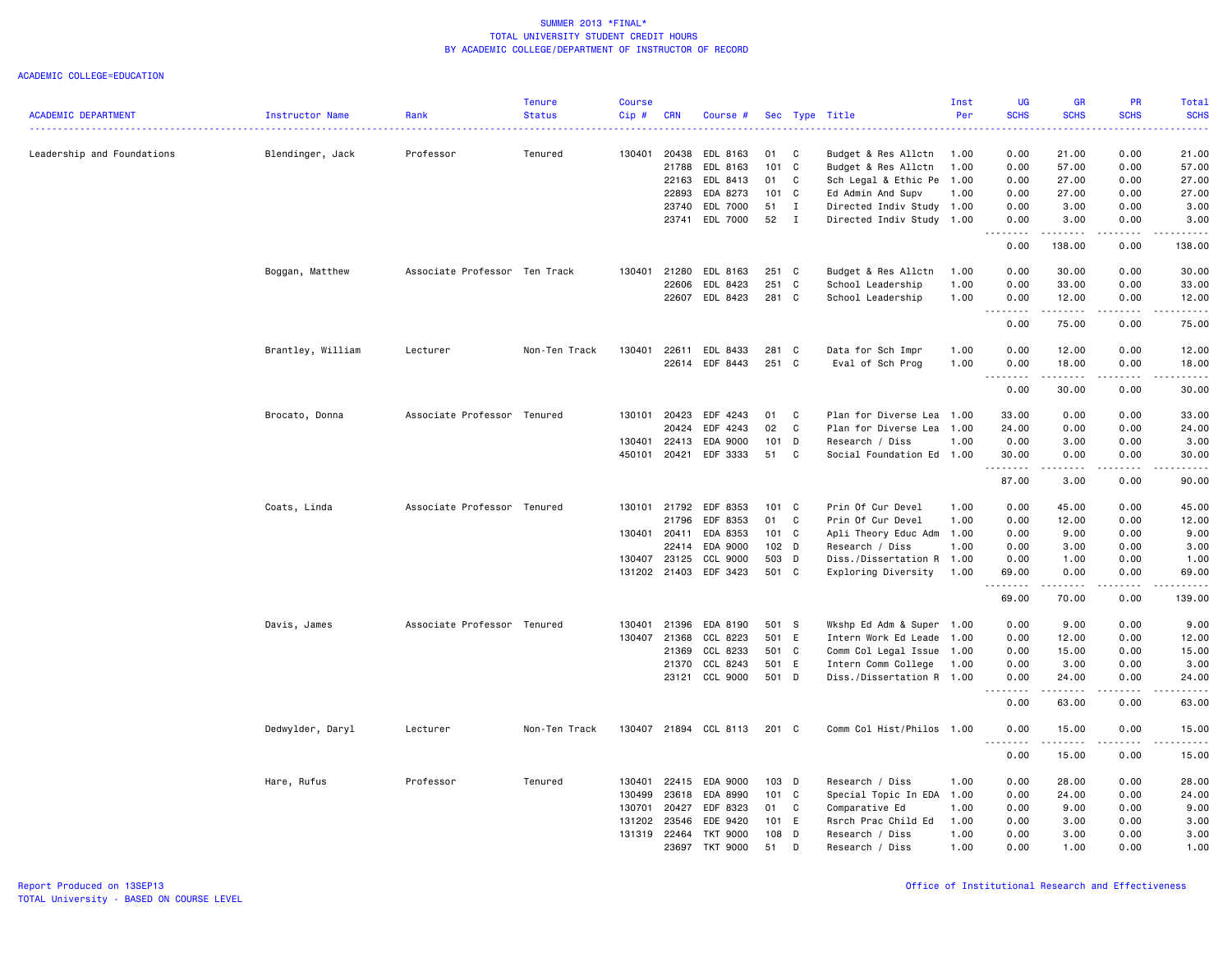| <b>ACADEMIC DEPARTMENT</b> | Instructor Name       | Rank                          | <b>Tenure</b><br><b>Status</b> | <b>Course</b><br>$Cip$ # | <b>CRN</b>   | Course #              |         |              | Sec Type Title            | Inst<br>Per  | <b>UG</b><br><b>SCHS</b> | <b>GR</b><br><b>SCHS</b>                                                                                                          | PR<br><b>SCHS</b>                                                                                                                                            | Total<br><b>SCHS</b> |
|----------------------------|-----------------------|-------------------------------|--------------------------------|--------------------------|--------------|-----------------------|---------|--------------|---------------------------|--------------|--------------------------|-----------------------------------------------------------------------------------------------------------------------------------|--------------------------------------------------------------------------------------------------------------------------------------------------------------|----------------------|
|                            |                       |                               |                                |                          |              |                       |         |              |                           |              | <u>.</u>                 | .                                                                                                                                 | .                                                                                                                                                            |                      |
|                            |                       |                               |                                |                          |              |                       |         |              |                           |              | 0.00                     | 68.00                                                                                                                             | 0.00                                                                                                                                                         | 68.00                |
| Leadership and Foundations | King, Stephanie       | Assistant Professor Ten Track |                                | 130407                   | 21365        | CCL 8113              | 501 C   |              | Comm Col Hist/Philos      | 1.00         | 0.00                     | 45.00                                                                                                                             | 0.00                                                                                                                                                         | 45.00                |
|                            |                       |                               |                                |                          | 21989        | CCL 8143              | 501 C   |              | Program Planning and      | 1.00         | 0.00                     | 24.00                                                                                                                             | 0.00                                                                                                                                                         | 24.00                |
|                            |                       |                               |                                |                          |              | 21990 CCL 8373        | 501 C   |              | Comm College Curr Im      | 1.00         | 0.00                     | 18.00                                                                                                                             | 0.00                                                                                                                                                         | 18.00                |
|                            |                       |                               |                                |                          |              | 23124 CCL 9000        | 502 D   |              | Diss./Dissertation R 1.00 |              | 0.00<br>--------         | 10.00<br>------                                                                                                                   | 0.00<br>.                                                                                                                                                    | 10.00<br>.           |
|                            |                       |                               |                                |                          |              |                       |         |              |                           |              | 0.00                     | 97.00                                                                                                                             | 0.00                                                                                                                                                         | 97.00                |
|                            | McReynolds, Ritalaine | Instructor                    | Non-Ten Track                  | 131315                   |              | 20816 LSK 1023        | 02 C    |              | Col Read/Study Skill 1.00 |              | 30.00                    | 0.00                                                                                                                              | 0.00                                                                                                                                                         | 30.00                |
|                            |                       |                               |                                |                          |              | 21819 LSK 1023        | 01      | $\mathbf{C}$ | Col Read/Study Skill 1.00 |              | 30.00                    | 0.00                                                                                                                              | 0.00                                                                                                                                                         | 30.00                |
|                            |                       |                               |                                |                          |              |                       |         |              |                           |              | .<br>60.00               | .<br>0.00                                                                                                                         | .<br>0.00                                                                                                                                                    | 60.00                |
|                            |                       |                               |                                |                          |              |                       |         |              |                           |              |                          |                                                                                                                                   |                                                                                                                                                              |                      |
|                            | Miller, Judith        | Lecturer                      | Non-Ten Track                  | 130401                   |              | 22615 EDL 8413        | 281 C   |              | Sch Legal & Ethic Pe 1.00 |              | 0.00<br>$\frac{1}{2}$    | 33.00<br>$\omega$ $\omega$ $\omega$ $\omega$                                                                                      | 0.00                                                                                                                                                         | 33.00                |
|                            |                       |                               |                                |                          |              |                       |         |              |                           |              | 0.00                     | 33.00                                                                                                                             | 0.00                                                                                                                                                         | 33.00                |
|                            | Morgigno, Raymond     | Lecturer                      | Non-Ten Track                  |                          |              | 130401 22616 EDL 8413 | 251 C   |              | Sch Legal & Ethic Pe 1.00 |              | 0.00<br>.                | 18.00<br>.                                                                                                                        | 0.00<br>-----                                                                                                                                                | 18.00                |
|                            |                       |                               |                                |                          |              |                       |         |              |                           |              | 0.00                     | 18.00                                                                                                                             | 0.00                                                                                                                                                         | 18.00                |
|                            | Prince, Debra         | Associate Professor Tenured   |                                |                          | 130401 22025 | EDF 8443              | 101 C   |              | Eval of Sch Prog          | 1.00         | 0.00                     | 27.00                                                                                                                             | 0.00                                                                                                                                                         | 27.00                |
|                            |                       |                               |                                |                          | 22416        | EDA 9000              | 104 D   |              | Research / Diss           | 1.00         | 0.00                     | 1.00                                                                                                                              | 0.00                                                                                                                                                         | 1.00                 |
|                            |                       |                               |                                | 130601                   | 20428        | EDF 8363              | 01 C    |              | Func & Met Res In Ed 1.00 |              | 0.00                     | 12.00                                                                                                                             | 0.00                                                                                                                                                         | 12.00                |
|                            |                       |                               |                                |                          | 21405        | EDF 8363              | 501 C   |              | Func & Met Res In Ed      | 1.00         | 0.00                     | 24.00                                                                                                                             | 0.00                                                                                                                                                         | 24.00                |
|                            |                       |                               |                                |                          |              | 130603 20432 EDF 9373 | 101 C   |              | Ed Res Design             | 1.00         | 0.00<br><u>.</u>         | 15.00<br>. <b>.</b>                                                                                                               | 0.00<br>.                                                                                                                                                    | 15.00<br>.           |
|                            |                       |                               |                                |                          |              |                       |         |              |                           |              | 0.00                     | 79.00                                                                                                                             | 0.00                                                                                                                                                         | 79.00                |
|                            | Ricciardi, Patricia   | Lecturer                      | Non-Ten Track                  | 130407                   |              | 21366 CCL 8153        | 501 C   |              | Human Resources Admi 1.00 |              | 0.00                     | 24.00                                                                                                                             | 0.00                                                                                                                                                         | 24.00                |
|                            |                       |                               |                                |                          |              |                       |         |              |                           |              | .<br>0.00                | 24.00                                                                                                                             | 0.00                                                                                                                                                         | 24.00                |
|                            | Stumpf, Arthur        | Associate Professor Tenured   |                                |                          |              | 130407 23126 CCL 9000 | 504 D   |              | Diss./Dissertation R 1.00 |              | 0.00                     | 8.00                                                                                                                              | 0.00                                                                                                                                                         | 8.00                 |
|                            |                       |                               |                                |                          |              |                       |         |              |                           |              | <u>.</u><br>0.00         | 8.00                                                                                                                              | 0.00                                                                                                                                                         | 8.00                 |
|                            | Taggart, Amanda       | Assistant Professor Ten Track |                                |                          |              | 450101 21402 EDF 3333 | 501 C   |              | Social Foundation Ed 1.00 |              | 45.00                    | 0.00                                                                                                                              | 0.00                                                                                                                                                         | 45.00                |
|                            |                       |                               |                                |                          |              |                       |         |              |                           |              | <u>.</u><br>45.00        | $\frac{1}{2} \left( \frac{1}{2} \right) \left( \frac{1}{2} \right) \left( \frac{1}{2} \right) \left( \frac{1}{2} \right)$<br>0.00 | 0.00                                                                                                                                                         | 45.00                |
|                            |                       | Assistant Professor Ten Track |                                |                          | 21281        | EDL 8193              | 281 C   |              | ED Environments           |              | 0.00                     | 30.00                                                                                                                             | 0.00                                                                                                                                                         | 30.00                |
|                            | Wallin, Patsy         |                               |                                | 130401<br>131299         | 21875        | EDE 6990              | 281 C   |              | Special Topic In EDE      | 1.00<br>1.00 | 0.00                     | 21.00                                                                                                                             | 0.00                                                                                                                                                         | 21.00                |
|                            |                       |                               |                                |                          | 21876        | EDE 8990              | 251 C   |              | Special Topic In EDE      | 1.00         | 0.00                     | 15.00                                                                                                                             | 0.00                                                                                                                                                         | 15.00                |
|                            |                       |                               |                                |                          | 21974        | EDE 6990              | 282 C   |              | Special Topic In EDE 1.00 |              | 0.00                     | 6.00                                                                                                                              | 0.00                                                                                                                                                         | 6.00                 |
|                            |                       |                               |                                |                          |              | 23246 EDS 8990        | 251 C   |              | Special Topic In EDS 1.00 |              | 0.00                     | 12.00                                                                                                                             | 0.00                                                                                                                                                         | 12.00                |
|                            |                       |                               |                                |                          |              |                       |         |              |                           |              | .<br>0.00                | .<br>84.00                                                                                                                        | -----<br>0.00                                                                                                                                                | 84.00                |
|                            | Williams, Frankie     | Associate Professor Tenured   |                                |                          |              | 130401 22417 EDA 9000 | $105$ D |              | Research / Diss           | 1.00         | 0.00                     | 1.00                                                                                                                              | 0.00                                                                                                                                                         | 1.00                 |
|                            |                       |                               |                                |                          |              |                       |         |              |                           |              | .<br>0.00                | $\sim$ $\sim$ $\sim$ $\sim$ $\sim$<br>1.00                                                                                        | $\frac{1}{2} \left( \frac{1}{2} \right) \left( \frac{1}{2} \right) \left( \frac{1}{2} \right) \left( \frac{1}{2} \right) \left( \frac{1}{2} \right)$<br>0.00 | .<br>1.00            |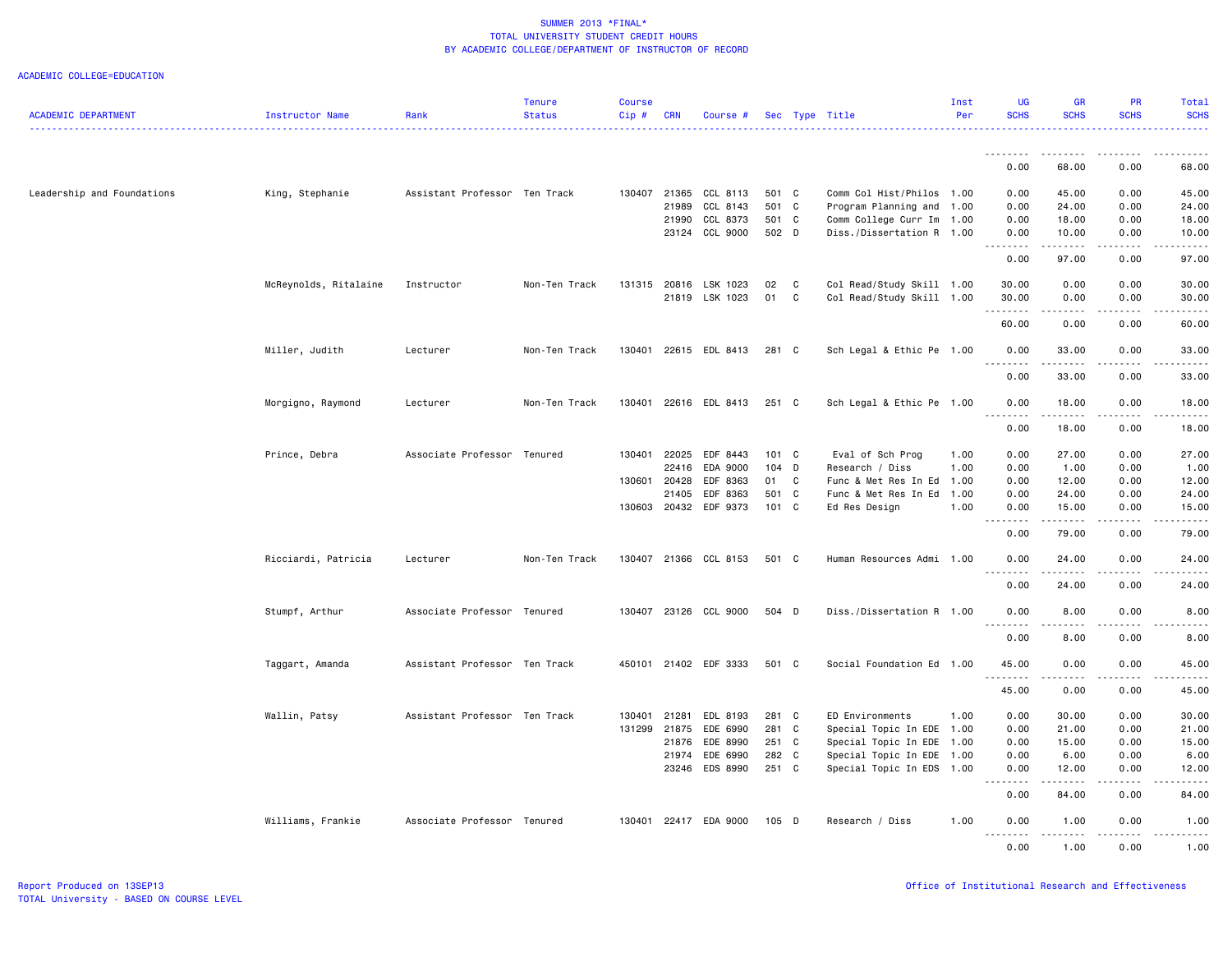|                            |                        |                               | <b>Tenure</b> | <b>Course</b> |            |                |               |              |                           | Inst | <b>UG</b>   | <b>GR</b>         | <b>PR</b>   | Total       |
|----------------------------|------------------------|-------------------------------|---------------|---------------|------------|----------------|---------------|--------------|---------------------------|------|-------------|-------------------|-------------|-------------|
| <b>ACADEMIC DEPARTMENT</b> | <b>Instructor Name</b> | Rank                          | <b>Status</b> | Cip#          | <b>CRN</b> | Course #       |               |              | Sec Type Title            | Per  | <b>SCHS</b> | <b>SCHS</b>       | <b>SCHS</b> | <b>SCHS</b> |
|                            |                        |                               |               |               |            |                |               |              |                           |      |             |                   |             |             |
| Leadership and Foundations | Williams, Patricia     | Lecturer                      | Non-Ten Track | 130407        | 21891      | CCL 8243       | 201 E         |              | Intern Comm College       | 1.00 | 0.00        | 6.00              | 0.00        | 6.00        |
|                            |                        |                               |               |               | 23426      | CCL 8173       | 201 C         |              | Comm College Teachin 1.00 |      | 0.00        | 18.00             | 0.00        | 18.00       |
|                            |                        |                               |               |               |            |                |               |              |                           |      | . <b>.</b>  | - - - - - - - - - | .           | .           |
|                            |                        |                               |               |               |            |                |               |              |                           |      | 0.00        | 24.00             | 0.00        | 24.00       |
|                            | Willis, Chris          | Assistant Professor Ten Track |               | 130401        | 20439      | EDL 8193       | 01            | $\mathbf{C}$ | ED Environments           | 1.00 | 0.00        | 15.00             | 0.00        | 15.00       |
|                            |                        |                               |               |               | 21789      | EDL 8193       | $101 \quad C$ |              | ED Environments           | 1.00 | 0.00        | 51.00             | 0.00        | 51.00       |
|                            |                        |                               |               |               | 22026      | EDL 8433       | $101 \quad C$ |              | Data for Sch Impr         | 1.00 | 0.00        | 27.00             | 0.00        | 27.00       |
|                            |                        |                               |               |               |            | 22162 EDL 8423 | 51 C          |              | School Leadership         | 1.00 | 0.00        | 27.00             | 0.00        | 27.00       |
|                            |                        |                               |               |               |            |                |               |              |                           |      | -----       |                   | -----       | .           |
|                            |                        |                               |               |               |            |                |               |              |                           |      | 0.00        | 120.00            | 0.00        | 120.00      |
|                            | Xu, Jianzhong          | Professor                     | Tenured       | 130401        | 22418      | EDA 9000       | 106 D         |              | Research / Diss           | 1.00 | 0.00        | 7.00              | 0.00        | 7.00        |
|                            |                        |                               |               | 130499        | 23678      | EDA 8990       | 102 C         |              | Special Topic In EDA      | 1.00 | 0.00        | 21.00             | 0.00        | 21.00       |
|                            |                        |                               |               | 130699        |            | 21795 EDF 9453 | 01            | $\mathbf{C}$ | Intro Qual Research       | 1.00 | 0.00        | 30.00             | 0.00        | 30.00       |
|                            |                        |                               |               |               |            |                |               |              |                           |      | 0.00        | 58.00             | .<br>0.00   | 58.00       |
|                            |                        |                               |               |               |            |                |               |              |                           |      | ========    | ---------         | ---------   | ==========  |
| Leadership and Foundations |                        |                               |               |               |            |                |               |              |                           |      | 261.00      | 1008.00           | 0.00        | 1269,00     |
|                            |                        |                               |               |               |            |                |               |              |                           |      | ========    | ========          | ---------   |             |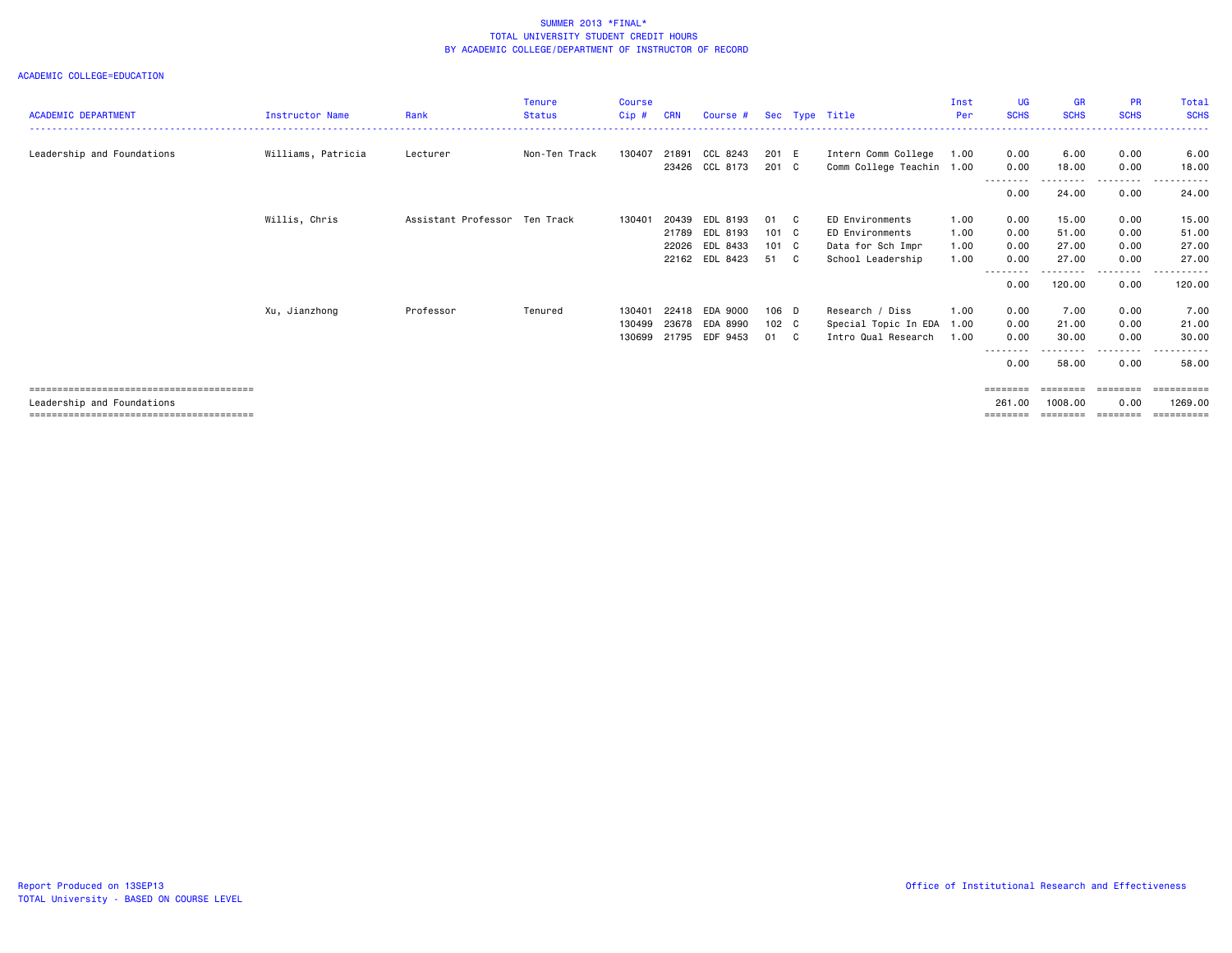| <b>ACADEMIC DEPARTMENT</b> | <b>Instructor Name</b>            | Rank                          | Tenure<br><b>Status</b> | <b>Course</b><br>$Cip$ # | <b>CRN</b> | Course #             |      |          | Sec Type Title            | Inst<br>Per | <b>UG</b><br><b>SCHS</b>  | <b>GR</b><br><b>SCHS</b> | <b>PR</b><br><b>SCHS</b> | Total<br><b>SCHS</b> |
|----------------------------|-----------------------------------|-------------------------------|-------------------------|--------------------------|------------|----------------------|------|----------|---------------------------|-------------|---------------------------|--------------------------|--------------------------|----------------------|
| Music                      | Edwards-Henry, Jacqueli Professor |                               | Tenured                 | 500903                   |            | 23482 MUA 2010       | 51 E |          | Applied Piano             | 1.00        | 2.00<br>- - - - - - - - - | 0.00<br>------           | 0.00<br>.                | 2.00                 |
|                            |                                   |                               |                         |                          |            |                      |      |          |                           |             | 2.00                      | 0.00                     | 0.00                     | 2.00                 |
|                            | Human, Richard                    | Associate Professor Tenured   |                         |                          |            | 500901 20974 MU 1113 | 01 C |          | His & Apprec Of Musi 1.00 |             | 33.00                     | 0.00                     | 0.00                     | 33.00                |
|                            |                                   |                               |                         |                          |            |                      |      |          |                           |             | --------<br>33.00         | 0.00                     | . <b>.</b><br>0.00       | .<br>33.00           |
|                            | Patilla, Michael                  | Associate Professor Tenured   |                         | 500903                   | 23063      | MUA 3710             | 01   | $\Omega$ | Guitar                    | 1.00        | 2.00                      | 0.00                     | 0.00                     | 2.00                 |
|                            |                                   |                               |                         |                          |            |                      |      |          |                           |             | 2.00                      | 0.00                     | 0.00                     | 2.00                 |
|                            | Ross, Ryan                        | Assistant Professor Ten Track |                         | 500901                   |            | 20975 MU 1113        | 51 C |          | His & Apprec Of Musi 1.00 |             | 54.00                     | 0.00                     | 0.00                     | 54.00                |
|                            |                                   |                               |                         |                          |            |                      |      |          |                           |             | --------<br>54.00         | 0.00                     | 0.00                     | 54.00                |
|                            | Warfield, Tara                    | Assistant Professor Ten Track |                         | 500903                   |            | 23062 MUA 2050       | 51 E |          | Voice                     | 1.00        | 2.00                      | 0.00                     | 0.00                     | 2.00                 |
|                            |                                   |                               |                         |                          |            |                      |      |          |                           |             | ---------<br>2.00         | 0.00                     | $\frac{1}{2}$<br>0.00    | $\cdots$<br>2.00     |
|                            |                                   |                               |                         |                          |            |                      |      |          |                           |             | ========                  |                          | <b>EBBEBBBB</b>          | eessesses            |
| Music                      |                                   |                               |                         |                          |            |                      |      |          |                           |             | 93.00<br>========         | 0.00<br>========         | 0.00<br>========         | 93.00<br>==========  |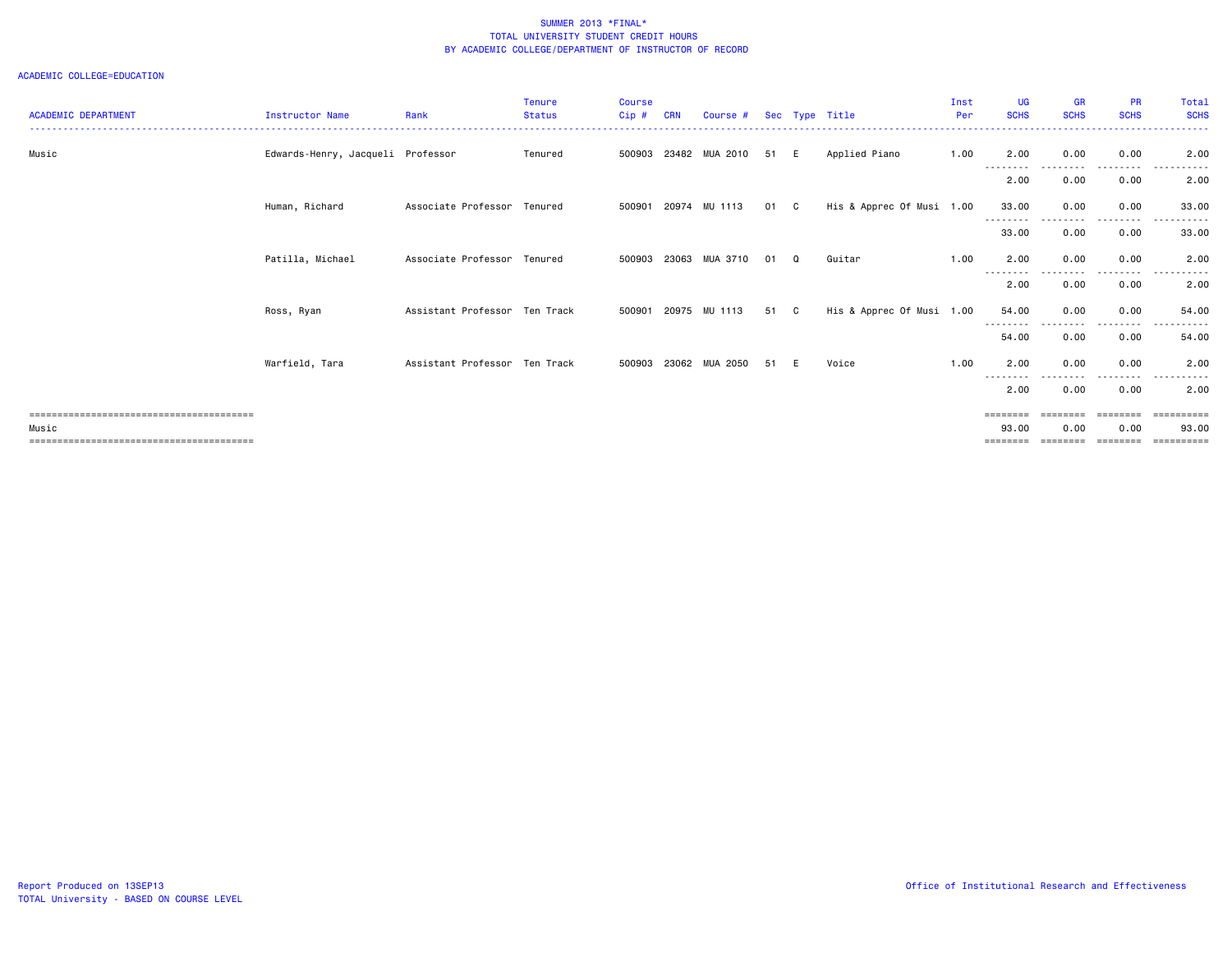| <b>ACADEMIC DEPARTMENT</b> | Instructor Name     | Rank                          | <b>Tenure</b><br><b>Status</b> | <b>Course</b><br>Cip# | <b>CRN</b>            | Course #              |          |                  |                                              | Inst<br>Per | <b>UG</b><br><b>SCHS</b> | <b>GR</b><br><b>SCHS</b>                                                                                                                                      | PR<br><b>SCHS</b> | Total<br><b>SCHS</b>           |
|----------------------------|---------------------|-------------------------------|--------------------------------|-----------------------|-----------------------|-----------------------|----------|------------------|----------------------------------------------|-------------|--------------------------|---------------------------------------------------------------------------------------------------------------------------------------------------------------|-------------------|--------------------------------|
|                            |                     | .                             |                                |                       |                       |                       |          |                  | Sec Type Title                               |             |                          |                                                                                                                                                               |                   |                                |
| Aerospace Engineering      | Cheng, Yang         | Assistant Professor Ten Track |                                |                       |                       | 140201 23322 ASE 9000 | 101 D    |                  | Research/Diss                                | 1.00        | 0.00                     | 13.00                                                                                                                                                         | 0.00              | 13.00                          |
|                            |                     |                               |                                |                       |                       |                       |          |                  |                                              |             | <u>.</u><br>0.00         | 13.00                                                                                                                                                         | 0.00              | 13.00                          |
|                            | Coley, Lorenzo      | Instructor                    | Non-Ten Track                  | 141101                | 20464                 | EM 2433               | 51       | C                | Engineering Mech II                          | 1.00        | 60.00                    | 0.00                                                                                                                                                          | 0.00              | 60.00                          |
|                            |                     |                               |                                |                       |                       | 20468 EM 3313         | 51       | C                | Fluid Mechanics                              | 1.00        | 60.00<br>.               | 0.00<br>$\frac{1}{2} \left( \frac{1}{2} \right) \left( \frac{1}{2} \right) \left( \frac{1}{2} \right) \left( \frac{1}{2} \right)$                             | 0.00<br>.         | 60.00<br>.                     |
|                            |                     |                               |                                |                       |                       |                       |          |                  |                                              |             | 120.00                   | 0.00                                                                                                                                                          | 0.00              | 120.00                         |
|                            | Hannigan, Thomas    | Instructor                    | Non-Ten Track                  | 141101                |                       | 20461 EM 2413         | 01       | C                | Engineering Mech I                           | 1.00        | 78.00                    | 0.00                                                                                                                                                          | 0.00              | 78.00                          |
|                            |                     |                               |                                |                       |                       |                       |          |                  |                                              |             | .<br>78.00               | د د د د<br>0.00                                                                                                                                               | .<br>0.00         | 78.00                          |
|                            | Janus, Jonathan     | Associate Professor Tenured   |                                | 140201                | 23323                 | ASE 9000              | 102 D    |                  | Research/Diss                                | 1.00        | 0.00                     | 6.00                                                                                                                                                          | 0.00              | 6.00                           |
|                            |                     |                               |                                | 309999                | 23537                 | <b>CME 9000</b>       | 105 D    |                  | Research/Dis                                 | 1.00        | 0.00<br>.                | 6.00                                                                                                                                                          | 0.00              | 6.00                           |
|                            |                     |                               |                                |                       |                       |                       |          |                  |                                              |             | 0.00                     | 12.00                                                                                                                                                         | 0.00              | 12.00                          |
|                            | Jha, Ratneshwar     | Associate Professor Tenured   |                                | 140201                |                       | 23347 ASE 9000        | 53       | D                | Research/Diss                                | 1.00        | 0.00<br>.<br>$  -$       | 3.00<br>.                                                                                                                                                     | 0.00<br>.         | 3.00                           |
|                            |                     |                               |                                |                       |                       |                       |          |                  |                                              |             | 0.00                     | 3.00                                                                                                                                                          | 0.00              | 3.00                           |
|                            | Koenig, Keith       | Professor                     | Tenured                        | 140201                | 21761                 | ASE 6013              | 101 E    |                  | Directed Project in                          | 1.00        | 0.00                     | 3.00                                                                                                                                                          | 0.00              | 3.00                           |
|                            |                     |                               |                                |                       | 23148                 | ASE 7000              | 01       | $\mathbf{I}$     | Directed Indiv Study                         | 1.00        | 0.00                     | 3.00                                                                                                                                                          | 0.00              | 3.00                           |
|                            |                     |                               |                                |                       | 23292                 | ASE 8000              | 104 D    |                  | Research / Thesis                            | 1.00        | 0.00                     | 3.00                                                                                                                                                          | 0.00              | 3.00                           |
|                            |                     |                               |                                |                       | 23629<br>141101 20467 | ASE 7000<br>EM 3313   | 02<br>01 | $\mathbf I$<br>C | Directed Indiv Study 1.00<br>Fluid Mechanics | 1.00        | 0.00<br>63.00            | 3.00<br>0.00                                                                                                                                                  | 0.00<br>0.00      | 3.00<br>63.00                  |
|                            |                     |                               |                                |                       |                       |                       |          |                  |                                              |             | .<br>63.00               | $\frac{1}{2} \left( \frac{1}{2} \right) \left( \frac{1}{2} \right) \left( \frac{1}{2} \right) \left( \frac{1}{2} \right) \left( \frac{1}{2} \right)$<br>12.00 | .<br>0.00         | .<br>75.00                     |
|                            | Lacy, Thomas        | Professor                     | Tenured                        | 140201                | 23303                 | ASE 8000              | 05       | D                | Research / Thesis                            | 1.00        | 0.00                     | 6.00                                                                                                                                                          | 0.00              | 6.00                           |
|                            |                     |                               |                                | 141101                |                       | 20462 EM 2413         | 51       | C                | Engineering Mech I                           | 1.00        | 27.00                    | 0.00                                                                                                                                                          | 0.00              | 27.00                          |
|                            |                     |                               |                                |                       |                       |                       |          |                  |                                              |             | .<br>27.00               | $\frac{1}{2}$<br>6.00                                                                                                                                         | 0.00              | .<br>33.00                     |
|                            | Motoyama, Keiichi   | Research Professor            | Non-Ten Track                  | 309999                |                       | 23373 CME 8000        | 102 D    |                  | Research/Thesis                              | 1.00        | 0.00                     | 1.00                                                                                                                                                          | 0.00              | 1.00                           |
|                            |                     |                               |                                |                       |                       |                       |          |                  |                                              |             | .<br>0.00                | $\frac{1}{2} \left( \frac{1}{2} \right) \left( \frac{1}{2} \right) \left( \frac{1}{2} \right) \left( \frac{1}{2} \right) \left( \frac{1}{2} \right)$<br>1.00  | 0.00              | $\omega$ is a $\omega$<br>1.00 |
|                            | Olsen, Gregory      | Instructor                    | Non-Ten Track                  | 141101                |                       | 20466 EM 3213         | 51       | $\mathbf{C}$     | Mech Of Materials                            | 1.00        | 84.00                    | 0.00                                                                                                                                                          | 0.00              | 84.00                          |
|                            |                     |                               |                                |                       |                       |                       |          |                  |                                              |             | .<br>84.00               | $\frac{1}{2}$<br>0.00                                                                                                                                         | 0.00              | 84.00                          |
|                            | Rais-Rohani, Masoud | Professor                     | Tenured                        | 140201                | 23295                 | ASE 8000              | 107 D    |                  | Research / Thesis                            | 1.00        | 0.00                     | 1.00                                                                                                                                                          | 0.00              | 1.00                           |
|                            |                     |                               |                                | 309999                | 23382                 | CME 9000              | 101 D    |                  | Research/Dis                                 | 1.00        | 0.00                     | 4.00                                                                                                                                                          | 0.00              | 4.00                           |
|                            |                     |                               |                                |                       |                       |                       |          |                  |                                              |             | $- - - -$<br>0.00        | $- - - -$<br>5.00                                                                                                                                             | .<br>0.00         | ----<br>5.00                   |
|                            | Sescu, Adrian       | Assistant Professor Ten Track |                                | 140201                |                       | 23480 ASE 7000        | 501 I    |                  | Directed Indiv Study                         | 1.00        | 0.00                     | 3.00                                                                                                                                                          | 0.00              | 3.00                           |
|                            |                     |                               |                                |                       |                       |                       |          |                  |                                              |             | .<br>0.00                | $\sim$ $\sim$<br>3.00                                                                                                                                         | 0.00              | 3.00                           |
|                            | Sullivan, Rani      | Associate Professor Tenured   |                                | 140201                | 23318                 | ASE 8000              | 59       | D                | Research / Thesis                            | 1.00        | 0.00                     | 3.00                                                                                                                                                          | 0.00              | 3.00                           |
|                            |                     |                               |                                |                       | 23329                 | ASE 9000              | 108      | D                | Research/Diss                                | 1.00        | 0.00                     | 3.00                                                                                                                                                          | 0.00              | 3.00                           |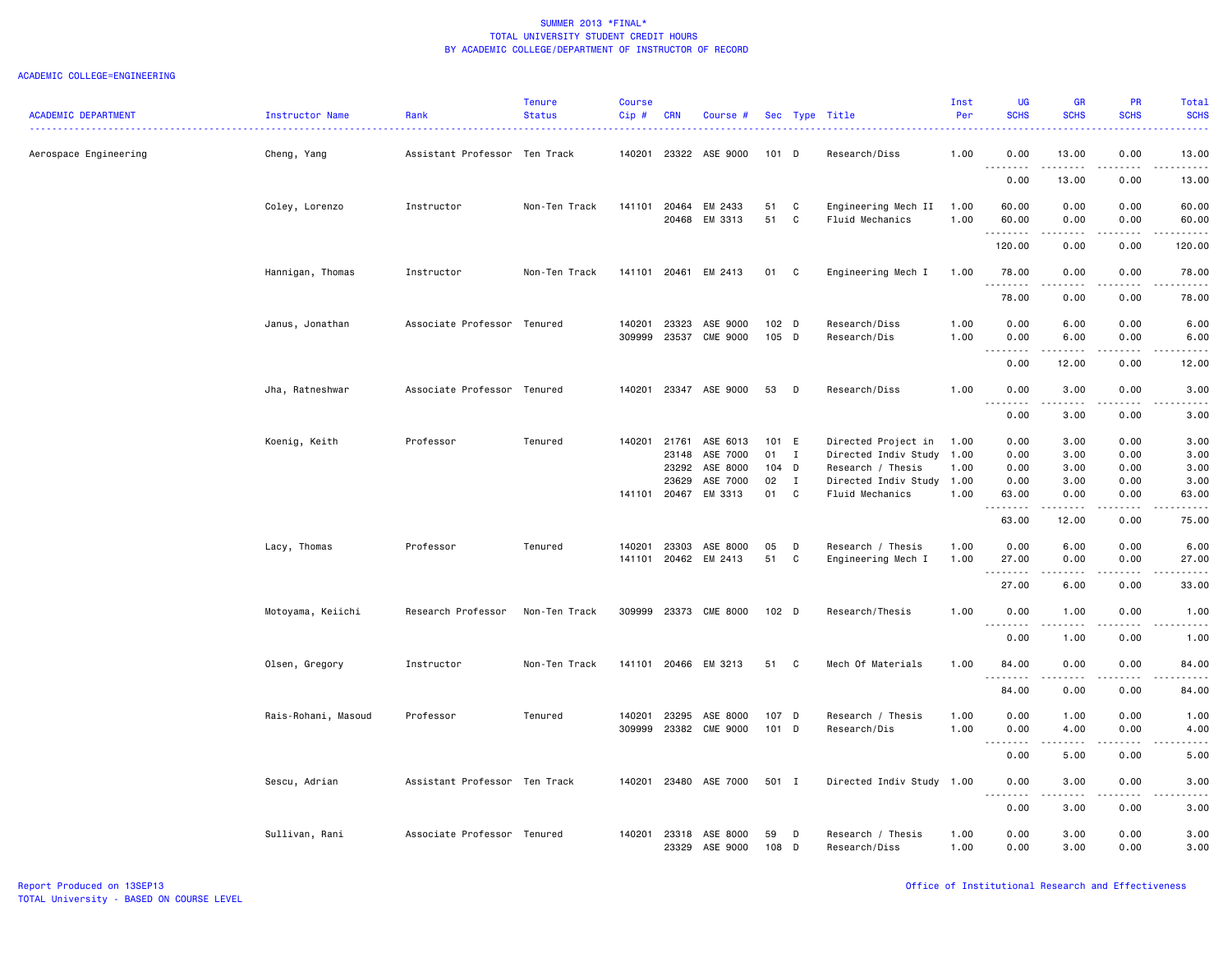| <b>ACADEMIC DEPARTMENT</b> | <b>Instructor Name</b> | Rank                              | <b>Tenure</b><br><b>Status</b> | <b>Course</b><br>$Cip$ # | <b>CRN</b> | Course #      |         |              | Sec Type Title            | Inst<br>Per | UG<br><b>SCHS</b> | <b>GR</b><br><b>SCHS</b> | <b>PR</b><br><b>SCHS</b> | Total<br><b>SCHS</b> |
|----------------------------|------------------------|-----------------------------------|--------------------------------|--------------------------|------------|---------------|---------|--------------|---------------------------|-------------|-------------------|--------------------------|--------------------------|----------------------|
|                            |                        |                                   |                                |                          |            |               |         |              |                           |             |                   |                          |                          |                      |
|                            |                        |                                   |                                |                          |            |               |         |              |                           |             | <u>.</u><br>0.00  | .<br>6.00                | 0.00                     | 6.00                 |
| Aerospace Engineering      | Thompson, David        | Associate Professor Tenured       |                                | 140201                   | 23298      | ASE 8000      | 110 D   |              | Research / Thesis         | 1.00        | 0.00              | 6.00                     | 0.00                     | 6.00                 |
|                            |                        |                                   |                                |                          | 23330      | ASE 9000      | 109 D   |              | Research/Diss             | 1.00        | 0.00              | 6.00                     | 0.00                     | 6.00                 |
|                            |                        |                                   |                                |                          | 23342      | ASE 9000      | 09 D    |              | Research/Diss             | 1.00        | 0.00              | 3.00                     | 0.00                     | 3.00                 |
|                            |                        |                                   |                                |                          | 23354      | ASE 9000      | 60 D    |              | Research/Diss             | 1.00        | 0.00              | 3.00                     | 0.00                     | 3.00                 |
|                            |                        |                                   |                                |                          |            |               |         |              |                           |             | ---------<br>0.00 | -----<br>18.00           | .<br>0.00                | .<br>18.00           |
|                            | Walters, Andrew        | Instructor                        | Non-Ten Track                  | 141101                   | 20463      | EM 2433       | 01      | C            | Engineering Mech II       | 1.00        | 42.00             | 0.00                     | 0.00                     | 42.00                |
|                            |                        |                                   |                                |                          |            | 20465 EM 3213 | 01      | $\mathbf{C}$ | Mech Of Materials         | 1.00        | 84.00             | 0.00                     | 0.00                     | 84.00                |
|                            |                        |                                   |                                |                          |            |               |         |              |                           |             | .<br>126.00       | . <i>.</i> .<br>0.00     | -----<br>0.00            | .<br>126.00          |
|                            | Wang, Xiao             | Research Assist Pro Non-Ten Track |                                | 140201                   | 23620      | ASE 7000      | $102$ I |              | Directed Indiv Study 1.00 |             | 0.00              | 3.00                     | 0.00                     | 3.00                 |
|                            |                        |                                   |                                |                          |            |               |         |              |                           |             | ---------<br>0.00 | 3.00                     | 0.00                     | 3.00                 |
|                            | Xin, Ming              | Associate Professor Tenured       |                                | 140201                   | 23331      | ASE 9000      | 110 D   |              | Research/Diss             | 1.00        | 0.00              | 6.00                     | 0.00                     | 6.00                 |
|                            |                        |                                   |                                |                          | 23602      | ASE 7000      | $101$ I |              | Directed Indiv Study      | 1.00        | 0.00              | 6.00                     | 0.00                     | 6.00                 |
|                            |                        |                                   |                                |                          |            |               |         |              |                           |             | --------<br>0.00  | 12.00                    | 0.00                     | 12.00                |
|                            |                        |                                   |                                |                          |            |               |         |              |                           |             | ========          | ========                 | ========                 | ==========           |
| Aerospace Engineering      |                        |                                   |                                |                          |            |               |         |              |                           |             | 498,00            | 94.00                    | 0.00                     | 592.00               |
|                            |                        |                                   |                                |                          |            |               |         |              |                           |             | ========          | ========                 | ========                 | -----------          |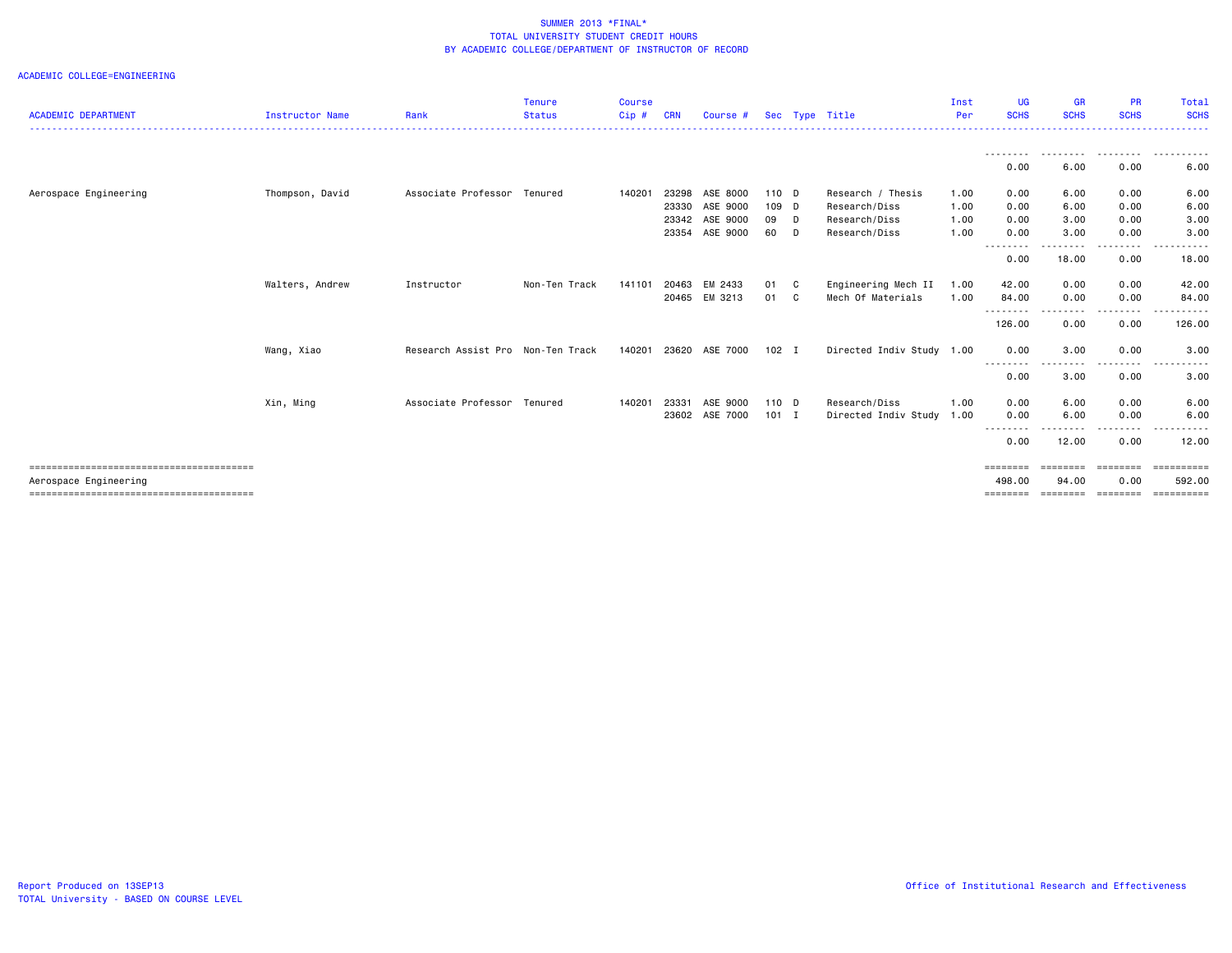| <b>ACADEMIC DEPARTMENT</b> | Instructor Name                                           | Rank                          | Tenure<br><b>Status</b> | <b>Course</b><br>Cip# | <b>CRN</b> | Course #              |         | Sec Type Title       | Inst<br>Per | UG<br><b>SCHS</b> | <b>GR</b><br><b>SCHS</b>                                                                                                                                     | <b>PR</b><br><b>SCHS</b> | Total<br><b>SCHS</b>           |
|----------------------------|-----------------------------------------------------------|-------------------------------|-------------------------|-----------------------|------------|-----------------------|---------|----------------------|-------------|-------------------|--------------------------------------------------------------------------------------------------------------------------------------------------------------|--------------------------|--------------------------------|
|                            |                                                           |                               |                         |                       |            |                       |         |                      |             | <u>.</u>          | .                                                                                                                                                            | ---------                | .                              |
| Ag & Bio Engineering       | Elder, Steven                                             | Professor                     | Tenured                 | 140301                |            | 22362 ABE 9000        | $103$ D | Research / Diss      | 1.00        | 0.00              | 12.00                                                                                                                                                        | 0.00                     | 12.00                          |
|                            |                                                           |                               |                         |                       | 23261      | ABE 8000              | $104$ D | Research / Thesis    | 1.00        | 0.00<br>.         | 6.00<br>.                                                                                                                                                    | 0.00<br>.                | 6.00<br>.                      |
|                            |                                                           |                               |                         |                       |            |                       |         |                      |             | 0.00              | 18.00                                                                                                                                                        | 0.00                     | 18.00                          |
|                            | Liao, Jun                                                 | Assistant Professor Ten Track |                         | 140301                | 22363      | ABE 9000              | $104$ D | Research / Diss      | 1.00        | 0.00              | 9.00                                                                                                                                                         | 0.00                     | 9.00                           |
|                            |                                                           |                               |                         |                       | 23522      | ABE 7000              | $101$ I | Directed Indiv Study | 1.00        | 0.00              | 3.00                                                                                                                                                         | 0.00                     | 3.00                           |
|                            |                                                           |                               |                         |                       | 23608      | ABE 9000              | 01 D    | Research / Diss      | 1.00        | 0.00<br>--------- | 3.00<br>------                                                                                                                                               | 0.00<br>.                | 3.00                           |
|                            |                                                           |                               |                         |                       |            |                       |         |                      |             | 0.00              | 15.00                                                                                                                                                        | 0.00                     | 15.00                          |
|                            | Parajuli, Prem                                            | Assistant Professor Ten Track |                         |                       |            | 140301 22364 ABE 9000 | $105$ D | Research / Diss      | 1.00        | 0.00              | 6.00                                                                                                                                                         | 0.00                     | 6.00                           |
|                            |                                                           |                               |                         |                       |            |                       |         |                      |             | .<br>0.00         | ----<br>6.00                                                                                                                                                 | .<br>0.00                | 6.00                           |
|                            | Srinivasan, Radhakrishn Research Assist Pro Non-Ten Track |                               |                         |                       |            | 140301 22366 ABE 9000 | 107 D   | Research / Diss      | 1.00        | 0.00              | 6.00                                                                                                                                                         | 0.00                     | 6.00                           |
|                            |                                                           |                               |                         |                       |            |                       |         |                      |             | --------<br>0.00  | ----<br>6.00                                                                                                                                                 | .<br>0.00                | 6.00                           |
|                            | To, Suminto                                               | Professor                     | Tenured                 | 140301                | 23269      | ABE 8000              | $112$ D | Research / Thesis    | 1.00        | 0.00              | 3.00                                                                                                                                                         | 0.00                     | 3.00                           |
|                            |                                                           |                               |                         |                       |            | 23708 ABE 8000        | 59 D    | Research / Thesis    | 1.00        | 0.00<br>--------- | 3.00<br>$\frac{1}{2} \left( \frac{1}{2} \right) \left( \frac{1}{2} \right) \left( \frac{1}{2} \right) \left( \frac{1}{2} \right) \left( \frac{1}{2} \right)$ | 0.00<br>-----            | 3.00<br>$\cdots$<br>.          |
|                            |                                                           |                               |                         |                       |            |                       |         |                      |             | 0.00              | 6.00                                                                                                                                                         | 0.00                     | 6.00                           |
|                            | Williams, Lakiesha                                        | Assistant Professor Ten Track |                         | 140301                | 22369      | ABE 9000              | 110 D   | Research / Diss      | 1.00        | 0.00              | 11.00                                                                                                                                                        | 0.00                     | 11.00                          |
|                            |                                                           |                               |                         |                       | 23271      | ABE 8000              | 114 D   | Research / Thesis    | 1.00        | 0.00<br>--------  | 12.00<br>.                                                                                                                                                   | 0.00<br>.                | 12.00<br>.                     |
|                            |                                                           |                               |                         |                       |            |                       |         |                      |             | 0.00              | 23.00                                                                                                                                                        | 0.00                     | 23.00                          |
| Ag & Bio Engineering       |                                                           |                               |                         |                       |            |                       |         |                      |             | ========<br>0.00  | ========<br>74.00                                                                                                                                            | ========<br>0.00         | ==========<br>74.00            |
|                            |                                                           |                               |                         |                       |            |                       |         |                      |             | ========          |                                                                                                                                                              |                          | ========= ========= ========== |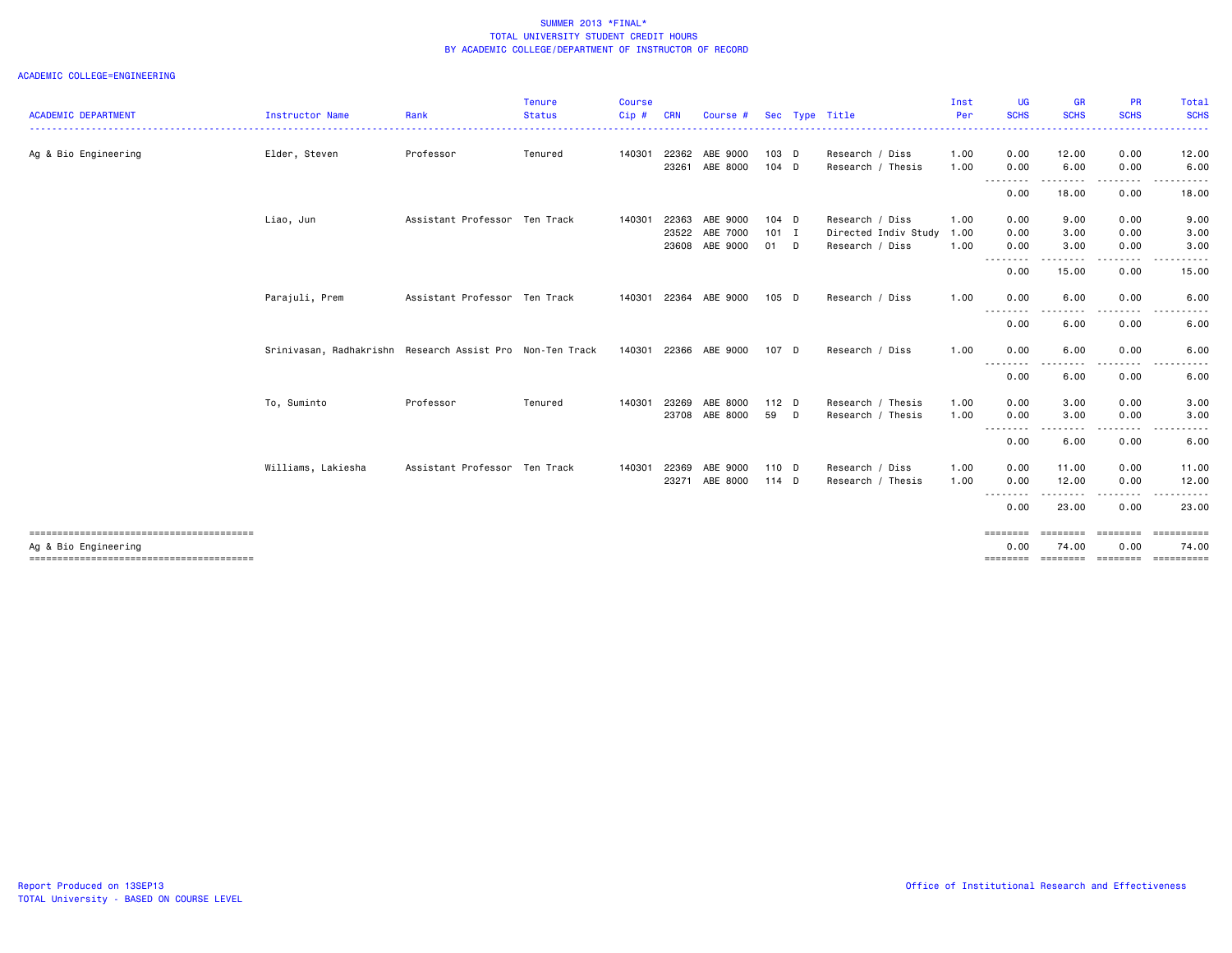| <b>ACADEMIC DEPARTMENT</b>        | Instructor Name       | Rank                          | <b>Tenure</b><br><b>Status</b> | <b>Course</b><br>Cip# | <b>CRN</b>     | Course #                 |                  |   | Sec Type Title                       | Inst<br>Per  | <b>UG</b><br><b>SCHS</b>                              | <b>GR</b><br><b>SCHS</b> | <b>PR</b><br><b>SCHS</b> | <b>Total</b><br><b>SCHS</b>                                                                                                                                  |
|-----------------------------------|-----------------------|-------------------------------|--------------------------------|-----------------------|----------------|--------------------------|------------------|---|--------------------------------------|--------------|-------------------------------------------------------|--------------------------|--------------------------|--------------------------------------------------------------------------------------------------------------------------------------------------------------|
| Civil & Environmental Engineering | Freyne, Seamus        | Assistant Professor Ten Track |                                | 140801                | 22335          | CE 8000                  | 102 <sub>D</sub> |   | Research / Thesis                    | 1.00         | 0.00                                                  | 3.00                     | 0.00                     | 3.00                                                                                                                                                         |
|                                   |                       |                               |                                |                       |                |                          |                  |   |                                      |              | $\sim$ $\sim$<br>0.00                                 | 3.00                     | 0.00                     | 3.00                                                                                                                                                         |
|                                   | Gude, Veera           | Assistant Professor Ten Track |                                | 140801                | 22336          | CE 8000<br>22349 CE 9000 | 103 D<br>103 D   |   | Research / Thesis<br>Research / Diss | 1.00<br>1.00 | 0.00<br>0.00                                          | 3.00<br>6.00             | 0.00<br>0.00             | 3.00<br>6.00                                                                                                                                                 |
|                                   |                       |                               |                                |                       |                |                          |                  |   |                                      |              | $- - - - -$<br>$\sim$ $\sim$ $\sim$<br>0.00           | .<br>9.00                | .<br>0.00                | $- - - - -$<br>9.00                                                                                                                                          |
|                                   | Gullett, Philip       | Associate Professor Tenured   |                                | 140801                | 21762          | CE 3603<br>22422 CE 8000 | 01<br>504 D      | C | Structural Mech<br>Research / Thesis | 1.00<br>1.00 | 87.00<br>0.00                                         | 0.00<br>1.00             | 0.00<br>0.00             | 87.00<br>1.00                                                                                                                                                |
|                                   |                       |                               |                                |                       |                |                          |                  |   |                                      |              | . <b>.</b><br>87.00                                   | 1.00                     | 0.00                     | . <u>.</u> .<br>88.00                                                                                                                                        |
|                                   | Howard, Isaac         | Associate Professor Tenured   |                                | 140801                | 22351<br>22437 | CE 9000<br>CE 9000       | 105 D<br>505 D   |   | Research / Diss<br>Research / Diss   | 1.00<br>1.00 | 0.00<br>0.00                                          | 9.00<br>10.00            | 0.00<br>0.00             | 9.00<br>10.00                                                                                                                                                |
|                                   |                       |                               |                                |                       | 140899 22888   | CE 4990                  | 101 C            |   | Special Topic In CE                  | 1.00         | 12.00                                                 | 0.00                     | 0.00                     | 12.00                                                                                                                                                        |
|                                   |                       |                               |                                |                       | 22889          | CE 6990                  | 101 C            |   | Special Topic In CE                  | 1.00         | 0.00<br>.                                             | 9.00<br>.                | 0.00                     | 9.00<br>-----                                                                                                                                                |
|                                   |                       |                               |                                |                       |                |                          |                  |   |                                      |              | 12.00                                                 | 28.00                    | 0.00                     | 40.00                                                                                                                                                        |
|                                   | Li, Xiaopeng          | Assistant Professor Ten Track |                                | 140801                |                | 22352 CE 9000            | 106 D            |   | Research / Diss                      | 1.00         | 0.00<br>$\sim$ $\sim$ $\sim$<br>د د د د               | 6.00<br>$- - - - -$      | 0.00<br>.                | 6.00<br>-----                                                                                                                                                |
|                                   |                       |                               |                                |                       |                |                          |                  |   |                                      |              | 0.00                                                  | 6.00                     | 0.00                     | 6.00                                                                                                                                                         |
|                                   | Martin, James         | Professor                     | Tenured                        | 140801                | 22354          | CE 9000                  | 108 D            |   | Research / Diss                      | 1.00         | 0.00                                                  | 6.00                     | 0.00                     | 6.00                                                                                                                                                         |
|                                   |                       |                               |                                |                       | 22441          | CE 9000                  | 508 D            |   | Research / Diss                      | 1.00         | 0.00<br>د د د د<br>$\sim$ $\sim$                      | 1.00<br>$- - - - -$      | 0.00<br>.                | 1.00<br>.                                                                                                                                                    |
|                                   |                       |                               |                                |                       |                |                          |                  |   |                                      |              | 0.00                                                  | 7.00                     | 0.00                     | 7.00                                                                                                                                                         |
|                                   | McAnally, William     | Research Professor            | Non-Ten Track                  | 140801                | 22342          | CE 8000                  | 109 D            |   | Research / Thesis                    | 1.00         | 0.00                                                  | 3.00                     | 0.00                     | 3.00                                                                                                                                                         |
|                                   |                       |                               |                                |                       | 22355          | CE 9000                  | 109 D            |   | Research / Diss                      | 1.00         | 0.00                                                  | 12.00                    | 0.00                     | 12.00                                                                                                                                                        |
|                                   |                       |                               |                                |                       |                | 23083 CE 7000            | 502 I            |   | Directed Indiv Study 1.00            |              | 0.00                                                  | 3.00                     | 0.00                     | 3.00                                                                                                                                                         |
|                                   |                       |                               |                                |                       |                |                          |                  |   |                                      |              | 0.00                                                  | 18.00                    | 0.00                     | 18.00                                                                                                                                                        |
|                                   | Ramirez Avila, John   | Non-Faculty                   | Non-Faculty                    | 140801                |                | 23504 CE 7000            | $102$ I          |   | Directed Indiv Study 1.00            |              | 0.00                                                  | 3.00<br>$- - - - - - -$  | 0.00<br>.                | 3.00<br>$    -$                                                                                                                                              |
|                                   |                       |                               |                                |                       |                |                          |                  |   |                                      |              | 0.00                                                  | 3.00                     | 0.00                     | 3.00                                                                                                                                                         |
|                                   | Taylor, Oliver-Denzil | Lecturer                      | Non-Ten Track                  | 140801                | 21764          | CE 8433                  | 101 C            |   | Advanced Foundations 1.00            |              | 0.00                                                  | 12.00                    | 0.00                     | 12.00                                                                                                                                                        |
|                                   |                       |                               |                                |                       | 22023          | CE 8433                  | 501 C            |   | Advanced Foundations 1.00            |              | 0.00<br>.                                             | 21.00<br>.               | 0.00<br>.                | 21.00<br>.                                                                                                                                                   |
|                                   |                       |                               |                                |                       |                |                          |                  |   |                                      |              | $\frac{1}{2} \left( \frac{1}{2} \right)$<br>0.00      | 33.00                    | 0.00                     | 33.00                                                                                                                                                        |
|                                   | Truax, Dennis         | Professor                     | Tenured                        | 140801                | 22356          | CE 9000                  | 110 D            |   | Research / Diss                      | 1.00         | 0.00                                                  | 3.00                     | 0.00                     | 3.00                                                                                                                                                         |
|                                   |                       |                               |                                |                       |                | 22443 CE 9000            | 510 D            |   | Research / Diss                      | 1.00         | 0.00<br>$\sim$ $\sim$ $\sim$<br>-----                 | 6.00<br>.                | 0.00<br>.                | 6.00<br>$\frac{1}{2} \left( \frac{1}{2} \right) \left( \frac{1}{2} \right) \left( \frac{1}{2} \right) \left( \frac{1}{2} \right) \left( \frac{1}{2} \right)$ |
|                                   |                       |                               |                                |                       |                |                          |                  |   |                                      |              | 0.00                                                  | 9.00                     | 0.00                     | 9.00                                                                                                                                                         |
|                                   | Vahedifard, Farshid   | Assistant Professor Ten Track |                                | 140801                | 22357          | CE 9000                  | 111 D            |   | Research / Diss                      | 1.00         | 0.00                                                  | 3.00                     | 0.00                     | 3.00                                                                                                                                                         |
|                                   |                       |                               |                                |                       | 23383          | CE 7000                  | 101 I            |   | Directed Indiv Study                 | 1.00         | 0.00<br>.<br>$\frac{1}{2} \left( \frac{1}{2} \right)$ | 3.00                     | 0.00                     | 3.00                                                                                                                                                         |
|                                   |                       |                               |                                |                       |                |                          |                  |   |                                      |              | 0.00                                                  | 6.00                     | 0.00                     | 6.00                                                                                                                                                         |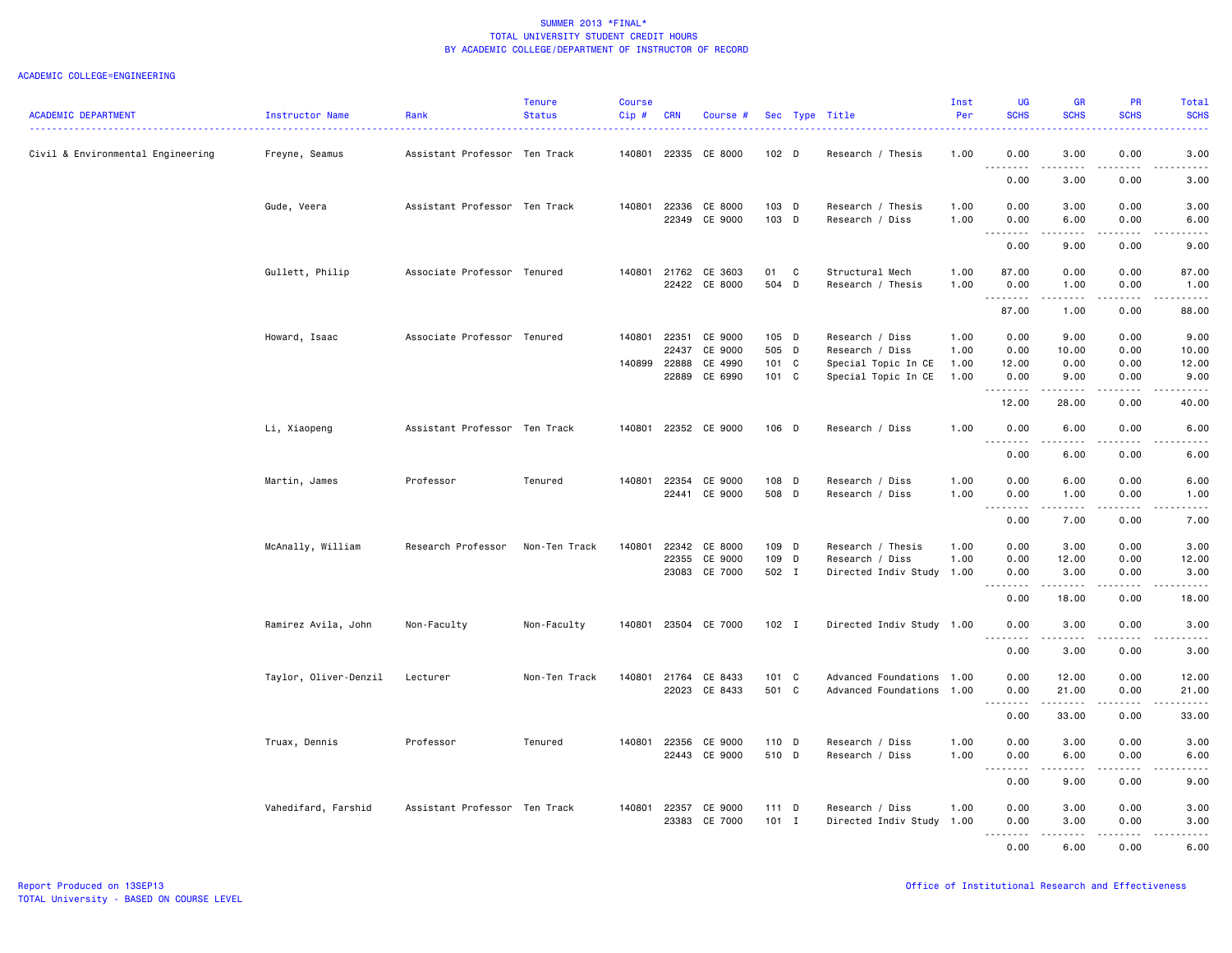| <b>ACADEMIC DEPARTMENT</b>                     | <b>Instructor Name</b> | Rank                        | Tenure<br>Status | Course<br>Cip# | CRN   | Course # Sec Type Title  |                  |                                    | Inst<br>Per  | UG<br><b>SCHS</b>         | <b>GR</b><br><b>SCHS</b>   | <b>PR</b><br><b>SCHS</b>  | Total<br><b>SCHS</b>       |
|------------------------------------------------|------------------------|-----------------------------|------------------|----------------|-------|--------------------------|------------------|------------------------------------|--------------|---------------------------|----------------------------|---------------------------|----------------------------|
| Civil & Environmental Engineering              | Zhang, Li              | Associate Professor Tenured |                  | 140801         | 22359 | CE 9000<br>22446 CE 9000 | $113$ D<br>513 D | Research / Diss<br>Research / Diss | 1.00<br>1.00 | 0.00<br>0.00<br>.<br>0.00 | 9.00<br>3.00<br>.<br>12.00 | 0.00<br>0.00<br>.<br>0.00 | 9.00<br>3,00<br>.<br>12.00 |
| ====================================<br>====== |                        |                             |                  |                |       |                          |                  |                                    |              | ========                  | ========                   | ========                  | ==========                 |
| Civil & Environmental Engineering              |                        |                             |                  |                |       |                          |                  |                                    |              | 99.00                     | 135,00                     | 0.00                      | 234.00                     |
|                                                |                        |                             |                  |                |       |                          |                  |                                    |              | ========                  |                            |                           | ==========                 |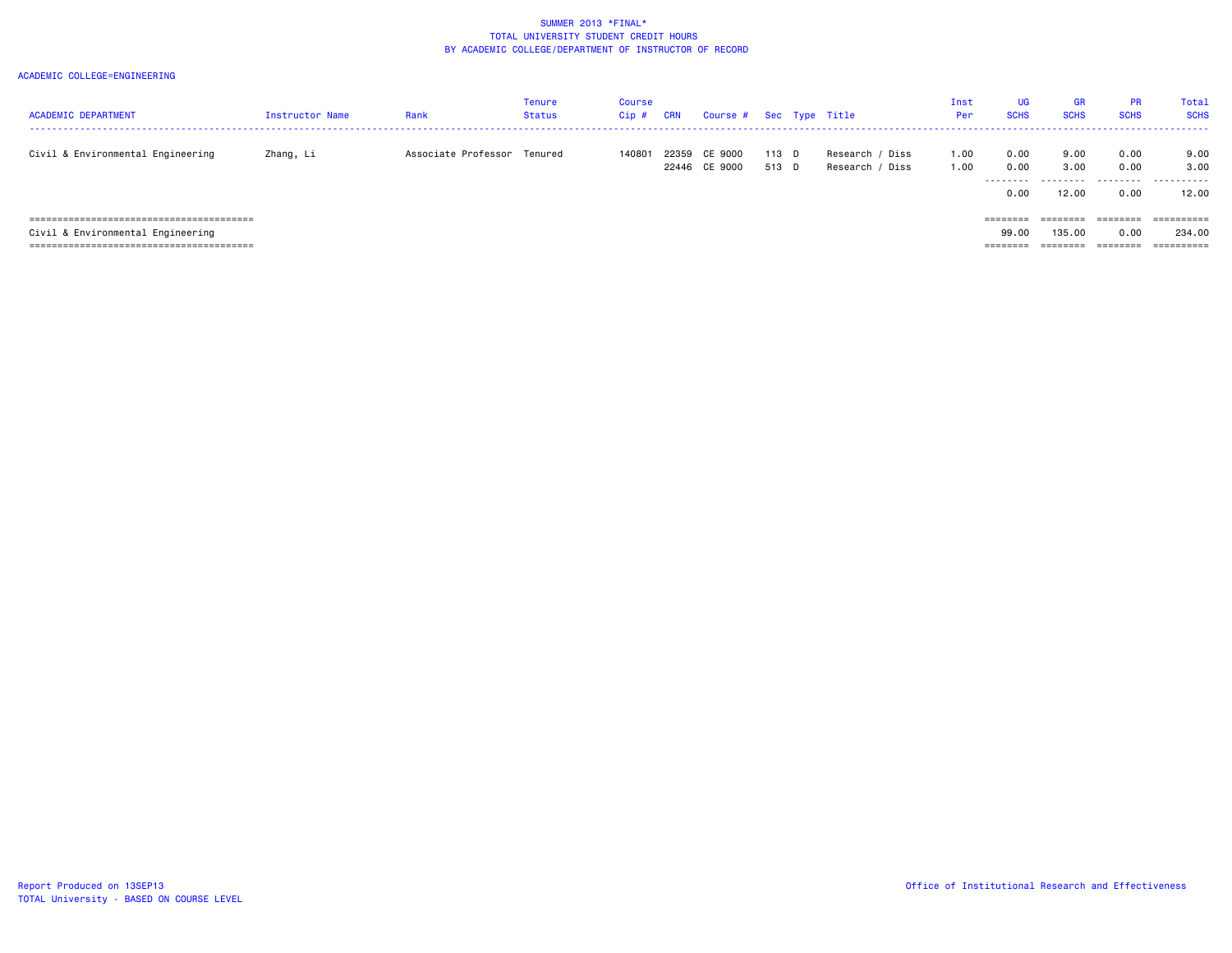| <b>ACADEMIC DEPARTMENT</b>     | Instructor Name      | Rank                          | <b>Tenure</b><br><b>Status</b> | <b>Course</b><br>Cip# | <b>CRN</b>                       | Course #                                     |                                      |    | Sec Type Title                                                                                 | Inst<br>Per                  | <b>UG</b><br><b>SCHS</b>           | <b>GR</b><br><b>SCHS</b>                                                                                                                                                                                                                                                                                                                      | PR<br><b>SCHS</b>                 | Total<br><b>SCHS</b>                 |
|--------------------------------|----------------------|-------------------------------|--------------------------------|-----------------------|----------------------------------|----------------------------------------------|--------------------------------------|----|------------------------------------------------------------------------------------------------|------------------------------|------------------------------------|-----------------------------------------------------------------------------------------------------------------------------------------------------------------------------------------------------------------------------------------------------------------------------------------------------------------------------------------------|-----------------------------------|--------------------------------------|
| Computer Science & Engineering | Allen, Edward        | Associate Professor Tenured   |                                | 110101                | 22371                            | CSE 9000                                     | $101$ D                              |    | Research/Diss                                                                                  | 1.00                         | 0.00<br>.                          | 9.00<br>$\frac{1}{2} \left( \frac{1}{2} \right) \left( \frac{1}{2} \right) \left( \frac{1}{2} \right) \left( \frac{1}{2} \right)$                                                                                                                                                                                                             | 0.00<br>$\frac{1}{2}$             | 9.00                                 |
|                                |                      |                               |                                |                       |                                  |                                              |                                      |    |                                                                                                |                              | 0.00                               | 9.00                                                                                                                                                                                                                                                                                                                                          | 0.00                              | 9.00                                 |
|                                | Anderson, Richard    | Instructor                    | Non-Ten Track                  | 110101<br>110201      | 20308<br>20306                   | CSE 3813<br>CSE 2383                         | 101 C<br>101 C                       |    | Intro to Formal Lang<br>Data Struc & Anal of 1.00                                              | 1.00                         | 27.00<br>39.00                     | 0.00<br>0.00                                                                                                                                                                                                                                                                                                                                  | 0.00<br>0.00                      | 27.00<br>39.00                       |
|                                |                      |                               |                                |                       |                                  |                                              |                                      |    |                                                                                                |                              | 66.00                              | 0.00                                                                                                                                                                                                                                                                                                                                          | 0.00                              | 66.00                                |
|                                | Banicescu, Ioana     | Professor                     | Tenured                        | 110101                |                                  | 22372 CSE 9000                               | $102$ D                              |    | Research/Diss                                                                                  | 1.00                         | 0.00<br><u>.</u>                   | 6.00                                                                                                                                                                                                                                                                                                                                          | 0.00                              | 6.00                                 |
|                                |                      |                               |                                |                       |                                  |                                              |                                      |    |                                                                                                |                              | 0.00                               | 6.00                                                                                                                                                                                                                                                                                                                                          | 0.00                              | 6.00                                 |
|                                | Bethel, Cindy        | Assistant Professor Ten Track |                                | 110101                | 22373<br>22388                   | CSE 9000<br>CSE 8000                         | 103 D<br>103 D                       |    | Research/Diss<br>Research / Thesis                                                             | 1.00<br>1.00                 | 0.00<br>0.00<br>.                  | 6.00<br>1.00<br>المتمام المنا                                                                                                                                                                                                                                                                                                                 | 0.00<br>0.00<br>.                 | 6.00<br>1.00<br>----                 |
|                                |                      |                               |                                |                       |                                  |                                              |                                      |    |                                                                                                |                              | 0.00                               | 7.00                                                                                                                                                                                                                                                                                                                                          | 0.00                              | 7.00                                 |
|                                | Dampier, David       | Professor                     | Tenured                        | 110101                | 22374<br>22389<br>23236<br>23250 | CSE 9000<br>CSE 8000<br>CSE 7000<br>CSE 8080 | $104$ D<br>104 D<br>$101$ I<br>501 I |    | Research/Diss<br>Research / Thesis<br>Directed Indiv Study<br>Directed Project Cs              | 1.00<br>1.00<br>1.00<br>1.00 | 0.00<br>0.00<br>0.00<br>0.00       | 33.00<br>22.00<br>3.00<br>3.00                                                                                                                                                                                                                                                                                                                | 0.00<br>0.00<br>0.00<br>0.00      | 33.00<br>22.00<br>3.00<br>3.00       |
|                                |                      |                               |                                |                       |                                  |                                              |                                      |    |                                                                                                |                              | 0.00                               | 61.00                                                                                                                                                                                                                                                                                                                                         | 0.00                              | 61.00                                |
|                                | Hansen, Eric         | Associate Professor Tenured   |                                | 110101                | 22376<br>22391                   | CSE 9000<br>CSE 8000                         | 106 D<br>106 D                       |    | Research/Diss<br>Research / Thesis                                                             | 1.00<br>1.00                 | 0.00<br>0.00                       | 18.00<br>6.00                                                                                                                                                                                                                                                                                                                                 | 0.00<br>0.00                      | 18.00<br>6.00                        |
|                                |                      |                               |                                |                       |                                  |                                              |                                      |    |                                                                                                |                              | 0.00                               | $\frac{1}{2} \left( \begin{array}{ccc} 1 & 0 & 0 & 0 \\ 0 & 0 & 0 & 0 \\ 0 & 0 & 0 & 0 \\ 0 & 0 & 0 & 0 \\ 0 & 0 & 0 & 0 \\ 0 & 0 & 0 & 0 \\ 0 & 0 & 0 & 0 \\ 0 & 0 & 0 & 0 \\ 0 & 0 & 0 & 0 \\ 0 & 0 & 0 & 0 \\ 0 & 0 & 0 & 0 & 0 \\ 0 & 0 & 0 & 0 & 0 \\ 0 & 0 & 0 & 0 & 0 \\ 0 & 0 & 0 & 0 & 0 \\ 0 & 0 & 0 & 0 & 0 \\ 0 & 0 & 0$<br>24.00 | .<br>0.00                         | .<br>24.00                           |
|                                | Jankun-Kelly, T.     | Associate Professor Tenured   |                                | 110101<br>119999      | 22065<br>22067<br>22377<br>22066 | CSE 6990<br>CSE 6990<br>CSE 9000<br>CSE 4990 | 501 C<br>101 C<br>107 D<br>101 C     |    | Special Topic in CSE 1.00<br>Special Topic in CSE<br>Research/Diss<br>Special Topic in CS 1.00 | 1.00<br>1.00                 | 0.00<br>0.00<br>0.00<br>27.00<br>. | 15.00<br>18.00<br>6.00<br>0.00<br>$\frac{1}{2} \left( \frac{1}{2} \right) \left( \frac{1}{2} \right) \left( \frac{1}{2} \right) \left( \frac{1}{2} \right) \left( \frac{1}{2} \right)$                                                                                                                                                        | 0.00<br>0.00<br>0.00<br>0.00<br>. | 15.00<br>18.00<br>6.00<br>27.00<br>. |
|                                | Lee, Sarah           | Instructor                    | Non-Ten Track                  | 110201                | 20301                            | CSE 1233                                     | 01                                   | C. | Cmptr Prog-C                                                                                   | 1.00                         | 27.00<br>60.00                     | 39.00<br>0.00                                                                                                                                                                                                                                                                                                                                 | 0.00<br>0.00                      | 66.00<br>60.00                       |
|                                |                      |                               |                                |                       |                                  |                                              |                                      |    |                                                                                                |                              | <u>.</u><br>60.00                  | 0.00                                                                                                                                                                                                                                                                                                                                          | 0.00                              | 60.00                                |
|                                | Niu, Nan             | Assistant Professor Ten Track |                                | 110101                | 22379<br>23630                   | CSE 9000<br>CSE 7000                         | 109 D<br>$102$ I                     |    | Research/Diss<br>Directed Indiv Study                                                          | 1.00<br>1.00                 | 0.00<br>0.00                       | 15.00<br>3.00                                                                                                                                                                                                                                                                                                                                 | 0.00<br>0.00                      | 15.00<br>3.00                        |
|                                |                      |                               |                                |                       |                                  |                                              |                                      |    |                                                                                                |                              | .<br>$\sim$ $\sim$ $\sim$<br>0.00  | $\frac{1}{2} \left( \frac{1}{2} \right) \left( \frac{1}{2} \right) \left( \frac{1}{2} \right) \left( \frac{1}{2} \right) \left( \frac{1}{2} \right)$<br>18.00                                                                                                                                                                                 | 0.00                              | $\frac{1}{2}$<br>18.00               |
|                                | Perkins, Andy        | Assistant Professor Ten Track |                                | 110101                |                                  | 22380 CSE 9000                               | 110 D                                |    | Research/Diss                                                                                  | 1.00                         | 0.00                               | 12.00                                                                                                                                                                                                                                                                                                                                         | 0.00                              | 12.00                                |
|                                |                      |                               |                                |                       |                                  |                                              |                                      |    |                                                                                                |                              | .<br>0.00                          | .<br>12.00                                                                                                                                                                                                                                                                                                                                    | .<br>0.00                         | $\cdots$<br>12.00                    |
|                                | Ramkumar, Mahalingam | Associate Professor Tenured   |                                | 110101                | 22381                            | CSE 9000                                     | 111 D                                |    | Research/Diss                                                                                  | 1.00                         | 0.00                               | 6.00                                                                                                                                                                                                                                                                                                                                          | 0.00                              | 6.00                                 |
|                                |                      |                               |                                |                       |                                  |                                              |                                      |    |                                                                                                |                              | <b></b><br>0.00                    | .<br>6.00                                                                                                                                                                                                                                                                                                                                     | -----<br>0.00                     | -----<br>6.00                        |
|                                | Reese, Donna         | Professor                     | Tenured                        | 110101                |                                  | 22375 CSE 9000                               | 105 D                                |    | Research/Diss                                                                                  | 1.00                         | 0.00                               | 1.00                                                                                                                                                                                                                                                                                                                                          | 0.00                              | 1.00                                 |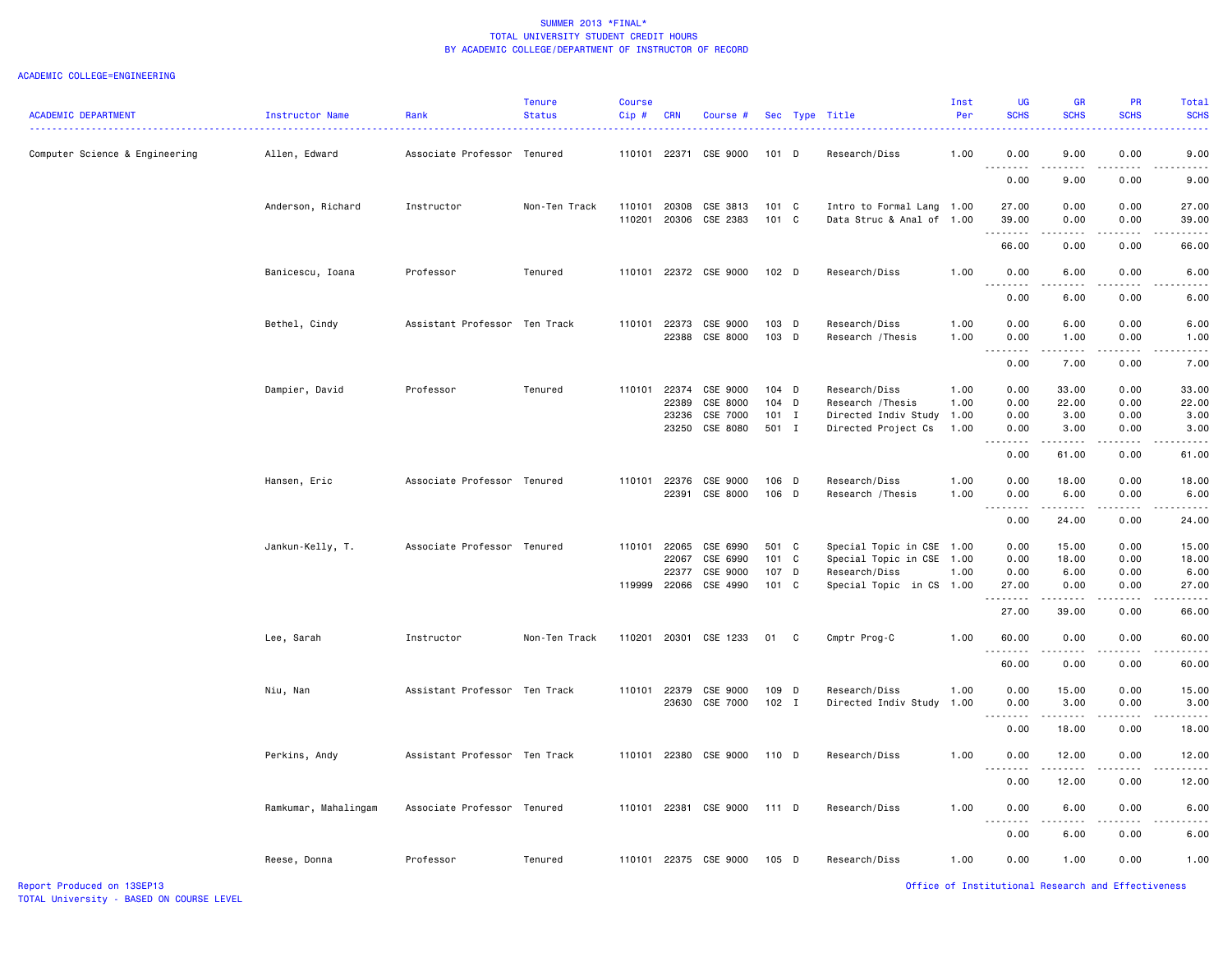| <b>ACADEMIC DEPARTMENT</b>     | <b>Instructor Name</b> | Rank                          | <b>Tenure</b><br><b>Status</b> | <b>Course</b><br>Cip # | CRN   | Course #       |         | Sec Type Title       | Inst<br>Per | UG<br><b>SCHS</b>  | <b>GR</b><br><b>SCHS</b>                                                                                                                                     | <b>PR</b><br><b>SCHS</b> | Total<br><b>SCHS</b>   |
|--------------------------------|------------------------|-------------------------------|--------------------------------|------------------------|-------|----------------|---------|----------------------|-------------|--------------------|--------------------------------------------------------------------------------------------------------------------------------------------------------------|--------------------------|------------------------|
|                                |                        |                               |                                |                        |       |                |         |                      |             | --------           | --------                                                                                                                                                     | ---------                | .                      |
|                                |                        |                               |                                |                        |       |                |         |                      |             | 0.00               | 1.00                                                                                                                                                         | 0.00                     | 1.00                   |
| Computer Science & Engineering | Stamps, Andrew         | Grad Teach Assist             | Not Applicable                 | 110201                 | 20303 | CSE 1384       | 101 C   | Intermed Comp Prog   | 1.00        | 24.00              | 0.00                                                                                                                                                         | 0.00                     | 24.00                  |
|                                |                        |                               |                                |                        | 20304 | CSE 1384       | 102 K   | Intermed Comp Prog   | 1.00        | 0.00               | 0.00                                                                                                                                                         | 0.00                     | 0.00                   |
|                                |                        |                               |                                |                        |       | 20305 CSE 1384 | H01 C   | Honors Intermed Comp | 1.00        | 4.00               | 0.00                                                                                                                                                         | 0.00                     | 4.00                   |
|                                |                        |                               |                                |                        |       |                |         |                      |             | --------<br>28.00  | $\frac{1}{2} \left( \frac{1}{2} \right) \left( \frac{1}{2} \right) \left( \frac{1}{2} \right) \left( \frac{1}{2} \right) \left( \frac{1}{2} \right)$<br>0.00 | 0.00                     | 28.00                  |
|                                | Swan, John             | Professor                     | Tenured                        | 110101                 |       | 22383 CSE 9000 | $113$ D | Research/Diss        | 1.00        | 0.00               | 21.00                                                                                                                                                        | 0.00                     | 21.00                  |
|                                |                        |                               |                                |                        |       |                |         |                      |             | --------<br>0.00   | . <b>.</b><br>21.00                                                                                                                                          | .<br>0.00                | 21.00                  |
|                                | Williams, Byron        | Assistant Professor Ten Track |                                | 110101                 | 20326 | CSE 8080       | $122$ I | Directed Project Cs  | 1.00        | 0.00               | 6.00                                                                                                                                                         | 0.00                     | 6.00                   |
|                                |                        |                               |                                |                        | 22384 | CSE 9000       | 114 D   | Research/Diss        | 1.00        | 0.00               | 12.00                                                                                                                                                        | 0.00                     | 12.00                  |
|                                |                        |                               |                                |                        |       | 22399 CSE 8000 | $114$ D | Research / Thesis    | 1.00        | 0.00               | 3.00                                                                                                                                                         | 0.00                     | 3.00                   |
|                                |                        |                               |                                |                        |       |                |         |                      |             | --------<br>0.00   | .<br>21.00                                                                                                                                                   | . <u>. .</u><br>0.00     | 21.00                  |
|                                | Zhang, Song            | Associate Professor Tenured   |                                | 110101                 | 20323 | CSE 8080       | 119 I   | Directed Project Cs  | 1.00        | 0.00               | 3.00                                                                                                                                                         | 0.00                     | 3.00                   |
|                                |                        |                               |                                |                        | 22385 | CSE 9000       | $115$ D | Research/Diss        | 1.00        | 0.00               | 3.00                                                                                                                                                         | 0.00                     | 3.00                   |
|                                |                        |                               |                                |                        |       | 22400 CSE 8000 | 115 D   | Research / Thesis    | 1.00        | 0.00               | 1.00                                                                                                                                                         | 0.00                     | 1.00                   |
|                                |                        |                               |                                |                        |       |                |         |                      |             | --------<br>0.00   | ----<br>7.00                                                                                                                                                 | 0.00                     | . <b>.</b> .<br>7.00   |
|                                |                        |                               |                                |                        |       |                |         |                      |             | ========           | ========                                                                                                                                                     | ========                 | ==========             |
| Computer Science & Engineering |                        |                               |                                |                        |       |                |         |                      |             | 181.00<br>======== | 232.00<br>========                                                                                                                                           | 0.00<br>========         | 413.00<br>- ========== |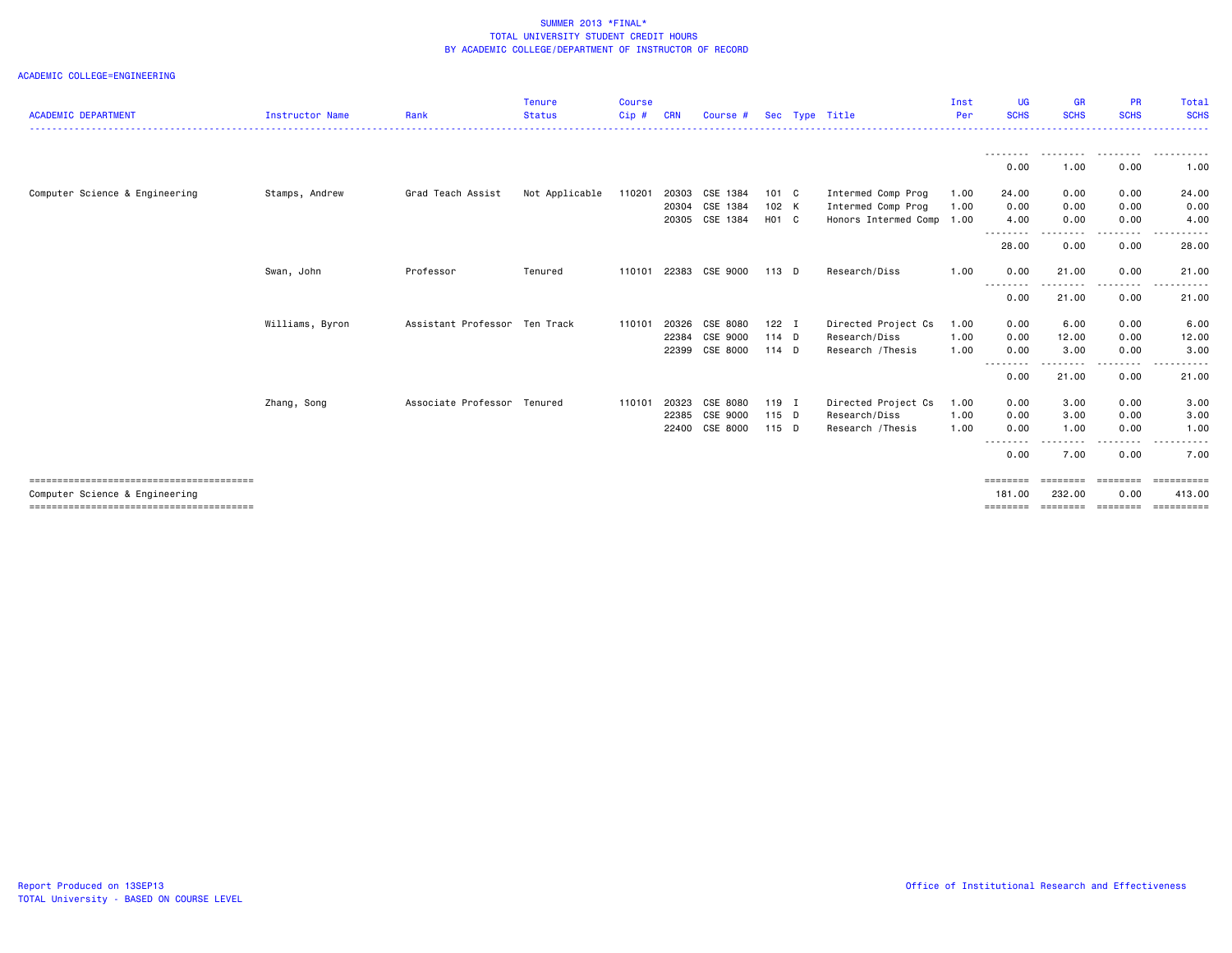|                                   |                       |                                   | <b>Tenure</b>  | Course |            |                       |                  |                |                           | Inst | <b>UG</b>                                | <b>GR</b>                                                                                                                                                    | <b>PR</b>                           | Total                     |
|-----------------------------------|-----------------------|-----------------------------------|----------------|--------|------------|-----------------------|------------------|----------------|---------------------------|------|------------------------------------------|--------------------------------------------------------------------------------------------------------------------------------------------------------------|-------------------------------------|---------------------------|
| <b>ACADEMIC DEPARTMENT</b>        | Instructor Name       | Rank                              | <b>Status</b>  | Cip#   | <b>CRN</b> | Course #              |                  |                | Sec Type Title            | Per  | <b>SCHS</b>                              | <b>SCHS</b>                                                                                                                                                  | <b>SCHS</b>                         | <b>SCHS</b>               |
| Electrical & Computer Engineering | Aanstoos, James       | Research Assoc Prof Non-Ten Track |                | 141001 | 22149      | ECE 4423              | 801 A            |                | Intro to Remote Sens      | 1.00 | 24.00                                    | 0.00                                                                                                                                                         | 0.00                                | 24,00                     |
|                                   |                       |                                   |                |        | 22150      | ECE 6423              | 801 A            |                | Intro to Remote Sens      | 1.00 | 0.00                                     | 6.00                                                                                                                                                         | 0.00                                | 6.00                      |
|                                   |                       |                                   |                |        |            | 23025 ECE 9000        | 101 D            |                | Research/Diss             | 1.00 | 0.00                                     | 3.00                                                                                                                                                         | 0.00                                | 3.00                      |
|                                   |                       |                                   |                |        |            |                       |                  |                |                           |      | 24.00                                    | $\frac{1}{2} \left( \frac{1}{2} \right) \left( \frac{1}{2} \right) \left( \frac{1}{2} \right) \left( \frac{1}{2} \right) \left( \frac{1}{2} \right)$<br>9.00 | .<br>0.00                           | .<br>33.00                |
|                                   | Abdelwahed, Sherif    | Associate Professor Tenured       |                | 141001 |            | 23026 ECE 9000        | 102 <sub>D</sub> |                | Research/Diss             | 1.00 | 0.00<br>د د د د                          | 1.00<br>.                                                                                                                                                    | 0.00<br>$\sim$ $\sim$ $\sim$ $\sim$ | 1.00<br>$\omega$ is a set |
|                                   |                       |                                   |                |        |            |                       |                  |                |                           |      | 0.00                                     | 1.00                                                                                                                                                         | 0.00                                | 1.00                      |
|                                   | Anderson, Derek       | Assistant Professor Ten Track     |                | 141001 | 22907      | ECE 8000              | 103 D            |                | Research/Thesis           | 1.00 | 0.00                                     | 12.00                                                                                                                                                        | 0.00                                | 12.00                     |
|                                   |                       |                                   |                |        | 23027      | ECE 9000              | 103 D            |                | Research/Diss             | 1.00 | 0.00                                     | 6.00                                                                                                                                                         | 0.00                                | 6.00                      |
|                                   |                       |                                   |                |        |            |                       |                  |                |                           |      | 0.00                                     | .<br>18.00                                                                                                                                                   | .<br>0.00                           | .<br>18.00                |
|                                   | Bruce, Jerry          | Associate Professor Tenured       |                |        |            | 141001 20402 ECE 3413 | 01               | $\mathbf{C}$   | Intro to Electronic       | 1.00 | 33.00                                    | 0.00<br>.                                                                                                                                                    | 0.00<br>.                           | 33.00<br>.                |
|                                   |                       |                                   |                |        |            |                       |                  |                |                           |      | 33.00                                    | 0.00                                                                                                                                                         | 0.00                                | 33.00                     |
|                                   | Donohoe, John         | Professor                         | Tenured        | 141001 |            | 23030 ECE 9000        | 106 D            |                | Research/Diss             | 1.00 | 0.00                                     | 6.00                                                                                                                                                         | 0.00                                | 6.00                      |
|                                   |                       |                                   |                |        |            |                       |                  |                |                           |      | 0.00                                     | 6.00                                                                                                                                                         | 0.00                                | 6.00                      |
|                                   | Du, Qian              | Associate Professor Tenured       |                | 141001 | 23007      | ECE 9000              | 07               | $\mathsf{D}$   | Research/Diss             | 1.00 | 0.00                                     | 6.00                                                                                                                                                         | 0.00                                | 6.00                      |
|                                   |                       |                                   |                |        | 23517      | ECE 9000              | 507 D            |                | Research/Diss             | 1.00 | 0.00                                     | 1.00                                                                                                                                                         | 0.00                                | 1.00                      |
|                                   |                       |                                   |                |        |            |                       |                  |                |                           |      | -----<br>$\sim$ $\sim$ $\sim$<br>0.00    | .<br>7.00                                                                                                                                                    | .<br>0.00                           | $\frac{1}{2}$<br>7.00     |
|                                   | Follett, Randolph     | Assistant Professor Tenured       |                | 141001 | 20397      | ECE 3183              | 01               | C              | Electric Eng Systems 1.00 |      | 36.00                                    | 0.00                                                                                                                                                         | 0.00                                | 36.00                     |
|                                   |                       |                                   |                |        | 20399      | ECE 3183              | 51               | C              | Electric Eng Systems      | 1.00 | 36.00                                    | 0.00                                                                                                                                                         | 0.00                                | 36.00                     |
|                                   |                       |                                   |                |        | 20405      | ECE 3443              | 51               | $\mathtt{C}$   | Signals and Systems       | 1.00 | 66.00                                    | 0.00                                                                                                                                                         | 0.00                                | 66.00                     |
|                                   |                       |                                   |                |        | 21847      | ECE 3434              | 01               | C              | Adv Electronic Circu 1.00 |      | 40.00                                    | 0.00<br>.                                                                                                                                                    | 0.00<br>$\omega$ is $\omega$ in     | 40.00<br>.                |
|                                   |                       |                                   |                |        |            |                       |                  |                |                           |      | .<br>178.00                              | 0.00                                                                                                                                                         | 0.00                                | 178.00                    |
|                                   | Fowler, James         | Professor                         | Tenured        | 141001 | 22985      | ECE 9000              | 59               | D              | Research/Diss             | 1.00 | 0.00                                     | 6.00                                                                                                                                                         | 0.00                                | 6.00                      |
|                                   |                       |                                   |                |        |            | 23033 ECE 9000        | 109 D            |                | Research/Diss             | 1.00 | 0.00                                     | 1.00                                                                                                                                                         | 0.00                                | 1.00                      |
|                                   |                       |                                   |                |        |            |                       |                  |                |                           |      | $\sim$ $\sim$ .<br>$\frac{1}{2}$<br>0.00 | $\frac{1}{2} \left( \frac{1}{2} \right) \left( \frac{1}{2} \right) \left( \frac{1}{2} \right) \left( \frac{1}{2} \right)$<br>7.00                            | $\frac{1}{2}$<br>0.00               | .<br>7.00                 |
|                                   | Fu, Yong              | Assistant Professor Ten Track     |                | 141001 | 22914      | ECE 8000              | 110 D            |                | Research/Thesis           | 1.00 | 0.00                                     | 6.00                                                                                                                                                         | 0.00                                | 6.00                      |
|                                   |                       |                                   |                |        | 23010      | ECE 9000              | 10               | D              | Research/Diss             | 1.00 | 0.00                                     | 6.00                                                                                                                                                         | 0.00                                | 6.00                      |
|                                   |                       |                                   |                |        |            | 23034 ECE 9000        | 110 D            |                | Research/Diss             | 1.00 | 0.00                                     | 26.00                                                                                                                                                        | 0.00                                | 26.00                     |
|                                   |                       |                                   |                |        |            |                       |                  |                |                           |      | .<br>0.00                                | 38.00                                                                                                                                                        | 0.00                                | 38.00                     |
|                                   | Green, Ryan           | Grad Teach Assist                 | Not Applicable |        |            | 141001 20400 ECE 3313 | 51               | $\overline{B}$ | Electromagnetics I        | 1.00 | 18.00<br>.                               | 0.00                                                                                                                                                         | 0.00                                | 18.00                     |
|                                   |                       |                                   |                |        |            |                       |                  |                |                           |      | 18.00                                    | 0.00                                                                                                                                                         | 0.00                                | 18.00                     |
|                                   | Grzybowski, Stanislaw | Professor                         | Tenured        | 141001 | 22915      | ECE 8000              | 111 D            |                | Research/Thesis           | 1.00 | 0.00                                     | 4.00                                                                                                                                                         | 0.00                                | 4.00                      |
|                                   |                       |                                   |                |        | 23011      | ECE 9000              | 11               | D              | Research/Diss             | 1.00 | 0.00                                     | 6.00                                                                                                                                                         | 0.00                                | 6.00                      |
|                                   |                       |                                   |                |        | 23035      | ECE 9000              | 111 D            |                | Research/Diss             | 1.00 | 0.00                                     | 18.00                                                                                                                                                        | 0.00                                | 18.00                     |
|                                   |                       |                                   |                |        | 23222      | ECE 7000              | $101$ I          |                | Directed Indiv Study      | 1.00 | 0.00                                     | 3.00                                                                                                                                                         | 0.00                                | 3.00                      |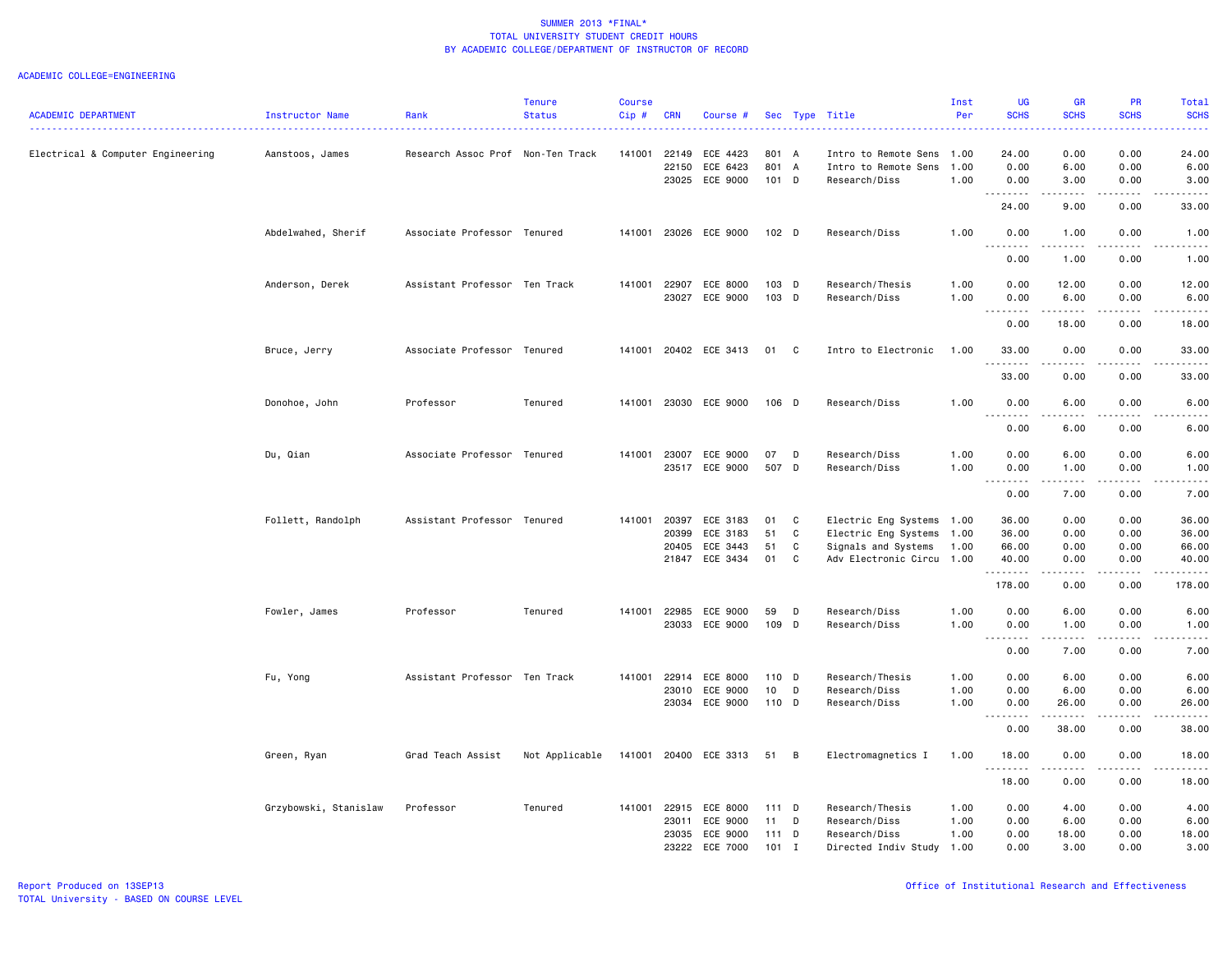| <b>ACADEMIC DEPARTMENT</b>        | Instructor Name                                       | Rank                          | <b>Tenure</b><br><b>Status</b> | <b>Course</b><br>Cip# | <b>CRN</b>     | Course #              |               |                | Sec Type Title                          | Inst<br>Per  | UG<br><b>SCHS</b>                 | <b>GR</b><br><b>SCHS</b> | PR<br><b>SCHS</b>       | Total<br><b>SCHS</b> |
|-----------------------------------|-------------------------------------------------------|-------------------------------|--------------------------------|-----------------------|----------------|-----------------------|---------------|----------------|-----------------------------------------|--------------|-----------------------------------|--------------------------|-------------------------|----------------------|
|                                   |                                                       |                               |                                |                       |                |                       |               |                |                                         |              |                                   |                          |                         | .                    |
|                                   |                                                       |                               |                                |                       |                |                       |               |                |                                         |              | <u>.</u><br>0.00                  | .<br>31.00               | .<br>0.00               | .<br>31.00           |
|                                   |                                                       |                               |                                |                       |                |                       |               |                |                                         |              |                                   |                          |                         |                      |
| Electrical & Computer Engineering | Jones, Bryan                                          | Associate Professor Tenured   |                                | 141001                | 20406          | ECE 3724              | 101 C         |                | Microprocessors                         | 1.00         | 76.00                             | 0.00                     | 0.00                    | 76.00                |
|                                   |                                                       |                               |                                |                       | 20408          | ECE 3724              | 103 K         |                | Microprocessors                         | 1.00         | 0.00                              | 0.00                     | 0.00                    | 0.00                 |
|                                   |                                                       |                               |                                |                       | 20409          | ECE 3724              | 104 K         |                | Microprocessors                         | 1.00         | 0.00                              | 0.00                     | 0.00                    | 0.00                 |
|                                   |                                                       |                               |                                |                       | 23036          | ECE 9000              | 112 D         |                | Research/Diss                           | 1.00         | 0.00<br>.                         | 6.00                     | 0.00                    | 6.00                 |
|                                   |                                                       |                               |                                |                       |                |                       |               |                |                                         |              | 76.00                             | 6.00                     | 0.00                    | 82.00                |
|                                   | Karimi-Ghartemani, Maso Associate Professor Ten Track |                               |                                | 141001                | 22989          | ECE 9000              | 63            | D              | Research/Diss                           | 1.00         | 0.00                              | 12.00                    | 0.00                    | 12.00                |
|                                   |                                                       |                               |                                |                       |                |                       |               |                |                                         |              | 0.00                              | 12.00                    | 0.00                    | 12.00                |
|                                   | King, Roger                                           | Non-Faculty                   | Tenured                        | 141001                | 23038          | ECE 9000              | $114$ D       |                | Research/Diss                           | 1.00         | 0.00                              | 6.00                     | 0.00                    | 6.00                 |
|                                   |                                                       |                               |                                |                       | 23587          | ECE 9000              | 514 D         |                | Research/Diss                           | 1.00         | 0.00                              | 1.00                     | 0.00                    | 1.00                 |
|                                   |                                                       |                               |                                | 309999                | 22870          | <b>CME 8000</b>       | 101 D         |                | Research/Thesis                         | 1.00         | 0.00                              | 6.00                     | 0.00                    | 6.00                 |
|                                   |                                                       |                               |                                |                       | 23666          | CME 9000              | 109 D         |                | Research/Dis                            | 1.00         | 0.00<br>$\sim$ $\sim$ $\sim$<br>. | 1.00<br>.                | 0.00<br>المتمام المتحدة | 1.00<br>$- - - -$    |
|                                   |                                                       |                               |                                |                       |                |                       |               |                |                                         |              | 0.00                              | 14.00                    | 0.00                    | 14.00                |
|                                   | Koshka, Yaroslav                                      | Professor                     | Tenured                        |                       |                | 141001 23039 ECE 9000 | 115 D         |                | Research/Diss                           | 1.00         | 0.00                              | 1.00                     | 0.00                    | 1.00                 |
|                                   |                                                       |                               |                                |                       |                |                       |               |                |                                         |              | .<br>0.00                         | .<br>1.00                | .<br>0.00               | .<br>1.00            |
|                                   | Li, Pan                                               | Assistant Professor Ten Track |                                | 141001                |                | 23016 ECE 9000        | 16            | $\mathsf{D}$   | Research/Diss                           | 1.00         | 0.00                              | 12.00                    | 0.00                    | 12.00                |
|                                   |                                                       |                               |                                |                       |                |                       |               |                |                                         |              | <u>.</u><br>0.00                  | .<br>12.00               | .<br>0.00               | .<br>12.00           |
|                                   |                                                       |                               |                                |                       |                |                       |               |                |                                         |              |                                   |                          |                         |                      |
|                                   | Long, Zhiling                                         | Non-Faculty                   | Non-Faculty                    | 141001                | 20403          | ECE 3424              | 01            | B              | Intm Electronic Circ 1.00               |              | 28.00                             | 0.00                     | 0.00                    | 28.00                |
|                                   |                                                       |                               |                                |                       |                | 20404 ECE 3424        | 02            | $\overline{B}$ | Intm Electronic Circ 1.00               |              | 24.00<br>.                        | 0.00<br>-----            | 0.00<br>.               | 24.00<br>.           |
|                                   |                                                       |                               |                                |                       |                |                       |               |                |                                         |              | 52.00                             | 0.00                     | 0.00                    | 52.00                |
|                                   | Mazzola, Michael                                      | Professor                     | Tenured                        | 141001                | 22921          | ECE 8000              | 117 D         |                | Research/Thesis                         | 1.00         | 0.00                              | 6.00                     | 0.00                    | 6.00                 |
|                                   |                                                       |                               |                                |                       | 23041          | ECE 9000              | 117 D         |                | Research/Diss                           | 1.00         | 0.00<br>.                         | 12.00                    | 0.00                    | 12.00                |
|                                   |                                                       |                               |                                |                       |                |                       |               |                |                                         |              | 0.00                              | 18.00                    | 0.00                    | 18.00                |
|                                   |                                                       |                               |                                |                       |                | ECE 8000              |               |                |                                         |              |                                   |                          |                         |                      |
|                                   | Molen, G. Marshall                                    | Professor                     | Tenured                        | 141001<br>141901      | 22946<br>23588 | ME 7000               | 18<br>$102$ I | $\mathsf{D}$   | Research/Thesis<br>Directed Indiv Study | 1.00<br>1.00 | 0.00<br>0.00                      | 3.00<br>3.00             | 0.00<br>0.00            | 3.00<br>3.00         |
|                                   |                                                       |                               |                                |                       |                |                       |               |                |                                         |              |                                   |                          |                         |                      |
|                                   |                                                       |                               |                                |                       |                |                       |               |                |                                         |              | 0.00                              | 6.00                     | 0.00                    | 6.00                 |
|                                   | Morris, Thomas                                        | Assistant Professor Ten Track |                                | 141001                | 22924          | ECE 8000              | $120$ D       |                | Research/Thesis                         | 1.00         | 0.00                              | 4.00                     | 0.00                    | 4.00                 |
|                                   |                                                       |                               |                                |                       | 22948          | ECE 8000              | 20            | D              | Research/Thesis                         | 1.00         | 0.00                              | 3.00                     | 0.00                    | 3.00                 |
|                                   |                                                       |                               |                                |                       | 22972          | ECE 8000              | 70            | D              | Research/Thesis                         | 1.00         | 0.00                              | 3.00                     | 0.00                    | 3.00                 |
|                                   |                                                       |                               |                                |                       | 22996          | ECE 9000              | 70            | D              | Research/Diss                           | 1.00         | 0.00                              | 1.00                     | 0.00                    | 1.00                 |
|                                   |                                                       |                               |                                |                       | 23020          | ECE 9000              | 20            | D              | Research/Diss                           | 1.00         | 0.00<br>$\sim$ $\sim$ $\sim$<br>. | 6.00<br>المتمام المتعاد  | 0.00<br>.               | 6.00                 |
|                                   |                                                       |                               |                                |                       |                |                       |               |                |                                         |              | 0.00                              | 17.00                    | 0.00                    | 17.00                |
|                                   | Reese, Robert                                         | Associate Professor Tenured   |                                |                       |                | 141001 23045 ECE 9000 | $121$ D       |                | Research/Diss                           | 1.00         | 0.00                              | 6.00                     | 0.00                    | 6.00                 |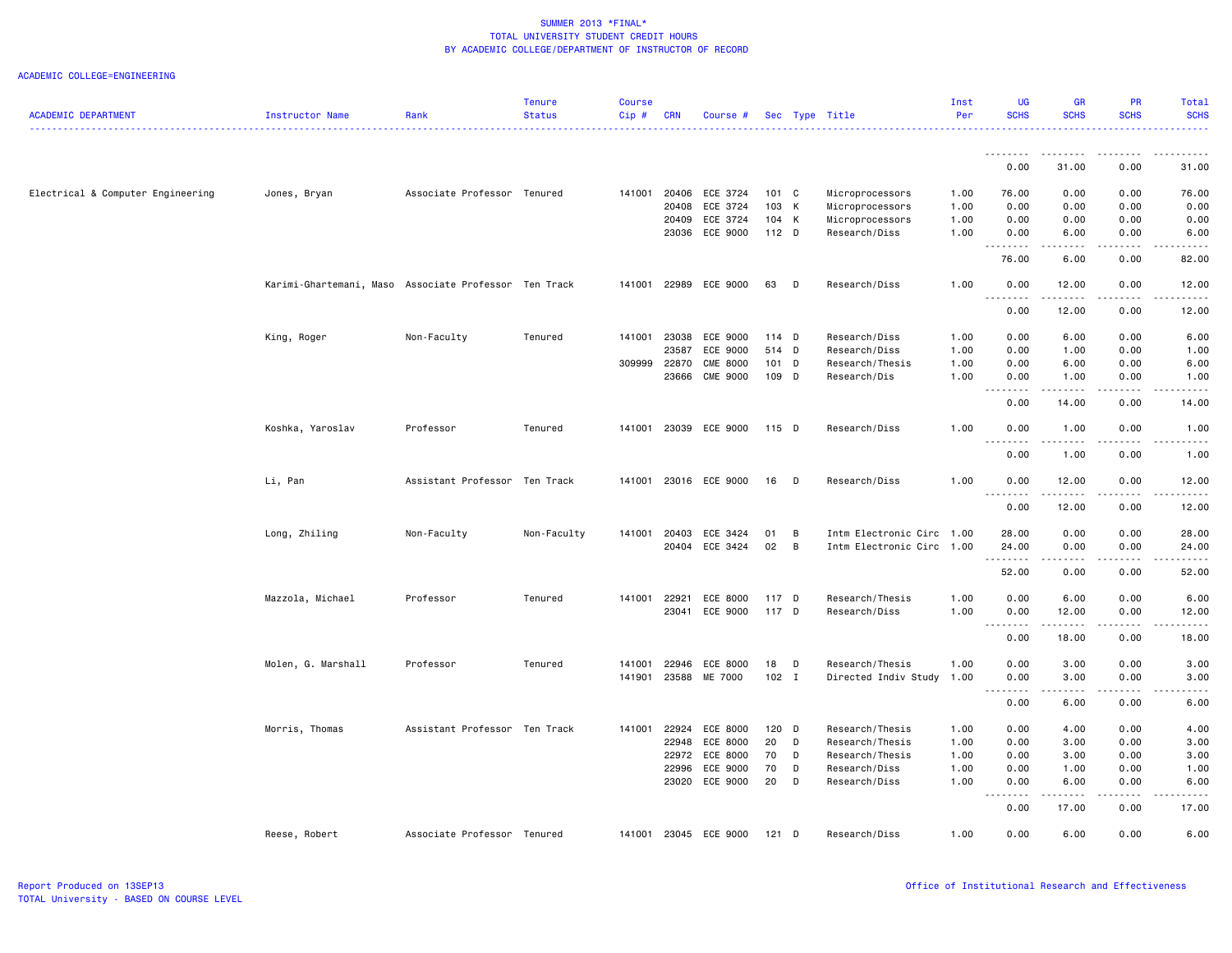|                                   |                        |                             | <b>Tenure</b> | <b>Course</b> |            |                |                  |              |                           | Inst | <b>UG</b>          | <b>GR</b>   | <b>PR</b>          | Total                 |
|-----------------------------------|------------------------|-----------------------------|---------------|---------------|------------|----------------|------------------|--------------|---------------------------|------|--------------------|-------------|--------------------|-----------------------|
| <b>ACADEMIC DEPARTMENT</b>        | <b>Instructor Name</b> | Rank                        | <b>Status</b> | Cip#          | <b>CRN</b> | Course #       |                  |              | Sec Type Title            | Per  | <b>SCHS</b>        | <b>SCHS</b> | <b>SCHS</b>        | <b>SCHS</b>           |
|                                   |                        |                             |               |               |            |                |                  |              |                           |      |                    |             |                    |                       |
|                                   |                        |                             |               |               |            |                |                  |              |                           |      | ---------<br>0.00  | .<br>6.00   | .<br>0.00          | .<br>6.00             |
| Electrical & Computer Engineering | Shivakumaraiah, Lokesh | Non-Faculty                 | Non-Faculty   | 309999        | 21640      | ISE 4200       | 811 A            |              | Intl Stu Exch - Prov 1.00 |      | 79.00              | 0.00        | 0.00               | 79.00                 |
|                                   |                        |                             |               |               | 21645      | ISE 4200       | 828 A            |              | Intl Student Exchang 1.00 |      | 3.00               | 0.00        | 0.00               | 3.00                  |
|                                   |                        |                             |               |               | 21646      | ISE 4200       | 829 A            |              | Intl Stu Exch - Prov 1.00 |      | 22.00<br>--------- | 0.00<br>.   | 0.00<br>. <b>.</b> | 22,00<br>. <u>.</u> . |
|                                   |                        |                             |               |               |            |                |                  |              |                           |      | 104.00             | 0.00        | 0.00               | 104.00                |
|                                   | Topsakal, Erdem        | Associate Professor Tenured |               | 141001        | 21845      | ECE 3323       | 01               | $\mathbf{C}$ | Electromagnetics II       | 1.00 | 27.00              | 0.00        | 0.00               | 27.00                 |
|                                   |                        |                             |               |               | 22926      | ECE 8000       | $122$ D          |              | Research/Thesis           | 1.00 | 0.00               | 9.00        | 0.00               | 9.00                  |
|                                   |                        |                             |               |               |            | 23046 ECE 9000 | 122 <sub>D</sub> |              | Research/Diss             | 1.00 | 0.00               | 1.00        | 0.00               | 1.00                  |
|                                   |                        |                             |               |               |            |                |                  |              |                           |      | --------           | --------    | .                  |                       |
|                                   |                        |                             |               |               |            |                |                  |              |                           |      | 27.00              | 10.00       | 0.00               | 37.00                 |
|                                   | Younan, Nicolas        | Professor                   | Tenured       | 141001        | 22928      | ECE 8000       | $124$ D          |              | Research/Thesis           | 1.00 | 0.00               | 1.00        | 0.00               | 1.00                  |
|                                   |                        |                             |               |               | 23515      | ECE 8000       | 524 D            |              | Research/Thesis           | 1.00 | 0.00               | 1.00        | 0.00               | 1.00                  |
|                                   |                        |                             |               |               |            |                |                  |              |                           |      | .<br>0.00          | .<br>2.00   | ---------<br>0.00  | .<br>2.00             |
|                                   |                        |                             |               |               |            |                |                  |              |                           |      | ========           | ========    | ========           | ==========            |
| Electrical & Computer Engineering |                        |                             |               |               |            |                |                  |              |                           |      | 512.00             | 221.00      | 0.00               | 733.00                |
|                                   |                        |                             |               |               |            |                |                  |              |                           |      |                    |             |                    | ==========            |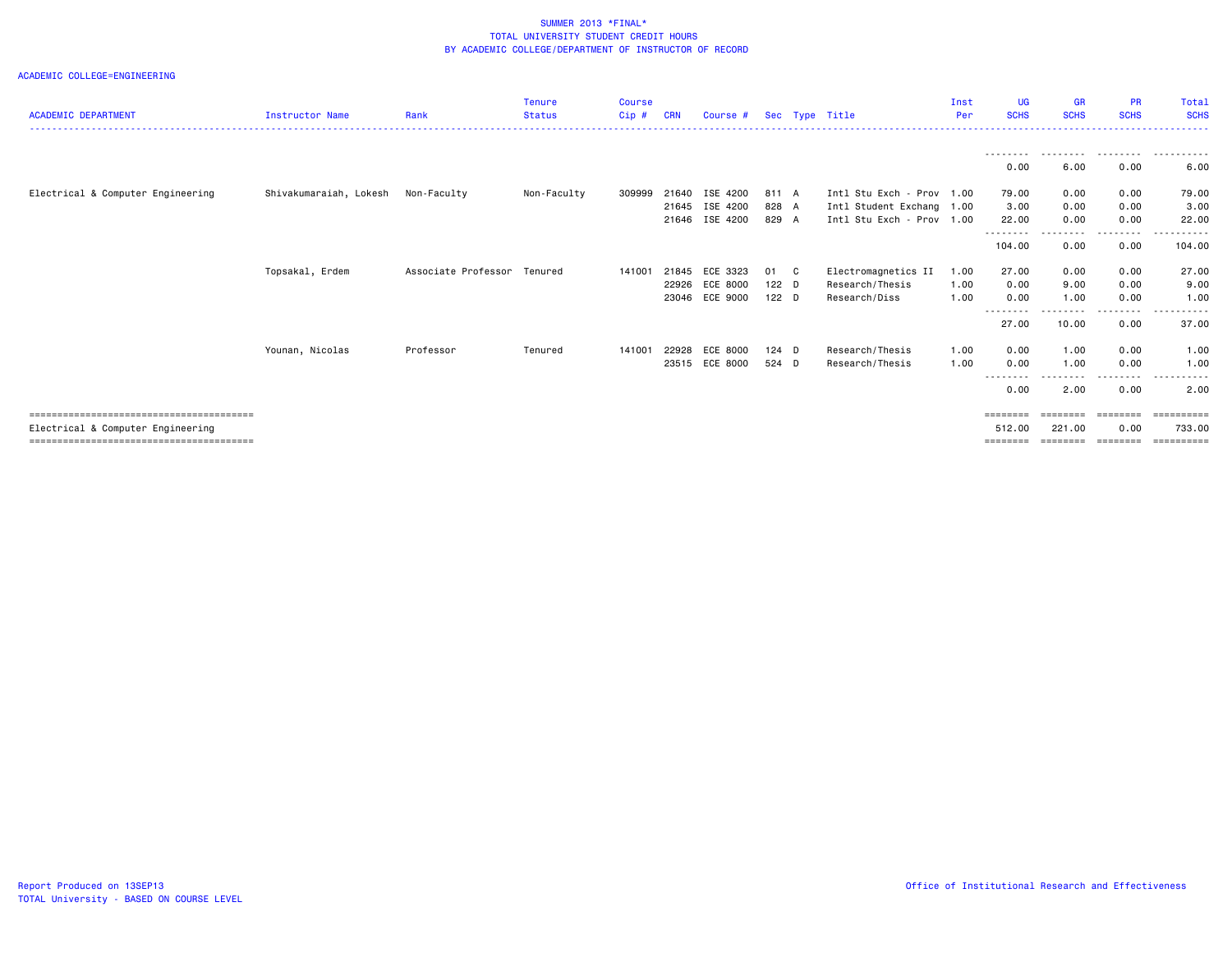| <b>ACADEMIC DEPARTMENT</b> | Instructor Name | Rank                          | <b>Tenure</b><br>Status | Course<br>$Cip$ # | <b>CRN</b> | Course # Sec Type Title |       |              | Inst<br>Per | <b>UG</b><br><b>SCHS</b> | <b>GR</b><br><b>SCHS</b>                                                | <b>PR</b><br><b>SCHS</b> | Total<br><b>SCHS</b> |
|----------------------------|-----------------|-------------------------------|-------------------------|-------------------|------------|-------------------------|-------|--------------|-------------|--------------------------|-------------------------------------------------------------------------|--------------------------|----------------------|
| General Engineering        | Shontz, Suzanne | Assistant Professor Ten Track |                         | 309999            | 23636      | CME 9000                | 108 D | Research/Dis | 1.00        | 0.00                     | 6.00<br>                                                                | 0.00                     | 6.00                 |
|                            |                 |                               |                         |                   |            |                         |       |              |             | 0.00                     | 6.00                                                                    | 0.00                     | 6.00                 |
|                            |                 |                               |                         |                   |            |                         |       |              |             | $=$ = = = = = = =        | $\qquad \qquad \equiv \equiv \equiv \equiv \equiv \equiv \equiv \equiv$ | ========                 | ==========           |
| General Engineering        |                 |                               |                         |                   |            |                         |       |              |             | 0.00                     | 6.00                                                                    | 0.00                     | 6.00                 |
|                            |                 |                               |                         |                   |            |                         |       |              |             |                          | ========                                                                | ========                 | ==========           |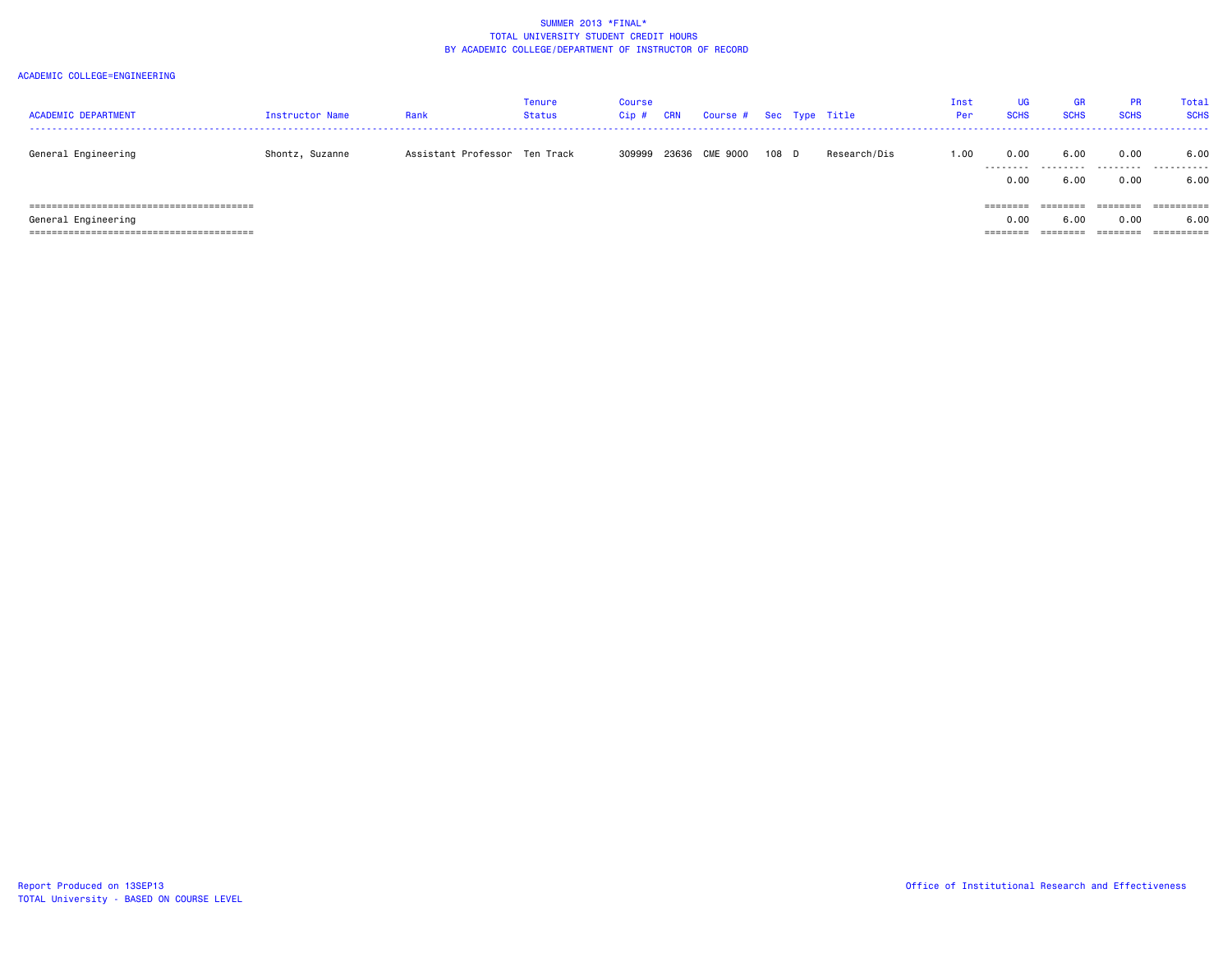|                                  |                     |                                    | <b>Tenure</b> | Course |                |                      |                           |              |                                | Inst         | <b>UG</b>                                     | <b>GR</b>            | <b>PR</b>               | <b>Total</b>                                                                                                                             |
|----------------------------------|---------------------|------------------------------------|---------------|--------|----------------|----------------------|---------------------------|--------------|--------------------------------|--------------|-----------------------------------------------|----------------------|-------------------------|------------------------------------------------------------------------------------------------------------------------------------------|
| <b>ACADEMIC DEPARTMENT</b>       | Instructor Name     | Rank                               | <b>Status</b> | Cip#   | <b>CRN</b>     | Course #             |                           |              | Sec Type Title                 | Per          | <b>SCHS</b>                                   | <b>SCHS</b>          | <b>SCHS</b>             | <b>SCHS</b><br>$\frac{1}{2} \left( \frac{1}{2} \right) \left( \frac{1}{2} \right) \left( \frac{1}{2} \right) \left( \frac{1}{2} \right)$ |
| Industrial & Systems Engineering | Brown, Larry        | Lecturer                           | Non-Ten Track | 270101 | 20765          | IE 4733              | 01                        | C            | Linear Programming I 1.00      |              | 18.00                                         | 0.00                 | 0.00                    | 18.00                                                                                                                                    |
|                                  |                     |                                    |               |        | 20913          | MA 4733              | 01                        | C            | Linear Programming             | 1.00         | 18.00                                         | 0.00                 | 0.00                    | 18.00                                                                                                                                    |
|                                  |                     |                                    |               |        |                | 20917 MA 6733        | 01                        | C            | Linear Programming             | 1.00         | 0.00<br>.                                     | 3.00<br>.            | 0.00<br>.               | 3.00<br>. <u>.</u> .                                                                                                                     |
|                                  |                     |                                    |               |        |                |                      |                           |              |                                |              | 36.00                                         | 3.00                 | 0.00                    | 39.00                                                                                                                                    |
|                                  | Bullington, Stanley | Professor                          | Tenured       |        |                | 141701 21755 IE 4753 | 01                        | C            | Systems Engr & Analy 1.00      |              | 33.00                                         | 0.00                 | 0.00                    | 33.00                                                                                                                                    |
|                                  |                     |                                    |               |        | 22170          | IE 6753              | 501 C                     |              | Systems Engr & Analy 1.00      |              | 0.00                                          | 30.00                | 0.00                    | 30.00                                                                                                                                    |
|                                  |                     |                                    |               | 149999 | 20757          | IE 3913              | 001 C                     |              | Engr Economy I                 | 1.00         | 45.00                                         | 0.00                 | 0.00                    | 45.00                                                                                                                                    |
|                                  |                     |                                    |               |        | 20759          | IE 4333              | 01                        | C            | Prod Control Sys I             | 1.00         | 60.00                                         | 0.00                 | 0.00                    | 60.00                                                                                                                                    |
|                                  |                     |                                    |               |        | 20761          | IE 4543              | 51                        | C            | Logistics Engineerin           | 1.00         | 39.00                                         | 0.00                 | 0.00                    | 39.00                                                                                                                                    |
|                                  |                     |                                    |               |        | 20764          | IE 4653              | 51                        | C            | Ind Qual Control I             | 1.00         | 54.00<br>.                                    | 0.00<br>.            | 0.00<br>.               | 54.00<br>.                                                                                                                               |
|                                  |                     |                                    |               |        |                |                      |                           |              |                                |              | 231.00                                        | 30.00                | 0.00                    | 261.00                                                                                                                                   |
|                                  | Eksioglu, Burak     | Associate Professor Tenured        |               |        | 141701 23051   | IE 9000              | 551 D                     |              | Research/DIss                  | 1.00         | 0.00<br>.                                     | 1.00<br><u>.</u>     | 0.00<br>.               | 1.00<br>. <b>.</b>                                                                                                                       |
|                                  |                     |                                    |               |        |                |                      |                           |              |                                |              | 0.00                                          | 1.00                 | 0.00                    | 1.00                                                                                                                                     |
|                                  | Eksioglu, Sandra    | Associate Professor Tenured        |               | 141701 | 22864          | IE 9000              | 106 D                     |              | Research/DIss                  | 1.00         | 0.00                                          | 9.00                 | 0.00                    | 9.00                                                                                                                                     |
|                                  |                     |                                    |               |        | 23691          | IE 7000              | 502 I                     |              | Directed Indiv Study           | 1.00         | 0.00                                          | 3.00                 | 0.00                    | 3.00                                                                                                                                     |
|                                  |                     |                                    |               |        |                |                      |                           |              |                                |              | .<br>0.00                                     | $- - - - -$<br>12.00 | .<br>0.00               | .<br>12.00                                                                                                                               |
|                                  | Green, Robert       | Non-Faculty                        | Non-Faculty   | 521003 |                | 20578 EXL 1191       | 101 E                     |              | Leadership Internshi 1.00      |              | 1.00                                          | 0.00                 | 0.00                    | 1.00                                                                                                                                     |
|                                  |                     |                                    |               |        |                |                      |                           |              |                                |              | 1.00                                          | 0.00                 | 0.00                    | وعاعات<br>1.00                                                                                                                           |
|                                  |                     |                                    |               |        |                |                      |                           |              |                                |              |                                               |                      |                         |                                                                                                                                          |
|                                  | Greenwood, Allen    | Professor                          | Tenured       | 141701 | 22598          | IE 9000<br>IE 9000   | 102 <sub>D</sub><br>503 D |              | Research/DIss<br>Research/DIss | 1.00         | 0.00<br>0.00                                  | 1.00<br>7.00         | 0.00<br>0.00            | 1.00                                                                                                                                     |
|                                  |                     |                                    |               |        | 23161<br>23164 | IE 8000              | 502 D                     |              | Research / Thesis              | 1.00<br>1.00 | 0.00                                          | 2.00                 | 0.00                    | 7.00<br>2.00                                                                                                                             |
|                                  |                     |                                    |               |        |                | 23680 IE 9000        | 53                        | D            | Research/DIss                  | 1.00         | 0.00                                          | 2.00                 | 0.00                    | 2.00                                                                                                                                     |
|                                  |                     |                                    |               |        |                |                      |                           |              |                                |              | .<br>$\frac{1}{2} \left( \frac{1}{2} \right)$ | $- - - - -$          | .                       | $- - - - -$                                                                                                                              |
|                                  |                     |                                    |               |        |                |                      |                           |              |                                |              | 0.00                                          | 12.00                | 0.00                    | 12.00                                                                                                                                    |
|                                  | Jannat, Seratun     | Grad Research Assis Not Applicable |               | 149999 |                | 20758 IE 3913        | 51                        | C            | Engr Economy I                 | 1.00         | 51.00<br>$\frac{1}{2}$                        | 0.00                 | 0.00                    | 51.00                                                                                                                                    |
|                                  |                     |                                    |               |        |                |                      |                           |              |                                |              | 51.00                                         | 0.00                 | 0.00                    | 51.00                                                                                                                                    |
|                                  | Medal, Hugh         | Assistant Professor Ten Track      |               |        |                | 141701 22860 IE 9000 | 02                        | D            | Research/DIss                  | 1.00         | 0.00                                          | 6.00                 | 0.00                    | 6.00                                                                                                                                     |
|                                  |                     |                                    |               |        |                | 22865 IE 9000        | 107 D                     |              | Research/DIss                  | 1.00         | 0.00<br>$\sim$ $\sim$                         | 6.00                 | 0.00<br>المتمام المتحدة | 6.00                                                                                                                                     |
|                                  |                     |                                    |               |        |                |                      |                           |              |                                |              | 0.00                                          | 12.00                | 0.00                    | 12.00                                                                                                                                    |
|                                  | Reeves, Kari        | Associate Professor Tenured        |               |        | 141701 22597   | IE 8000              | 103 D                     |              | Research / Thesis              | 1.00         | 0.00                                          | 12.00                | 0.00                    | 12.00                                                                                                                                    |
|                                  |                     |                                    |               |        | 22599          | IE 9000              | 103 D                     |              | Research/DIss                  | 1.00         | 0.00                                          | 7.00                 | 0.00                    | 7.00                                                                                                                                     |
|                                  |                     |                                    |               |        | 22653          | IE 7000              | 551 I                     |              | Directed Indiv Study           | 1.00         | 0.00                                          | 3.00                 | 0.00                    | 3.00                                                                                                                                     |
|                                  |                     |                                    |               |        |                | 23160 IE 9000        | 502 D                     |              | Research/DIss                  | 1.00         | 0.00<br>.<br>$\sim$ $\sim$ $\sim$             | 1.00<br>------       | 0.00<br>.               | 1.00<br>.                                                                                                                                |
|                                  |                     |                                    |               |        |                |                      |                           |              |                                |              | 0.00                                          | 23.00                | 0.00                    | 23.00                                                                                                                                    |
|                                  | Strawderman, Lesley | Assistant Professor Ten Track      |               |        | 141701 20769   | IE 6613              | 001 C                     |              | Eng Statistics I               | 1.00         | 0.00                                          | 9.00                 | 0.00                    | 9.00                                                                                                                                     |
|                                  |                     |                                    |               |        | 21756          | IE 6613              | 01                        | C            | Eng Statistics I               | 1.00         | 0.00                                          | 6.00                 | 0.00                    | 6.00                                                                                                                                     |
|                                  |                     |                                    |               |        | 22169          | IE 6613              | 501 C                     |              | Eng Statistics I               | 1.00         | 0.00                                          | 45.00                | 0.00                    | 45.00                                                                                                                                    |
|                                  |                     |                                    |               |        | 22466          | IE 7000              | 01                        | $\mathbf{I}$ | Directed Indiv Study           | 1.00         | 0.00                                          | 3.00                 | 0.00                    | 3.00                                                                                                                                     |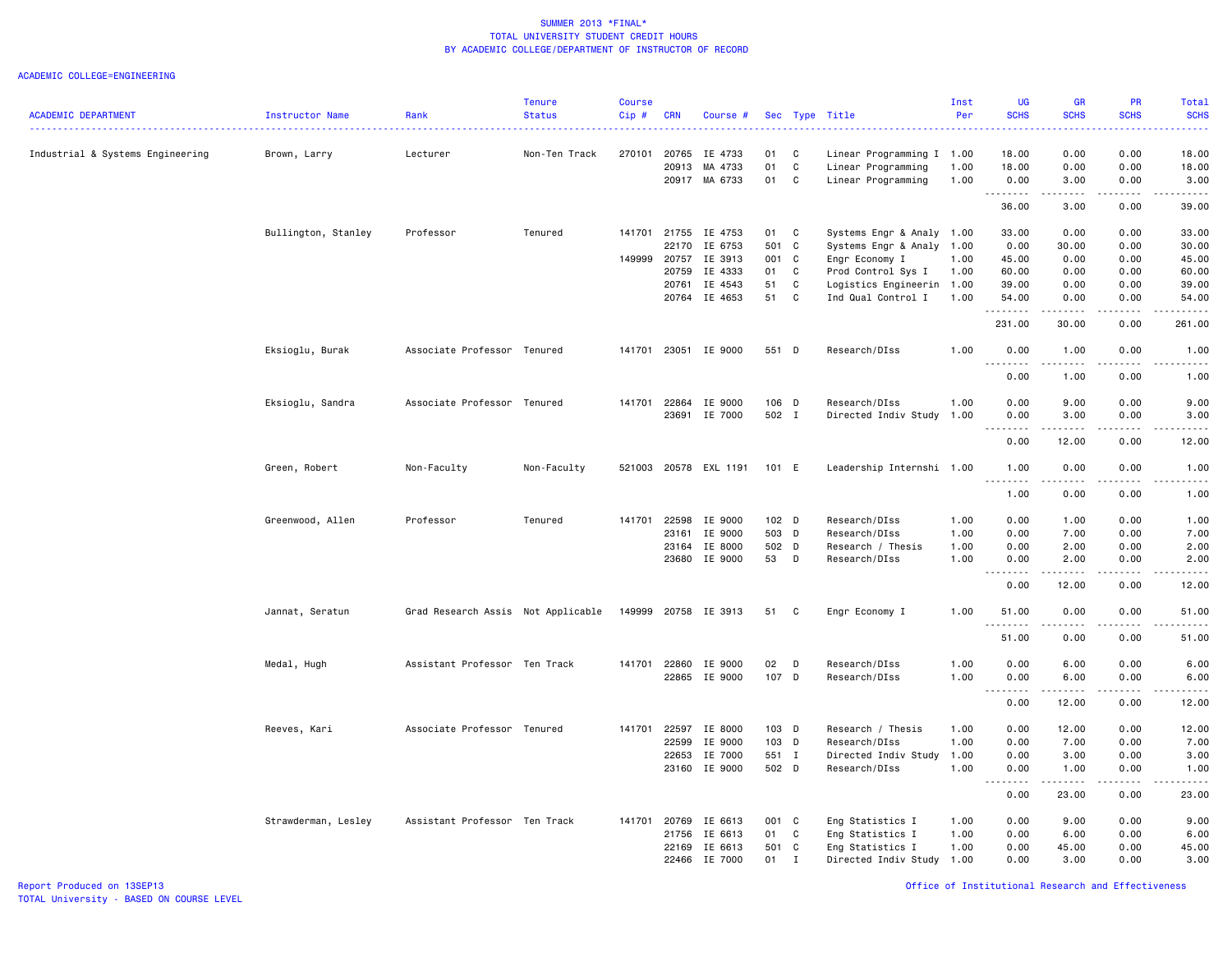| <b>ACADEMIC DEPARTMENT</b>       | <b>Instructor Name</b> | Rank                          | Tenure<br><b>Status</b> | <b>Course</b><br>$Cip$ # | <b>CRN</b>              | Course # Sec Type Title                                                          |                                                       |                                                                                                                                      | Inst<br>Per                  | <b>UG</b><br><b>SCHS</b>                                  | <b>GR</b><br><b>SCHS</b>                              | PR<br><b>SCHS</b>                                    | Total<br><b>SCHS</b>                                      |
|----------------------------------|------------------------|-------------------------------|-------------------------|--------------------------|-------------------------|----------------------------------------------------------------------------------|-------------------------------------------------------|--------------------------------------------------------------------------------------------------------------------------------------|------------------------------|-----------------------------------------------------------|-------------------------------------------------------|------------------------------------------------------|-----------------------------------------------------------|
| Industrial & Systems Engineering | Strawderman, Lesley    | Assistant Professor Ten Track |                         | 141701<br>149999         | 22577<br>23053<br>23539 | IE 8000<br>22578 IE 9000<br>IE 7000<br>IE 7000<br>20762 IE 4613<br>21754 IE 4613 | $101$ D<br>101 D<br>$101$ I<br>501 I<br>001 C<br>01 C | Research / Thesis<br>Research/DIss<br>Directed Indiv Study 1.00<br>Directed Indiv Study 1.00<br>Eng Statistics I<br>Eng Statistics I | 1.00<br>1.00<br>1.00<br>1.00 | 0.00<br>0.00<br>0.00<br>0.00<br>138.00<br>99.00<br>237.00 | 3.00<br>5.00<br>3.00<br>3.00<br>0.00<br>0.00<br>77.00 | 0.00<br>0.00<br>0.00<br>0.00<br>0.00<br>0.00<br>0.00 | 3.00<br>5.00<br>3.00<br>3.00<br>138.00<br>99.00<br>314.00 |
|                                  | Usher, John            | Professor                     | Tenured                 | 141701                   |                         | 23162 IE 9000                                                                    | 504 D                                                 | Research/DIss                                                                                                                        | 1.00                         | 0.00<br>---------<br>0.00                                 | 6.00<br>.<br>6.00                                     | 0.00<br>.<br>0.00                                    | 6.00<br>.<br>6.00                                         |
| Industrial & Systems Engineering |                        |                               |                         |                          |                         |                                                                                  |                                                       |                                                                                                                                      |                              | $=$ = = = = = = =<br>556.00<br>=======                    | 176.00<br>--------                                    | --------<br>0.00<br>========                         | ==========<br>732.00<br>=========                         |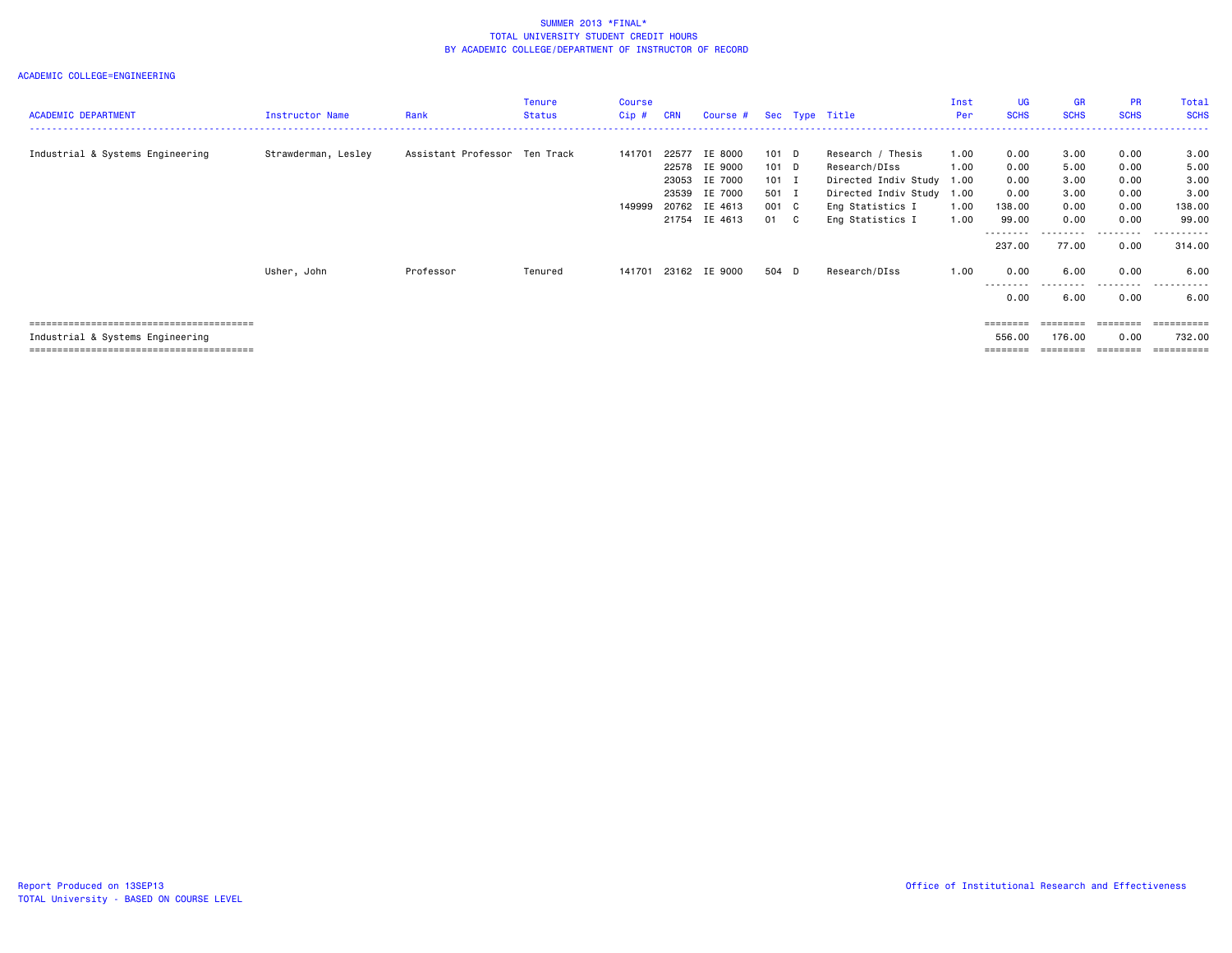| <b>ACADEMIC DEPARTMENT</b> | <b>Instructor Name</b> | Rank                              | <b>Tenure</b><br><b>Status</b> | <b>Course</b><br>Cip# | <b>CRN</b>     | Course #                   |                  |                  | Sec Type Title                               | Inst<br>Per  | UG<br><b>SCHS</b>                                                                                                                                                                    | GR<br><b>SCHS</b>                                                                                                                                                                       | PR<br><b>SCHS</b> | Total<br><b>SCHS</b> |
|----------------------------|------------------------|-----------------------------------|--------------------------------|-----------------------|----------------|----------------------------|------------------|------------------|----------------------------------------------|--------------|--------------------------------------------------------------------------------------------------------------------------------------------------------------------------------------|-----------------------------------------------------------------------------------------------------------------------------------------------------------------------------------------|-------------------|----------------------|
| Mechanical Engineering     | Adebiyi, George        | Lecturer                          | Non-Ten Track                  | 141901                | 20924<br>20926 | ME 3513<br>ME 3523         | 01<br>01         | C<br>$\mathbf C$ | Thermodynamics I<br>Thermodynamics II        | 1.00<br>1.00 | 81.00<br>69.00                                                                                                                                                                       | 0.00<br>0.00                                                                                                                                                                            | 0.00<br>0.00      | 81.00<br>69.00       |
|                            |                        |                                   |                                |                       |                |                            |                  |                  |                                              |              | .<br>150.00                                                                                                                                                                          | .<br>0.00                                                                                                                                                                               | .<br>0.00         | .<br>150.00          |
|                            | Bammann, Douglas       | Professor                         | Tenured                        | 141901                | 22839          | ME 9000                    | 101 D            |                  | Research / Diss                              | 1.00         | 0.00                                                                                                                                                                                 | 15.00                                                                                                                                                                                   | 0.00              | 15.00                |
|                            |                        |                                   |                                | 309999                | 23558          | CME 9000                   | 106 D            |                  | Research/Dis                                 | 1.00         | 0.00<br>$\sim$ $\sim$ $\sim$<br>.                                                                                                                                                    | 6.00<br>$\frac{1}{2} \left( \frac{1}{2} \right) \left( \frac{1}{2} \right) \left( \frac{1}{2} \right) \left( \frac{1}{2} \right) \left( \frac{1}{2} \right) \left( \frac{1}{2} \right)$ | 0.00<br>بالمحام   | 6.00                 |
|                            |                        |                                   |                                |                       |                |                            |                  |                  |                                              |              | 0.00                                                                                                                                                                                 | 21.00                                                                                                                                                                                   | 0.00              | 21.00                |
|                            | Daniewicz, Steven      | Professor                         | Tenured                        | 141901                |                | 22841 ME 9000              | 103 D            |                  | Research / Diss                              | 1.00         | 0.00<br>.<br>$\sim$ $\sim$ $\sim$                                                                                                                                                    | 6.00<br>.                                                                                                                                                                               | 0.00<br>.         | 6.00<br>.            |
|                            |                        |                                   |                                |                       |                |                            |                  |                  |                                              |              | 0.00                                                                                                                                                                                 | 6.00                                                                                                                                                                                    | 0.00              | 6.00                 |
|                            | El Kadiri, Haitham     | Assistant Professor Ten Track     |                                | 141901<br>309999      | 22842<br>23627 | ME 9000<br><b>CME 9000</b> | 104 D<br>107 D   |                  | Research / Diss<br>Research/Dis              | 1.00<br>1.00 | 0.00<br>0.00                                                                                                                                                                         | 12.00<br>6.00<br>$\begin{array}{cccccccccc} \bullet & \bullet & \bullet & \bullet & \bullet & \bullet & \bullet & \bullet & \bullet \end{array}$                                        | 0.00<br>0.00<br>. | 12.00<br>6.00        |
|                            |                        |                                   |                                |                       |                |                            |                  |                  |                                              |              | $\frac{1}{2} \left( \frac{1}{2} \right) \left( \frac{1}{2} \right) \left( \frac{1}{2} \right) \left( \frac{1}{2} \right) \left( \frac{1}{2} \right)$<br>$  -$<br>0.00                | 18.00                                                                                                                                                                                   | 0.00              | .<br>18.00           |
|                            | Felicelli, Sergio      | Professor                         | Tenured                        | 141901                | 22826          | ME 8000                    | 105 D            |                  | Research / Thesis                            | 1.00         | 0.00                                                                                                                                                                                 | 9.00                                                                                                                                                                                    | 0.00              | 9.00                 |
|                            |                        |                                   |                                |                       | 22843          | ME 9000                    | 105 D            |                  | Research / Diss                              | 1.00         | 0.00<br>.                                                                                                                                                                            | 18.00<br>.                                                                                                                                                                              | 0.00<br>.         | 18.00<br>.           |
|                            |                        |                                   |                                |                       |                |                            |                  |                  |                                              |              | 0.00                                                                                                                                                                                 | 27.00                                                                                                                                                                                   | 0.00              | 27.00                |
|                            | Horstemeyer, Mark      | Professor                         | Tenured                        | 141901                | 22827<br>22844 | ME 8000<br>ME 9000         | 106 D<br>106 D   |                  | Research / Thesis<br>Research / Diss         | 1.00<br>1.00 | 0.00<br>0.00                                                                                                                                                                         | 2.00<br>42.00                                                                                                                                                                           | 0.00<br>0.00      | 2.00<br>42.00        |
|                            |                        |                                   |                                |                       | 23718          | ME 9000                    | 51               | D                | Research / Diss                              | 1.00         | 0.00                                                                                                                                                                                 | 3.00                                                                                                                                                                                    | 0.00              | 3.00                 |
|                            |                        |                                   |                                | 309999                | 23527          | <b>CME 9000</b>            | $104$ D          |                  | Research/Dis                                 | 1.00         | 0.00<br>$\frac{1}{2} \left( \frac{1}{2} \right) \left( \frac{1}{2} \right) \left( \frac{1}{2} \right) \left( \frac{1}{2} \right) \left( \frac{1}{2} \right)$<br>$\sim$ $\sim$ $\sim$ | 6.00                                                                                                                                                                                    | 0.00              | 6.00                 |
|                            |                        |                                   |                                |                       |                |                            |                  |                  |                                              |              | 0.00                                                                                                                                                                                 | 53.00                                                                                                                                                                                   | 0.00              | 53.00                |
|                            | Jones, Elborn          | Lecturer                          | Non-Ten Track                  | 141901                |                | 20929 ME 4443              | 101 C            |                  | Mech Systems Design                          | 1.00         | 75.00<br>.                                                                                                                                                                           | 0.00                                                                                                                                                                                    | 0.00              | 75.00                |
|                            |                        |                                   |                                |                       |                |                            |                  |                  |                                              |              | 75.00                                                                                                                                                                                | 0.00                                                                                                                                                                                    | 0.00              | 75.00                |
|                            | Knizley, Alta          | Instructor                        | Non-Ten Track                  | 141901                | 20921          | ME 3313                    | 101 C            |                  | Heat Transfer                                | 1.00         | 69.00<br><u>.</u>                                                                                                                                                                    | 0.00                                                                                                                                                                                    | 0.00              | 69.00                |
|                            |                        |                                   |                                |                       |                |                            |                  |                  |                                              |              | 69.00                                                                                                                                                                                | 0.00                                                                                                                                                                                    | 0.00              | 69.00                |
|                            | Krishnan, Sundar       | Assistant Professor Ten Track     |                                | 141901                |                | 22828 ME 8000              | 107 D            |                  | Research / Thesis                            | 1.00         | 0.00                                                                                                                                                                                 | 13.00                                                                                                                                                                                   | 0.00              | 13.00                |
|                            |                        |                                   |                                |                       |                |                            |                  |                  |                                              |              | 0.00                                                                                                                                                                                 | 13.00                                                                                                                                                                                   | 0.00              | 13.00                |
|                            | Li, Bin                | Research Assist Pro Non-Ten Track |                                | 141901                |                | 23141 ME 9000              | 118 D            |                  | Research / Diss                              | 1.00         | 0.00                                                                                                                                                                                 | 6.00                                                                                                                                                                                    | 0.00              | 6.00                 |
|                            |                        |                                   |                                |                       |                |                            |                  |                  |                                              |              | 0.00                                                                                                                                                                                 | 6.00                                                                                                                                                                                    | 0.00              | 6.00                 |
|                            | Mago, Pedro            | Associate Professor Tenured       |                                | 141901                | 22830          | ME 8000                    | 109 D            |                  | Research / Thesis                            | 1.00         | 0.00                                                                                                                                                                                 | 6.00                                                                                                                                                                                    | 0.00              | 6.00                 |
|                            |                        |                                   |                                |                       | 22847          | ME 9000                    | 109 D            |                  | Research / Diss                              | 1.00         | 0.00                                                                                                                                                                                 | 9.00                                                                                                                                                                                    | 0.00              | 9.00                 |
|                            |                        |                                   |                                |                       | 23506          | ME 4000                    | $101$ I          |                  | Directed Indiv Study                         | 1.00         | 3.00<br>-----<br>$\sim$ $\sim$ $\sim$                                                                                                                                                | 0.00<br>------                                                                                                                                                                          | 0.00<br>.         | 3.00<br>.            |
|                            |                        |                                   |                                |                       |                |                            |                  |                  |                                              |              | 3.00                                                                                                                                                                                 | 15.00                                                                                                                                                                                   | 0.00              | 18.00                |
|                            | Marcum, David          | Professor                         | Tenured                        | 141901                | 22848<br>23543 | ME 9000<br>ME 7000         | 110 D<br>$101$ I |                  | Research / Diss<br>Directed Indiv Study 1.00 | 1.00         | 0.00<br>0.00                                                                                                                                                                         | 3.00<br>3.00                                                                                                                                                                            | 0.00<br>0.00      | 3.00<br>3.00         |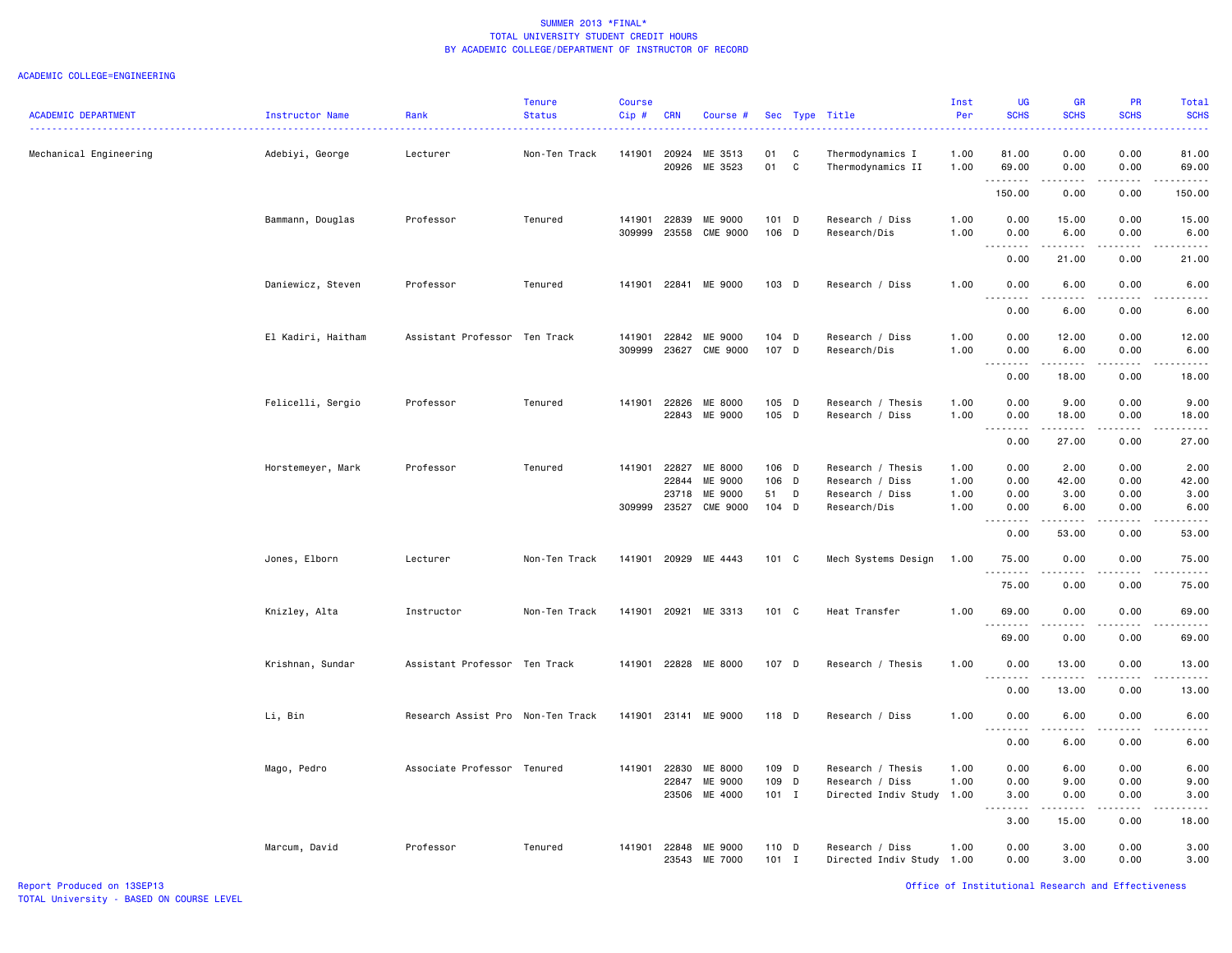### ACADEMIC COLLEGE=ENGINEERING

| <b>ACADEMIC DEPARTMENT</b> | Instructor Name                                       | Rank                          | <b>Tenure</b><br><b>Status</b> | <b>Course</b><br>Cip# | <b>CRN</b> | Course #        |                  |   | Sec Type Title       | Inst<br>Per | <b>UG</b><br><b>SCHS</b>                                                                                                       | <b>GR</b><br><b>SCHS</b>                                                                                                                                                                                                                                                                                                                                                                                                                                                               | <b>PR</b><br><b>SCHS</b>            | <b>Total</b><br><b>SCHS</b> |
|----------------------------|-------------------------------------------------------|-------------------------------|--------------------------------|-----------------------|------------|-----------------|------------------|---|----------------------|-------------|--------------------------------------------------------------------------------------------------------------------------------|----------------------------------------------------------------------------------------------------------------------------------------------------------------------------------------------------------------------------------------------------------------------------------------------------------------------------------------------------------------------------------------------------------------------------------------------------------------------------------------|-------------------------------------|-----------------------------|
|                            |                                                       |                               |                                |                       |            |                 |                  |   |                      |             | --------                                                                                                                       | .                                                                                                                                                                                                                                                                                                                                                                                                                                                                                      |                                     | .                           |
|                            |                                                       |                               |                                |                       |            |                 |                  |   |                      |             | 0.00                                                                                                                           | 6.00                                                                                                                                                                                                                                                                                                                                                                                                                                                                                   | 0.00                                | 6.00                        |
| Mechanical Engineering     | Myers, Oliver                                         | Assistant Professor Ten Track |                                | 141901                | 20928      | ME 4403         | 101 C            |   | Machine Design       | 1.00        | 33.00                                                                                                                          | 0.00                                                                                                                                                                                                                                                                                                                                                                                                                                                                                   | 0.00                                | 33.00                       |
|                            |                                                       |                               |                                |                       | 22832      | ME 8000         | $111$ D          |   | Research / Thesis    | 1.00        | 0.00                                                                                                                           | 1.00                                                                                                                                                                                                                                                                                                                                                                                                                                                                                   | 0.00                                | 1.00                        |
|                            |                                                       |                               |                                |                       | 22849      | ME 9000         | 111D             |   | Research / Diss      | 1.00        | 0.00<br>.                                                                                                                      | 6.00                                                                                                                                                                                                                                                                                                                                                                                                                                                                                   | 0.00                                | 6.00                        |
|                            |                                                       |                               |                                |                       |            |                 |                  |   |                      |             | 33.00                                                                                                                          | 7.00                                                                                                                                                                                                                                                                                                                                                                                                                                                                                   | 0.00                                | 40.00                       |
|                            | Patton, Richard                                       | Assistant Professor Tenured   |                                | 141901                | 20927      | ME 3613         | 01 C             |   | System Dynamics      | 1.00        | 66.00                                                                                                                          | 0.00                                                                                                                                                                                                                                                                                                                                                                                                                                                                                   | 0.00                                | 66.00                       |
|                            |                                                       |                               |                                |                       | 20931      | ME 4643         | 51               | C | Intro Vibration/Cont | 1.00        | 93.00                                                                                                                          | 0.00                                                                                                                                                                                                                                                                                                                                                                                                                                                                                   | 0.00                                | 93.00                       |
|                            |                                                       |                               |                                |                       |            | 22833 ME 8000   | $112$ D          |   | Research / Thesis    | 1.00        | 0.00<br>.                                                                                                                      | 6.00<br>د د د د                                                                                                                                                                                                                                                                                                                                                                                                                                                                        | 0.00<br>.                           | 6.00<br>.                   |
|                            |                                                       |                               |                                |                       |            |                 |                  |   |                      |             | 159.00                                                                                                                         | 6.00                                                                                                                                                                                                                                                                                                                                                                                                                                                                                   | 0.00                                | 165.00                      |
|                            | Schneider, Judith                                     | Professor                     | Tenured                        | 141901                | 22834      | ME 8000         | 113 D            |   | Research / Thesis    | 1.00        | 0.00                                                                                                                           | 1.00                                                                                                                                                                                                                                                                                                                                                                                                                                                                                   | 0.00                                | 1.00                        |
|                            |                                                       |                               |                                |                       |            | 22851 ME 9000   | 113 D            |   | Research / Diss      | 1.00        | 0.00                                                                                                                           | 6.00                                                                                                                                                                                                                                                                                                                                                                                                                                                                                   | 0.00                                | 6.00                        |
|                            |                                                       |                               |                                |                       |            |                 |                  |   |                      |             | .<br>0.00                                                                                                                      | الأعامات<br>7.00                                                                                                                                                                                                                                                                                                                                                                                                                                                                       | .<br>0.00                           | .<br>7.00                   |
|                            | Srinivasan, Kalyan Kuma Associate Professor Ten Track |                               |                                | 141901                |            | 22835 ME 8000   | 114 D            |   | Research / Thesis    | 1.00        | 0.00                                                                                                                           | 18.00                                                                                                                                                                                                                                                                                                                                                                                                                                                                                  | 0.00                                | 18.00                       |
|                            |                                                       |                               |                                |                       |            |                 |                  |   |                      |             | $\frac{1}{2} \left( \frac{1}{2} \right) \left( \frac{1}{2} \right) \left( \frac{1}{2} \right) \left( \frac{1}{2} \right)$<br>. | $\sim$ $\sim$ $\sim$                                                                                                                                                                                                                                                                                                                                                                                                                                                                   |                                     |                             |
|                            |                                                       |                               |                                |                       |            |                 |                  |   |                      |             | 0.00                                                                                                                           | 18.00                                                                                                                                                                                                                                                                                                                                                                                                                                                                                  | 0.00                                | 18.00                       |
|                            | Stone, Tonya                                          | Assistant Professor Ten Track |                                | 141901                | 22836      | ME 8000         | 115 D            |   | Research / Thesis    | 1.00        | 0.00                                                                                                                           | 6.00                                                                                                                                                                                                                                                                                                                                                                                                                                                                                   | 0.00                                | 6.00                        |
|                            |                                                       |                               |                                |                       | 22853      | ME 9000         | 115 D            |   | Research / Diss      | 1.00        | 0.00                                                                                                                           | 6.00                                                                                                                                                                                                                                                                                                                                                                                                                                                                                   | 0.00                                | 6.00                        |
|                            |                                                       |                               |                                | 309999                | 23423      | <b>CME 9000</b> | 102 <sub>D</sub> |   | Research/Dis         | 1.00        | 0.00<br>.                                                                                                                      | 6.00<br>----                                                                                                                                                                                                                                                                                                                                                                                                                                                                           | 0.00<br>$\sim$ $\sim$ $\sim$ $\sim$ | 6.00                        |
|                            |                                                       |                               |                                |                       |            |                 |                  |   |                      |             | 0.00                                                                                                                           | 18.00                                                                                                                                                                                                                                                                                                                                                                                                                                                                                  | 0.00                                | 18.00                       |
|                            | Thompson, Scott                                       | Assistant Professor Ten Track |                                | 141901                | 22837      | ME 8000         | 116 D            |   | Research / Thesis    | 1.00        | 0.00                                                                                                                           | 6.00                                                                                                                                                                                                                                                                                                                                                                                                                                                                                   | 0.00                                | 6.00                        |
|                            |                                                       |                               |                                |                       |            | 22854 ME 9000   | 116 D            |   | Research / Diss      | 1.00        | 0.00                                                                                                                           | 9.00                                                                                                                                                                                                                                                                                                                                                                                                                                                                                   | 0.00                                | 9.00                        |
|                            |                                                       |                               |                                |                       |            |                 |                  |   |                      |             | --------<br>0.00                                                                                                               | $- - -$<br>15.00                                                                                                                                                                                                                                                                                                                                                                                                                                                                       | 0.00                                | 15.00                       |
|                            | Waggoner, Charles                                     | Research Professor            | Non-Ten Track                  | 141901                |            | 23591 ME 9000   | 119 D            |   | Research / Diss      | 1.00        | 0.00                                                                                                                           | 6.00                                                                                                                                                                                                                                                                                                                                                                                                                                                                                   | 0.00                                | 6.00                        |
|                            |                                                       |                               |                                |                       |            |                 |                  |   |                      |             | .<br>0.00                                                                                                                      | د د د د<br>6.00                                                                                                                                                                                                                                                                                                                                                                                                                                                                        | -----<br>0.00                       | -----<br>6.00               |
|                            | Walters, Dibbon                                       | Associate Professor Tenured   |                                | 141901                | 22838      | ME 8000         | 117 D            |   | Research / Thesis    | 1.00        | 0.00                                                                                                                           | 2.00                                                                                                                                                                                                                                                                                                                                                                                                                                                                                   | 0.00                                | 2.00                        |
|                            |                                                       |                               |                                |                       | 22855      | ME 9000         | 117 D            |   | Research / Diss      | 1.00        | 0.00                                                                                                                           | 6.00                                                                                                                                                                                                                                                                                                                                                                                                                                                                                   | 0.00                                | 6.00                        |
|                            |                                                       |                               |                                | 309999                |            | 23478 CME 9000  | 103 D            |   | Research/Dis         | 1.00        | 0.00                                                                                                                           | 6.00                                                                                                                                                                                                                                                                                                                                                                                                                                                                                   | 0.00                                | 6.00                        |
|                            |                                                       |                               |                                |                       |            |                 |                  |   |                      |             | <u>.</u><br>0.00                                                                                                               | -----<br>14.00                                                                                                                                                                                                                                                                                                                                                                                                                                                                         | $\cdots$<br>0.00                    | 14.00                       |
|                            |                                                       |                               |                                |                       |            |                 |                  |   |                      |             | ========                                                                                                                       | $\begin{array}{cccccccccc} \multicolumn{2}{c}{} & \multicolumn{2}{c}{} & \multicolumn{2}{c}{} & \multicolumn{2}{c}{} & \multicolumn{2}{c}{} & \multicolumn{2}{c}{} & \multicolumn{2}{c}{} & \multicolumn{2}{c}{} & \multicolumn{2}{c}{} & \multicolumn{2}{c}{} & \multicolumn{2}{c}{} & \multicolumn{2}{c}{} & \multicolumn{2}{c}{} & \multicolumn{2}{c}{} & \multicolumn{2}{c}{} & \multicolumn{2}{c}{} & \multicolumn{2}{c}{} & \multicolumn{2}{c}{} & \multicolumn{2}{c}{} & \mult$ | $= 222222222$                       |                             |
| Mechanical Engineering     |                                                       |                               |                                |                       |            |                 |                  |   |                      |             | 489.00                                                                                                                         | 256.00<br>========= ========                                                                                                                                                                                                                                                                                                                                                                                                                                                           | 0.00                                | 745.00<br>$-$ ==========    |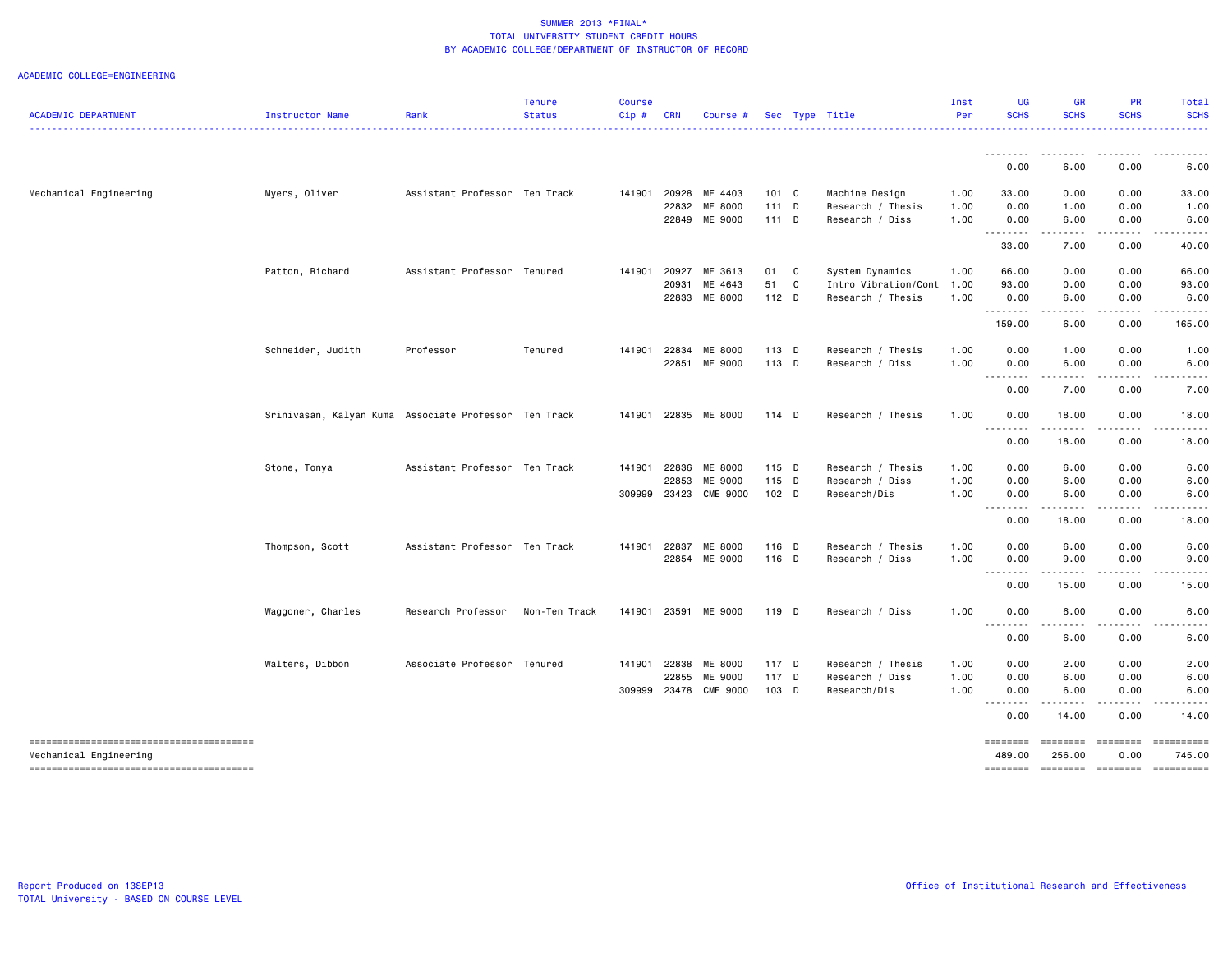### ACADEMIC COLLEGE=ENGINEERING

| <b>ACADEMIC DEPARTMENT</b>     | Instructor Name   | Rank                          | <b>Tenure</b><br><b>Status</b> | <b>Course</b><br>Cip# | <b>CRN</b> | Course #              |                  | Sec Type Title            | Inst<br>Per | <b>UG</b><br><b>SCHS</b> | <b>GR</b><br><b>SCHS</b>                                                                                                                                                                                                                                                                                                                                                                                                                                                                       | PR<br><b>SCHS</b>           | <b>Total</b><br><b>SCHS</b> |
|--------------------------------|-------------------|-------------------------------|--------------------------------|-----------------------|------------|-----------------------|------------------|---------------------------|-------------|--------------------------|------------------------------------------------------------------------------------------------------------------------------------------------------------------------------------------------------------------------------------------------------------------------------------------------------------------------------------------------------------------------------------------------------------------------------------------------------------------------------------------------|-----------------------------|-----------------------------|
|                                |                   |                               |                                |                       |            |                       |                  |                           |             |                          |                                                                                                                                                                                                                                                                                                                                                                                                                                                                                                |                             |                             |
| School of Chemical Engineering | Bricka, Ray       | Associate Professor Tenured   |                                | 140701                | 20204      | CHE 3413              | 01 C             | Eng Materials             | 1.00        | 63.00                    | 0.00                                                                                                                                                                                                                                                                                                                                                                                                                                                                                           | 0.00                        | 63.00                       |
|                                |                   |                               |                                |                       | 20205      | CHE 8713              | 101 C            | Sci Proposal Inst/De      | 1.00        | 0.00                     | 21.00                                                                                                                                                                                                                                                                                                                                                                                                                                                                                          | 0.00                        | 21.00                       |
|                                |                   |                               |                                |                       | 22171      | CHE 8713              | 501 C            | Sci Proposal Inst/De      | 1.00        | 0.00                     | 15.00                                                                                                                                                                                                                                                                                                                                                                                                                                                                                          | 0.00                        | 15.00                       |
|                                |                   |                               |                                |                       | 22579      | CHE 8000              | 101 D            | Research / Thesis         | 1.00        | 0.00                     | 1.00                                                                                                                                                                                                                                                                                                                                                                                                                                                                                           | 0.00                        | 1.00                        |
|                                |                   |                               |                                |                       |            | 22587 CHE 9000        | 101 D            | Research/Diss             | 1.00        | 0.00<br>.                | 7.00<br>$\begin{array}{cccccccccccccc} \multicolumn{2}{c}{} & \multicolumn{2}{c}{} & \multicolumn{2}{c}{} & \multicolumn{2}{c}{} & \multicolumn{2}{c}{} & \multicolumn{2}{c}{} & \multicolumn{2}{c}{} & \multicolumn{2}{c}{} & \multicolumn{2}{c}{} & \multicolumn{2}{c}{} & \multicolumn{2}{c}{} & \multicolumn{2}{c}{} & \multicolumn{2}{c}{} & \multicolumn{2}{c}{} & \multicolumn{2}{c}{} & \multicolumn{2}{c}{} & \multicolumn{2}{c}{} & \multicolumn{2}{c}{} & \multicolumn{2}{c}{} & \$ | 0.00<br>-----               | 7.00                        |
|                                |                   |                               |                                |                       |            |                       |                  |                           |             | 63.00                    | 44.00                                                                                                                                                                                                                                                                                                                                                                                                                                                                                          | 0.00                        | 107.00                      |
|                                | Elmore, Billy     | Associate Professor Tenured   |                                | 140701                |            | 23242 CHE 4000        | 51 I             | Directed Indiv Study 1.00 |             | 3.00<br>.                | 0.00<br>$\cdots$                                                                                                                                                                                                                                                                                                                                                                                                                                                                               | 0.00                        | 3.00                        |
|                                |                   |                               |                                |                       |            |                       |                  |                           |             | 3.00                     | 0.00                                                                                                                                                                                                                                                                                                                                                                                                                                                                                           | 0.00                        | 3.00                        |
|                                | French, William   | Associate Professor Tenured   |                                | 140701                |            | 22588 CHE 9000        | 102 <sub>D</sub> | Research/Diss             | 1.00        | 0.00<br><u>.</u>         | 12.00                                                                                                                                                                                                                                                                                                                                                                                                                                                                                          | 0.00                        | 12.00                       |
|                                |                   |                               |                                |                       |            |                       |                  |                           |             | 0.00                     | 12.00                                                                                                                                                                                                                                                                                                                                                                                                                                                                                          | 0.00                        | 12.00                       |
|                                | Keith, Jason      | Professor                     | Tenured                        | 140701                |            | 22590 CHE 9000        | $104$ D          | Research/Diss             | 1.00        | 0.00                     | 3.00                                                                                                                                                                                                                                                                                                                                                                                                                                                                                           | 0.00                        | 3.00                        |
|                                |                   |                               |                                |                       |            |                       |                  |                           |             | .<br>0.00                | .<br>3.00                                                                                                                                                                                                                                                                                                                                                                                                                                                                                      | -----<br>0.00               | .<br>3.00                   |
|                                | Kundu, Santanu    | Assistant Professor Ten Track |                                | 140701                |            | 22591 CHE 9000        | $105$ D          | Research/Diss             | 1.00        | 0.00<br><u>.</u>         | 3.00                                                                                                                                                                                                                                                                                                                                                                                                                                                                                           | 0.00                        | 3.00                        |
|                                |                   |                               |                                |                       |            |                       |                  |                           |             | 0.00                     | $\frac{1}{2}$<br>3.00                                                                                                                                                                                                                                                                                                                                                                                                                                                                          | 0.00                        | 3.00                        |
|                                | Pearson, Larry    | Non-Faculty                   | Non-Faculty                    | 140701                |            | 21765 CHE 3113        | 101 C            | Chem En Thermo I          | 1.00        | 33.00                    | 0.00                                                                                                                                                                                                                                                                                                                                                                                                                                                                                           | 0.00                        | 33.00                       |
|                                |                   |                               |                                |                       |            | 21766 CHE 3123        | 101 C            | Chem En Thermo II         | 1.00        | 30.00<br>.               | 0.00<br>.                                                                                                                                                                                                                                                                                                                                                                                                                                                                                      | 0.00<br>.                   | 30.00                       |
|                                |                   |                               |                                |                       |            |                       |                  |                           |             | 63.00                    | 0.00                                                                                                                                                                                                                                                                                                                                                                                                                                                                                           | 0.00                        | 63.00                       |
|                                | Toghiani, Hossein | Associate Professor Tenured   |                                |                       |            | 140701 23728 CHE 9000 | 51 D             | Research/Diss             | 1.00        | 0.00<br>.                | 1.00<br>$\sim$ $\sim$ $\sim$ $\sim$                                                                                                                                                                                                                                                                                                                                                                                                                                                            | 0.00                        | 1.00                        |
|                                |                   |                               |                                |                       |            |                       |                  |                           |             | 0.00                     | 1.00                                                                                                                                                                                                                                                                                                                                                                                                                                                                                           | 0.00                        | 1.00                        |
|                                | Walters, Keisha   | Associate Professor Tenured   |                                | 140701                | 22586      | CHE 8000              | 108 D            | Research / Thesis         | 1.00        | 0.00                     | 12.00                                                                                                                                                                                                                                                                                                                                                                                                                                                                                          | 0.00                        | 12.00                       |
|                                |                   |                               |                                |                       | 22594      | CHE 9000              | 108 D            | Research/Diss             | 1.00        | 0.00                     | 18.00<br>$\cdots$                                                                                                                                                                                                                                                                                                                                                                                                                                                                              | 0.00                        | 18.00                       |
|                                |                   |                               |                                |                       |            |                       |                  |                           |             | 0.00                     | 30.00                                                                                                                                                                                                                                                                                                                                                                                                                                                                                          | 0.00                        | 30.00                       |
| School of Chemical Engineering |                   |                               |                                |                       |            |                       |                  |                           |             | 129.00                   | 93.00                                                                                                                                                                                                                                                                                                                                                                                                                                                                                          | ========<br>0.00            | ==========<br>222.00        |
|                                |                   |                               |                                |                       |            |                       |                  |                           |             | ========                 |                                                                                                                                                                                                                                                                                                                                                                                                                                                                                                | ======== ======== ========= |                             |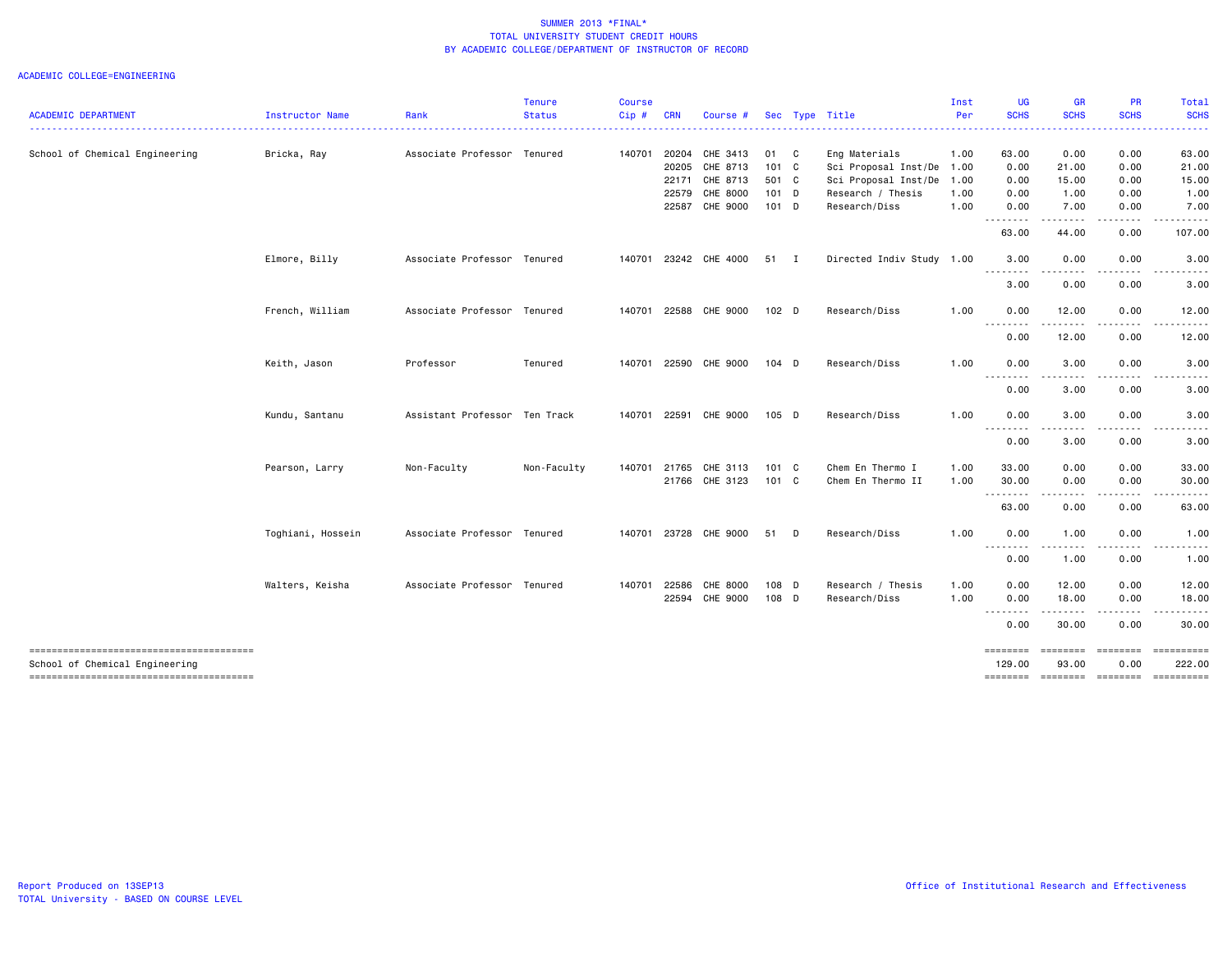|                                        |                    |                                   | <b>Tenure</b> | <b>Course</b> |            |                      |                  |                           | Inst | UG               | <b>GR</b><br><b>SCHS</b> | PR                        | Total<br><b>SCHS</b> |
|----------------------------------------|--------------------|-----------------------------------|---------------|---------------|------------|----------------------|------------------|---------------------------|------|------------------|--------------------------|---------------------------|----------------------|
| <b>ACADEMIC DEPARTMENT</b>             | Instructor Name    | Rank                              | <b>Status</b> | Cip#          | <b>CRN</b> | Course #             |                  | Sec Type Title            | Per  | <b>SCHS</b><br>. | .                        | <b>SCHS</b>               | .                    |
| Forest Products                        | Barnes, H. Michael | Professor                         | Tenured       |               |            | 030501 23494 FP 9000 | 102 <sub>D</sub> | Research / Diss           | 1.00 | 0.00             | 6.00                     | 0.00                      | 6.00                 |
|                                        |                    |                                   |               |               |            |                      |                  |                           |      | <u>.</u><br>0.00 | 6.00                     | 0.00                      | 6.00                 |
|                                        | Diehl, Susan       | Professor                         | Tenured       | 030501        | 22650      | FP 7000              | $101$ I          | Directed Indiv Study 1.00 |      | 0.00             | 3.00                     | 0.00                      | 3.00                 |
|                                        |                    |                                   |               |               | 22651      | FP 7000              | $102$ I          | Directed Indiv Study      | 1.00 | 0.00             | 3.00                     | 0.00                      | 3.00                 |
|                                        |                    |                                   |               |               |            | 23495 FP 9000        | 103 D            | Research / Diss           | 1.00 | 0.00<br>.        | 6.00<br>--------         | 0.00<br>-----             | 6.00                 |
|                                        |                    |                                   |               |               |            |                      |                  |                           |      | 0.00             | 12.00                    | 0.00                      | 12.00                |
|                                        | Jones, Paul        | Extension Assist Pr Non-Ten Track |               |               |            | 030501 23497 FP 9000 | 105 D            | Research / Diss           | 1.00 | 0.00<br>.        | 6.00<br>.<br>$- - -$     | 0.00<br>.                 | 6.00<br>. <b>.</b>   |
|                                        |                    |                                   |               |               |            |                      |                  |                           |      | 0.00             | 6.00                     | 0.00                      | 6.00                 |
|                                        | Kitchens, Shane    | Assistant Professor Ten Track     |               | 030501        |            | 23498 FP 9000        | 106 D            | Research / Diss           | 1.00 | 0.00             | 6.00                     | 0.00                      | 6.00                 |
|                                        |                    |                                   |               |               |            |                      |                  |                           |      | .<br>0.00        | .<br>6.00                | 0.00                      | 6.00                 |
|                                        | Seale, Roy         | Professor                         | Tenured       | 030501        |            | 23503 FP 9000        | 109 D            | Research / Diss           | 1.00 | 0.00             | 6.00                     | 0.00                      | 6.00                 |
|                                        |                    |                                   |               |               |            |                      |                  |                           |      | --------<br>0.00 | .<br>6.00                | 0.00                      | 6.00                 |
|                                        | Steele, Philip     | Professor                         | Tenured       | 030501        |            | 23499 FP 9000        | 107 D            | Research / Diss           | 1.00 | 0.00             | 18.00                    | 0.00                      | 18.00                |
|                                        |                    |                                   |               |               |            |                      |                  |                           |      | 0.00             | .<br>18.00               | -----<br>0.00             | 18.00                |
|                                        | Wan, Hui           | Associate Professor Ten Track     |               | 030501        |            | 23725 FP 9000        | 51 D             | Research / Diss           | 1.00 | 0.00             | 6.00                     | 0.00                      | 6.00                 |
|                                        |                    |                                   |               |               |            |                      |                  |                           |      | --------<br>0.00 | ----<br>6.00             | 0.00                      | 6.00                 |
|                                        | Zhang, Jilei       | Professor                         | Tenured       | 030501        | 23490      | FP 8000              | 104 D            | Research / Thesis         | 1.00 | 0.00             | 6.00                     | 0.00                      | 6.00                 |
|                                        |                    |                                   |               |               |            | 23500 FP 9000        | 108 D            | Research / Diss           | 1.00 | 0.00<br>-------- | 6.00                     | 0.00                      | 6.00                 |
|                                        |                    |                                   |               |               |            |                      |                  |                           |      | 0.00             | 12.00                    | 0.00                      | 12.00                |
| -------------------------------------- |                    |                                   |               |               |            |                      |                  |                           |      | ========         | ========                 | <b>EEEEEEE</b>            |                      |
| Forest Products                        |                    |                                   |               |               |            |                      |                  |                           |      | 0.00<br>======== | 72.00                    | 0.00<br>======== ======== | 72.00<br>==========  |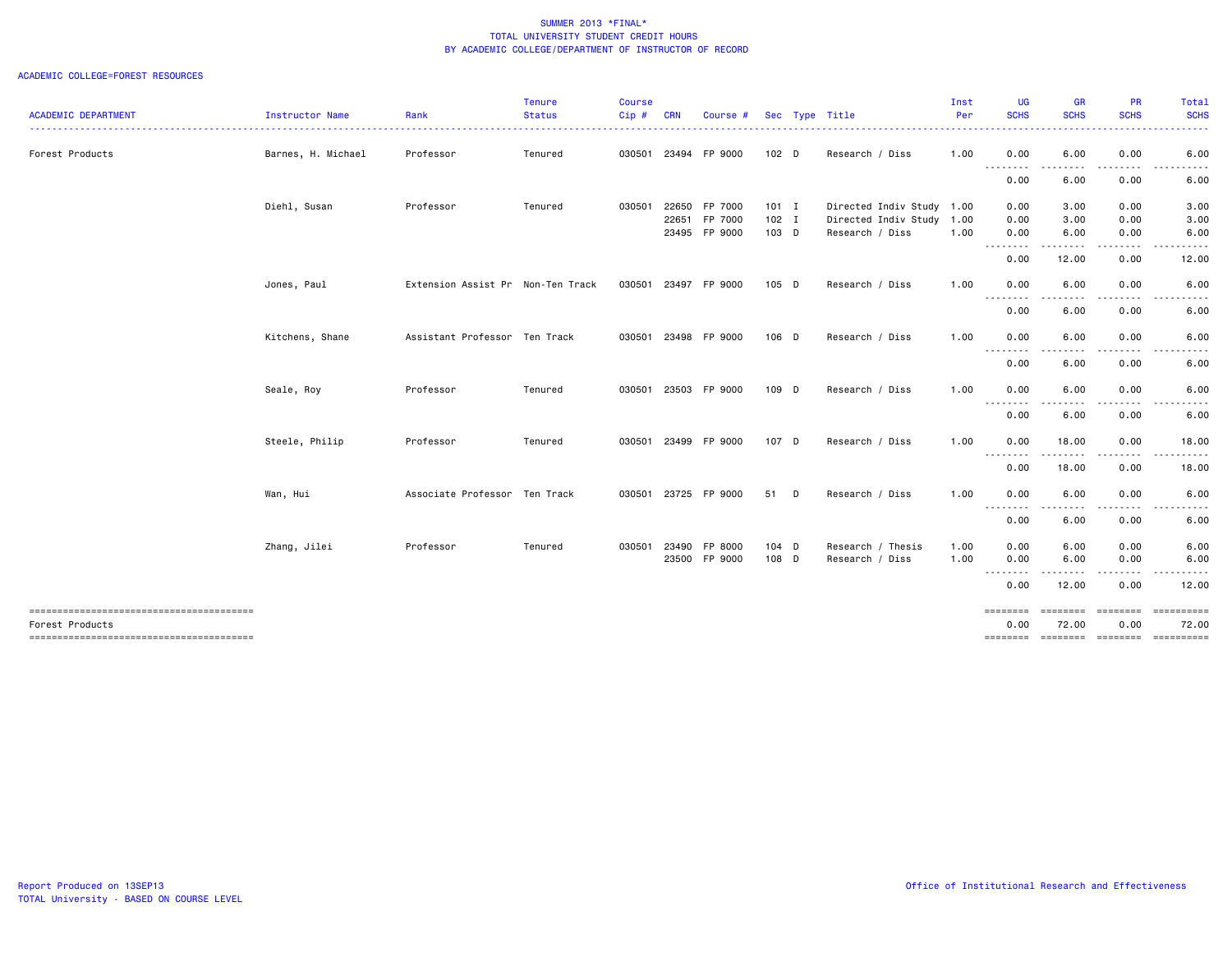### ACADEMIC COLLEGE=FOREST RESOURCES

| <b>ACADEMIC DEPARTMENT</b> | Instructor Name    | Rank                              | <b>Tenure</b><br><b>Status</b> | <b>Course</b><br>Cip# | <b>CRN</b>     | Course #                       |                  | Sec Type Title                                  | Inst<br>Per  | <b>UG</b><br><b>SCHS</b>          | <b>GR</b><br><b>SCHS</b> | <b>PR</b><br><b>SCHS</b> | <b>Total</b><br><b>SCHS</b> |
|----------------------------|--------------------|-----------------------------------|--------------------------------|-----------------------|----------------|--------------------------------|------------------|-------------------------------------------------|--------------|-----------------------------------|--------------------------|--------------------------|-----------------------------|
| Forestry                   | Evans, David       | Professor                         | Tenured                        |                       |                | 030501 22479 F0 8000           | 101 D            | Research / Thesis                               | 1.00         | 0.00                              | 7.00                     | 0.00                     | 7.00                        |
|                            |                    |                                   |                                |                       |                |                                |                  |                                                 |              | 0.00                              | 7.00                     | 0.00                     | 7.00                        |
|                            | Ezell, Andrew      | Professor                         | Tenured                        | 030501                |                | 22480 F0 8000                  | 102 D            | Research / Thesis                               | 1.00         | 0.00                              | 18.00                    | 0.00                     | 18.00                       |
|                            |                    |                                   |                                |                       |                |                                |                  |                                                 |              | .<br>0.00                         | 18.00                    | 0.00                     | 18.00                       |
|                            | Fan, Zhaofei       | Assistant Professor Ten Track     |                                | 030501                | 22481          | F0 8000<br>22508 FO 9000       | 103 D<br>$111$ D | Research / Thesis<br>Research / Diss            | 1.00<br>1.00 | 0.00<br>0.00                      | 12.00<br>6.00            | 0.00<br>0.00             | 12.00<br>6.00               |
|                            |                    |                                   |                                |                       |                |                                |                  |                                                 |              | .<br>0.00                         | .<br>18.00               | 0.00                     | 18.00                       |
|                            | Frey, Brent        | Assistant Professor Ten Track     |                                | 030501                |                | 22482 FO 8000                  | 104 D            | Research / Thesis                               | 1.00         | 0.00<br>.                         | 1.00<br>.                | 0.00                     | 1.00                        |
|                            |                    |                                   |                                |                       |                |                                |                  |                                                 |              | 0.00                              | 1.00                     | 0.00                     | 1.00                        |
|                            | Grace, Laura       | Professor                         | Tenured                        | 030501                |                | 20683 FO 4231<br>23655 FO 8293 | 101 L<br>503 D   | Intro to Wood Supply 1.00<br>Professional Paper | 1.00         | 29.00<br>0.00<br>.                | 0.00<br>3.00<br>.        | 0.00<br>0.00             | 29.00<br>3.00               |
|                            |                    |                                   |                                |                       |                |                                |                  |                                                 |              | 29.00                             | 3.00                     | 0.00                     | 32.00                       |
|                            | Grado, Stephen     | Professor                         | Tenured                        | 030501                |                | 22484 F0 8000                  | 106 D            | Research / Thesis                               | 1.00         | 0.00<br>.                         | 1.00<br>.                | 0.00<br>.                | 1.00                        |
|                            |                    |                                   |                                |                       |                |                                |                  |                                                 |              | 0.00                              | 1.00                     | 0.00                     | 1.00                        |
|                            | Grala, Robert      | Associate Professor Tenured       |                                | 030501                |                | 22510 F0 9000                  | 113 D            | Research / Diss                                 | 1.00         | 0.00<br>.                         | 9.00<br>.                | 0.00                     | 9.00                        |
|                            |                    |                                   |                                |                       |                |                                |                  |                                                 |              | 0.00                              | 9.00                     | 0.00                     | 9.00                        |
|                            | Grebner, Donald    | Professor                         | Tenured                        | 030501                |                | 22486 F0 8000                  | 108 D            | Research / Thesis                               | 1.00         | 0.00<br>.                         | 6.00<br>.                | 0.00                     | 6.00                        |
|                            |                    |                                   |                                |                       |                |                                |                  |                                                 |              | 0.00                              | 6.00                     | 0.00                     | 6.00                        |
|                            | Jeffreys, Jonathan | Non-Faculty                       | Non-Faculty                    | 030501                |                | 20682 FO 3015                  | 101 C            | For Desc & Analysis                             | 1.00         | 145.00                            | 0.00                     | 0.00                     | 145.00                      |
|                            |                    |                                   |                                |                       |                |                                |                  |                                                 |              | .<br>145.00                       | .<br>0.00                | .<br>0.00                | 145.00                      |
|                            | Londo, Andrew      | Extension Professor Non-Ten Track |                                | 030501                |                | 22489 FO 9000<br>22497 F0 8000 | 101 D<br>$111$ D | Research / Diss<br>Research / Thesis            | 1.00<br>1.00 | 0.00<br>0.00                      | 1.00<br>9.00             | 0.00<br>0.00             | 1.00<br>9.00                |
|                            |                    |                                   |                                |                       |                |                                |                  |                                                 |              | .<br>0.00                         | .<br>10.00               | $\frac{1}{2}$<br>0.00    | 10.00                       |
|                            | Matney, Thomas     | Professor                         | Tenured                        |                       |                | 030501 22490 F0 9000           | 102 D            | Research / Diss                                 | 1.00         | 0.00<br>$\sim$ $\sim$ $\sim$<br>. | 6.00<br>.                | 0.00<br>.                | 6.00                        |
|                            |                    |                                   |                                |                       |                |                                |                  |                                                 |              | 0.00                              | 6.00                     | 0.00                     | 6.00                        |
|                            | Munn, Ian          | Non-Faculty                       | Tenured                        |                       | 030501 22491   | F0 9000                        | 103 D            | Research / Diss                                 | 1.00         | 0.00                              | 1.00                     | 0.00                     | 1.00                        |
|                            |                    |                                   |                                |                       | 22499<br>23510 | F0 8000<br>F0 8293             | 113 D<br>502 D   | Research / Thesis<br>Professional Paper         | 1.00<br>1.00 | 0.00<br>0.00                      | 18.00<br>3.00            | 0.00<br>0.00             | 18.00<br>3.00               |
|                            |                    |                                   |                                | 030506                |                | 20680 FO 3003                  | 101 F            | Intership in Forestr                            | 1.00         | 3.00<br>.                         | 0.00<br>$\frac{1}{2}$    | 0.00                     | 3.00                        |
|                            |                    |                                   |                                |                       |                |                                |                  |                                                 |              | 3.00                              | 22.00                    | 0.00                     | 25.00                       |
|                            | Roberts, Scott     | Professor                         | Tenured                        |                       |                | 030501 20681 F0 3012           | 101 L            | Int Forest Communiti 1.00                       |              | 60.00                             | 0.00                     | 0.00                     | 60.00                       |

Report Produced on 13SEP13 Office of Institutional Research and Effectiveness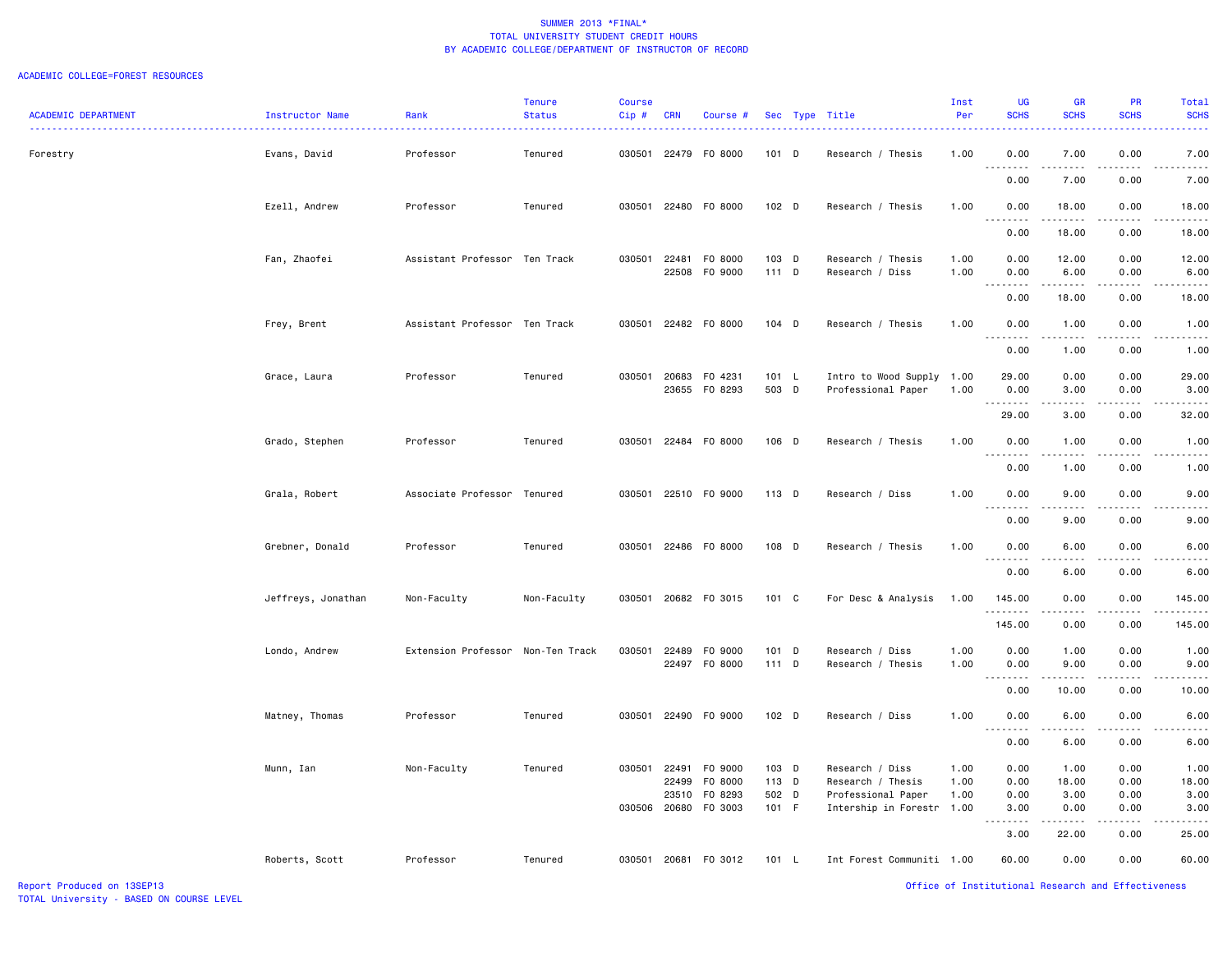| <b>ACADEMIC DEPARTMENT</b> | <b>Instructor Name</b> | Rank                              | <b>Tenure</b><br><b>Status</b> | <b>Course</b><br>Cip# | <b>CRN</b> | Course #      |         | Sec Type Title            | Inst<br>Per | UG<br><b>SCHS</b> | <b>GR</b><br><b>SCHS</b> | <b>PR</b><br><b>SCHS</b> | Total<br><b>SCHS</b> |
|----------------------------|------------------------|-----------------------------------|--------------------------------|-----------------------|------------|---------------|---------|---------------------------|-------------|-------------------|--------------------------|--------------------------|----------------------|
|                            |                        |                                   | --------------------           |                       |            |               |         |                           |             |                   |                          |                          | .                    |
| Forestry                   | Roberts, Scott         | Professor                         | Tenured                        | 030501                | 22492      | F0 9000       | $104$ D | Research / Diss           | 1.00        | 0.00              | 9.00                     | 0.00                     | 9.00                 |
|                            |                        |                                   |                                |                       | 22500      | F0 8000       | $114$ D | Research / Thesis         | 1.00        | 0.00              | 6.00                     | 0.00                     | 6.00                 |
|                            |                        |                                   |                                |                       | 23600      | F0 8000       | 501 D   | Research / Thesis         | 1.00        | 0.00<br>--------  | 1.00<br>. <b>.</b>       | 0.00<br>.                | 1.00<br>------       |
|                            |                        |                                   |                                |                       |            |               |         |                           |             | 60.00             | 16.00                    | 0.00                     | 76.00                |
|                            | Rousseau, Randall      | Research Assoc Prof Non-Ten Track |                                | 030501                | 22501      | F0 8000       | 115 D   | Research / Thesis         | 1.00        | 0.00              | 4.00                     | 0.00                     | 4.00                 |
|                            |                        |                                   |                                |                       |            | 23532 F0 7000 | $101$ I | Directed Indiv Study 1.00 |             | 0.00              | 3.00                     | 0.00                     | 3.00                 |
|                            |                        |                                   |                                |                       | 23533      | F0 7000       | $102$ I | Directed Indiv Study 1.00 |             | 0.00              | 3.00                     | 0.00                     | 3.00                 |
|                            |                        |                                   |                                |                       |            |               |         |                           |             | $- - - -$<br>0.00 | 10.00                    | 0.00                     | 10.00                |
|                            | Schultz, Emily         | Professor                         | Tenured                        | 030501                |            | 22494 F0 9000 | 106 D   | Research / Diss           | 1.00        | 0.00              | 6.00                     | 0.00                     | 6.00                 |
|                            |                        |                                   |                                |                       |            |               |         |                           |             | --------<br>0.00  | . <b>. .</b> .<br>6.00   | 0.00                     | 6.00                 |
|                            | Sun, Changyou          | Associate Professor Tenured       |                                | 030501                |            | 22495 FO 9000 | 107 D   | Research / Diss           | 1.00        | 0.00              | 12.00                    | 0.00                     | 12.00                |
|                            |                        |                                   |                                |                       |            |               |         |                           |             | --------<br>0.00  | .<br>12.00               | .<br>0.00                | .<br>12.00           |
|                            | Varner, Julian         | Assistant Professor Ten Track     |                                | 030501                |            | 22504 FO 8000 | 118 D   | Research / Thesis         | 1.00        | 0.00              | 24.00                    | 0.00                     | 24.00                |
|                            |                        |                                   |                                |                       |            |               |         |                           |             | 0.00              | 24.00                    | . <b>.</b><br>0.00       | 24.00                |
|                            |                        |                                   |                                |                       |            |               |         |                           |             | ========          | ========                 | ========                 | -==========          |
| Forestry                   |                        |                                   |                                |                       |            |               |         |                           |             | 237.00            | 169.00                   | 0.00                     | 406,00               |
|                            |                        |                                   |                                |                       |            |               |         |                           |             | ========          | ========                 |                          | $=$ =========        |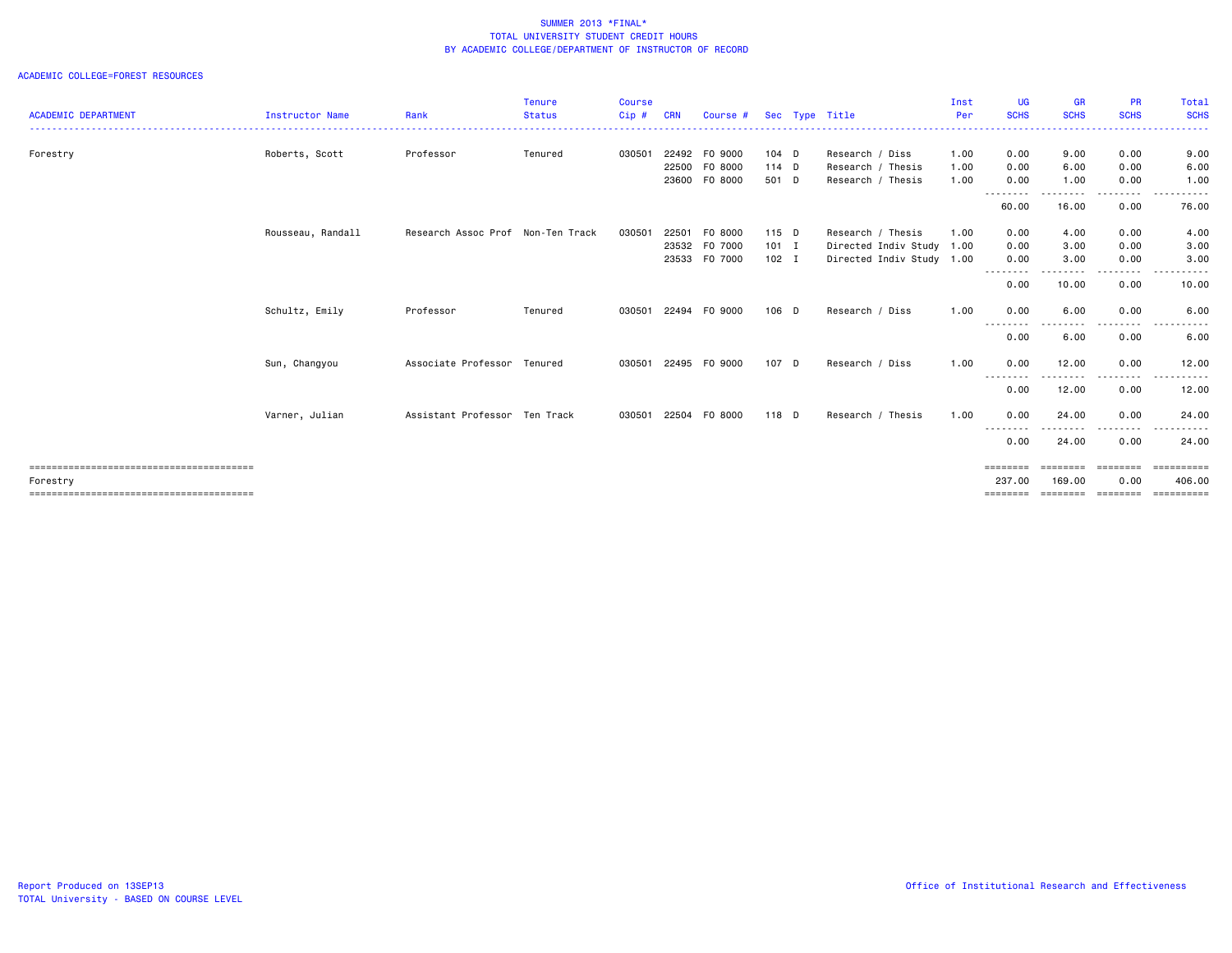|                                   |                   |                                   | <b>Tenure</b> | <b>Course</b> |                |                                    |                  |                                      | Inst         | <b>UG</b>                                                                                                                                                                            | GR                    | PR                    | Total                 |
|-----------------------------------|-------------------|-----------------------------------|---------------|---------------|----------------|------------------------------------|------------------|--------------------------------------|--------------|--------------------------------------------------------------------------------------------------------------------------------------------------------------------------------------|-----------------------|-----------------------|-----------------------|
| <b>ACADEMIC DEPARTMENT</b>        | Instructor Name   | Rank                              | <b>Status</b> | $Cip \#$      | <b>CRN</b>     | Course #                           |                  | Sec Type Title                       | Per          | <b>SCHS</b>                                                                                                                                                                          | <b>SCHS</b>           | <b>SCHS</b>           | <b>SCHS</b>           |
| Wildlife, Fisheries & Aquaculture | Allen, Peter      | Assistant Professor Ten Track     |               |               | 030601 22514   | <b>WFA 8000</b>                    | $101$ D          | Research / Thesis                    | 1.00         | 0.00                                                                                                                                                                                 | 6.00                  | 0.00                  | 6.00                  |
|                                   |                   |                                   |               |               | 22538          | <b>WFA 9000</b>                    | $101$ D          | Research / Diss                      | 1.00         | 0.00<br>$\sim$ $\sim$ $\sim$<br>.                                                                                                                                                    | 12.00<br>.            | 0.00<br>.             | 12.00<br>.            |
|                                   |                   |                                   |               |               |                |                                    |                  |                                      |              | 0.00                                                                                                                                                                                 | 18.00                 | 0.00                  | 18.00                 |
|                                   | Belant, Jerrold   | Associate Professor Ten Track     |               | 030601        | 22515          | <b>WFA 8000</b>                    | $102$ D          | Research / Thesis                    | 1.00         | 0.00                                                                                                                                                                                 | 18.00                 | 0.00                  | 18.00                 |
|                                   |                   |                                   |               |               | 22539          | <b>WFA 9000</b>                    | 102 D            | Research / Diss                      | 1.00         | 0.00<br>.                                                                                                                                                                            | 19.00                 | 0.00<br>.             | 19.00<br>.            |
|                                   |                   |                                   |               |               |                |                                    |                  |                                      |              | 0.00                                                                                                                                                                                 | 37.00                 | 0.00                  | 37.00                 |
|                                   | Boyd, Christopher | Extension Assoc Pro Non-Ten Track |               | 030601        |                | 23481 WFA 9000                     | 123 D            | Research / Diss                      | 1.00         | 0.00<br>$\sim$ $\sim$ .<br>د د د                                                                                                                                                     | 6.00                  | 0.00                  | 6.00                  |
|                                   |                   |                                   |               |               |                |                                    |                  |                                      |              | 0.00                                                                                                                                                                                 | 6.00                  | 0.00                  | 6.00                  |
|                                   | Davis, John       | Assistant Professor Ten Track     |               | 030601        |                | 22518 WFA 8000                     | $105$ D          | Research / Thesis                    | 1.00         | 0.00                                                                                                                                                                                 | 26.00<br>.            | 0.00                  | 26.00<br>.            |
|                                   |                   |                                   |               |               |                |                                    |                  |                                      |              | . <b>.</b><br>0.00                                                                                                                                                                   | 26.00                 | .<br>0.00             | 26.00                 |
|                                   | Demarais, Stephen | Professor                         | Tenured       | 030201        | 21222          | <b>WFA 3031</b>                    | 101 H            | Intro Wild/Fish Prac                 | 1.00         | 38.00                                                                                                                                                                                | 0.00                  | 0.00                  | 38.00                 |
|                                   |                   |                                   |               | 030601        | 22519          | <b>WFA 8000</b>                    | 106 D            | Research / Thesis                    | 1.00         | 0.00                                                                                                                                                                                 | 1.00                  | 0.00                  | 1.00                  |
|                                   |                   |                                   |               |               |                | 22542 WFA 9000                     | 105 D            | Research / Diss                      | 1.00         | 0.00<br><u>.</u>                                                                                                                                                                     | 6.00<br>.             | 0.00<br>.             | 6.00<br>.             |
|                                   |                   |                                   |               |               |                |                                    |                  |                                      |              | 38.00                                                                                                                                                                                | 7.00                  | 0.00                  | 45.00                 |
|                                   | Dibble, Eric      | Professor                         | Tenured       | 030601        |                | 22543 WFA 9000                     | 106 D            | Research / Diss                      | 1.00         | 0.00<br>$\frac{1}{2} \left( \frac{1}{2} \right) \left( \frac{1}{2} \right) \left( \frac{1}{2} \right) \left( \frac{1}{2} \right) \left( \frac{1}{2} \right)$<br>$\sim$ $\sim$ $\sim$ | 1.00<br>$- - - - -$   | 0.00<br>.             | 1.00<br>$\frac{1}{2}$ |
|                                   |                   |                                   |               |               |                |                                    |                  |                                      |              | 0.00                                                                                                                                                                                 | 1.00                  | 0.00                  | 1.00                  |
|                                   | Jackson, Donald   | Professor                         | Tenured       | 030601        |                | 22545 WFA 9000                     | 108 D            | Research / Diss                      | 1.00         | 0.00                                                                                                                                                                                 | 1.00                  | 0.00                  | 1.00                  |
|                                   |                   |                                   |               |               |                |                                    |                  |                                      |              | .<br>0.00                                                                                                                                                                            | $- - - - -$<br>1.00   | $\frac{1}{2}$<br>0.00 | $\frac{1}{2}$<br>1.00 |
|                                   | Jones, Jeanne     | Professor                         | Tenured       | 030601        | 22524          | <b>WFA 8000</b>                    | 111D             | Research / Thesis                    | 1.00         | 0.00                                                                                                                                                                                 | 6.00                  | 0.00                  | 6.00                  |
|                                   |                   |                                   |               |               | 22546          | <b>WFA 9000</b>                    | 109 D            | Research / Diss                      | 1.00         | 0.00<br>$\sim$ $\sim$<br>.                                                                                                                                                           | 6.00                  | 0.00<br>.             | 6.00<br>.             |
|                                   |                   |                                   |               |               |                |                                    |                  |                                      |              | 0.00                                                                                                                                                                                 | 12.00                 | 0.00                  | 12.00                 |
|                                   | Jones, Walter     | Extension Assoc Pro Non-Ten Track |               |               |                | 030601 22547 WFA 9000              | 110 D            | Research / Diss                      | 1.00         | 0.00<br>$- - - - -$                                                                                                                                                                  | 1.00<br>$\frac{1}{2}$ | 0.00<br>.             | 1.00<br>$\frac{1}{2}$ |
|                                   |                   |                                   |               |               |                |                                    |                  |                                      |              | $\sim$ $\sim$ $\sim$<br>0.00                                                                                                                                                         | 1.00                  | 0.00                  | 1.00                  |
|                                   | Kroger, Robert    | Assistant Professor Ten Track     |               | 030601        | 22527          | <b>WFA 8000</b>                    | 114 D            | Research / Thesis                    | 1.00         | 0.00                                                                                                                                                                                 | 5.00                  | 0.00                  | 5.00                  |
|                                   |                   |                                   |               |               | 22549          | <b>WFA 9000</b>                    | $112$ D          | Research / Diss                      | 1.00         | 0.00<br>.                                                                                                                                                                            | 12.00<br>.            | 0.00<br>.             | 12.00<br>.            |
|                                   |                   |                                   |               |               |                |                                    |                  |                                      |              | 0.00                                                                                                                                                                                 | 17.00                 | 0.00                  | 17.00                 |
|                                   | Leopold, Bruce    | Professor                         | Tenured       | 030201        | 21221          | <b>WFA 3000</b>                    | 101 E            | Internship                           | 0.30         | 0.90                                                                                                                                                                                 | 0.00                  | 0.00                  | 0.90                  |
|                                   |                   |                                   |               | 030601        | 22550          | <b>WFA 9000</b>                    | 113 D            | Research / Diss                      | 1.00         | 0.00<br>.<br>$\cdots$                                                                                                                                                                | 6.00<br><b></b>       | 0.00<br>.             | 6.00<br><u>.</u>      |
|                                   |                   |                                   |               |               |                |                                    |                  |                                      |              | 0.90                                                                                                                                                                                 | 6.00                  | 0.00                  | 6.90                  |
|                                   | Martin, James     | Assistant Professor Ten Track     |               | 030601        | 22529<br>22551 | <b>WFA 8000</b><br><b>WFA 9000</b> | 116 D<br>$114$ D | Research / Thesis<br>Research / Diss | 1.00<br>1.00 | 0.00<br>0.00                                                                                                                                                                         | 15.00<br>12.00        | 0.00<br>0.00          | 15.00<br>12.00        |
|                                   |                   |                                   |               |               |                |                                    |                  |                                      |              |                                                                                                                                                                                      |                       |                       |                       |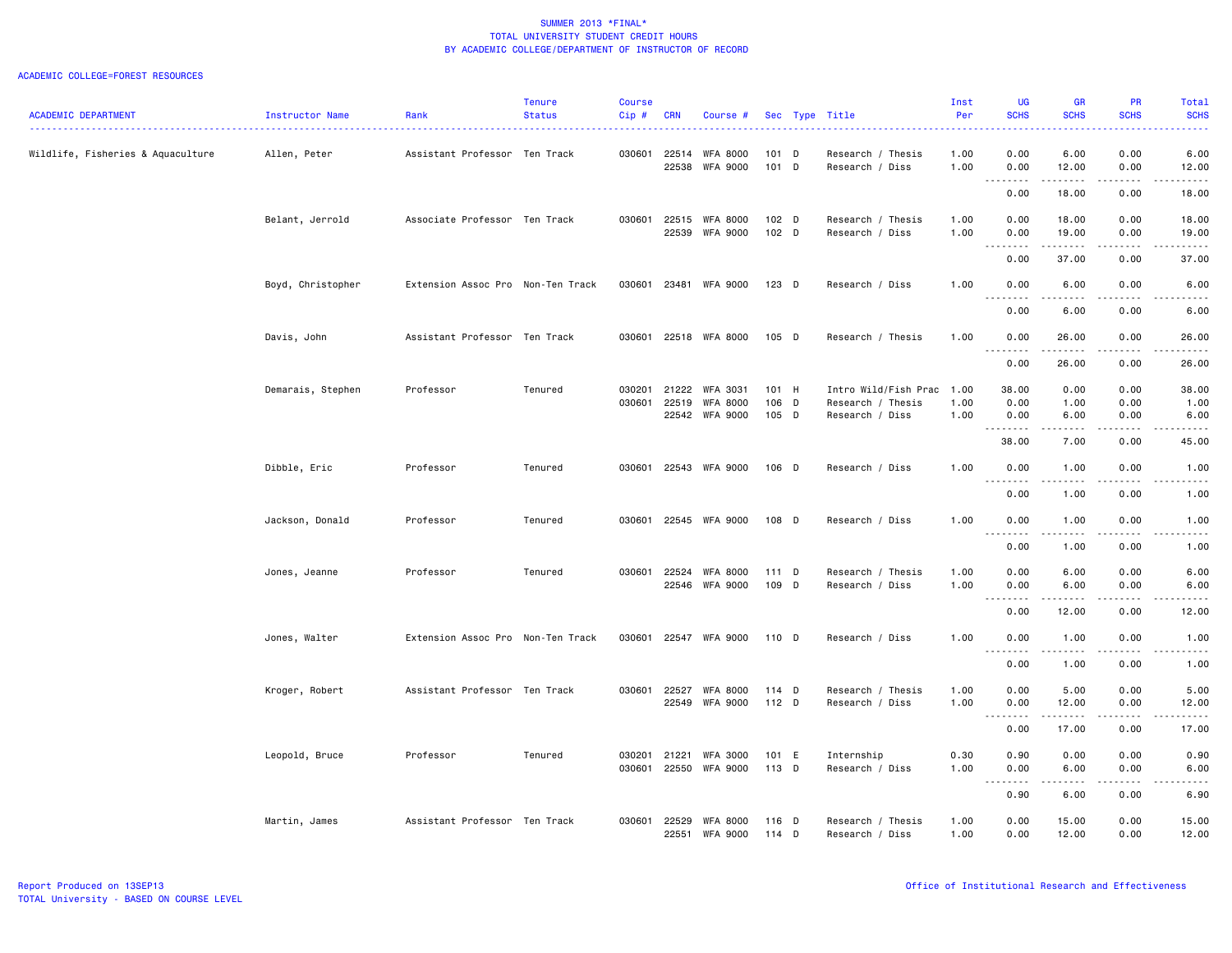| <b>ACADEMIC DEPARTMENT</b>        | Instructor Name     | Rank                              | <b>Tenure</b><br><b>Status</b> | <b>Course</b><br>Cip# | <b>CRN</b>                       | Course #                                                                                                         |                                                                 | Sec Type Title                                                                                                                                          | Inst<br>Per                                  | <b>UG</b><br><b>SCHS</b>                                  | GR<br><b>SCHS</b>                                                                                                                                                                                                                                                                                                                                                                                                                                                                                                                                      | PR<br><b>SCHS</b>                                                                                                                                                    | <b>Total</b><br><b>SCHS</b>                            |
|-----------------------------------|---------------------|-----------------------------------|--------------------------------|-----------------------|----------------------------------|------------------------------------------------------------------------------------------------------------------|-----------------------------------------------------------------|---------------------------------------------------------------------------------------------------------------------------------------------------------|----------------------------------------------|-----------------------------------------------------------|--------------------------------------------------------------------------------------------------------------------------------------------------------------------------------------------------------------------------------------------------------------------------------------------------------------------------------------------------------------------------------------------------------------------------------------------------------------------------------------------------------------------------------------------------------|----------------------------------------------------------------------------------------------------------------------------------------------------------------------|--------------------------------------------------------|
|                                   |                     |                                   |                                |                       |                                  |                                                                                                                  |                                                                 |                                                                                                                                                         |                                              |                                                           |                                                                                                                                                                                                                                                                                                                                                                                                                                                                                                                                                        |                                                                                                                                                                      |                                                        |
|                                   |                     |                                   |                                |                       |                                  |                                                                                                                  |                                                                 |                                                                                                                                                         |                                              | .<br>0.00                                                 | .<br>27.00                                                                                                                                                                                                                                                                                                                                                                                                                                                                                                                                             | 0.00                                                                                                                                                                 | .<br>27.00                                             |
| Wildlife, Fisheries & Aquaculture | Miranda, Leandro    | Non-Employee                      | Non-Faculty                    | 030601                |                                  | 22530 WFA 8000                                                                                                   | 117 D                                                           | Research / Thesis                                                                                                                                       | 1.00                                         | 0.00<br>$- - - -$<br>---                                  | 10.00<br>$  -$                                                                                                                                                                                                                                                                                                                                                                                                                                                                                                                                         | 0.00                                                                                                                                                                 | 10.00                                                  |
|                                   |                     |                                   |                                |                       |                                  |                                                                                                                  |                                                                 |                                                                                                                                                         |                                              | 0.00                                                      | 10.00                                                                                                                                                                                                                                                                                                                                                                                                                                                                                                                                                  | 0.00                                                                                                                                                                 | 10.00                                                  |
|                                   | Neal, Jason         | Extension Assoc Pro Non-Ten Track |                                | 030601                | 22531                            | <b>WFA 8000</b><br>22553 WFA 9000                                                                                | 118 D<br>116 D                                                  | Research / Thesis<br>Research / Diss                                                                                                                    | 1.00<br>1.00                                 | 0.00<br>0.00<br>.                                         | 18.00<br>6.00<br>.                                                                                                                                                                                                                                                                                                                                                                                                                                                                                                                                     | 0.00<br>0.00<br>-----                                                                                                                                                | 18.00<br>6.00                                          |
|                                   |                     |                                   |                                |                       |                                  |                                                                                                                  |                                                                 |                                                                                                                                                         |                                              | 0.00                                                      | 24.00                                                                                                                                                                                                                                                                                                                                                                                                                                                                                                                                                  | 0.00                                                                                                                                                                 | 24.00                                                  |
|                                   | Riffell, Samuel     | Associate Professor Tenured       |                                | 030201<br>030601      | 21221<br>22402<br>22554<br>22619 | <b>WFA 3000</b><br>WFA 4000<br>22475 WFA 4000<br>22532 WFA 8000<br><b>WFA 9000</b><br>WFA 4000<br>22652 WFA 4000 | 101 E<br>$101$ I<br>$102$ I<br>119 D<br>117 D<br>105 I<br>106 I | Internship<br>Directed Indiv Study<br>Directed Indiv Study<br>Research / Thesis<br>Research / Diss<br>Directed Indiv Study<br>Directed Indiv Study 1.00 | 0.70<br>1.00<br>1.00<br>1.00<br>1.00<br>1.00 | 2.10<br>3.00<br>3.00<br>0.00<br>0.00<br>3.00<br>3.00<br>. | 0.00<br>0.00<br>0.00<br>12.00<br>23.00<br>0.00<br>0.00<br>$\sim$ $\sim$ $\sim$                                                                                                                                                                                                                                                                                                                                                                                                                                                                         | 0.00<br>0.00<br>0.00<br>0.00<br>0.00<br>0.00<br>0.00<br>.                                                                                                            | 2.10<br>3.00<br>3.00<br>12.00<br>23.00<br>3.00<br>3.00 |
|                                   | Rush, Scott         | Assistant Professor Ten Track     |                                | 030601                |                                  | 22555 WFA 9000                                                                                                   | 118 D                                                           | Research / Diss                                                                                                                                         | 1.00                                         | 14.10<br>0.00                                             | 35.00<br>6.00                                                                                                                                                                                                                                                                                                                                                                                                                                                                                                                                          | 0.00<br>0.00                                                                                                                                                         | 49.10<br>6.00                                          |
|                                   |                     |                                   |                                |                       |                                  |                                                                                                                  |                                                                 |                                                                                                                                                         |                                              | .<br>0.00                                                 | 6.00                                                                                                                                                                                                                                                                                                                                                                                                                                                                                                                                                   | 0.00                                                                                                                                                                 | 6.00                                                   |
|                                   | Schramm, Harold     | Non-Employee                      | Non-Faculty                    | 030601                | 22534                            | <b>WFA 8000</b><br>22556 WFA 9000                                                                                | $121$ D<br>119 D                                                | Research / Thesis<br>Research / Diss                                                                                                                    | 1.00<br>1.00                                 | 0.00<br>0.00<br>.                                         | 25.00<br>6.00<br>$\frac{1}{2} \left( \frac{1}{2} \right) \left( \frac{1}{2} \right) \left( \frac{1}{2} \right) \left( \frac{1}{2} \right)$                                                                                                                                                                                                                                                                                                                                                                                                             | 0.00<br>0.00<br>. <b>.</b>                                                                                                                                           | 25.00<br>6.00                                          |
|                                   | Strickland, Bronson | Extension Assoc Pro Non-Ten Track |                                | 030601                |                                  | 22535 WFA 8000                                                                                                   | 122 <sub>D</sub>                                                | Research / Thesis                                                                                                                                       | 1.00                                         | 0.00<br>0.00                                              | 31.00<br>6.00                                                                                                                                                                                                                                                                                                                                                                                                                                                                                                                                          | 0.00<br>0.00                                                                                                                                                         | 31.00<br>6.00                                          |
|                                   |                     |                                   |                                |                       |                                  |                                                                                                                  |                                                                 |                                                                                                                                                         |                                              | $- - - -$<br>0.00                                         | 6.00                                                                                                                                                                                                                                                                                                                                                                                                                                                                                                                                                   | 0.00                                                                                                                                                                 | 6.00                                                   |
|                                   | Vilella, Francisco  | Non-Employee                      | Non-Faculty                    | 030601                | 22536                            | <b>WFA 8000</b><br>22558 WFA 9000                                                                                | 123 D<br>$121$ D                                                | Research / Thesis<br>Research / Diss                                                                                                                    | 1.00<br>1.00                                 | 0.00<br>0.00<br>.                                         | 24.00<br>12.00<br>.                                                                                                                                                                                                                                                                                                                                                                                                                                                                                                                                    | 0.00<br>0.00<br>$\frac{1}{2} \left( \frac{1}{2} \right) \left( \frac{1}{2} \right) \left( \frac{1}{2} \right) \left( \frac{1}{2} \right) \left( \frac{1}{2} \right)$ | 24.00<br>12.00<br>.                                    |
|                                   |                     |                                   |                                |                       |                                  |                                                                                                                  |                                                                 |                                                                                                                                                         |                                              | 0.00                                                      | 36.00                                                                                                                                                                                                                                                                                                                                                                                                                                                                                                                                                  | 0.00                                                                                                                                                                 | 36.00                                                  |
|                                   | Wang, Guiming       | Associate Professor Ten Track     |                                | 030601                |                                  | 22559 WFA 9000                                                                                                   | $122$ D                                                         | Research / Diss                                                                                                                                         | 1.00                                         | 0.00<br><u>.</u>                                          | 6.00<br>.                                                                                                                                                                                                                                                                                                                                                                                                                                                                                                                                              | 0.00                                                                                                                                                                 | 6.00                                                   |
|                                   |                     |                                   |                                |                       |                                  |                                                                                                                  |                                                                 |                                                                                                                                                         |                                              | 0.00                                                      | 6.00                                                                                                                                                                                                                                                                                                                                                                                                                                                                                                                                                   | 0.00                                                                                                                                                                 | 6.00                                                   |
| Wildlife, Fisheries & Aquaculture |                     |                                   |                                |                       |                                  |                                                                                                                  |                                                                 |                                                                                                                                                         |                                              | <b>EDESSER</b><br>53.00<br><b>EDESSER</b>                 | <b>EDEDEDED</b><br>313.00<br>$\begin{array}{c} \multicolumn{3}{c} {\small \texttt{m}} = \multicolumn{3}{c} {\small \texttt{m}} = \multicolumn{3}{c} {\small \texttt{m}} = \multicolumn{3}{c} {\small \texttt{m}} = \multicolumn{3}{c} {\small \texttt{m}} = \multicolumn{3}{c} {\small \texttt{m}} = \multicolumn{3}{c} {\small \texttt{m}} = \multicolumn{3}{c} {\small \texttt{m}} = \multicolumn{3}{c} {\small \texttt{m}} = \multicolumn{3}{c} {\small \texttt{m}} = \multicolumn{3}{c} {\small \texttt{m}} = \multicolumn{3}{c} {\small \texttt{$ | 0.00<br><b>EDDEDED</b>                                                                                                                                               | 366.00<br>==========                                   |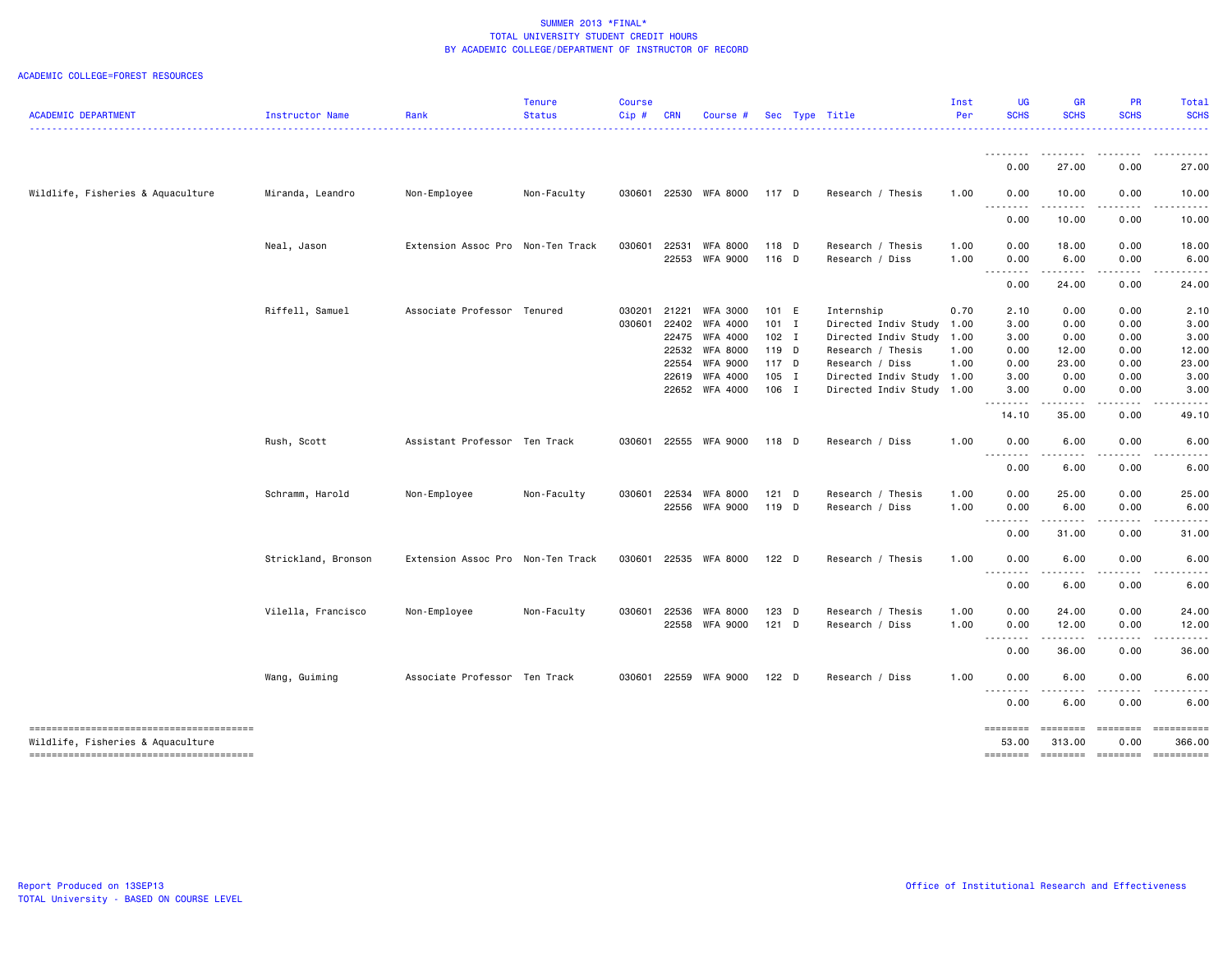| <b>ACADEMIC DEPARTMENT</b>    | <b>Instructor Name</b> | Rank        | Tenure<br>Status | <b>Course</b><br>Cip # | CRN   | Course #                   |          |              | Sec Type Title                                   | Inst<br>Per | UG<br><b>SCHS</b>            | <b>GR</b><br><b>SCHS</b>  | <b>PR</b><br><b>SCHS</b>  | Total<br><b>SCHS</b>         |
|-------------------------------|------------------------|-------------|------------------|------------------------|-------|----------------------------|----------|--------------|--------------------------------------------------|-------------|------------------------------|---------------------------|---------------------------|------------------------------|
| Veterinary Medical Technology | Willeford, Bridget     | Non-Faculty | Non-Faculty      | 510808                 | 20328 | CVM 3051<br>20329 CVM 3061 | 01<br>01 | $\mathbf{C}$ | Lab Anim Health Mgt<br>Lab Anim Tech Skills 0.50 | 0.50        | 10.00<br>10.00<br>.<br>20.00 | 0.00<br>0.00<br>.<br>0.00 | 0.00<br>0.00<br>.<br>0.00 | 10.00<br>10.00<br>.<br>20.00 |
|                               |                        |             |                  |                        |       |                            |          |              |                                                  |             |                              | ========                  | ========                  |                              |
| Veterinary Medical Technology |                        |             |                  |                        |       |                            |          |              |                                                  |             | 20.00                        | 0.00                      | 0.00                      | 20.00                        |
|                               |                        |             |                  |                        |       |                            |          |              |                                                  |             | =======                      |                           | ========                  |                              |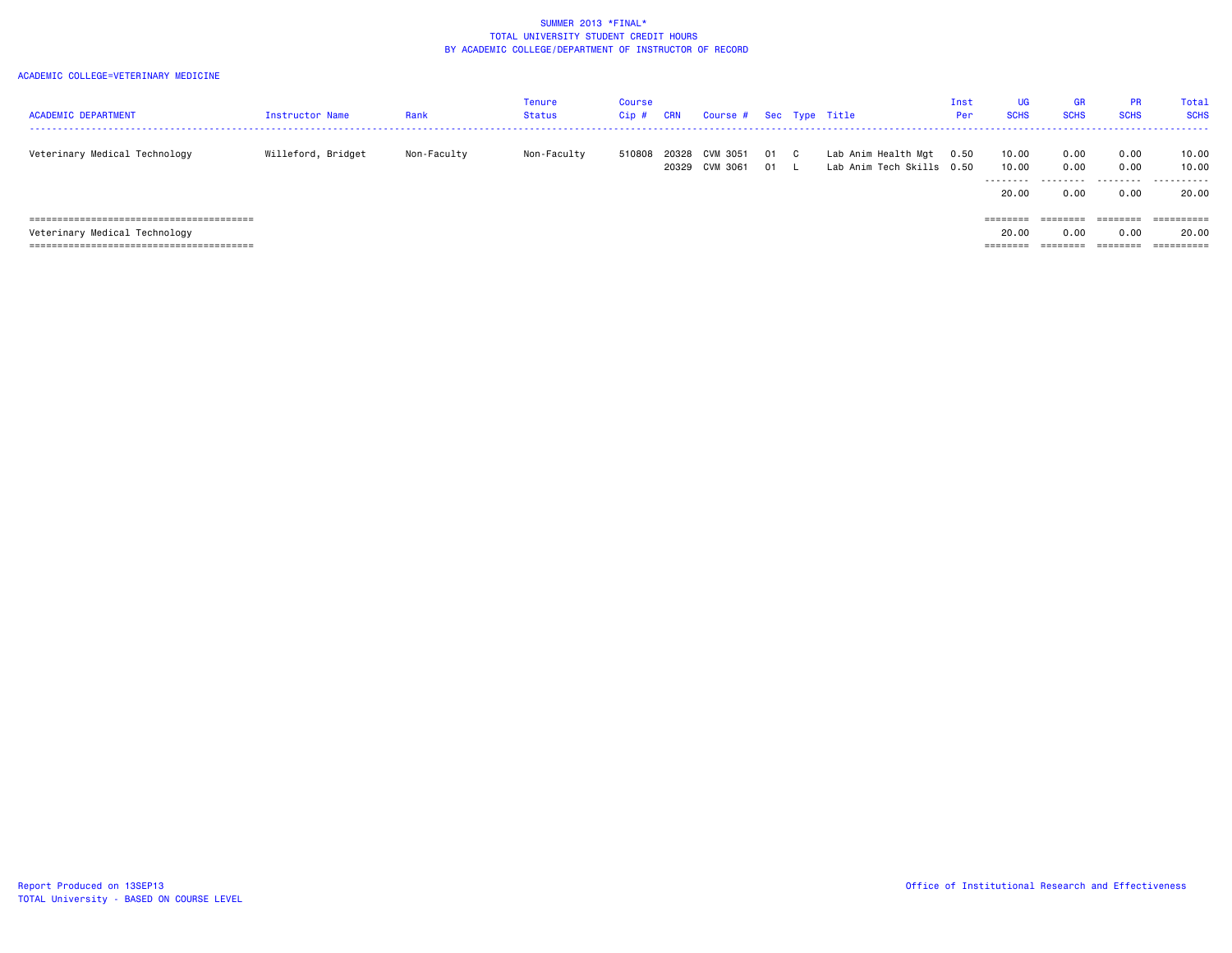### ACADEMIC COLLEGE=VETERINARY MEDICINE

|                            |                     |                                   | <b>Tenure</b> | Course  |            |                 |         |   |                           | Inst | UG                                     | GR                | PR                 | Total                                                                                                                                                        |
|----------------------------|---------------------|-----------------------------------|---------------|---------|------------|-----------------|---------|---|---------------------------|------|----------------------------------------|-------------------|--------------------|--------------------------------------------------------------------------------------------------------------------------------------------------------------|
| <b>ACADEMIC DEPARTMENT</b> | Instructor Name     | Rank                              | <b>Status</b> | $Cip$ # | <b>CRN</b> | Course #        |         |   | Sec Type Title            | Per  | <b>SCHS</b>                            | <b>SCHS</b>       | <b>SCHS</b>        | <b>SCHS</b>                                                                                                                                                  |
| Veterinary Medicine        | Archer, Todd        | Assistant Professor Ten Track     |               | 512501  | 23201      | <b>CVM 9000</b> | 113 D   |   | Research / Diss           | 1.00 | 0.00                                   | 7.00              | 0.00               | 7.00                                                                                                                                                         |
|                            |                     |                                   |               |         | 23275      | <b>CVM 8000</b> | 106 D   |   | Research / Thesis         | 1.00 | 0.00                                   | 1.00              | 0.00               | 1.00<br>$\frac{1}{2} \left( \frac{1}{2} \right) \left( \frac{1}{2} \right) \left( \frac{1}{2} \right) \left( \frac{1}{2} \right) \left( \frac{1}{2} \right)$ |
|                            |                     |                                   |               |         |            |                 |         |   |                           |      | 0.00                                   | 8.00              | 0.00               | 8.00                                                                                                                                                         |
|                            | Bailey, R. Hart     | Professor                         | Tenured       | 512501  |            | 23205 CVM 9000  | 114 D   |   | Research / Diss           | 1.00 | 0.00<br>$\sim$ $\sim$                  | 6.00              | 0.00               | 6.00                                                                                                                                                         |
|                            |                     |                                   |               |         |            |                 |         |   |                           |      | 0.00                                   | 6.00              | 0.00               | 6.00                                                                                                                                                         |
|                            | Betbeze, Caroline   | Clinical Assist Pro Non-Ten Track |               | 512401  | 22877      | <b>CVM 5000</b> | $102$ I |   | Directed Indiv Study 1.00 |      | 0.00                                   | 0.00              | 2.00               | 2.00                                                                                                                                                         |
|                            |                     |                                   |               |         | 22887      | CVM 5000        | 103 I   |   | Directed Indiv Study 1.00 |      | 0.00<br>$- - - -$<br>$\sim$ $\sim$     | 0.00<br>.         | 2.00<br>.          | 2.00<br>$\frac{1}{2} \left( \frac{1}{2} \right) \left( \frac{1}{2} \right) \left( \frac{1}{2} \right) \left( \frac{1}{2} \right)$                            |
|                            |                     |                                   |               |         |            |                 |         |   |                           |      | 0.00                                   | 0.00              | 4.00               | 4.00                                                                                                                                                         |
|                            | Brashier, Michael   | Associate Professor Tenured       |               | 512401  | 20342      | CVM 5266        | 101 C   |   | Equine Med & Surg         | 1.00 | 0.00                                   | 0.00              | 126.00             | 126.00                                                                                                                                                       |
|                            |                     |                                   |               |         | 20361      | CVM 5560        | 104 E   |   | Adv Clin Rot 1            | 1.00 | 0.00<br>$\frac{1}{2}$<br>$\sim$ $\sim$ | 0.00<br>.         | 8.00<br>. <u>.</u> | 8.00<br>.                                                                                                                                                    |
|                            |                     |                                   |               |         |            |                 |         |   |                           |      | 0.00                                   | 0.00              | 134.00             | 134.00                                                                                                                                                       |
|                            | Brett, James        | Clinical Assoc Prof Non-Ten Track |               | 512401  |            | 22875 CVM 5000  | $101$ I |   | Directed Indiv Study 1.00 |      | 0.00<br>$\sim$ $\sim$<br>$- - - -$     | 0.00<br>.         | 2.00<br>$- - - -$  | 2.00<br>$\frac{1}{2}$                                                                                                                                        |
|                            |                     |                                   |               |         |            |                 |         |   |                           |      | 0.00                                   | 0.00              | 2.00               | 2.00                                                                                                                                                         |
|                            | Brinkman, Erin      | Clinical Assist Pro Non-Ten Track |               | 512401  | 20338      | CVM 5224        | 101 E   |   | Radiology                 | 1.00 | 0.00                                   | 0.00              | 76.00              | 76.00                                                                                                                                                        |
|                            |                     |                                   |               |         | 20349      | CVM 5420        | 101 E   |   | Adv Rot in Radiology      | 1.00 | 0.00                                   | 0.00              | 12.00              | 12.00                                                                                                                                                        |
|                            |                     |                                   |               | 512501  | 23054      | <b>CVM 8000</b> | 102 D   |   | Research / Thesis         | 1.00 | 0.00<br>.                              | 12.00<br>.        | 0.00<br>.          | 12.00<br>.                                                                                                                                                   |
|                            |                     |                                   |               |         |            |                 |         |   |                           |      | 0.00                                   | 12.00             | 88.00              | 100.00                                                                                                                                                       |
|                            | Bulla, Camillo      | Assistant Professor Ten Track     |               | 512501  | 23203      | <b>CVM 9000</b> | 01      | D | Research / Diss           | 1.00 | 0.00                                   | 7.00              | 0.00               | 7.00                                                                                                                                                         |
|                            |                     |                                   |               |         | 23589      | <b>CVM 8000</b> | $112$ D |   | Research / Thesis         | 1.00 | 0.00<br>.<br>$\sim$ $\sim$             | 6.00<br>.         | 0.00<br>.          | 6.00<br>وبالمسامين                                                                                                                                           |
|                            |                     |                                   |               |         |            |                 |         |   |                           |      | 0.00                                   | 13.00             | 0.00               | 13.00                                                                                                                                                        |
|                            | Bushby, Philip      | Professor                         | Tenured       | 512401  | 20371      | CVM 5640        | 101 H   |   | Shelter Medicine          | 1.00 | 0.00                                   | 0.00              | 46.00              | 46.00                                                                                                                                                        |
|                            |                     |                                   |               | 512501  | 23727      | <b>CVM 8000</b> | 51      | D | Research / Thesis         | 1.00 | 0.00                                   | 3.00              | 0.00               | 3.00                                                                                                                                                         |
|                            |                     |                                   |               |         |            |                 |         |   |                           |      | 0.00                                   | 3.00              | 46.00              | $\frac{1}{2} \left( \frac{1}{2} \right) \left( \frac{1}{2} \right) \left( \frac{1}{2} \right) \left( \frac{1}{2} \right)$<br>49.00                           |
|                            | Carr, Russell       | Associate Professor Tenured       |               | 512501  |            | 23178 CVM 9000  | 103 D   |   | Research / Diss           | 1.00 | 0.00                                   | 6.00              | 0.00               | 6.00                                                                                                                                                         |
|                            |                     |                                   |               |         |            |                 |         |   |                           |      | $\sim$ $\sim$<br>0.00                  | 6.00              | 0.00               | 6.00                                                                                                                                                         |
|                            | Chambers, Janice    | Professor                         | Tenured       | 512501  | 23378      | <b>CVM 9000</b> | 03      | D | Research / Diss           | 1.00 | 0.00                                   | 5.00              | 0.00               | 5.00                                                                                                                                                         |
|                            |                     |                                   |               |         | 23379      | CVM 9000        | 51      | D | Research / Diss           | 1.00 | 0.00<br>.                              | 4.00<br>$- - - -$ | 0.00<br>$- - - -$  | 4.00<br>.                                                                                                                                                    |
|                            |                     |                                   |               |         |            |                 |         |   |                           |      | 0.00                                   | 9.00              | 0.00               | 9.00                                                                                                                                                         |
|                            | Christiansen, David | Clinical Assist Pro Non-Ten Track |               | 512401  | 20370      | CVM 5580        | 105 E   |   | Adv Clin Rot 3            | 1.00 | 0.00                                   | 0.00              | 6.00               | 6.00                                                                                                                                                         |
|                            |                     |                                   |               | 512501  | 20344      | CVM 5282        | 101 E   |   | Lg Animal/Ambulatory 1.00 |      | 0.00<br>$- - - -$<br>$\sim$ .          | 0.00<br>.         | 44.00<br>د د د د د | 44.00<br>.                                                                                                                                                   |
|                            |                     |                                   |               |         |            |                 |         |   |                           |      | 0.00                                   | 0.00              | 50.00              | 50.00                                                                                                                                                        |
|                            | Claude, Andrew      | Assistant Professor Ten Track     |               | 512401  | 20339      | CVM 5234        | 101 E   |   | Anesthesiolgy             | 1.00 | 0.00                                   | 0.00              | 76.00              | 76.00                                                                                                                                                        |
|                            |                     |                                   |               |         | 20350      | CVM 5430        | 101 E   |   | Adv Rot in Anesth         | 1.00 | 0.00                                   | 0.00              | 4.00               | 4.00                                                                                                                                                         |

Report Produced on 13SEP13 Office of Institutional Research and Effectiveness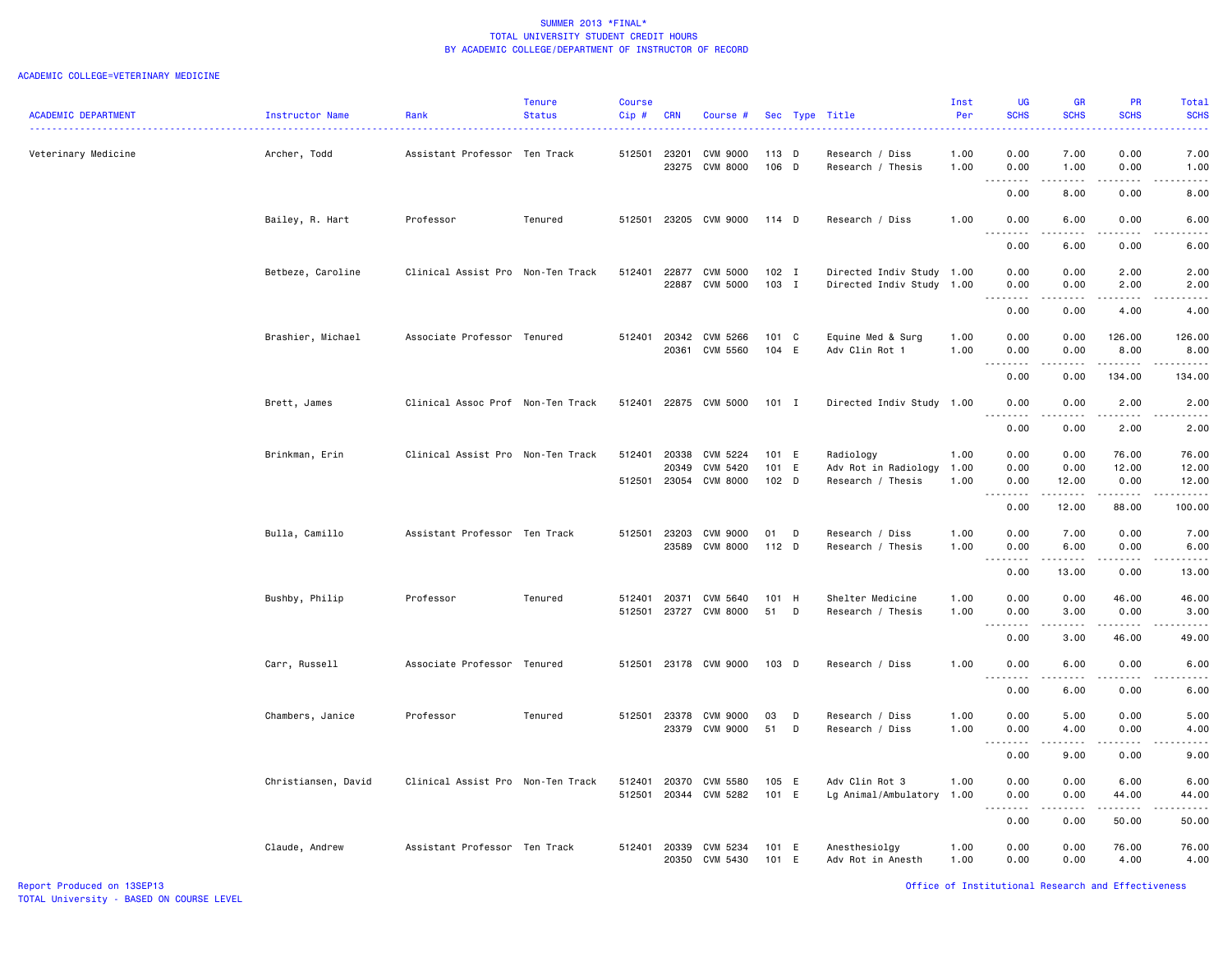| <b>ACADEMIC DEPARTMENT</b> | Instructor Name   | Rank                              | <b>Tenure</b><br><b>Status</b> | <b>Course</b><br>Cip# | <b>CRN</b>     | Course #              |                    |                   | Sec Type Title                                    | Inst<br>Per  | UG<br><b>SCHS</b>     | <b>GR</b><br><b>SCHS</b> | <b>PR</b><br><b>SCHS</b> | Total<br><b>SCHS</b>                                                                                                              |
|----------------------------|-------------------|-----------------------------------|--------------------------------|-----------------------|----------------|-----------------------|--------------------|-------------------|---------------------------------------------------|--------------|-----------------------|--------------------------|--------------------------|-----------------------------------------------------------------------------------------------------------------------------------|
|                            |                   |                                   |                                |                       |                |                       |                    |                   |                                                   |              |                       |                          |                          |                                                                                                                                   |
|                            |                   |                                   |                                |                       |                |                       |                    |                   |                                                   |              | <u>.</u><br>0.00      | .<br>0.00                | .<br>80.00               | 80.00                                                                                                                             |
| Veterinary Medicine        | Cummings, Timothy | Clinical Professor                | Non-Ten Track                  |                       |                | 512501 20379 CVM 8105 | 101 E              |                   | Avian Extern Ship                                 | 1.00         | 0.00                  | 5.00<br>د د د د          | 0.00<br>.                | 5.00<br>$- - - -$                                                                                                                 |
|                            |                   |                                   |                                |                       |                |                       |                    |                   |                                                   |              | .<br>0.00             | 5.00                     | 0.00                     | 5.00                                                                                                                              |
|                            | Eells, Jeffrey    | Associate Professor               | Tenured                        | 512501                |                | 23595 CVM 9000        | 119 D              |                   | Research / Diss                                   | 1.00         | 0.00<br>.             | 6.00<br>.                | 0.00<br>.                | 6.00<br>$\frac{1}{2} \left( \frac{1}{2} \right) \left( \frac{1}{2} \right) \left( \frac{1}{2} \right) \left( \frac{1}{2} \right)$ |
|                            |                   |                                   |                                |                       |                |                       |                    |                   |                                                   |              | 0.00                  | 6.00                     | 0.00                     | 6.00                                                                                                                              |
|                            | Epperson, William | Professor                         | Tenured                        | 512501                |                | 23548 CVM 8000        | 108 D              |                   | Research / Thesis                                 | 1.00         | 0.00<br>.             | 6.00                     | 0.00                     | 6.00                                                                                                                              |
|                            |                   |                                   |                                |                       |                |                       |                    |                   |                                                   |              | 0.00                  | 6.00                     | 0.00                     | 6.00                                                                                                                              |
|                            | Eubanks, Diana    | Clinical Assoc Prof Non-Ten Track |                                | 512401                | 20340<br>20363 | CVM 5246<br>CVM 5570  | 101 E<br>102 E     |                   | Community Veterinary<br>Adv Clin Rot 2            | 0.50<br>1.00 | 0.00<br>0.00          | 0.00<br>0.00             | 60.00<br>8.00            | 60.00<br>8.00                                                                                                                     |
|                            |                   |                                   |                                |                       |                |                       |                    |                   |                                                   |              | .<br>0.00             | .<br>0.00                | <u>.</u><br>68.00        | .<br>68.00                                                                                                                        |
|                            | Fleming, Sherrill | Associate Professor Tenured       |                                | 512401                |                | 20343 CVM 5276        | $101 \quad C$      |                   | Food Animal Practice 0.50                         |              | 0.00                  | 0.00<br>.                | 63.00<br>.               | 63.00                                                                                                                             |
|                            |                   |                                   |                                |                       |                |                       |                    |                   |                                                   |              | 0.00                  | 0.00                     | 63.00                    | 63.00                                                                                                                             |
|                            | Gardner, Allison  | Clinical Instructor Non-Ten Track |                                | 510808 20328          |                | CVM 3051              | 01<br>$\mathbf{C}$ |                   | Lab Anim Health Mgt                               | 0.50         | 10.00                 | 0.00                     | 0.00                     | 10.00                                                                                                                             |
|                            |                   |                                   |                                |                       | 20329          | CVM 3061              | 01                 | $\mathsf{L}$      | Lab Anim Tech Skills 0.50                         |              | 10.00                 | 0.00                     | 0.00                     | 10.00                                                                                                                             |
|                            |                   |                                   |                                |                       | 20330          | CVM 3212              | 001 C              |                   | Anesthesiology: Vet T 0.50                        |              | 20.00                 | 0.00                     | 0.00                     | 20.00                                                                                                                             |
|                            |                   |                                   |                                |                       | 20331<br>20332 | CVM 3221<br>CVM 3222  | 51<br>51           | $\mathsf{L}$<br>C | Sur Nrs/Anes Mgt Lab<br>Sur Skls & Nurs. VT       | 1.00<br>1.00 | 20.00<br>40.00        | 0.00<br>0.00             | 0.00<br>0.00             | 20.00<br>40.00                                                                                                                    |
|                            |                   |                                   |                                |                       |                | 23665 CVM 4003        | 001 C              |                   | Internship Experienc 1.00                         |              | 3.00                  | 0.00                     | 0.00                     | 3.00                                                                                                                              |
|                            |                   |                                   |                                |                       |                |                       |                    |                   |                                                   |              | .                     |                          | د د د د                  |                                                                                                                                   |
|                            |                   |                                   |                                |                       |                |                       |                    |                   |                                                   |              | 103.00                | 0.00                     | 0.00                     | 103.00                                                                                                                            |
|                            | Grace, Sharon     | Clinical Professor                | Non-Ten Track                  | 510808                | 20333          | CVM 4102              | 01<br>$\mathbf{C}$ |                   | Prof Develop for Vet 1.00                         |              | 40.00                 | 0.00                     | 0.00                     | 40.00                                                                                                                             |
|                            |                   |                                   |                                | 512401                | 23159          | CVM 5000              | $104$ I            |                   | Directed Indiv Study 1.00                         |              | 0.00                  | 0.00                     | 2.00                     | 2.00                                                                                                                              |
|                            |                   |                                   |                                |                       | 23165<br>23175 | CVM 5000<br>CVM 5000  | $105$ I<br>$107$ I |                   | Directed Indiv Study 1.00<br>Directed Indiv Study | 1.00         | 0.00<br>0.00          | 0.00<br>0.00             | 2.00<br>2.00             | 2.00<br>2.00                                                                                                                      |
|                            |                   |                                   |                                |                       |                | 23218 CVM 5000        | 108 I              |                   | Directed Indiv Study 1.00                         |              | 0.00                  | 0.00                     | 2.00                     | 2.00                                                                                                                              |
|                            |                   |                                   |                                |                       |                |                       |                    |                   |                                                   |              | 40.00                 | 0.00                     | 8.00                     | 48.00                                                                                                                             |
|                            | Griffin, Matthew  | Research Assist Pro Non-Ten Track |                                |                       |                | 512501 23605 CVM 9000 | $121$ D            |                   | Research / Diss                                   | 1.00         | 0.00<br>$\frac{1}{2}$ | 6.00<br>.                | 0.00                     | 6.00                                                                                                                              |
|                            |                   |                                   |                                |                       |                |                       |                    |                   |                                                   |              | 0.00                  | 6.00                     | 0.00                     | 6.00                                                                                                                              |
|                            | Gunter, Miriam    | Clinical Assist Pro Non-Ten Track |                                |                       |                | 512401 20360 CVM 5560 | 103 E              |                   | Adv Clin Rot 1                                    | 1.00         | 0.00                  | 0.00                     | 4.00                     | 4.00                                                                                                                              |
|                            |                   |                                   |                                |                       |                |                       |                    |                   |                                                   |              | 0.00                  | 0.00                     | 4.00                     | 4.00                                                                                                                              |
|                            | Hanson, Larry     | Professor                         | Tenured                        |                       |                | 512501 23241 CVM 9000 | 115 D              |                   | Research / Diss                                   | 1.00         | 0.00<br><u>.</u>      | 12.00<br>.               | 0.00<br><u>.</u>         | 12.00<br>.                                                                                                                        |
|                            |                   |                                   |                                |                       |                |                       |                    |                   |                                                   |              | 0.00                  | 12.00                    | 0.00                     | 12.00                                                                                                                             |
|                            | Hopper, Richard   | Professor                         | Tenured                        |                       |                | 512501 23179 CVM 9000 | 104 D              |                   | Research / Diss                                   | 1.00         | 0.00                  | 13.00                    | 0.00                     | 13.00                                                                                                                             |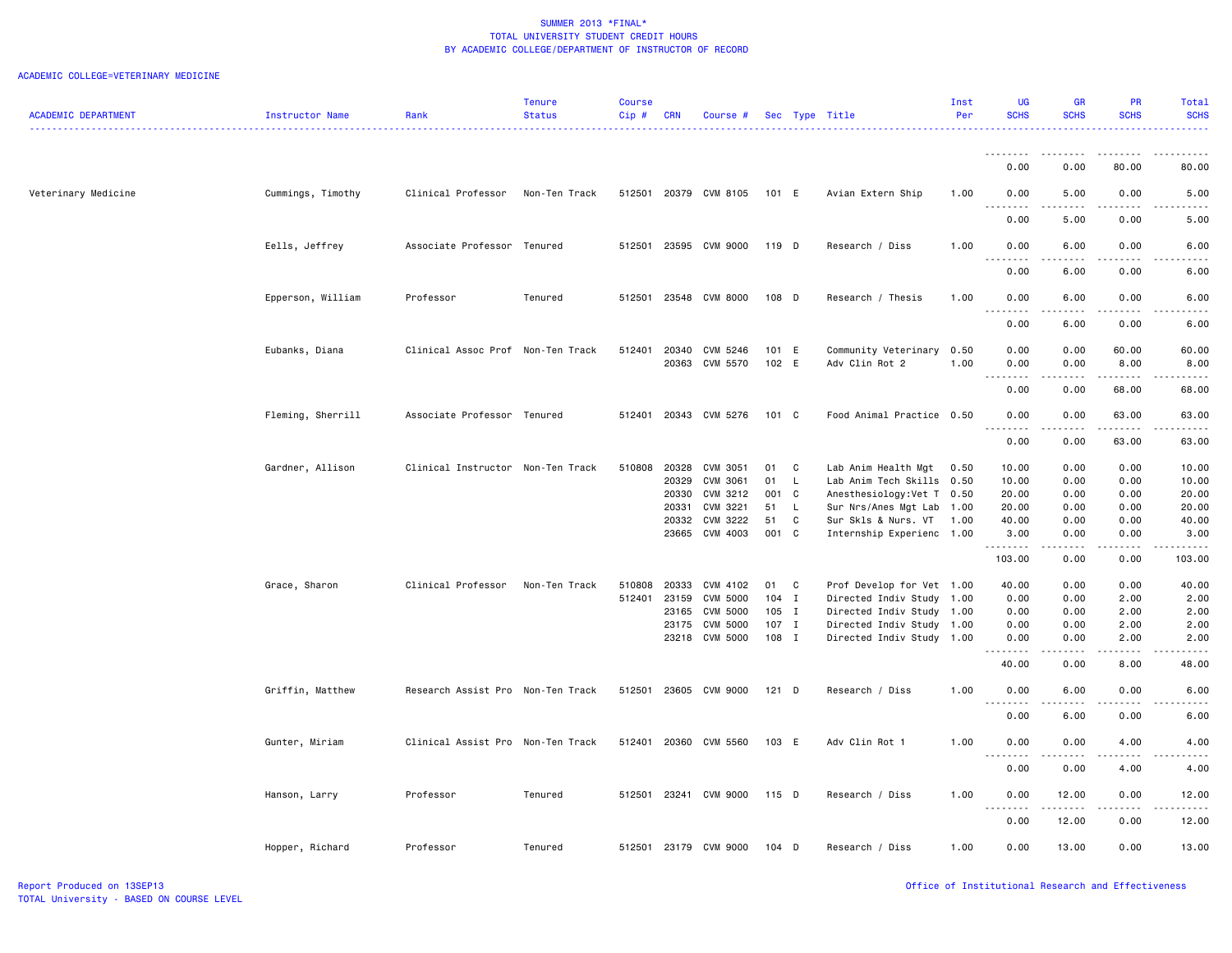|                            |                  |                                   | Tenure        | <b>Course</b> |                |                      |                |                                | Inst         | UG                      | <b>GR</b>                                                                                                                                            | PR             | Total                                |
|----------------------------|------------------|-----------------------------------|---------------|---------------|----------------|----------------------|----------------|--------------------------------|--------------|-------------------------|------------------------------------------------------------------------------------------------------------------------------------------------------|----------------|--------------------------------------|
| <b>ACADEMIC DEPARTMENT</b> | Instructor Name  | Rank                              | <b>Status</b> | Cip#          | <b>CRN</b>     | Course #             | Sec Type Title |                                | Per          | <b>SCHS</b>             | <b>SCHS</b>                                                                                                                                          | <b>SCHS</b>    | <b>SCHS</b>                          |
|                            |                  |                                   |               |               |                |                      |                |                                |              |                         |                                                                                                                                                      |                |                                      |
|                            |                  |                                   |               |               |                |                      |                |                                |              | .                       | .                                                                                                                                                    | .              | .                                    |
|                            |                  |                                   |               |               |                |                      |                |                                |              | 0.00                    | 13.00                                                                                                                                                | 0.00           | 13.00                                |
| Veterinary Medicine        | Hubbard, Sue     | Clinical Professor                | Non-Ten Track | 512501        |                | 20382 CVM 8790       | 101 L          | Lab Diag Services              | 1.00         | 0.00                    | 1.00                                                                                                                                                 | 0.00           | 1.00                                 |
|                            |                  |                                   |               |               |                |                      |                |                                |              | .<br>0.00               | .<br>1.00                                                                                                                                            | .<br>0.00      | ----<br>1.00                         |
|                            |                  |                                   |               |               |                |                      |                |                                |              |                         |                                                                                                                                                      |                |                                      |
|                            | Huston, Carla    | Associate Professor Tenured       |               | 512401        |                | 20377 CVM 6180       | 101 C          | Emerg Prep Animal He 1.00      |              | 0.00                    | 4.00                                                                                                                                                 | 0.00           | 4.00                                 |
|                            |                  |                                   |               |               |                |                      |                |                                |              | 0.00                    | 4.00                                                                                                                                                 | 0.00           | 4.00                                 |
|                            |                  |                                   |               |               |                |                      |                |                                |              |                         |                                                                                                                                                      |                |                                      |
|                            | Jack, Sherman    | Professor                         | Tenured       | 512401        |                | 23424 CVM 5000       | 110 I          | Directed Indiv Study 1.00      |              | 0.00<br>.               | 0.00<br>.                                                                                                                                            | 2.00<br>.      | 2.00<br>----                         |
|                            |                  |                                   |               |               |                |                      |                |                                |              | 0.00                    | 0.00                                                                                                                                                 | 2.00           | 2.00                                 |
|                            |                  |                                   |               |               |                |                      |                |                                |              |                         |                                                                                                                                                      |                |                                      |
|                            | Johnson, Melanie | Clinical Assist Pro Non-Ten Track |               | 512401        | 20337<br>20359 | CVM 5214<br>CVM 5560 | 101 E<br>102 E | Lab Services<br>Adv Clin Rot 1 | 1.00<br>1.00 | 0.00<br>0.00            | 0.00<br>0.00                                                                                                                                         | 76.00<br>44.00 | 76.00<br>44.00                       |
|                            |                  |                                   |               |               |                |                      |                |                                |              | .                       | .                                                                                                                                                    | .              | .                                    |
|                            |                  |                                   |               |               |                |                      |                |                                |              | 0.00                    | 0.00                                                                                                                                                 | 120.00         | 120.00                               |
|                            | Kern, Margaret   | Non-Faculty                       | Tenured       | 512401        | 20335          | CVM 5106             | 51<br>C        | First Year Vet. Medi 1.00      |              | 0.00                    | 0.00                                                                                                                                                 | 510.00         | 510.00                               |
|                            |                  |                                   |               |               | 20336          | CVM 5206             | 51<br>C        | Second Year Vet. Med           | 1.00         | 0.00                    | 0.00                                                                                                                                                 | 528.00         | 528.00                               |
|                            |                  |                                   |               |               |                |                      |                |                                |              | .<br>0.00               | 0.00                                                                                                                                                 | 1038.00        | 1038.00                              |
|                            |                  |                                   |               |               |                |                      |                |                                |              |                         |                                                                                                                                                      |                |                                      |
|                            | King, Elmer      | Clinical Assist Pro Non-Ten Track |               | 512401        |                | 20374 CVM 5764       | 101 C          | Adv Equine Repro               | 1.00         | 0.00<br>.               | 0.00                                                                                                                                                 | 32.00<br>.     | 32.00<br>.                           |
|                            |                  |                                   |               |               |                |                      |                |                                |              | 0.00                    | 0.00                                                                                                                                                 | 32.00          | 32.00                                |
|                            |                  |                                   |               |               |                |                      |                |                                |              |                         |                                                                                                                                                      |                |                                      |
|                            | Langston, Vernon | Professor                         | Tenured       | 512401        |                | 23746 CVM 5310       | 102 E          | SM Critical Care Med           | 1.00         | 0.00                    | 0.00                                                                                                                                                 | 85.00          | 85.00                                |
|                            |                  |                                   |               |               |                |                      |                |                                |              | 0.00                    | 0.00                                                                                                                                                 | 85.00          | 85.00                                |
|                            | Lathan, Patricia | Assistant Professor Ten Track     |               | 512501        | 23556          | <b>CVM 8000</b>      | 110 D          | Research / Thesis              | 1.00         | 0.00                    | 1.00                                                                                                                                                 | 0.00           | 1.00                                 |
|                            |                  |                                   |               |               |                |                      |                |                                |              | .                       | $\frac{1}{2} \left( \frac{1}{2} \right) \left( \frac{1}{2} \right) \left( \frac{1}{2} \right) \left( \frac{1}{2} \right) \left( \frac{1}{2} \right)$ | د د د د        | $\sim$ $\sim$ $\sim$ $\sim$ $\sim$   |
|                            |                  |                                   |               |               |                |                      |                |                                |              | 0.00                    | 1.00                                                                                                                                                 | 0.00           | 1.00                                 |
|                            | Lawrence, Mark   | Non-Faculty                       | Tenured       | 512501        | 23180          | <b>CVM 9000</b>      | 105 D          | Research / Diss                | 1.00         | 0.00                    | 13.00                                                                                                                                                | 0.00           | 13.00                                |
|                            |                  |                                   |               |               | 23681          | <b>CVM 7000</b>      | $101$ I        | Directed Indiv Study           | 1.00         | 0.00                    | 6.00                                                                                                                                                 | 0.00           | 6.00                                 |
|                            |                  |                                   |               |               |                |                      |                |                                |              | .<br>0.00               | .<br>19.00                                                                                                                                           | .<br>0.00      | $\sim$ $\sim$ $\sim$ $\sim$<br>19.00 |
|                            |                  |                                   |               |               |                |                      |                |                                |              |                         |                                                                                                                                                      |                |                                      |
|                            | Linford, Robert  | Professor                         | Tenured       | 512501        |                | 22819 CVM 9000       | $101$ D        | Research / Diss                | 1.00         | 0.00                    | 6.00                                                                                                                                                 | 0.00           | 6.00                                 |
|                            |                  |                                   |               |               |                |                      |                |                                |              | $- - -$<br>----<br>0.00 | 6.00                                                                                                                                                 | 0.00           | 6.00                                 |
|                            |                  |                                   |               |               |                |                      |                |                                |              |                         |                                                                                                                                                      |                |                                      |
|                            | Mackin, Andrew   | Professor                         | Tenured       | 512401        | 20348          | CVM 5380             | 101 E          | Small Anim Int Med             | 1.00         | 0.00                    | 0.00                                                                                                                                                 | 130.00         | 130.00                               |
|                            |                  |                                   |               | 512501        | 23202          | <b>CVM 8000</b>      | 105 D          | Research / Thesis              | 1.00         | 0.00                    | 6.00                                                                                                                                                 | 0.00           | 6.00                                 |
|                            |                  |                                   |               |               | 23634          | CVM 9000             | 122 D          | Research / Diss                | 1.00         | 0.00<br>والمحامر        | 6.00                                                                                                                                                 | 0.00<br>.      | 6.00                                 |
|                            |                  |                                   |               |               |                |                      |                |                                |              | 0.00                    | 12.00                                                                                                                                                | 130.00         | 142.00                               |
|                            |                  |                                   |               |               |                |                      |                |                                |              |                         |                                                                                                                                                      |                |                                      |
|                            | Mauel, Michael   | Associate Professor Tenured       |               | 512501        | 23200          | CVM 9000             | $112$ D        | Research / Diss                | 1.00         | 0.00                    | 6.00                                                                                                                                                 | 0.00           | 6.00                                 |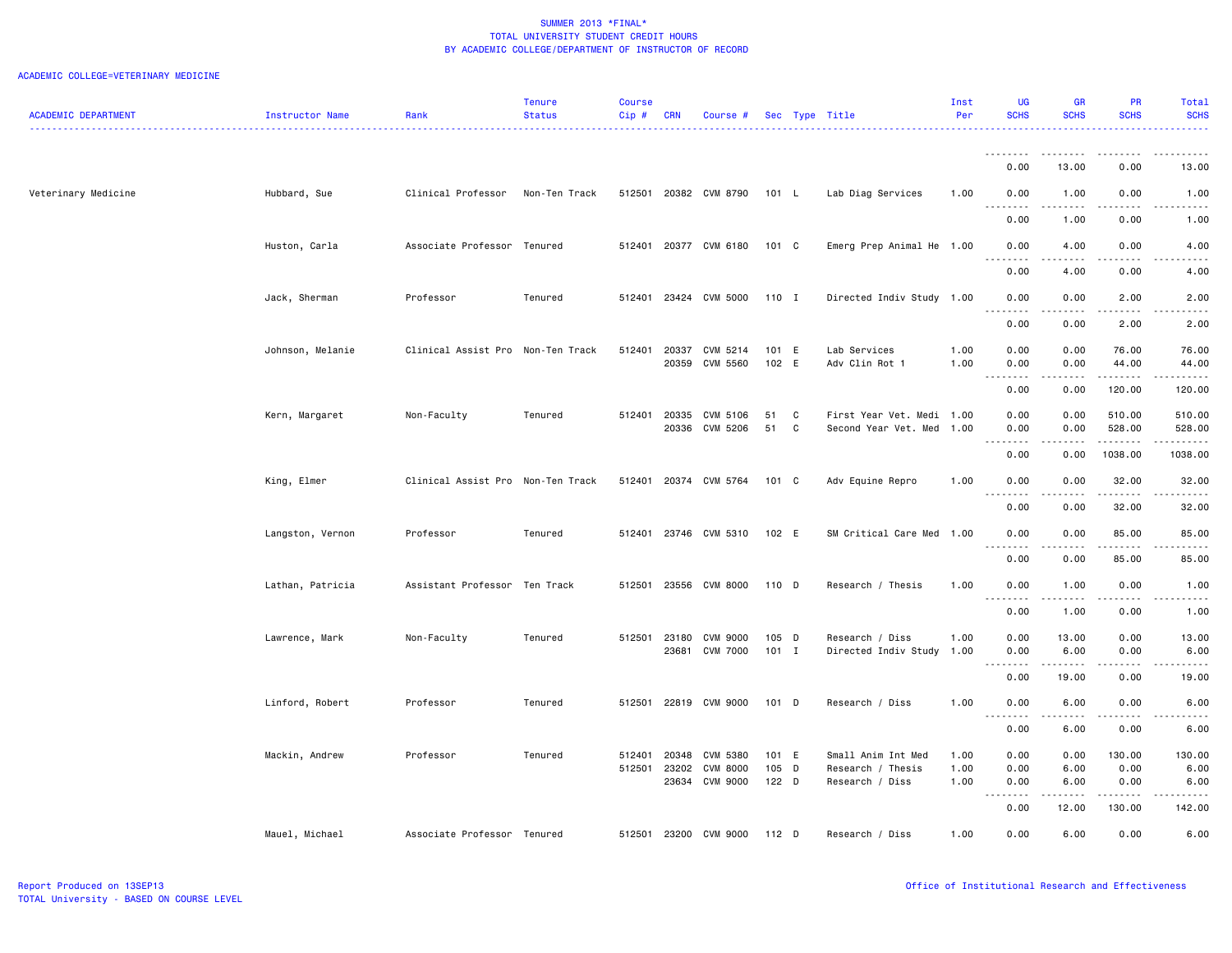|                            |                       |                                   | Tenure        | Course       |            |                       |         |   |                            | Inst | <b>UG</b>                 | <b>GR</b>                                                                                                                                            | <b>PR</b>     | Total                                                                                                                                                |
|----------------------------|-----------------------|-----------------------------------|---------------|--------------|------------|-----------------------|---------|---|----------------------------|------|---------------------------|------------------------------------------------------------------------------------------------------------------------------------------------------|---------------|------------------------------------------------------------------------------------------------------------------------------------------------------|
| <b>ACADEMIC DEPARTMENT</b> | Instructor Name       | Rank                              | <b>Status</b> | Cip#         | <b>CRN</b> | Course #              |         |   | Sec Type Title             | Per  | <b>SCHS</b>               | <b>SCHS</b>                                                                                                                                          | <b>SCHS</b>   | <b>SCHS</b>                                                                                                                                          |
|                            |                       |                                   |               |              |            |                       |         |   |                            |      |                           |                                                                                                                                                      |               | $\frac{1}{2} \left( \frac{1}{2} \right) \left( \frac{1}{2} \right) \left( \frac{1}{2} \right) \left( \frac{1}{2} \right)$                            |
|                            |                       |                                   |               |              |            |                       |         |   |                            |      |                           |                                                                                                                                                      |               |                                                                                                                                                      |
|                            |                       |                                   |               |              |            |                       |         |   |                            |      | .                         |                                                                                                                                                      |               |                                                                                                                                                      |
|                            |                       |                                   |               |              |            |                       |         |   |                            |      | 0.00                      | 6.00                                                                                                                                                 | 0.00          | 6.00                                                                                                                                                 |
|                            |                       |                                   |               |              |            |                       |         |   |                            |      |                           |                                                                                                                                                      |               |                                                                                                                                                      |
| Veterinary Medicine        | McLaughlin, Ronald    | Professor                         | Tenured       | 512401 20373 |            | CVM 5754              | 101 B   |   | Adv Sm Anim Surgery        | 1.00 | 0.00                      | 0.00                                                                                                                                                 | 72.00         | 72.00                                                                                                                                                |
|                            |                       |                                   |               | 512501       | 23279      | <b>CVM 8000</b>       | 107 D   |   | Research / Thesis          | 1.00 | 0.00                      | 3.00                                                                                                                                                 | 0.00          | 3.00                                                                                                                                                 |
|                            |                       |                                   |               |              |            |                       |         |   |                            |      | $\sim 10$<br>.            |                                                                                                                                                      | .             | $   -$                                                                                                                                               |
|                            |                       |                                   |               |              |            |                       |         |   |                            |      | 0.00                      | 3.00                                                                                                                                                 | 72.00         | 75.00                                                                                                                                                |
|                            | Meyer, Robert         | Professor                         | Tenured       |              |            | 510808 20330 CVM 3212 | 001 C   |   | Anesthesiology: Vet T 0.50 |      | 20.00                     | 0.00                                                                                                                                                 | 0.00          | 20.00                                                                                                                                                |
|                            |                       |                                   |               |              |            |                       |         |   |                            |      |                           |                                                                                                                                                      |               | $   -$                                                                                                                                               |
|                            |                       |                                   |               |              |            |                       |         |   |                            |      | 20.00                     | 0.00                                                                                                                                                 | 0.00          | 20.00                                                                                                                                                |
|                            |                       |                                   |               |              |            |                       |         |   |                            |      |                           |                                                                                                                                                      |               |                                                                                                                                                      |
|                            | Nanduri, Bindumadhavi | Assistant Professor Ten Track     |               |              |            | 512501 23181 CVM 9000 | 106 D   |   | Research / Diss            | 1.00 | 0.00                      | 6.00                                                                                                                                                 | 0.00          | 6.00                                                                                                                                                 |
|                            |                       |                                   |               |              |            |                       |         |   |                            |      | $-$<br>.                  | .                                                                                                                                                    | $- - - -$     | .                                                                                                                                                    |
|                            |                       |                                   |               |              |            |                       |         |   |                            |      | 0.00                      | 6.00                                                                                                                                                 | 0.00          | 6.00                                                                                                                                                 |
|                            |                       |                                   |               |              |            |                       |         |   |                            |      |                           |                                                                                                                                                      |               |                                                                                                                                                      |
|                            | Petrie-Hanson, Lora   | Associate Professor Tenured       |               |              |            | 512501 23185 CVM 9000 | 110 D   |   | Research / Diss            | 1.00 | 0.00                      | 13.00                                                                                                                                                | 0.00          | 13.00                                                                                                                                                |
|                            |                       |                                   |               |              |            |                       |         |   |                            |      | <u>.</u>                  | د د د د د                                                                                                                                            | .             | $    -$                                                                                                                                              |
|                            |                       |                                   |               |              |            |                       |         |   |                            |      | 0.00                      | 13.00                                                                                                                                                | 0.00          | 13.00                                                                                                                                                |
|                            |                       |                                   |               |              |            |                       |         |   |                            |      |                           |                                                                                                                                                      |               |                                                                                                                                                      |
|                            | Pharr, Gregory        | Associate Professor Tenured       |               |              |            | 512501 23720 CVM 9000 | 53      | D | Research / Diss            | 1.00 | 0.00                      | 3.00                                                                                                                                                 | 0.00          | 3.00                                                                                                                                                 |
|                            |                       |                                   |               |              |            |                       |         |   |                            |      | .<br>$-$                  | -----                                                                                                                                                | .             | .                                                                                                                                                    |
|                            |                       |                                   |               |              |            |                       |         |   |                            |      | 0.00                      | 3.00                                                                                                                                                 | 0.00          | 3.00                                                                                                                                                 |
|                            |                       |                                   |               |              |            |                       |         |   |                            |      |                           |                                                                                                                                                      |               |                                                                                                                                                      |
|                            | Pinchuk, Lesya        | Associate Professor Tenured       |               | 512501       |            | 23550 CVM 8000        | 109 D   |   | Research / Thesis          | 1.00 | 0.00                      | 1.00                                                                                                                                                 | 0.00          | 1.00                                                                                                                                                 |
|                            |                       |                                   |               |              |            |                       |         |   |                            |      | .<br>$\sim$ $\sim$ $\sim$ | .                                                                                                                                                    | .             | $\frac{1}{2} \left( \frac{1}{2} \right) \left( \frac{1}{2} \right) \left( \frac{1}{2} \right) \left( \frac{1}{2} \right) \left( \frac{1}{2} \right)$ |
|                            |                       |                                   |               |              |            |                       |         |   |                            |      | 0.00                      | 1.00                                                                                                                                                 | 0.00          | 1.00                                                                                                                                                 |
|                            |                       |                                   |               |              |            |                       |         |   |                            |      |                           |                                                                                                                                                      |               |                                                                                                                                                      |
|                            | Pote, Linda           | Professor                         | Tenured       | 512501       |            | 23597 CVM 9000        | $120$ D |   | Research / Diss            | 1.00 | 0.00                      | 12.00                                                                                                                                                | 0.00          | 12.00                                                                                                                                                |
|                            |                       |                                   |               |              |            |                       |         |   |                            |      | $\sim$ $\sim$ $\sim$<br>. |                                                                                                                                                      | $\frac{1}{2}$ | .                                                                                                                                                    |
|                            |                       |                                   |               |              |            |                       |         |   |                            |      | 0.00                      | 12.00                                                                                                                                                | 0.00          | 12.00                                                                                                                                                |
|                            |                       | Clinical Assist Pro Non-Ten Track |               |              |            | 512401 20340 CVM 5246 | 101 E   |   | Community Veterinary 0.50  |      | 0.00                      | 0.00                                                                                                                                                 |               | 60.00                                                                                                                                                |
|                            | Ray, Joel             |                                   |               |              |            |                       |         |   |                            |      | $\sim$                    |                                                                                                                                                      | 60.00         | $    -$                                                                                                                                              |
|                            |                       |                                   |               |              |            |                       |         |   |                            |      | 0.00                      | 0.00                                                                                                                                                 | 60.00         | 60.00                                                                                                                                                |
|                            |                       |                                   |               |              |            |                       |         |   |                            |      |                           |                                                                                                                                                      |               |                                                                                                                                                      |
|                            | Ross, Matthew         | Associate Professor Tenured       |               |              |            | 512501 23183 CVM 9000 | 108 D   |   | Research / Diss            | 1.00 | 0.00                      | 9.00                                                                                                                                                 | 0.00          | 9.00                                                                                                                                                 |
|                            |                       |                                   |               |              |            |                       |         |   |                            |      | <u>.</u>                  | $\frac{1}{2} \left( \frac{1}{2} \right) \left( \frac{1}{2} \right) \left( \frac{1}{2} \right) \left( \frac{1}{2} \right) \left( \frac{1}{2} \right)$ | .             | .                                                                                                                                                    |
|                            |                       |                                   |               |              |            |                       |         |   |                            |      | 0.00                      | 9.00                                                                                                                                                 | 0.00          | 9.00                                                                                                                                                 |
|                            |                       |                                   |               |              |            |                       |         |   |                            |      |                           |                                                                                                                                                      |               |                                                                                                                                                      |
|                            | Seo, Keun Seok        | Research Assist Pro Non-Ten Track |               | 512501       | 23639      | <b>CVM 8000</b>       | 114 D   |   | Research / Thesis          | 1.00 | 0.00                      | 6.00                                                                                                                                                 | 0.00          | 6.00                                                                                                                                                 |
|                            |                       |                                   |               |              | 23712      | CVM 9000              | 52      | D | Research / Diss            | 1.00 | 0.00                      | 6.00                                                                                                                                                 | 0.00          | 6.00                                                                                                                                                 |
|                            |                       |                                   |               |              | 23713      | <b>CVM 8000</b>       | 01      | D | Research / Thesis          | 1.00 | 0.00                      | 3.00                                                                                                                                                 | 0.00          | 3.00                                                                                                                                                 |
|                            |                       |                                   |               |              |            |                       |         |   |                            |      | $\sim$ $\sim$ .           |                                                                                                                                                      |               | .                                                                                                                                                    |
|                            |                       |                                   |               |              |            |                       |         |   |                            |      | 0.00                      | 15.00                                                                                                                                                | 0.00          | 15.00                                                                                                                                                |
|                            |                       |                                   |               |              |            |                       |         |   |                            |      |                           |                                                                                                                                                      |               |                                                                                                                                                      |
|                            | Smith, Jack           | Associate Professor Tenured       |               | 512401 20345 |            | CVM 5292              | 101 E   |   | Flowood/MVRDL Extern 1.00  |      | 0.00                      | 0.00                                                                                                                                                 | 40.00         | 40.00                                                                                                                                                |
|                            |                       |                                   |               |              | 20353      | CVM 5510              | 101 E   |   | Vm An Externship 1         | 1.00 | 0.00                      | 0.00                                                                                                                                                 | 104.00        | 104.00                                                                                                                                               |
|                            |                       |                                   |               |              | 20354      | CVM 5520              | 101 E   |   | Vm An Externship 2         | 1.00 | 0.00                      | 0.00                                                                                                                                                 | 34.00         | 34.00                                                                                                                                                |
|                            |                       |                                   |               |              | 20358      | CVM 5560              | 101 E   |   | Adv Clin Rot 1             | 1.00 | 0.00                      | 0.00                                                                                                                                                 | 47.00         | 47.00                                                                                                                                                |
|                            |                       |                                   |               |              | 20362      | CVM 5570              | 101 E   |   | Adv Clin Rot 2             | 1.00 | 0.00                      | 0.00                                                                                                                                                 | 14.00         | 14.00                                                                                                                                                |
|                            |                       |                                   |               |              | 20366      | <b>CVM 5580</b>       | 101 E   |   | Adv Clin Rot 3             | 1.00 | 0.00                      | 0.00                                                                                                                                                 | 4.00          | 4.00                                                                                                                                                 |
|                            |                       |                                   |               |              | 22474      | CVM 5990              | 102 C   |   | Special Topics in CV 1.00  |      | 0.00                      | 0.00                                                                                                                                                 | 10.00         | 10.00                                                                                                                                                |
|                            |                       |                                   |               |              | 23228      | CVM 5990              | 103     | C | Special Topics in CV 1.00  |      | 0.00                      | 0.00                                                                                                                                                 | 28.00         | 28.00                                                                                                                                                |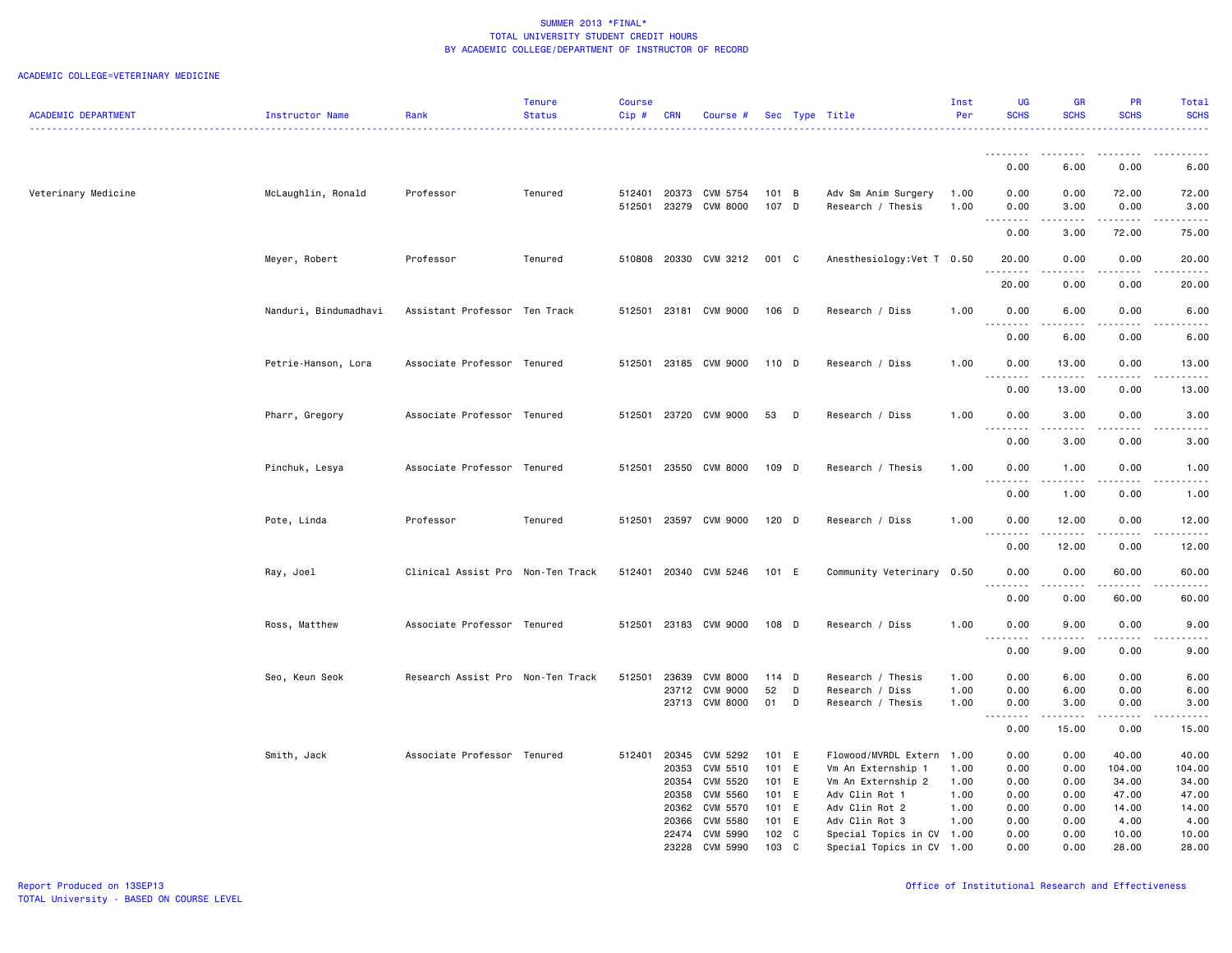|                                                               |                       |                                   | <b>Tenure</b> | <b>Course</b> |              |                       |                  |                           | Inst | <b>UG</b>          | <b>GR</b>                                                                                                                                                    | <b>PR</b>           | Total                                 |
|---------------------------------------------------------------|-----------------------|-----------------------------------|---------------|---------------|--------------|-----------------------|------------------|---------------------------|------|--------------------|--------------------------------------------------------------------------------------------------------------------------------------------------------------|---------------------|---------------------------------------|
| <b>ACADEMIC DEPARTMENT</b>                                    | Instructor Name       | Rank                              | <b>Status</b> | Cip#          | CRN          | <b>Course</b>         | Sec              | Type Title                | Per  | <b>SCHS</b>        | <b>SCHS</b>                                                                                                                                                  | <b>SCHS</b>         | <b>SCHS</b>                           |
|                                                               |                       |                                   |               |               |              |                       |                  |                           |      | .                  | <u>--------</u>                                                                                                                                              | . <u>.</u> .        | .                                     |
|                                                               |                       |                                   |               |               |              |                       |                  |                           |      | 0.00               | 0.00                                                                                                                                                         | 281.00              | 281.00                                |
| Veterinary Medicine                                           | Stockler, Ricardo     | Clinical Assist Pro Non-Ten Track |               |               |              | 512401 20343 CVM 5276 | 101 C            | Food Animal Practice 0.50 |      | 0.00               | 0.00                                                                                                                                                         | 63.00               | 63.00                                 |
|                                                               |                       |                                   |               |               |              |                       |                  |                           |      | --------<br>0.00   | $\frac{1}{2} \left( \frac{1}{2} \right) \left( \frac{1}{2} \right) \left( \frac{1}{2} \right) \left( \frac{1}{2} \right) \left( \frac{1}{2} \right)$<br>0.00 | .<br>63.00          | .<br>63.00                            |
|                                                               | Swiderski, Cyprianna  | Associate Professor Tenured       |               |               | 512501 23204 | CVM 9000              | 02<br>$\Box$     | Research / Diss           | 1.00 | 0.00               | 9.00                                                                                                                                                         | 0.00                | 9.00                                  |
|                                                               |                       |                                   |               |               |              |                       |                  |                           |      | .<br>0.00          | ----<br>9.00                                                                                                                                                 | .<br>0.00           | 9.00                                  |
|                                                               | Syrcle, Jason         | Clinical Assist Pro Non-Ten Track |               | 512501        | 20341        | CVM 5256              | 101 E            | Small Animal Surgery 1.00 |      | 0.00               | 0.00                                                                                                                                                         | 120.00              | 120.00                                |
|                                                               |                       |                                   |               |               |              |                       |                  |                           |      | <u>.</u><br>0.00   | ----<br>0.00                                                                                                                                                 | .<br>120.00         | .<br>120.00                           |
|                                                               | Thomason, John        | Assistant Professor Ten Track     |               |               |              | 512501 23198 CVM 8000 | $104$ D          | Research / Thesis         | 1.00 | 0.00               | 6.00                                                                                                                                                         | 0.00                | 6.00                                  |
|                                                               |                       |                                   |               |               |              |                       |                  |                           |      | .<br>0.00          | 6.00                                                                                                                                                         | 0.00                | 6.00                                  |
|                                                               | Varela-Stokes, Andrea | Assistant Professor Ten Track     |               |               |              | 512501 23184 CVM 9000 | 109 D            | Research / Diss           | 1.00 | 0.00               | 6.00                                                                                                                                                         | 0.00                | 6.00                                  |
|                                                               |                       |                                   |               |               |              |                       |                  |                           |      | 0.00               | 6.00                                                                                                                                                         | 0.00                | 6.00                                  |
|                                                               | Wan, Xiufeng          | Associate Professor Ten Track     |               |               |              | 512501 23375 CVM 9000 | 117 D            | Research / Diss           | 1.00 | 0.00               | 19.00                                                                                                                                                        | 0.00                | 19.00                                 |
|                                                               |                       |                                   |               |               |              |                       |                  |                           |      | .<br>0.00          | .<br>19.00                                                                                                                                                   | .<br>0.00           | . <b>.</b><br>19.00                   |
|                                                               | Wang, Chinling        | Associate Professor Tenured       |               | 512501        |              | 23484 CVM 9000        | 118 D            | Research / Diss           | 1.00 | 0.00               | 1.00                                                                                                                                                         | 0.00                | 1.00                                  |
|                                                               |                       |                                   |               |               |              |                       |                  |                           |      | <u>.</u><br>0.00   | $\frac{1}{2} \left( \frac{1}{2} \right) \left( \frac{1}{2} \right) \left( \frac{1}{2} \right) \left( \frac{1}{2} \right)$<br>1.00                            | .<br>0.00           | .<br>1.00                             |
|                                                               | Wills, Robert         | Professor                         | Tenured       | 512401        | 23374        | CVM 5000              | 109 I            | Directed Indiv Study 1.00 |      | 0.00               | 0.00                                                                                                                                                         | 3.00                | 3.00                                  |
|                                                               |                       |                                   |               | 512501        |              | 23176 CVM 9000        | 102 <sub>D</sub> | Research / Diss           | 1.00 | 0.00<br>--------   | 7.00                                                                                                                                                         | 0.00                | 7.00                                  |
|                                                               |                       |                                   |               |               |              |                       |                  |                           |      | 0.00               | 7.00                                                                                                                                                         | 3.00                | 10.00                                 |
| --------------------------------------<br>Veterinary Medicine |                       |                                   |               |               |              |                       |                  |                           |      | ========<br>163,00 | ========<br>264.00                                                                                                                                           | ========<br>2553.00 | ==========<br>2980.00                 |
|                                                               |                       |                                   |               |               |              |                       |                  |                           |      |                    |                                                                                                                                                              |                     | ======== ======== ======== ========== |